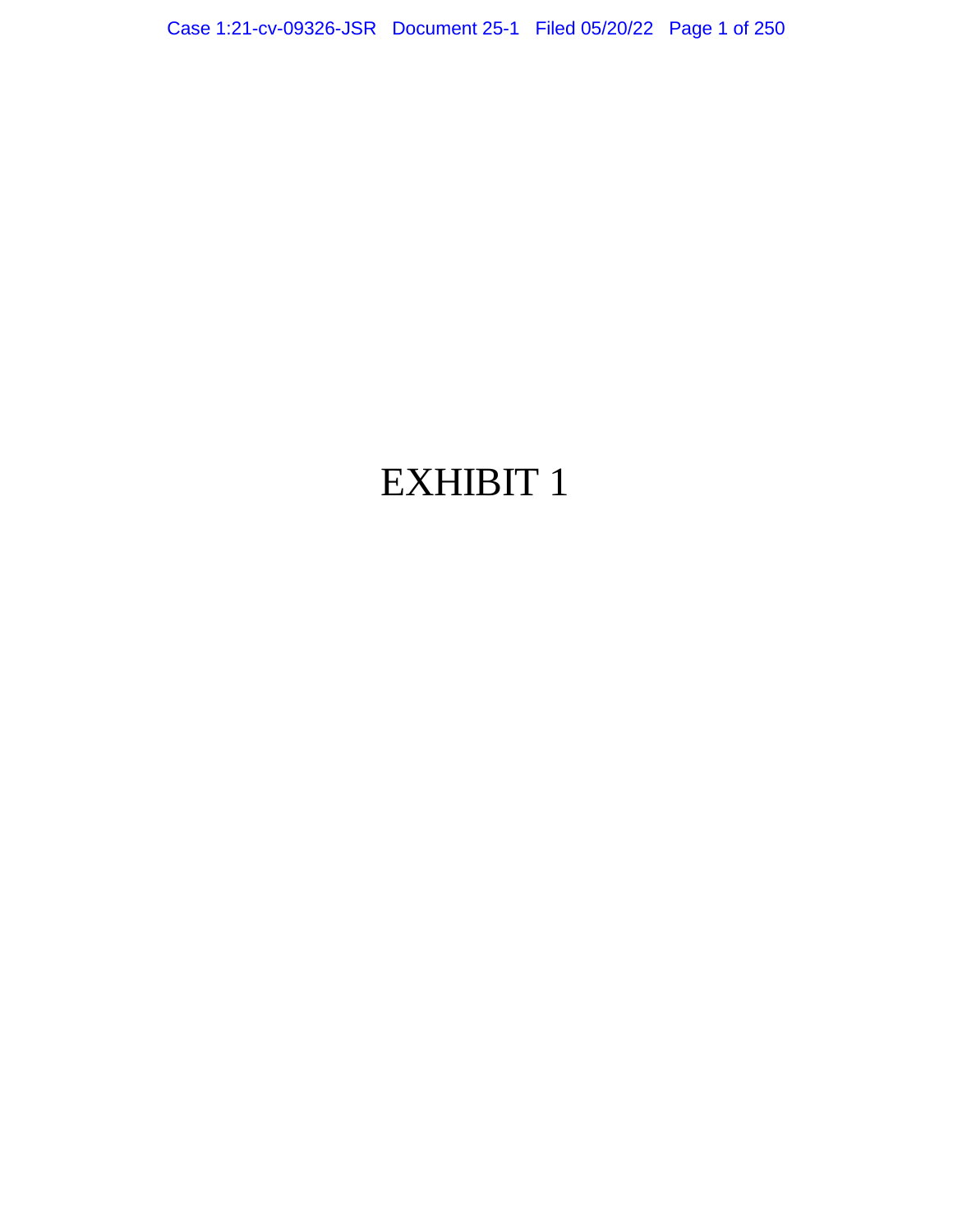UNITED STATE DISTRICT COURT SOUTHERN DISTRICT OF NEW YORK Case No. 1:21-cv-09326 SHAQUALA WILLIAMS, : VIRTUAL : DEPOSITION OF: Plaintiff, : :SHAQUALA WILLIAMS vs.  $\cdot$  : **Service Contract Contract Contract Contract Contract Contract Contract Contract Contract Contract Contract Contract** JPMORGAN CHASE & CO., **Service Contract Contract Contract Contract Contract Contract Contract Contract Contract Contract Contract Contract** Defendant. : ------------------------------ X

 TRANSCRIPT of virtual deposition taken by and before ROBYN PULZONE, a Certified Court Reporter of the State of New Jersey, in New Jersey on Tuesday, April 12, 2022 commencing at 10:03 A.M., pursuant to Notice.

> MAGNA LEGAL SERVICES 1635 Market Street - 8th Floor Philadelphia, PA 19103 Phone: 215-207-9460 Fax: 215-207-9461



Page 1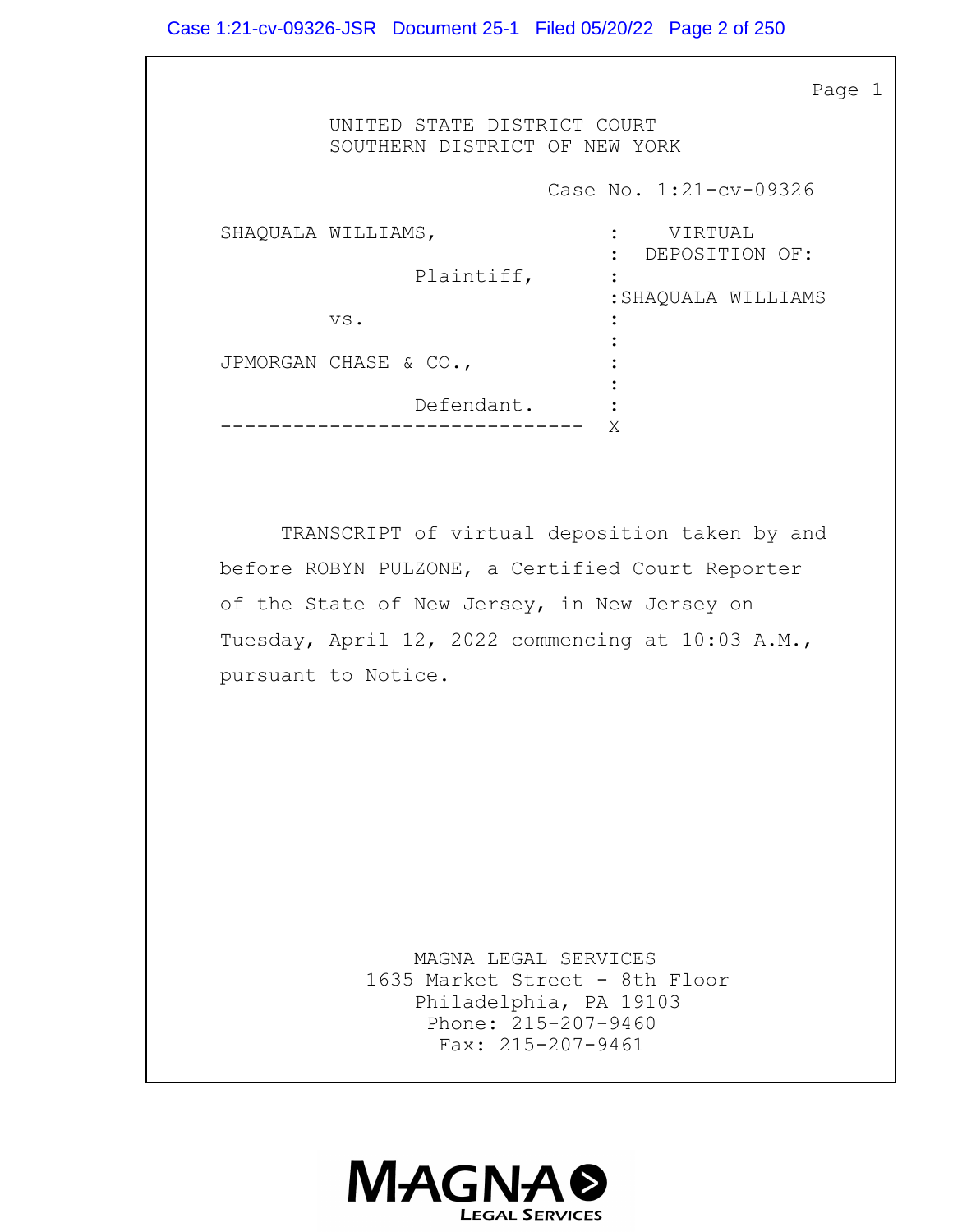#### Case 1:21-cv-09326-JSR Document 25-1 Filed 05/20/22 Page 3 of 250

1 A P P E A R A N C E S: 2 VLADECK, RASKIN & CLARK, P.C. 565 Fifth Avenue, 3 New York, New York 10017 BY: JEREMIAH IADEVAIA, ESQ. 4 KATHLEEN RILEY, ESQ. BRANDON WHITE, ESQ. 5 Attorneys for Plaintiff 6 MORGAN, LEWIS & BOCKIUS, LLP 7 502 Carnegie Center Princeton, New Jersey 08540 8 BY: THOMAS A. LINTHORST, ESQ. Attorneys for Defendant 9 10 A L S O P R E S E N T: 11 JIMMY VIOLA, Videographer 12 13 14 15 16 17 18 19 20 21 22 23 24 25

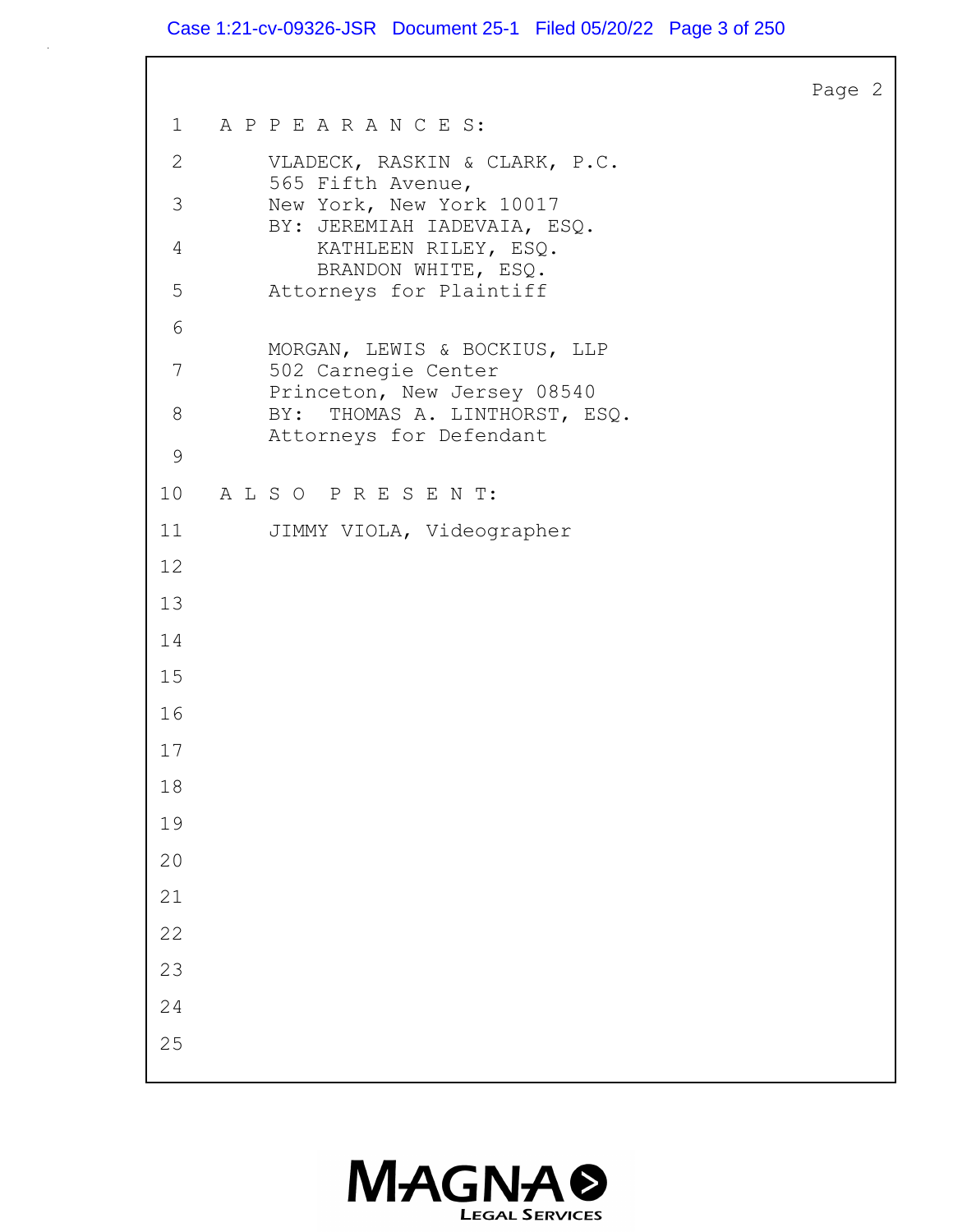#### Case 1:21-cv-09326-JSR Document 25-1 Filed 05/20/22 Page 4 of 250

Page 3 1 I N D E X 2 WITNESS DIRECT CROSS REDIRECT RECROSS 3 SHAQUALA WILLIAMS 4 BY: Mr. Linthorst 7 Mr. Iadevaia 218 5 6 E X H I B I T S 7 NO. DESCRIPTION PAGE 8 D-1 Document with Bates Nos. JPMC 2084 to JPMC 2215 14 9 D-2 Document with Bates Nos. 10 Pl. 572 to Pl. 573 29 11 D-3 Document with Bates Nos. JPMC 2231 to JPMC 2243 30 12 D-4 Document with Bates Nos. 13 JPMC 2390 to JPMC 2391 37 14 D-5 Document with Bates No. JPMC 1944 40 15 D-6 Document with Bates Nos. Pl. 1342 to Pl. 1359 41 16 D-7 Document with Bates Nos. 17 JPMC 1701 to JPMC 1702 45 18 D-8 Document with Bates No. JPMC 1717 54 19 D-9 Document with Bates Nos. Pl. 1384 to Pl. 1386 63 20 D-10 Document with Bates Nos. 21 Pl. 1398 to Pl. 1401 67 22 D-11 Document with Bates Nos. Pl. 978 to Pl. 980 101 23 D-12 Document with Bates Nos. 24 Pl. 912 to Pl. 922 115 25 D-13 Document with Bates Nos.

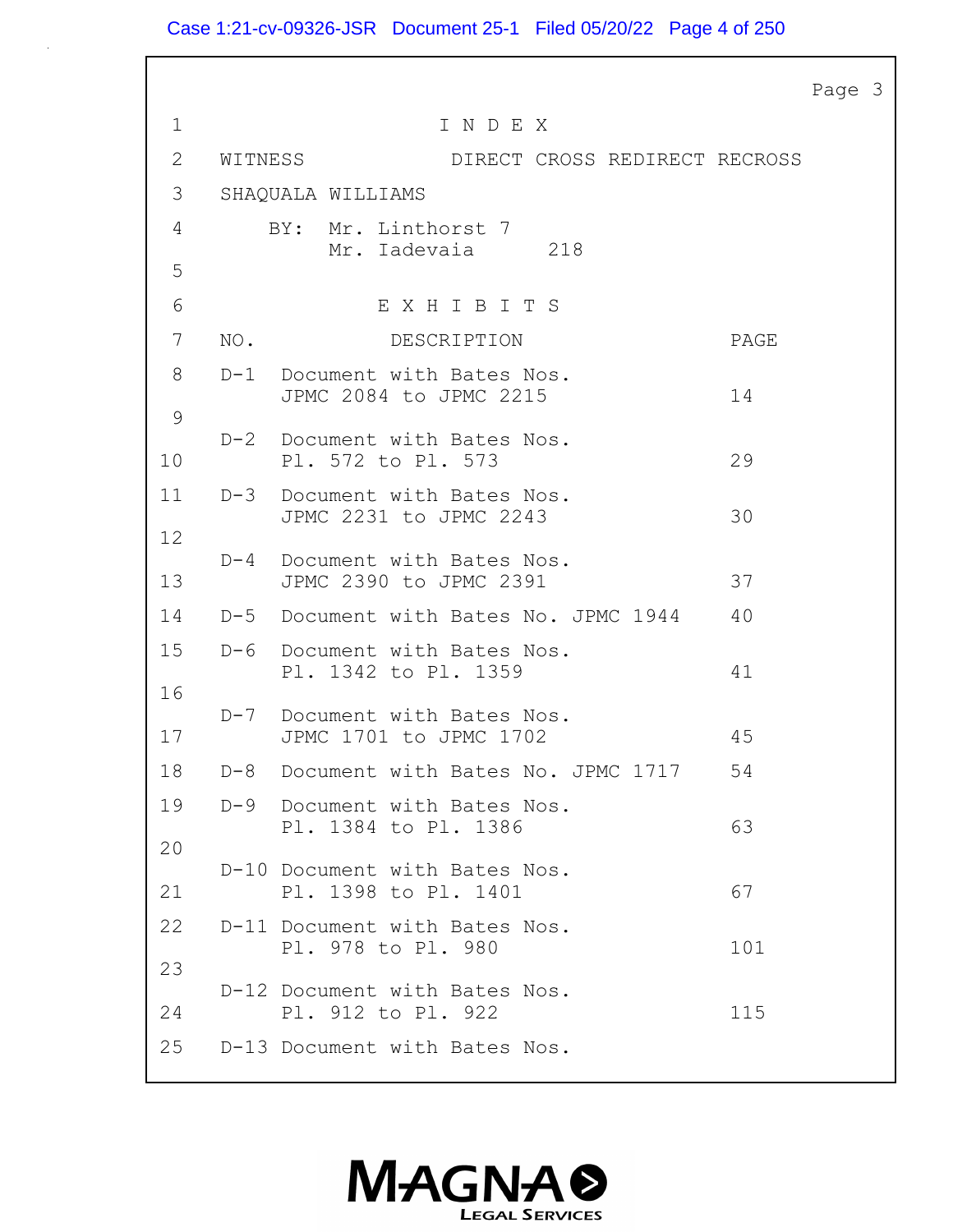## Case 1:21-cv-09326-JSR Document 25-1 Filed 05/20/22 Page 5 of 250

|                 |     |                                                         |      | Page 4 |  |
|-----------------|-----|---------------------------------------------------------|------|--------|--|
| $\mathbf 1$     |     | EXHIBITS                                                |      |        |  |
| $\overline{2}$  | NO. | DESCRIPTION                                             | PAGE |        |  |
| $\mathcal{S}$   |     | D-14 Document with Bates Nos.                           |      |        |  |
| 4               |     | Pl. 972 to Pl. 974                                      | 129  |        |  |
| 5               |     | D-15 Document with Bates Nos.<br>Pl. 1193 to Pl. 1194   | 140  |        |  |
| 6               |     | D-16 Document with Bates Nos.<br>JPMC 1377 to JPMC 1384 | 144  |        |  |
| 7               |     | D-17 Document with Bates No. Pl. 7666                   | 164  |        |  |
| 8               |     |                                                         |      |        |  |
| 9               |     | D-18 Document with Bates Nos.<br>Pl. 543 to Pl. 544     | 165  |        |  |
| 10 <sup>°</sup> |     | D-19 Document with Bates Nos.                           |      |        |  |
| 11              |     | Pl. 545 to Pl. 546                                      | 166  |        |  |
| 12              |     | D-20 Document with Bates Nos.<br>Pl. 2134 to Pl. 2136   | 166  |        |  |
| 13              |     | D-21 Document with Bates Nos.<br>Pl. 3340 to Pl. 3351   | 167  |        |  |
| 14              |     |                                                         |      |        |  |
| 15              |     | D-22 Document with Bates No. Pl. 495                    | 170  |        |  |
| 16              |     | D-23 Document with Bates Nos.<br>Pl. 496 to Pl. 500     | 172  |        |  |
| 17              |     | D-24 Document with Bates Nos.<br>Pl. 509 to Pl. 522     | 175  |        |  |
| 18              |     |                                                         |      |        |  |
| 19              |     | D-25 Document with Bates Nos.<br>Pl. 16 to Pl. 17       | 177  |        |  |
| 20              |     | D-26 Document with Bates No. Pl. 13                     | 184  |        |  |
| 21              |     | D-27 Document with Bates Nos.                           |      |        |  |
| 22              |     | Pl. 1454 to Pl. 1455                                    | 186  |        |  |
| 23              |     | D-28 Document with Bates Nos.<br>Pl. 843 to Pl. 844     | 188  |        |  |
| 24              |     | D-29 Document with Bates Nos. Pl. 1835                  | 191  |        |  |
| 25              |     | D-30 Document with Bates Nos. Pl. 1836                  | 194  |        |  |
|                 |     |                                                         |      |        |  |

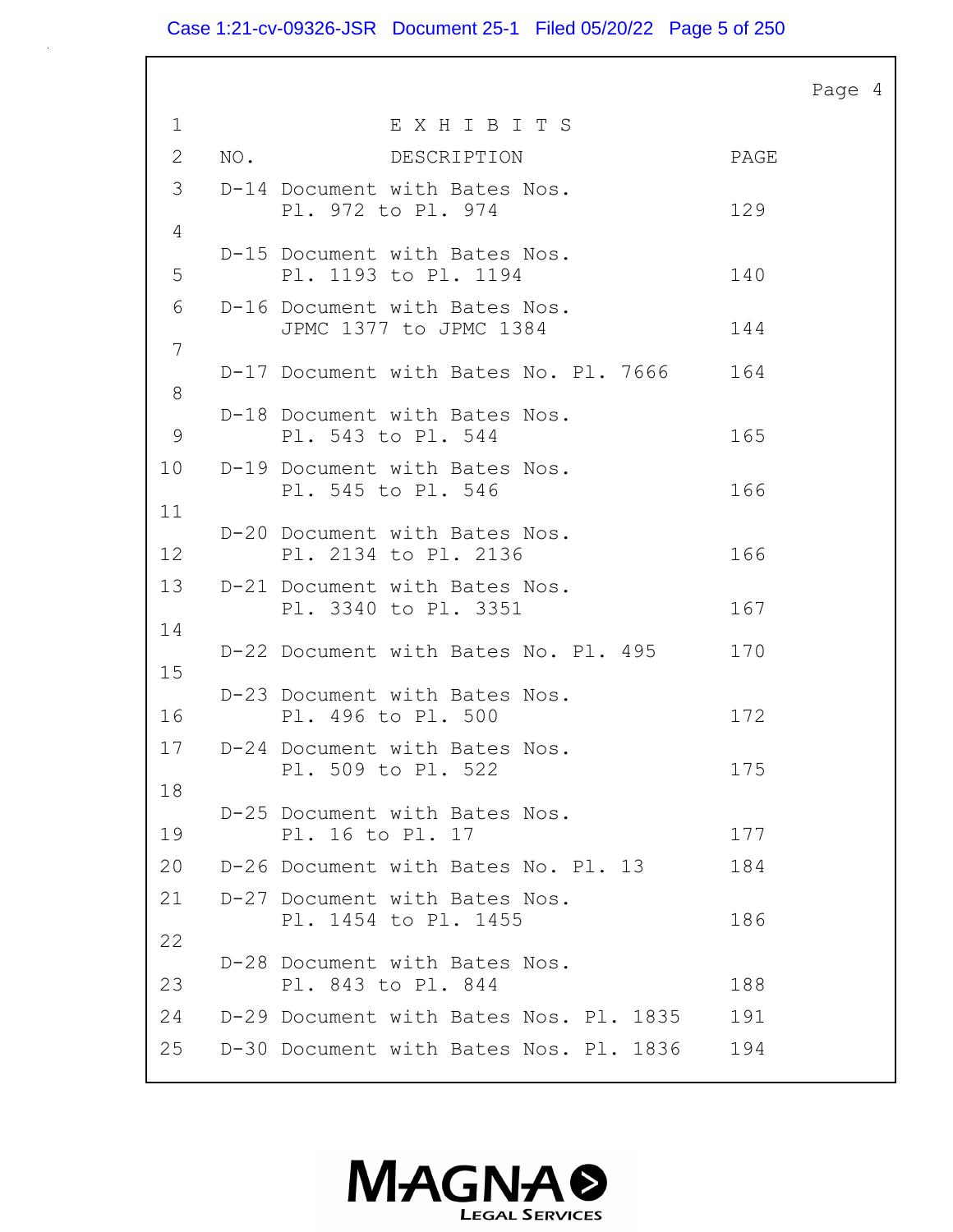### Case 1:21-cv-09326-JSR Document 25-1 Filed 05/20/22 Page 6 of 250

 $\Gamma$ 

|                  |     |                                                       |      | Page 5 |  |
|------------------|-----|-------------------------------------------------------|------|--------|--|
| $\,1\,$          |     | EXHIBITS                                              |      |        |  |
| $\mathbf{2}$     | NO. | DESCRIPTION                                           | PAGE |        |  |
| $\mathfrak{Z}$   |     | D-31 Document with Bates Nos.<br>Pl. 1926 to Pl. 1931 | 202  |        |  |
| $\overline{4}$   |     | D-32 Document with Bates Nos.                         |      |        |  |
| 5                |     | Pl. 1891 to Pl. 1936                                  | 206  |        |  |
| $\epsilon$       |     |                                                       |      |        |  |
| $\boldsymbol{7}$ |     |                                                       |      |        |  |
| $\,8\,$          |     |                                                       |      |        |  |
| 9                |     |                                                       |      |        |  |
| $10$             |     |                                                       |      |        |  |
| $11$             |     |                                                       |      |        |  |
| 12               |     |                                                       |      |        |  |
| 13               |     |                                                       |      |        |  |
| 14               |     |                                                       |      |        |  |
| $15$             |     |                                                       |      |        |  |
| 16               |     |                                                       |      |        |  |
| $17$             |     |                                                       |      |        |  |
| $1\,8$           |     |                                                       |      |        |  |
| 19               |     |                                                       |      |        |  |
| $20$             |     |                                                       |      |        |  |
| 21               |     |                                                       |      |        |  |
| 22               |     |                                                       |      |        |  |
| 23               |     |                                                       |      |        |  |
| 24               |     |                                                       |      |        |  |
| 25               |     |                                                       |      |        |  |
|                  |     |                                                       |      |        |  |

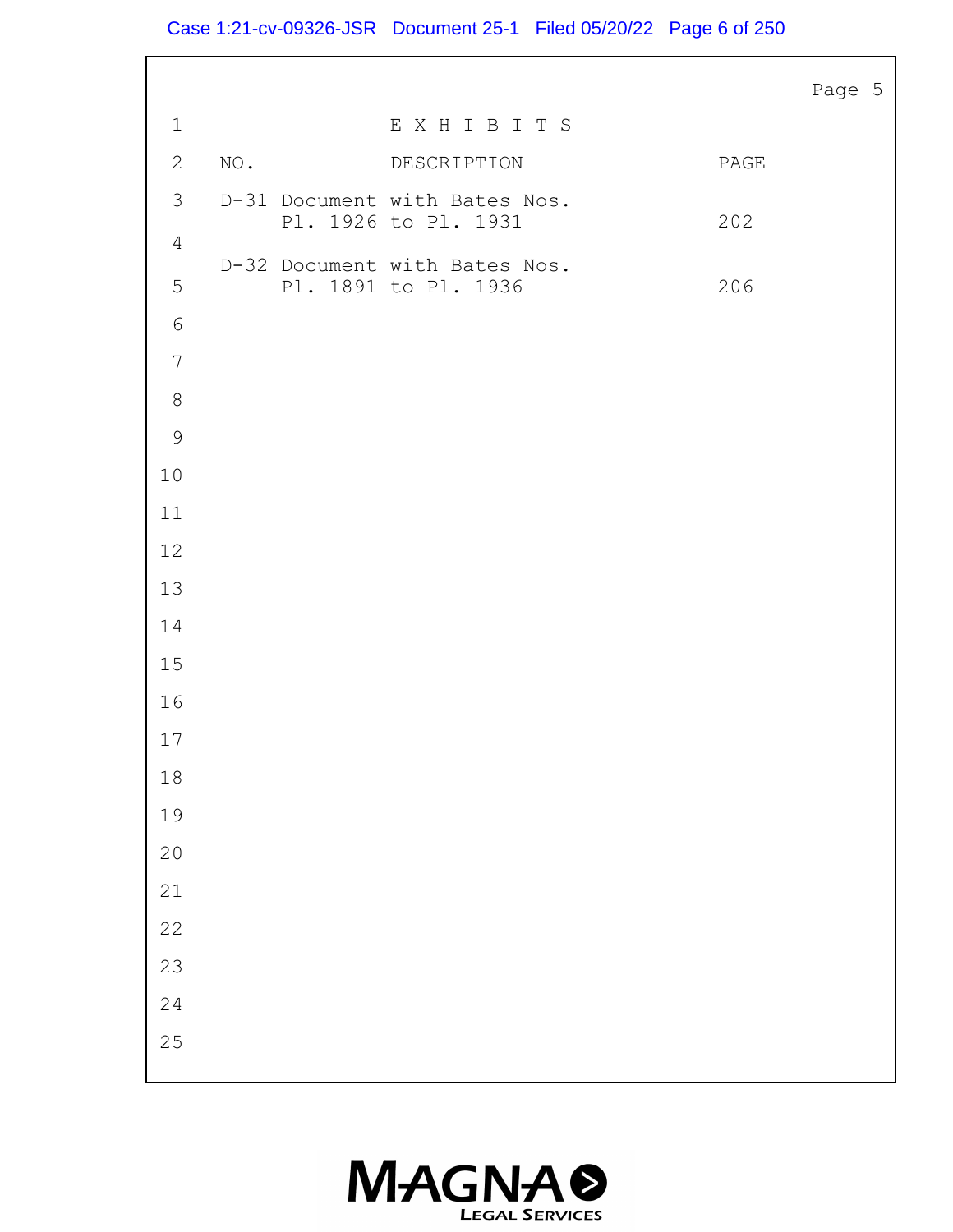1 THE VIDEOGRAPHER: Good morning. 2 We're now on the record. This begins Videotape 3 No. 1 in the deposition of Shaquala Williams in 4 the matter of Shaquala Williams versus JPMorgan 5 Chase Bank in the U.S. District Court Southern 6 District of New York, Case 1:21-CV-09326. 7 Today is April 12th, 2022, and the 8 time is 10:03 a.m.. This deposition is being 9 taken via Zoom video conference at the request of 10 Morgan, Lewis & Bockius, LLP. 11 The videographer is James Viola of 12 Magna Legal Services and the court reporter is 13 Robyn Pulzone. 14 Will counsel and all parties 15 present please state your appearances and whom 16 they represent? 17 MR. LINTHORST: Go ahead, Jeremiah. 18 MR. IADEVAIA: It's Jeremiah 19 Iadevaia, Kathleen Riley and Brandon White of 20 Vladeck, Raskin & Clark on behalf of the 21 plaintiff, Shaquala Williams. Good morning, 22 everyone. 23 MR. LINTHORST: Good morning. This 24 is Tom Linthorst with Morgan Lewis on behalf of 25 the defendant.

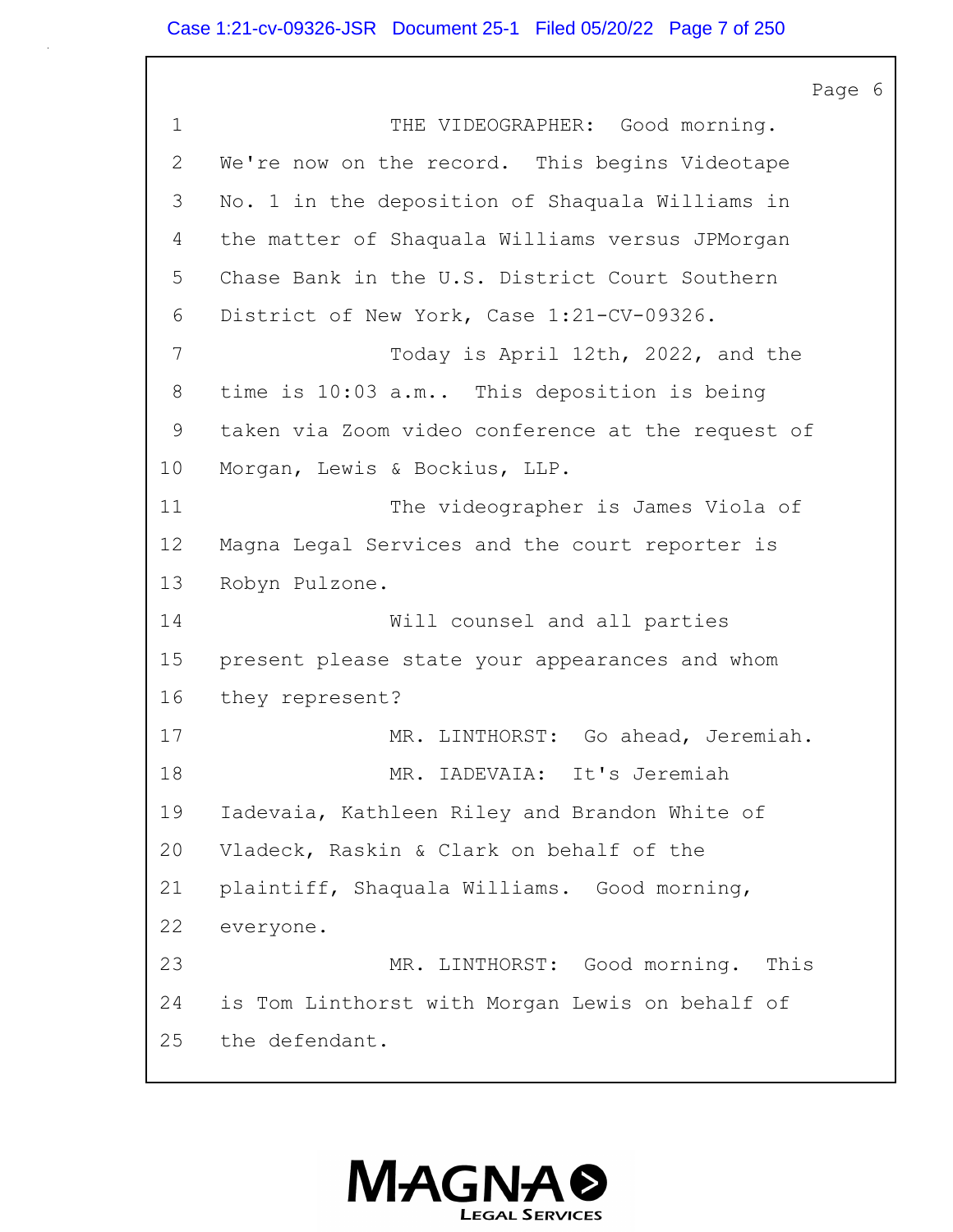Page 7 1 S H A Q U A L A W I L L I A M S, is sworn. 2 3 MR. IADEVAIA: Can we use a 4 business address or my firm's address? Does it 5 need to be a home address? 6 THE REPORTER: Whatever you prefer. 7 MR. IADEVAIA: Sure. I'll give my 8 firm address. It's 565 Fifth Avenue, 9th Floor, 9 New York, New York 10017. 10 THE REPORTER: Thank you. 11 12 DIRECT EXAMINATION BY MR. LINTHORST: 13 Q. Good morning, Ms. Williams. 14 A. Good morning. 15 Q. My name is Tom Linthorst. I am an 16 attorney with the law firm of Morgan Lewis and we 17 represent the defendant, JPMorgan Chase, in the 18 lawsuit that you have brought against it. We're 19 here today to take your deposition as the 20 plaintiff in the action. 21 Have you ever had your deposition 22 taken before? 23 A. No. 24 Q. Have you ever taken or defended a 25 deposition as an attorney?

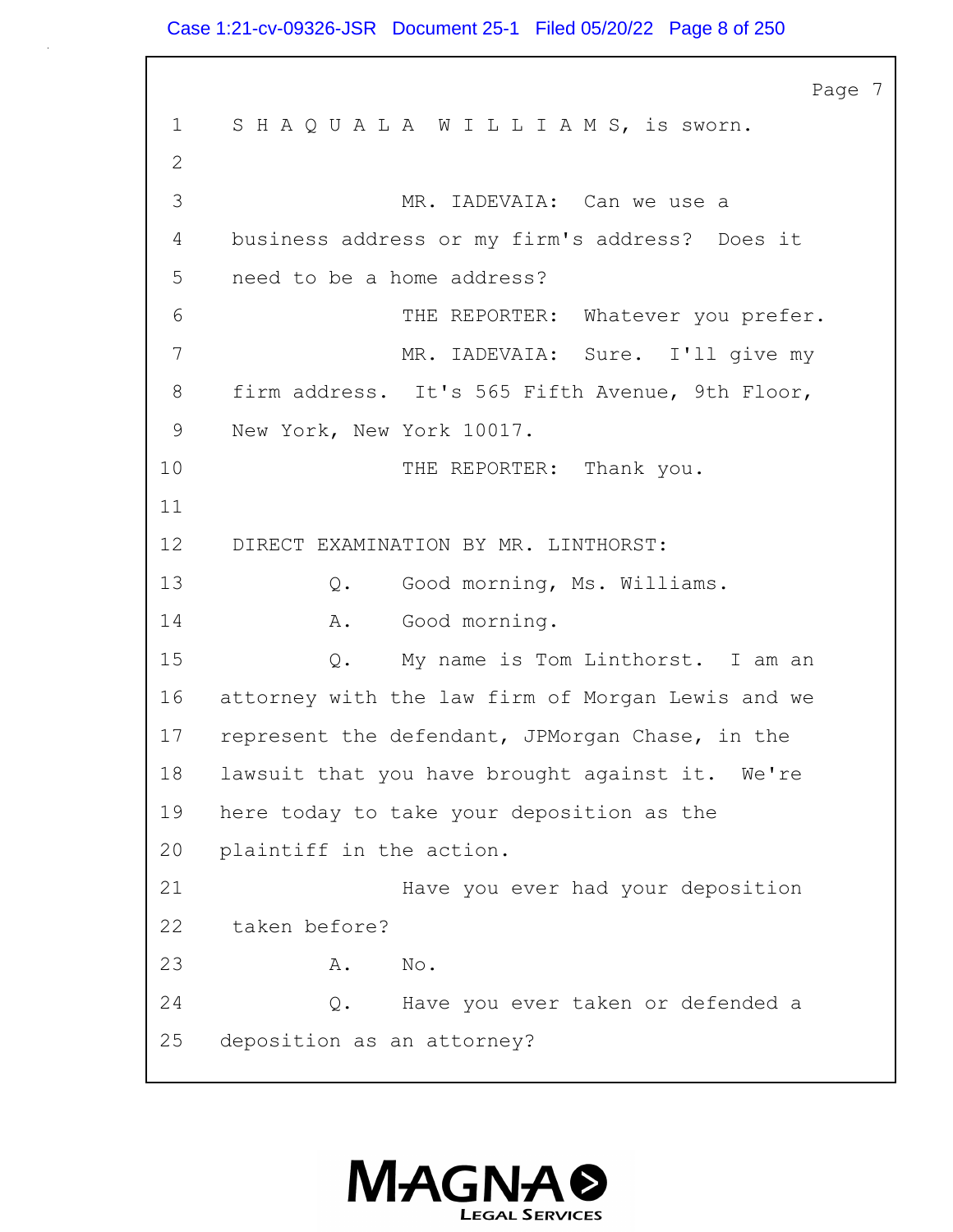Page 8 1 **A.** No. 2 Q. So let's just go over a couple of 3 the ground rules to make sure we're all on the 4 same page. The first and most important is that 5 you've been placed under oath and you've sworn to 6 tell the truth. 7 Do you understand that? 8 A. Yes. 9 Q. And even though we're in the 10 relatively informal confines of a Zoom deposition, 11 the oath that you've taken carries with it the 12 same penalties of perjury as if you were on the 13 witness stand at the federal courthouse. 14 Do you understand that? 15 A. Yes. 16 Q. The court reporter is taking down 17 everything that's being said on the record and 18 what that means is only one person can speak at a 19 time. And that's even more important in the 20 virtual environment because there can be kind of a 21 delay and/or the sound won't translate when more 22 than one person is speaking at a time. So I would 23 ask that you try to wait until I get my complete 24 question out before starting your answer. And the 25 other thing is, the court reporter can only take

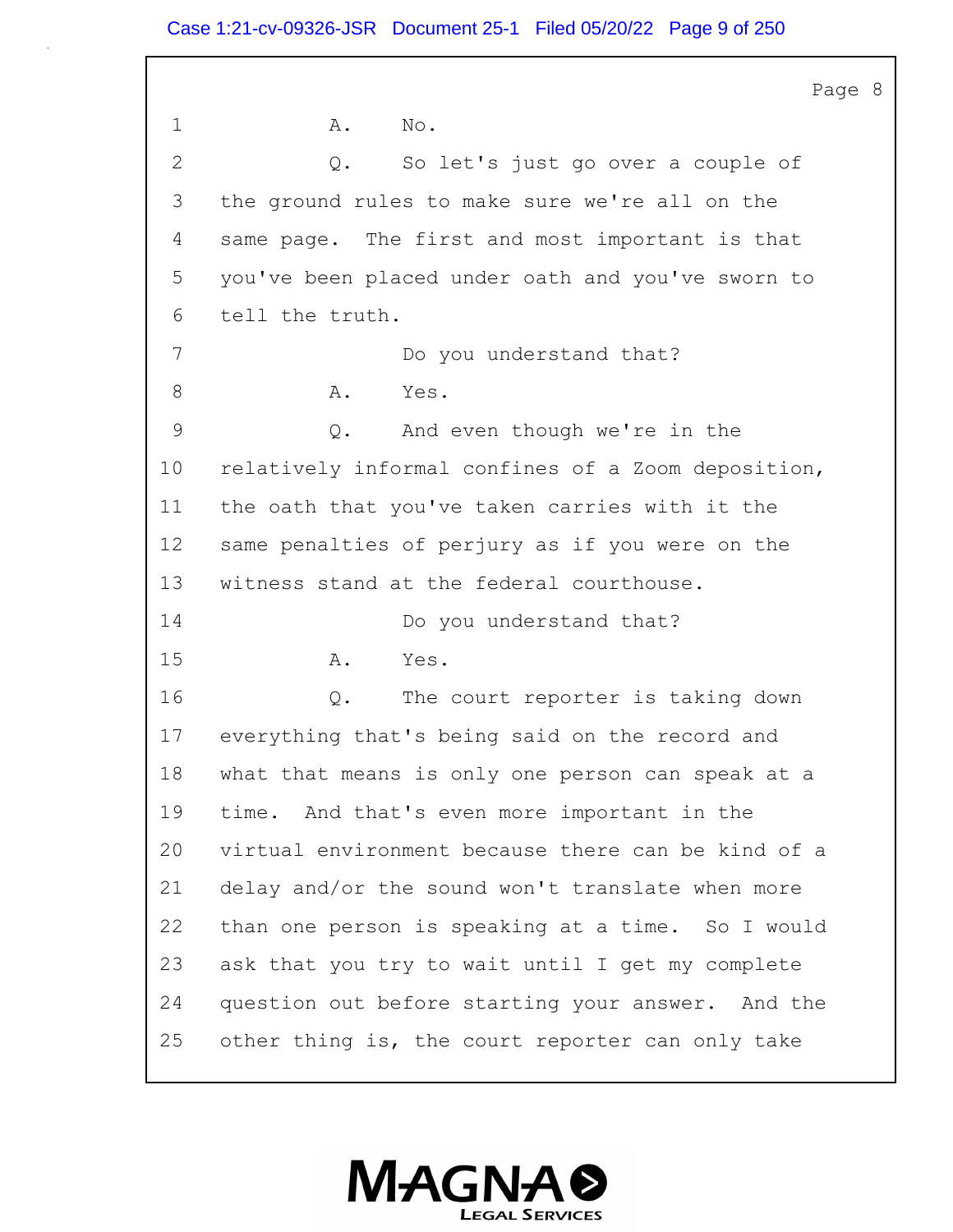#### Case 1:21-cv-09326-JSR Document 25-1 Filed 05/20/22 Page 10 of 250

Page 9 1 down verbal responses, yeses or nos, not nods of 2 the head or uh-huhs or ah-hahs. 3 We can take a break at any time, I 4 would just ask that if there's a question pending, 5 you answer the question before we take a break. 6 If you don't understand a question, 7 please let me know and I will try to rephrase it 8 so that you understand it. If you answer the 9 question, we will assume and the record will 10 reflect that you understood the question and 11 answered it to the best of your ability. 12 Do you understand that? 13 A. Yes. 14 Q. Are you currently under the 15 influence of any medication or substance that 16 would impair your ability to testify truthfully, 17 completely and accurately here today? 18 A. No. 19 Q. Is there any other reason you would 20 not be able to testify truthfully, completely and 21 accurately here today? 22 A. No. 23 Q. And where are you located for 24 today's deposition? 25 A. At my home.

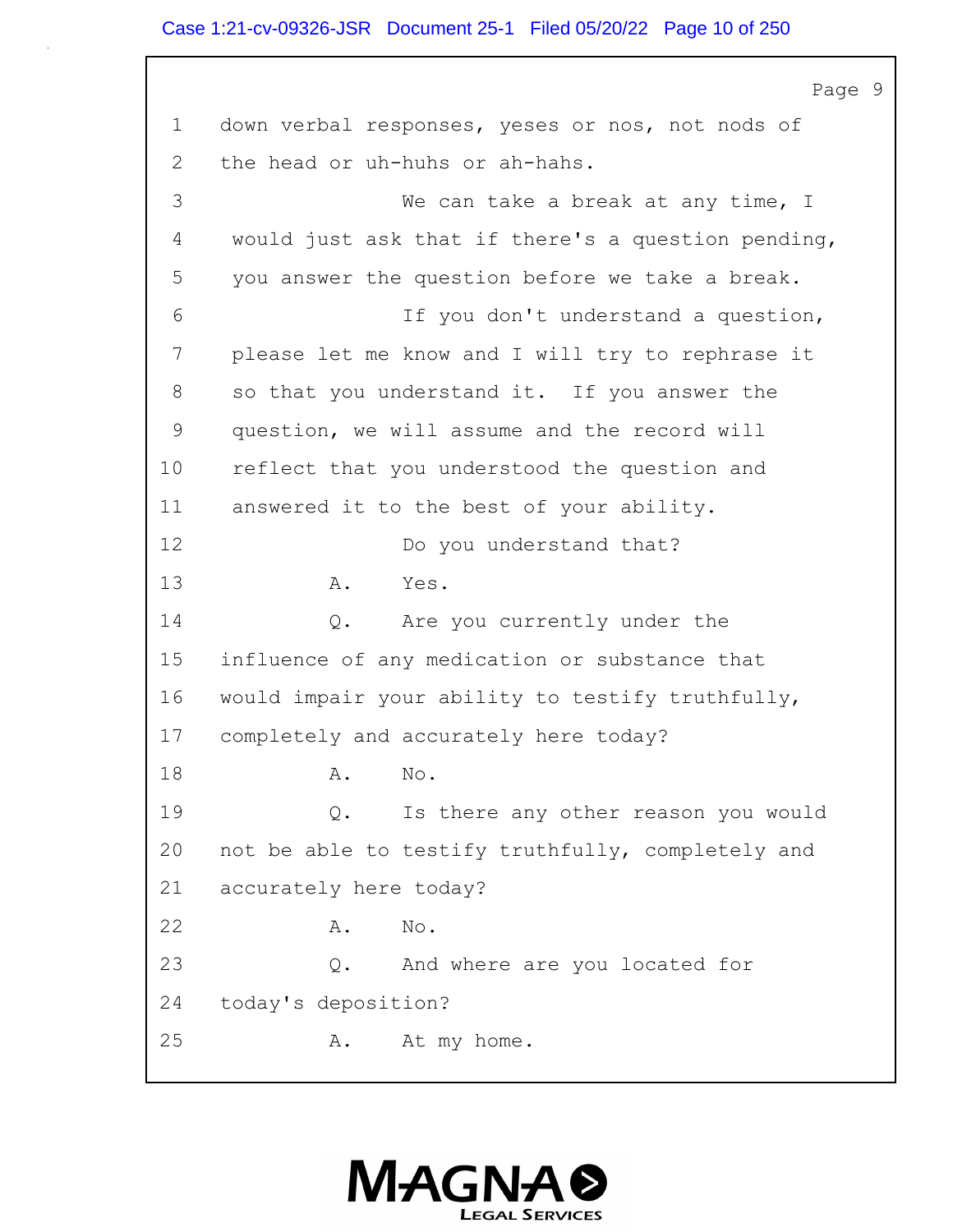Page 10 1 Q. And in what city is that? 2 A. Atlantic Highlands. 3 Q. Is anyone present with you in the 4 room? 5 A. No. 6 Q. If that changes at any point in the 7 deposition, will you let us know? 8 A. Yes. 9 Q. And do you have any notes or other 10 documents in front of you? 11 A. No. 12 Q. And if that changes at any point 13 today, will you let us know? 14 A. Yes. 15 Q. Did you do anything to prepare for 16 your deposition today? 17 A. Yes. 18 Q. What did you do? 19 A. I met with my lawyers. 20 Q. And when did you meet with them to 21 prepare for your deposition? 22 A. On Saturday. 23 Q. And was that in person or some 24 other means? 25 A. By video.

Case 1:21-cv-09326-JSR Document 25-1 Filed 05/20/22 Page 11 of 250

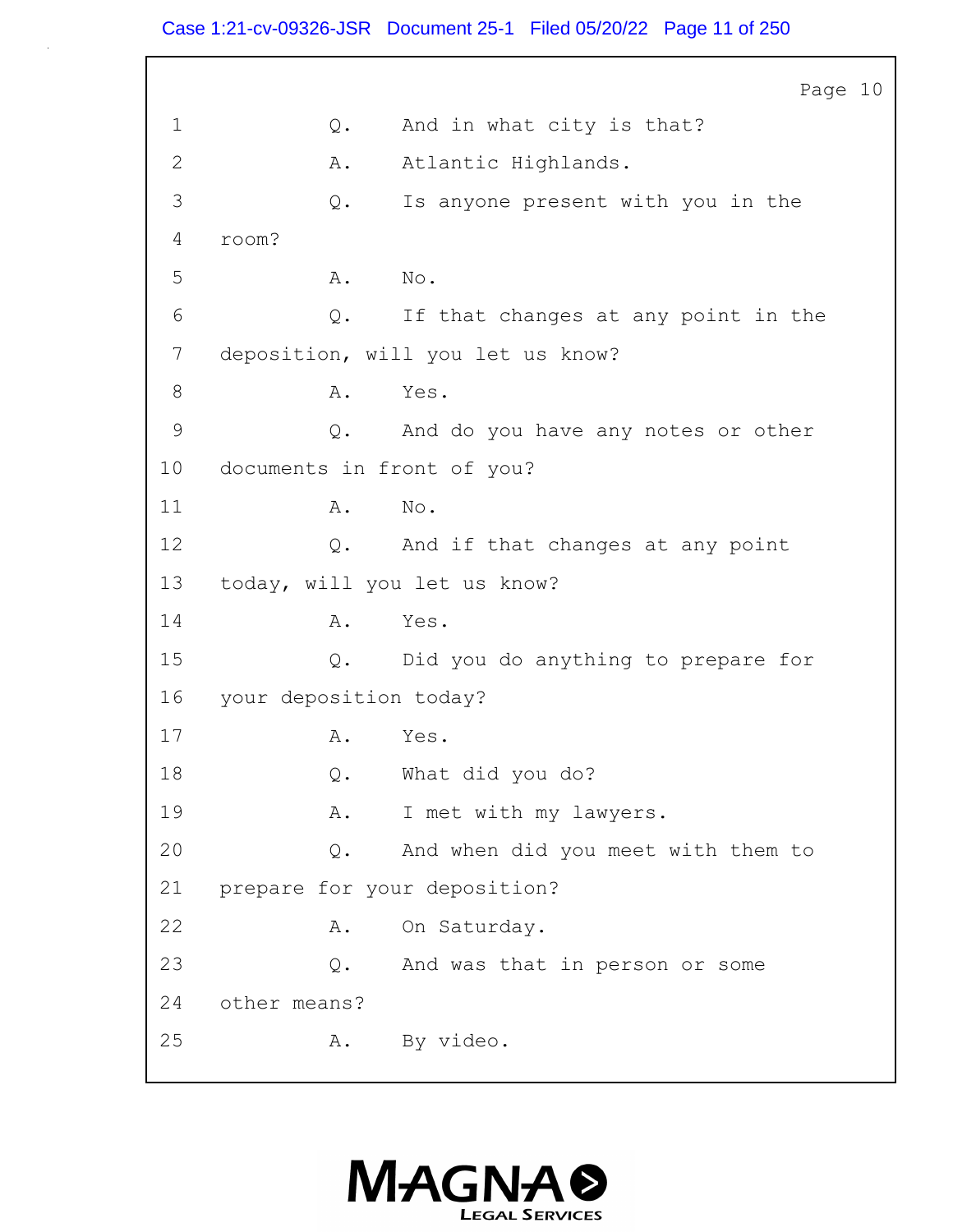#### Case 1:21-cv-09326-JSR Document 25-1 Filed 05/20/22 Page 12 of 250

Page 11 1 Q. And who was present during the 2 meeting? 3 A. Jeremiah, Kate and Brandon. 4 Q. Anybody else? 5 A. No. 6 Q. And how long was the meeting? 7 A. About two hours. 8 Q. Did you have any other meetings to 9 prepare for your deposition? 10 A. Yes. 11 0. And when were those? 12 A. That was in March when we thought 13 my deposition was going to be in April. I spent 14 an hour with Kate -- or Kathleen Riley. 15 Q. Any other meetings to prepare for 16 your deposition? 17 A. No. 18 Q. Did you review any documents to 19 prepare for your deposition? 20 A. Yes. 21 Q. And what documents did you review? 22 A. My complaint, some e-mails. I 23 think that's it, yeah. 24 Q. The complaint you reference, are 25 you referring to the Southern District of New York

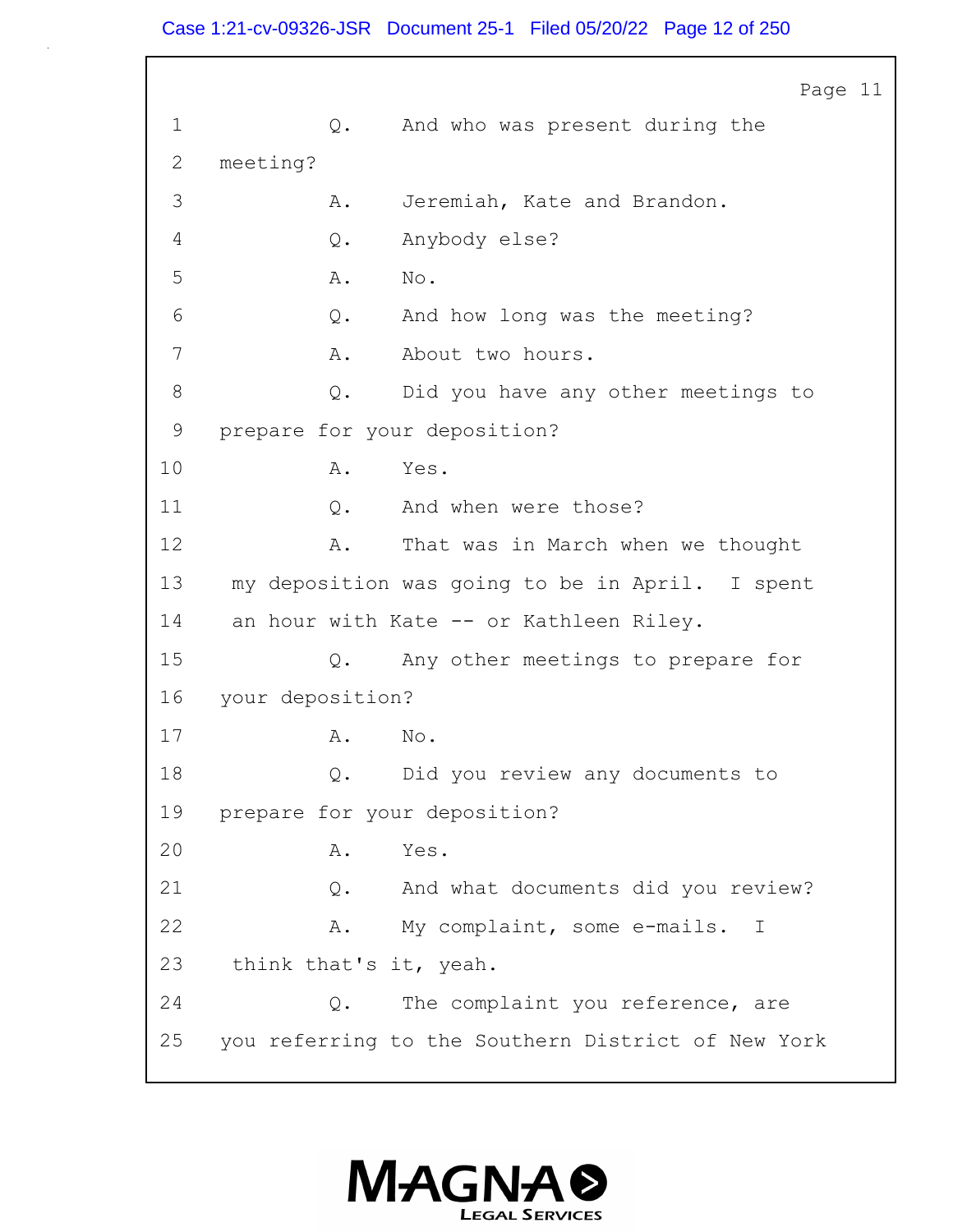```
Page 12
1 complaint?
2 A. Yes.
3 Q. And about how many e-mails did you
4 review?
5 A. Maybe 10. Maybe 10.
6 Q. And to your knowledge, have all of
7 those documents been produced in the litigation?
8 A. Yes, they all had Bates stamps.
9 Q. In responding to discovery in this
10 case, have you conducted a search for all
11 documents that relate to JPMorgan Chase?
12 A. Yes.
13 Q. And have you provided your counsel
14 with all documents that relate to JPMorgan Chase?
15 A. Yes.
16 Q. What is your date of birth?
17 A. August 3rd. Do you need the year?
18 Q. Yes, please.
19 A. 1983.
20 Q. Are you married?
21 A. No.
22 Q. Have you ever been married?
23 A. No.
24 Q. Do you have any children?
25 A. No. Well, human children, no, not
```
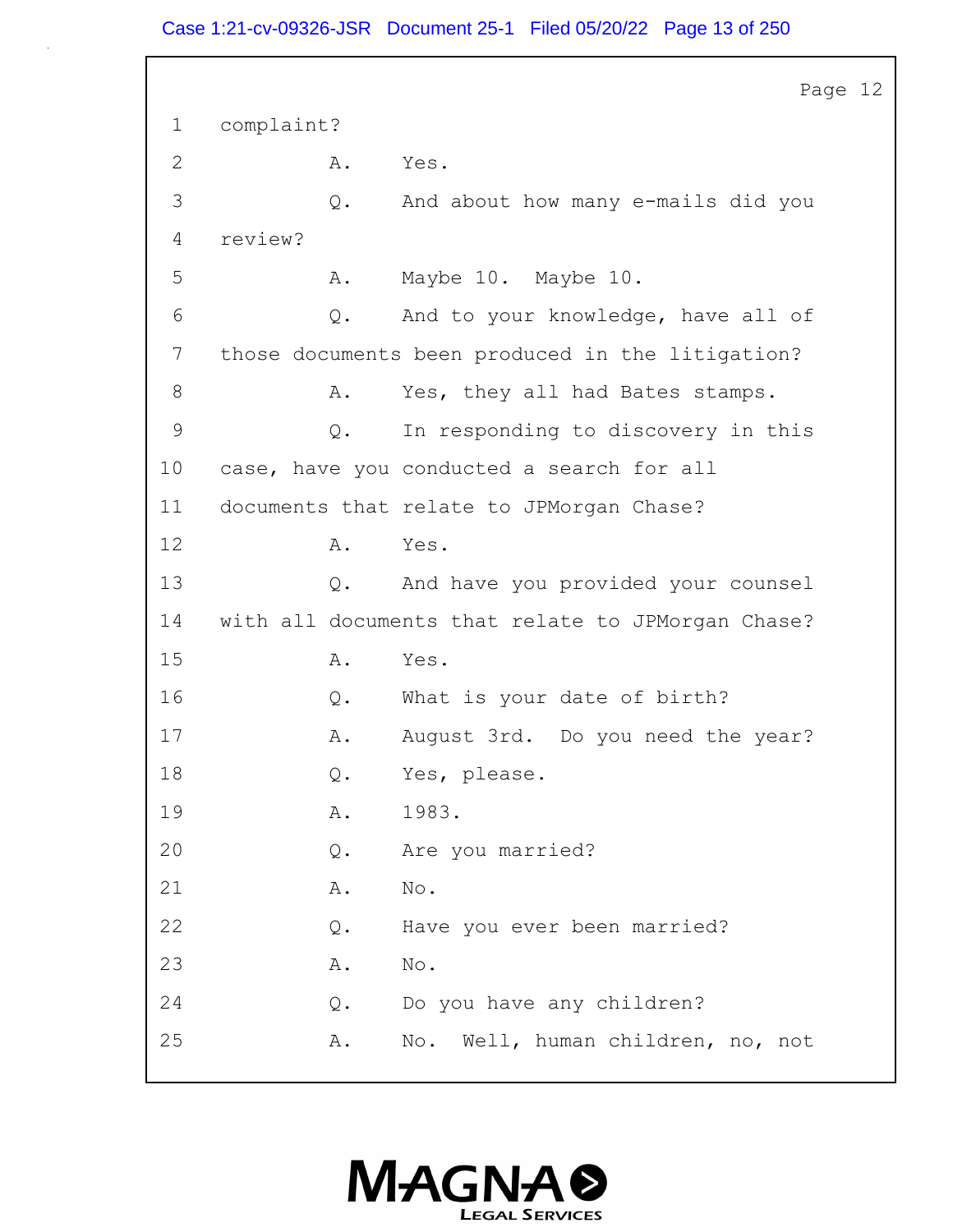## Case 1:21-cv-09326-JSR Document 25-1 Filed 05/20/22 Page 14 of 250

|              |                 |    |                                     | Page 13 |  |
|--------------|-----------------|----|-------------------------------------|---------|--|
| $\mathbf{1}$ | human children. |    |                                     |         |  |
| 2            |                 | Q. | Pet children?                       |         |  |
| 3            |                 | Α. | Yes, I have a -- I have a cat.      |         |  |
| 4            |                 | Q. | Do you own your residence?          |         |  |
| 5            |                 | Α. | Yes.                                |         |  |
| 6            |                 | Q. | Do you own any other real estate?   |         |  |
| 7            |                 | Α. | Yes.                                |         |  |
| 8            |                 | Q. | And what is that?                   |         |  |
| $\mathsf 9$  |                 | Α. | It's a home I bought with my        |         |  |
| 10           | sister.         |    |                                     |         |  |
| 11           |                 | Q. | And where is that?                  |         |  |
| 12           |                 | Α. | Florida.                            |         |  |
| 13           |                 | Q. | What part of Florida?               |         |  |
| 14           |                 | Α. | Orlando.                            |         |  |
| 15           |                 | Q. | And when did you buy that?          |         |  |
| 16           |                 | Α. | Last year.                          |         |  |
| 17           |                 | Q. | 2021?                               |         |  |
| 18           |                 | Α. | I believe so, yes.                  |         |  |
| 19           |                 | Q. | And for what purpose did you buy    |         |  |
| 20           | that?           |    |                                     |         |  |
| 21           |                 | Α. | It was going to be our family home. |         |  |
| 22           |                 | Q. | Okay. So to use it rather than to   |         |  |
| 23           | rent it?        |    |                                     |         |  |
| 24           |                 | Α. | That's correct.                     |         |  |
| 25           |                 | Q. | Any other real estate?              |         |  |
|              |                 |    |                                     |         |  |

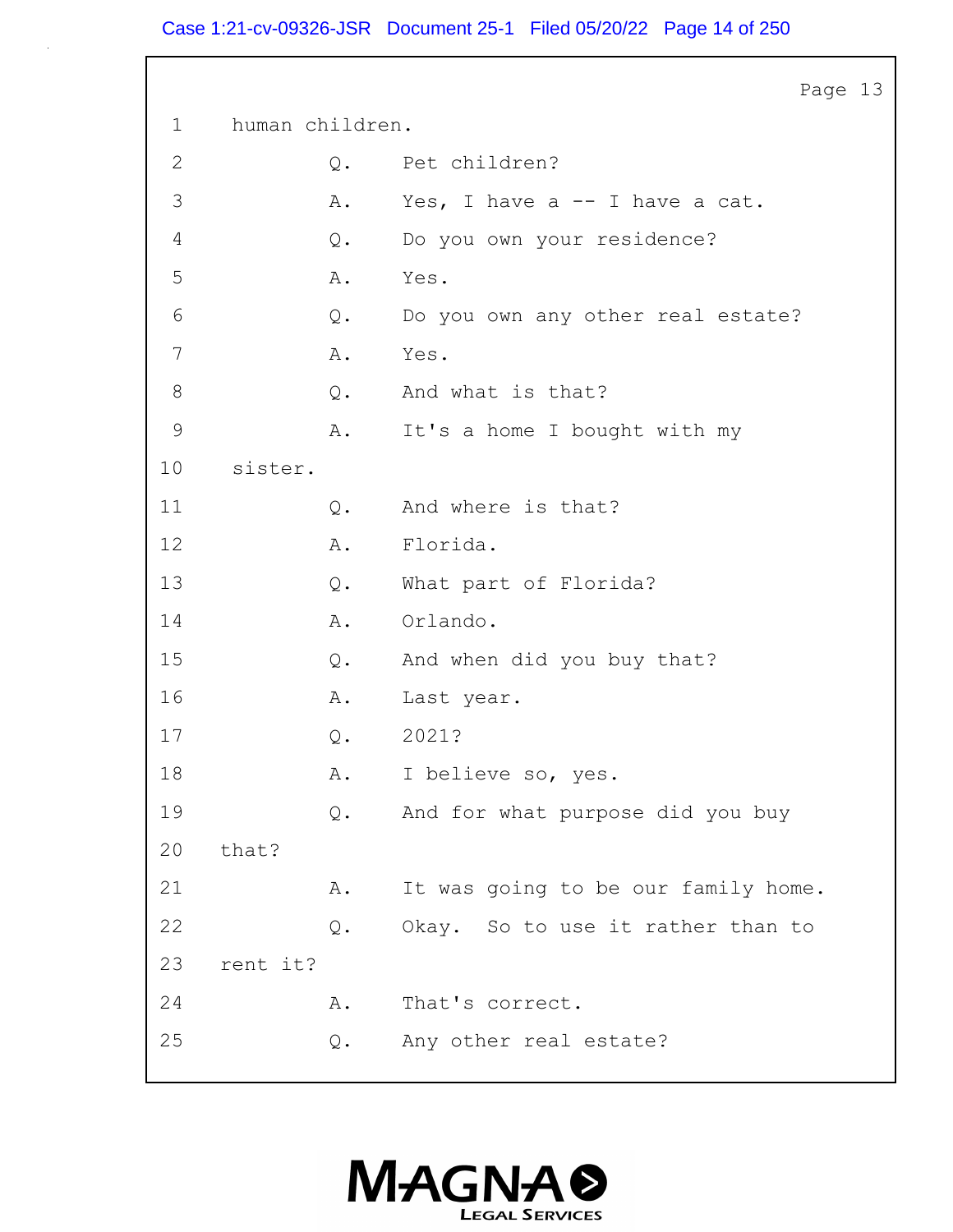#### Case 1:21-cv-09326-JSR Document 25-1 Filed 05/20/22 Page 15 of 250

Page 14 1 **A.** No. 2 Q. Have you ever been a party to any 3 litigation besides this action and any other 4 action you brought against JPMorgan Chase? 5 A. No. 6 Q. Have you ever filed for bankruptcy? 7 A. No. 8 Q. Have you ever filed any 9 administrative complaints or charges other than 10 those filed against JPMorgan Chase? 11 A. No. 12 Q. Have you ever been arrested? 13 A. No. 14 Q. Ever been charged with any criminal 15 offense? 16 **A.** No. 17 Q. Ever been convicted of any crime? 18 A. No. 19 MR. LINTHORST: Let's mark this as 20 Defendant's Exhibit 1, which is a document Bates 21 labeled JPMC 2084 through 2215. 22 23 (Whereupon Document with Bates Nos. 24 JPMC 2084 to JPMC 2215 was received and marked D-1 25 for identification.)

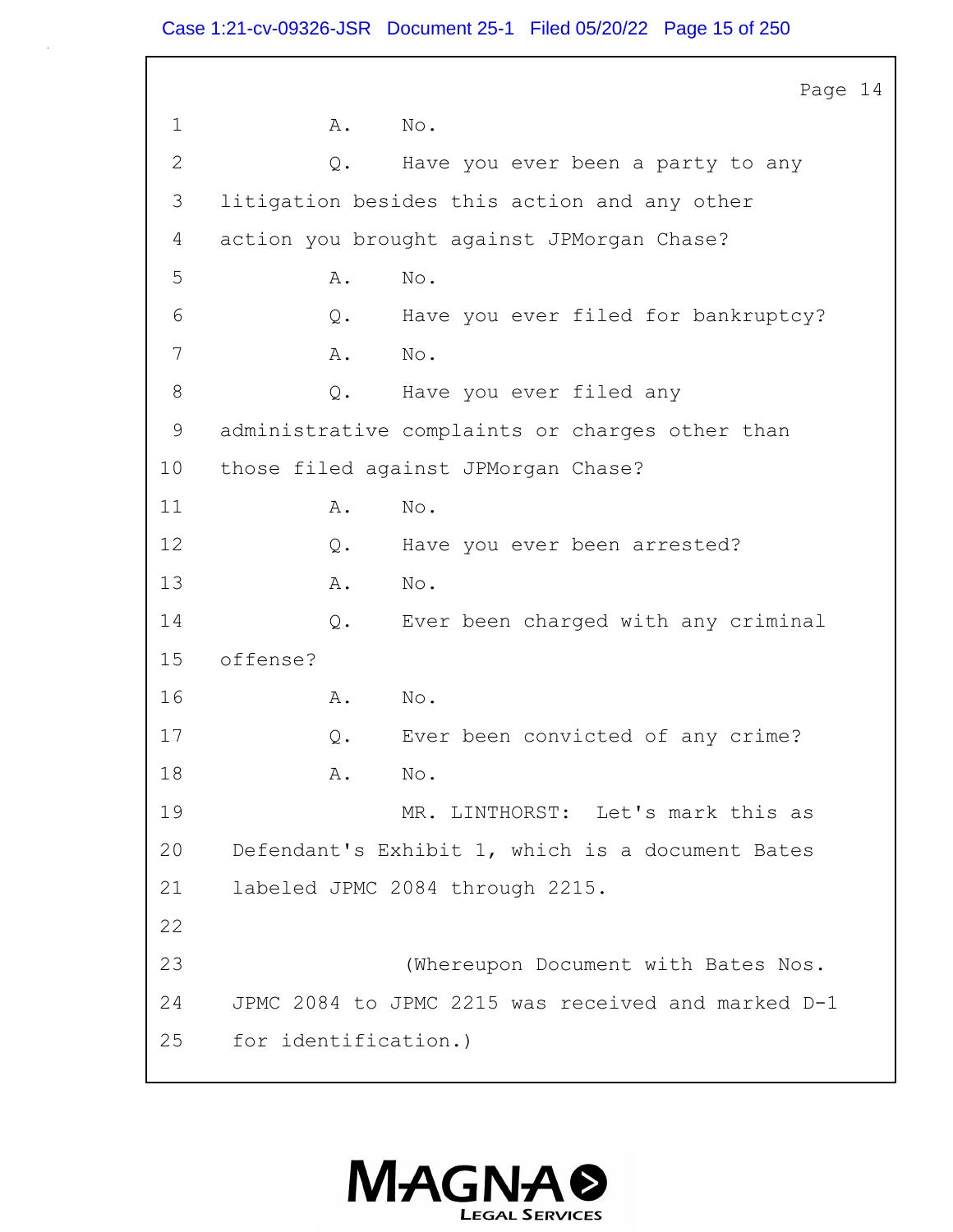Page 15 1 2 Q. Did you complete an electronic 3 application for your job with JPMorgan Chase? 4 A. Yes. 5 Q. And did you apply for the job of 6 Global Compliance Anticorruption 7 Compliance-Compliance Manager, Vice President? 8 A. Yes. 9 Q. And was the hiring manager Garrett 10 Ross? 11 A. Yes. 12 Q. And did you submit a resume with 13 your application? 14 A. Yes. 15 Q. Just scrolling down through a few 16 of the pages, it looks like there's some work 17 experience provided, education provided, answering 18 some questions? 19 A. May I make this a bit smaller, 20 please, on my screen because the scrolling is 21 making me a little dizzy? Is that okay? 22 Okay. 23 Q. Does this appear to be a copy of 24 your electronic application to JPMorgan Chase? 25 MR. IADEVAIA: I'm going to ask

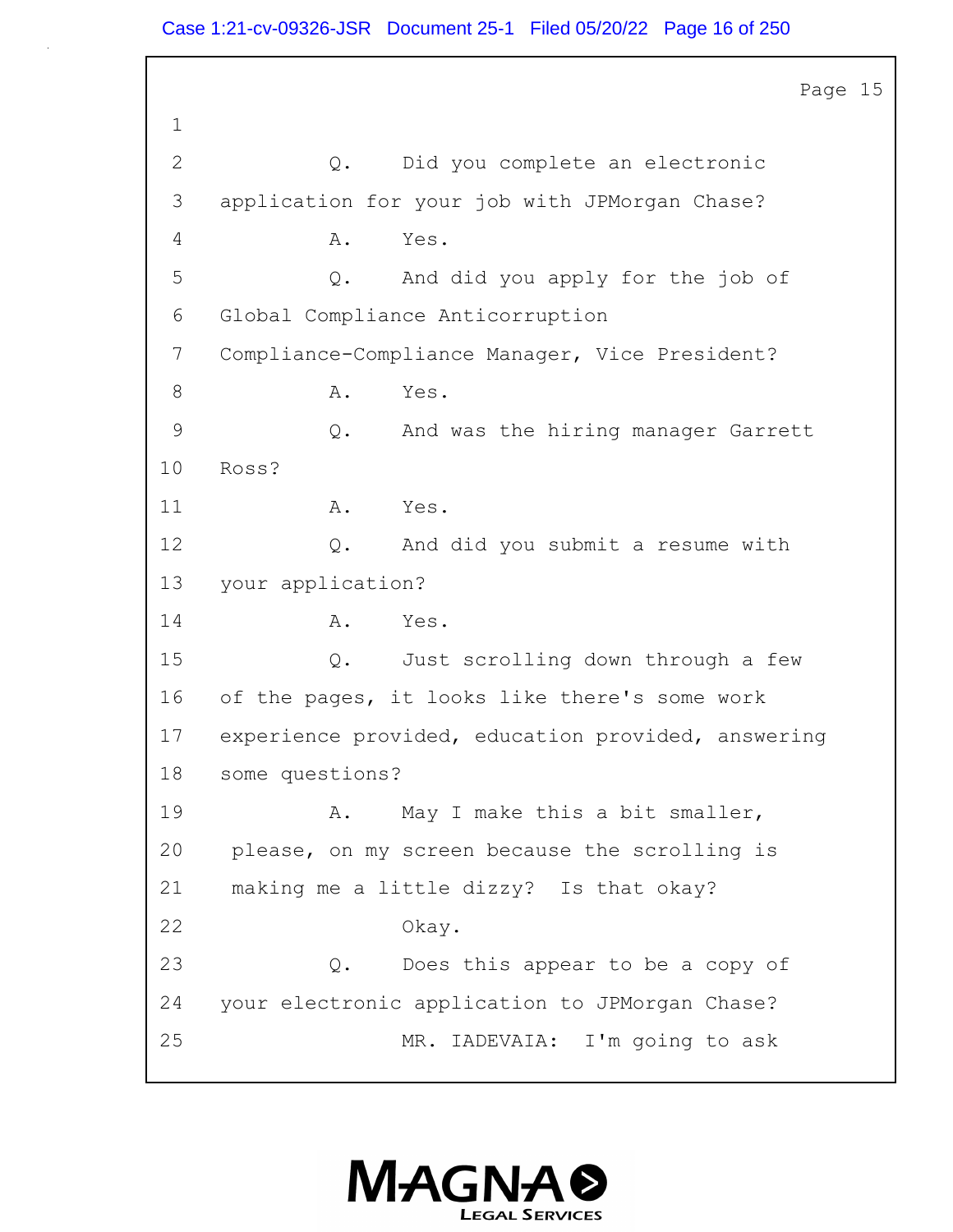#### Case 1:21-cv-09326-JSR Document 25-1 Filed 05/20/22 Page 17 of 250

Page 16 1 that the witness be allowed to look at the 2 document. I mean, it's a 132-page document, so. 3 Q. Yeah, I'll just represent that the 4 pages I've scrolled through through JPMC 2092 5 appear to be all of the application information, 6 and then starting on 2093 is some history of 7 system hits for the application. And then 8 starting on 2106 appears to be information 9 relating to other applications made to JPMorgan 10 Chase. 11 But from what you've seen in the 12 pages that I scrolled up above, does this appear 13 to be your electronic application to JPMorgan 14 Chase? 15 A. I don't know. I've never seen -- 16 seen it in this format. 17 Q. Well, let's go to the bottom. 18 Showing you the pages that are JPMC 2213 through 19 2215, does this appear to be a resume that you 20 prepared? 21 A. Yes. 22 Q. And I take it that you would have 23 submitted an original resume with your application 24 to JPMorgan Chase? 25 A. Yes, through their system.

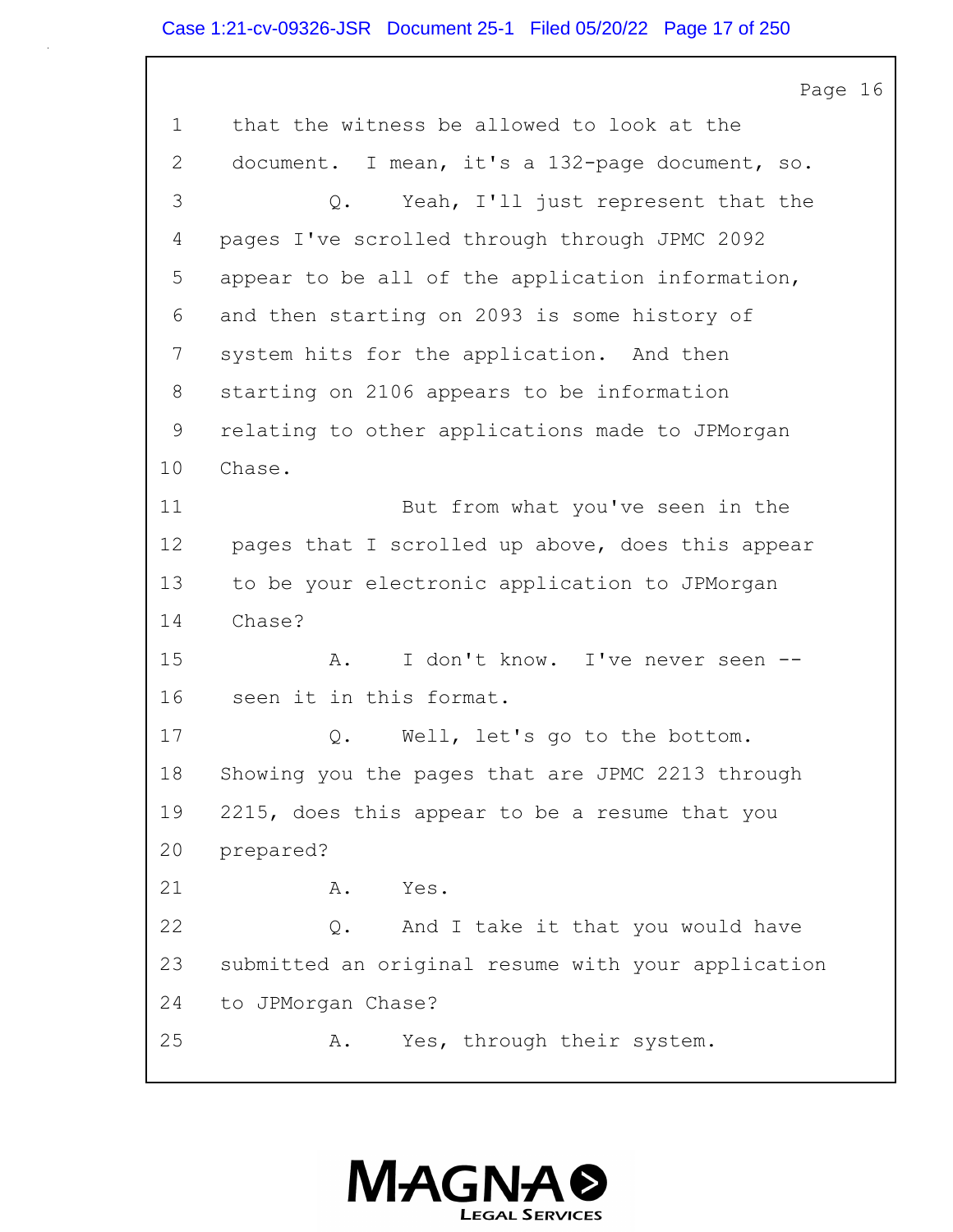Page 17 1 Q. And presumably this is not that 2 resume since it has Chase employment on it. Did 3 you update your resume in the Chase system as you 4 applied for other roles at Chase? 5 A. That's likely, yes. 6 Q. So on Page JPMC 2087 it reflects 7 work experience as -- at Morgan Stanley from 8 February 2017 to July 2018 as a vice president. 9 Is that accurate? 10 A. That's right. 11 Q. And what was your role at Morgan 12 Stanley? 13 A. Beyond the vice president title? 14 Q. Yeah. 15 A. I was a global financial crimes 16 policy procedure and training. 17 Q. And who was your direct supervisor? 18 A. Lauren Rasmus. 19 Q. How do you spell that last name? 20 A. R-a-s-m-u-s, I think. R-a-s-m-u-s, 21 I think. 22 Q. And were you engaged in the role of 23 an attorney at Morgan Stanley? 24 A. No, I was in compliance. 25 Q. And how did your employment with

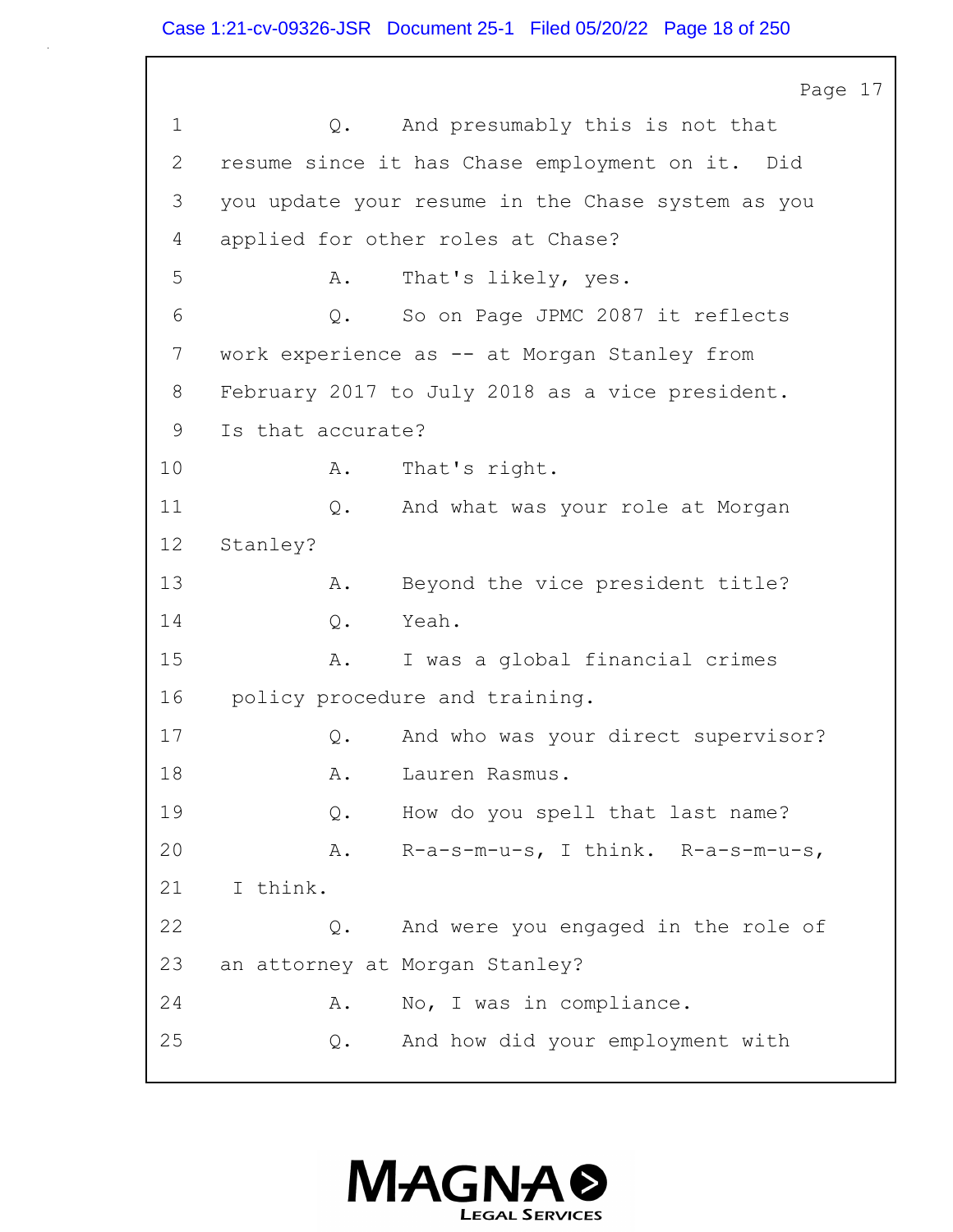#### Case 1:21-cv-09326-JSR Document 25-1 Filed 05/20/22 Page 19 of 250

Page 18 1 Morgan Stanley come to an end? 2 A. I found another role with JPMorgan. 3 Q. And did you leave voluntarily from 4 Morgan Stanley? 5 A. Yes. 6 Q. Did you have an offer from JPMorgan 7 Chase at the time you left Morgan Stanley? 8 A. Yes. 9 Q. Were you ever disciplined at Morgan 10 Stanley? 11 A. No. 12 Q. Were you ever advised that your 13 employment would be terminated? 14 A. No. I was advised that my job 15 would be moving to Baltimore and I could either 16 move there or find a different job. 17 Q. You chose to find a different job? 18 A. To stay in New York, yes. 19 Q. And were you offered a separation 20 package? 21 A. I would have been. I would have 22 had a separation package if I hadn't found another 23 role. 24 Q. I see. So you left to take the job 25 with JPMorgan Chase before you could accept a

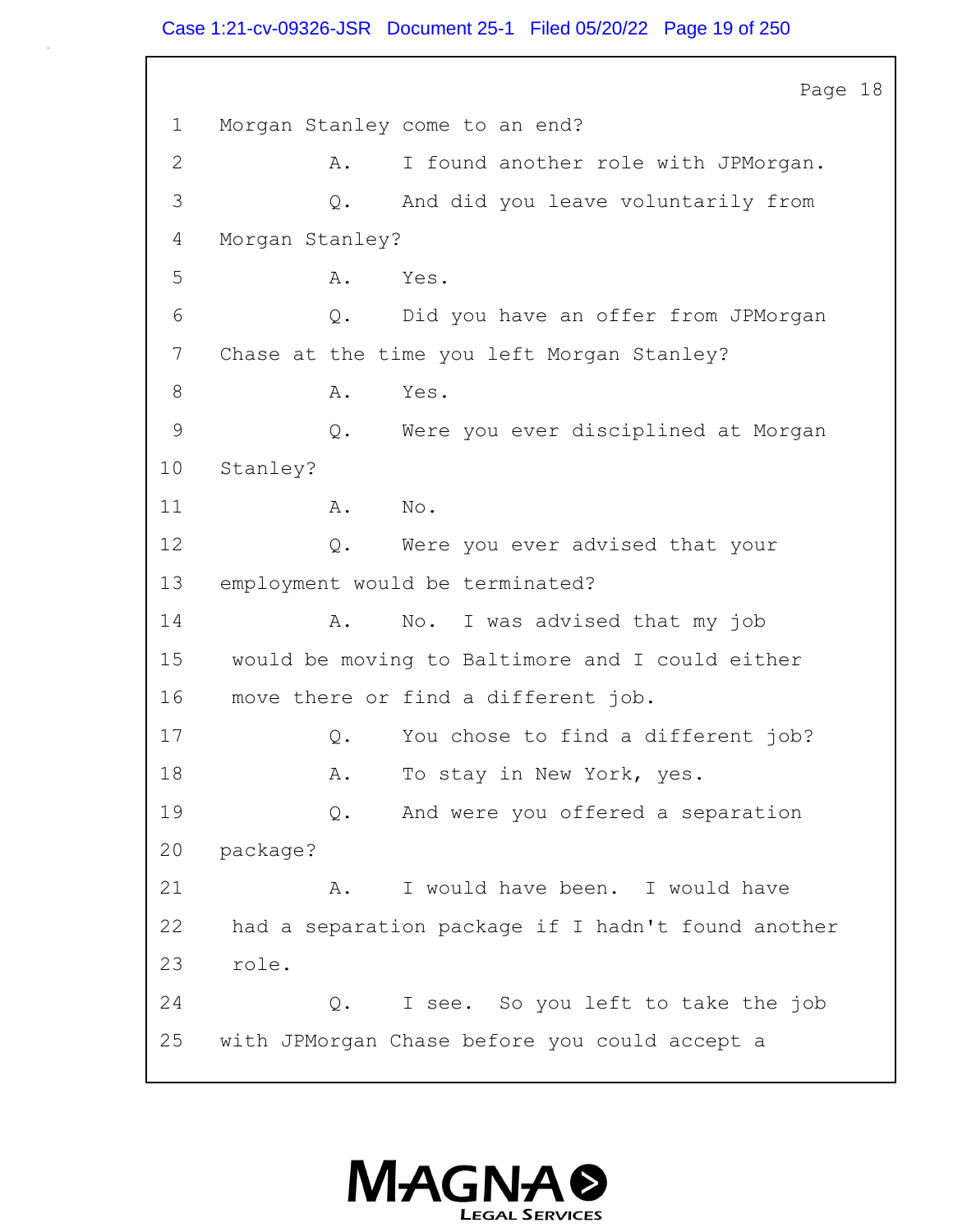#### Case 1:21-cv-09326-JSR Document 25-1 Filed 05/20/22 Page 20 of 250

Page 19 1 separation package? 2 A. That's correct. 3 Q. And this indicates that prior to 4 Morgan Stanley, you worked at HSBC Middle East 5 from October 2014 to September 2016. Does that 6 accurately reflect your HSBC employment? 7 A. That's correct. 8 Q. And did you hold the role of senior 9 manager Anti-Bribery and Corruption? 10 A. That's correct. 11 Q. And how did your employment with 12 HSBC come to an end? 13 A. I needed to come back to the U.S. 14 for some family health issues. They offered me a 15 role closer to the U.S. which I explored, but the 16 closest they could get me was Mexico and it 17 just -- it didn't work out, the transfer didn't 18 work out. 19 Q. And where were you employed with 20 HSBC? 21 A. Dubai in the United Arab Emirates. 22 Q. And did you leave HSBC voluntarily? 23 A. Yes. 24 Q. And who was your direct supervisor 25 at HSBC?

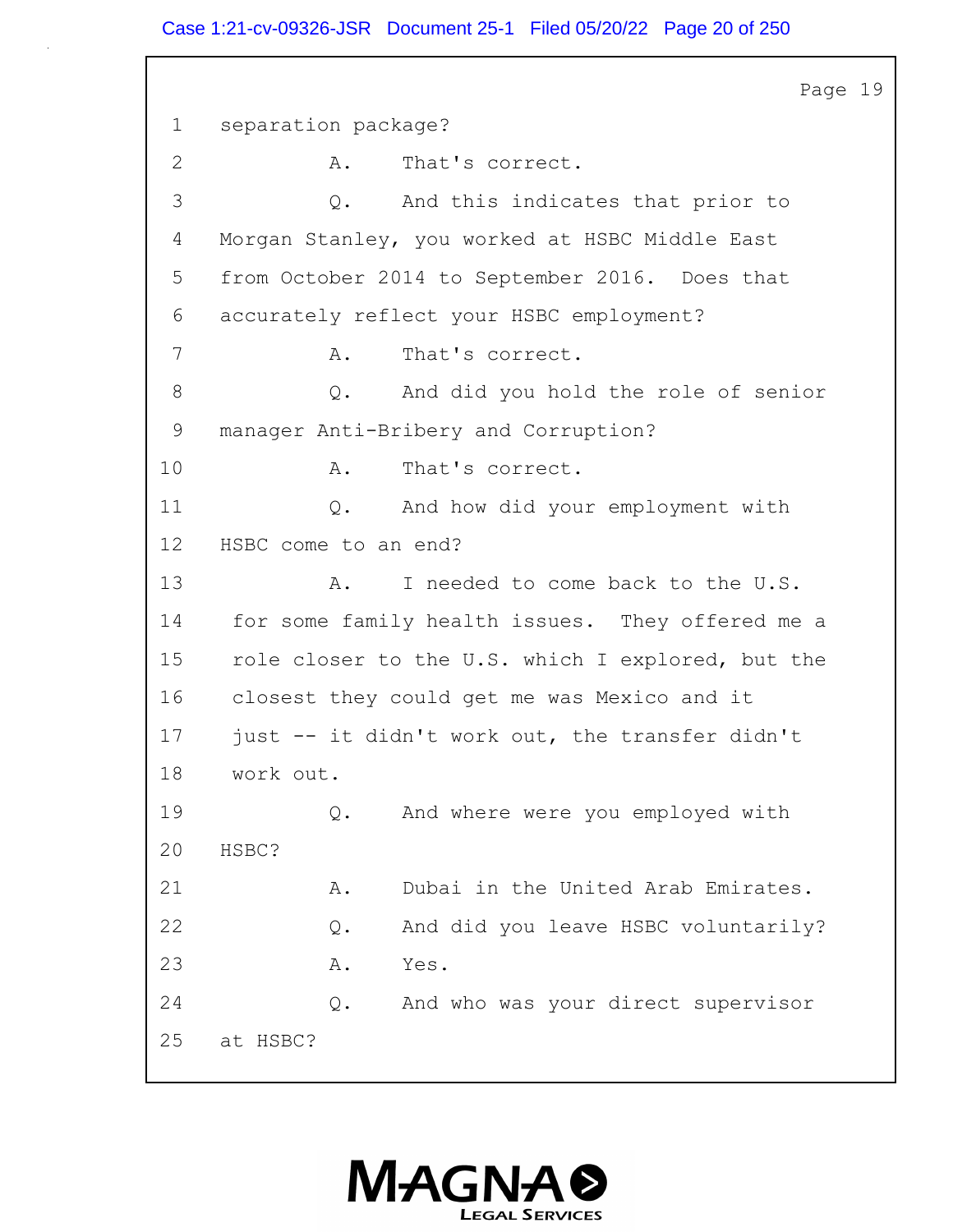## Page 20 1 A. Simon Lee. 2 Q. Sorry, can you say that again? 3 A. Simon Lee. 4 Q. And were you engaged by HSBC as a 5 lawyer? 6 A. No, it was just compliance. 7 Q. And prior to HSBC, were you 8 employed by Deloitte? 9 A. Yes. 10 Q. And were you employed from 11 September 2013 to September 2014? 12 A. Yes. 13 Q. Were you employed as a senior 14 consultant? 15 A. Yes, yes. 16 Q. And what did you do for Deloitte? 17 A. I was on different projects to help 18 financial institutions, I guess, with additional 19 staffing or dealing with deferred prosecution 20 agreements or other sort of government problems 21 and also help them improve their programs based on 22 whatever commitments they'd made to those 23 regulators. 24 Q. And were you engaged by Deloitte as 25 a lawyer?

Case 1:21-cv-09326-JSR Document 25-1 Filed 05/20/22 Page 21 of 250

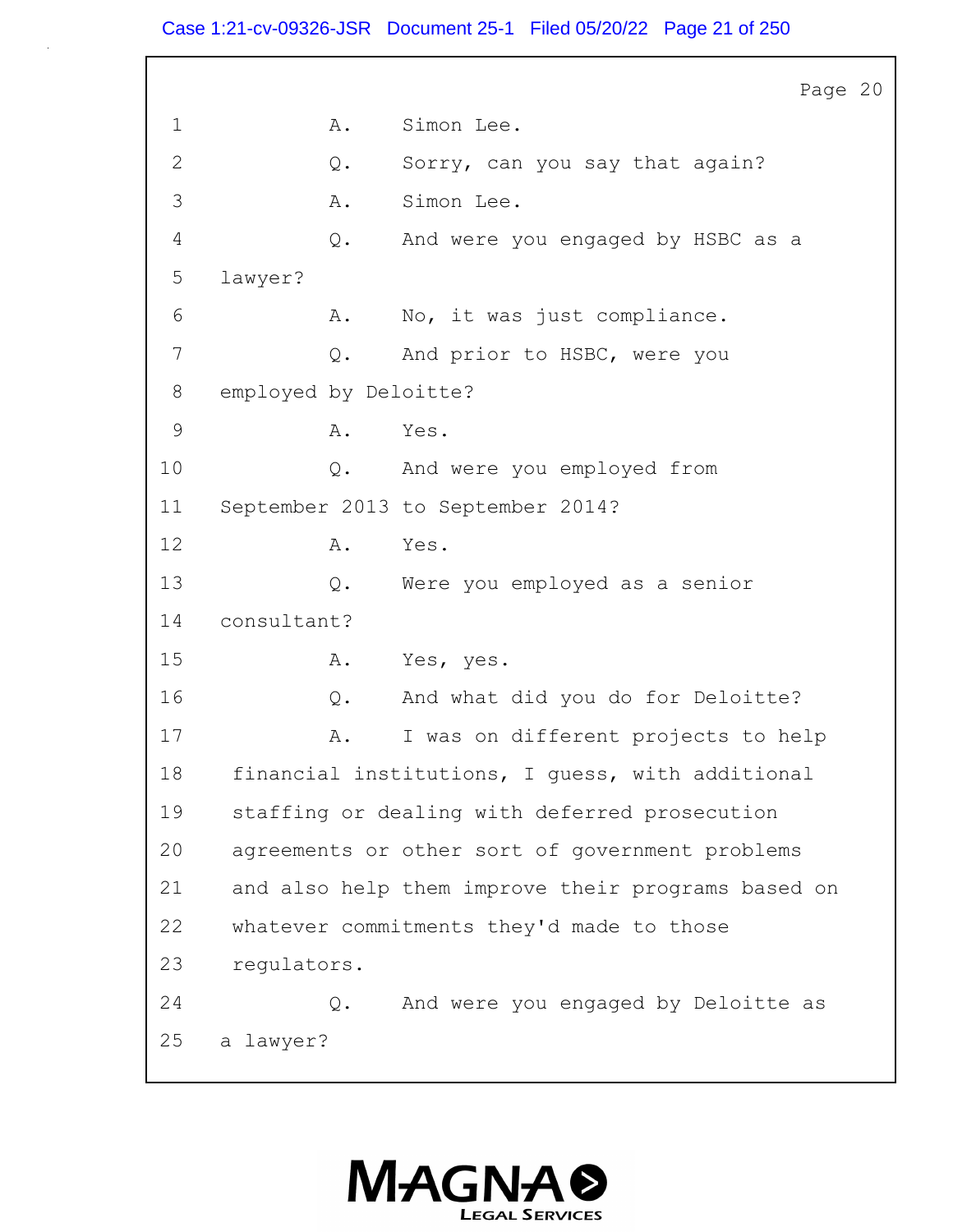#### Case 1:21-cv-09326-JSR Document 25-1 Filed 05/20/22 Page 22 of 250

Page 21 1 **A.** No. 2 0. And how -- and where were you 3 employed by Deloitte? 4 A. My home base was Philadelphia. 5 Q. And how did your employment at 6 Deloitte come to an end? 7 A. I was -- I was poached by an old 8 colleague from Goldman to go to HSBC. 9 Q. And who was that colleague? 10 A. Lillian Chang. 11 Q. Who was your direct supervisor at 12 Deloitte? 13 A. We didn't have direct supervisors 14 there, it kind of worked a bit different; you had 15 a mentor and then whenever you were on a project, 16 you reported to whichever partner was running that 17 project. Then you also were constantly checking 18 in with your mentor. It's kind of like the 19 concept of having a guidance counselor like in 20 high school or something like that. So I can give 21 you their mentor? 22 Q. Sure, please. 23 A. Janice Durisin. 24 Q. How do you spell the last name? 25 A. D-u-r-i-s-i-n. That might be

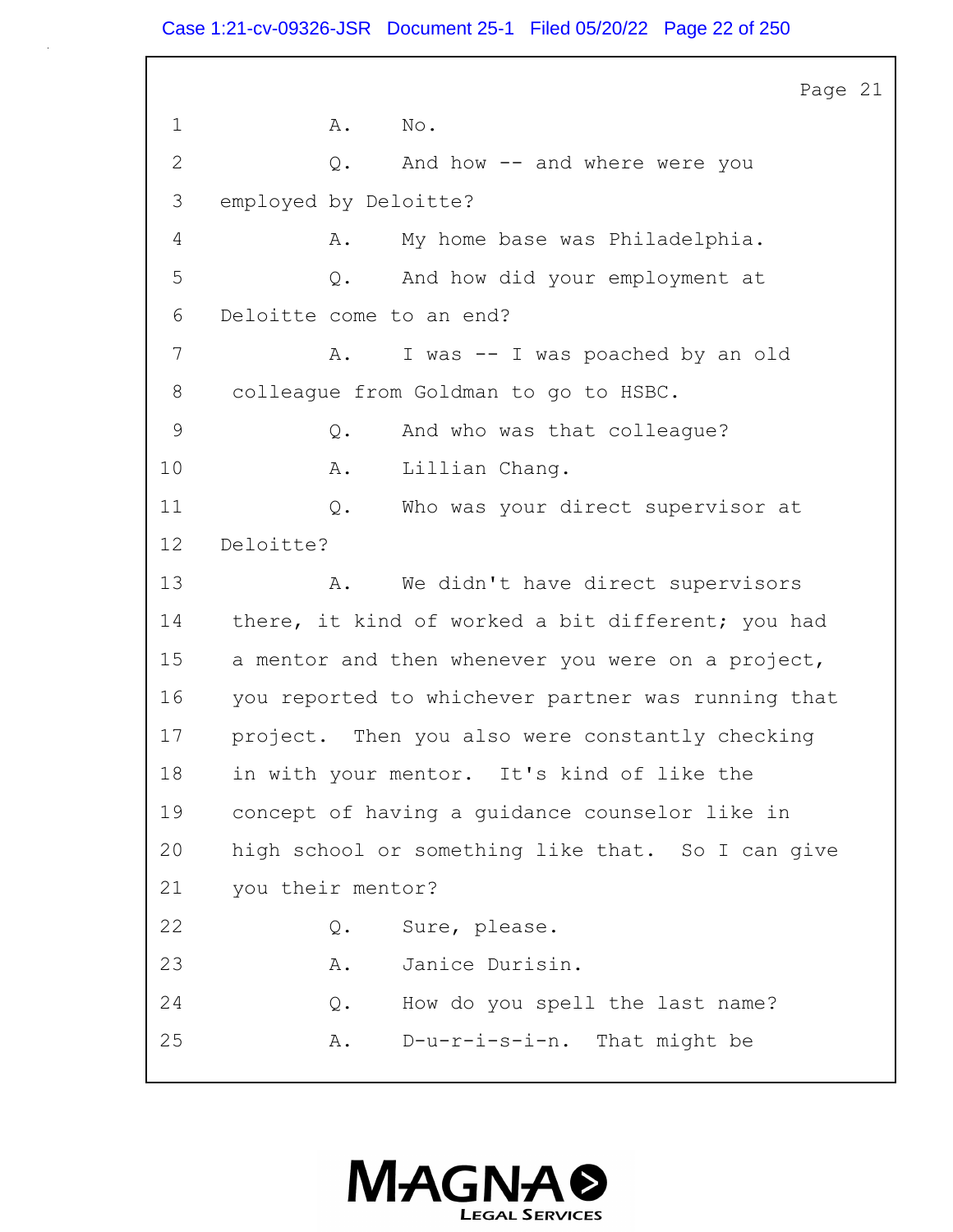#### Case 1:21-cv-09326-JSR Document 25-1 Filed 05/20/22 Page 23 of 250

Page 22 1 wrong, but it's close. 2 Q. And so I take it you left Deloitte 3 voluntarily? 4 A. Yes. 5 Q. And you left to join HSBC? 6 A. That's right. 7 Q. And you had an offer to join HSBC 8 at the time you left Deloitte? 9 A. That's right. 10 Q. And prior to Deloitte you worked at 11 Goldman? 12 A. That's correct. 13 Q. You worked there from March 2010 to 14 August 2013? 15 A. That's right. 16 Q. And you held a title of associate? 17 A. That's right. 18 Q. And what did you do for Goldman? 19 A. I was primarily -- well, there are 20 two roles; one is when I first started in New York 21 and I'll describe that first. So I was in the New 22 York office in the Transaction Surveillance Group 23 where we would do investigations on just any sort 24 of suspicious transactions that came up or through 25 a monitoring tool that would alert us and then we

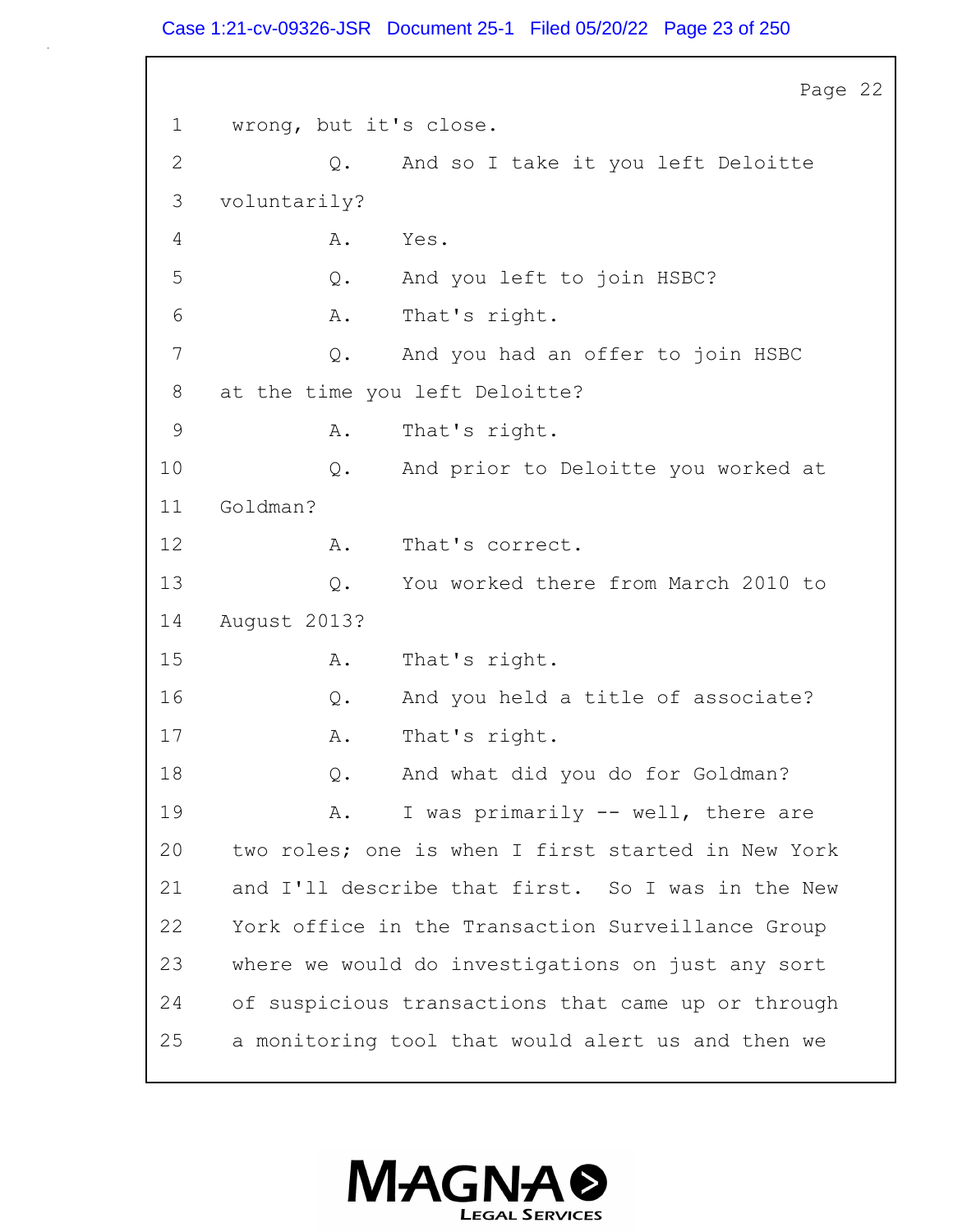#### Case 1:21-cv-09326-JSR Document 25-1 Filed 05/20/22 Page 24 of 250

Page 23

1 would kind of handle those alerts like a -- you 2 know, like a case and investigate it to see 3 whether a suspicious activity report or a 4 suspicious transaction report was required. I 5 also was the liaison for the Asia Pacific region. 6 Because of the time zone difference, they didn't 7 have a lot of overlap with the main headquarters 8 crew, so I was the most junior on the team so I 9 had to do the grunt work and stay up for those 10 calls from 9:00 to 11:00 p.m. and make sure 11 everyone was in line, in lock step with each 12 other, keep up to date with the regulatory -- you 13 know, issues and news, help with audit requests. 14 Sometimes there would be subpoenas that comes 15 in -- that come in or freeze orders that come in. 16 We would deal with that. We would investigate 17 employee behavior as well as it related to 18 potential money laundering, sanctions or other 19 predicate offenses including corruption. 20 Q. And was there another component to 21 your Gold -- to your Goldman employment? 22 A. Yes. So then after a certain 23 period of time -- I think after a year -- they, 24 Goldman, decided to open up a satellite office in 25 Salt Lake City where they wanted the -- to build a

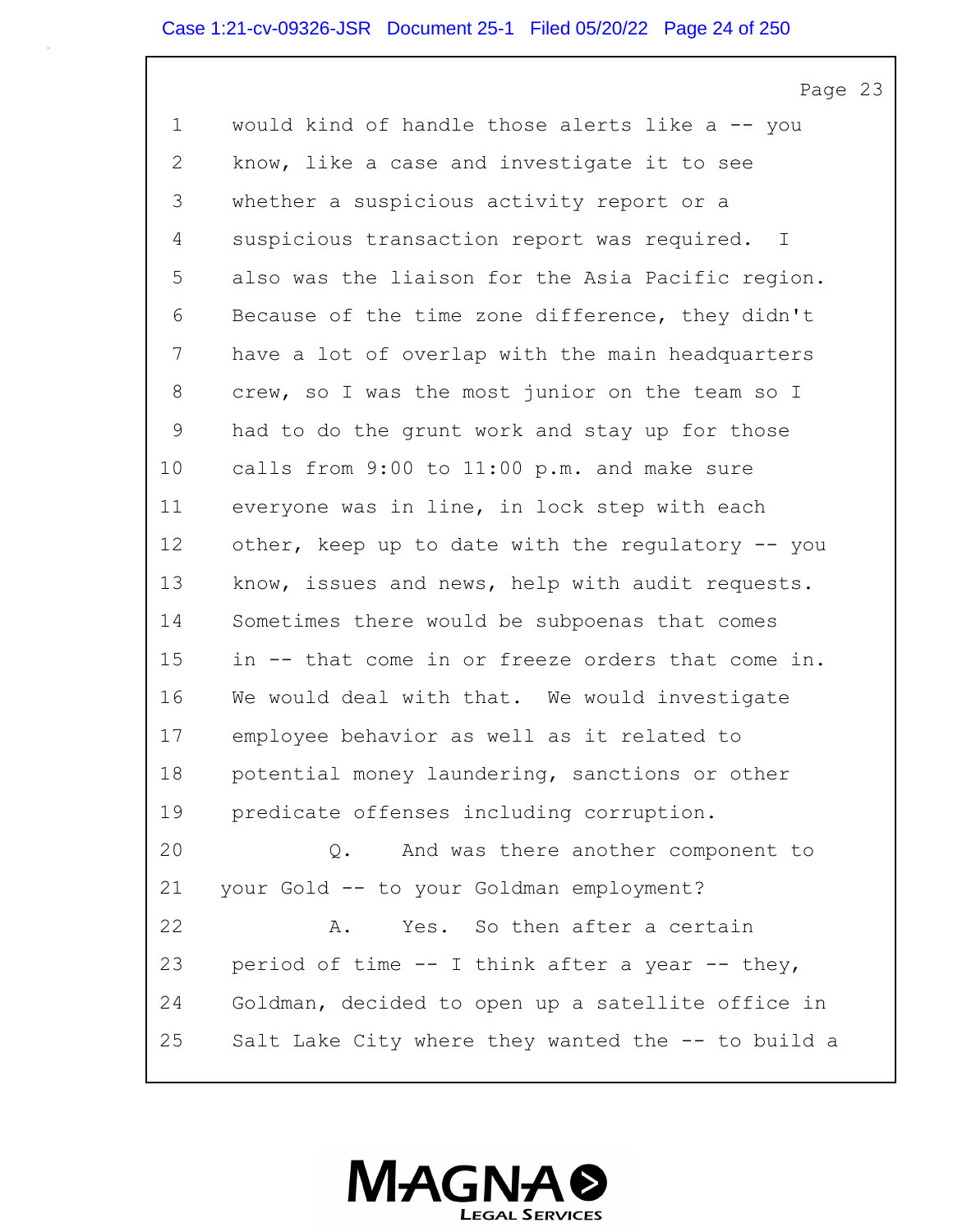#### Case 1:21-cv-09326-JSR Document 25-1 Filed 05/20/22 Page 25 of 250

Page 24

1 team in a lower cost location, and I raised my 2 hand and they thought I was capable and ready to 3 perform that task and build a team and start up a 4 group there. And while I was there I also, on top 5 of those responsibilities, took on the customer 6 work under the anti-money laundering group as well 7 as some market surveillance work, primarily 8 dealing with the issue of the failure to locate 9 under Regulation M. There are some other 10 securities matters that came up as well, but I 11 can't remember them now. But I do remember the 12 Reg Ms were the regular workflow. I hired six 13 people and had a couple of interns and -- you 14 know, the people that I hired are now running the 15 office, so I'm very, very proud of them. 16 Q. Who was -- who was or were your 17 direct supervisors at Goldman? 18 A. Michael Wassell, W-a-s-s-e-l-l, and 19 then when I was in Salt Lake I had a dotted line 20 to Matthew Moore who was the MD of the Salt Lake 21 office who was also a New York transplant. 22 Q. And did you work with Lillian 23 Chang? 24 A. I continued -- so all the work I 25 was doing before I continued to do so, so

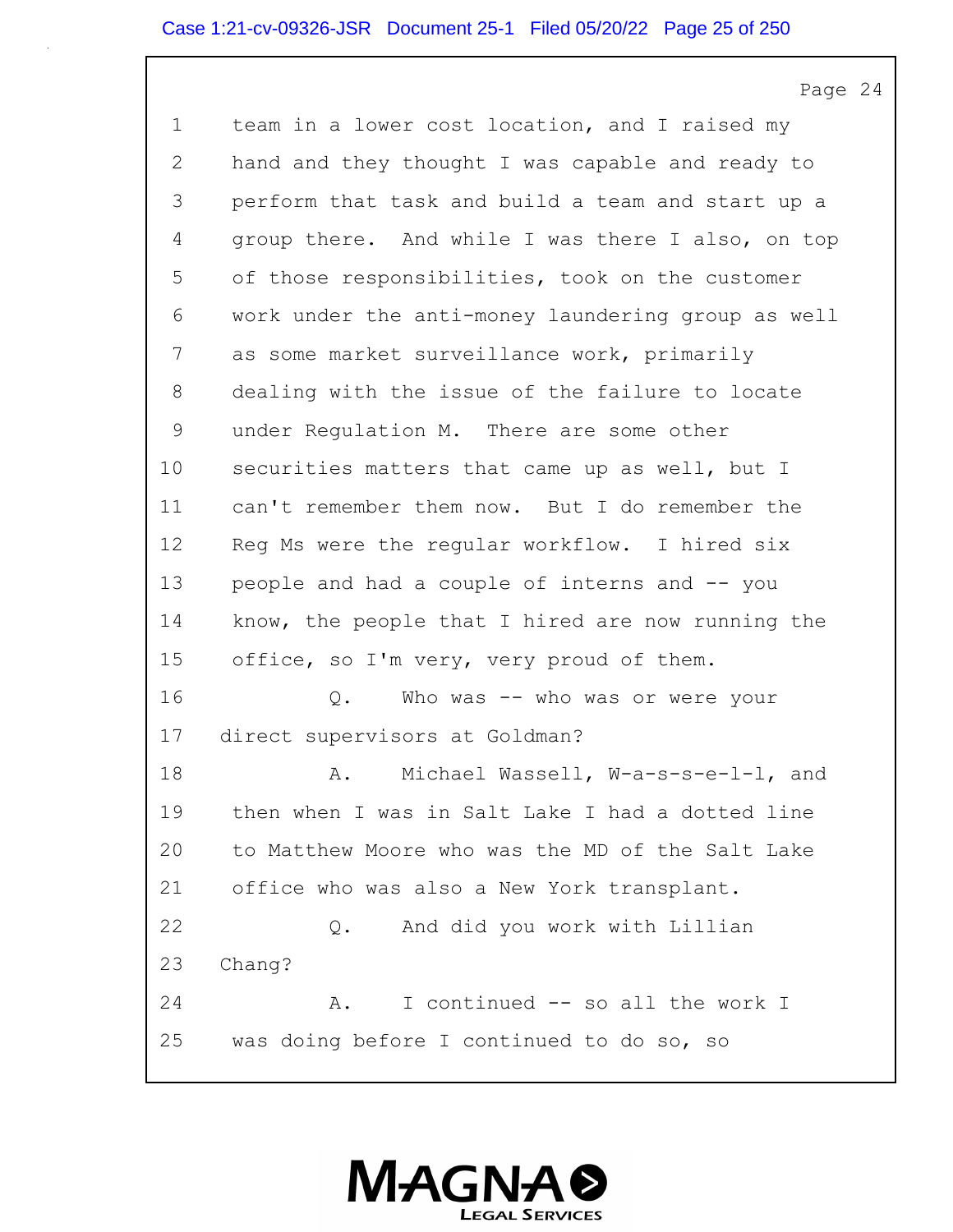#### Case 1:21-cv-09326-JSR Document 25-1 Filed 05/20/22 Page 26 of 250

Page 25 1 Lillian -- liaison, now that I was even closer to 2 her at times. 3 I also worked with the Europe team 4 and the Latin American team whenever they needed 5 assistance on a case going together as well. 6 Q. And were you engaged by Goldman as 7 a lawyer? 8 A. Nope, I was a compliance officer. 9 Q. And how did your employment with 10 Goldman come to an end? 11 A. I found another opportunity with 12 Deloitte. 13 Q. And so your employment ended 14 voluntarily? 15 A. Yes. 16 Q. And did you have an offer from 17 Deloitte at the time that you left Goldman? 18 A. Yes. 19 Q. And why did you choose to leave 20 Goldman for Deloitte? 21 A. I got to see more issues than what 22 I was seeing at Goldman. 23 Q. And prior to Goldman, you worked at 24 Bank of New York Mellon? 25 A. That's correct.

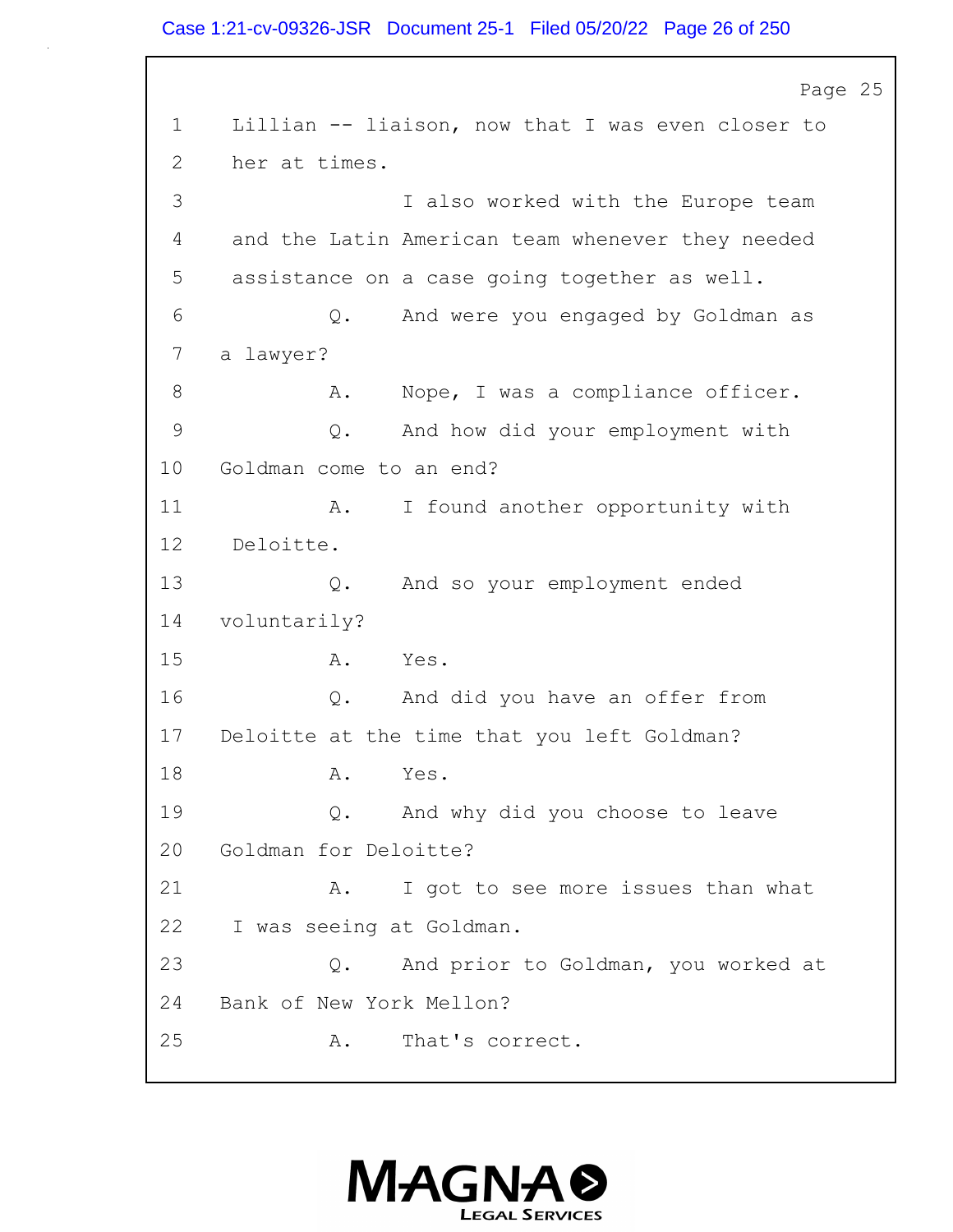#### Case 1:21-cv-09326-JSR Document 25-1 Filed 05/20/22 Page 27 of 250

Page 26 1 Q. And you worked there from September 2 2008 to March 2010? 3 A. That's correct. 4 Q. And you were a KYC and OFAC 5 specialist? 6 A. Yes. 7 Q. What does OFAC stand for? 8 A. The Office of Foreign Assets 9 Controls. 10 Q. And KYC stands for another 11 customer? 12 A. That's correct. 13 Q. And were you engaged by Bank of New 14 York Mellon as a lawyer? 15 **A.** No. 16 Q. And what did you do for them? 17 A. I assisted with clients' 18 on-boarding, so that's what the KYC part of it is, 19 and, you know, doing background checks on those 20 potential clients. And then, once they come on 21 board, continuing those background checks. Those 22 background checks also included OFAC screening. 23 Q. And who was your direct supervisor 24 at Bank of New York Mellon? 25 A. Well, there were two, it was --

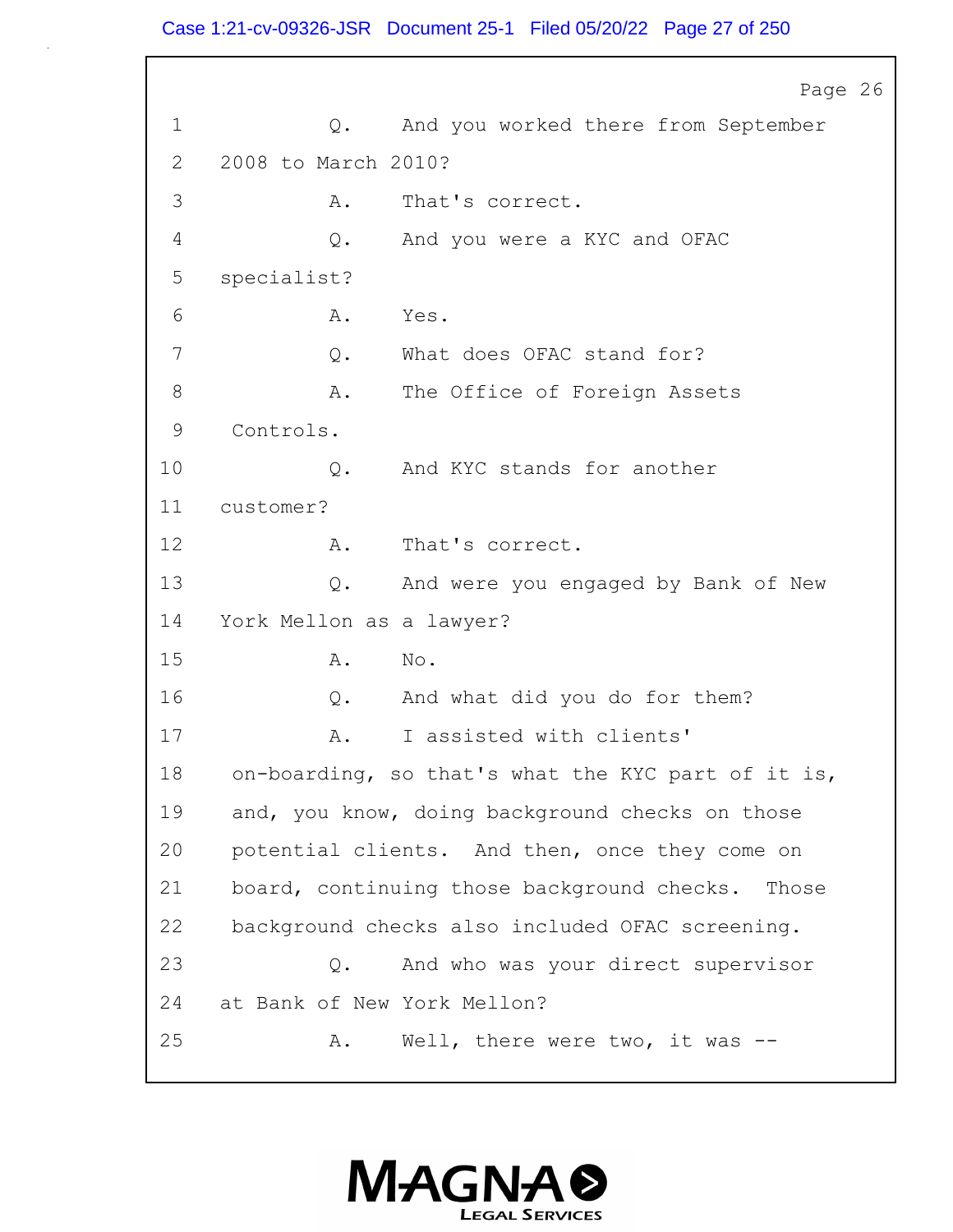Page 27 1 they were co-heads, one was Abby Lisbon and the 2 other was Melissa -- oh, I don't remember her last 3 name. We just called her Melissa. I think she 4 had a -- I think she had a long last name, so 5 everyone just called her Melissa and didn't know 6 her last name. 7 Q. And why did you -- how did your 8 employment with Bank of New York Mellon come to an 9 end? 10 A. I received an opportunity from 11 Goldman Sachs. 12 Q. And so you left Bank of New York 13 Mellon voluntarily? 14 A. Yes. 15 Q. And you had an offer from Goldman 16 Sachs at the time you left Bank of New York 17 Mellon? 18 A. Yes. 19 Q. Have you ever been employed as a 20 lawyer? 21 A. No. 22 Q. And you got your law degree from 23 Brooklyn Law School? 24 A. Yes. 25 Q. In what year?

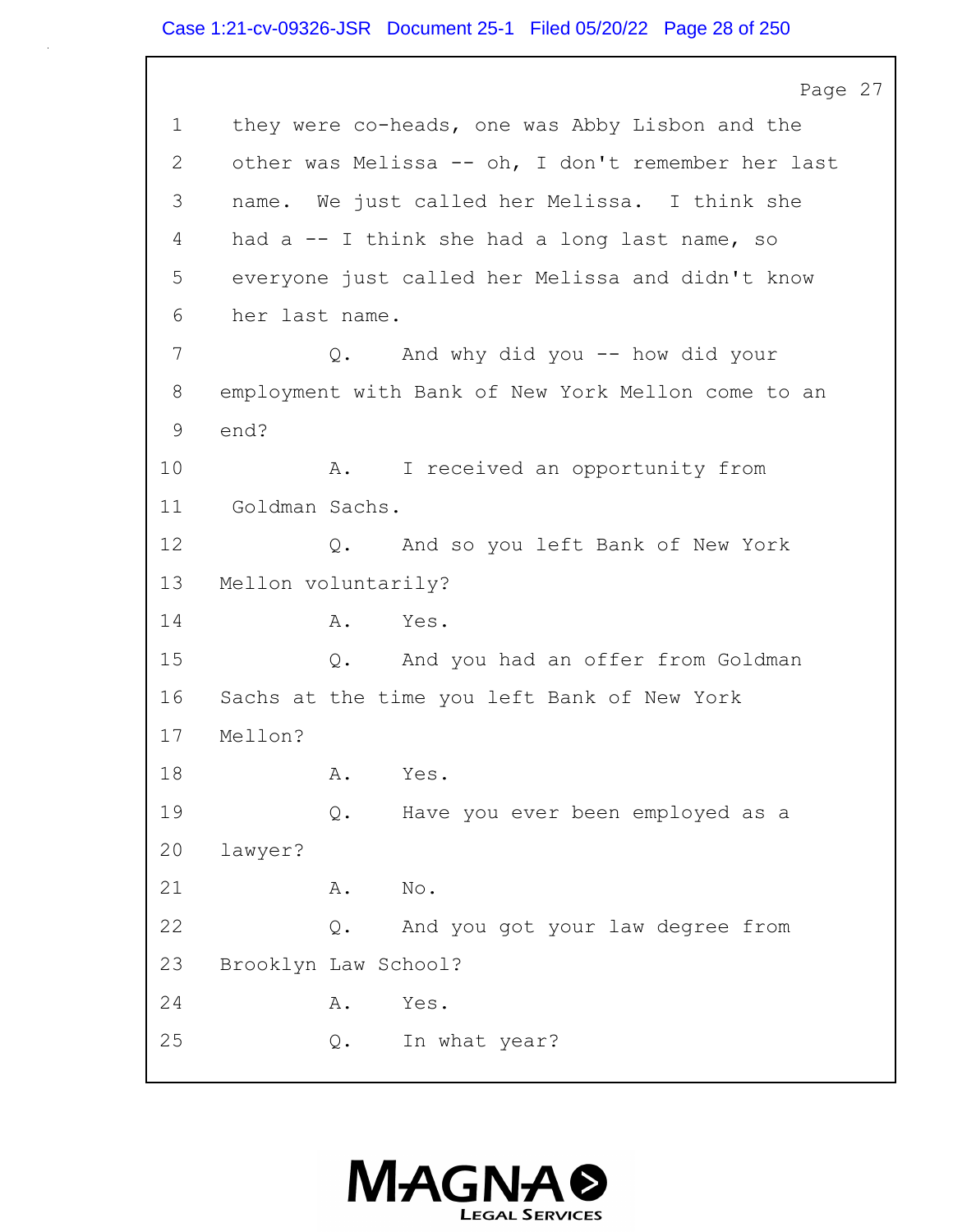#### Case 1:21-cv-09326-JSR Document 25-1 Filed 05/20/22 Page 29 of 250

Page 28 1 A. 2008. 2 Q. And a Bachelor's Degree in Criminal 3 Justice and Political Science from SUNY Albany? 4 A. Yes. 5 Q. And you graduated May 2005? 6 A. Yes. 7 Q. And were you an intern during law 8 school with the New York Attorney General's 9 office? 10 A. Yes. 11 Q. And in what section were you an 12 intern? 13 A. Investor Protection Bureau. 14 MR. LINTHORST: Can we go ahead and 15 take a break? I have an alarm going off here that 16 I just want to take a look at. 17 THE VIDEOGRAPHER: Sure. The time 18 is 10:38 a.m.. We are going off the record. 19 20 (Whereupon there was a brief 21 recess.) 22 23 THE VIDEOGRAPHER: The time is 24 10:50 a.m.. We are on the record. 25 BY MR. LINTHORST:

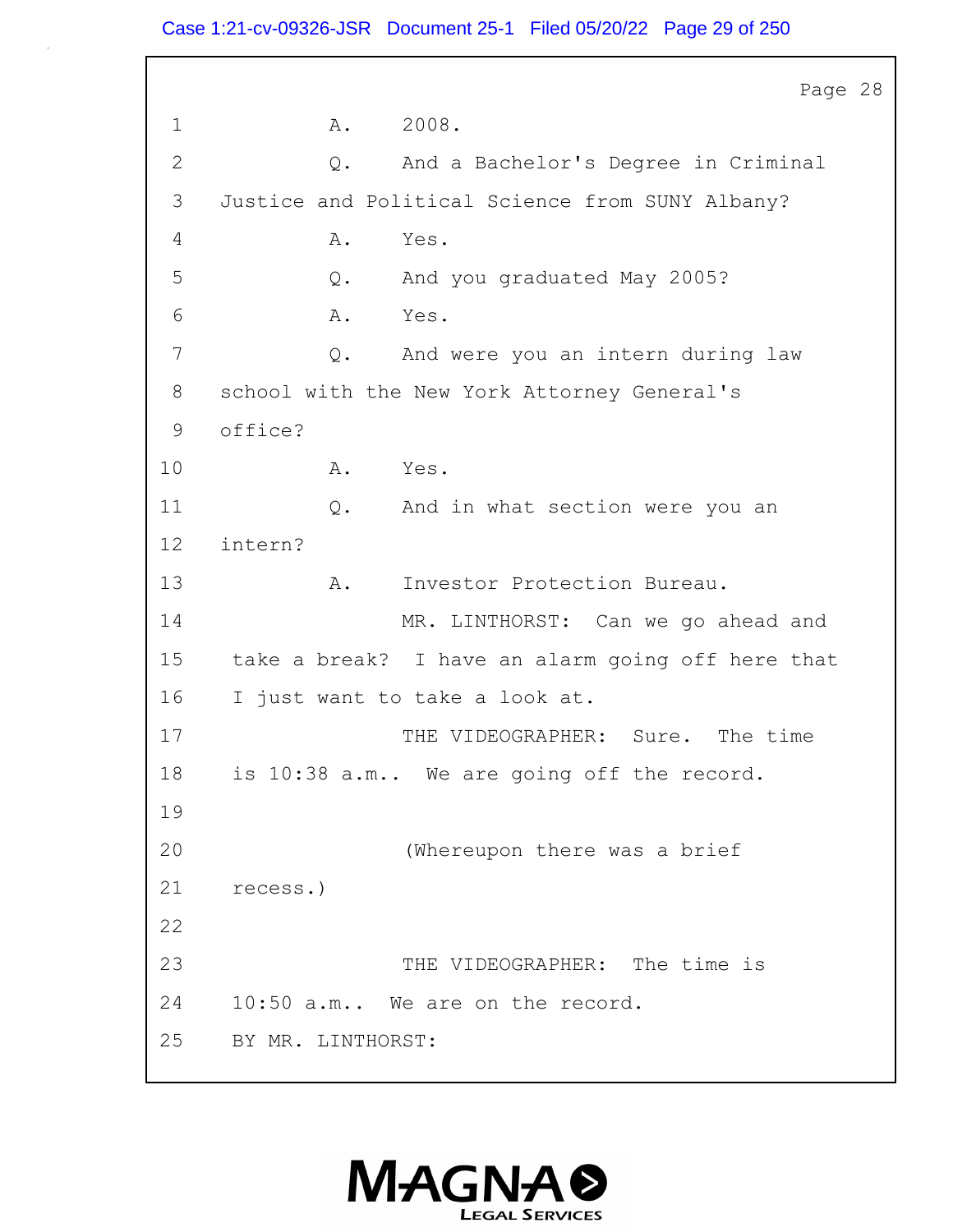#### Case 1:21-cv-09326-JSR Document 25-1 Filed 05/20/22 Page 30 of 250

Page 29 1 Q. Ms. Williams, have you ever been 2 involuntarily terminated from employment? 3 A. No. 4 MR. IADEVAIA: Objection. I mean, 5 you've already answered, but objection. 6 Q. When you applied to JPMorgan Chase, 7 did you interview with Garrett Ross? 8 A. Yes. 9 Q. And did you interview with Tim 10 Bridgeford? 11 A. Yes. 12 MR. LINTHORST: We'll mark this as 13 Defendant's Exhibit 2, Plaintiff's 572 to 573. 14 15 (Whereupon Document with Bates Nos. 16 Pl. 572 to Pl. 573 was received and marked D-2 for 17 identification.) 18 19 Q. I'm going to, at the request of 20 Jeremiah, I think give you control to scroll up 21 and down. 22 A. Okay. I think I'm doing it. 23 MR. IADEVAIA: Thank you. 24 Q. And does this appear to be a resume 25 that you prepared for yourself?

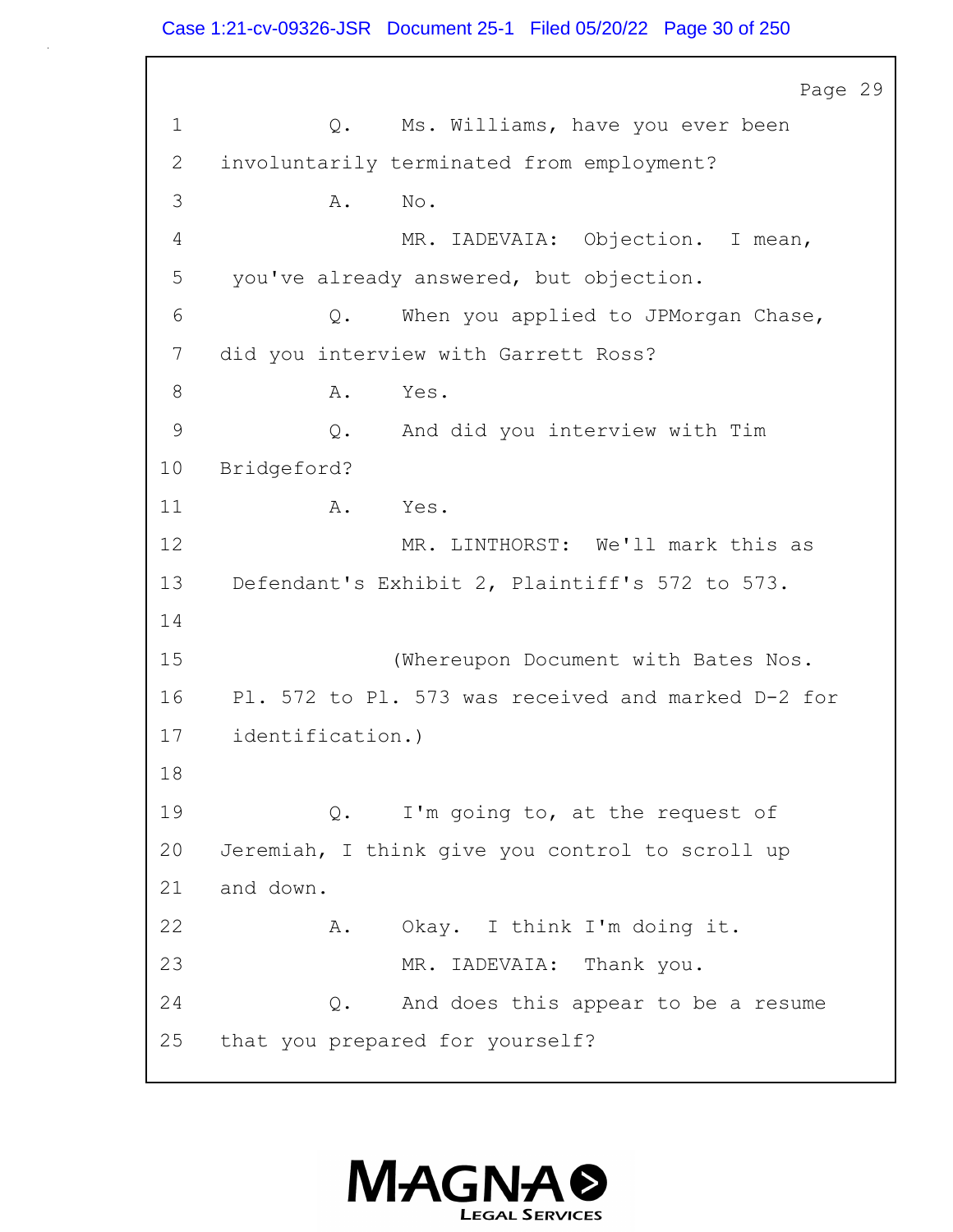#### Case 1:21-cv-09326-JSR Document 25-1 Filed 05/20/22 Page 31 of 250

Page 30 1 A. It appears to be. 2 Q. And at the time you prepared it, 3 did you believe all of the information to be 4 accurate? 5 A. Yes. 6 Q. And if you just go to the top of 7 Page 1, would you agree that this was prepared 8 sometime after the termination of your employment 9 at JPMorgan Chase? 10 A. Yes, based on the November. I'm 11 scrolling too far. Sorry. 12 Q. And do you know when it was 13 prepared? 14 A. No, I can't tell. 15 MR. LINTHORST: And we'll mark this 16 as Defendant's Exhibit 3, which is Bates No. JPMC 17 2231 through 2243. 18 19 **(Whereupon Document with Bates Nos.** 20 JPMC 2231 to JPMC 2243 was received and marked D-3 21 for identification.) 22 23 Q. And I will give you control, but 24 the question will be, does this appear to be an 25 accurate copy of your offer letter to join

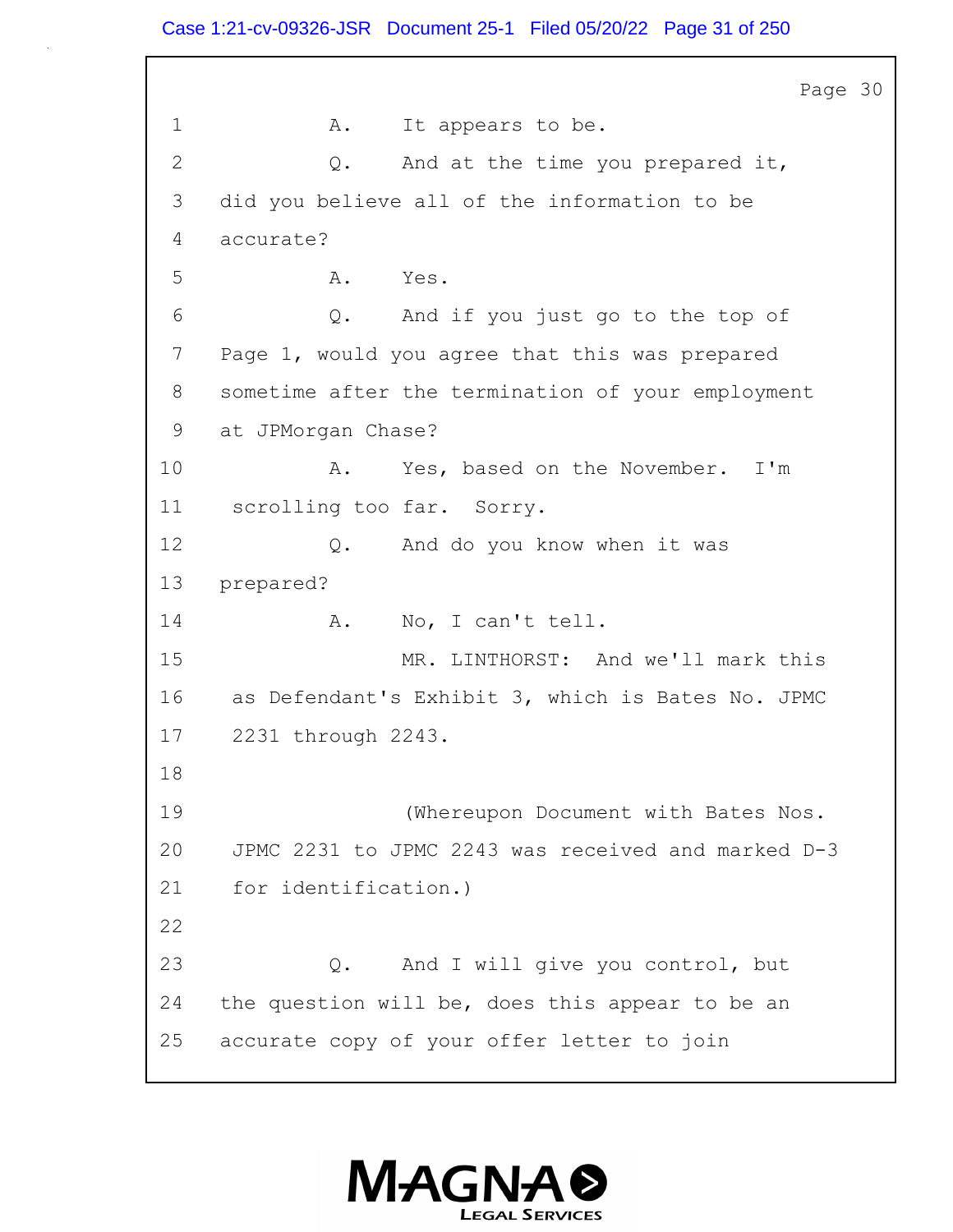#### Case 1:21-cv-09326-JSR Document 25-1 Filed 05/20/22 Page 32 of 250

```
Page 31
1 JPMorgan Chase?
2 A. I don't appear to have control
3 anymore.
4 It's working now.
5 This looks like it, yes.
6 Q. And if you'll just go up to the
7 first page of the letter, second page of the
8 exhibit.
9 A. Okay.
10 Q. Let me just take back control.
11 Did you receive this on or about
12 June 22nd, 2018?
13 A. I believe so, yes.
14 Q. And does this accurately reflect
15 the position you were offered?
16 A. Can you make it larger?
17 Q. Yeah.
18 A. Yes.
19 Q. And it says you're expected to
20 start July 30, 2018. Is that the date you
21 started?
22 A. Yes.
23 Q. And you reported to Garrett Ross?
24 A. Yes.
25 Q. And your annual base salary was
```
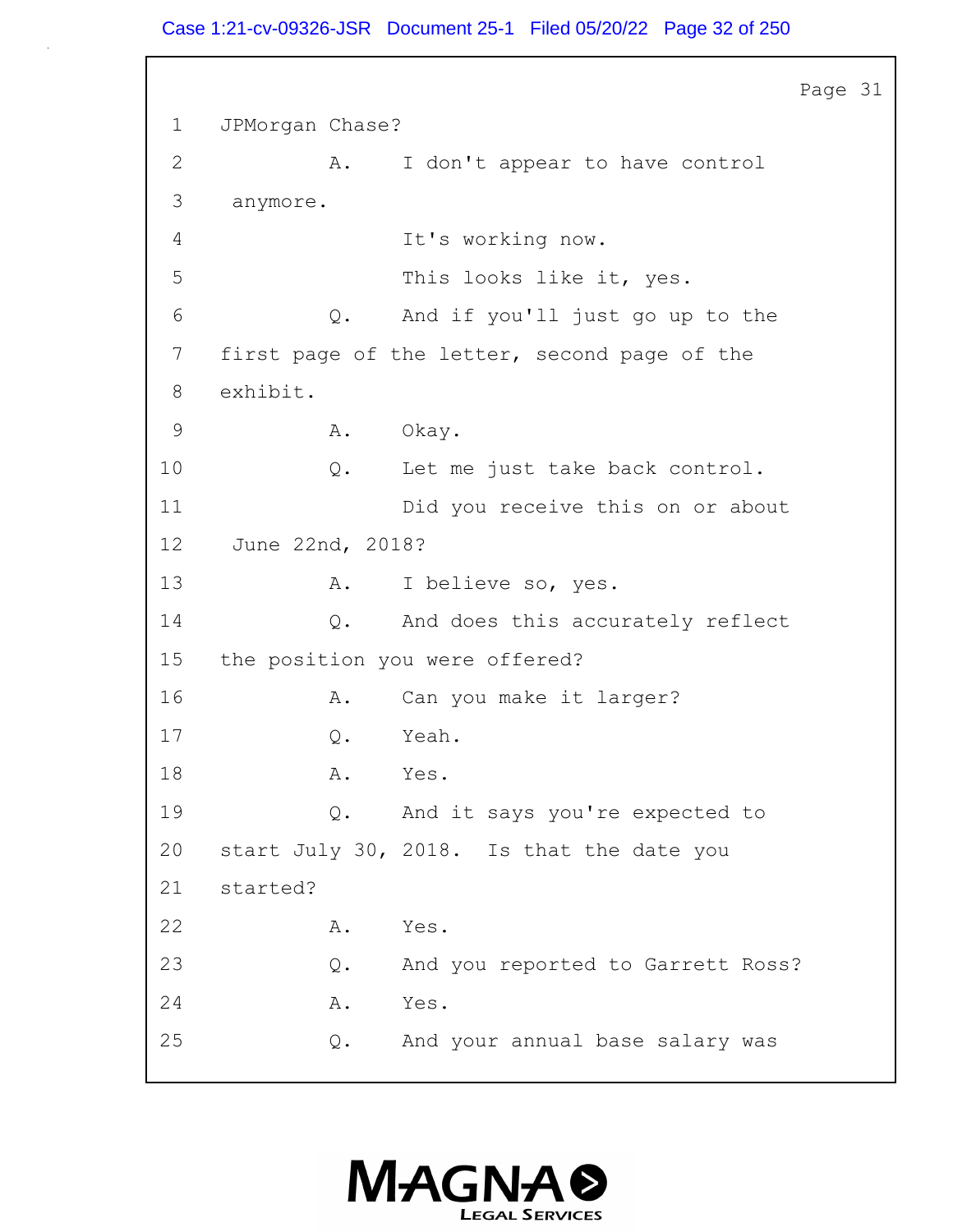Page 32 1 145,000? 2 A. That's right. 3 Q. And you were eligible for incentive 4 compensation for 2018 with a target of 25,000? 5 A. That's right. 6 Q. And did you understand that your 7 employment was "at-will"? 8 A. Yes, during and after the 9 introductory period, yes. 10 Q. And "at-will" was defined, as we 11 see here in this paragraph called Introductory 12 Period an "at-will" employment? 13 A. Yes. 14 Q. And at the time that you were 15 hired, what was Garrett Ross' title? 16 A. Vice president. 17 Q. Did he have a functional title as 18 well? 19 A. Not technically. According to the 20 assignments, PowerPoint, he was the point person 21 for TPI for -- not for every candidate, but TPI, 22 investigations and transactions when I first 23 joined, so on the 30th of July. 24 Q. And at any point during your 25 employment at JPMorgan Chase, did you have any

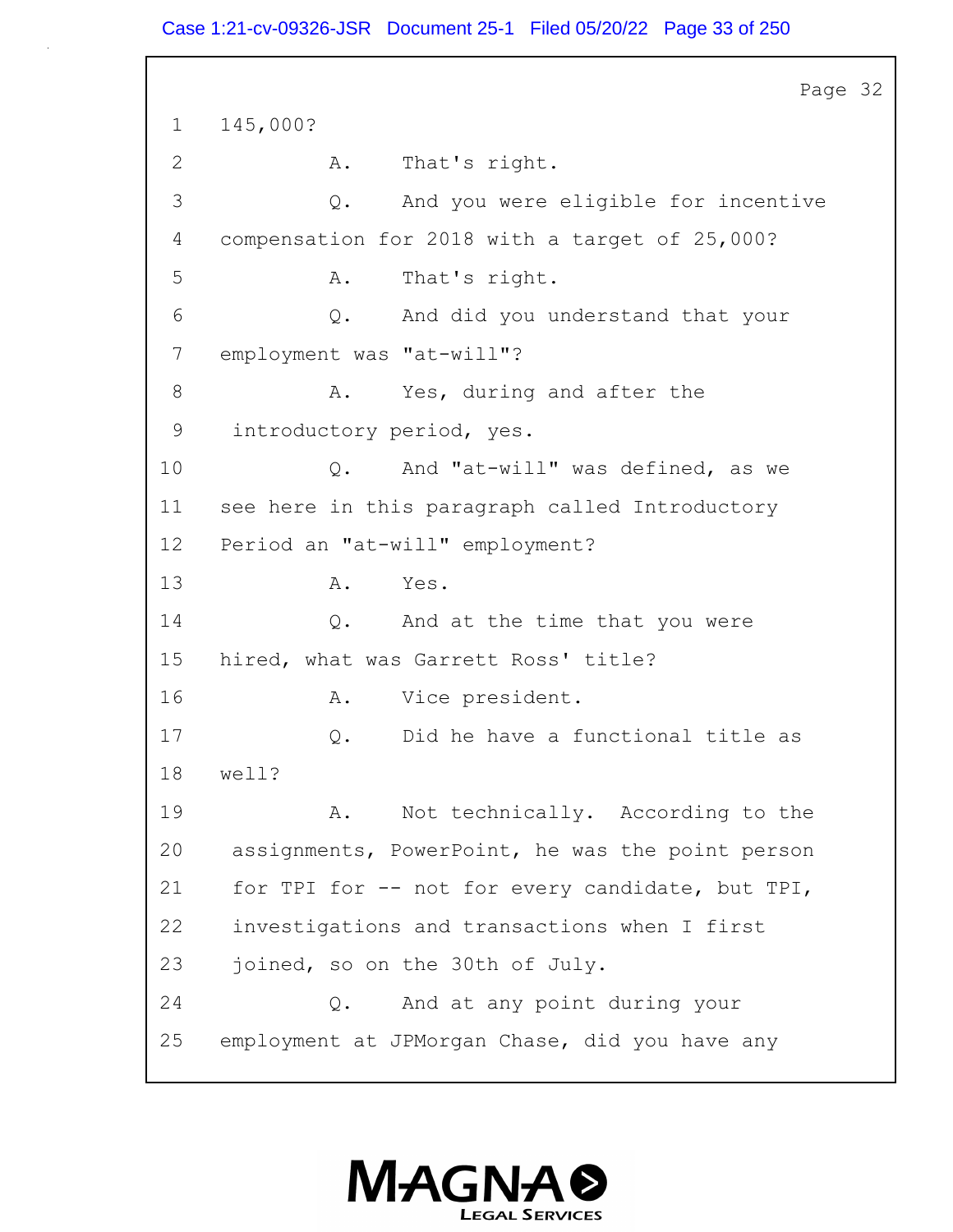#### Case 1:21-cv-09326-JSR Document 25-1 Filed 05/20/22 Page 34 of 250

```
Page 33
1 direct reports?
2 A. No.
3 Q. And at the time that you joined
4 JPMorgan Chase, how many direct reports did
5 Mr. Ross have?
6 A. At the time, when I joined?
7 Q. Yeah.
8 A. One.
9 Q. And that was you?
10 A. That was me, yes.
11 O. And did he ever have additional
12 direct reports at any time when you reported to
13 him?
14 A. Yes.
15 Q. And who were the other direct
16 reports?
17 A. (Inaudible).
18 THE REPORTER: I'm sorry, who was
19 that?
20 A. Puneet Singh.
21 Q. Can you spell that, please?
22 A. S-i-n-g-h.
23 MR. LINTHORST: And Puneet is
24 P-u-n-e-e-t.
25 Q. And what was his position?
```
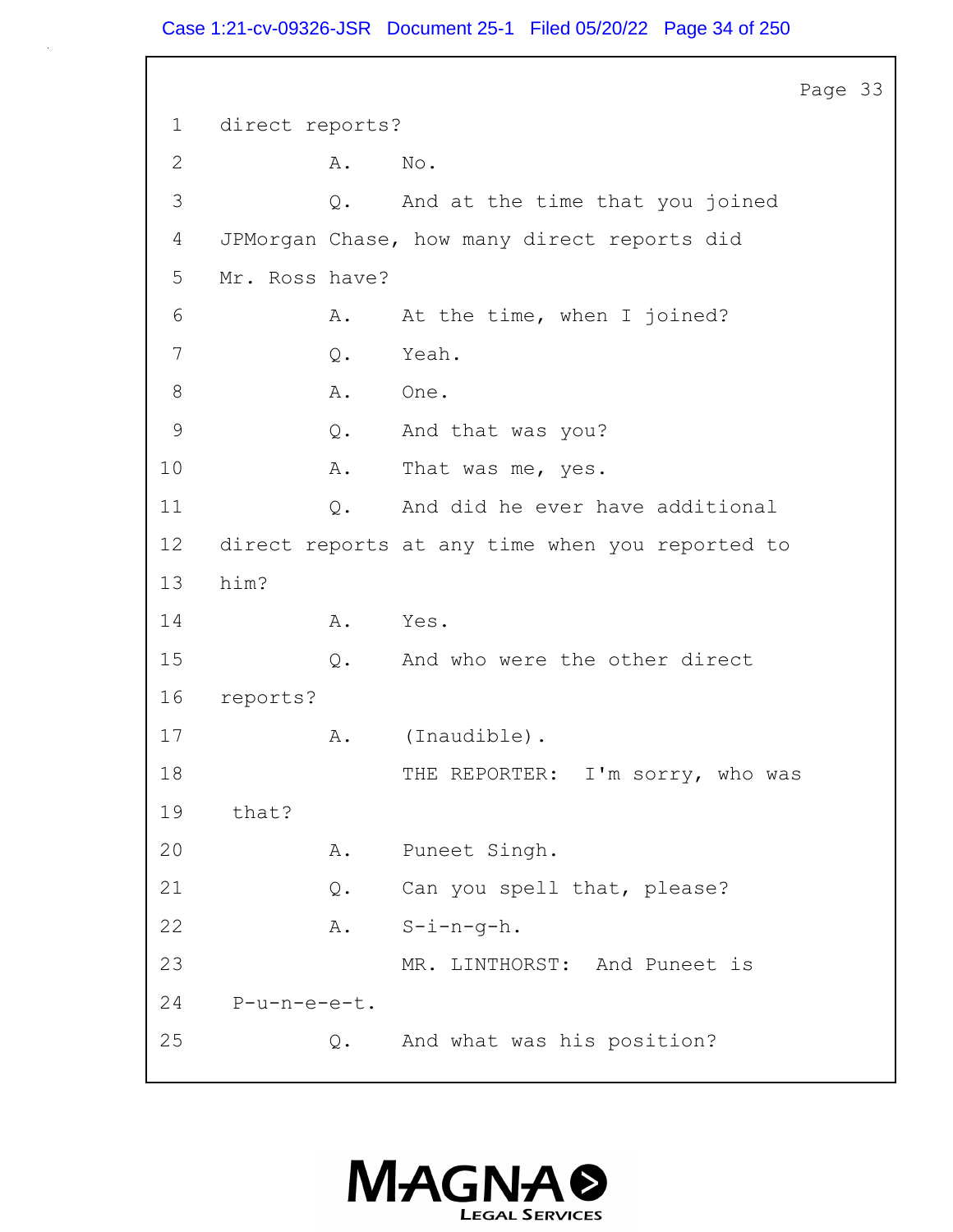#### Case 1:21-cv-09326-JSR Document 25-1 Filed 05/20/22 Page 35 of 250

Page 34 1 A. Associate. 2 Q. And when was he hired? 3 A. Around November or December 2018. 4 Q. At the time you were hired, were 5 you the most junior person working in TPI? 6 A. I'm sorry, can you repeat that? 7 Q. At the time you were hired at 8 JPMorgan Chase, were you the most junior person 9 working in TPI at the time? 10 A. So from the period before Puneet 11 joined? 12 Q. Correct. 13 A. Yes, that's correct. 14 Q. And associate is a more junior 15 title than vice president? 16 A. That's correct. 17 Q. Is that considered one level below? 18 A. I don't know. It depends. Some 19 people were AVPs, assistant vice presidents, so I 20 don't know if that department used the AVP title 21 as another step between. 22 Q. And during the time that you 23 reported to Mr. Ross, who did he report to? 24 A. Tim Bridgeford. 25 Q. And what was his title?

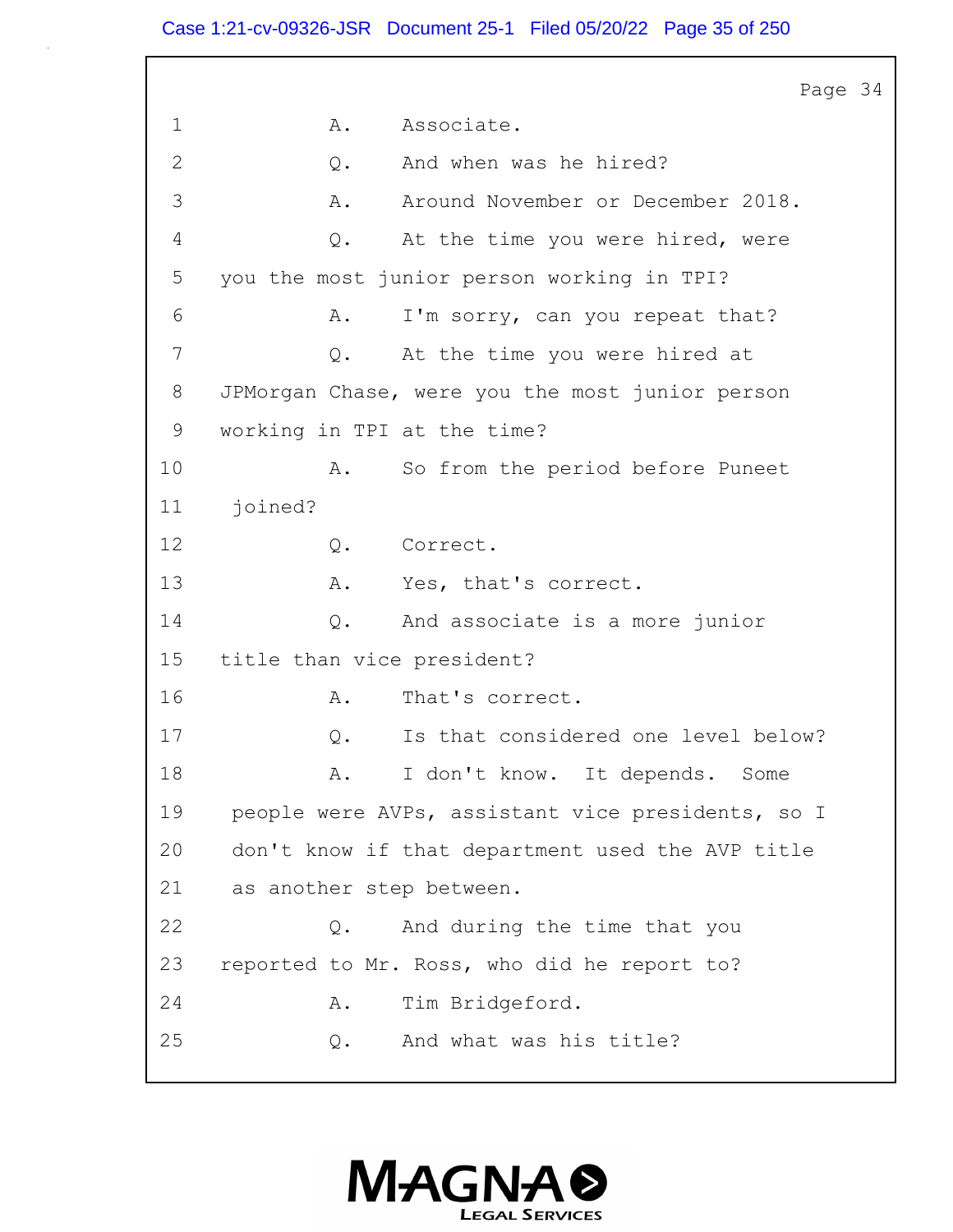#### Case 1:21-cv-09326-JSR Document 25-1 Filed 05/20/22 Page 36 of 250

Page 35 1 A. Global head of anti-corruption and 2 global head of antitrust compliance. 3 Q. And who did he report to? 4 A. He reported to Jennifer 5 Boyle-Devine. 6 Q. And what was her title during that 7 time? 8 A. Deputy head of employee compliance. 9 Q. And who did she report to during 10 the time that you reported to Mr. Ross? 11 A. Cathy Duffy. 12 Q. What was her title during that 13 time? 14 A. Head of CB compliance and corporate 15 executive or head of employee compliance. 16 Q. The first part, you said head of CB 17 compliance? 18 A. Yeah, C-B, Charlie Bravo, and it 19 stands for commercial banking. 20 Q. And who did she report to during 21 the time you reported to Mr. Ross? 22 A. Craig Pern. 23 Q. P-e-r-n? 24 A. P-e-r-n. 25 Q. And what was his title at that

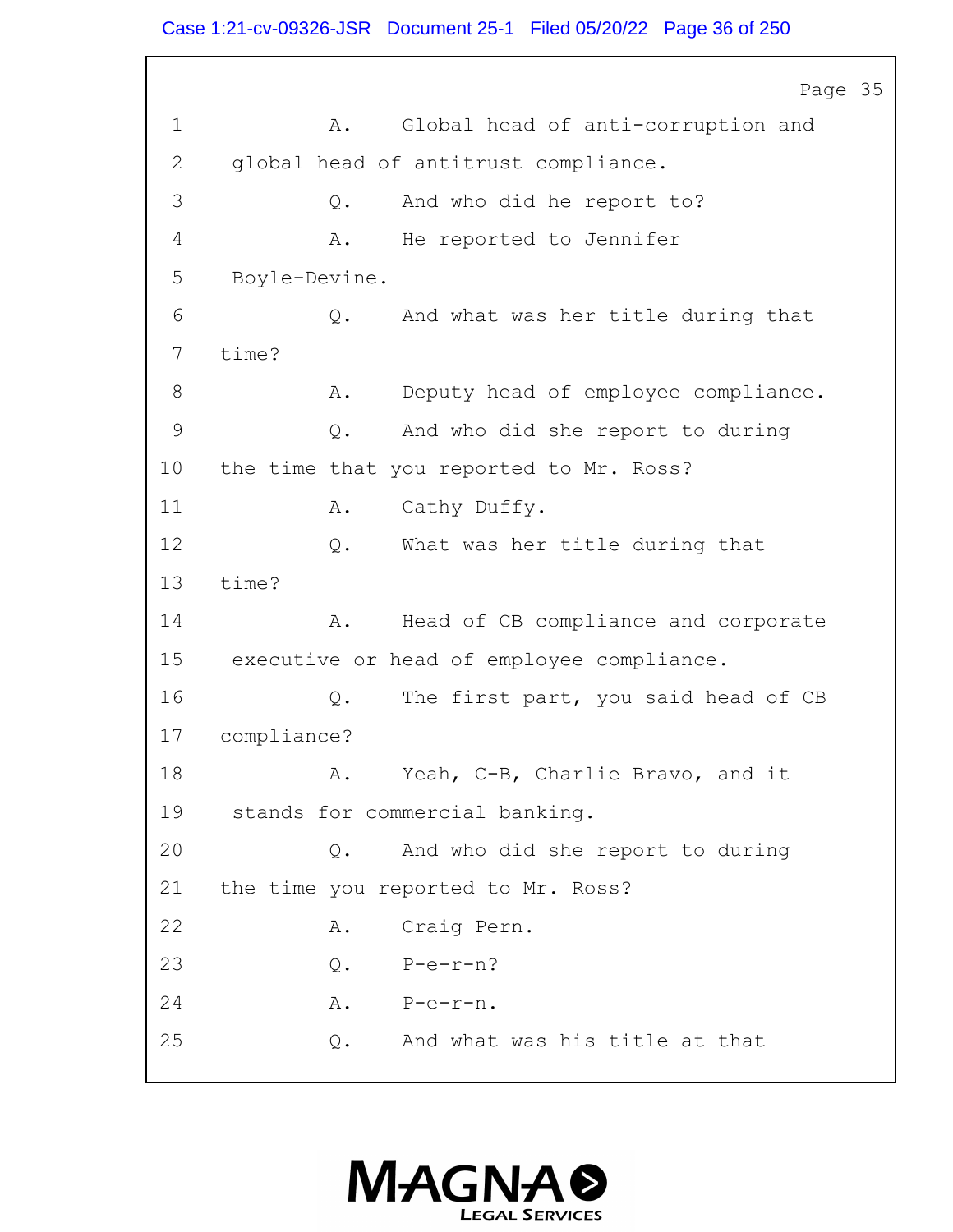#### Case 1:21-cv-09326-JSR Document 25-1 Filed 05/20/22 Page 37 of 250

```
Page 36
1 time?
2 A. Chief compliance officer.
3 Q. Who did he report to during that
4 time?
5 A. Ashley Bacon.
6 Q. B-a-c-o-n?
7 A. B-a-c-o-n.
8 Q. And what was her title during that
9 time?
10 A. It's a male, he -- he was the chief
11 risk officer.
12 Q. And who did he report to during
13 that time?
14 A. Jamie Dimon.
15 Q. CEO?
16 A. CEO.
17 Q. Around the time you were hired, did
18 you receive training on JPMorgan Chase's code of
19 conduct?
20 A. Yes.
21 Q. And what was the code of conduct?
22 A. It was a document prepared by the
23 code of conduct compliance team, which was also in
24 employee compliance and reported to Jennifer
25 Boyle-Devine, and they prepared that document, as
```
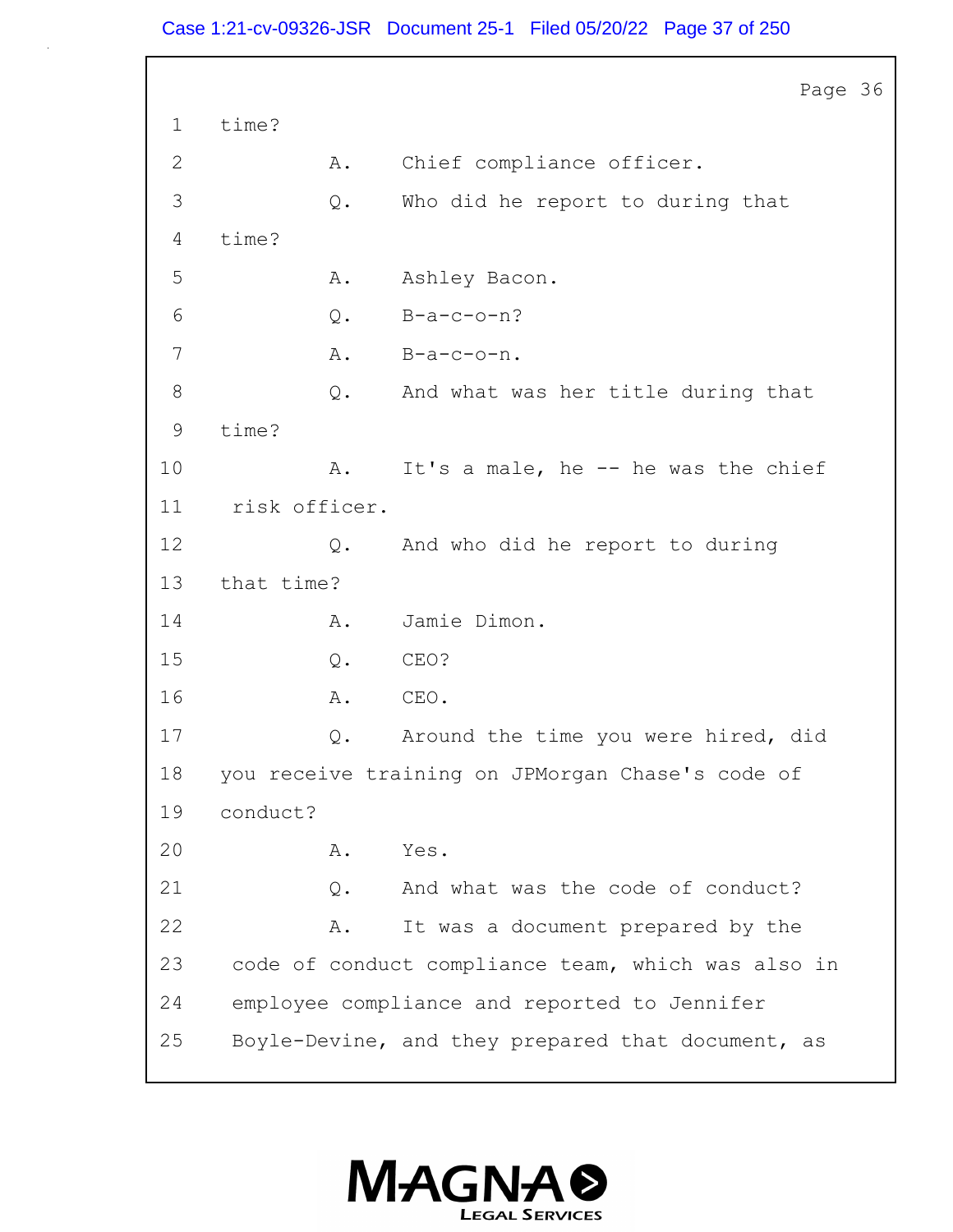### Case 1:21-cv-09326-JSR Document 25-1 Filed 05/20/22 Page 38 of 250

Page 37 1 well as training, to assist employees with 2 understanding the expectations of JPMorgan 3 employees. 4 Q. And did you understand, throughout 5 your employment at JPMorgan Chase, that the code 6 of conduct included an anti-retaliation policy for 7 those who reported concerns? 8 A. Yes. 9 MR. LINTHORST: Let's mark this as 10 Defendant's 4, which is Bates No. JPMC 2390 to 11 2391. 12 13 (Whereupon Document with Bates Nos. 14 JPMC 2390 to JPMC 2391 was received and marked D-4 15 for identification.) 16 17 Q. I will turn it over to you. I will 18 represent to you, you've probably never seen this 19 at least in this form prior to this case, but this 20 is a report from the system which purports to 21 reflect training that you received during your 22 employment. And I will just ask you to look it 23 over and see if it generally looks like a 24 transcript of the training you received. 25 A. There are some entries from 2014 in

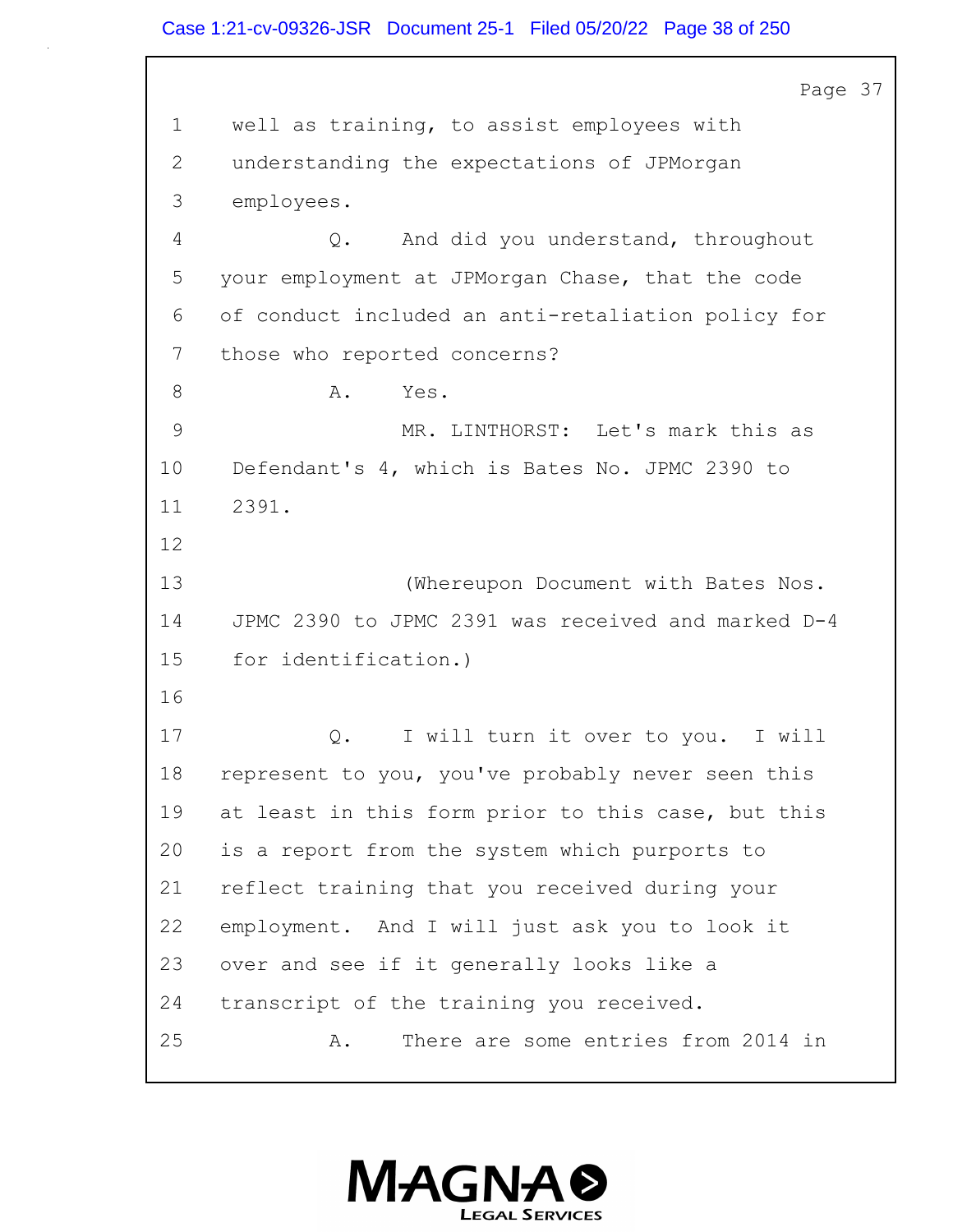# Case 1:21-cv-09326-JSR Document 25-1 Filed 05/20/22 Page 39 of 250

Page 38 1 there, but it looks like the -- like these are the 2 mandatory courses that we would take through -- 3 through the online system. It doesn't include all 4 the courses that we would have taken there. 5 Q. What other kinds of courses would 6 you have taken? 7 A. Well, there are awareness sessions 8 that are not provided through this system; so, for 9 example, I delivered awareness sessions and 10 trained a third-party oversight group on 11 third-party intermediaries, so that's a training 12 that I would have delivered. They're regular -- I 13 don't know if they were monthly, maybe every other 14 month -- ACCO calls, anti-corruption compliance 15 officer calls, where there would be training 16 provided by GACC to anti-corruption compliance 17 officers. And there were also continuing legal 18 educations that the legal department would put on 19 and anyone who's a lawyer, whether in legal or 20 not, could take those and I would typically take 21 those that were relevant to my -- to my work or 22 something that I was just interested in. So those 23 are just a few examples. 24 Q. Are you -- are you licensed by any 25 bar?

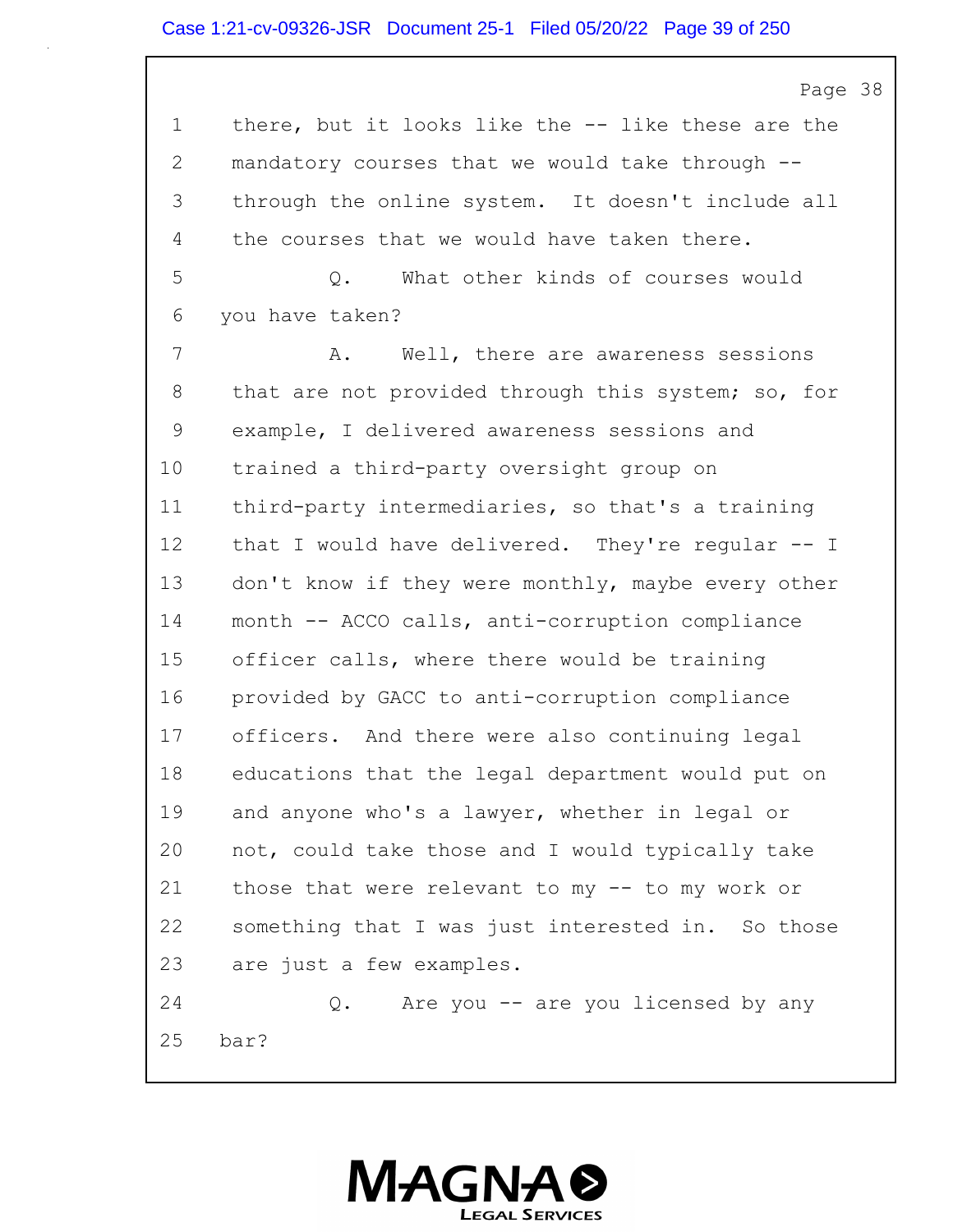## Case 1:21-cv-09326-JSR Document 25-1 Filed 05/20/22 Page 40 of 250

Page 39 1 A. The New York State Bar and the New 2 Jersey State Bar. 3 Q. And for what period have you been 4 licensed by the New York State Bar? 5 A. From 2009 until present. 6 Q. Have you ever received any 7 discipline from The Bar? 8 **A.** No. 9 Q. And you're a member in good 10 standing today? 11 A. Yes. 12 Q. And for what period of time have 13 you been admitted to the New Jersey State Bar? 14 A. Since last September, so September 15 2021. 16 Q. And have you ever been disciplined 17 by the New Jersey State Bar? 18 **A.** No. 19 Q. And you're a member in good 20 standing today? 21 A. Yes. 22 Q. And have you ever been admitted to 23 The Bar of any other states or courts? 24 A. No. 25 Q. So looking at the second page of

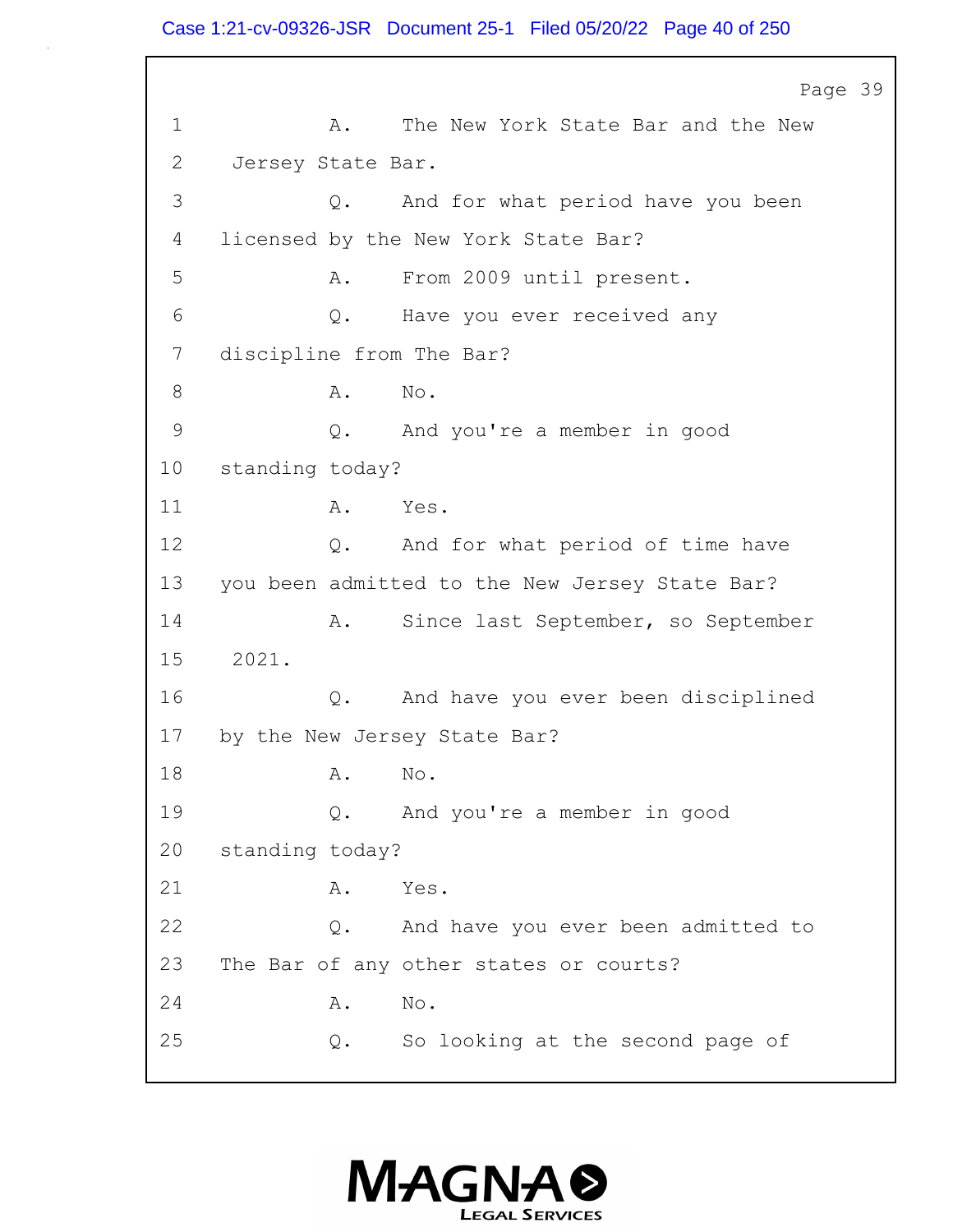# Case 1:21-cv-09326-JSR Document 25-1 Filed 05/20/22 Page 41 of 250

Page 40 1 Exhibit 4, four items down, it says, "Code of 2 conduct for new hires completed August 2nd, 2018." 3 Does that appear to be or reflect 4 the code of conduct training you received at the 5 time of your hire? 6 A. I think so, yes. 7 Q. And did you understand all JPMorgan 8 Chase employees to be trained on the code of 9 conduct at the time of hire? 10 A. Yes, it was a global mandatory 11 training, yes, my understanding. 12 Q. And this reflects that you 13 completed code of conduct training again on 14 September 13, 2019. Did you take and complete the 15 training again around that date? 16 A. Yes. 17 Q. And did you understand it to be a 18 global mandatory training to take code of conduct 19 training approximately every year? 20 A. Yes. 21 22 (Whereupon Document with Bates No. 23 JPMC 1944 was received and marked D-5 for 24 identification.) 25

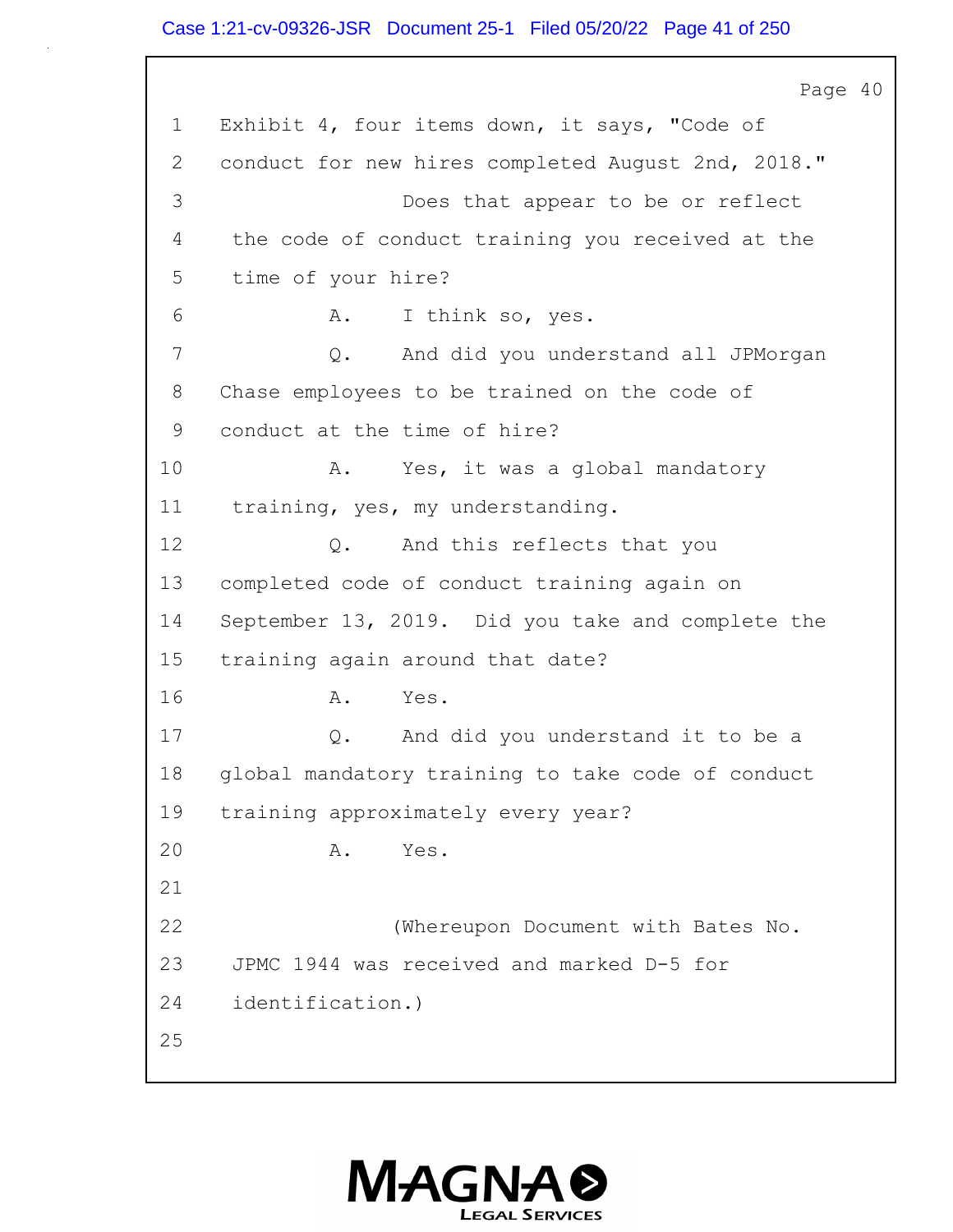### Case 1:21-cv-09326-JSR Document 25-1 Filed 05/20/22 Page 42 of 250

```
Page 41
1 Q. We'll mark this as Defendant's 5,
2 which is a one-page document, JPMC 1944, and the
3 question will be, does this appear to be an
4 affirmation that you completed on or about
5 September 18, 2019?
6 And you have control of it now.
7 A. Oh, I do? Okay.
8 I believe this would have
9 accompanied the training course, yes.
10 Q. And so did you understand that all
11 JPMorgan Chase employees had to complete this
12 affirmation upon completing their annual code of
13 conduct training?
14 A. In 2019, yes.
15 0. Was that true in 2018?
16 A. I don't know.
17 MR. LINTHORST: We'll mark this as
18 Defendant's 6, Plaintiff's -- Bates No.
19 Plaintiff's 1342 to 1359.
2021 (Whereupon Document with Bates Nos.
22 Pl. 1342 to Pl. 1359 was received and marked D-6
23 for identification.)
24
25 Q. I will share the screen and -- I
```
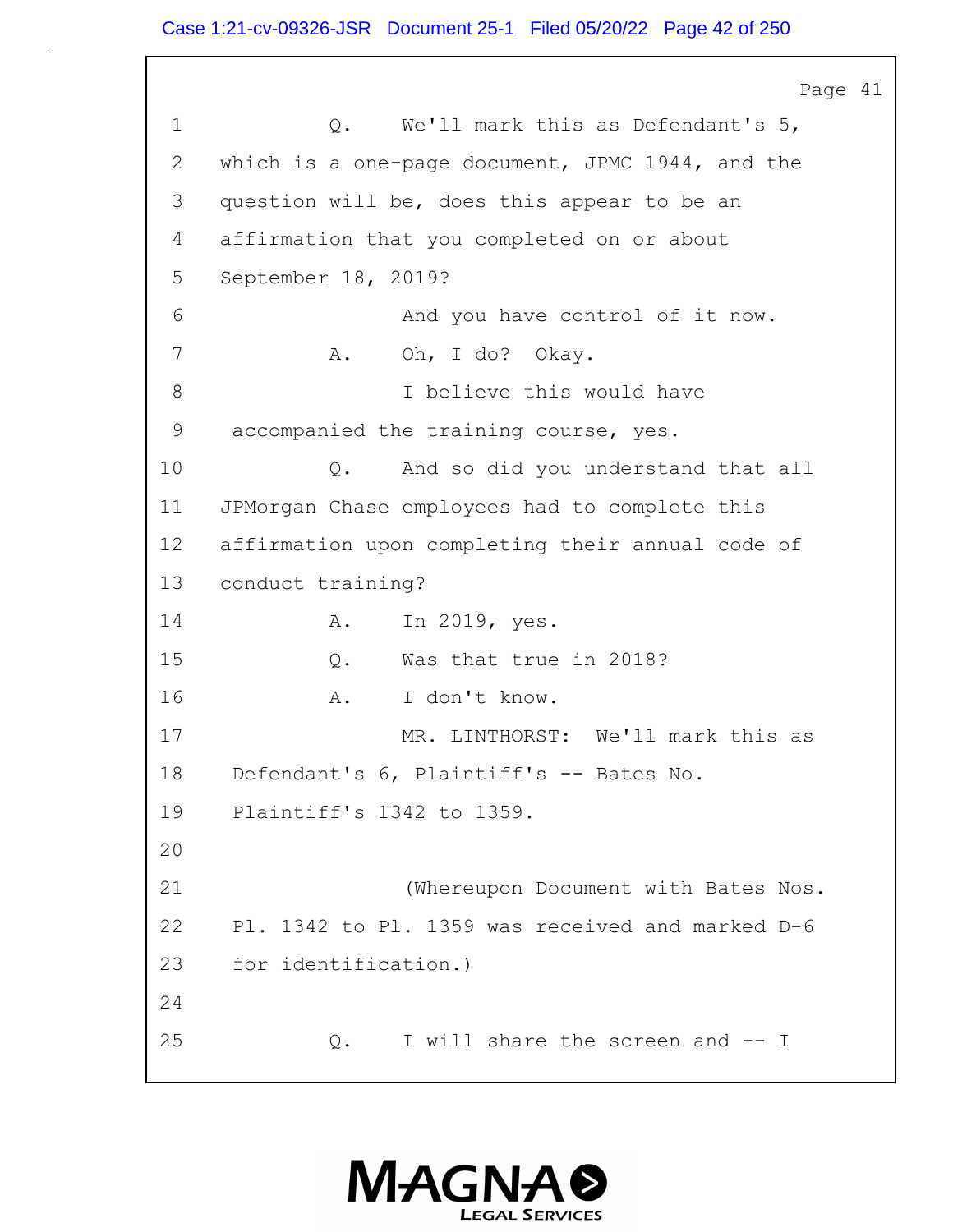## Case 1:21-cv-09326-JSR Document 25-1 Filed 05/20/22 Page 43 of 250

Page 42 1 mean, I will turn over control. And the question 2 will be, does this appear to be a document that 3 you sent to Mia Korot and Rory O'Connor on April 4 10, 2019? 5 A. So we're just focusing on the one 6 from the 10th? 7 Q. Well, is it one document that you 8 sent to Mia Korot and Rory O'Connor? 9 A. It's several e-mails sending them 10 multiple documents. 11 Q. Okay. And did you prepare this 12 e-mail to them? 13 A. Yes. 14 Q. And at the time that you did so, 15 did you believe it to be accurate? 16 A. I did. 17 Q. So scrolling down, looking at the 18 content starting on Plaintiff's 1346, was this 19 background that you were providing to Mia and 20 Rory? 21 A. That's right. 22 Q. And on 1347 it reflects on August 23 27, 2018 you sent a message to chat with Tim 24 Bridgeford. Is that accurate? 25 A. Yes.

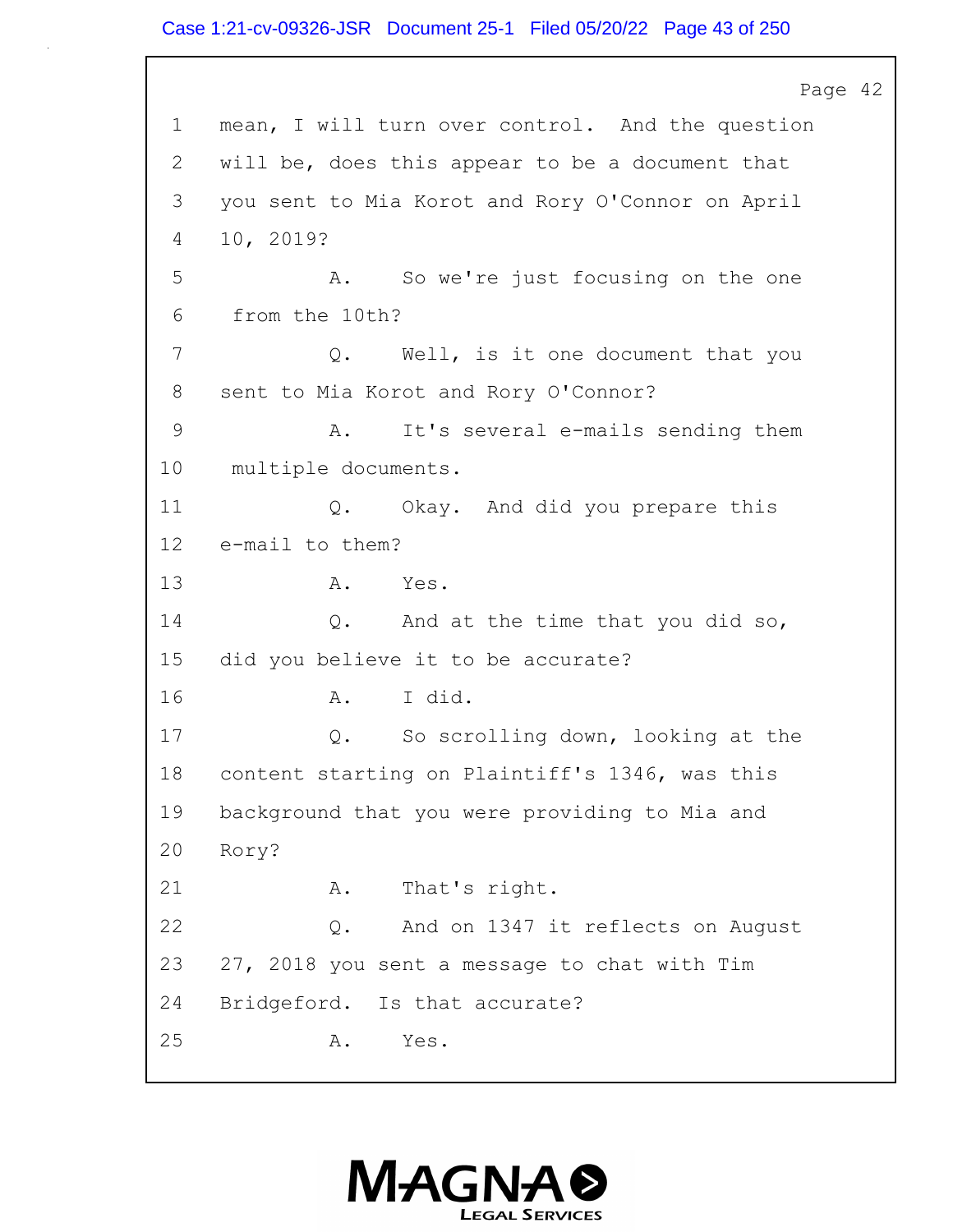### Case 1:21-cv-09326-JSR Document 25-1 Filed 05/20/22 Page 44 of 250

Page 43 1 Q. And that was within a month of your 2 starting at JPMorgan Chase? 3 A. Yes. 4 Q. And what was the issue relating to 5 a transition of a former employee? 6 A. So when I joined there was a high 7 turnover; I think about eight people resigned 8 within the -- within the month, and a lot of folks 9 were concerned, and then there was one employee in 10 particular, Katrina, who was the governance 11 person. She was supposed to -- or Tim had 12 e-mailed her and asked her to transition work to 13 me and also transition work to Jeanette O'Rourke 14 and she was very difficult. 15 Q. Okay. And what was the issue with 16 reassignment of one of Jeanette's responsibilities 17 to you? 18 A. I'm sorry, the question was what is 19 the issue with it? 20 Q. Yeah. 21 A. So Jeanette -- or I guess Tim 22 assigned Jeanette a kind of a pre-audit assignment 23 is what it was called, to take a look at the TPI 24 program or all of the programs, just to see how we 25 would fare against the audit because she had a

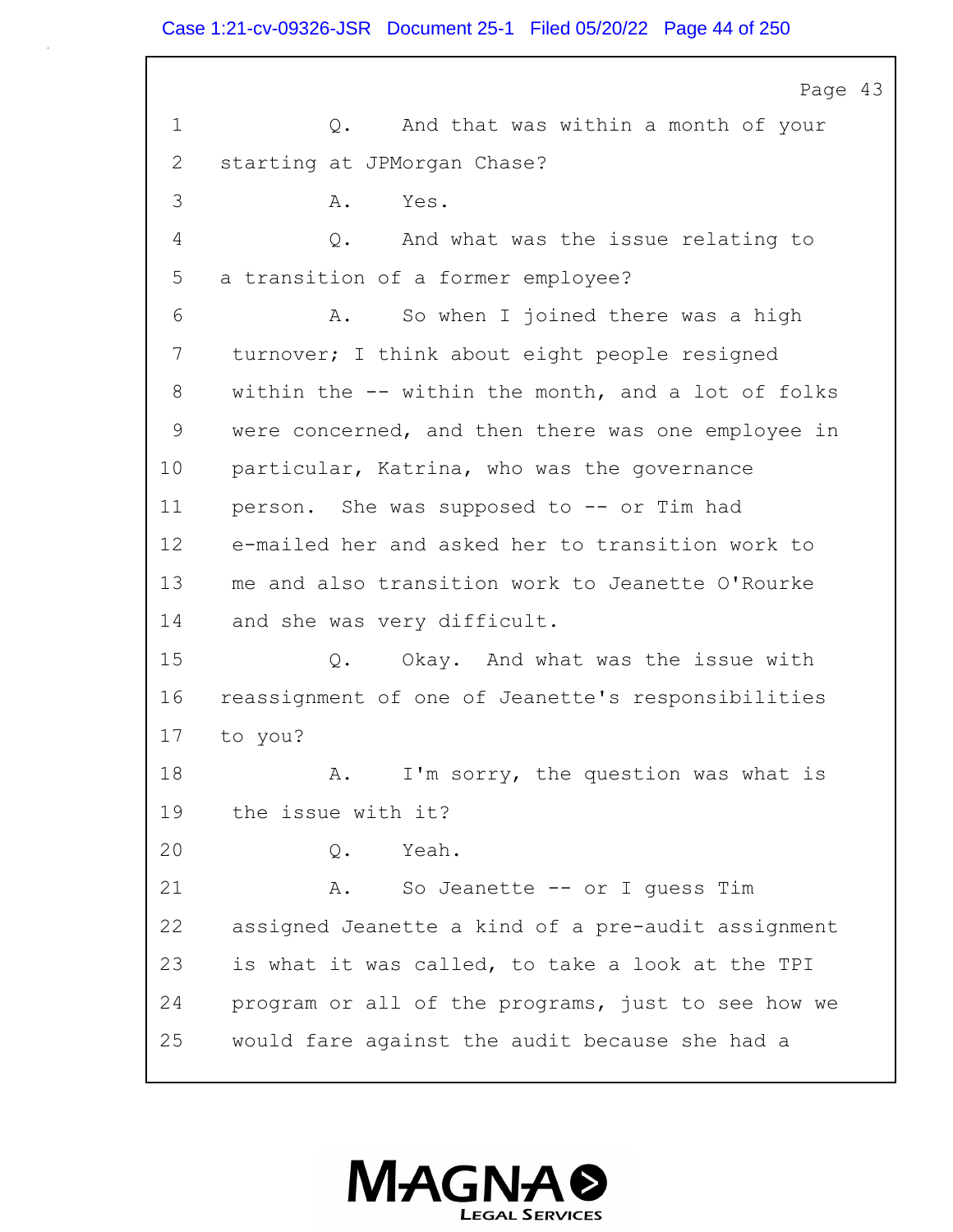Page 44

1 background of being in audit and also as a CFA, 2 and she'd been through a number of audits after 3 being in the sanctions department, and so she kind 4 of carved out one of those assignments and gave it 5 to me because she, along with, you know, me and 6 Garrett Ross, all believed that I was also doing 7 an assessment of the TPI program and so that I 8 should just do that and then she can focus on the 9 other stuff. The issue was that, you know, she 10 didn't tell Tim, who had assigned her that work, 11 that he -- that she was reassigning that to me, 12 and that, from my perspective, I'd asked Jeanette, 13 I said, sure I'd be happy to do that, that makes 14 sense as long as I'm able to present it and get 15 credit for my work. And she didn't agree to that 16 part, and so I said, I don't feel comfortable with 17 kind of working in secret. And then I told Tim 18 about it and Tim seemed to be unaware that 19 Jeanette had reassigned her responsibility to me. 20 Q. And on or about September 4, 2018, 21 did you have a meeting with Jennifer Boyle-Devine? 22 A. Yes, showed up for a scheduled 23 one-on-one with -- one-on-ones with remaining team 24 members after the slew of resignations just to 25 kind of figure out what was going on with the team

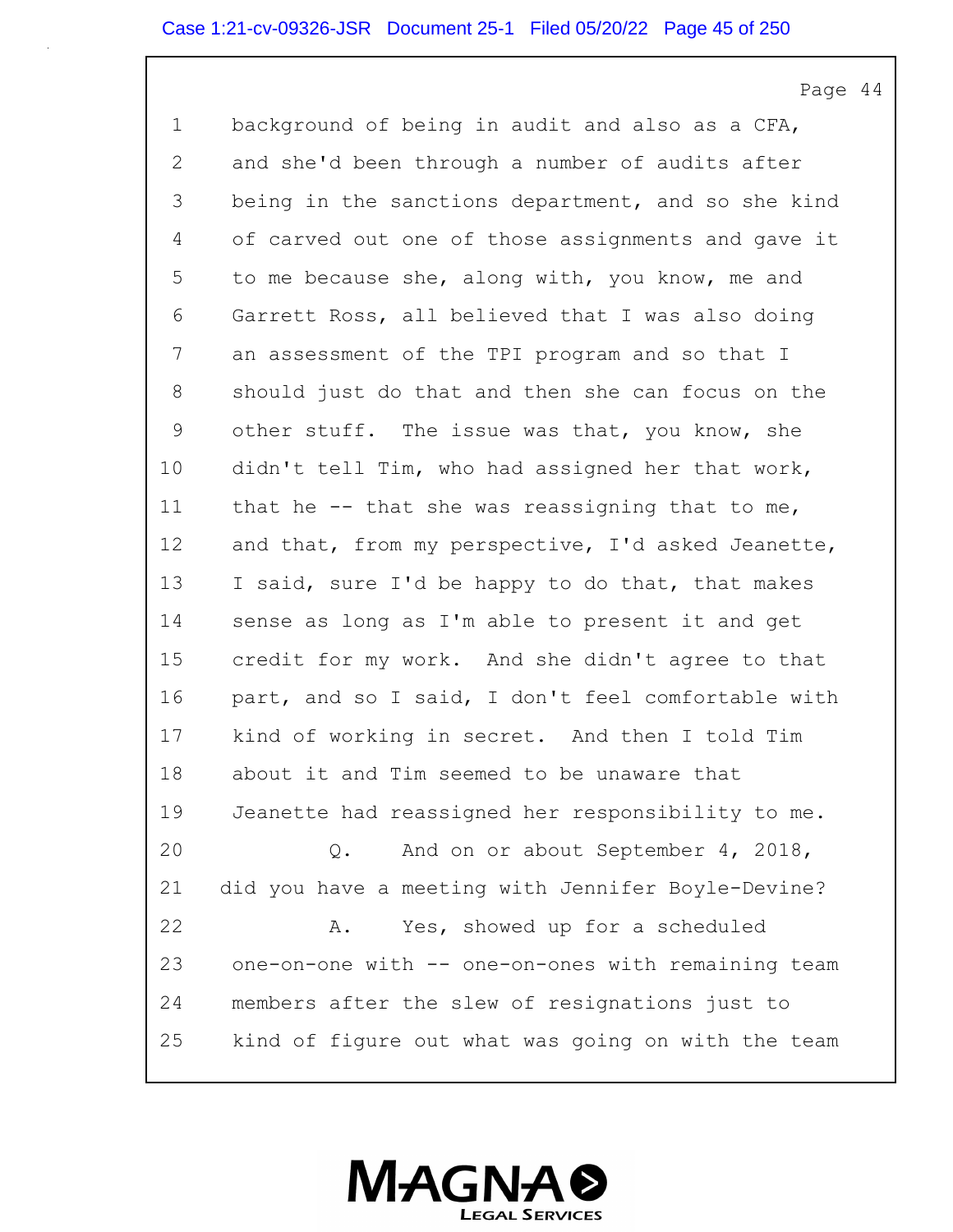### Case 1:21-cv-09326-JSR Document 25-1 Filed 05/20/22 Page 46 of 250

Page 45 1 and why, you know, so many resignations were 2 happening and I guess kind of maybe boost morale a 3 bit by talking to us. So that was the meeting 4 with Jennifer. 5 Q. And was that after five people 6 resigned since you started? 7 A. Yeah, that was five in a month. 8 9 (Whereupon Document with Bates Nos. 10 JPMC 1701 to JPMC 1702 was received and marked D-7 11 for identification.) 12 13 MR. LINTHORST: Let's mark this, 14 that will be Defendant's 7. 15 Q. I'll get a Bates number for this, 16 but this is Exhibit L to JPMorgan Chase's position 17 statement to OSHA. And I will give you control, 18 and the question will be, does this appear to be 19 an accurate copy of an instant message exchange 20 that you had with Garrett Ross on September 13, 21 2018? 22 A. The time seems strange; so like at 23 the bottom, like it has 11:17 a.m. and then it 24 goes to 10:50 a.m. after it. Maybe these are out 25 of order -- time order, but it looks like an

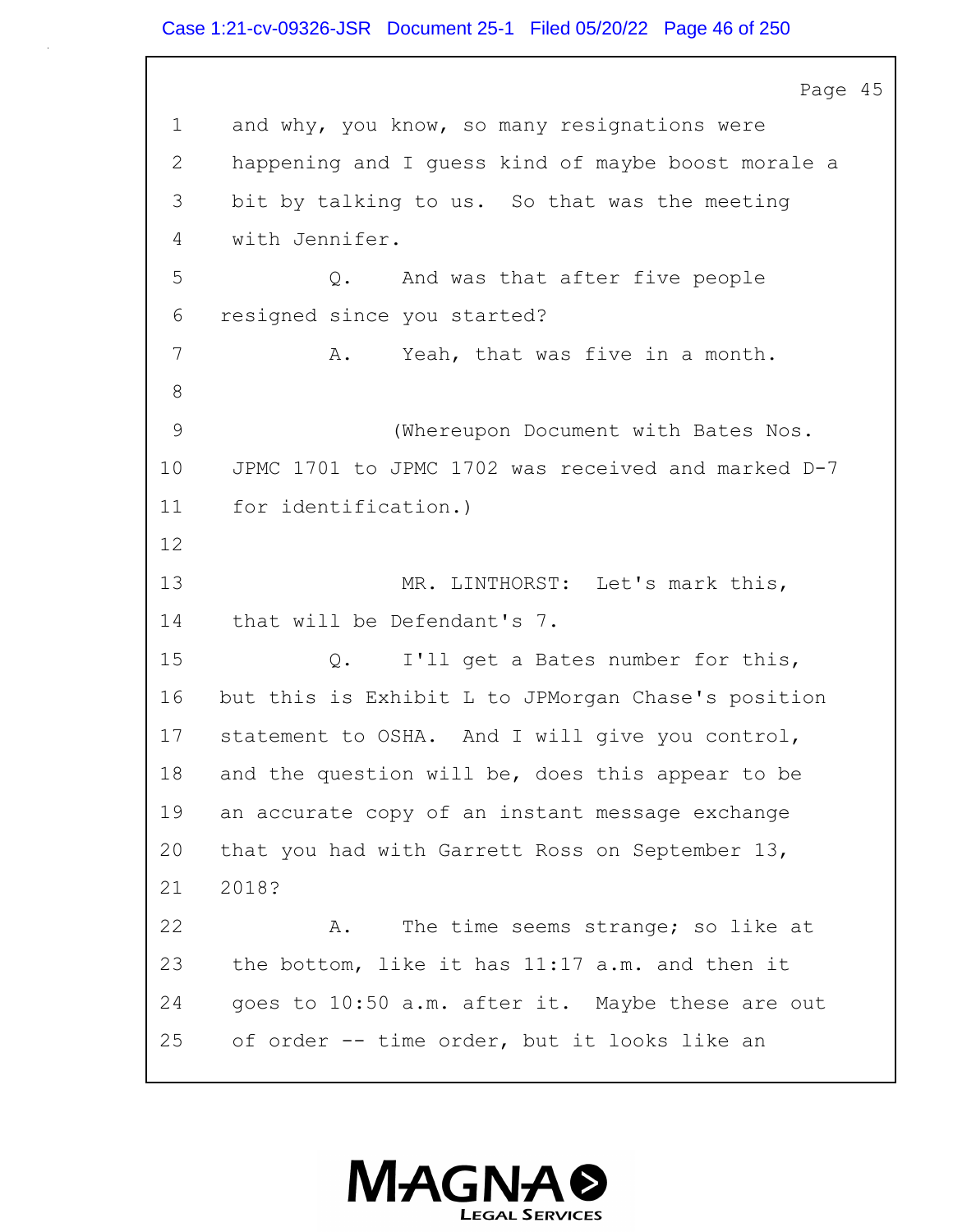### Case 1:21-cv-09326-JSR Document 25-1 Filed 05/20/22 Page 47 of 250

Page 46 1 instant message conversation. 2 0. Here, at 9:54 a.m., you indicate 3 also you're good with Ilya, he is pushing the 4 screening question forward with sanctions and will 5 loop us in if they have questions. 6 Who is Ilya? 7 A. Ilya Shulman was the sanctions 8 legal contact that Garrett and Tim directed me to. 9 Q. And then Garrett asked what is he 10 pushing forward and you indicated whether they 11 wanted to add iComply to the sanctions screening 12 feed. 13 What did that -- can you just 14 describe that issue? 15 A. So iComply -- I guess we had a 16 meeting with myself, Jeanette, Garrett Ross and 17 Tim Bridgeford before this conversation where we 18 were talking about sanctioned issues or sanctions 19 and A&L screening where that we thought the TPI 20 profiles were not -- were not being looped in 21 there and there's a -- there's a perceived gap in 22 that. 23 Another issue that I found was that 24 there were comprehensively -- or there was one 25 comprehensively sanctioned country that was

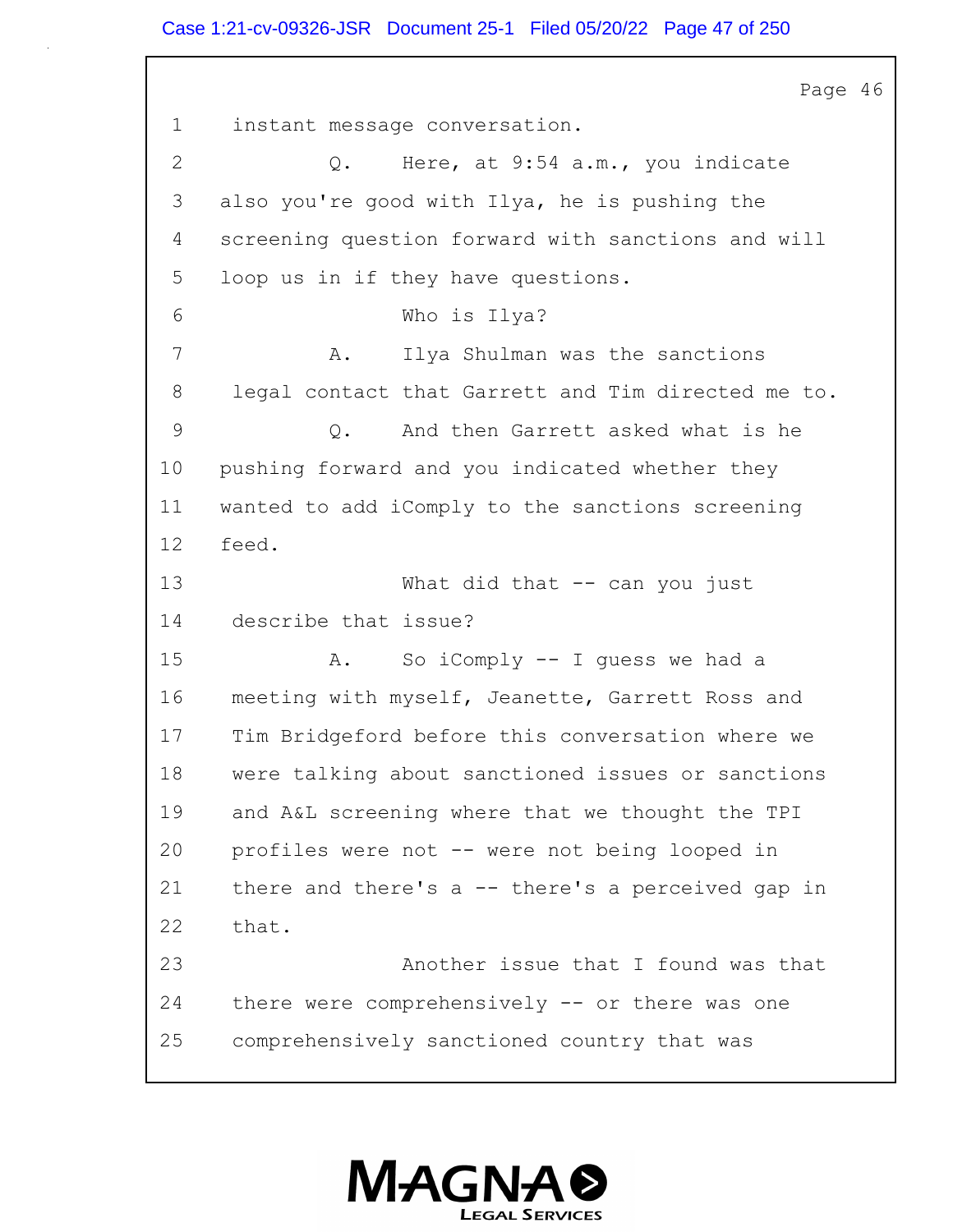Page 47 1 available for selection in the iComply system that 2 needed to be removed. So there were two things 3 that I was talking to Ilya about, but with regard 4 to the connecting the iComply to the sanctions 5 feed is it would have screened the TPI entity 6 names, any beneficial owners that we collected for 7 those TPI entities, and any managers, key 8 managers, that we had collected, again to perform 9 due diligence on TPIs, as well as if the TPI is an 10 individual, they would have been done through 11 those screenings where, at that point, it seems 12 like none was happening. 13 Q. And did Garrett ask you how would 14 they even do that at iComply? And did you 15 respond, "not my problem"? 16 A. Yes. 17 Q. What is iComply? 18 A. So iComply is the system that 19 houses the risk profiles for a number of employee 20 compliance work flows, and so from a TPI 21 perspective -- should I keep talking? 22 MR. IADEVAIA: Yeah, sorry, I 23 coughed. 24 THE WITNESS: Oh, okay. 25 MR. IADEVAIA: I'll mute.

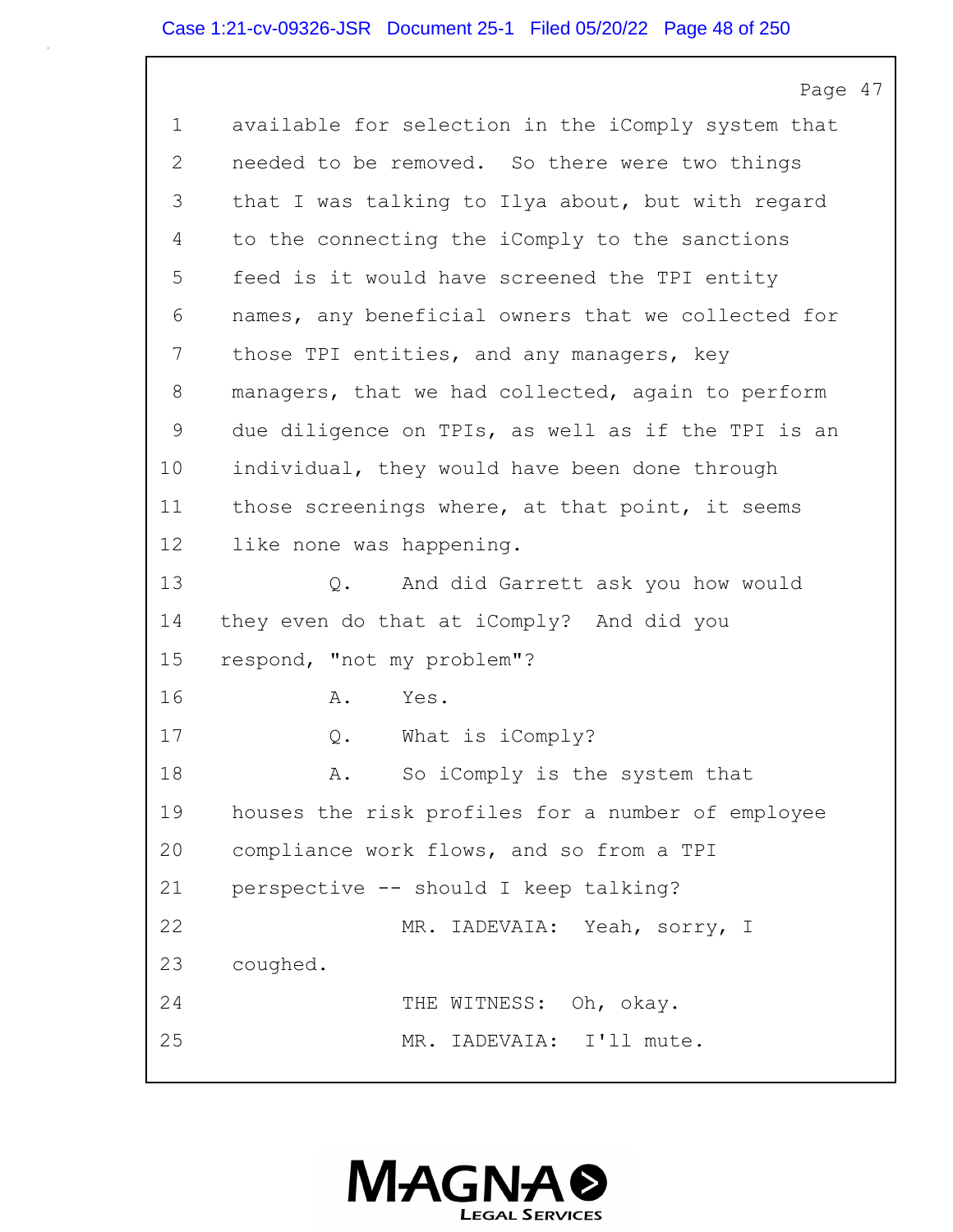Page 48 1 A. So from a TPI perspective it would 2 house the due diligence profiles for the TPIs and 3 the solution to that was to add iComply to the 4 sanction screening feed. 5 Q. And did Garrett say, as indicated 6 here at 10:41, that is not a sufficient answer -- 7 oh, I'm sorry, above that -- did you say to 8 Garrett, "They should be able to communicate their 9 system needs to tech, I'll let Tim have that 10 battle"? 11 A. So yeah, so that's after I provided 12 a solution. Yes, okay, I see it at the bottom. 13 Um-hum. 14 Q. What was the battle that you were 15 suggesting Tim have? 16 A. So if there was a debate with 17 sanctions over whether to sanction screen, you 18 know, relevant parties, then that -- they -- then 19 they're going to have that discussion. I don't -- 20 I didn't conceive of a way that the sanctions 21 person would be adverse to screening individuals 22 for sanctions issues, and it's also the level of 23 risk that a sanctions violation poses to the bank. 24 And I would tell this to folks, like that's a -- 25 that's a shut-down-the-bank kind of a problem,

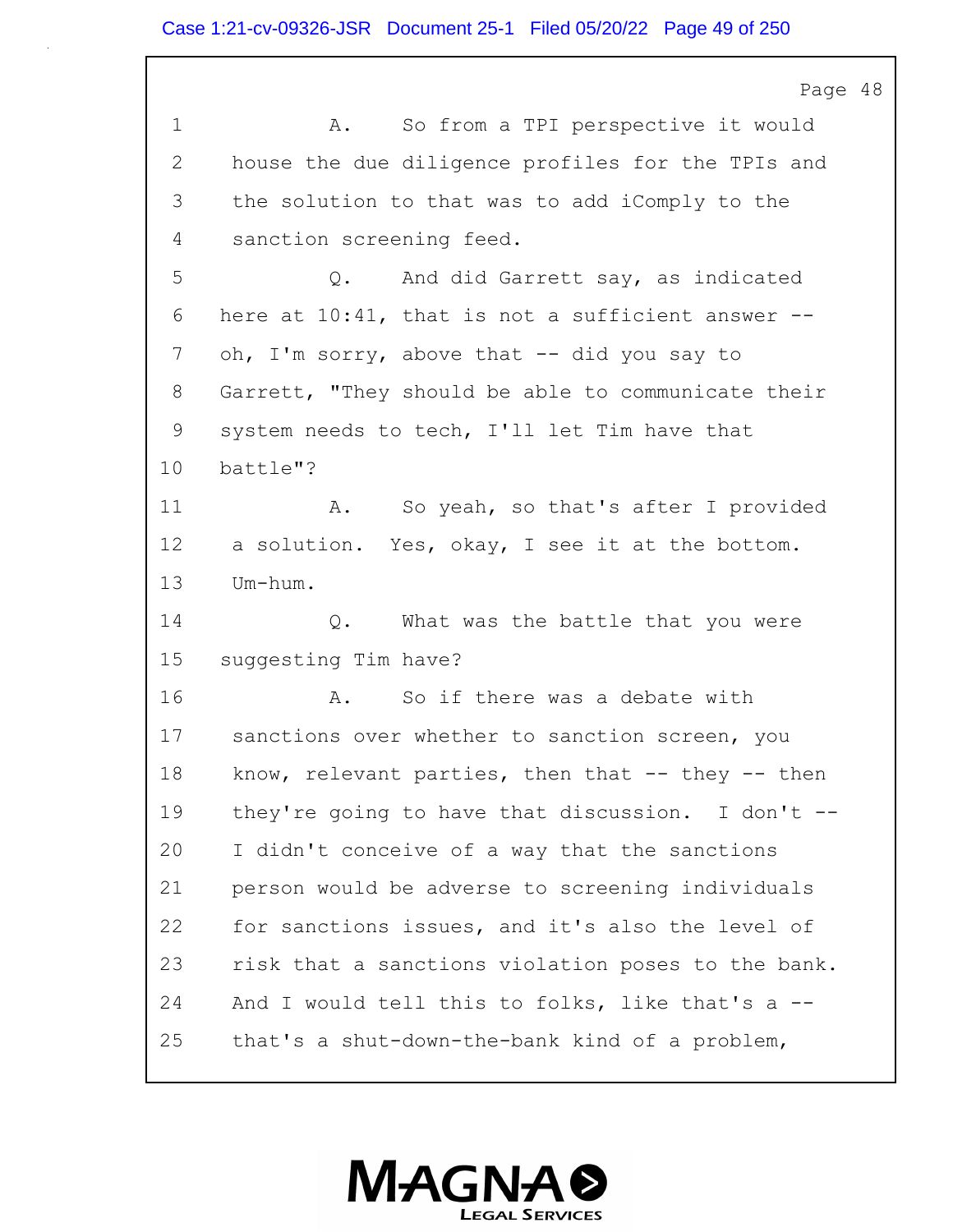### Case 1:21-cv-09326-JSR Document 25-1 Filed 05/20/22 Page 50 of 250

Page 49 1 it's an immediate; once we know that something is 2 going wrong, we need to say something. 3 And this was also part of the 4 annual economic sanctions training that we 5 received at JPMorgan, where they were expecting 6 people to, you know, see something, say something 7 and speak up. 8 Q. Why did you think at this time it 9 would be a battle between Tim and tech or the head 10 of sanctions? 11 A. Based on Garrett's --12 MR. IADEVAIA: Hold on, hold on, 13 Quala. I'm just going to object to the form. You 14 can answer. 15 THE WITNESS: Sure. 16 A. So based on Garrett's response at 17 10:41, he's saying that that process -- that 18 becomes process that we have to manage, which 19 means he's -- he's not concerned that we may be 20 violating sanctions law, he's more concerned about 21 who's going to do the work, and if that's the 22 battle that needs to be had, then that -- that 23 needs to happen, someone has  $-$  we have to  $-$  we 24 can't skip screening individuals for potential 25 sanctions exposure, it's too high of a risk for

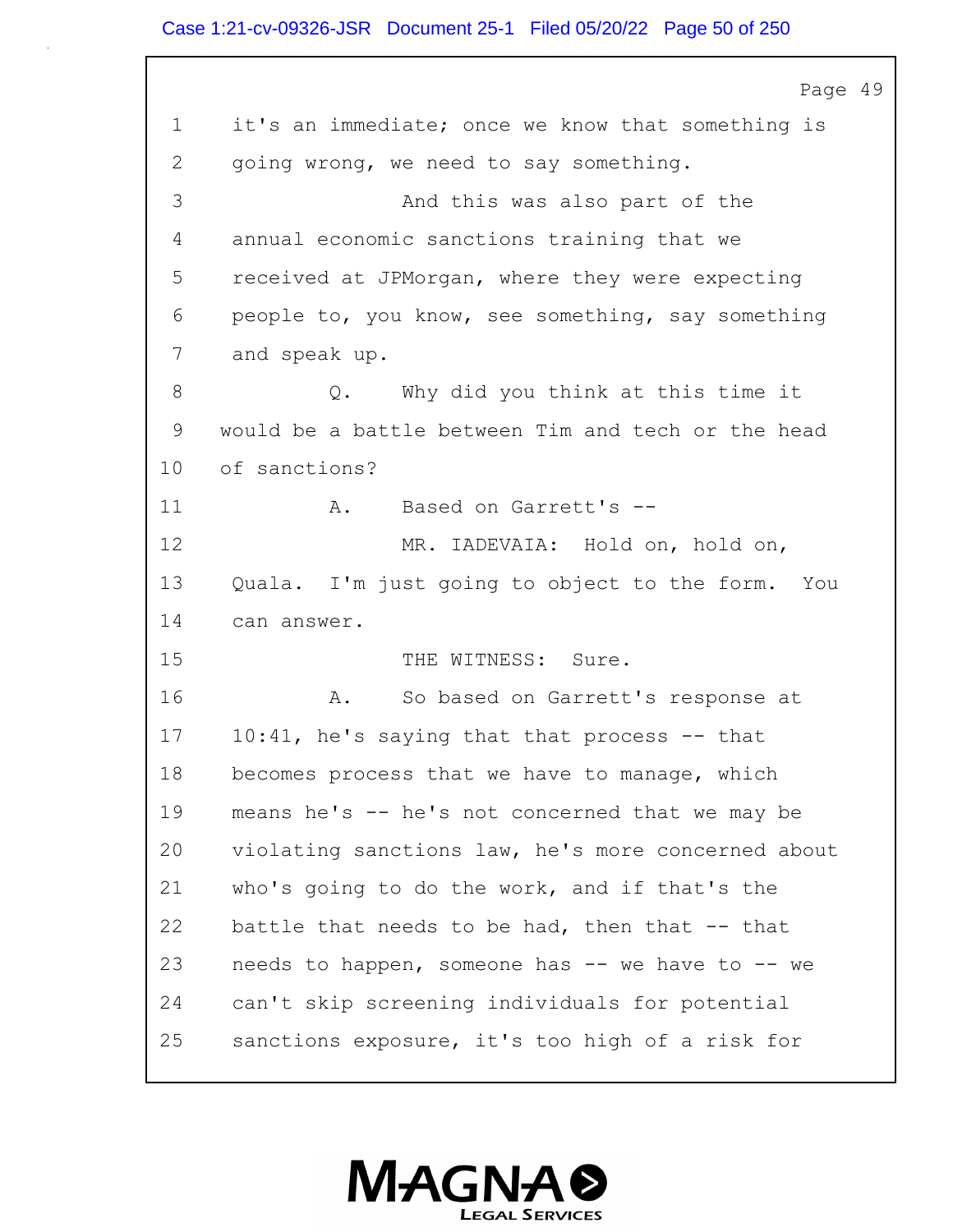### Case 1:21-cv-09326-JSR Document 25-1 Filed 05/20/22 Page 51 of 250

Page 50

1 the bank to ignore for staffing problems. 2 and there was a sanctions group 3 with that responsibility, right? 4 A. Right, and that sanctions group 5 provided the annual training that I talked about 6 and instructed employees to raise their hands if 7 they see something, because as a sister compliance 8 group, we understand we don't really see 9 everything, so we need -- we need everyone's help. 10 And they sat on the floor with us, it was very 11 easy for us to just walk over and say hey, guys, 12 we think we see something, what do you think? And 13 if the worst case scenario is we find something 14 and we don't have the staff to manage it, then we 15 could put in a case for temporary resources to get 16 through it, but it's just, again, too high of a 17 risk to ignore potential sanctions violations, 18 because sanctions violations are not only on 19 countries, they're on individuals that, you know, 20 you can't always have off the top of your head. 21 Q. And did the sanctions group also 22 have responsibility for sanction screening for 23 third-party intermediaries? 24 A. So the sanctions department, as 25 they communicated to us in later communications,

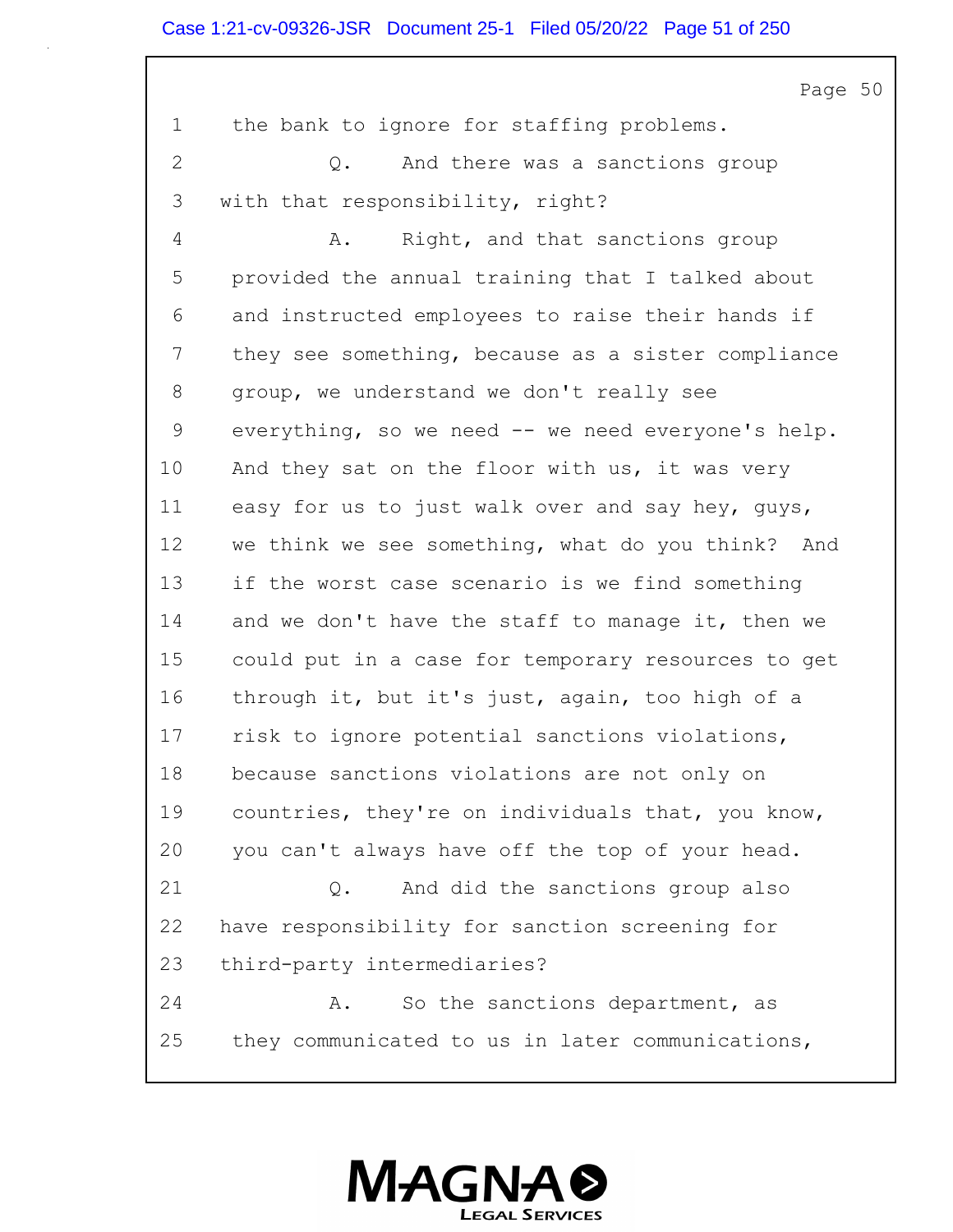# Case 1:21-cv-09326-JSR Document 25-1 Filed 05/20/22 Page 52 of 250

Page 51

1 is they have a policy and their policy, they 2 instruct people to -- people meaning other 3 departments -- to follow their policy, and if it 4 came to, you know, who's ultimately doing the 5 screening, I'm not sure if, based on the 6 conversations we had with the sanctions 7 department, they -- then their response was more, 8 you know, you department, the department that 9 found something, you are responsible for -- for 10 the risk that you just uncovered. They weren't -- 11 they were more advisory, let's say, than doing the 12 screening work. 13 Q. And looking at the top of the 14 second page, indicated at 10:42, did you tell 15 Garrett that if it's a sanctions issue then they 16 need to support it? 17 A. And that was my understanding of 18 the team meeting. That's correct. 19 Q. And so this was screening work that 20 the sanctions group needed to do? 21 A. If -- so if I'm talking about my 22 understanding from a team meeting, that must be 23 the meeting that I was referring to earlier when 24 we were talking with Bridgeford, in that meeting 25 he didn't say -- let's see if I remember that

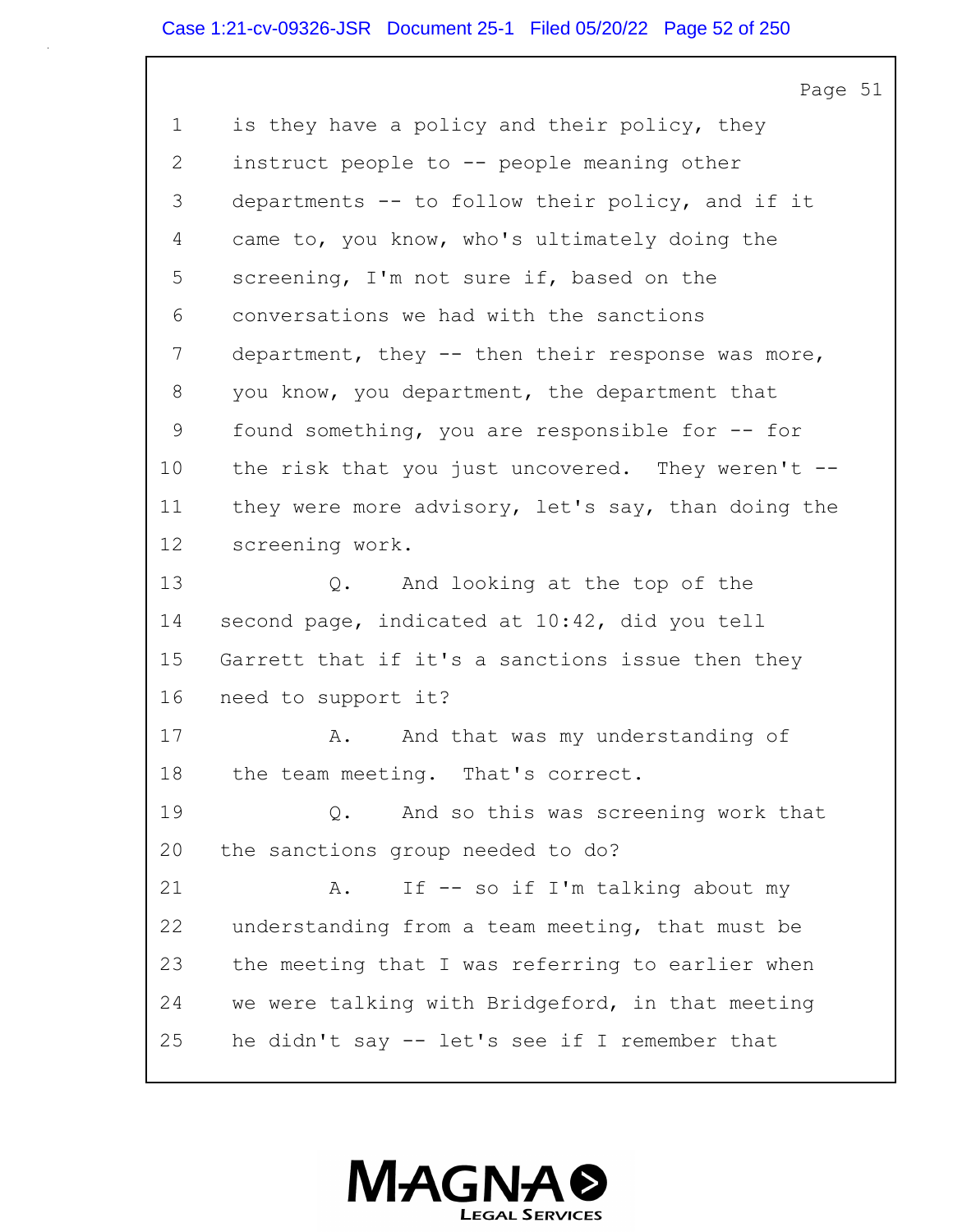# Case 1:21-cv-09326-JSR Document 25-1 Filed 05/20/22 Page 53 of 250

Page 52 1 meeting. Yeah, so I think Tim's expectation would 2 have been that they were going to support it in 3 some way. 4 MR. LINTHORST: Shall we take a 5 short bio break? 6 THE VIDEOGRAPHER: Sure. The time 7 is 11:36 a.m.. We're going off the record. 8 9 (Whereupon there was a brief 10 recess.) 11 12 THE VIDEOGRAPHER: The time is 13 11:47 a.m.. We are on the record. 14 BY MR. LINTHORST: 15 Q. Let's go back and look at your 16 April 9, 2019 document to Mia Korot, and we're 17 just looking at Plaintiff's 1348 for a Bates 18 number. And at the top of the page it indicates 19 Behavior Example 1. And does this relate to the 20 sanctions issues that we just discussed? 21 And you're on mute. 22 A. Sorry about that. Point No. 3, 23 right? 24 Q. Yes. 25 A. Yes.

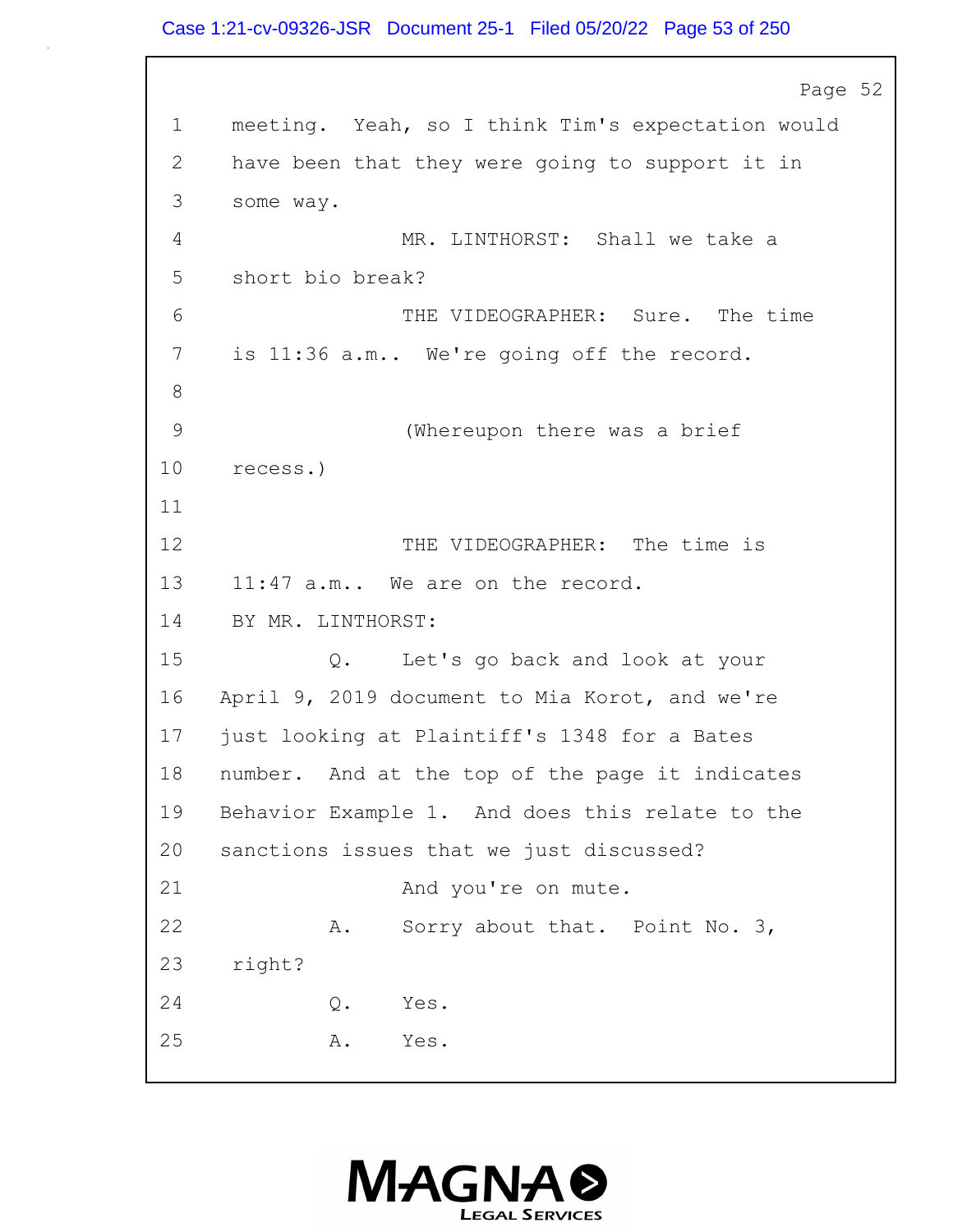## Case 1:21-cv-09326-JSR Document 25-1 Filed 05/20/22 Page 54 of 250

Page 53 1 Q. And did you have a second meeting 2 with Tim Bridgeford shortly after September 19th, 3 2018? 4 A. Yes. 5 MR. IADEVAIA: Objection. You can 6 answer. 7 Q. And on September 21st, 2018, did 8 you have a communication with Garrett Ross in 9 which he said he would endeavor to be more 10 patient? 11 A. Yes. 12 Q. And then at the top of Plaintiff's 13 1350 it reflects a third escalation to Tim. 14 Did you have a third meeting with 15 Tim Bridgeford on October 1st, 2018? 16 A. Yes. 17 Q. And on October 2nd, 2018, did you 18 have a catch-up meeting with Garrett Ross that 19 went well? 20 A. October 2nd is that? 21 Q. Yeah. 22 A. Yes. 23 Q. Did you e-mail Tim to hold off on 24 the HR escalation based on your conversation with 25 Garrett on October 2nd?

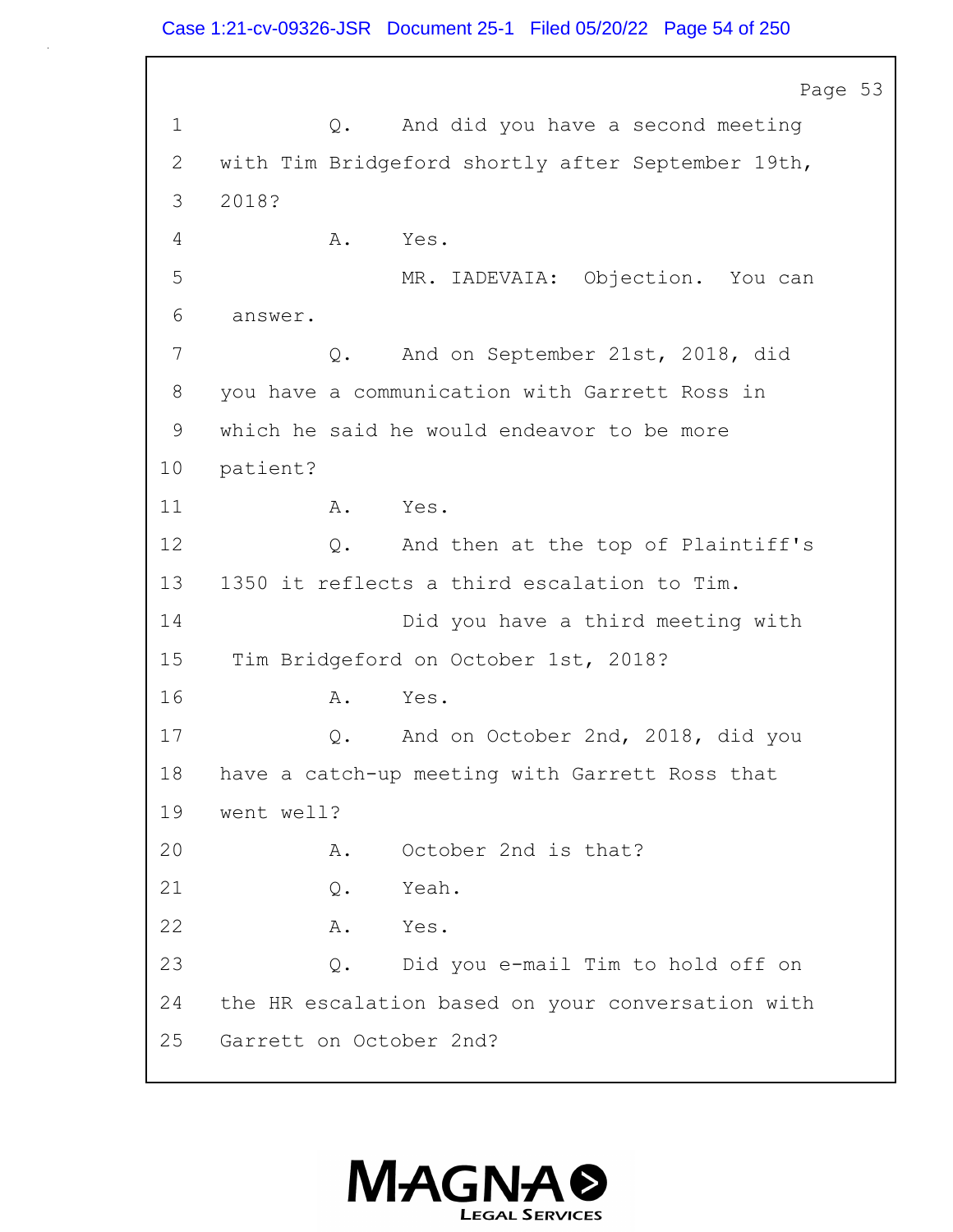## Case 1:21-cv-09326-JSR Document 25-1 Filed 05/20/22 Page 55 of 250

Page 54 1 A. It was based on both Tim's -- Tim 2 saying that an escalation to HR will not be looked 3 upon favorably and Garrett's response that he 4 seemed to want to try to be better. 5 Q. And did you have a fourth meeting 6 with Tim Bridgeford on October 26th, 2018? 7 A. Yes. 8 9 (Whereupon Document with Bates No. 10 JPMC 1717 was received and marked D-8 for 11 identification.) 12 13 Q. Let's mark this as Defendant's 8. 14 Can you see your e-mail of November 1st on the 15 screen? 16 A. Yes. 17 Q. This is Exhibit Q to the OSHA 18 position statement. We'll provide a Bates 19 numbered version for the exhibit. 20 Just giving you control, does this 21 appear to be -- I'll start with an e-mail exchange 22 you had with Tim Bridgeford and then an e-mail you 23 sent to yourself on November 1st, 2018? 24 A. It starts with an e-mail from an HR 25 system, then they're e-mails between Tim and I.

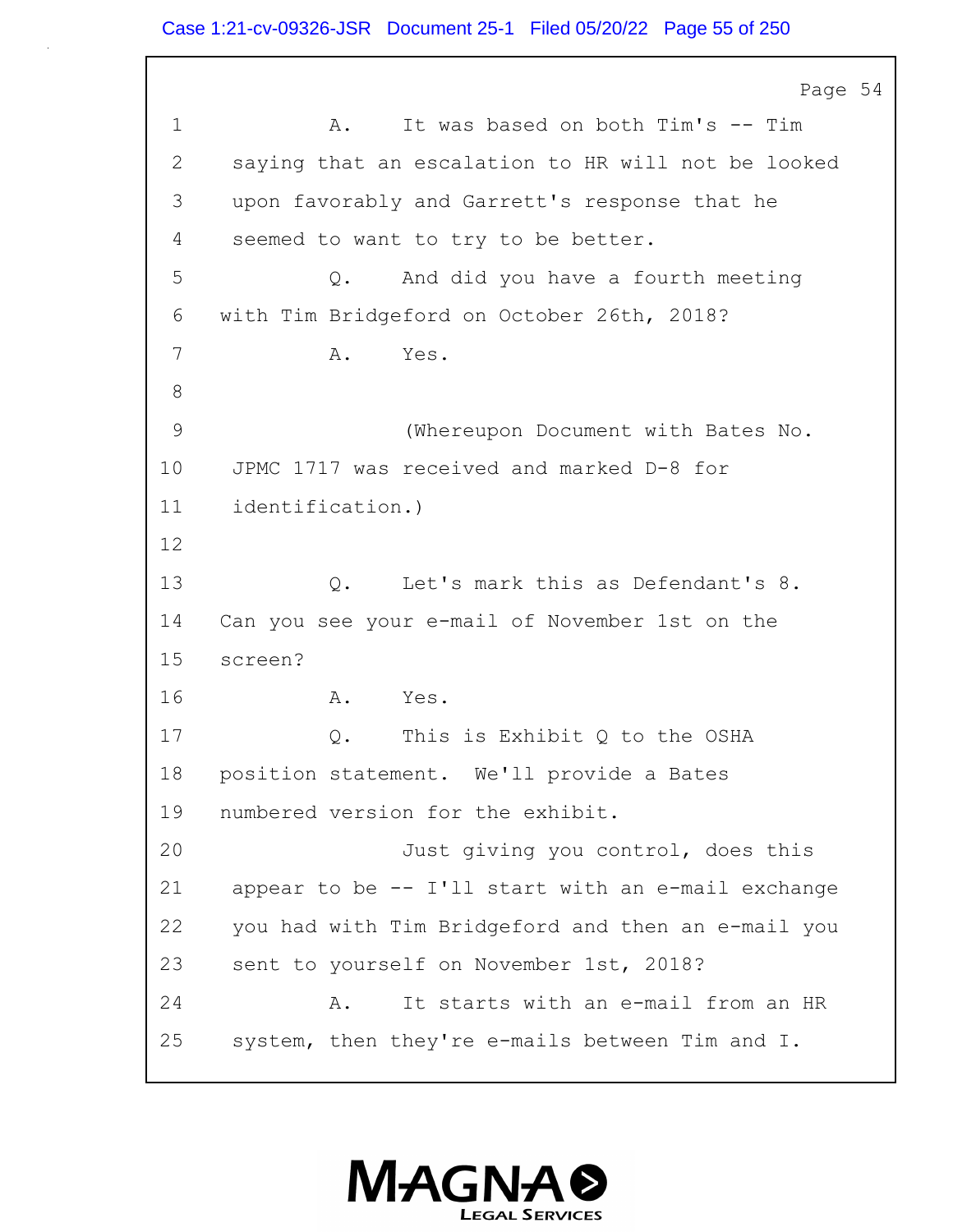Case 1:21-cv-09326-JSR Document 25-1 Filed 05/20/22 Page 56 of 250

Page 55 1 Q. And then an e-mail from you to 2 yourself? 3 A. That's right. 4 Q. And why did you send an e-mail to 5 yourself? 6 A. To document the conversation that 7 I'd had with Tim. 8 Q. And why did you do that through an 9 e-mail to yourself? 10 A. It was the best way to document the 11 conversation that I thought -- yeah, it was the 12 best way to document the conversation with Tim. 13 Q. Did you think there was anything 14 inappropriate about documenting it with an e-mail 15 to yourself? 16 **A.** No. 17 Q. Going back to your April 9th 18 submission, in your third escalation to Tim on 19 October 1st, did you propose not to report to 20 Garrett anymore? 21 A. Is that in the e-mail? 22 Q. It's in the attachment. Do you 23 recall whether you proposed that in this 24 escalation? 25 A. I proposed it at some point. I

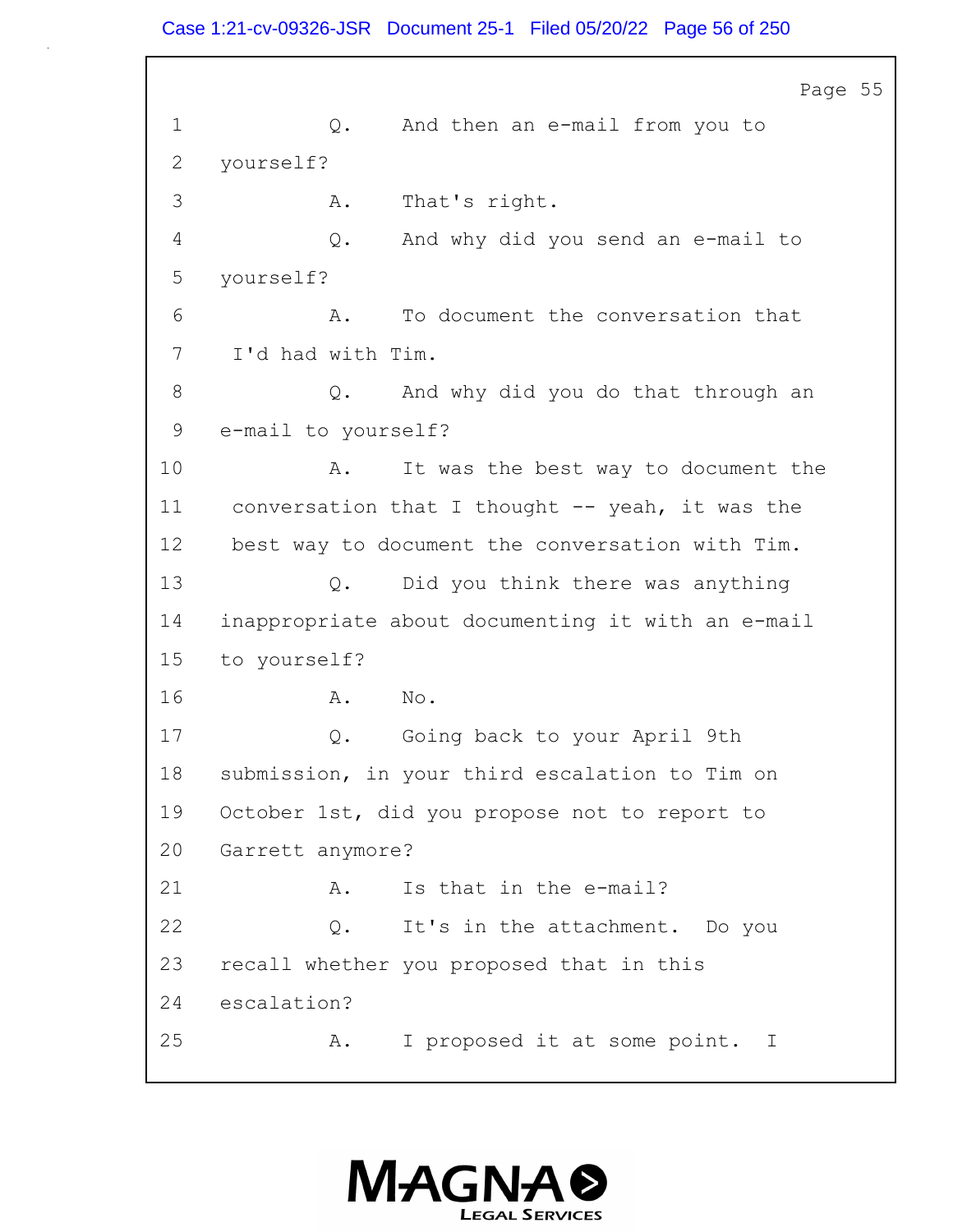# Case 1:21-cv-09326-JSR Document 25-1 Filed 05/20/22 Page 57 of 250

Page 56 1 don't know without reviewing the documents. 2 Q. And going back to your April 9th 3 submission at Plaintiff's 1351, did you have a 4 fifth meeting with Tim Bridgeford on November 9th? 5 A. Yes. 6 Q. And then, as reflected on 1353, you 7 have a second meeting with Jennifer Boyle-Devine? 8 A. Yes. 9 Q. Now, you say you -- on November 9, 10 you met with a mentor and explained what was 11 happening. Who's the mentor? 12 A. Elizabeth Barbosa. She's the head 13 of code of conduct. 14 Q. And you spoke briefly with Jennifer 15 on November 13 and had a further meeting with her 16 the following day on the 14th? 17 A. That's right. So Elizabeth Barbosa 18 reports to Jennifer Boyle-Devine and she asked me 19 if it would be okay if she raised this to 20 Jennifer, and then I received this reply from 21 Jennifer. 22 Q. And you reported that the team was 23 frustrated by the lack of early dismissals on 24 holiday weekends? 25 MR. IADEVAIA: Objection. You can

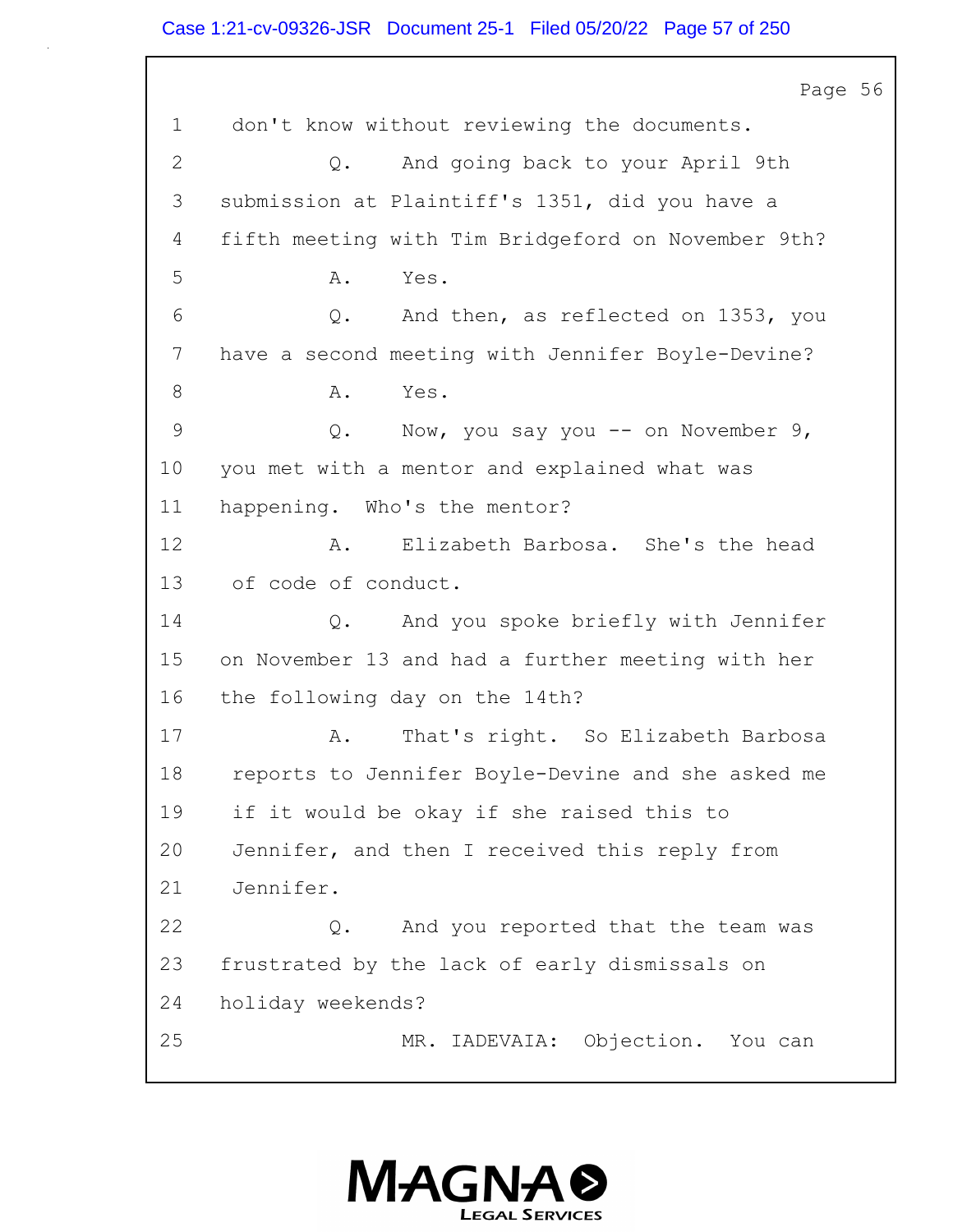### Case 1:21-cv-09326-JSR Document 25-1 Filed 05/20/22 Page 58 of 250

Page 57 1 answer. 2 A. Yes. 3 Q. And that a number of team members, 4 including Garrett, left early without an early 5 dismissal note? 6 A. That's right. 7 Q. Why did you think that was 8 important to raise to Jennifer? 9 A. It was an example of the core 10 morale that I saw and experienced and this kind of 11 goes back to my first conversation with Jennifer 12 where she was sending catch-ups with everyone who 13 was left after all the resignations and just 14 trying to give a morale boost. And this was, you 15 know, kind of furthering that discussion as well 16 as what Elizabeth Barbosa told her on my behalf. 17 And I remember Jennifer coming through the floor 18 that day and making a point to greet everyone who 19 was still there in their seats to, you know, say 20 thank you for still being here kind of thing, and 21 I wanted to let her know why that was, the morale 22 was low, and maybe this could be something that 23 could cheer people up a bit, give them the early 24 dismissal or something. 25 Q. Going back to your fourth

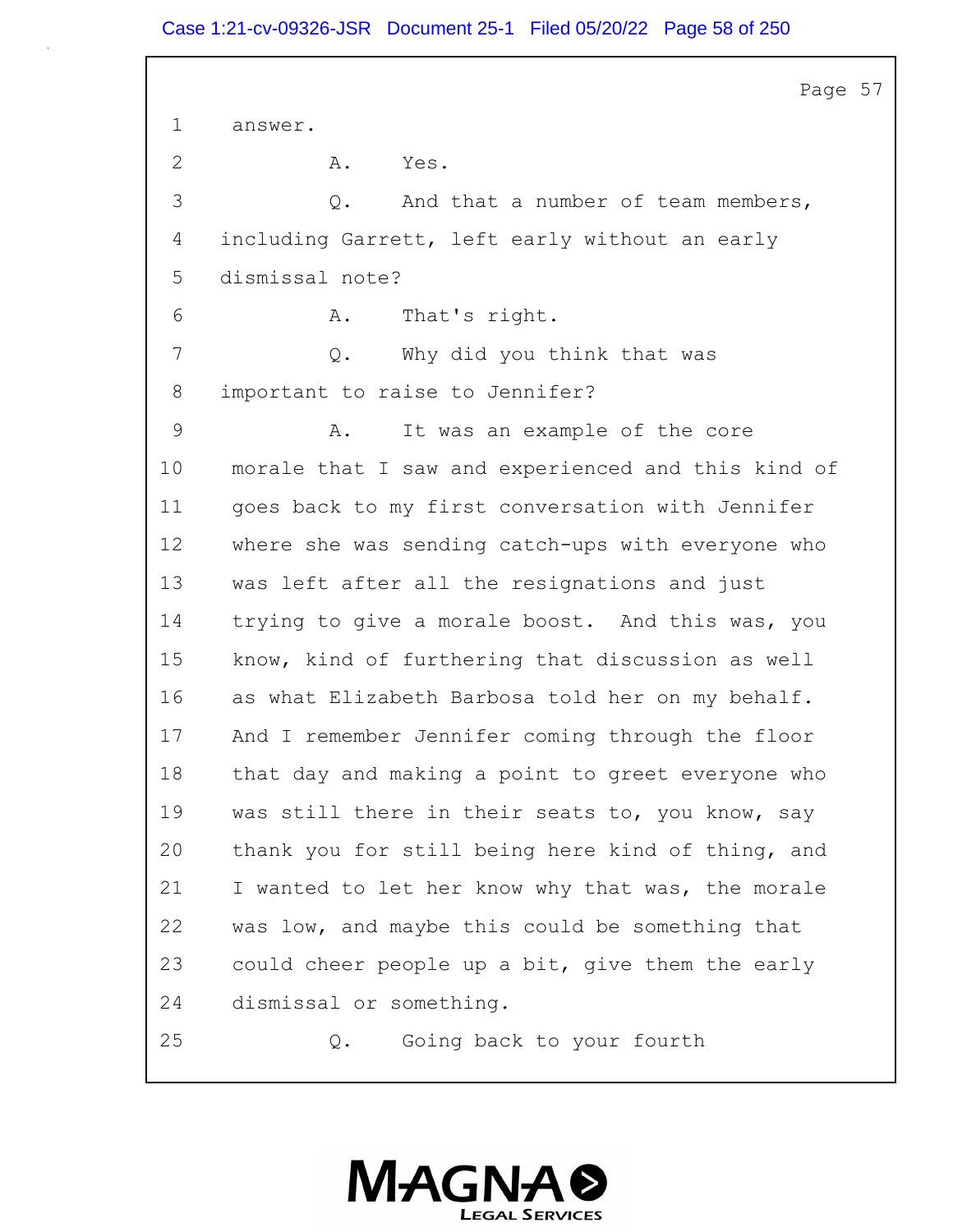Page 58

1 escalation with Tim on 1350 and 51, you say here 2 in the fourth bullet down, most of your day is 3 spent on TPI identifying program issues and 4 remediation efforts. "I would like to add those 5 efforts to the monthly program plan and my review, 6 but I'm -- but I am afraid that I will not be able 7 to based on my experience with Garrett, Alicia and 8 other team members as Tim and I discussed in 9 previous meetings." 10 When you say the monthly program 11 plan, what are you referring to? 12 A. So there were a number of different 13 group calls that the GACC team had and sometimes 14 they were combined anti-corruption and antitrust 15 calls, but for -- one type was called all-hands 16 and another type was called a program update and 17 that was the meeting that I was referring to. 18 Q. Which one, the all-hands? 19 A. It says monthly program plan, so 20 that would have been the program update. 21 Q. And who participated in the program 22 update? 23 A. I believe it was both GACC and 24 antitrust that were in there and the entire New 25 York team, everyone that was sitting in New York

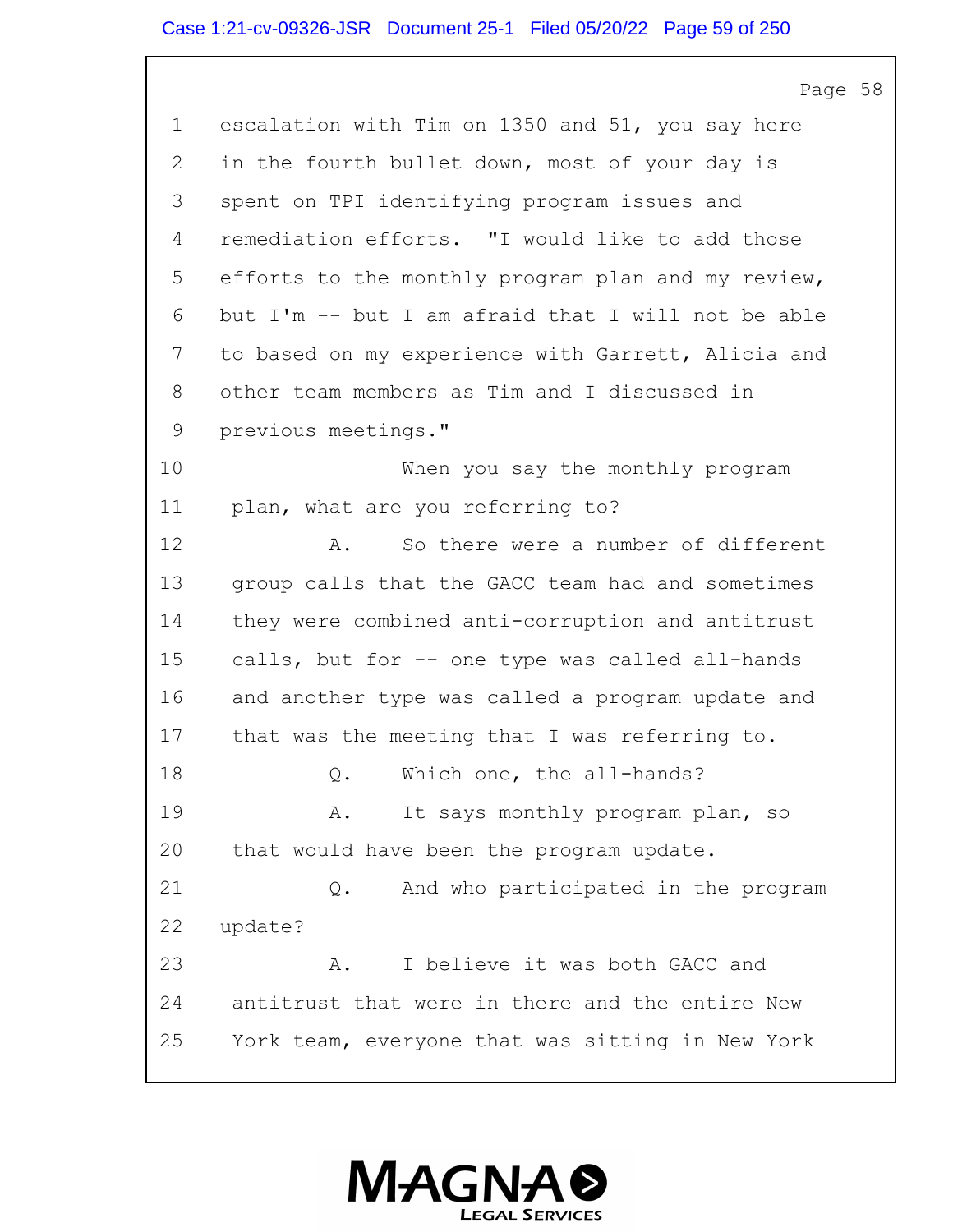Page 59

1 in GACC, the international or, you know, the 2 non-U.S. leads, at least the global heads were 3 there at the program update, and then a few of the 4 key anti-corruption compliance officers. So CB or 5 commercial banking and CIB investment banking were 6 key for us and they were -- Rich Berger was the 7 CIB person and he was usually invited when other 8 ACCOs weren't. 9 Q. And were these meetings an hour? 10 A. I would -- I would say so, yes. 11 Q. What were opportunities and 12 enhancements meetings? 13 A. So those were the meetings that Tim 14 asked me to put together to present the TPI issues 15 that -- that they didn't want on either the 16 all-hands or the program update, so it was a side 17 meeting just for TPI. 18 Q. And when did he ask you to commence 19 those meetings? 20 A. After our conversation on November 21 9th. 22 Q. And who would attend those 23 meetings? 24 A. The regular attendees were myself, 25 Garrett Ross, Tim Bridgeford, Alicia Avelo. So

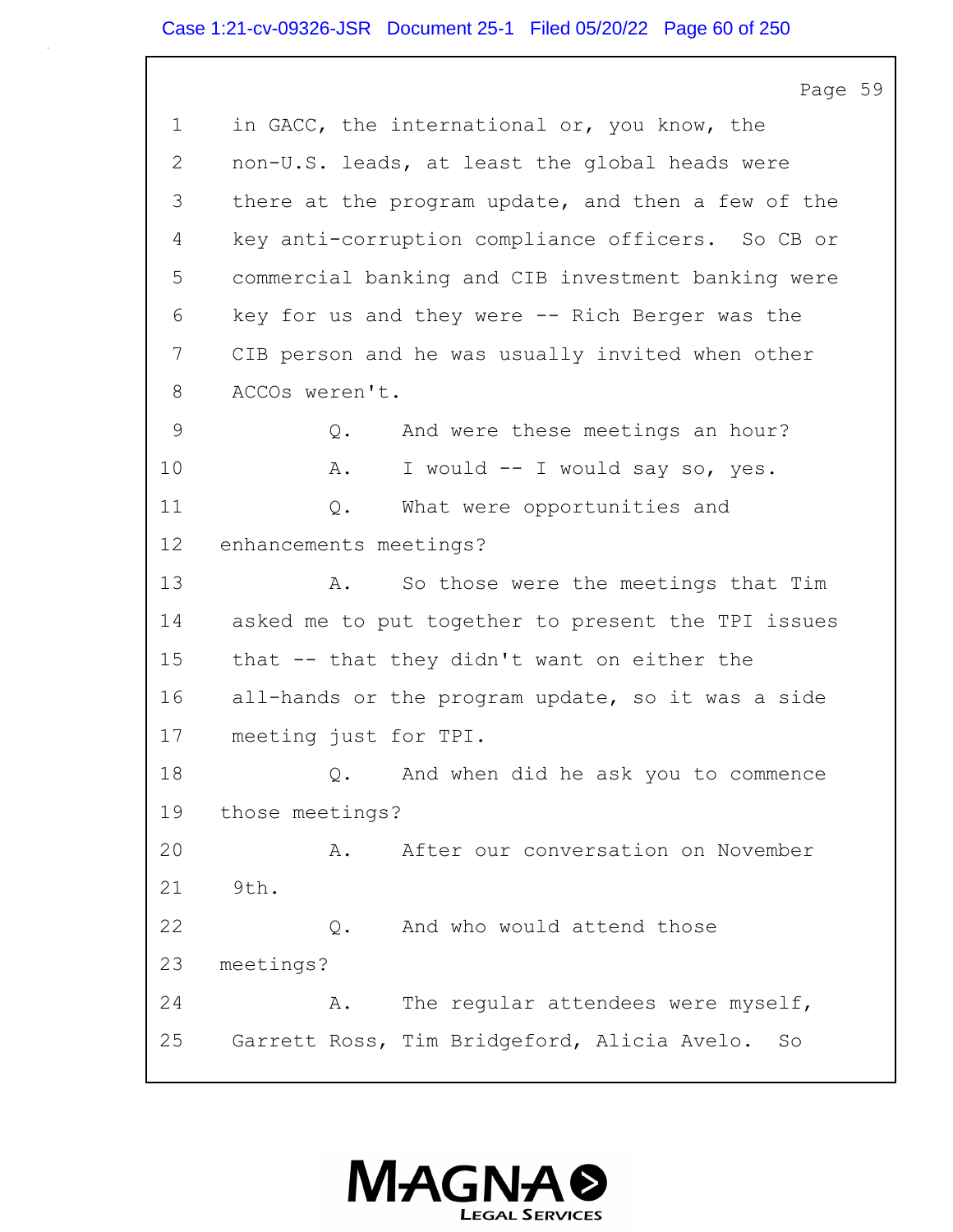Page 60 1 those were the regular attendees and then 2 sometimes other folks joined; Pam Meyer who was 3 our program -- no, our project manager for 4 technology, our legal team, Mailys Abos and 5 Montgomery Anguil would join, but Mailys Abos was 6 on maternity leave until January, so she didn't 7 join until then, and that's it. 8 Q. Can you spell Alicia's last name? 9 A. A-v-e-l-o. 10 Q. And what was her role? 11 A. She was the head of the governance 12 workstream within GACC and antitrust. 13 Q. And who did she report to? 14 A. Tim Bridgeford. 15 Q. And how long were the opportunities 16 and enhancements meetings? 17 A. You mean the length of time or how 18 many meetings did we have? 19 Q. Well, let's start with the length 20 of time. Were these an hour meeting typically? 21 A. They were one-hour meetings, yes. 22 Q. And for what period of time and how 23 frequently did you hold those? 24 A. They started out as a monthly and 25 then until January, when Tim asked for greater

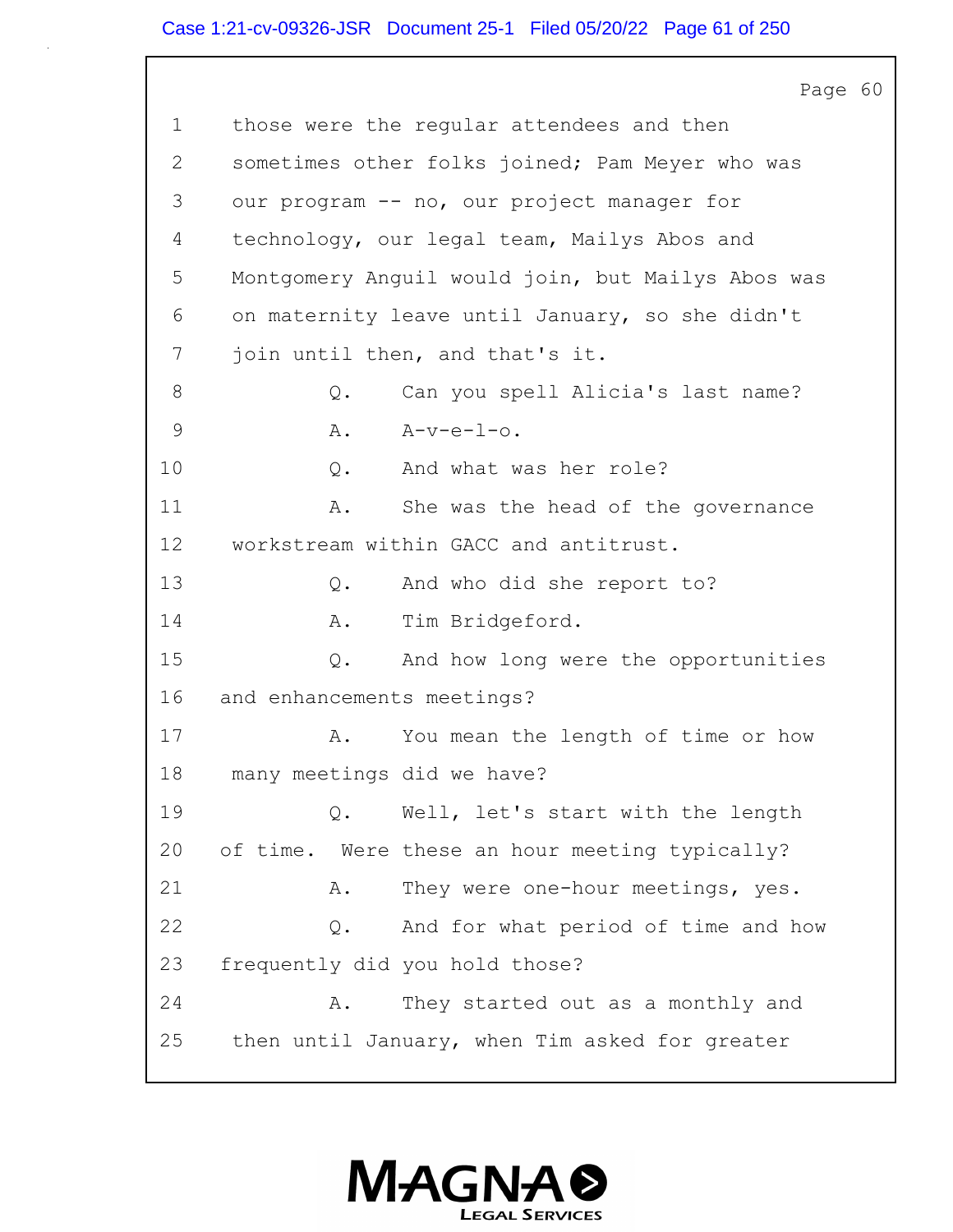Page 61

1 frequency, he wanted them every two weeks and 2 then, because we started uncovering more and we 3 had more to talk about. And then Tim was fired 4 and then we had one more in April after Tim was 5 fired with Melissa Laferriere kind of replacing 6 Tim, and then we stopped those meetings. 7 Q. And why did you stop the meetings? 8 A. Melissa asked me to. 9 Q. And other than you presenting any 10 issues that you had or found with the TPI program, 11 was there any other presenters or purposes of the 12 meetings? 13 A. For the attendees, so anyone who 14 was attending had an action point to give an 15 update on, you know, what they found out or, you 16 know, on whatever the next steps were on or what 17 their project was. 18 Q. And were you ever unable to raise 19 any issue that you wanted at the opportunities and 20 enhancement meeting? 21 A. No. 22 Q. Looking at the fifth bullet, were 23 you concerned that if you were not able to add the 24 issues and remediation efforts to your performance 25 review, it would make it difficult to justify

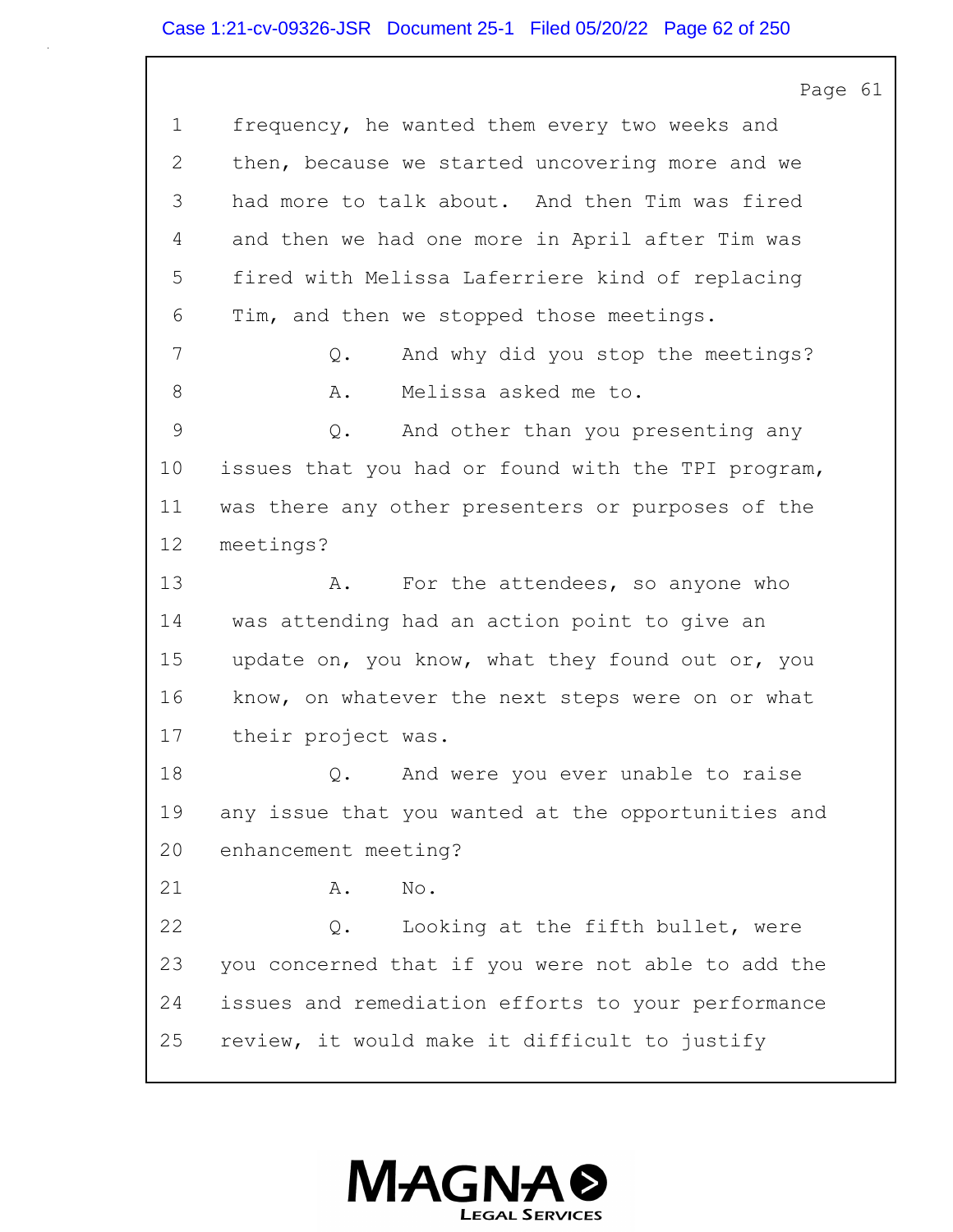### Case 1:21-cv-09326-JSR Document 25-1 Filed 05/20/22 Page 63 of 250

Page 62 1 receiving your bonus or a promotion? 2 A. That's correct. 3 Q. Did your responsibilities change at 4 all during your employment? 5 A. Yes. 6 Q. How so? 7 A. So when I interviewed with 8 JPMorgan, so with, let's say, Garrett, Tim, Mailys 9 and then a couple of other folks, I was told that 10 I would -- the volume of the program is definitely 11 in the TPI world and they need help there, so that 12 would be a primary responsibility, and then I 13 would also do whatever Garrett did and -- because 14 he had no backup, and Tim would say, you know, if 15 he was hit by a bus tomorrow, you know, we 16 wouldn't know what to do, so he needs someone to 17 back him up and he could actually go on vacations, 18 too. And so that was -- and when I joined that's 19 what happened, I received a bunch of printed 20 policies and other documents on my desk with those 21 -- with all of those workloads I had to read and 22 get familiar with. Garrett, you know, had me on 23 all of the workload that I was anticipating and 24 then one more came after I joined, the referred 25 candidates monitoring. And then as time

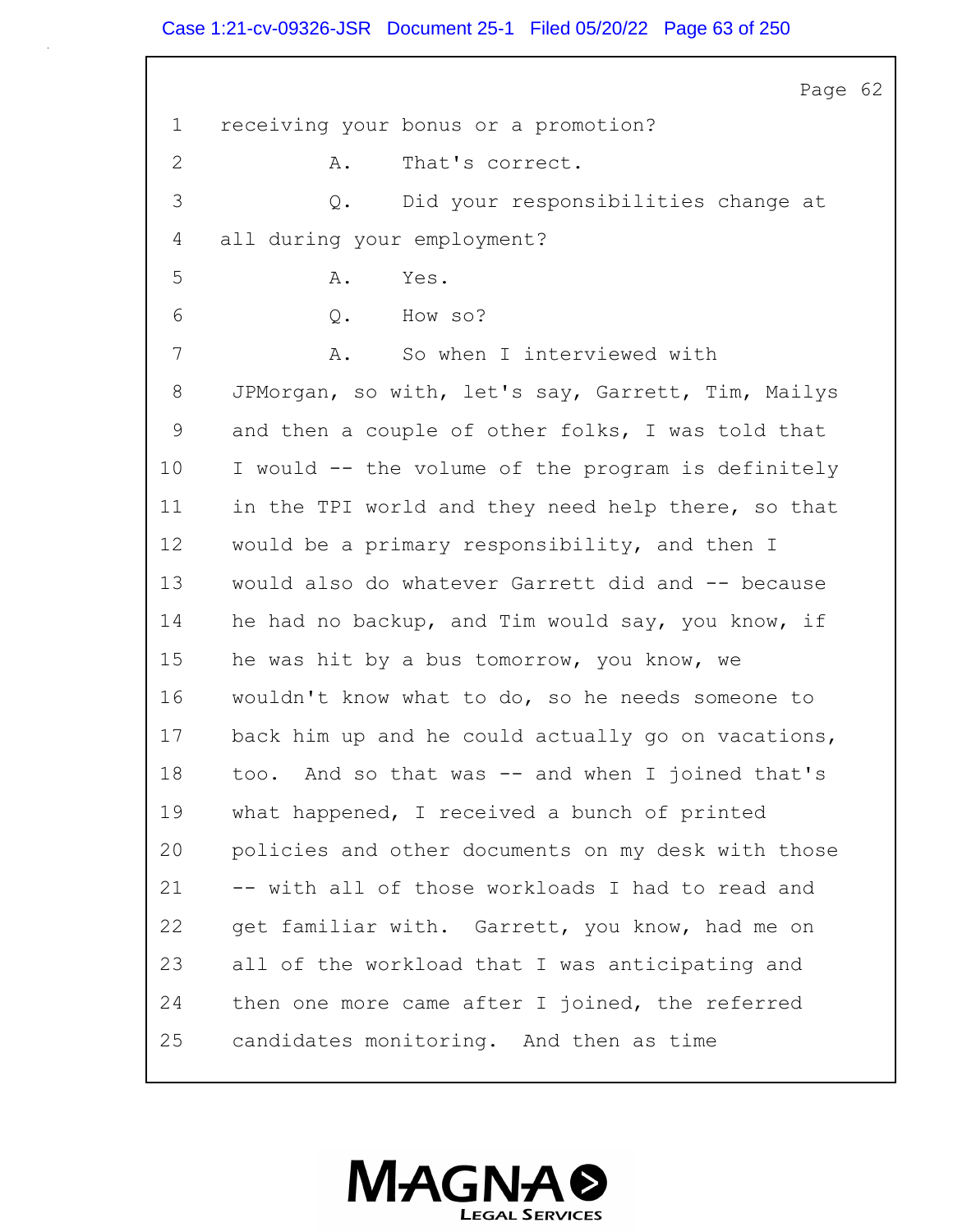Page 63 1 progressed I was only doing TPI. 2 Q. And you continued only doing TPI 3 until the end of your employment at JPMorgan 4 Chase? 5 A. Oh, no, until Melissa Laferriere -- 6 until Melissa Laferriere took over for Tim 7 Bridgeford and then I was the TPI lead and then 8 she gave me transactions. Well, first she -- she 9 was going to assign me some governance labeling, 10 like a GDPR, so this is kind of, I think it's the 11 UK document retention sort of thing project that 12 was happening, and then it was taken away. I 13 don't know why. And then I ended up with 14 transactions on top of TPIs. 15 Q. Did you receive an annual 16 performance review for 2018? 17 A. Yes. 18 Q. And that would have been completed 19 by Garrett Ross? 20 A. Yes. 21 22 (Whereupon Document with Bates Nos. 23 Pl. 1384 to Pl. 1386 was received and marked D-9 24 for identification.) 25

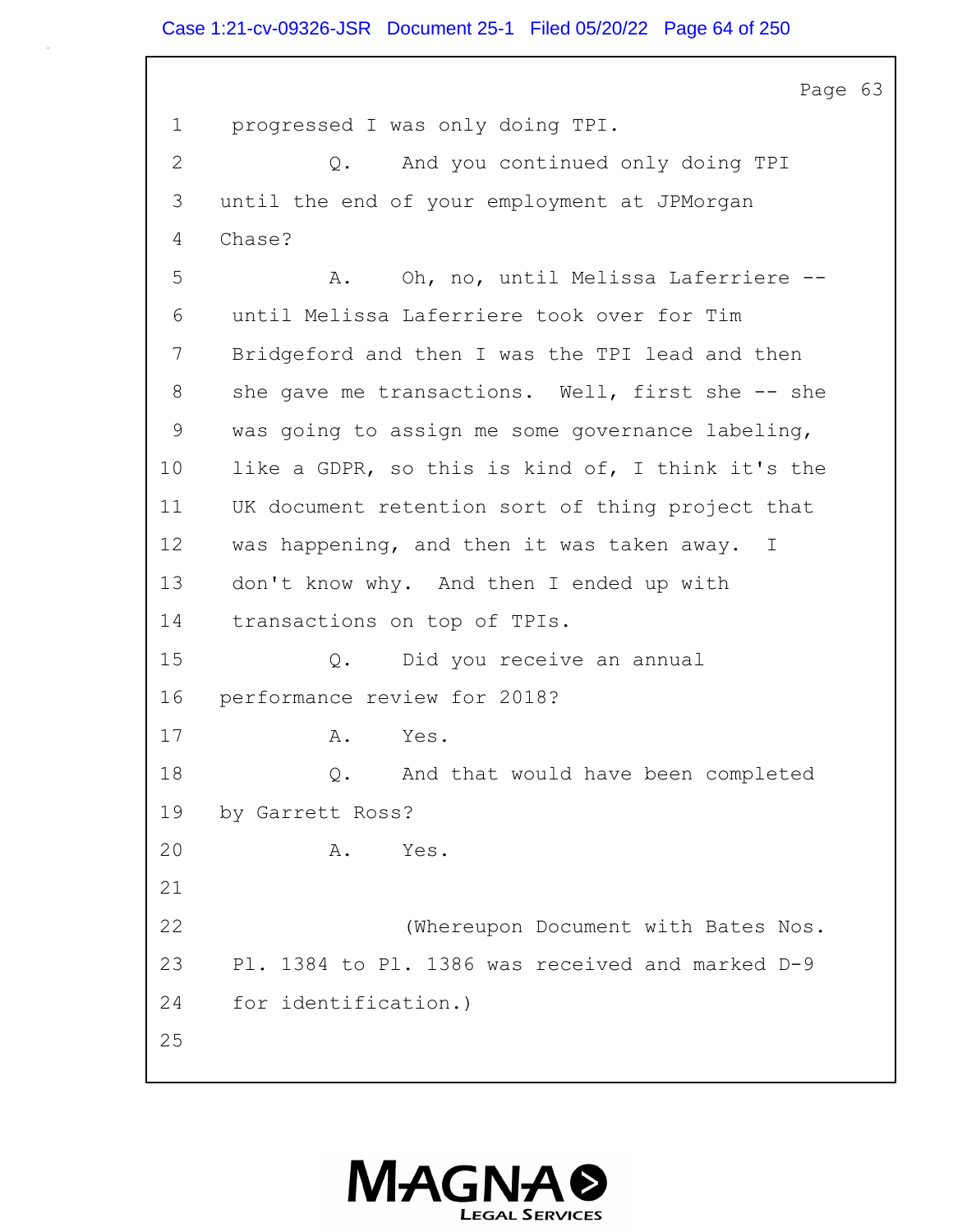### Case 1:21-cv-09326-JSR Document 25-1 Filed 05/20/22 Page 65 of 250

Page 64 1 Q. Let's mark this as Defendant's 2 Exhibit 9, Plaintiff's 1384 to 1386. I'm giving 3 you control and the question will be, does this 4 appear to be a copy of the annual -- 2018 annual 5 review that you received initially? 6 A. That I received initially from 7 Ross? 8 O. Yeah. 9 A. I know it was edited a couple of 10 times, once by Ross and again by Aaron Smith. I 11 don't know which version this is. It appears to 12 be the format of the 2018 performance review, I 13 just don't know whether it's the -- also the 14 edited version. 15 Q. And was the process that you 16 completed some self-assessments? 17 A. Yes. 18 Q. And then your manager provided his 19 comments? 20 A. Yes. 21 Q. And then did you meet with Garrett 22 to go over the review? 23 A. Yes. 24 Q. And do you recall when you put in 25 your self-assessments?

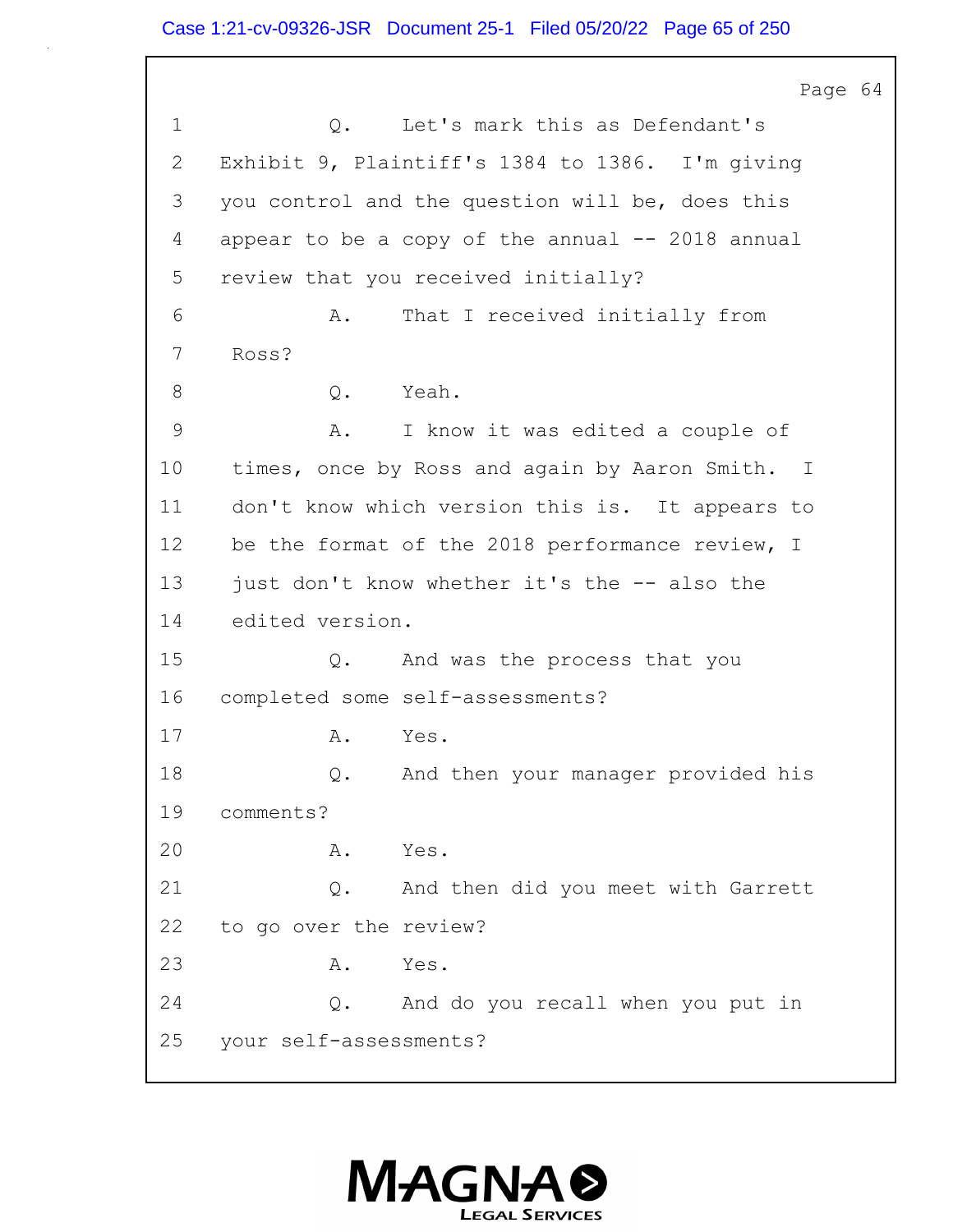## Case 1:21-cv-09326-JSR Document 25-1 Filed 05/20/22 Page 66 of 250

Page 65 1 A. It would have been -- it would have 2 been in November when Bridgeford was asking me to 3 do it. 4 Q. And do you recall about when you 5 met with Garrett Ross to go through the review? 6 A. The first week of January or 7 whenever we came back from New Year's. 8 6. And would that be the first time 9 you saw his comments? 10 A. Yes. 11 Q. And did you indicate on the first 12 page here under the self-assessment in the second 13 program that you produced a TPI project plan that 14 lists potential program gaps and execution 15 deficiencies as well as remediation and 16 enhancement suggestions? 17 A. That's right. 18 Q. And so were you able in the review 19 to essentially make your work in those areas 20 visible? 21 MR. IADEVAIA: Objection. You can 22 answer. 23 A. Yes, based on HR's instructions. 24 Q. Did you receive a bonus for 2018? 25 A. I did.

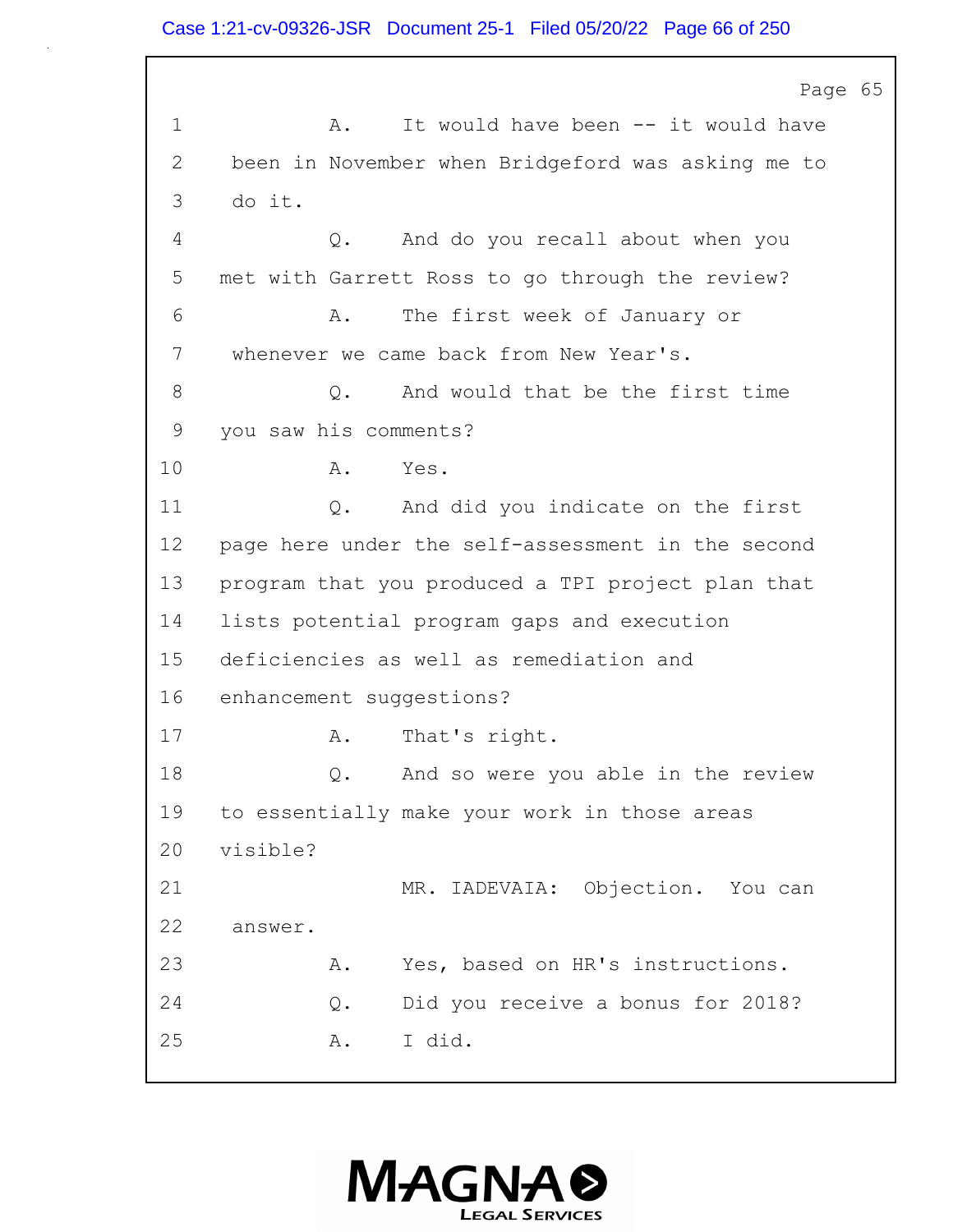#### Case 1:21-cv-09326-JSR Document 25-1 Filed 05/20/22 Page 67 of 250

Page 66 1 Q. And do you recall how much that 2 was? 3 A. I don't remember the exact amount. 4 Q. I think we saw you had a target of 5 25,000. You don't remember if it was that amount 6 or more or less? 7 A. I think I received what I was --8 yeah, I think I received my target. 9 Q. And did you disagree with the 2018 10 performance review in any respect? 11 A. I did. 12 Q. Going back to your April 9 13 submission at Plaintiff's 1354, Item No. 18, did 14 you have an additional meeting with Jennifer 15 Boyle-Devine on January 18, 2019? 16 A. Yes. Yes, yes we managed to meet 17 in January. 18 Q. And did you tell her that you 19 intended to challenge your annual review? 20 A. Yes. 21 Q. And did you tell her that you would 22 like to apply for early transfer opportunities? 23 A. Yes. 24 Q. And did she inform you a week later 25 that she had granted your request to apply for

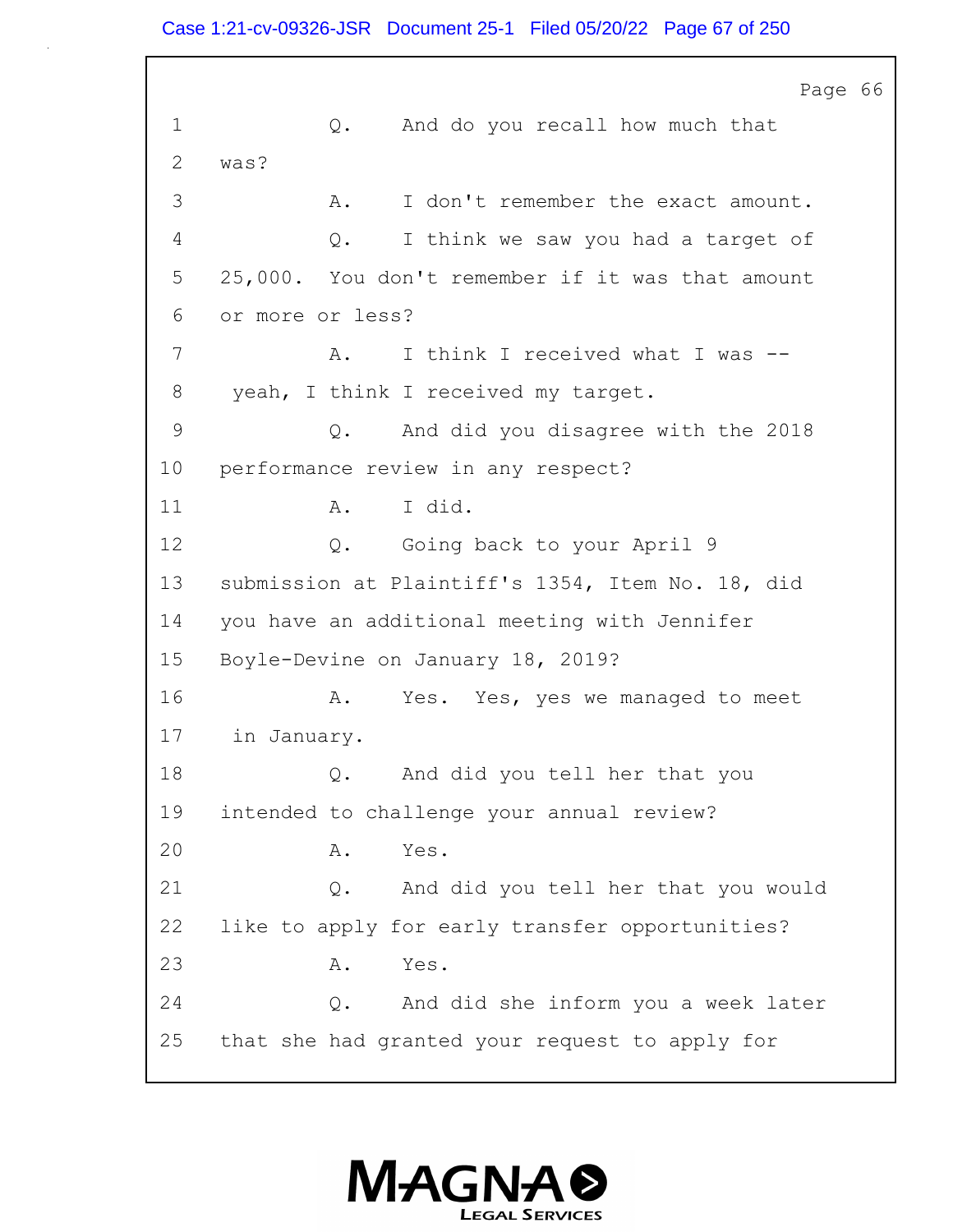# Case 1:21-cv-09326-JSR Document 25-1 Filed 05/20/22 Page 68 of 250

Page 67 1 early transfer opportunities? 2 A. Yes. 3 Q. And did you normally have to be in 4 your role for a year before seeking to transfer? 5 A. Yes. 6 Q. And so did she grant you an 7 exception to that rule to allow you to apply for 8 other roles within JPMorgan Chase? 9 A. Yes. 10 Q. And did you start to do that around 11 January 2019? 12 A. Yes. 13 Q. And did you continue to apply for 14 other roles within JPMorgan Chase for the rest of 15 your employment with Chase? 16 A. Yes. 17 Q. By my count it looks like you 18 applied for over 30 other roles at JPMorgan Chase. 19 Does that sound right? 20 A. I don't know, but it's possible. 21 Q. I take it it's fair to say that you 22 applied for a lot of other roles? 23 A. That's fair. 24 25 (Whereupon Document with Bates Nos.

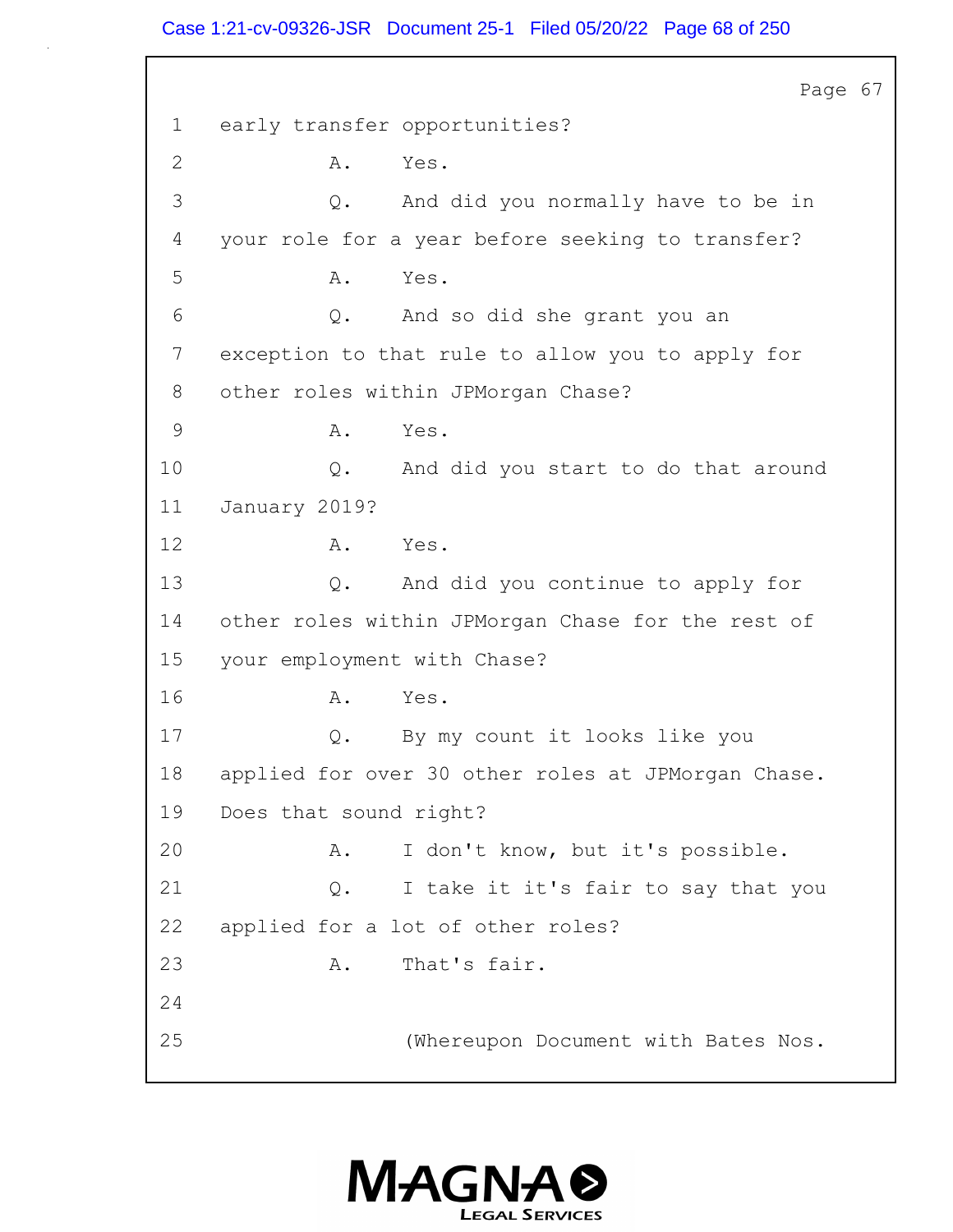### Case 1:21-cv-09326-JSR Document 25-1 Filed 05/20/22 Page 69 of 250

Page 68 1 Pl. 1398 to Pl. 1401 was received and marked D-10 2 for identification.) 3 4 Q. Let's mark this Defendant's 10, 5 which is Plaintiff's 1398 through 1401, and I'll 6 give you control. The question will be, does this 7 reflect an e-mail exchange that you had with Aimee 8 Daldrin? 9 A. Yes. 10 Q. And at the bottom there at 1401, 11 did she communicate a revision to the review to 12 insert the words "to me" as reflected on 1401? 13 A. The question is did she write that? 14 Q. Yeah. 15 A. Yes. 16 Q. So going back to your April 9 17 submission, it looks like, at Plaintiff's 1345, 18 there's a calendar entry for a meeting between you 19 and Mia Korot and Rory O'Connor for April 9th. Do 20 you see that? 21 A. That's correct. 22 Q. And Mia had sent that out on April 23 4th? 24 A. That's correct. 25 Q. And who's Rory O'Connor?

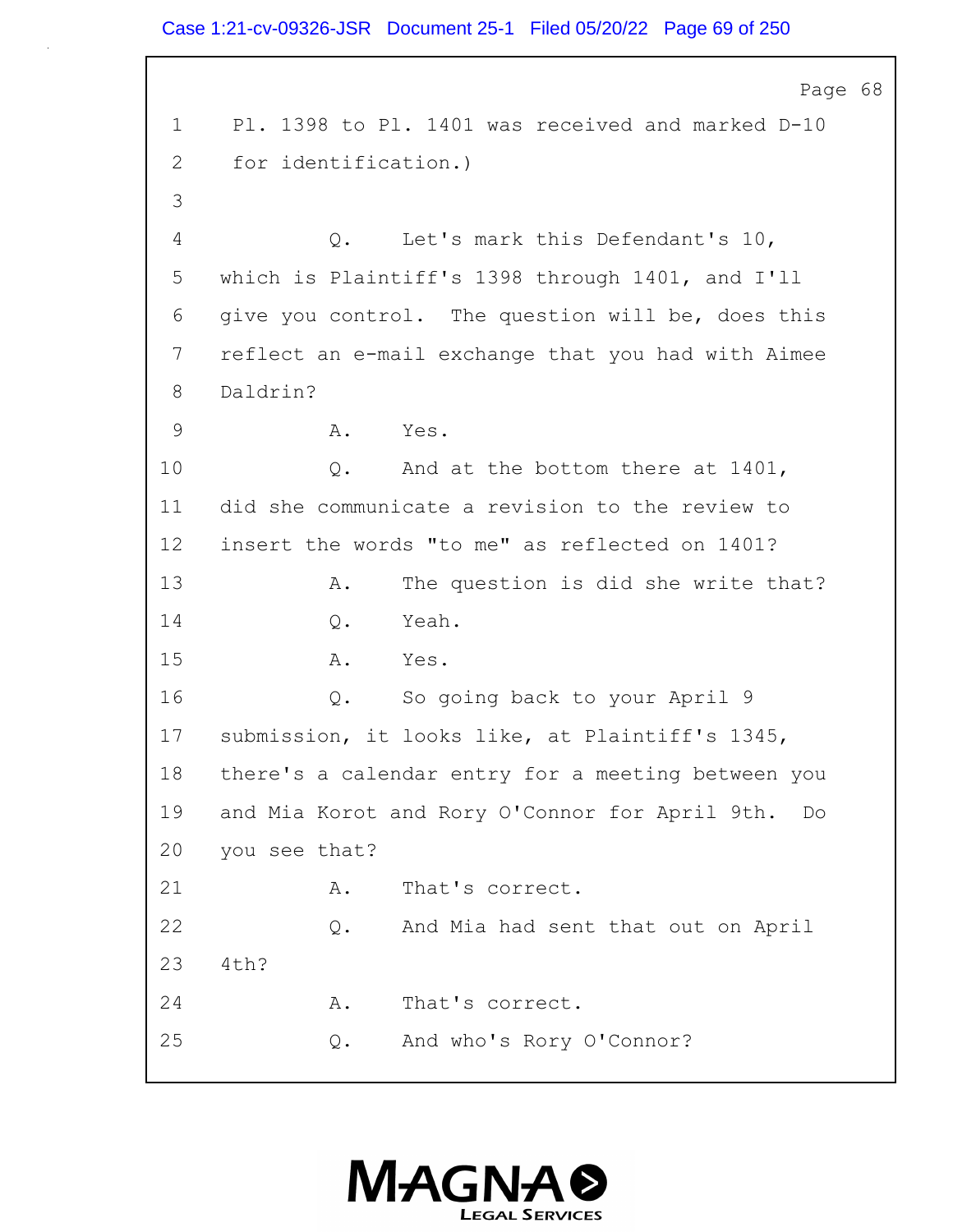Page 69

1 A. He's the head of physical security 2 at that location.

3 Q. And just how did we go from you, 4 your e-mail exchange with Aimee Daldrin in March 5 that you continued to have disputes about your 6 2018 review, to Mia sending out an invite on April 7 4 for a meeting on April 9?

8 A. So there were two HR specialists 9 investigating two different things starting in 10 January; there's Aimee Daldrin and there was 11 Amanda Brown and each were investigating -- one 12 was investigating manhood practices, another was 13 doing the performance evaluation challenge. And I 14 think at some point through their reviews, it was 15 escalated to Aaron Smith that's at ER, a higher 16 level, that whatever they had uncovered or found 17 required a higher level of review, and so it ended 18 up going to Aaron Smith. I spoke with Aaron Smith 19 and then a couple -- a couple of her colleagues as 20 well. Cecilia may be one of them. I can't 21 remember their names. I explained what was 22 happening to them and then they escalated it to a 23 higher level, being Mia, and because there was a 24 physical security concern expressed, I think Rory 25 O'Connor became involved, so that's how it just

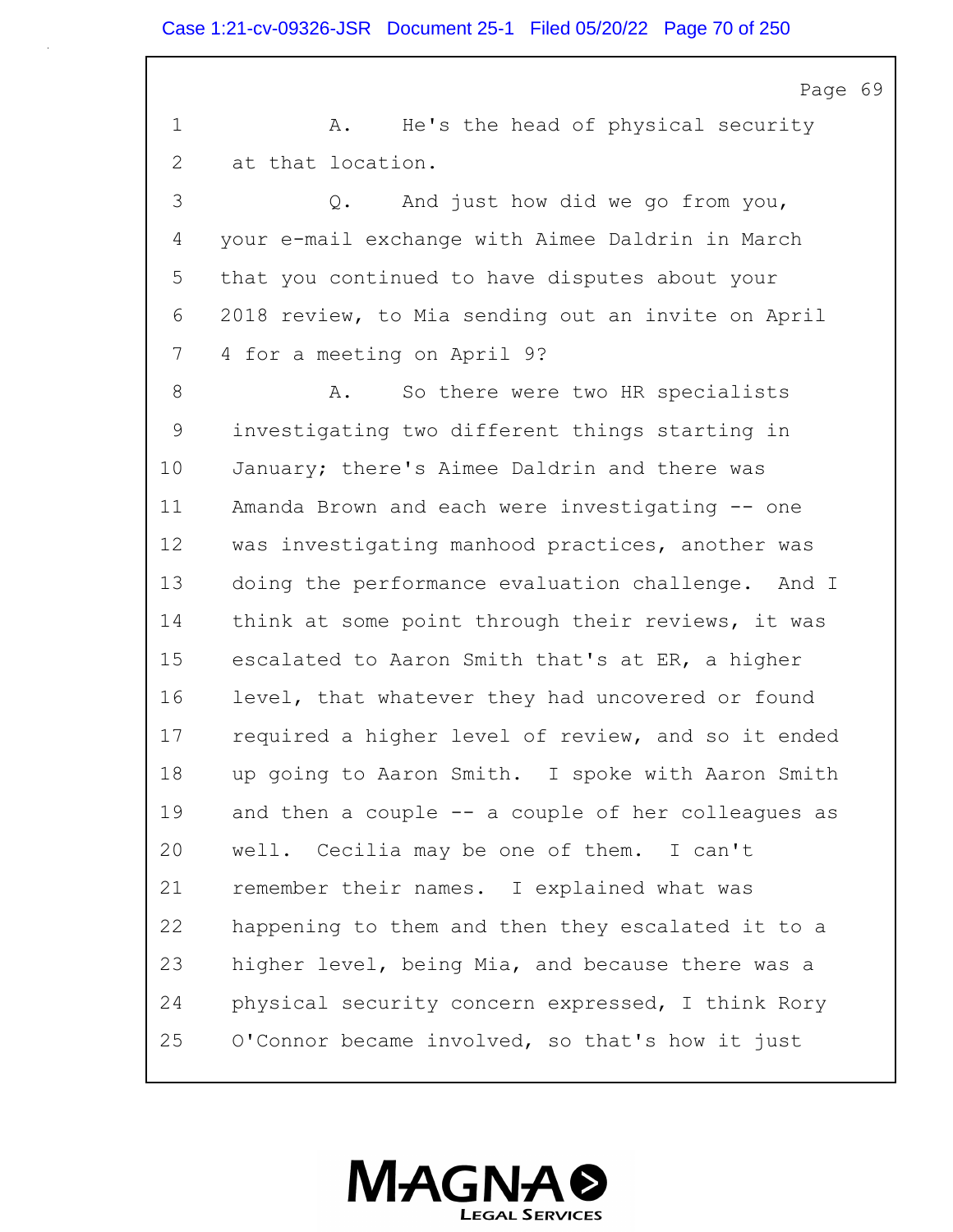Page 70 1 continued to escalate further. 2 Q. And what was the physical security 3 concern expressed? 4 A. Garrett Ross was -- I communicated 5 that Garrett Ross' -- had a temper issue, was a 6 hot head and would physically intimidate me by 7 coming over to my desk, yelling at me, standing 8 over me as a means of physical intimidation in 9 order to stop escalating the concerns that I had. 10 Q. Did you have your own office? 11 A. No, we were all in out -- outside 12 cubicles. 13 Q. And who was sitting around you? 14 A. Jeanette O'Rourke. 15 Q. Anybody else? 16 A. Garrett Ross. 17 Q. Anybody else? 18 A. There was an empty seat that was 19 Allie Frank's seat. 20 Q. Allie Frank? 21 A. But she never worked from the 22 office, she worked from home so it was an empty 23 seat. So that's who was -- oh, and immediately in 24 front of me -- was it James Economou? James 25 Economou was not directly next to me, but over the

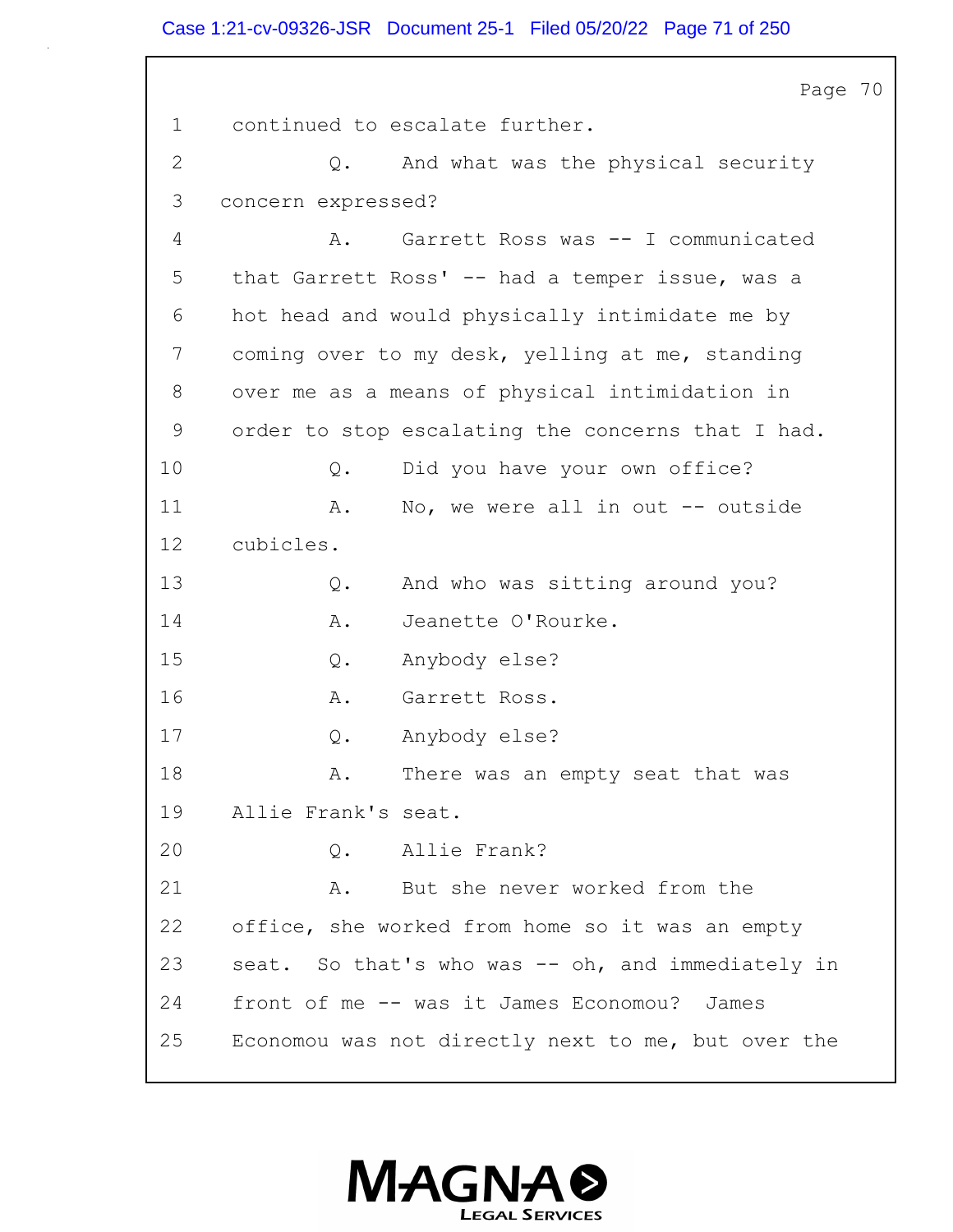Page 71 1 cubicle line. 2 Q. How about Puneet Singh? 3 A. Yes, later. So in December his 4 seat was next to -- oh, no, it wasn't James, it 5 was -- that was Andrew Norris and then Puneet sat 6 next to Andrew Norris and then Jeanette and I -- 7 Jeanette, myself, Allie Franks' seat were all on 8 the other side. 9 Q. And when did Mr. Ross stand over 10 you and yell at you? 11 A. During the sanctions issue. Also 12 he yelled about me -- at me about the 13 communication that had to go out to the 14 third-party oversight office. He also would stand 15 over me when audit came to -- and they wanted to 16 watch me perform a task, he would stand right over 17 me and make sure that I was, you know, not telling 18 them more than he wanted me to tell them. So 19 that's the physical intimidation that I'd 20 experienced from him. 21 Q. So when he -- when did he yell at 22 you about the communication that had to go out to 23 the third-party oversight office? 24 A. It would have been 25 September/October time.

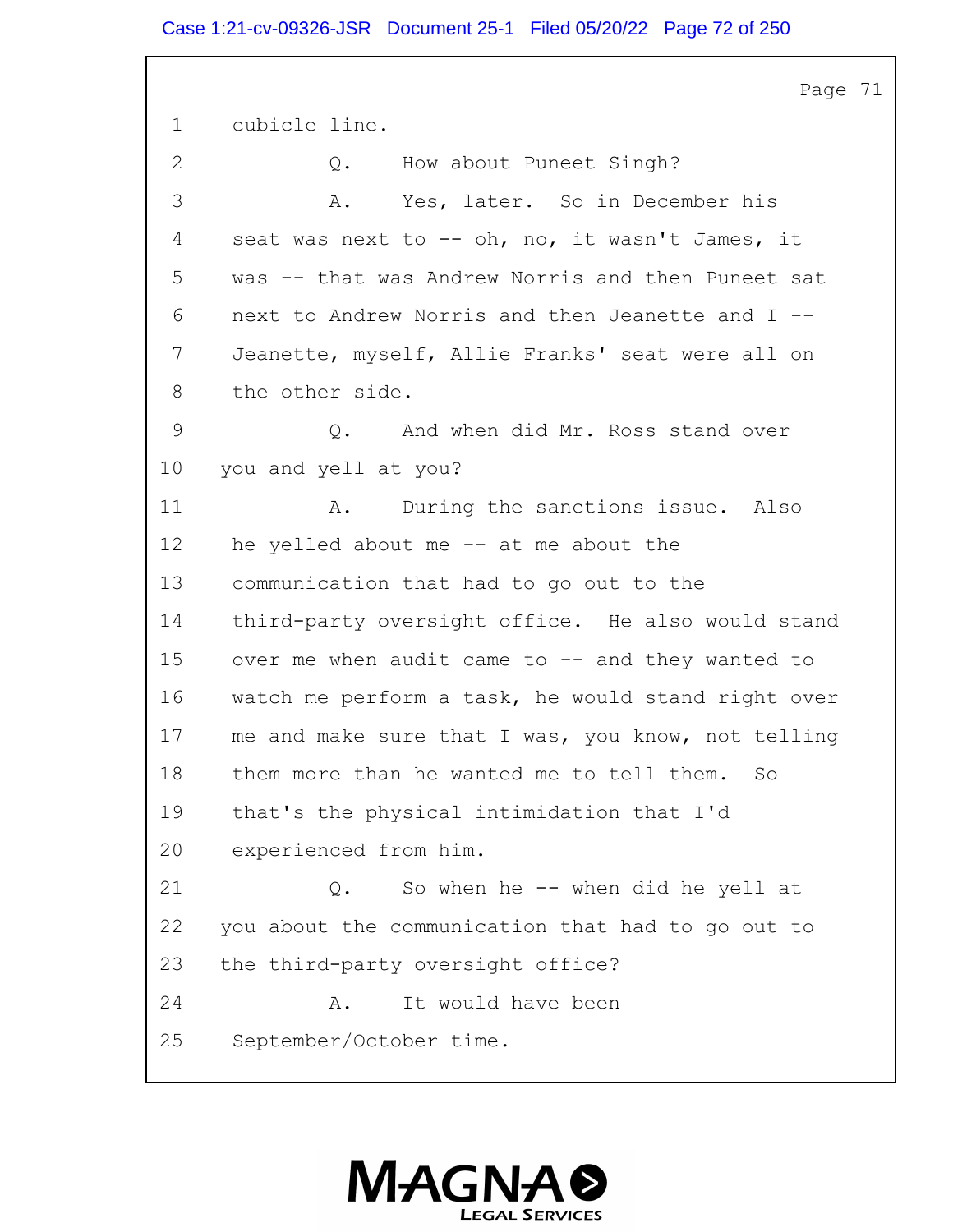### Case 1:21-cv-09326-JSR Document 25-1 Filed 05/20/22 Page 73 of 250

Page 72 1 Q. Was he standing over you for that? 2 A. Yes. 3 Q. And how many times was audit 4 observing you performing a task? 5 A. Once. 6 Q. And when was that? 7 A. October 2018, around there. 8 6 Q. And I take it those in the area 9 could see and hear him standing over you and 10 yelling at you? 11 A. Yes. And he -- his desk was on the 12 other side, so normally if he just wanted to 13 say -- like it was like diagonally across from 14 him, that's how it was -- so normally if he just 15 had something in a normal tone to say, didn't want 16 to be intimidating, he would just stand up and I 17 would see him, then I would stand up and we would 18 have a conversation, but when he was really upset 19 or angry, he would come over and do that. And it 20 was something that Jeanette also noticed, and she 21 would look at me when it would happen and see if I 22 was okay. 23 Q. So looking again at your April 9 24 submission to Mia and Rory, you indicate on 1346 25 and 1347, "I'm escalating these concerns through

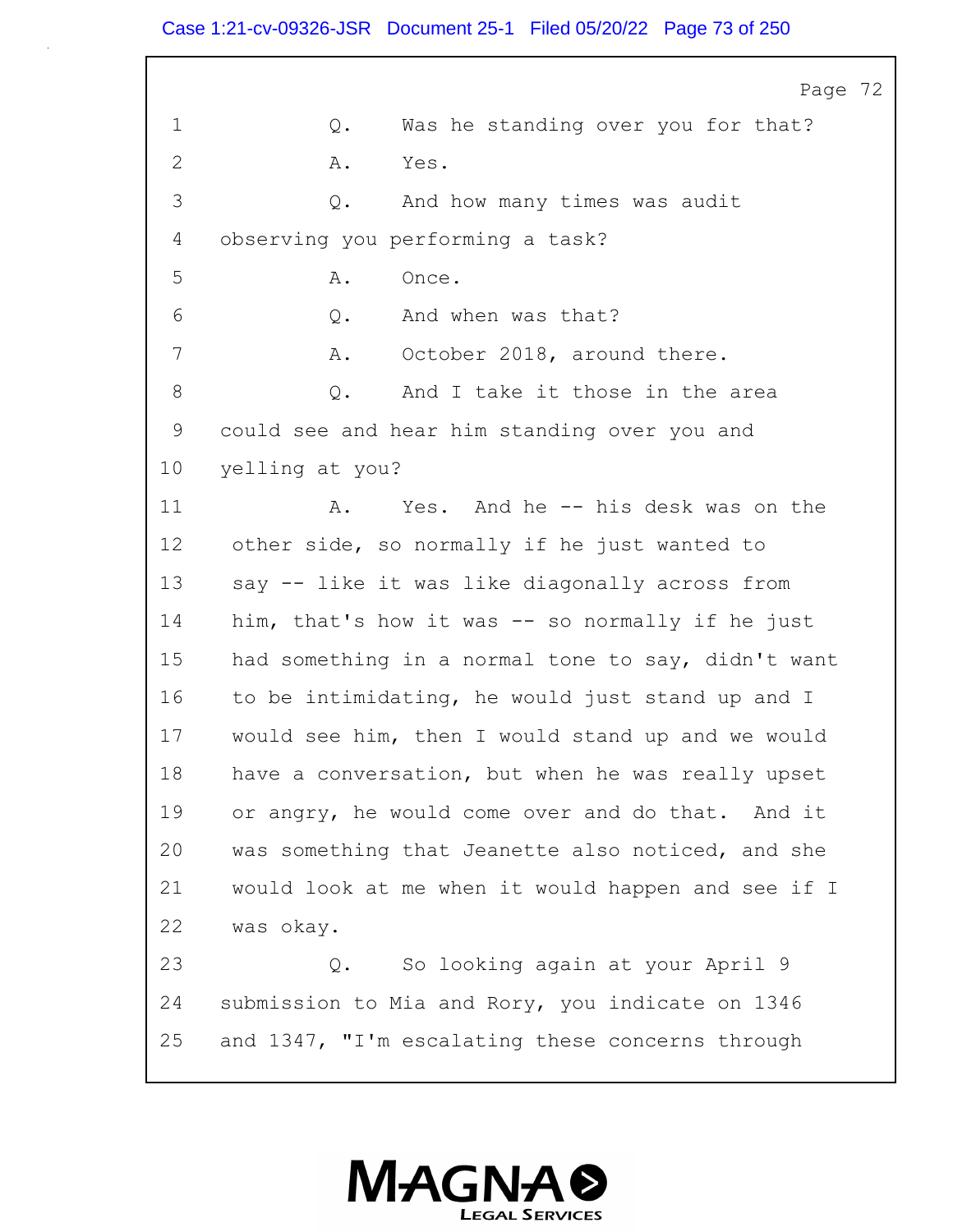# Case 1:21-cv-09326-JSR Document 25-1 Filed 05/20/22 Page 74 of 250

Page 73 1 HR to achieve the following," and then you have a 2 list of bullets there. Do you see those? 3 A. Um-hum. Yes. 4 Q. And one of the bullets at the top 5 of 1347 was, you were asking for a corrected 6 annual review? 7 A. That's correct. 8 6 O. And two levels -- two bullets below 9 that you were asking to have evaluated whether 10 your performance qualified for you to be on the 11 promotion track for this year? 12 A. That's correct. 13 Q. And second bullet from the bottom 14 you requested the ability to work from a different 15 location for part of the week? 16 A. That's right. 17 Q. What location were you requesting 18 to work from? 19 A. Whatever was available in Manhattan 20 where I could sit. I know that Cathy and some 21 other compliance personnel sat in midtown and they 22 were -- they were -- there was a floor dedicated 23 to compliance teams in midtown. So one of the 24 problems with Garrett and his physical 25 intimidation is, was Bridgeford CA, and when I

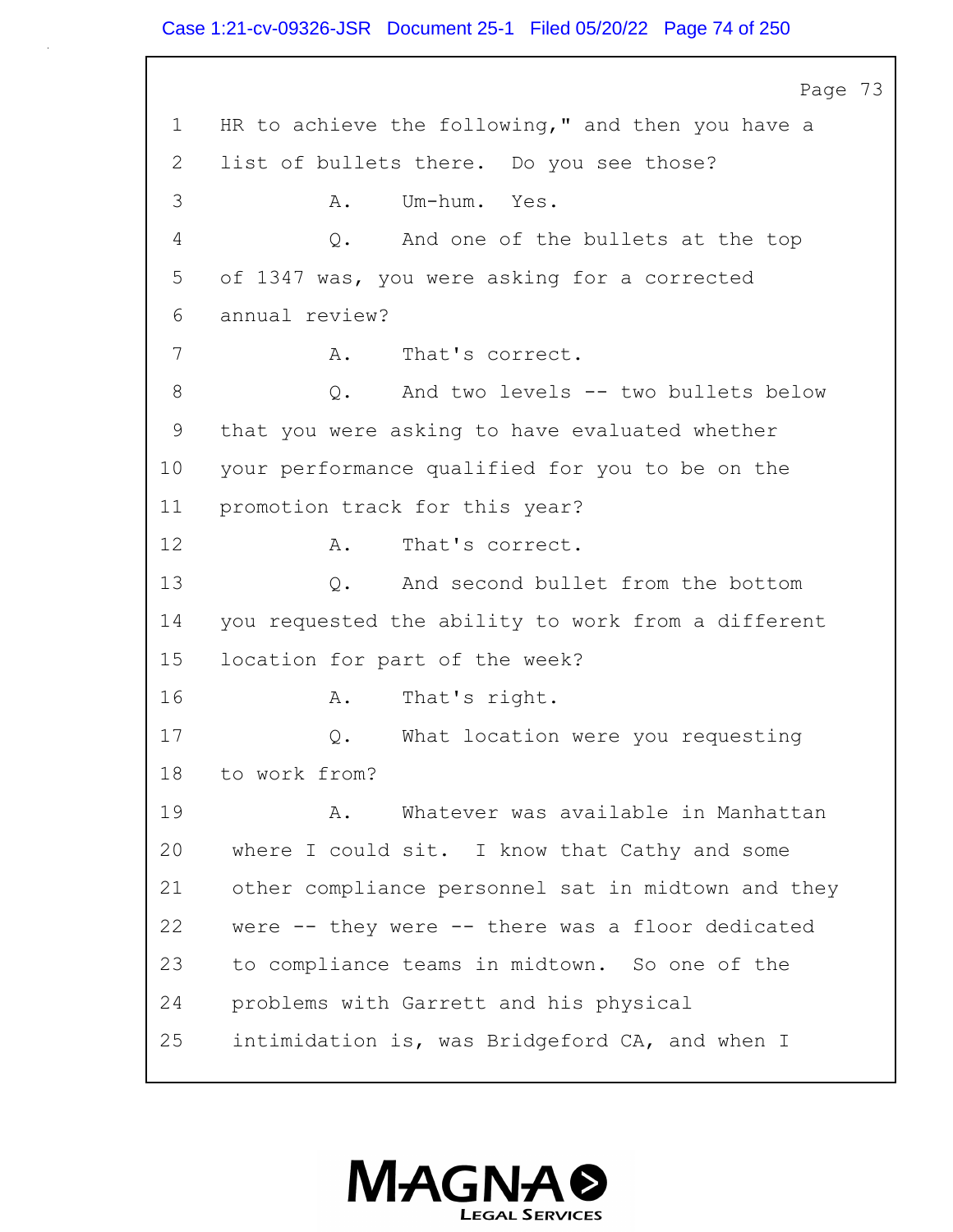Page 74 1 first complained to Bridgeford about Garrett's 2 behavior and that came from a meeting that we all 3 had and Bridgeford said that he noticed, you know, 4 Garrett's behavior was inappropriate and he would 5 talk to him and he told him, you know, there's no 6 one out on the floor to watch what's going on 7 there because Tim's office was all the way across 8 the floor and he was in an enclosed office, so he 9 didn't see what was going on. And so that was the 10 problem with the whole setup. 11 Q. And did you work from a different 12 location for part of the week? 13 A. No. 14 Q. You indicate "heavily supervise 15 Garrett's practices in his new role" as the last 16 bullet for why you were escalating these issues. 17 What was his new role as of this 18 time? 19 A. The referred candidates monitoring 20 person. 21 Q. And did you continue to report to 22 him in this new role? 23 A. Yes, this was before the 24 performance evaluation. The referred candidates 25 came in October -- maybe September, October.

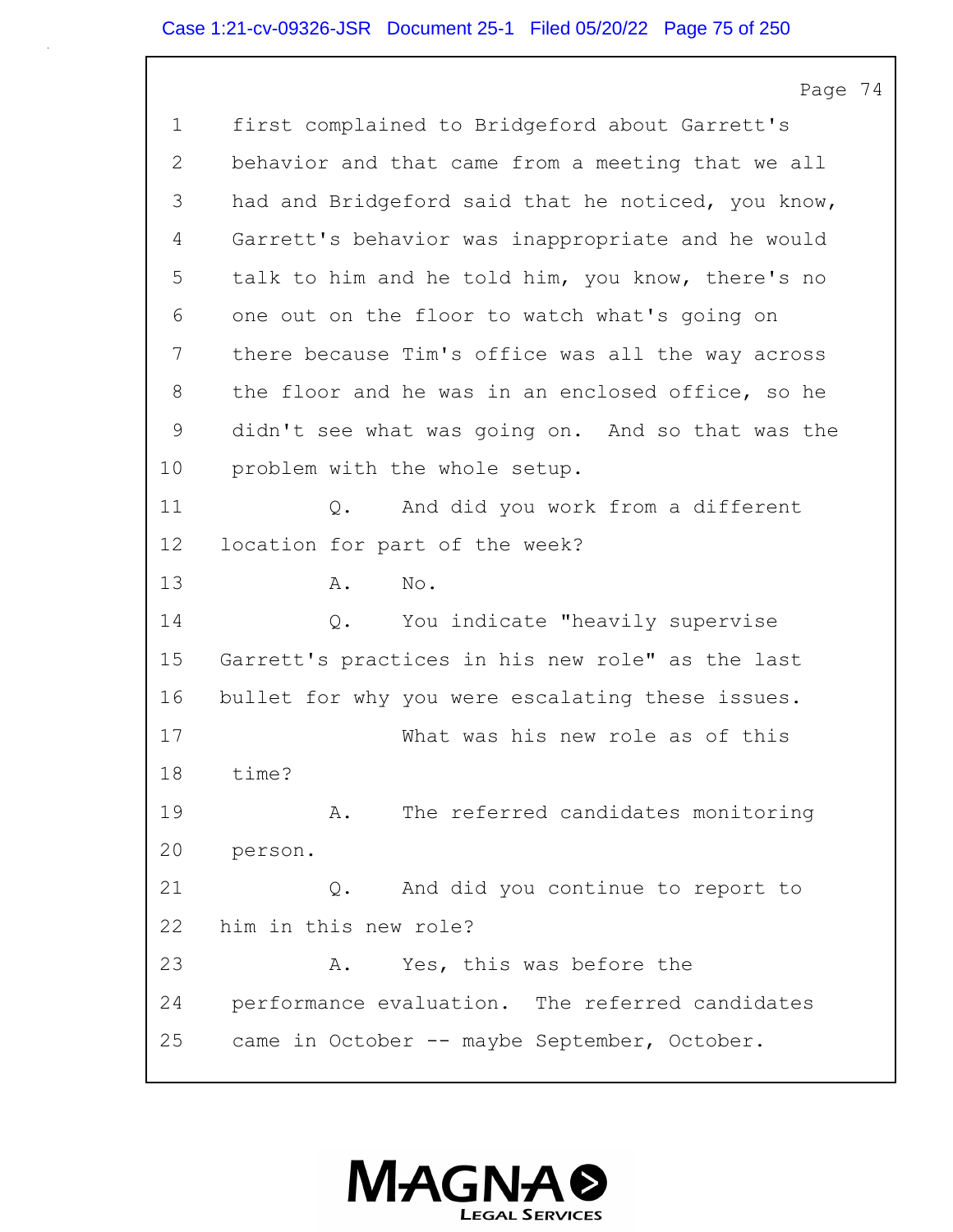Case 1:21-cv-09326-JSR Document 25-1 Filed 05/20/22 Page 76 of 250

Page 75 1 Q. You reported to Garrett Ross until 2 September or October of 2019? 3 MR. IADEVAIA: Objection. You can 4 answer. 5 A. I'm talking about September, 6 October of 2018. So when this was written, 7 Garrett Ross hadn't been transferred and wasn't 8 fired yet. This was still before all the 9 transitioning happened. 10 Q. So the new role you're referring to 11 is referred candidates? 12 A. Referred candidates monitoring, 13 yes. 14 Q. And when was Tim Bridgeford 15 separated? 16 A. April 2019. 17 Q. And is that also when you ceased 18 reporting to Garrett Ross? 19 A. Yes. 20 Q. And what were you told at that time 21 about why you were ceasing reporting to Garrett 22 Ross? 23 A. By who? 24 Q. By anybody. 25 A. So I had a meeting with Melissa

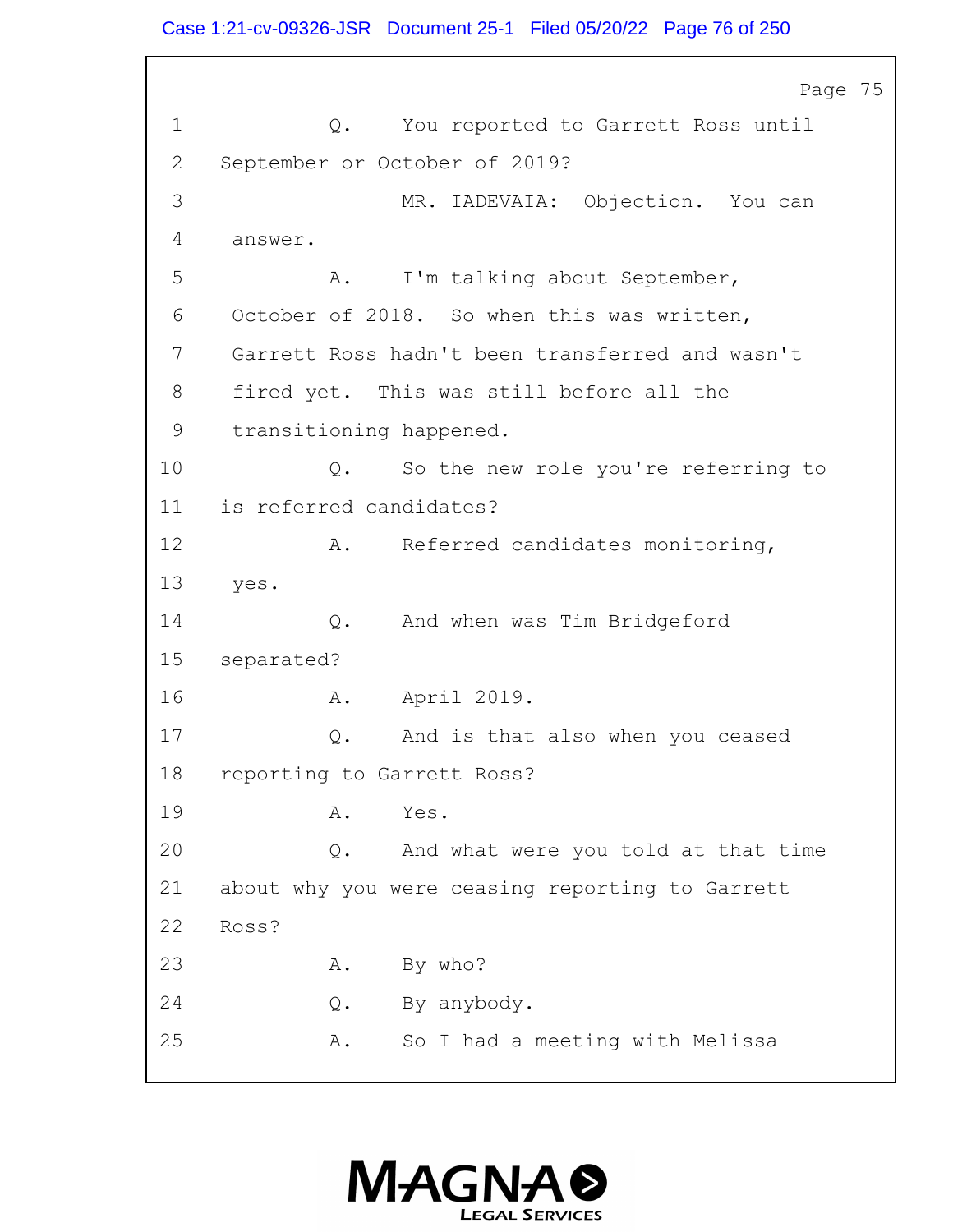Page 76 1 Laferriere and she told me that the department's 2 being shuffled around or they're redistributing 3 responsibilities and now I'll be reporting to her. 4 She didn't give any background on why Ross had 5 moved. 6 Q. And when was this meeting? 7 A. April. I had just come back from 8 vacation, so I was a bit late knowing everything. 9 So it was maybe mid April. 10 Q. And how did you learn that Tim 11 Bridgeford was no longer employed? 12 A. Also from Melissa during that 13 meeting. 14 Q. And what did she say? 15 A. That Tim Bridgeford is no longer 16 working with the firm and to -- and again, I would 17 be reporting directly to her. 18 Q. And what were you told about 19 Garrett's new role relating to referred candidates 20 in September or October 2018? 21 MR. IADEVAIA: Objection. You can 22 answer. 23 A. What was I told about his new role? 24 Q. Yeah. 25 A. So Garrett and Jeanette O'Rourke

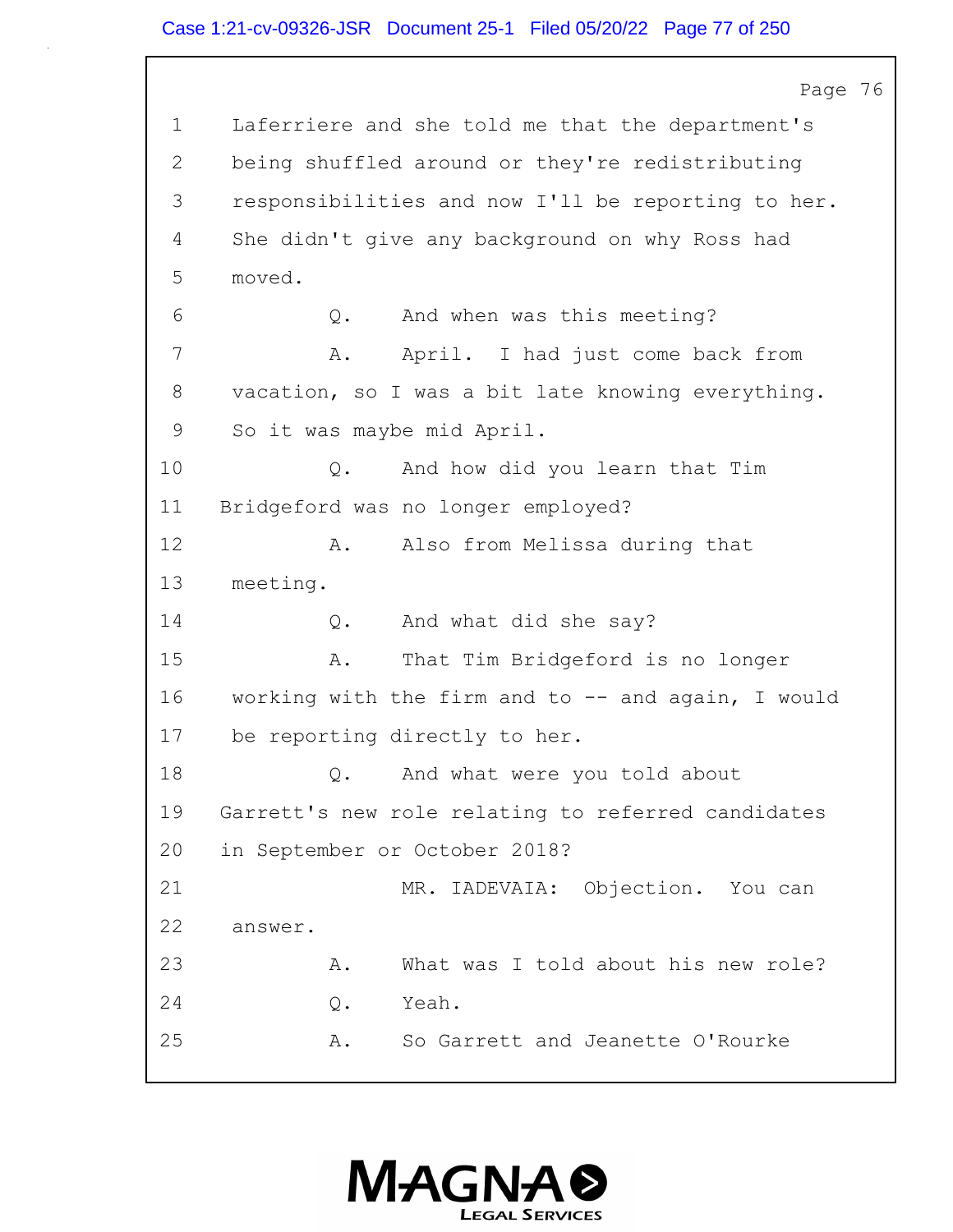Page 77

| $\mathbf 1$ | had a meeting with me where they said that they   |
|-------------|---------------------------------------------------|
| 2           | needed to -- or the FED needed them to create a   |
| 3           | monitoring exercise for the other referred        |
| 4           | candidates workstream, and that Garrett and       |
| 5           | Jeanette would be tackling it together, and this  |
| 6           | is because -- and it was kind of frantic a bit    |
| 7           | because of the high turnover, the people that     |
| 8           | left, I think one of -- at least one of them was  |
| 9           | in charge of this previously and it kind of --    |
| 10          | kind of dropped and that they had to create a     |
| 11          | monitoring framework -- or procedure that they    |
| 12          | ended up calling a framework to assist with       |
| 13          | mitigating the risk of referred candidate hiring. |
| 14          | Okay. Were you told anything else<br>Q.           |
| 15          | about that new role for Garrett?                  |
| 16          | MR. IADEVAIA: Objection. You can                  |
| 17          | answer.                                           |
| 18          | That's -- that's all I was told<br>Α.             |
| 19          | what was happening.                               |
| 20          | And so, as of that time, were you<br>Q.           |
| 21          | the only one working on TPI?                      |
| 22          | No.<br>Α.                                         |
| 23          | Who else was working on TPI?<br>Q.                |
| 24          | Garrett.<br>A.                                    |
| 25          | How about $--$ and after that, Puneet<br>Q.       |

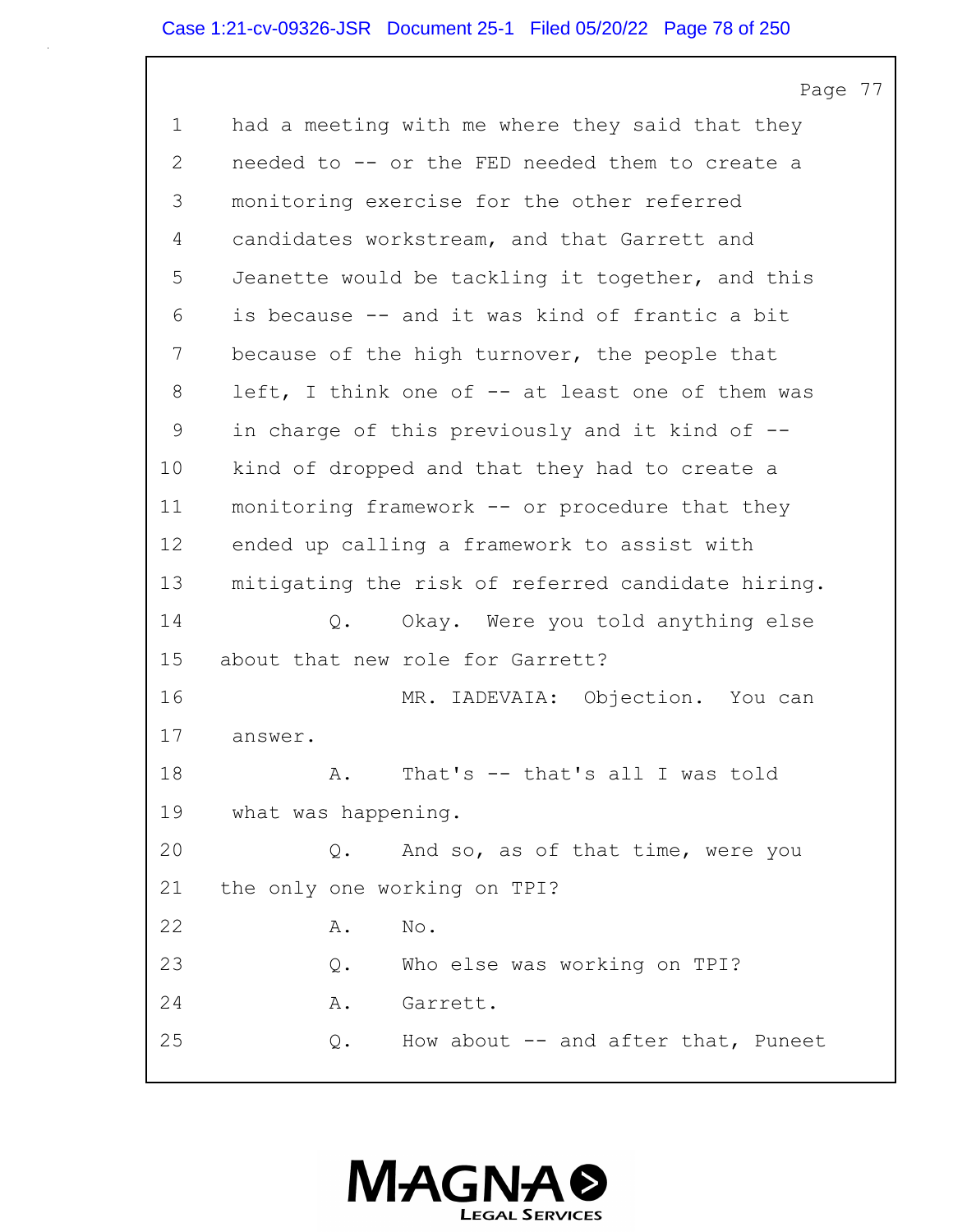# Case 1:21-cv-09326-JSR Document 25-1 Filed 05/20/22 Page 79 of 250

```
Page 78
1 Singh?
2 A. After -- yeah, when Puneet joined,
3 he was working on it.
4 Q. Was there ever a time you were told
5 Garrett would not be working on TPI?
6 A. Yes.
7 Q. When was that?
8 A. When Melissa Laferriere took over.
9 Q. And who told you that he would not
10 be working on TPI?
11 A. Melissa Laferriere as well as --
12 O. Go ahead.
13 A. -- as well as Mia Korot and Aaron
14 Smith.
15 Q. And when did Melissa tell you that?
16 A. When I returned from vacation and
17 we had a meeting about it.
18 Q. In April 2019?
19 A. April, that's right.
20 Q. And when did Mia and Aaron tell you
21 that?
22 A. After my meeting with Melissa.
23 Q. In April?
24 A. In April.
25 Q. And what did Mia and Aaron tell you
```
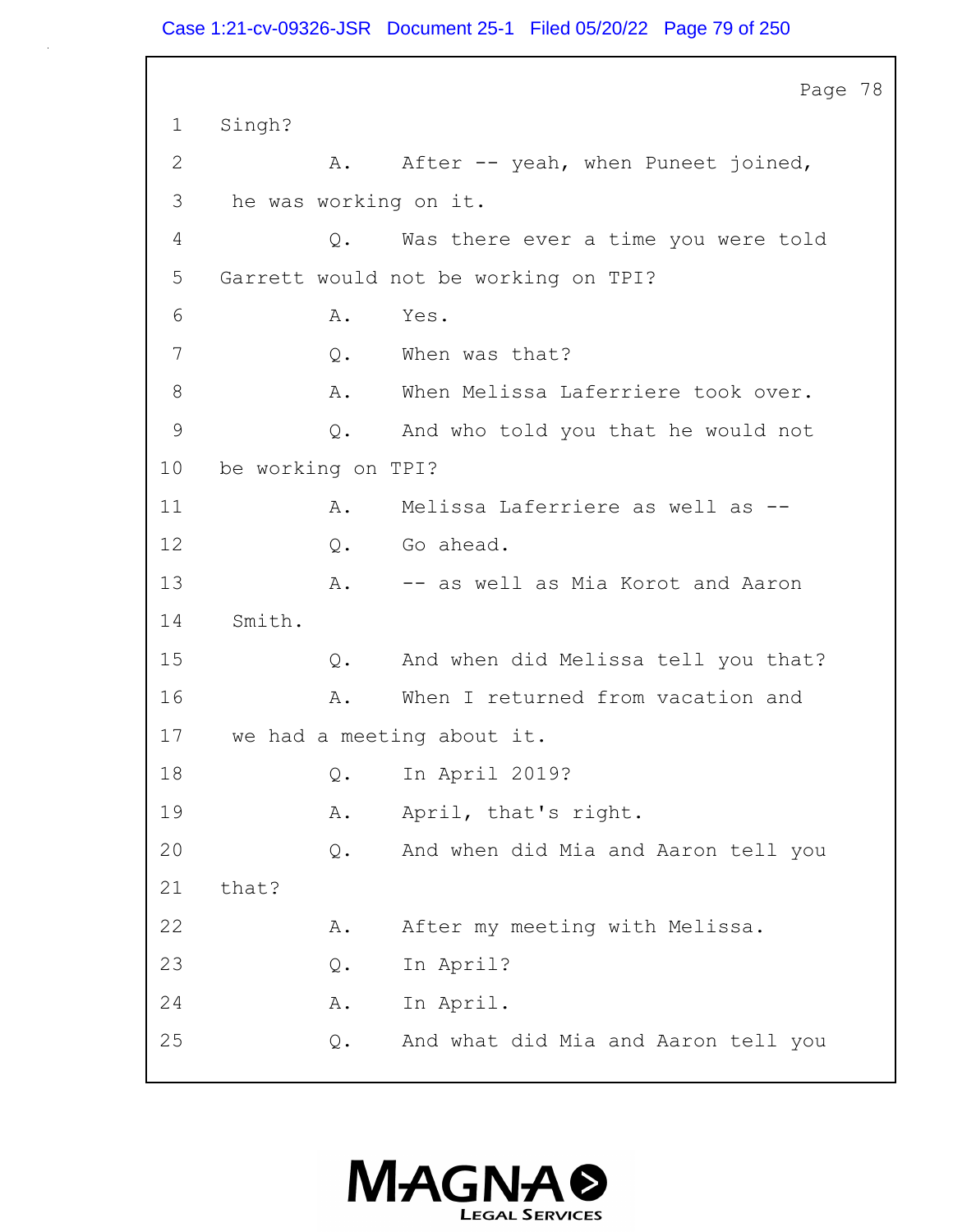```
Page 79
```
1 about that? 2 A. So Mia and Aaron told me that Tim 3 had been fired based on my complaints and that 4 Garrett had also been moved from TPI, also based 5 on my complaints, and that, you know, now you'll 6 be reporting to Melissa and that they're going to 7 keep looking into the issues that I -- that I 8 raised. And I asked them if Melissa's aware and 9 they said, yes. And that's what I remember from 10 the conversation. 11 Q. And when in April was this 12 conversation with Mia and Aaron? 13 A. I don't remember. I'd have to look 14 at the e-mails or my calendar. 15 Q. Do you recall when you were on 16 vacation? 17 A. It was the end -- end of March, 18 early April 2019. 19 Q. So you met with Mia and Rory on 20 April 9. Was your meeting with Melissa before or 21 after that date? 22 A. It was probably before. 23 Q. And how long after your meeting 24 with Mia and Rory was your meeting with Mia and 25 Aaron that you've just recounted?

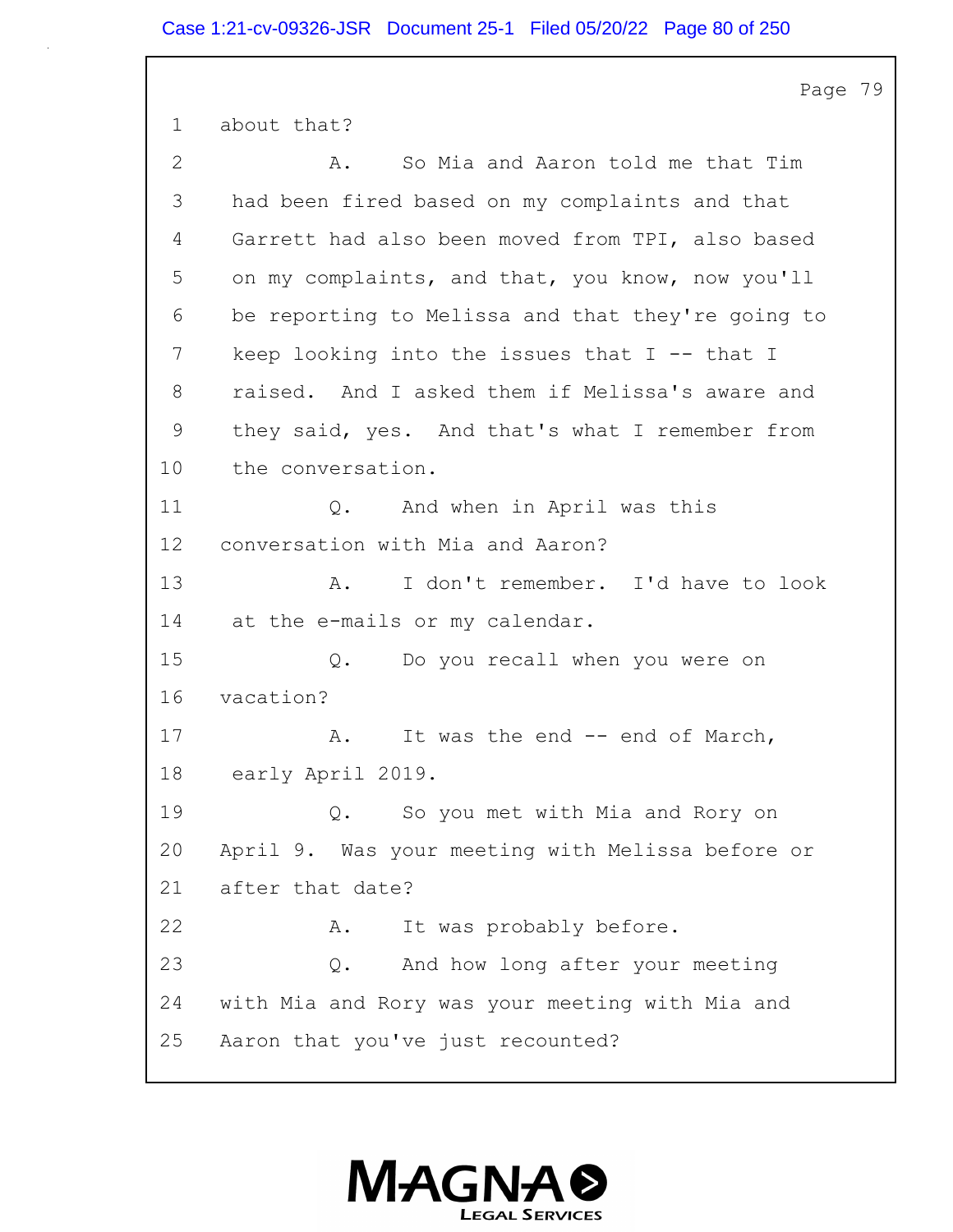# Case 1:21-cv-09326-JSR Document 25-1 Filed 05/20/22 Page 81 of 250

Page 80 1 A. It would have been after that. I 2 thought Mia -- I think Aaron was on that call -- 3 may have been on that call. 4 0. Which call? 5 A. With Mia and Rory, because I 6 remember being in -- that was the only time I ever 7 spoke with Mia and Rory in her office, Mia's 8 office, and Aaron was on the phone, so I think 9 Aaron was on that meeting. 10 Q. Is that when they informed you 11 about Bridgeford and Garrett? 12 A. Yes. And that my seat would be 13 moving as well. 14 Q. And what did they say about your 15 seat moving? 16 A. That I would be moved to the other 17 side of the floor with other GACC team members 18 that were on that part of the floor. 19 Q. And did they explain why your seat 20 would be moving? 21 A. Due to my complaints about physical 22 security with Garrett. 23 Q. And did you welcome that change? 24 A. Yes. 25 Q. And so Mia and Aaron are going to

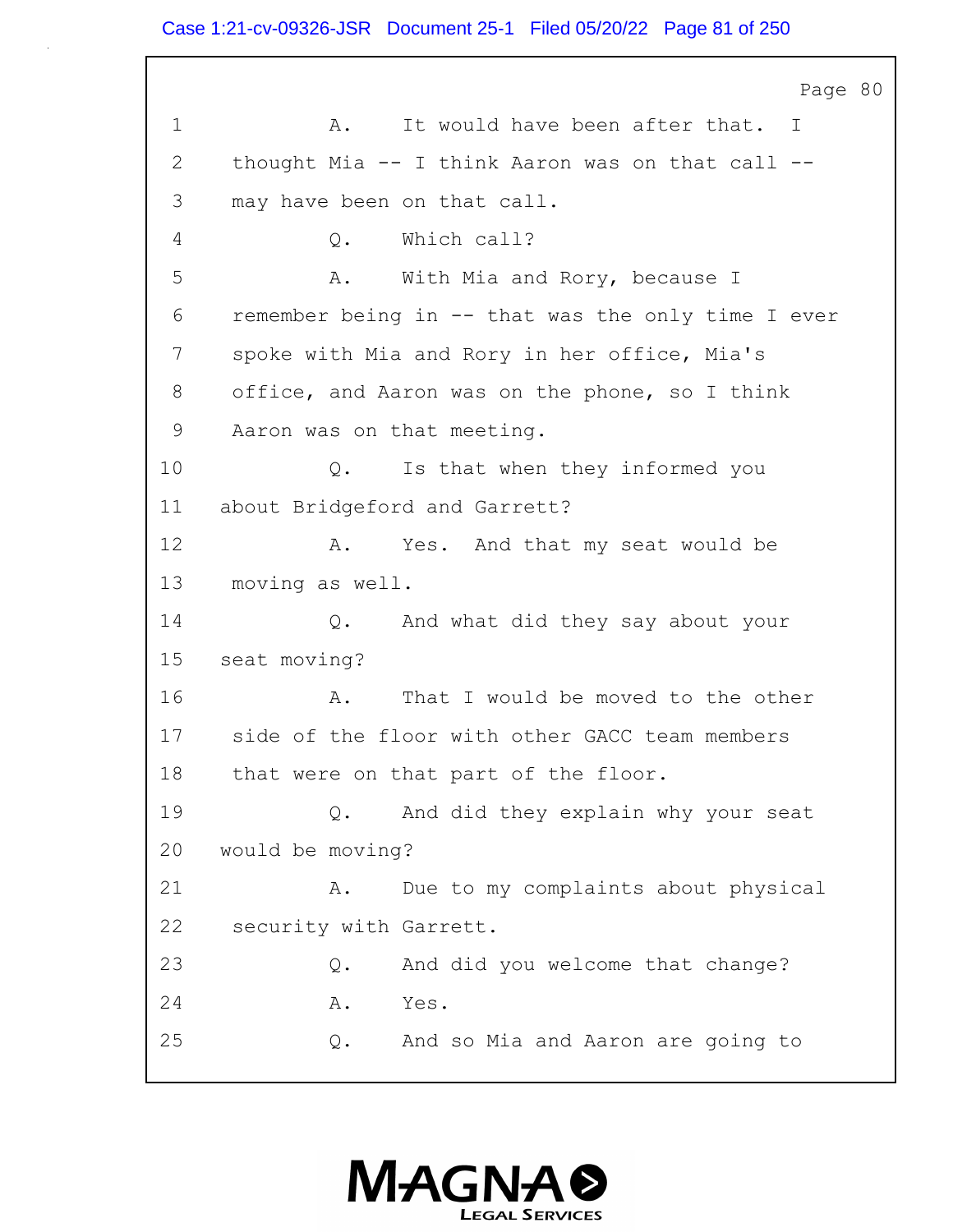Page 81 1 investigate the issues as you've related them in 2 your April 9th submission, but at the outset of 3 that, on April 9th, they told you Bridgeford had 4 already been fired and Garrett had already been 5 moved? 6 MR. IADEVAIA: Objection. You can 7 answer. 8 A. Yeah, there may have been -- there 9 was another meeting with ER before. I think it's 10 not the -- I think -- what's her name? Mia was 11 kind of new. So if I had access to my calendar 12 and the other e-mails back and forth, I'd be able 13 to piece it together more clearly. 14 Q. Well, what would show you that? 15 A. What would show me the sequence of 16 meetings? 17 Q. Yeah. 18 My calendar. 19 Q. Did they say anything about why 20 Garrett Ross wasn't fired? 21 A. No. I didn't ask them. 22 Q. Do you have any understanding as to 23 whether someone's who's fired for misconduct at 24 JPMorgan Chase was offered severance? 25 A. No.

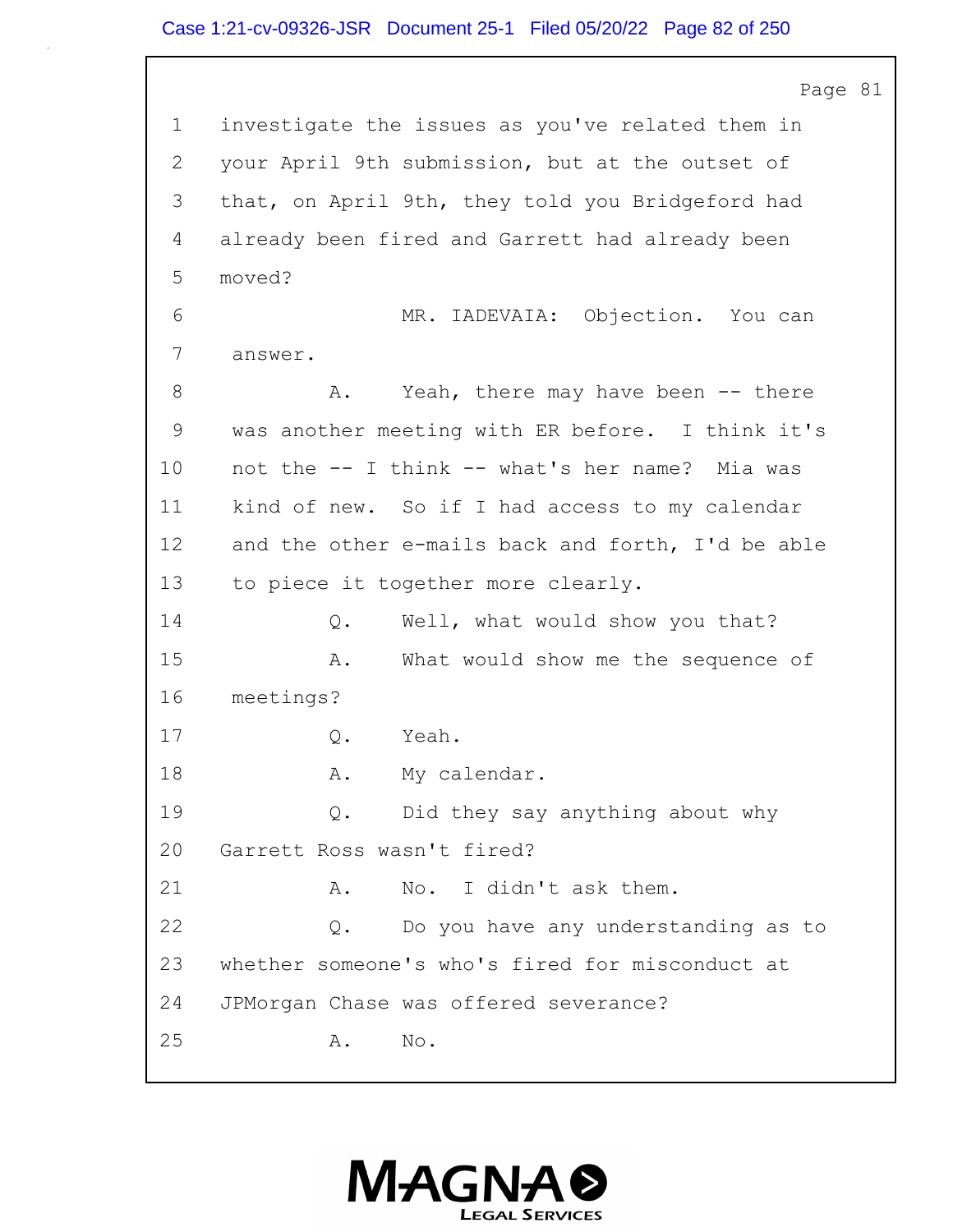# Case 1:21-cv-09326-JSR Document 25-1 Filed 05/20/22 Page 83 of 250

Page 82 1 Q. I'm sorry? 2 A. No. 3 Q. Did you have any understanding as 4 to who made the decision to fire Tim and move 5 Garrett as a result of your complaints? 6 A. Did I have an idea is your 7 question? 8 Q. Well, were you told? 9 A. No. 10 Q. And who would you expect? 11 A. His managers. 12 O. Which would be Jennifer 13 Boyle-Devine and Cathy Duffy? 14 A. Yes. And perhaps Craig Pern. 15 MR. LINTHORST: Shall we take a 16 break for lunch? 17 MR. IADEVAIA: Sure. 18 THE VIDEOGRAPHER: The time is 19 12:50 p.m.. We are going off the record. 20 21 (Whereupon there was a luncheon 22 recess.) 23 24 THE VIDEOGRAPHER: The time is 1:37 25 p.m.. We are on the record.

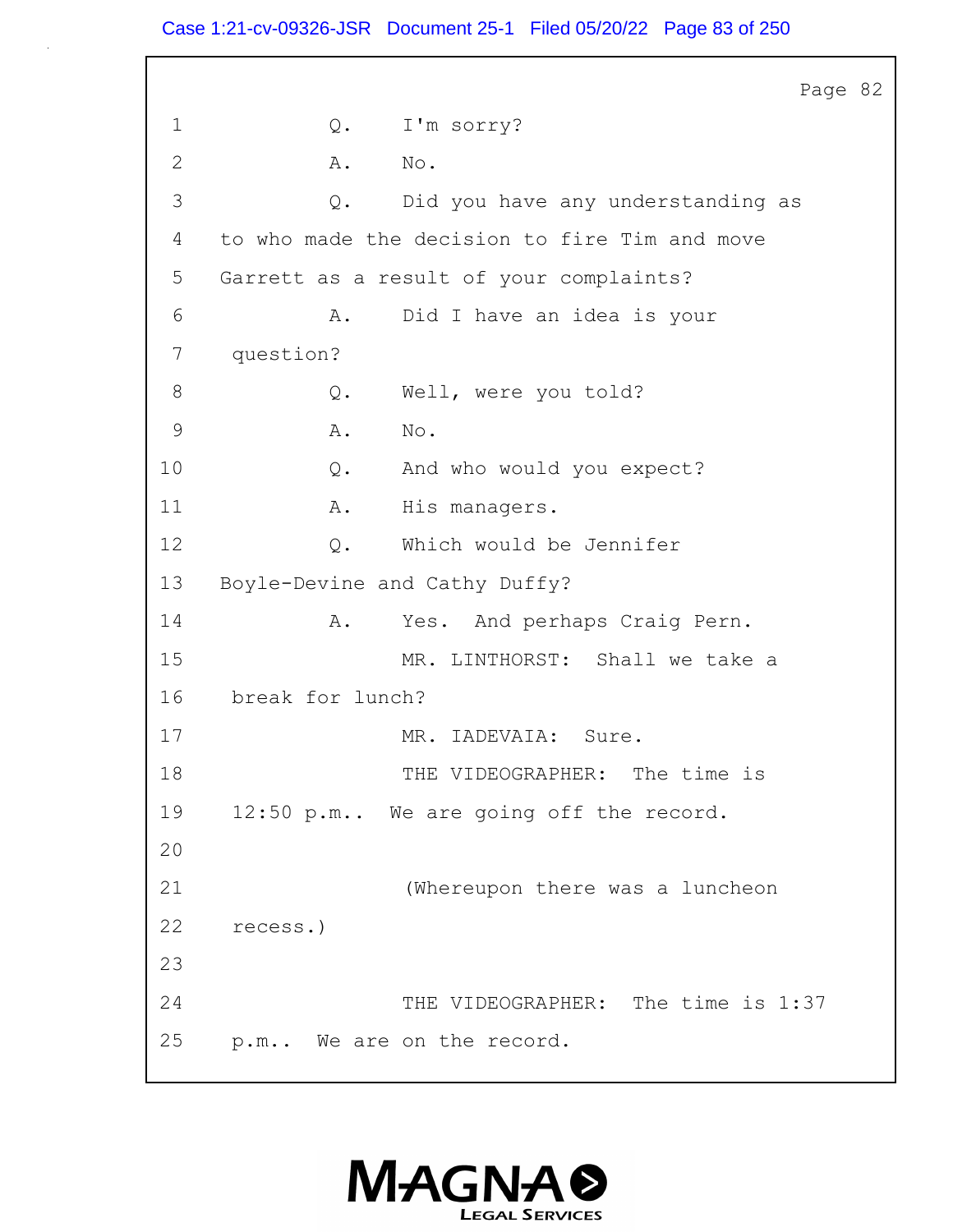#### Case 1:21-cv-09326-JSR Document 25-1 Filed 05/20/22 Page 84 of 250

Page 83 1 BY MR. LINTHORST: 2 Q. Good afternoon, Ms. Williams. 3 A. Good afternoon. Sorry, I was on 4 mute. 5 Q. Now, when Puneet Singh was hired 6 into the group, did you tell him that he should 7 look for another job? 8 A. No, he -- he told me that he was 9 continuing to interview with MacKenzie and that he 10 was shocked about what was going on and we were 11 probably likely going to lose him, and so I -- I 12 guess I brought him around and introduced him to 13 people. I introduced him to Jennifer Boyle-Devine 14 and tried to get him to stay. 15 Q. This was in December of 2018? 16 **A.** December -- yeah, December through 17 January I think, I was kind of trying to introduce 18 him to more people and brought him into Jennifer's 19 office to introduce him because I was also on 20 the -- Jennifer, after -- after I told her about 21 what was going on, I had some ideas about, you 22 know, retention, Jennifer put me on a retention 23 committee and I was helping out there and it would 24 be pretty embarrassing if I was on that committee 25 and couldn't retain Puneet, so, you know, did what

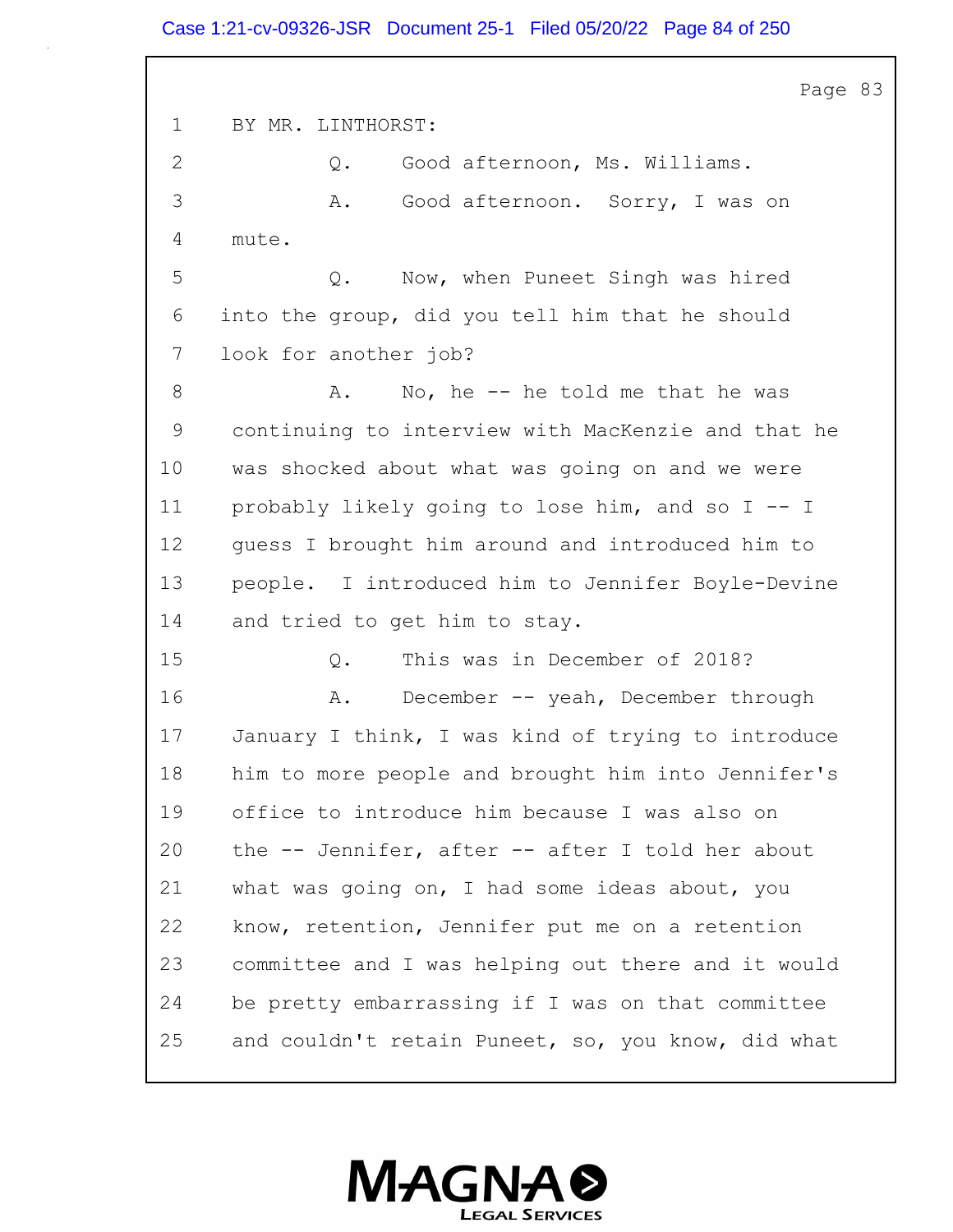Page 84

1 I could.

2 Q. And when did Jennifer Boyle-Devine 3 put you on a retention committee?

4 A. Probably in November and we were 5 doing -- when we met in November we talked about 6 both what was going on in the department and how 7 we can help retain people because -- well, there 8 were a lot of layoffs going on on top of, you 9 know, just people resigning. And then the low 10 morale was another kind of topic that we were 11 talking about and -- you know.

12 0. And who else was on this committee? 13 A. It was other people in employee 14 compliance that were on the floor. I don't 15 remember all of them. I think Greg Powell was on 16 it, he's our control officer for employee 17 compliance and CBE; well, pretty much whatever 18 Cathy Duffy covered, he was the employee 19 compliance control officer for it. And I think -- 20 yeah, a few other people from different 21 disciplines within employee compliance and we were 22 kind of doing our best to retain people. 23 Q. For what period of time were you on 24 this committee? 25 A. I think throughout my tenure. I

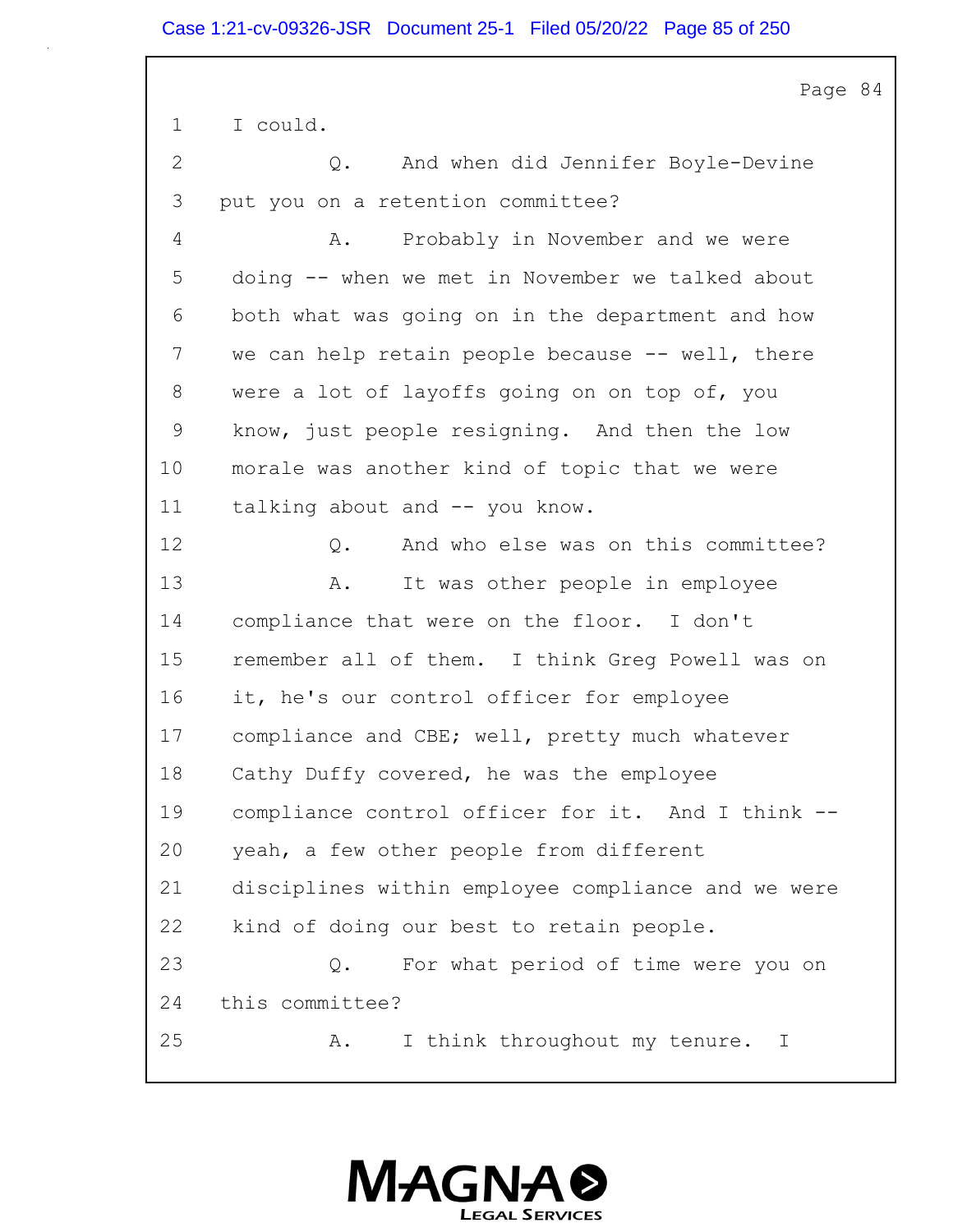# Case 1:21-cv-09326-JSR Document 25-1 Filed 05/20/22 Page 86 of 250

Page 85 1 don't remember being taken off the committee. I 2 don't think there were any meetings after a 3 certain point, but I can't remember. 4 Q. Was anyone sort of the chair or 5 leader of the committee? 6 A. Jennifer Boyle-Devine. 7 Q. Did you tell Puneet Singh around 8 December 2018 that TPI had a bad reputation? 9 A. No, no. 10 Q. Can you think of any reason why he 11 might allege that you had told him around this 12 time that you should look for another job because 13 TPI had a bad reputation? 14 MR. IADEVAIA: Objection. You can 15 answer. 16 A. I hadn't told him that, so I 17 don't -- I don't know why he would think that. 18 Q. Do you contend that in late January 19 2019 you learned that Bridgeford and Ross were 20 excluding you from meetings concerning the TPI 21 program? 22 A. In late 2018? 23 Q. In late January 2019. 24 A. Oh. Yes, yes. 25 Q. And what meetings do you contend

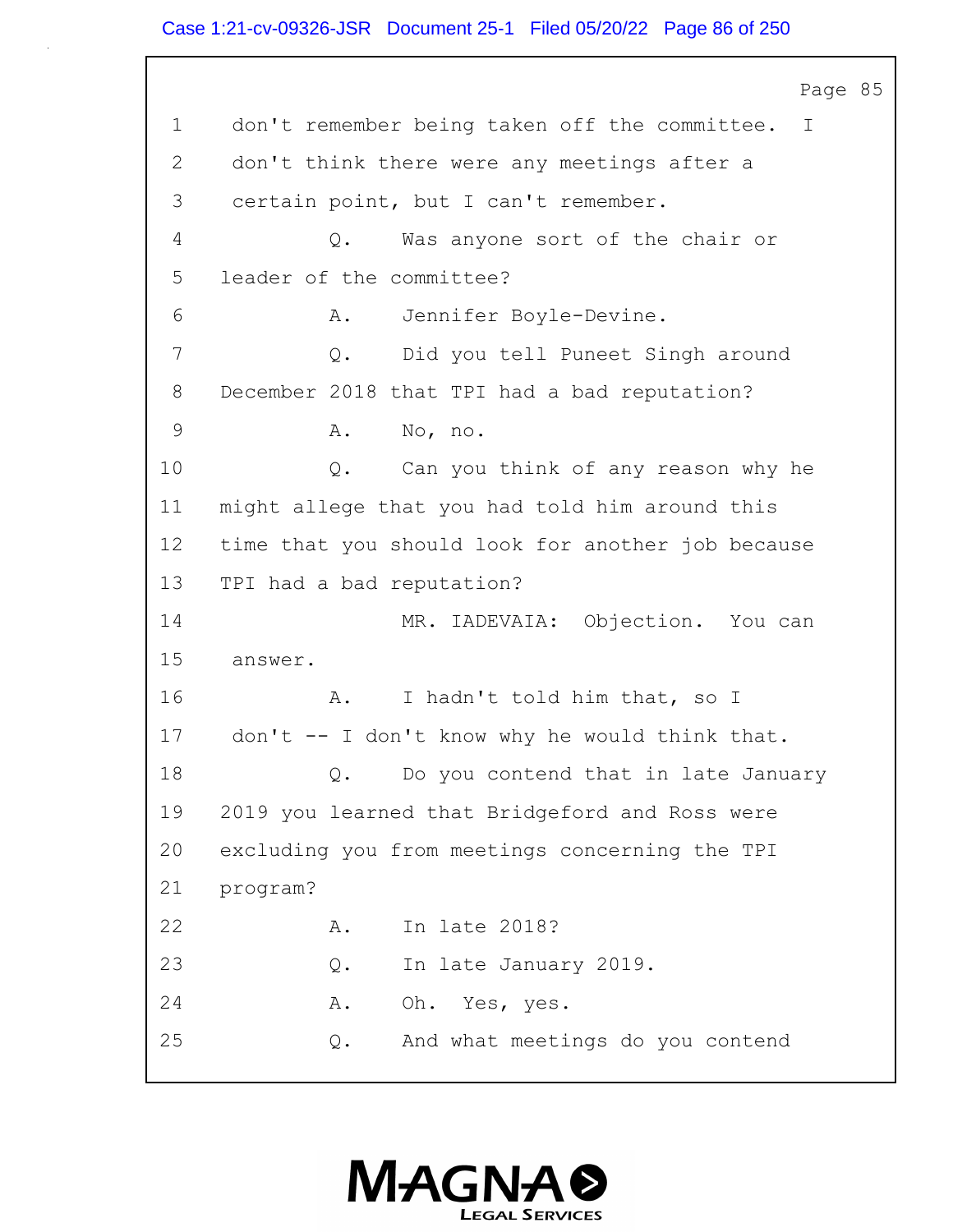Page 86 1 that Bridgeford or Ross excluded you from? 2 A. So these were meetings related to 3 the TPI workstream and the impact on it, so they 4 were audit meetings, they had their own catchups 5 about the TPI workflows that I wasn't part of. 6 Q. You're talking about meetings 7 between Garrett Ross and Tim Bridgeford? 8 A. Right, and then Ross would then 9 relay some information to me or -- and then I'd 10 kind of be confused about it, but. 11 Q. Is there anything inappropriate 12 about Ross meeting with his direct supervisor 13 about work? 14 MR. IADEVAIA: Objection. You can 15 answer. 16 **A.** No, but when it came to something 17 that I should have been or was told that I was 18 going to be involved in, it seemed odd, especially 19 with the TPI -- the special TPI meeting that was 20 going on, that was the kind of umbrella for 21 documenting information, so everyone had access to 22 the issues log that was a spreadsheet. It was on 23 the shared drive and everyone else that had access 24 to the PowerPoint slide -- slides and could 25 contribute to it in any way, so it seemed strange

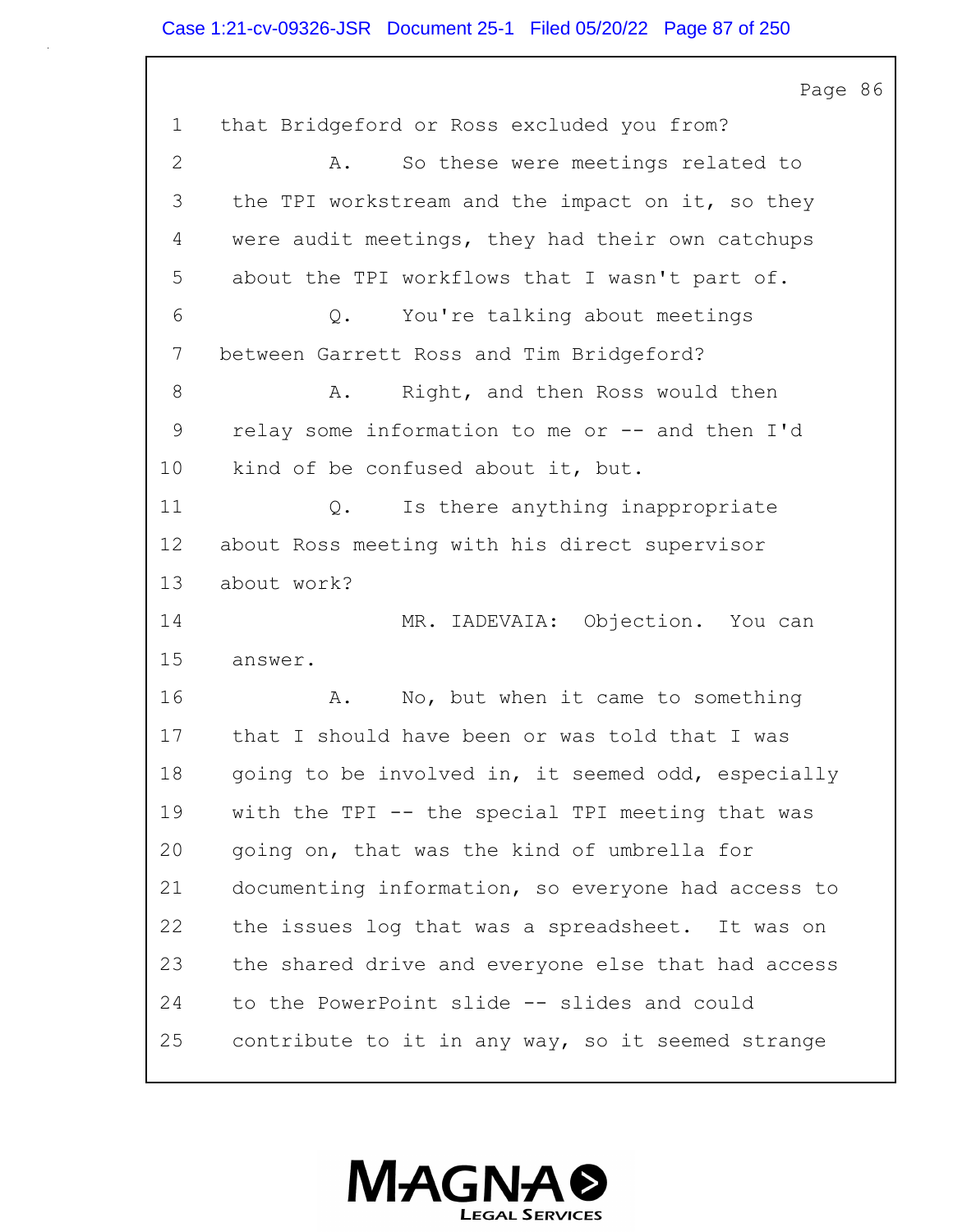# Case 1:21-cv-09326-JSR Document 25-1 Filed 05/20/22 Page 88 of 250

Page 87 1 that there were follow-up meetings going on with 2 the stake holders that -- that were decided in the 3 meeting that I was going to be part of. 4 Q. The TPI specific meeting -- 5 meetings that you were just speaking about and the 6 related issues log in PowerPoint, is that the 7 opportunities and enhancements meetings? 8 A. Yes, it became -- it became the 9 opportunities and enhancements meetings, yeah. 10 Q. And what was the issues log? 11 A. So it was a spreadsheet that log --12 I guess originally it was called the opportunities 13 and enhancements log to match the name of that 14 meeting and it was a running, I would say, project 15 plan where there were the gaps, issues, 16 enhancements, remediations, proposals, all kind of 17 documented in that spreadsheet along with the 18 supporting documents, like an e-mail or a policy 19 or other sorts of notes that were attached in 20 there that would help keep track of how we were 21 doing it and how these different issues were 22 prioritized. 23 Q. And who had access to the issues 24 log? 25 A. The entire department, the GACC

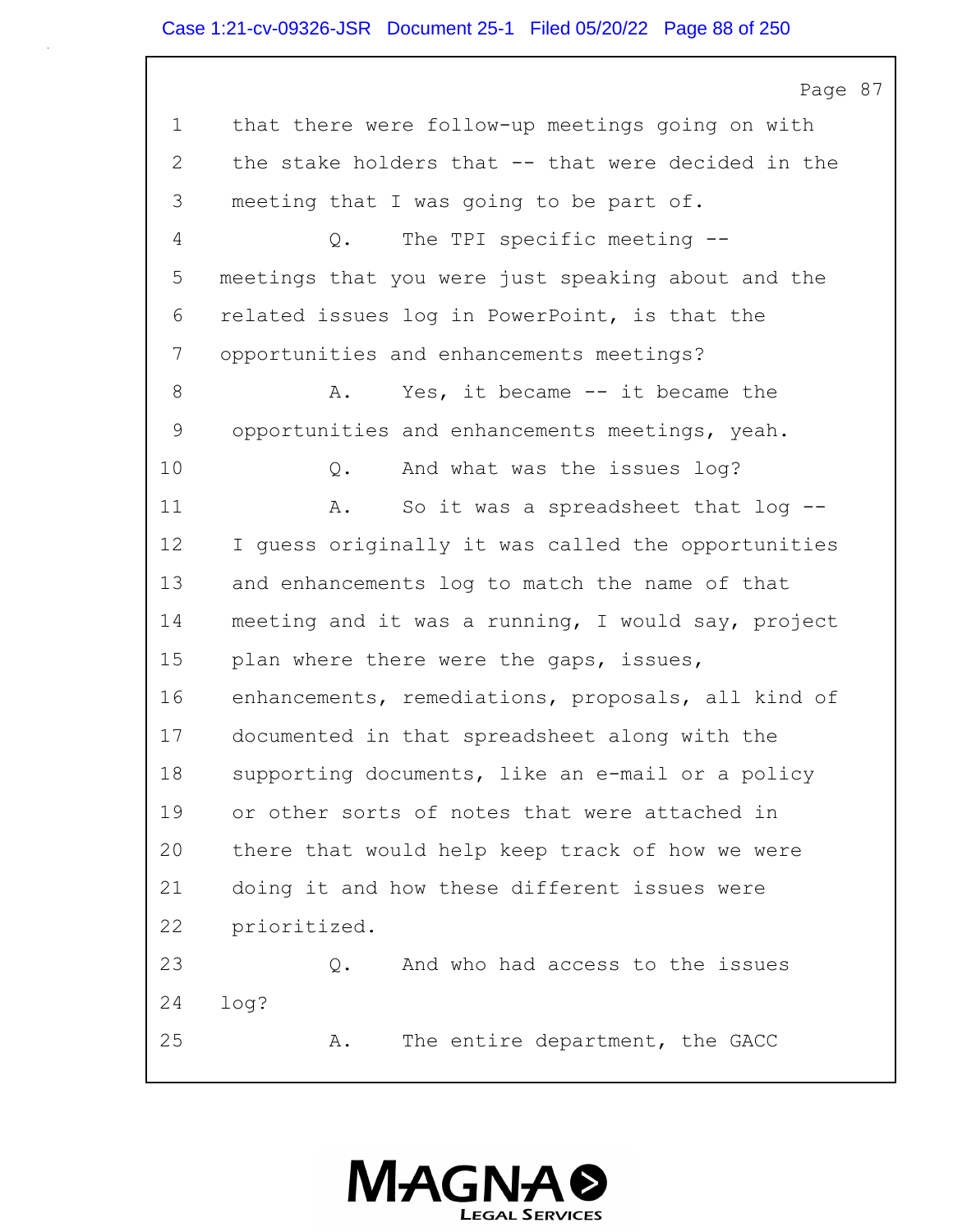# Case 1:21-cv-09326-JSR Document 25-1 Filed 05/20/22 Page 89 of 250

Page 88 1 Department had access to the share -- shared drive 2 and the share point and anyone in the group could 3 have accessed it. 4 Q. And who could contribute and add 5 issues to the log? 6 A. Anyone who had access to our --7 the GACC shared point drive. 8 Q. And that included you? 9 A. That included me, yes. 10 Q. And did you add issues to the log? 11 A. Yes. 12 Q. And what were the PowerPoint 13 slides? 14 A. So they were the -- refreshed every 15 -- every meeting to show the high level points for 16 each vertical or I guess workstream within the 17 issues meeting. So that's pretty much what we 18 would go through in depth and then -- in the 19 meeting and then would have the Excel spreadsheet 20 as support for it, for the PowerPoint slide, and 21 it would show, you know, all the line items of 22 what needed to be done for each vertical. 23 Q. What were the audit meetings you 24 referred to that you claim you were excluded from? 25 A. So there were meetings with audit

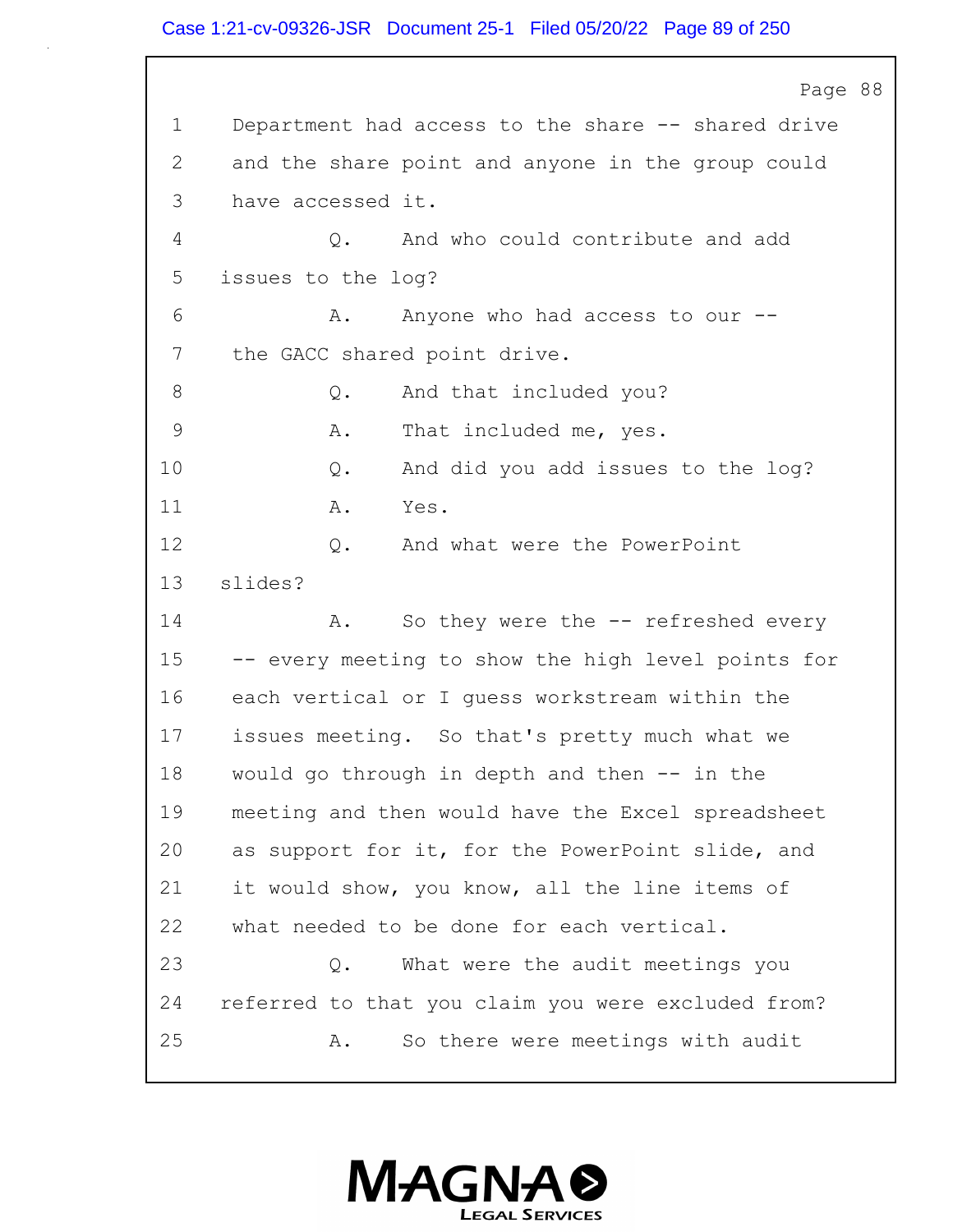Page 89 1 regarding how the TPI program operated, what -- 2 and then there were scoping meetings in order to 3 determine what the audit team would audit from the 4 TPI program as well as other parts of the GACC 5 program. It would -- there were also conclusions 6 to those; once the audit was over, there would be 7 audit meetings regarding the conclusions of those 8 -- of audit's findings and it would not be, you 9 know, limited to TPI. So if I were still working 10 in investigations or transactions or even that 11 referred candidates workflow, it would have been 12 part of that -- that meeting as well. 13 Q. And how many audits occurred during 14 your employment with JPMorgan Chase? 15 A. Audits of? 16 Q. Related to TPI. 17 A. There were two audits of GACC and 18 they were annual, so they were every -- they were 19 both in October of 2018 and October of 2019. 20 Q. Were you included in any of the 21 meetings for October 2018? 22 A. Just the one where Garrett stood 23 over my desk as a way of intimidating me from 24 escalating the, you know, compliance concerns, 25 potential legal issues.

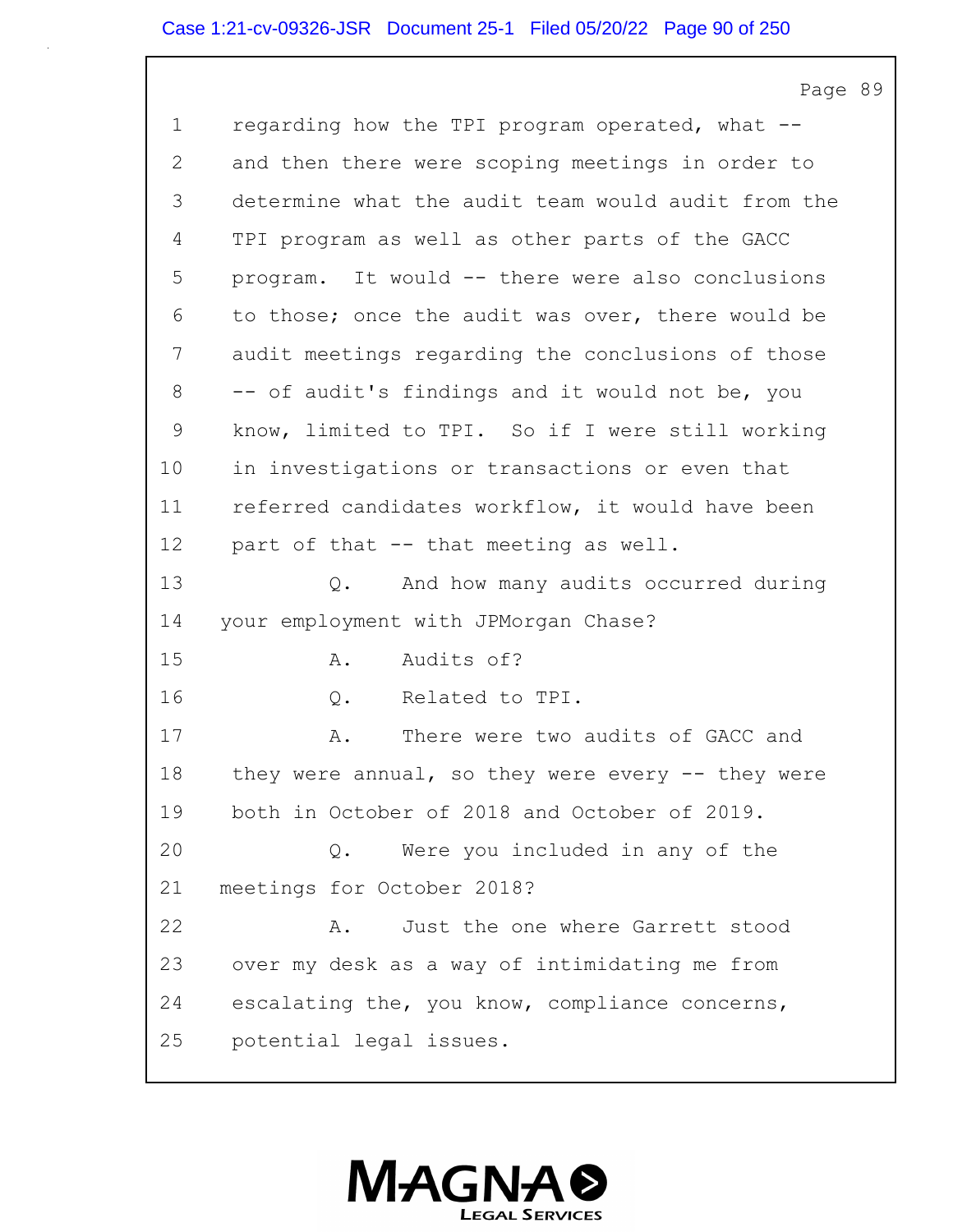# Case 1:21-cv-09326-JSR Document 25-1 Filed 05/20/22 Page 91 of 250

Page 90 1 Q. And were you included in the audit 2 meetings for 2019? 3 A. No, I was not. I was included in 4 the prep meetings which was different. 5 Q. So what makes you think you were 6 excluded from the meetings in October 2018? 7 A. So I was told that I was going to 8 be helping on those meetings. 9 Q. Who told you? 10 **A.** Ross. And then Jeanette O'Rourke, 11 who was part of those meetings, would ask me, why 12 aren't you in these? You need to -- like a lot of 13 these issues are kind of related to what you're 14 doing. So the only reason I actually knew about 15 them was because other people had mentioned that 16 they thought I was going to be in it and I wasn't. 17 Q. And Garrett Ross told you you were 18 going to be helping with those meetings? 19 A. Yes. So part of my job function, 20 when I was interviewed as well as after I was 21 hired, was to, among other thing, assess the TPI 22 program, give business as usual support and part 23 of business as usual is dealing with audit or 24 regulatory -- excuse me -- or regulatory requests. 25 Q. Other than the audit meetings and

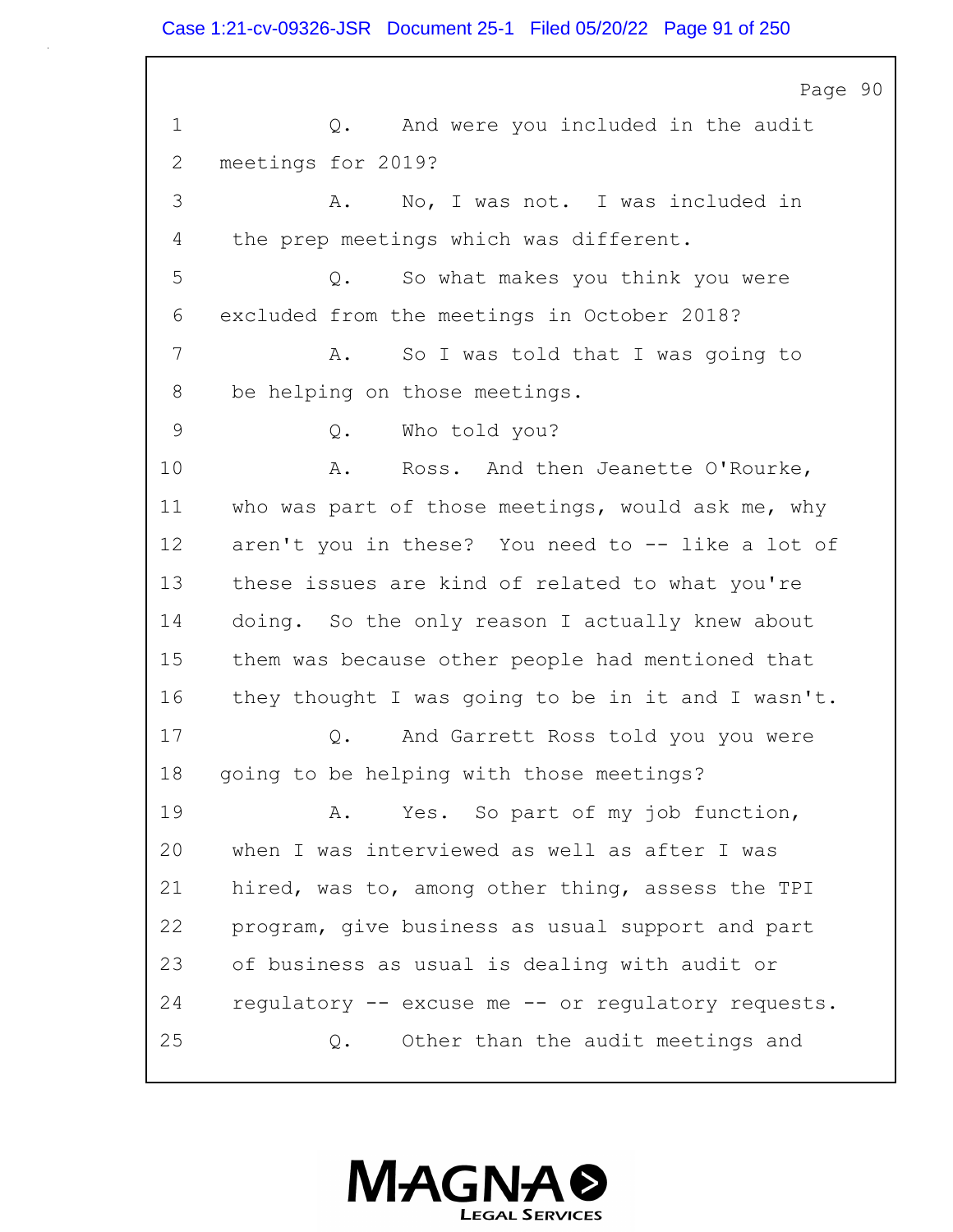Page 91

1 meetings that Garrett Ross and Tim Bridgeford had 2 themselves to discuss TPI issues, any other 3 meetings that you contend Bridgeford or Ross 4 excluded you from?

5 A. So there were meetings related to 6 TPI profiles, so one in particular was the one 7 with Tony Blair and I was the person that was 8 helping to, you know, perform the due diligence, 9 and while I was performing the due diligence, I 10 later learned that there were other meetings and 11 conversations about what was going on and it would 12 have been helpful for me to know while I was 13 conducting that activity.

14 Q. Anything else? Any other meetings 15 that you contend Bridgeford or Ross would have 16 excluded you from?

17 A. Well, those are the examples I can 18 name off the top of my head, but if I have 19 additional documents I could refresh my memory. 20 Q. What documents would refresh your 21 memory? 22 A. My e-mails. 23 Q. Why, would you have sent yourself 24 an e-mail about meetings you were excluded from? 25 A. Perhaps, or I would send them to

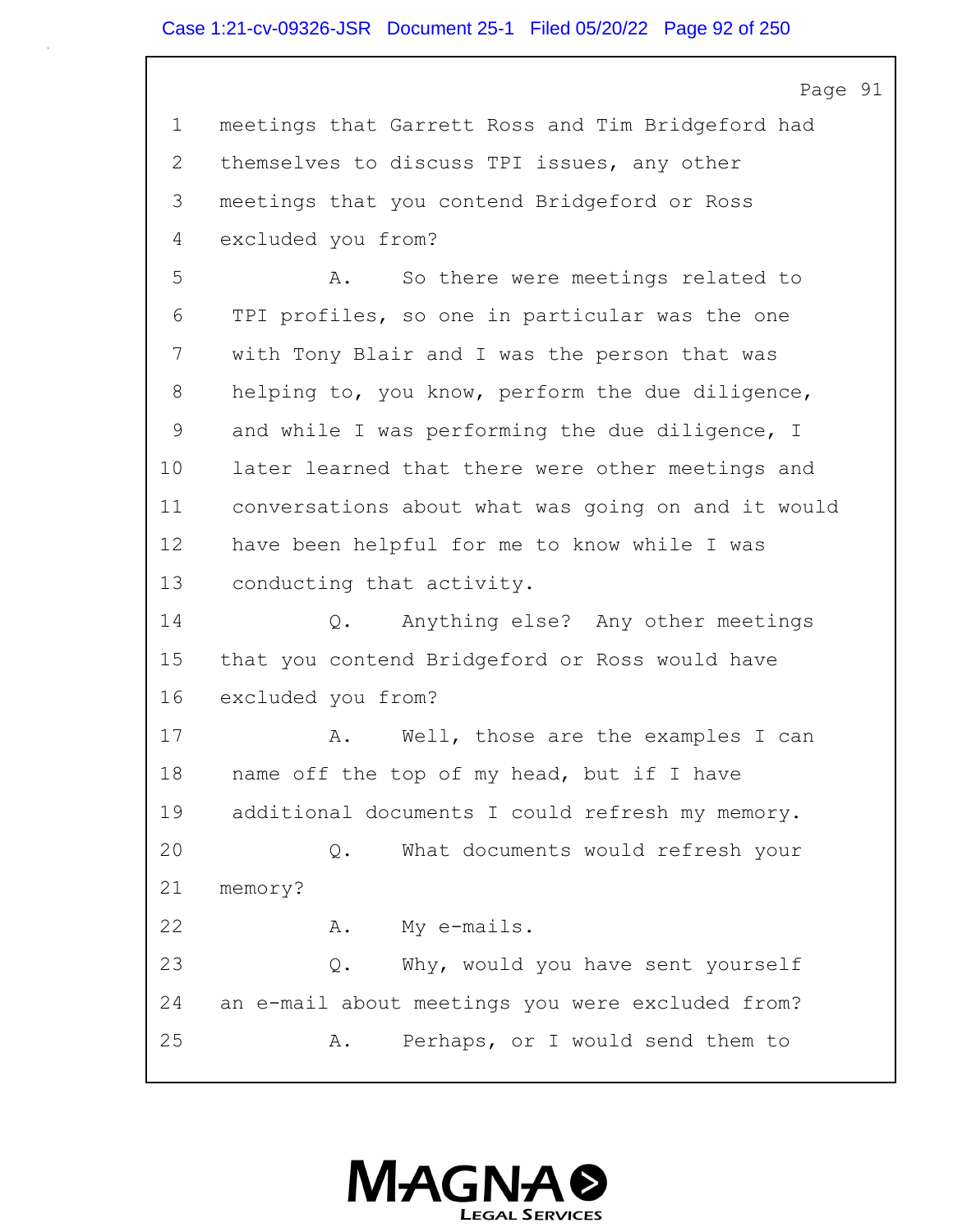### Case 1:21-cv-09326-JSR Document 25-1 Filed 05/20/22 Page 93 of 250

Page 92 1 HR, ER. Other personnel may have sent me not only 2 e-mails, but communicator messages letting me know 3 that there was a meeting happening and why am I 4 not in it. 5 Q. After you no longer reported to 6 Garrett Ross, did he do anything to you that you 7 thought was improper? 8 A. So after he was removed? 9 Q. Yes. 10 A. Let's say in April 2019 is what 11 we're talking about? 12 D. That's correct. 13 A. I had -- not that I was aware of 14 because I had no contact with him after he was 15 moved. 16 Q. Are you aware of anything now? 17 A. I am. 18 0. And what is that? 19 That he continued to be involved in 20 TPI matters after I was told that he wouldn't be. 21 Q. And how -- how did that affect you, 22 if at all? 23 A. I -- I was -- I felt that I was 24 excluded from these sessions and it impacted my 25 career in terms of, you know, what I was able to

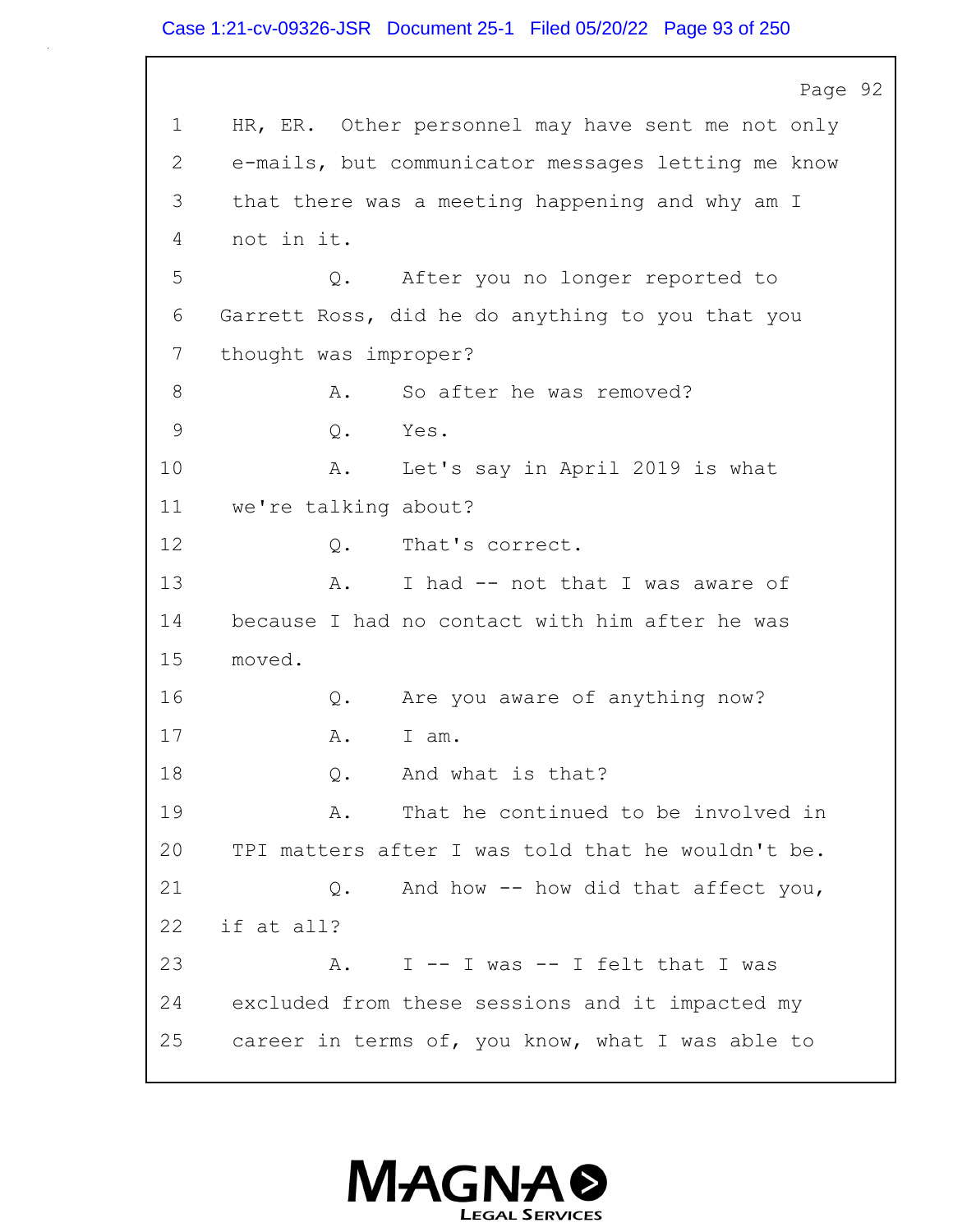```
Page 93
```
1 do and achieve, what I could note on my 2 performance evaluation, the exposure that I could 3 have to senior management. 4 Q. What exposure did you not get with 5 senior management as a result of any work that 6 Garrett Ross did relating to TPI after he was 7 removed as your supervisor? 8 A. So he would have been involved in 9 meetings with senior personnel or in audit or in 10 monitoring and testing or related to a regulatory 11 filing. Those are just some examples which would 12 give me more experience, and with that experience 13 I can show that, you know, on an evaluation, you 14 know, list out all of the work that I've done. If 15 I can't list that out and show, have -- you know, 16 examples ready to show as to why I, you know, had 17 done a good job over the year, it harms my ability 18 to get a promotion or a raise. 19 Q. Well, you filled your time with 20 other work, right? 21 A. What do you mean? 22 Q. I mean, you continued to handle 23 your responsibilities and perform the work that 24 was assigned to you? 25 A. I did.

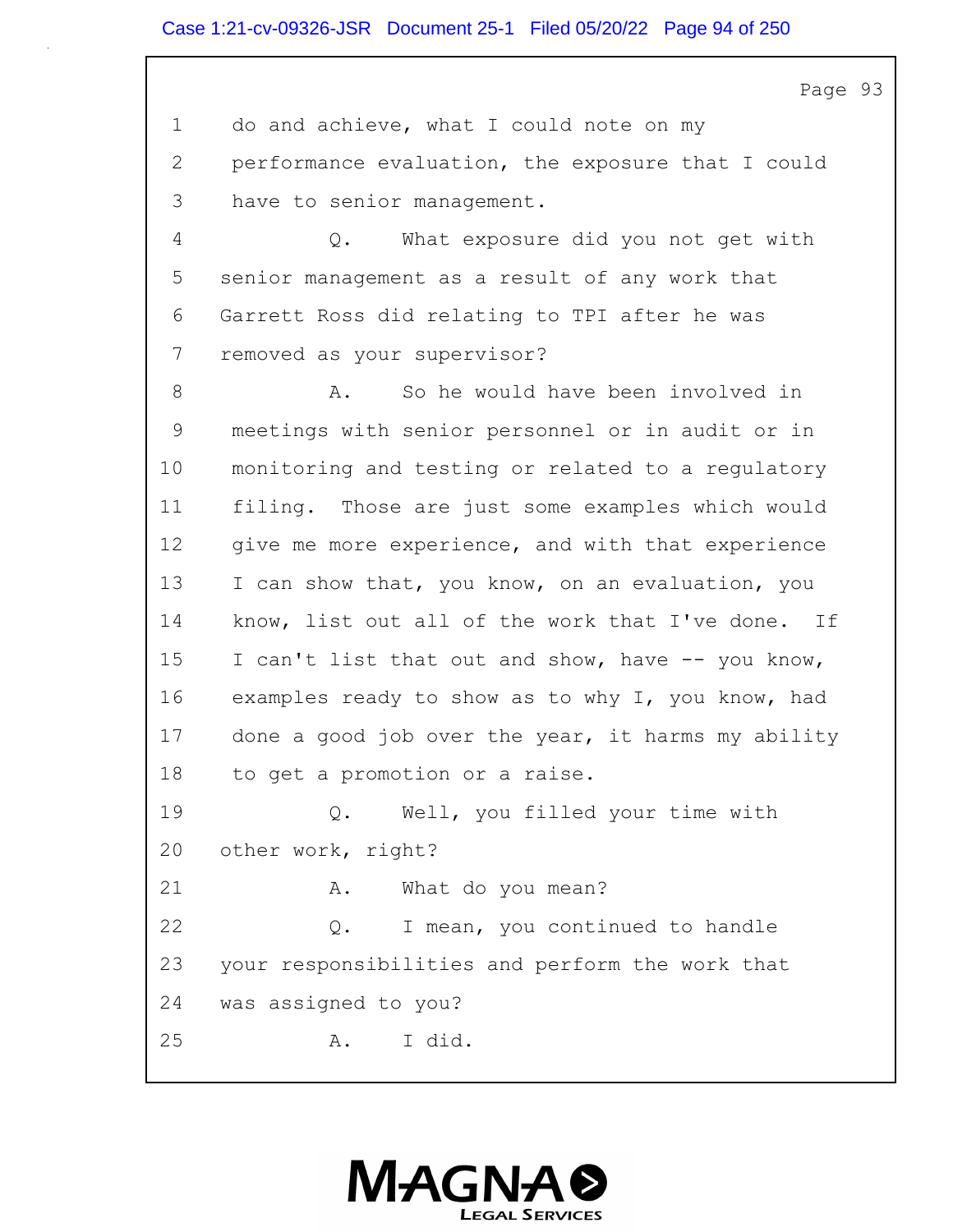### Case 1:21-cv-09326-JSR Document 25-1 Filed 05/20/22 Page 95 of 250

Page 94 1 Q. Do you have any understanding as to 2 why he continued to handle certain TPI work? 3 A. At what point in time are you 4 talking about? 5 Q. At any point after he was removed 6 as your supervisor. 7 A. Do I have an understanding of why?  $8$  I -- I have no idea why. I thought -- what I was 9 told is that he wasn't going to be involved 10 anymore, so I didn't understand why that was still 11 happening. 12 Q. Did you think Tim Bridgeford should 13 have been fired based on your complaints? 14 A. I don't know. 15 Q. Well, did you think what he did was 16 terminal -- justify termination of employment? 17 A. I'm not HR or his managers, so I 18 can't make that determination. 19 **Q.** Well, we saw in your April 9 20 submission to Mia and Rory that you outlined 21 certain things that you wanted them to do. I 22 didn't see on there fire Tim Bridgeford. Is that 23 something you were looking for? 24 A. That's not -- termination is not 25 something that I feel that is my -- you know,

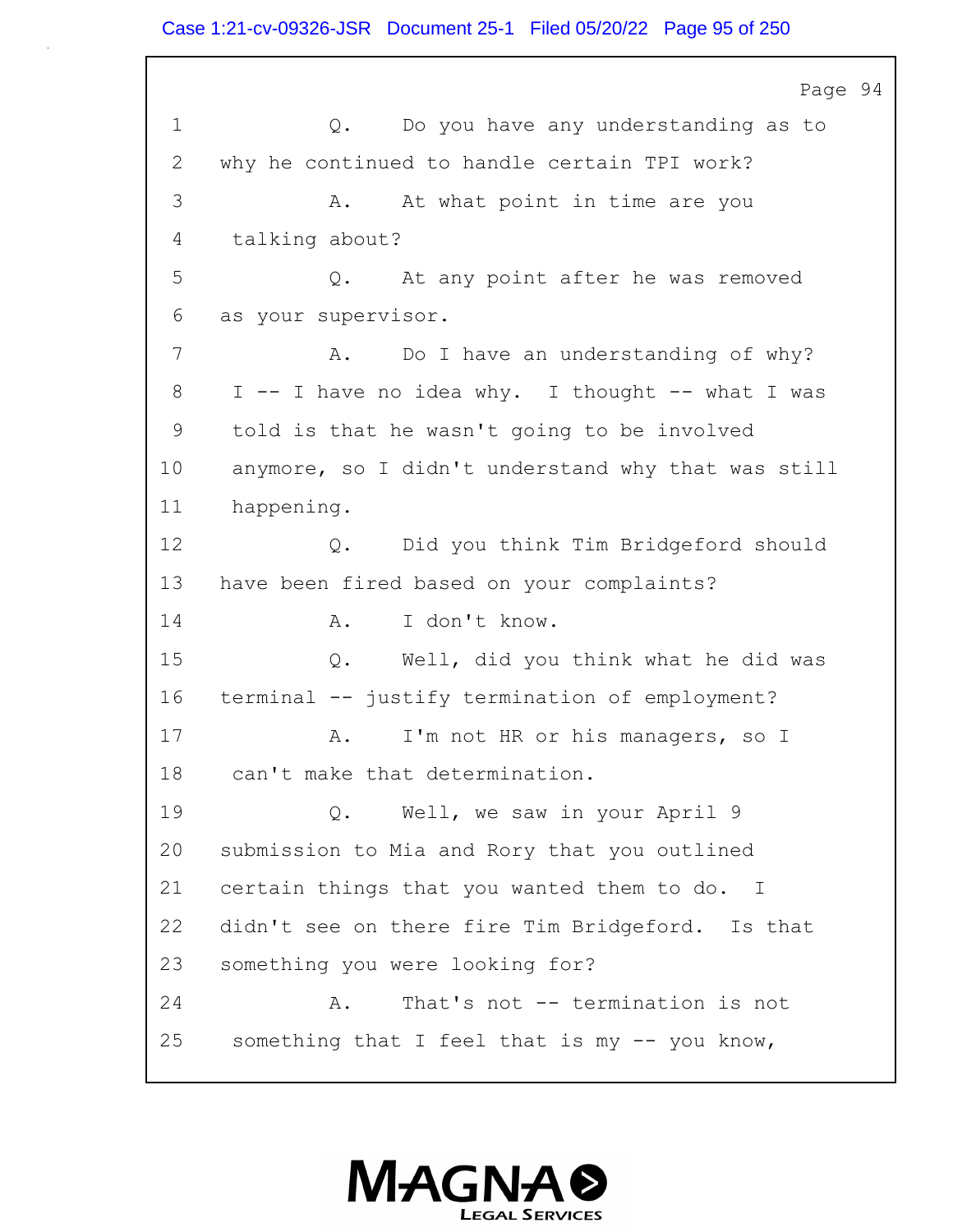# Case 1:21-cv-09326-JSR Document 25-1 Filed 05/20/22 Page 96 of 250

Page 95 1 something that I believe that I should be able to 2 comment on or -- because I'm not that person's 3 manager and that's probably why I didn't say 4 anything like that in there. 5 Q. Well, if another employee engages 6 in misconduct towards you, wouldn't you have a 7 view as to whether they should continue to be 8 employed by JPMorgan Chase? 9 MR. IADEVAIA: Objection. You can 10 answer. 11 A. I think that determination is made 12 based on JPMorgan's policies and procedures out of 13 HR. I can't -- I'm not an expert at that, so all 14 I can do is give my experience and what -- what I 15 no longer wanted to happen, promote the 16 professional route as well as, you know, the legal 17 route. I just didn't think there was legal or 18 ethical practices that just weren't being followed 19 by these folks. 20 Q. You also did not list there in your 21 April 9 submission to have Garrett Ross removed as 22 your supervisor. Is that not something you were 23 looking for? 24 A. That's again something that HR and 25 the managers will need to determine, because

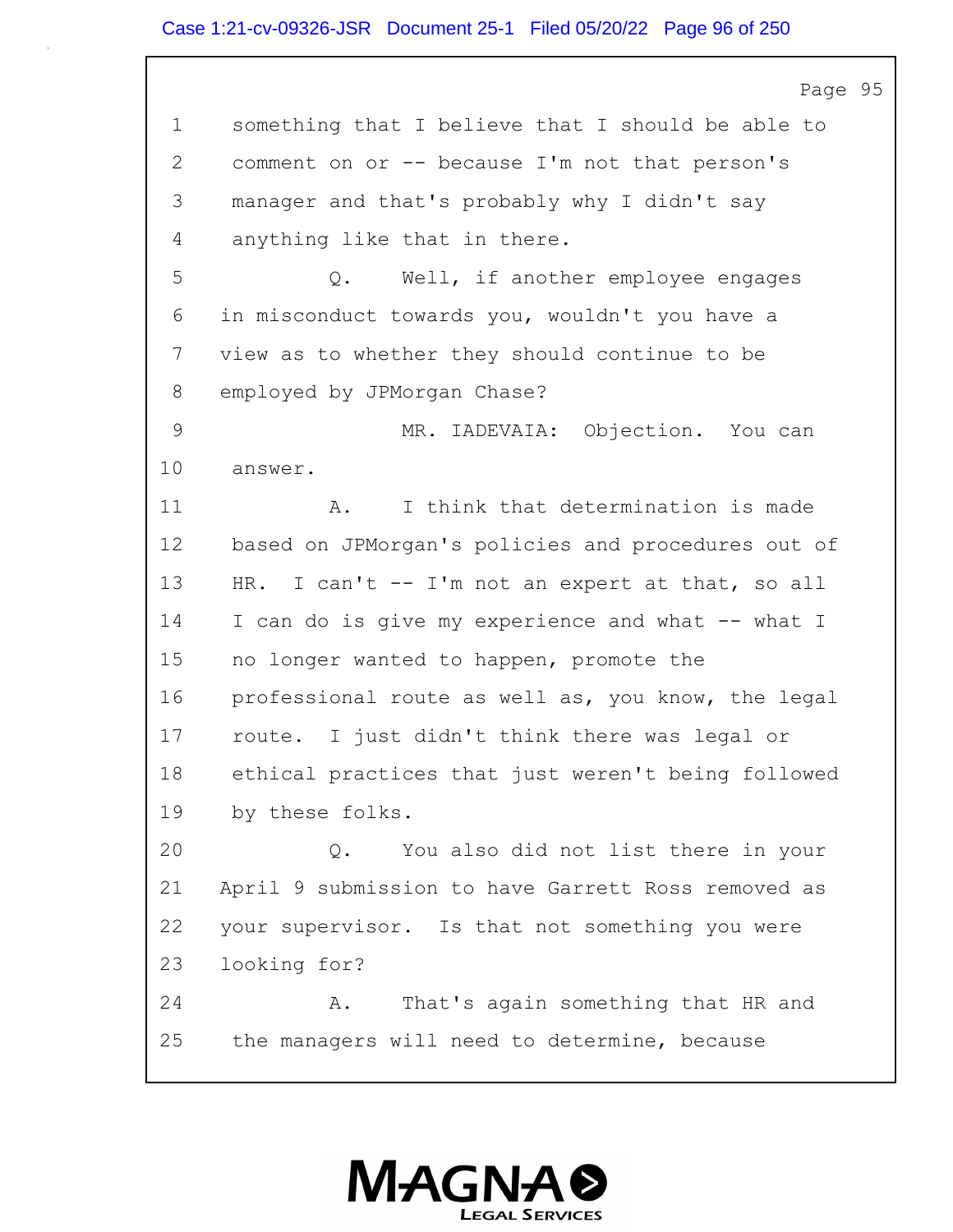Page 96

1 something like that requires like a head count and 2 money examination, which is more of an HR kind of 3 an art. For me it's a -- what I can do in my role 4 as a risk person in financial crimes is to show 5 what the risk of these folks are bringing to the 6 bank is and how they're harming the bank's chances 7 of complying with regulations and exposing the 8 bank to not only risk, but actual prosecution. 9 And then the HR teams and the managers can make 10 that decision. My job was to raise my hand and 11 say something.

12 Q. And after you raised your hand and 13 said something and you were advised that Tim 14 Bridgeford was fired and Garrett Ross was removed 15 as your supervisor as a result of your complaints, 16 did you feel that your complaints were taken 17 seriously?

18 A. Well, there was an inconsistent 19 communication of that. So I had a communication 20 from Melissa Laferriere and then later Frank Pern 21 came down to the office and talked to the group 22 and said that they were just going in a new 23 direction. And then Mia and Aaron tell me 24 something different, that it was based on my 25 escalation. So not -- I'm not sure which one is

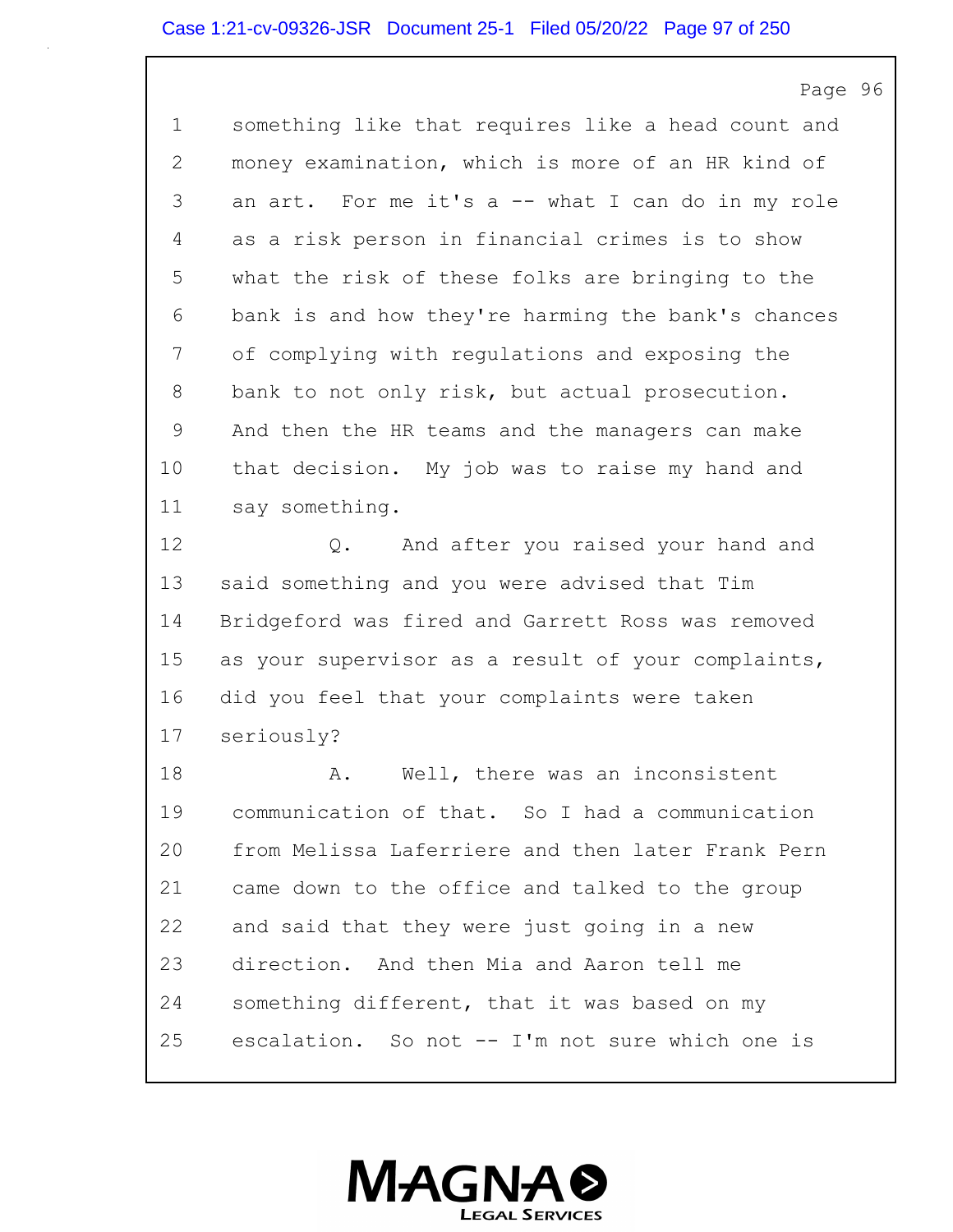# Case 1:21-cv-09326-JSR Document 25-1 Filed 05/20/22 Page 98 of 250

Page 97 1 exactly true, I tend to believe maybe it's a mix 2 of both. I don't quite know, but if it is -- if 3 they did fire Tim based on my escalations, then 4 that meant it was somewhat taken seriously. 5 Q. Well, if he was fired because of 6 your complaints, would you expect Frank Pern to 7 come down and tell the group that he was fired 8 because of complaints by Ms. Williams? 9 MR. IADEVAIA: Objection. You can 10 answer. 11 A. I would expect Frank Pern to tell 12 the truth to his employees, so if he felt that 13 being dishonest with his employees was an 14 effective way to communicate at that time, then 15 that's up to him. I can't think what Frank Pern 16 must have thought. 17 Q. After Melissa was appointed co-head 18 of GACC, did you have an initial meeting with her? 19 A. I did over the phone, yes. 20 Q. And did you tell her that you were 21 unhappy and wanted to transfer out of TPI? 22 A. I don't think I talked to her about 23 that in my initial meeting with her, no. 24 Q. Did you talk to her about that at 25 another meeting?

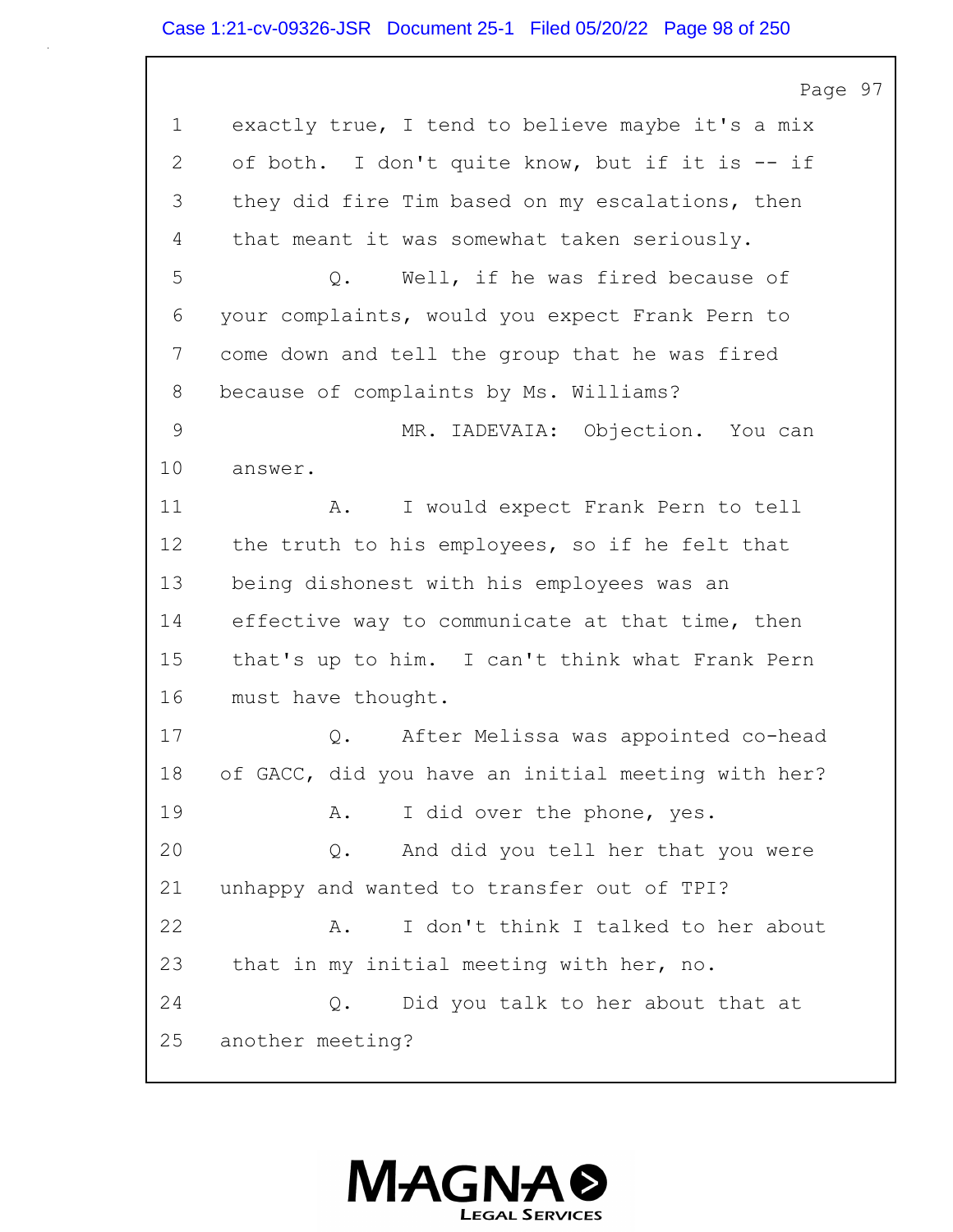# Case 1:21-cv-09326-JSR Document 25-1 Filed 05/20/22 Page 99 of 250

Page 98 1 A. I think so. 2 Q. And when was that? 3 A. Sometime later. I remember talking 4 to her, I sent her my resume so she had an 5 understanding of my background and how I could 6 help or fit in with the group and that I was -- 7 and I was transparent with her about, you know, 8 looking for other opportunities as Jennifer 9 Boyle-Devine gave me an exception to apply 10 elsewhere. 11 Q. Did you tell her that the TPI group 12 was a disaster? 13 A. No, I told her that the TPI group 14 was messy. Disaster was typically a word that 15 Melissa would use to describe Brad Carso, which I 16 thought was inappropriate. 17 Q. Tell her that TPI had a bad 18 reputation? 19 A. No. 20 Q. Did Melissa hold a team-wide call 21 on or about June 21st, 2019 to discuss work 22 allocation? 23 A. I don't remember the exact date, 24 but I know we talked about -- we talked about 25 workflow allocations several times since she

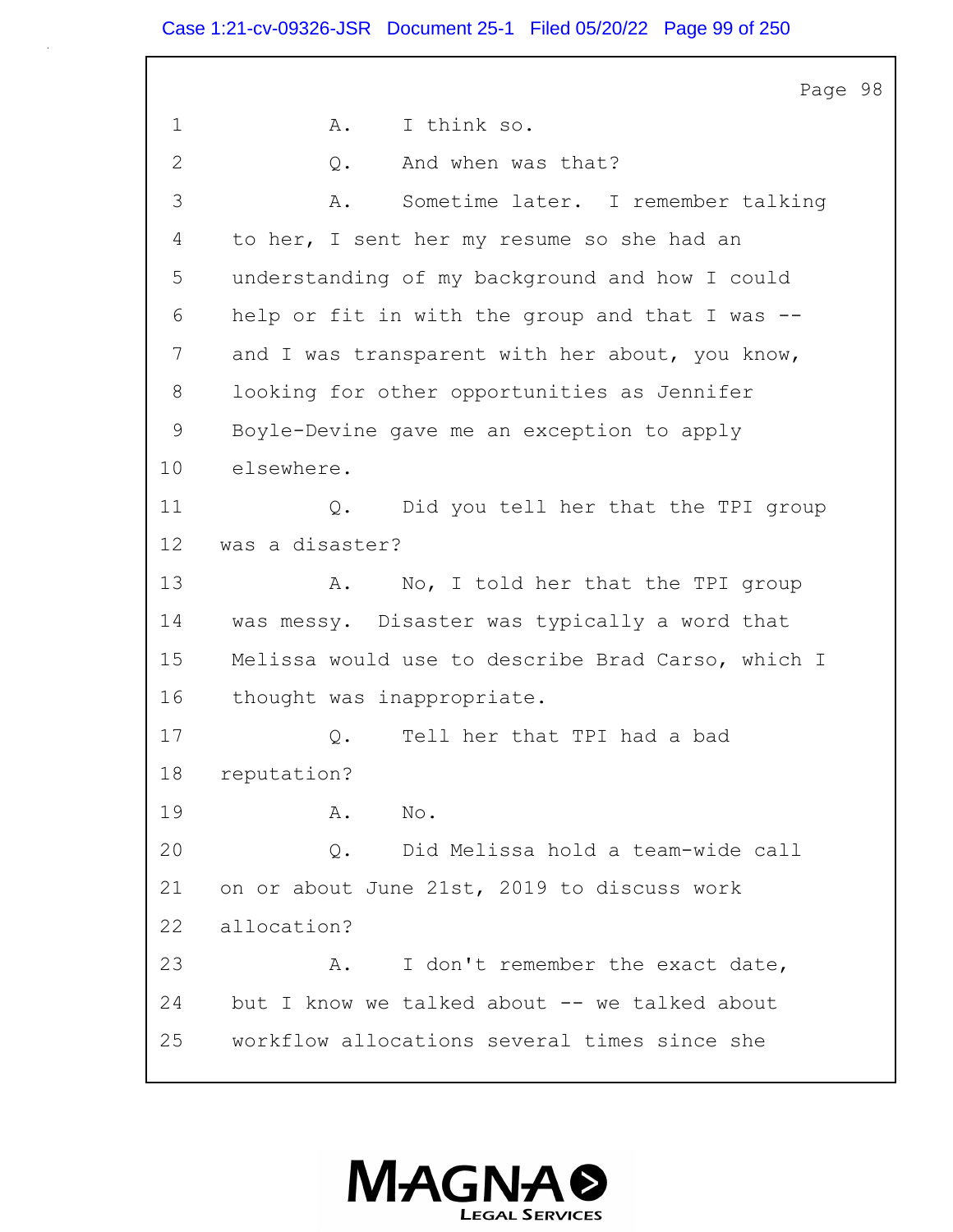# Case 1:21-cv-09326-JSR Document 25-1 Filed 05/20/22 Page 100 of 250

Page 99 1 transferred over from like April through when 2 Andrew quit. 3 Q. And did you indicate -- prior to a 4 call on work allocation, did you indicate to 5 Melissa that you don't need to attend and you'll 6 just go along with what's decided? 7 A. I don't think that I -- I don't 8 remember -- yeah, I don't remember saying that. I 9 remember saying that I -- I'm flexible, I'm 10 agnostic, but she would -- she sent me a 11 communicator message where she asked me, when you 12 say you're willing to, you know, do whatever, you 13 mean you're agnostic in terms of assignments, 14 right? And I said, yes, I'm agnostic to it, so 15 everyone -- again, we were all transparent about I 16 was looking for other opportunities and so it just 17 made sense for me to just take whatever folks 18 wanted me to do. 19 Q. Did you indicate you did not want 20 to continue leading technology builds for TPI and 21 rather that was done by Singh and Norris? 22 A. I don't remember the technology 23 builds conversation. 24 Q. Did you indicate to her that you 25 were no longer interested in enhancement projects

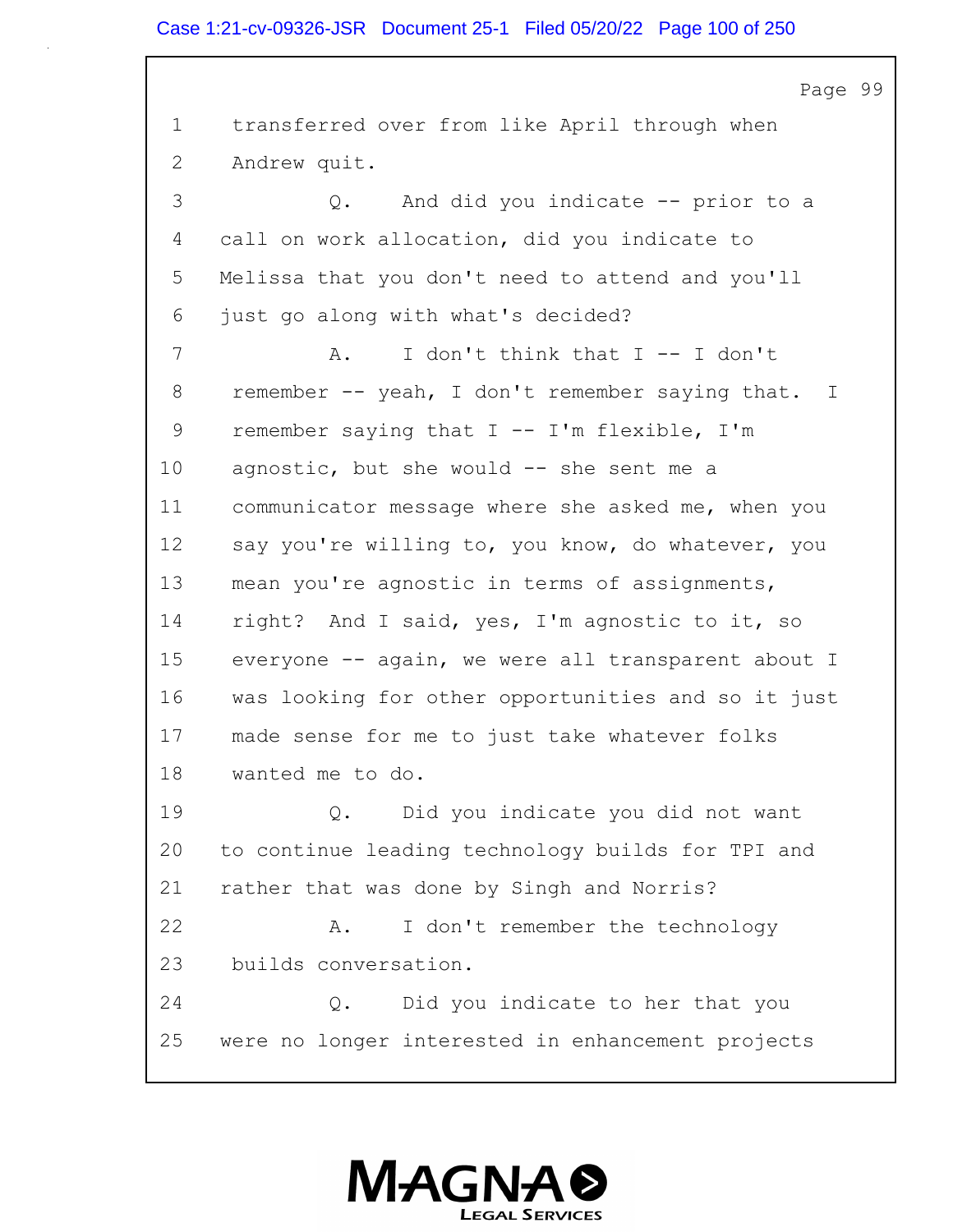# Case 1:21-cv-09326-JSR Document 25-1 Filed 05/20/22 Page 101 of 250

Page 100 1 because that was an unwanted baby? 2 A. When you say enhancements projects, 3 are you talking about the issues, TPI's issues? 4 Q. Yeah. 5 A. No, I don't remember saying that. 6 Q. Does enhancement -- is there any 7 other understanding of enhancements projects than 8 what you were working on? 9 A. Right, so the meeting that was the 10 opportunities and enhancements projects was under 11 Tim Bridgeford and only lasted from November until 12 Melissa joined us until -- I think April was the 13 last one and then going forward from April it 14 became something different. 15 0. What did it become? 16 A. So one was the TPI -- I forgot what 17 they had me call this. There was a project 18 proposal and then it became a working group and 19 then it also split off into an issues log review, 20 so it became different things over time. 21 Q. And this was a continuation in 22 different forms of the opportunities and 23 enhancements process? 24 A. No. So the opportunities and 25 enhancements meetings were more about going

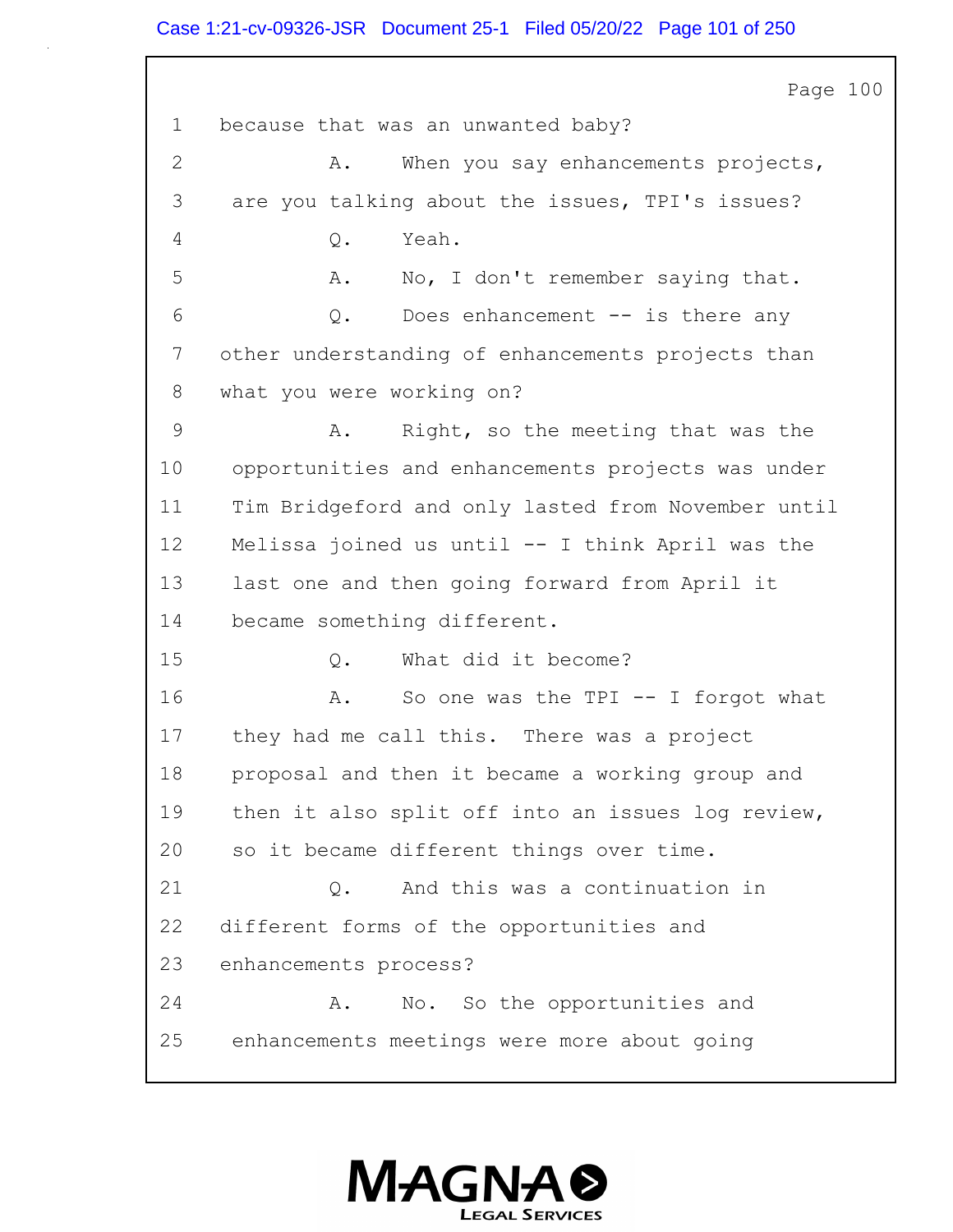# Case 1:21-cv-09326-JSR Document 25-1 Filed 05/20/22 Page 102 of 250

Page 101

1 through these issues and prioritizing them and 2 then figuring out what their priorities are going 3 to be for a plan going forward, and Tim put, I 4 think, a Q2 deadline on it, so to have a plan in 5 place on what we were going to do for each one. 6 The opportunities and enhancements log then kind 7 of -- we had one more meeting in April and then it 8 stopped, and then when Melissa took over it became 9 a merger of the Europe teams, unidentified TPI 10 project as well as the certain items within the 11 opportunities and enhancements log, that 12 spreadsheet that I was talking about before. So 13 it wasn't all inclusive, it was just certain ones. 14 15 (Whereupon Document with Bates Nos. 16 Pl. 978 to Pl. 980 was received and marked D-11 17 for identification.) 18 19 Q. Let's mark this as D-11. D-11 is 20 an e-mail exchange, Plaintiff's 978 through 980, 21 and I'll give you control. And does this appear 22 to be e-mail exchange between you and Melissa on 23 about June 28th, 2019? 24 A. Okay. Yeah. 25 Q. All right. So let's just start at

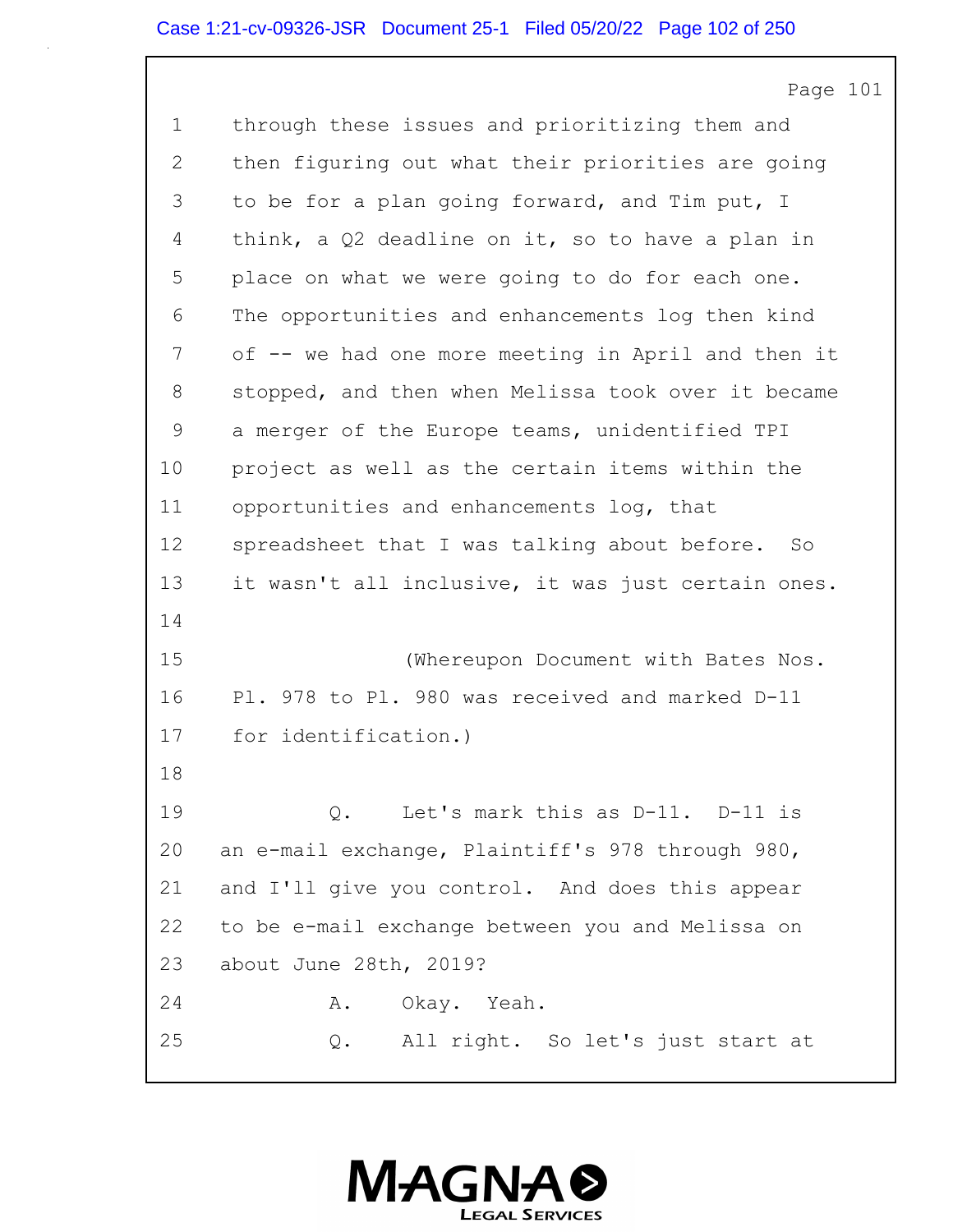# Case 1:21-cv-09326-JSR Document 25-1 Filed 05/20/22 Page 103 of 250

Page 102 1 the bottom. This is the first e-mail on June 13 2 from you to Melissa. And what is this e-mail? 3 A. Me sending Melissa my priorities. 4 Q. And what was the TPI program 5 remediation and enhancement project? 6 A. So this is the project plan that 7 she had asked us to put together. So that's where 8 she asked us for our top five -- or for me to 9 identify top five from that issues log and make it 10 into a project plan. 11 Q. And then she responds, on the next 12 one up, on June 14 and requests that you make a 13 couple of changes before you sit down together. 14 Is that right? 15 A. That's right. 16 Q. Did she ask that you add the DDR 17 project since you did a significant amount of work 18 on it and she wanted to make sure you got credit 19 for it? 20 A. Right, that's the quick name check 21 screening project, yes. 22 Q. That's the screening project that 23 we talked about from September 2018 where you 24 spoke to Ilya about? 25 A. No. So this is the TPI program

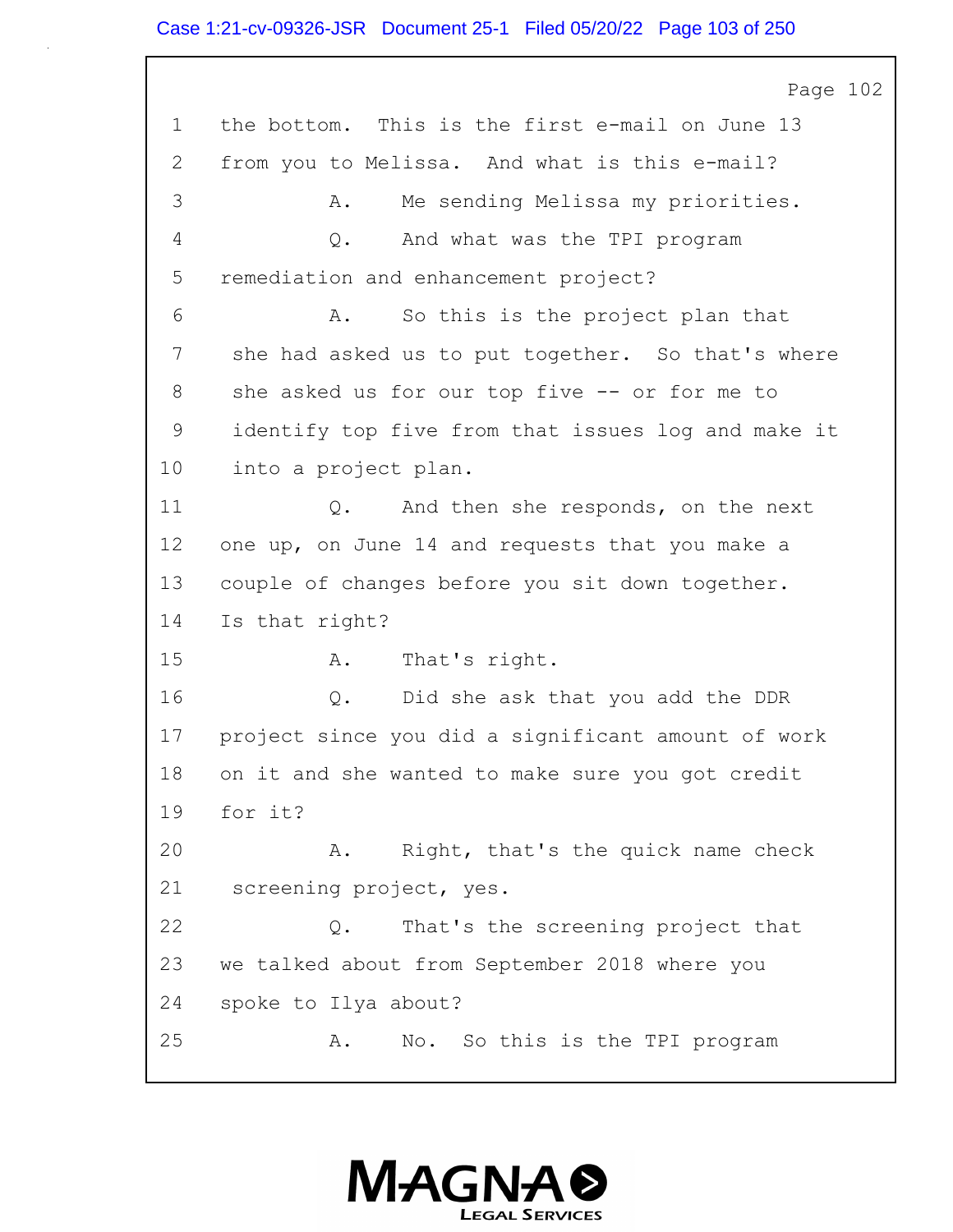Page 103

1 transitioned from using -- had to do due diligence 2 on TPIs, and one way to do that due diligence is a 3 background check, and those background checks were 4 performed by Thomson Reuters. They became too 5 expensive my understanding is and the reports were 6 sometimes strange, and so it was a decision to 7 transition to the intern -- the free internal 8 resource called quick name checks. And so that's 9 what she's talking about here in terms of me 10 writing the -- or updating the procedures to 11 reflect what people need to do in order to perform 12 the quick name check because it was a different 13 process under Reuters and I had -- and this is an 14 example of actually one of those projects where 15 Ross was still involved and I was excluded, 16 because they were working out this -- the -- what 17 options to choose in this screening and they, you 18 know, decided to only use negative media searches 19 instead of, you know, the other available options 20 for sanctions and AML screenings. 21 Q. Did you appreciate her suggestion 22 that you add this to your priorities so that you 23 would get credit? 24 A. Yes. 25 Q. In the fourth bullet, she says, "I

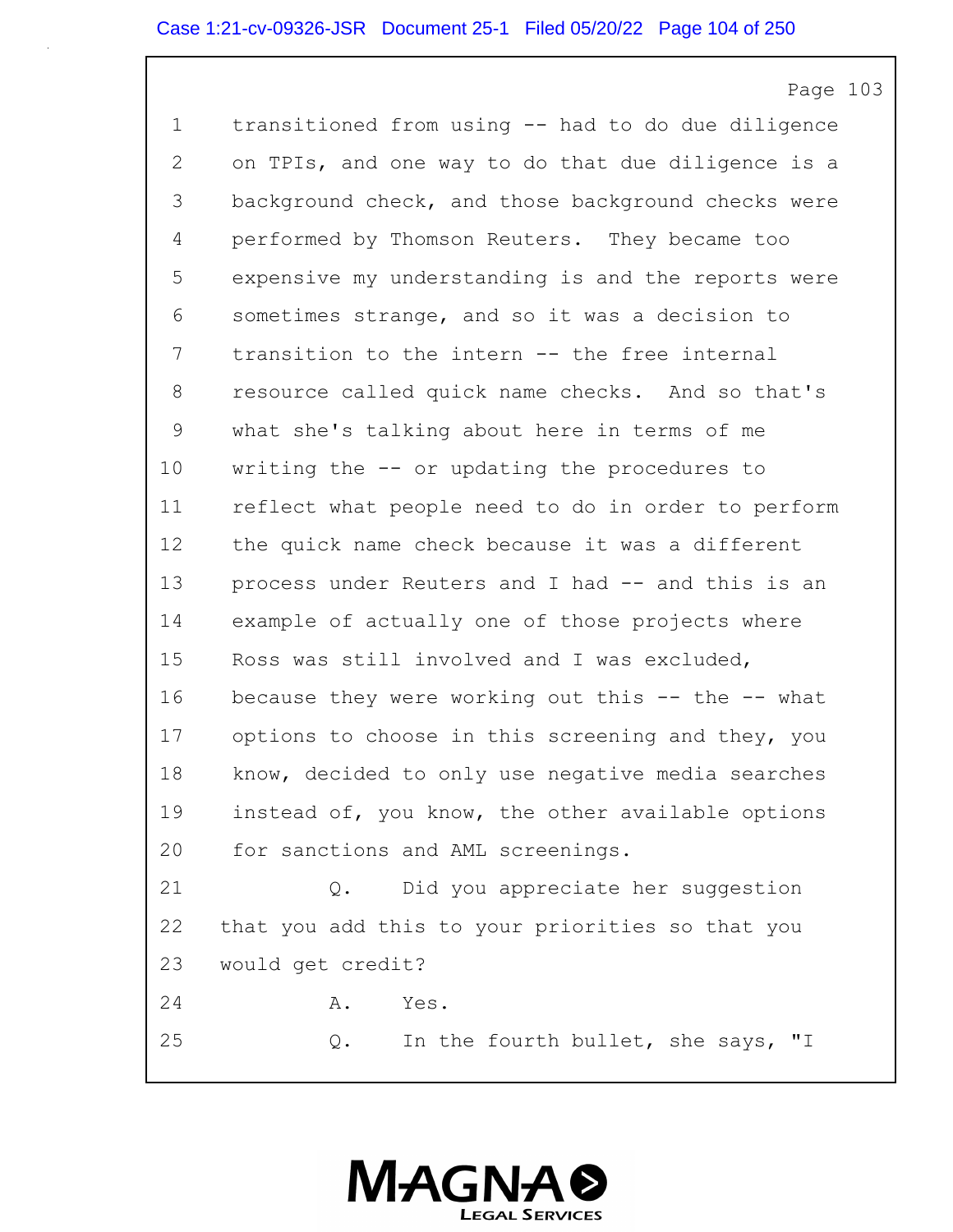# Case 1:21-cv-09326-JSR Document 25-1 Filed 05/20/22 Page 105 of 250

Page 104 1 think you can remove priority two, in my view, 2 that is more BAU and I want your priorities to 3 focus on projects and other non-BAU items." 4 Do you see that? 5 A. Yes. 6 Q. And is BAU business-as-usual? 7 A. That's my understanding. 8 Q. And is there anything wrong with 9 that suggestion? 10 A. What was bullet two again? 11 0. This is bullet four? 12 A. This is referring to -- 13 Q. Oh, priority two. Sorry, you have 14 control, but priority two is Management and 15 Execution. 16 A. Okay. Yes. So my concern with 17 that is I -- with that was that it didn't -- it's 18 removing an item that I thought was important for 19 my -- to reflect on my work. 20 Q. Did you have any reason to think 21 she suggested it be removed for any reason other 22 than what she indicated here? 23 A. Other than she doesn't want to see 24 BAU items in priorities? Is that -- 25 Q. Right.

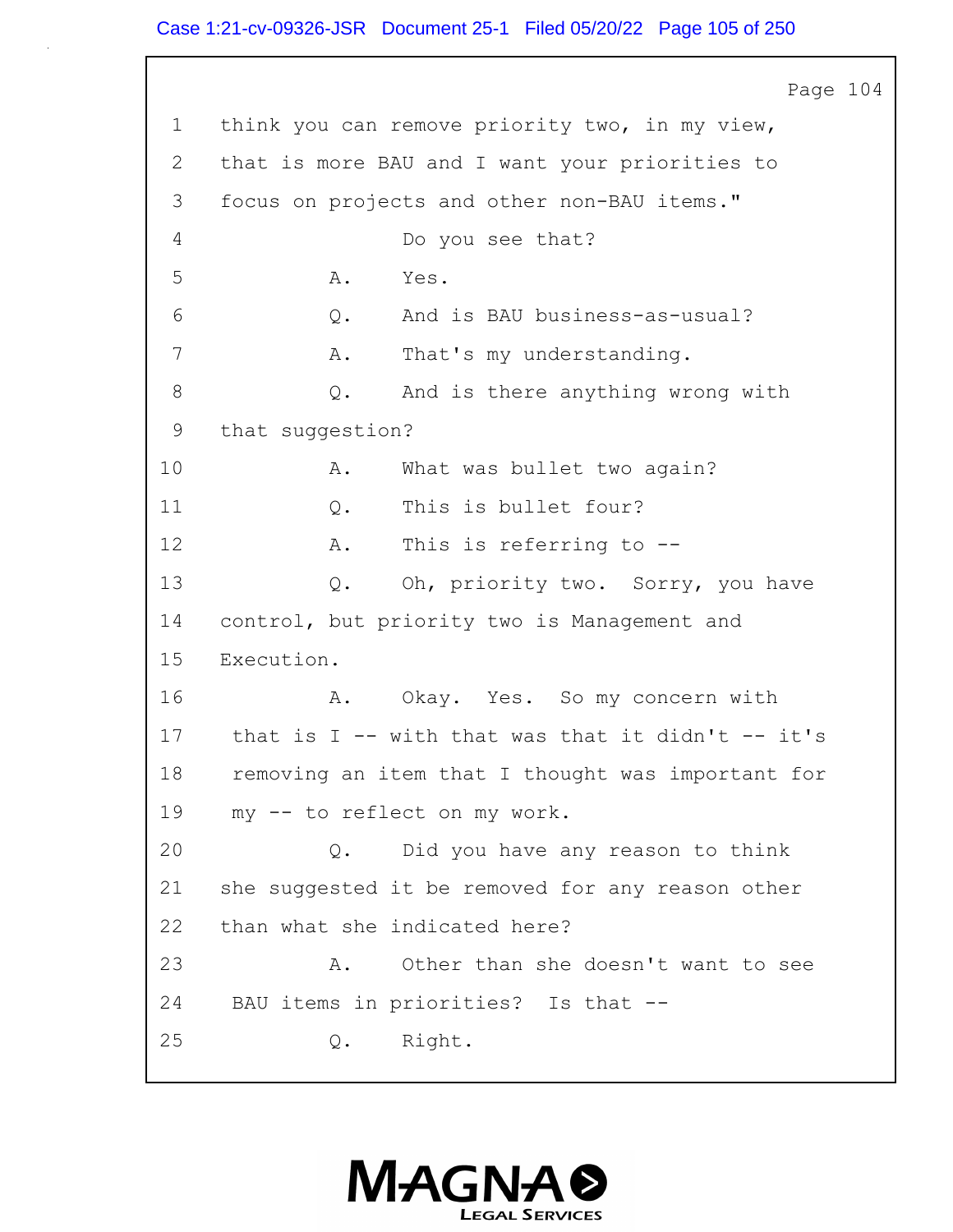Page 105 1 A. Yeah, I believe that's what she 2 thought. 3 Q. And in the last bullet, she 4 indicates that she'd like you to think about one 5 leadership or teamwork priority that you could add 6 and an example might be expanding internal network 7 and visibility with senior management. 8 Did you think she was interested in 9 seeing you getting greater visibility with senior 10 management? 11 A. It appears so, yes. 12 Q. And then you -- looks like you sent 13 her some updated priorities and she sent you some 14 more feedback. Looks like this e-mail on June 15 28th is after a meeting between the two of you on 16 the priorities? 17 A. Yes. 18 Q. And then in the third bullet she 19 says she would like for you to continue to be the 20 GACC lead on the TPI enhancements project and 21 indicates you have a good eye for spotting 22 potential issues and she wants you to utilize your 23 skill set as long as you choose to stay with the 24 group. 25 Do you see that?

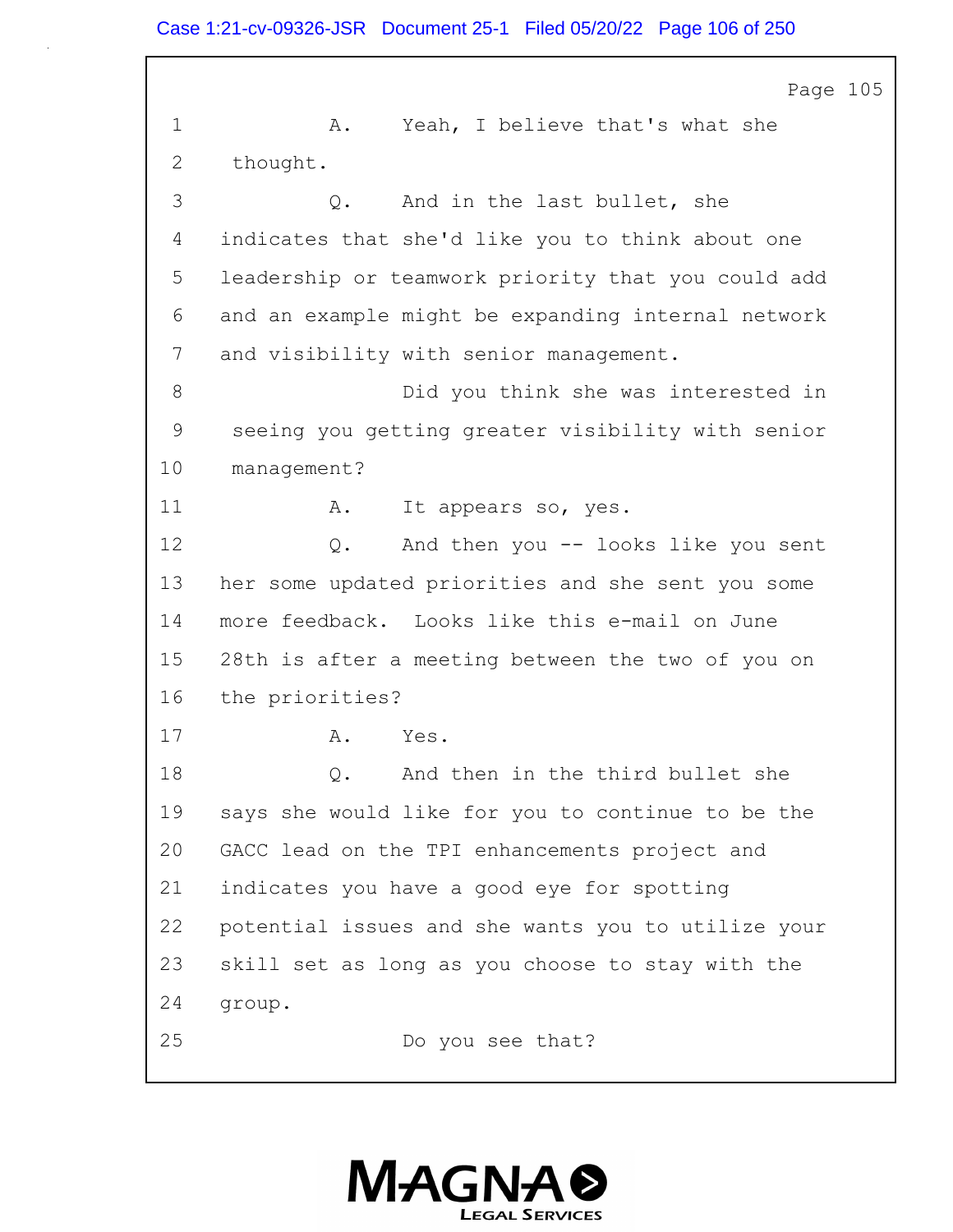Page 106 1 A. Yes. 2 Q. And what does that relate to, the 3 TPI enhancements project? 4 A. That's the same project I described 5 before, the high-level five priorities project. 6 Q. And did you think from this that 7 she appreciated your spotting potential issues 8 with the TPI program? 9 MR. IADEVAIA: Objection. You can 10 answer. 11 A. I don't know if she appreciated it, 12 it looked like she recognized that I'm good at it. 13 Q. Well, she asked you to continue to 14 utilize that skill. Wouldn't you conclude that 15 she appreciated it? 16 MR. IADEVAIA: Objection. You can 17 answer. 18 A. Again, I don't think it means that 19 she appreciated it. It looks like she -- she 20 wanted me to continue to do it. 21 Q. And had you expressed an interest 22 in governance related work? 23 A. Yes. This was -- there was a 24 project that she -- was sent to me. I did mention 25 it earlier about GDPR tagging that was taken away

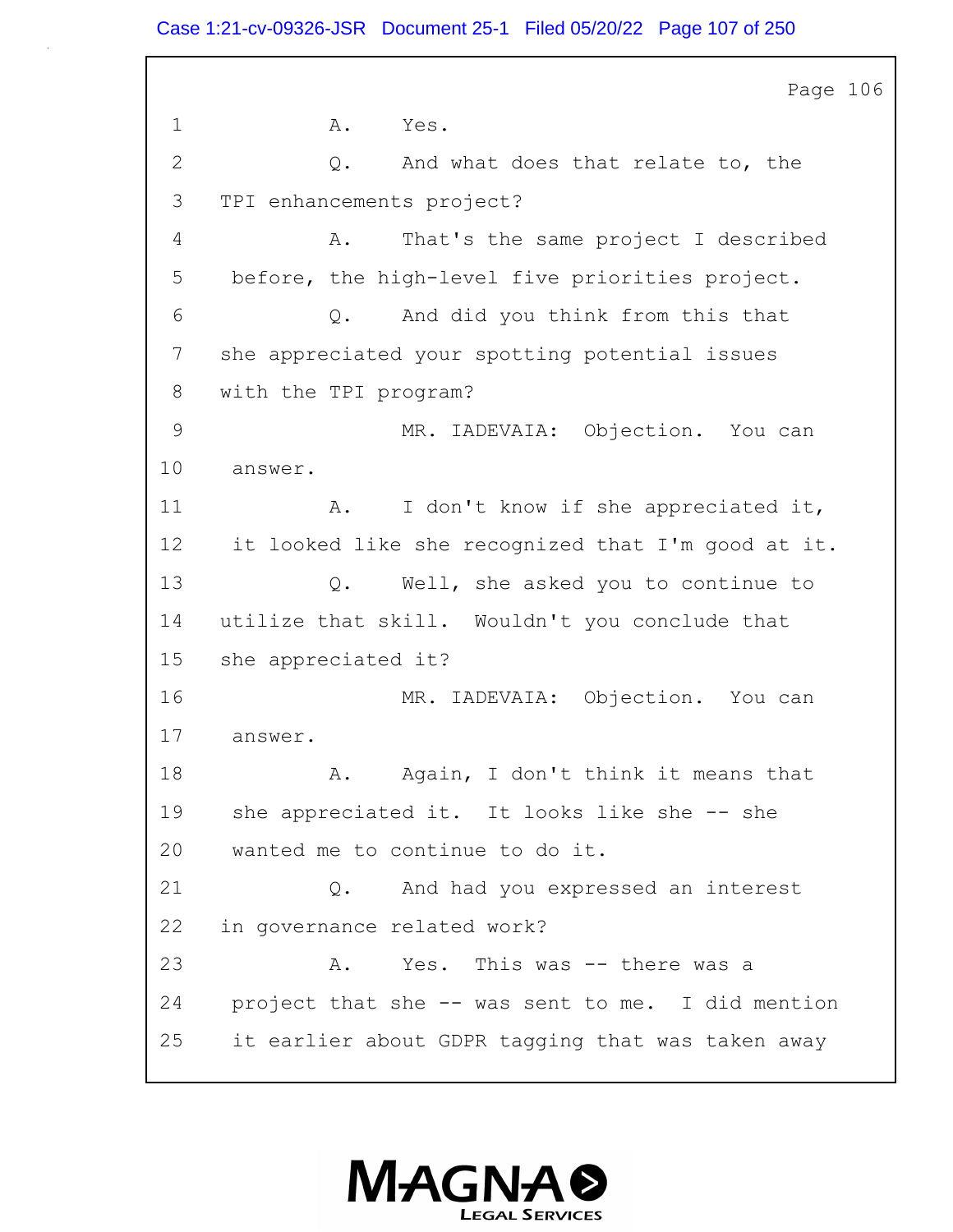# Case 1:21-cv-09326-JSR Document 25-1 Filed 05/20/22 Page 108 of 250

Page 107 1 and I think I may have asked her about it and why 2 it was -- why I'm no longer on that. And then --3 yeah, I think maybe she's replacing it with -- 4 attempting to replace it with something else. 5 Q. And did you appreciate her 6 indication that she would look for ways to expand 7 the scope of your work in this space? 8 A. I see that she's saying that she's 9 looking to do it. 10 Q. And when you saw that, did you 11 appreciate that? 12 A. I don't know if it's something to 13 appreciate, I just recognized what she wrote and 14 waited for her to give me more details when the 15 time comes. 16 Q. At some point, were you advised as 17 to the conclusion of the investigation conducted 18 by Mia Korot and Aaron Smith? 19 A. I'm sorry, can you repeat that? 20 Q. At some point, were you advised 21 about the conclusion of the investigation 22 conducted by Mia Korot and Aaron Smith? 23 A. Yes. 24 Q. And when was that? 25 A. Early June.

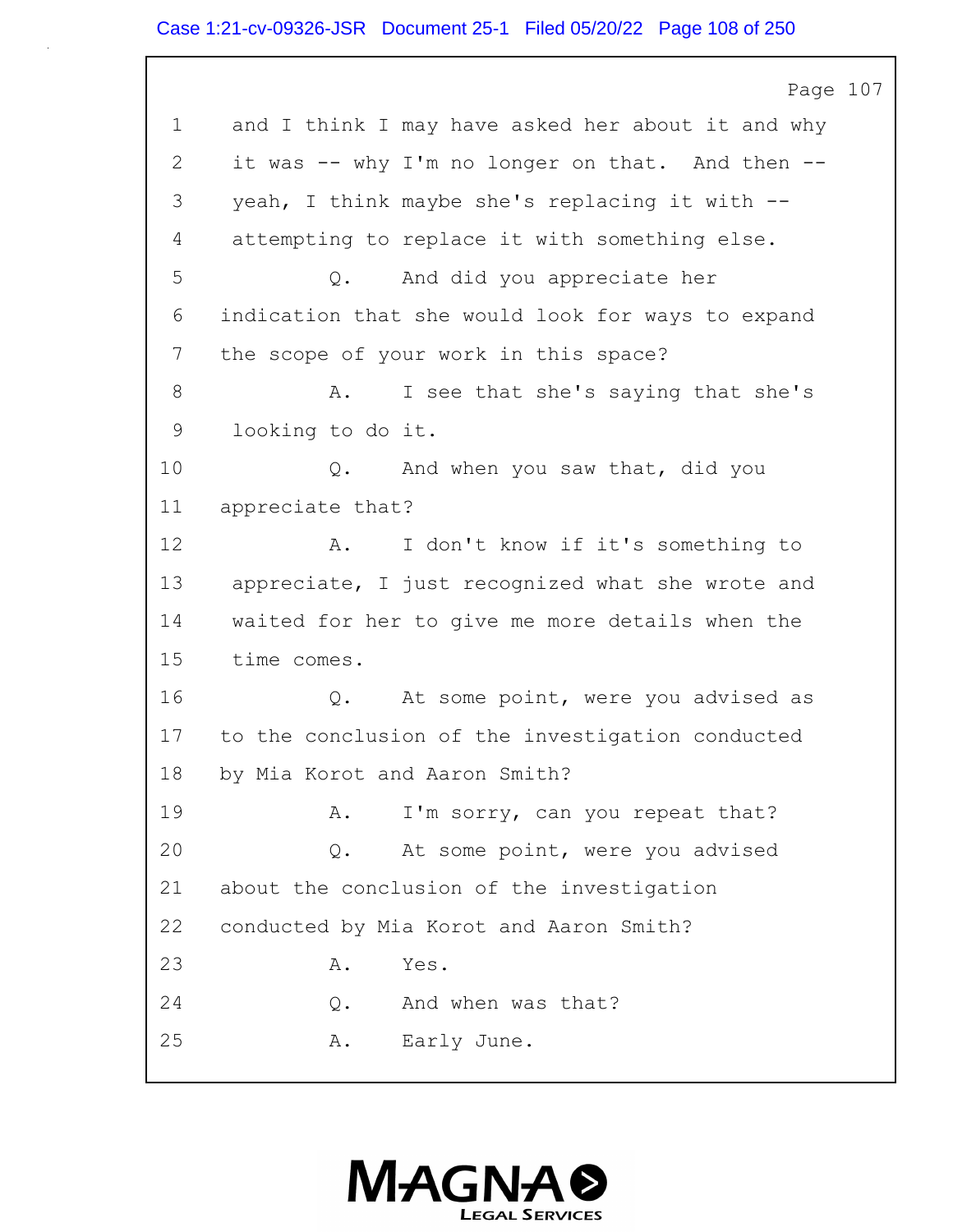Page 108 1 Q. 2019? 2 A. Yes. 3 Q. And how were you advised, was that 4 a meeting? 5 A. It was a call with Korot and Smith. 6 Q. And what did they tell you? 7 A. That the investigation had 8 concluded and, you know, thank me for sending them 9 materials and they determined that the issues that 10 I had raised and, you know, concerns related to 11 illegal conduct or management decisions and that 12 -- what else? That's all I can remember off the 13 top of my head. 14 Q. Did they tell you that the 15 personnel changes should have resolved many of 16 your concerns? 17 A. I don't remember that. 18 Q. Did they indicate whether any of 19 your concerns were substantiated? 20 A. I don't remember. There may be a 21 document that could help refresh my memory. 22 C. What document's that? 23 A. An e-mail. 24 Q. What is the e-mail? 25 A. An e-mail that I may have written

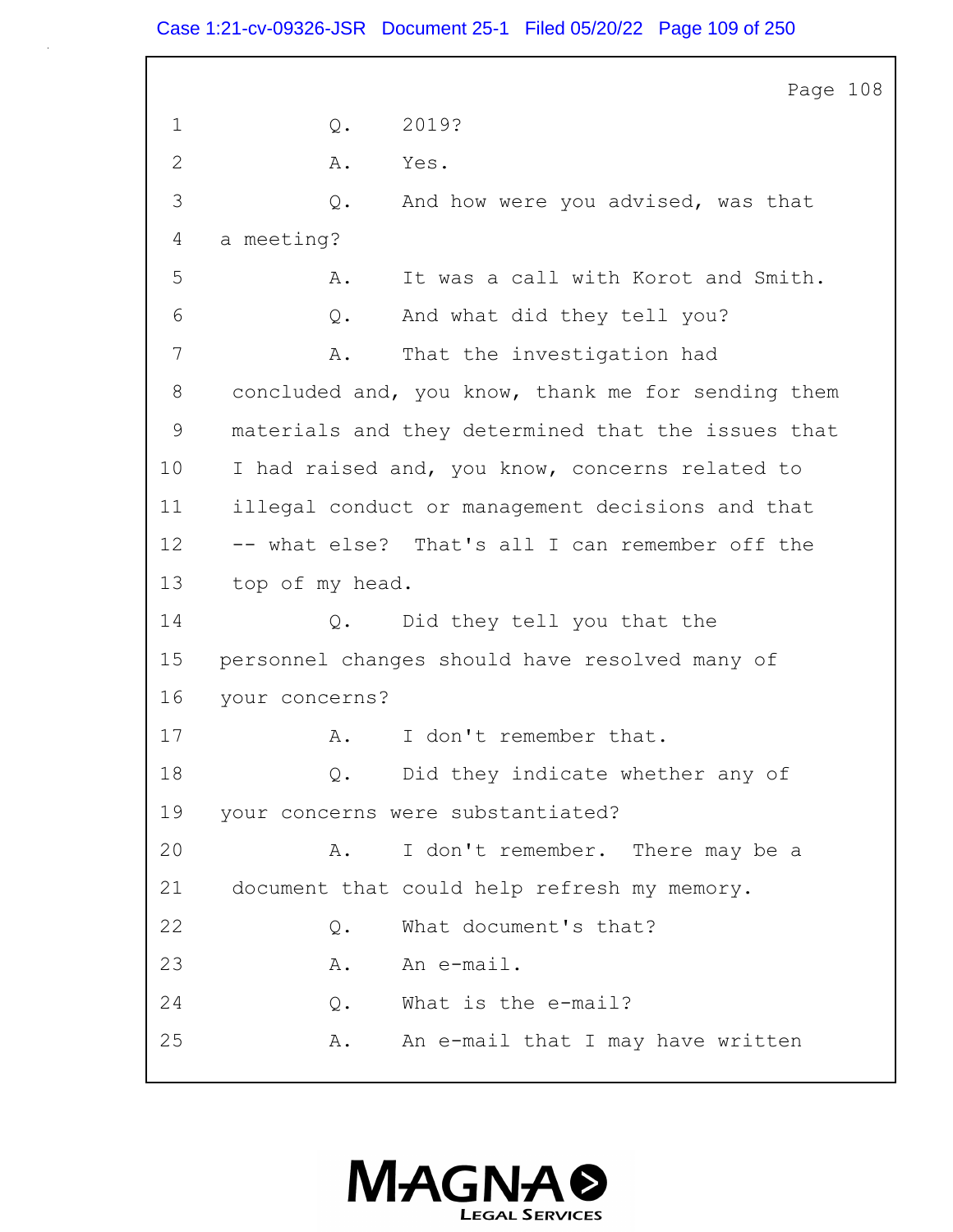Page 109 1 to myself summarizing the discussion. 2 Q. Okay. But as you sit here now, you 3 don't recall whether they found merit in any of 4 your allegations? 5 A. It seems that what they were 6 communicating is that they were -- the resolution 7 which was based on an unmanagement decision, so 8 there was no indication that it didn't have merit, 9 it's just that the conclusion or the decisions 10 were made were at the managers' discretions. So 11 it's possible that, you know, that -- that they're 12 allowing managers to decide to engage in illegal 13 conduct if it fits within their risk profile. 14 Q. Well, does any manager at JPMorgan 15 Chase have a risk profile that includes illegal 16 conduct? 17 A. Are you asking me about right now 18 or when -- when I was there? 19 Q. I'm asking you about when you were 20 there. 21 A. When I was there. From what I 22 observed, yes, there were -- there were managers 23 that engaged in illegal conduct. 24 Q. What do you mean by a manager's 25 risk profile?

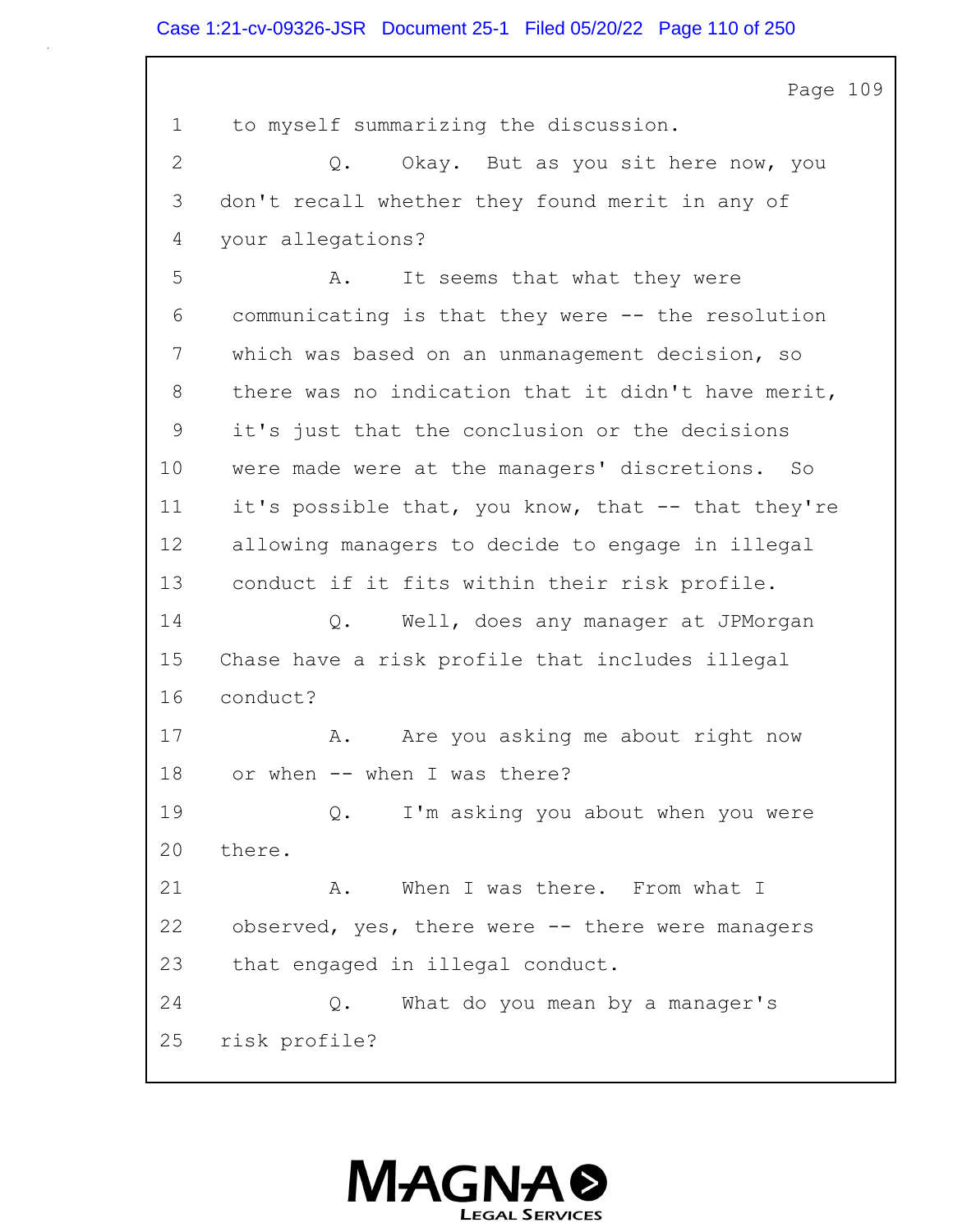#### Case 1:21-cv-09326-JSR Document 25-1 Filed 05/20/22 Page 111 of 250

Page 110

1 A. So in -- in compliance there's a 2 thing called a risk acceptance, where it's 3 essentially a cost benefit analysis in terms of, 4 you know, if I do X, what's the worst that can 5 happen, and if it's not bad, then I'll -- then 6 I'll risk accept it and then do it. Because the 7 worst that could happen, I can take it. It's just 8 a problem with when you're dealing with illegal 9 conduct is -- and specifically in compliance, is 10 rule zero, is you can't do a cost benefit analysis 11 on illegal conduct, meaning if -- even if the fine 12 is \$1,000 and, you know, the bank can definitely 13 pay it, it's still -- it's still illegal, you 14 can't -- you shouldn't be doing it. So if they 15 have kind of -- what I meant by risk profile is 16 they -- if they have a profile of conducting such 17 risk analyses or risk benefit analyses on illegal 18 activity, then it's a poor way to do compliance. 19 Q. So did you understand that when you 20 were told that the issues were managers' 21 discretion, that it was -- it was appropriate for 22 them to have taken the action? 23 A. No, those were very careful words 24 it seemed, in my opinion, from Korot and Smith. 25 It seemed that -- that they were hedging a bit

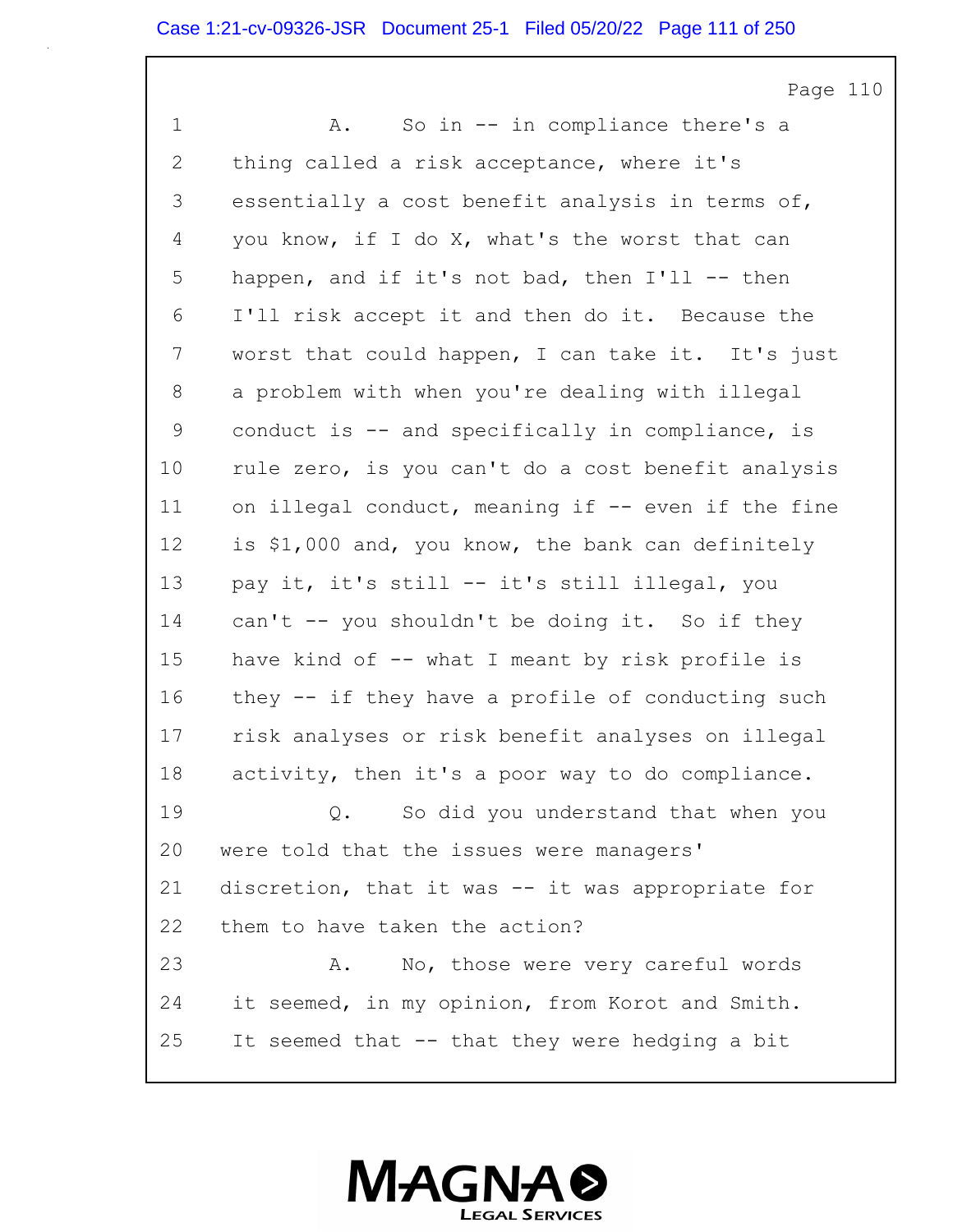# Case 1:21-cv-09326-JSR Document 25-1 Filed 05/20/22 Page 112 of 250

Page 111 1 with that language. It seemed that it was kind of 2 leaving it open to well, that they can make a risk 3 decision or again, a cost benefit analysis on 4 whether to engage in illegal behavior. 5 Q. Did they say we made a mistake by 6 firing Bridgeford before we even conducted the 7 investigation since we determined it was a 8 management decision? 9 MR. IADEVAIA: Objection. You can 10 answer. 11 A. No, they didn't say that. 12 Q. Did you ever become aware, during 13 your employment at JPMorgan Chase, of Puneet Singh 14 making any complaints about you? 15 **A.** No. 16 Q. Do you know -- are you aware of 17 that now? 18 A. I am. 19 Q. Do you know why he would make a 20 complaint about you? 21 A. I know that I was escalating 22 concerns about him for his work and that he was 23 concerned about those escalations, so it may have 24 been done in retaliation as well. 25 Q. What concerns about his work were

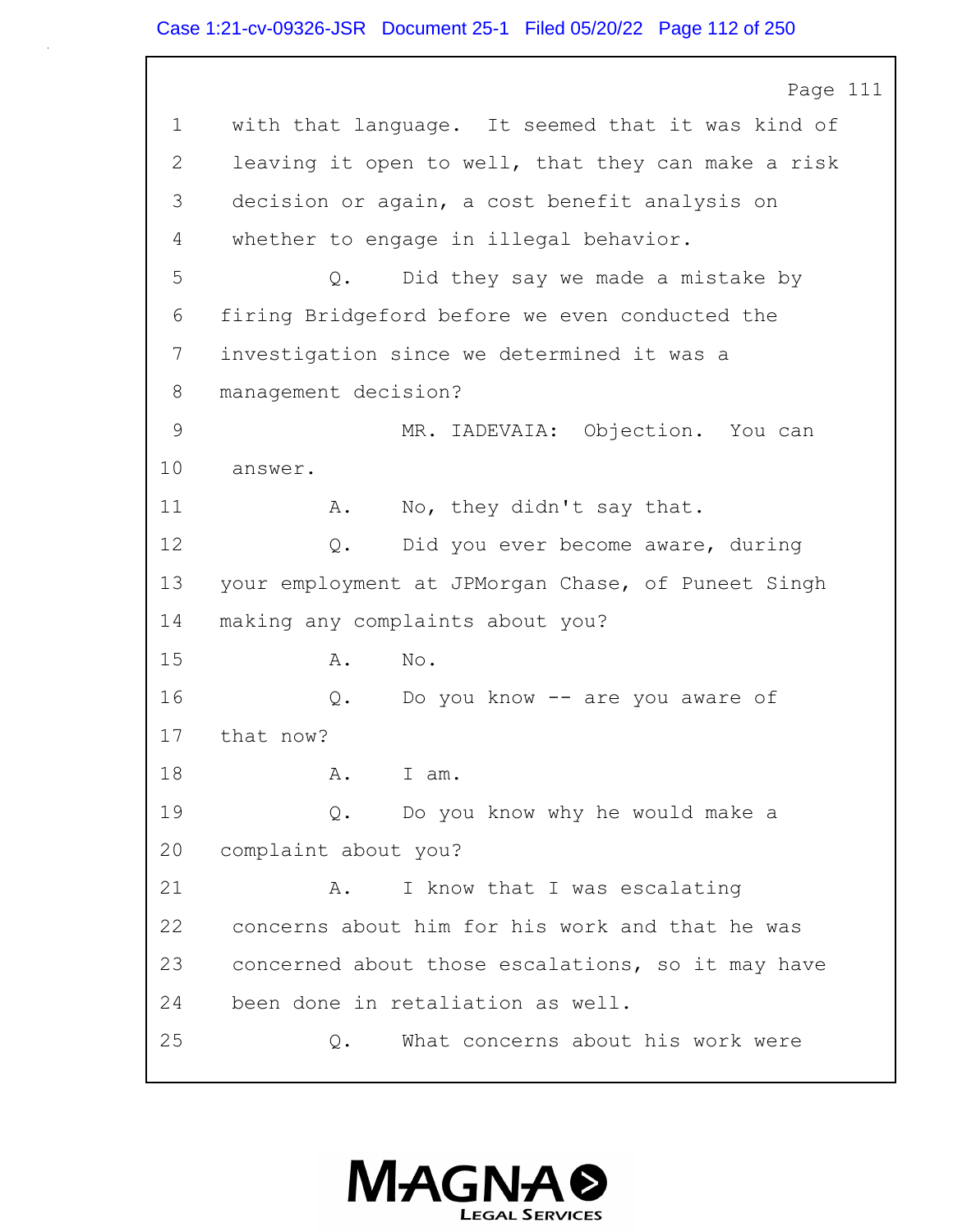Page 112

1 you escalating?

2 A. So I'll give examples that I have 3 at the top of my head is, he would -- he would 4 change or update policy documents or desk manuals, 5 their procedures really, but they're called desk 6 manuals, without approval, and I received a 7 request from the Europe team that they had to, you 8 know, produce them to the FCA, and then I was kind 9 of stuck with that.

10 Another example is also related to 11 document controls; he retired a document that we 12 needed to show that a certain group had an 13 exception or an exemption, also again without 14 approval, and it was needed for an audit request, 15 so I couldn't use it until Melissa was able to 16 un-retire it.

17 What else? There's also something, 18 a TPI monitoring exercise where there was just 19 month after month they were ignoring these entries 20 without any notes on it and then when it 21 transferred to me after Andrew quit, I, you know, 22 made it a point of taking ownership and trying to 23 figure out what each one of these entries were and 24 then it reflected poorly on Singh and Norris 25 because they were essentially just rubber stamping

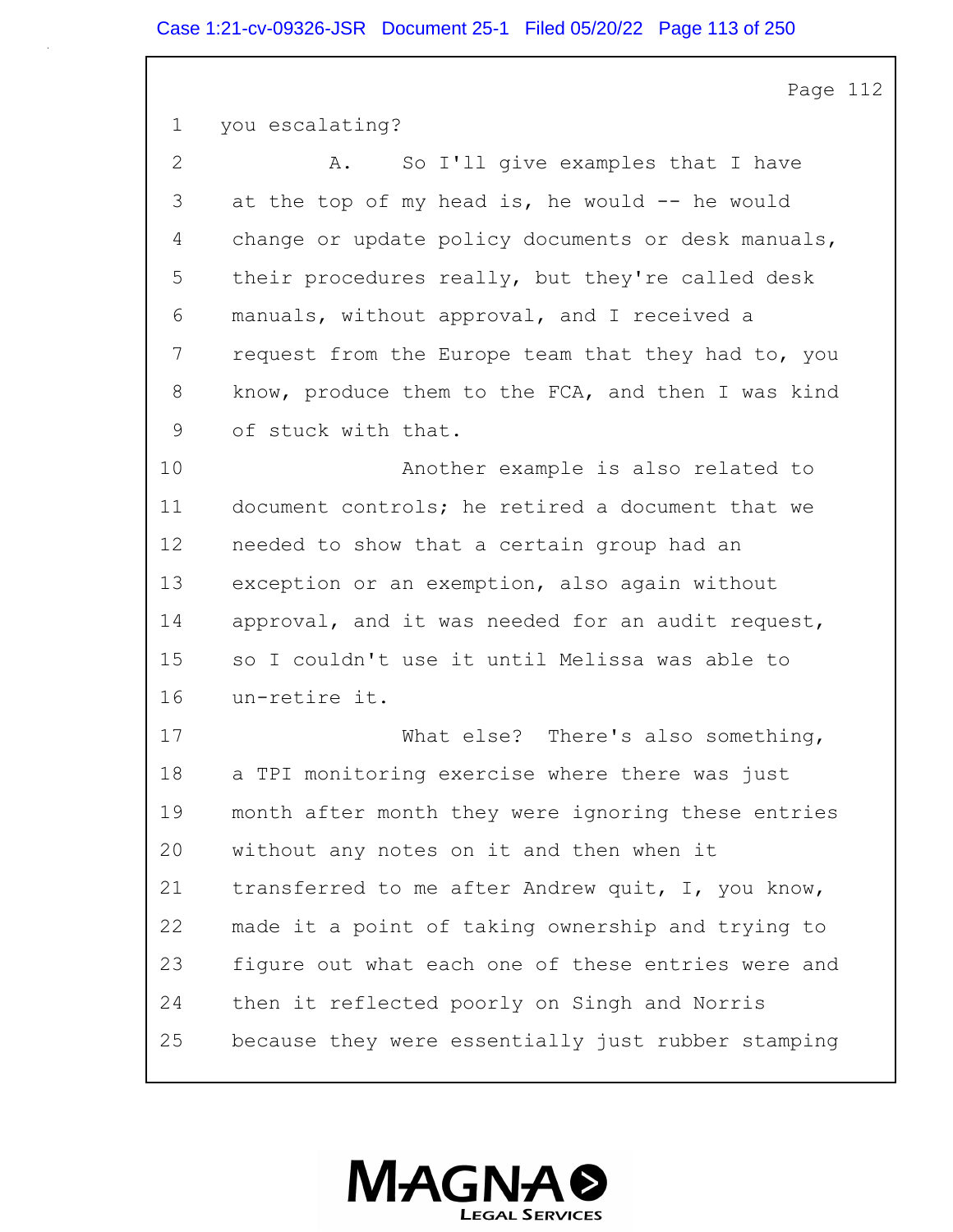Case 1:21-cv-09326-JSR Document 25-1 Filed 05/20/22 Page 114 of 250

Page 113 1 this exercise that was a regulatory commitment as 2 well. 3 So each one of those had an impact 4 on books and records, internal controls, 5 regulatory commitment, regulatory requests which 6 he was quite sensitive to, understandably so. 7 It's embarrassing, but he was an associate so, to 8 me, you know, he could recover from it. 9 Q. What do you mean that he could 10 recover from it? 11 A. I don't -- the expectations aren't 12 as high on an associate as they are for higher 13 level employees; you know, like junior level folks 14 make mistakes, everyone's human. It's just I was 15 kind of -- my hand was forced there on these. And 16 then when I went to Melissa, I tried to handle 17 them privately with her and then she then, you 18 know, preferred that we did it in the group 19 meeting which also put the spotlight on Puneet as 20 making a bad mistake. 21 Q. Do you have a midyear check-in with 22 Melissa on or about August 28, 2019? 23 A. Yes. 24 Q. Midyear check-in, is that a 25 performance discussion?

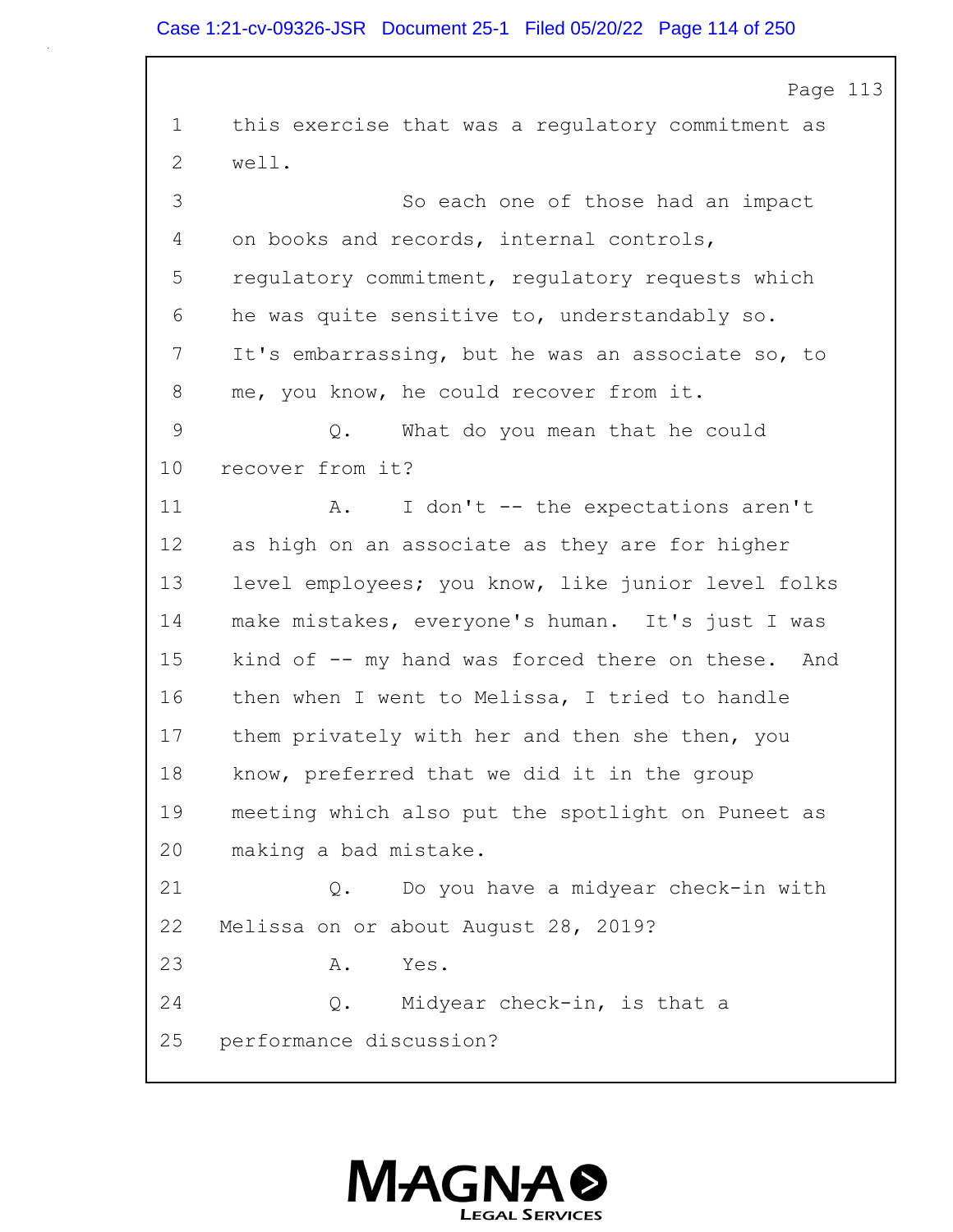#### Case 1:21-cv-09326-JSR Document 25-1 Filed 05/20/22 Page 115 of 250

Page 114 1 A. I believe so. It was the first one 2 I'd ever had there, so I believe that's what it's 3 meant to do. 4 Q. And there's, I take it, no formal 5 documented midyear review the way there is for the 6 annual review? 7 A. I don't know. I don't remember. I 8 think a lot of those were at the managers' 9 discretion. I remember a couple of people on the 10 floor talking about doing a document and that's 11 what was confusing to me, so when I went in to 12 mine with Melissa I was a bit -- the first thing I 13 asked her was, I've never done this before, how do 14 you usually do it? Because some had documents and 15 some didn't, it was up to the manager. 16 Q. During the midyear check-in, did 17 she provide feedback to you that the tone you used 18 with other team members and the way you treat 19 others is problematic? 20 A. No. 21 Q. Did she -- did you discuss with her 22 the fact -- (Inaudible). 23 THE REPORTER: I'm sorry, I need 24 that question again. You broke up on me. I'm 25 sorry.

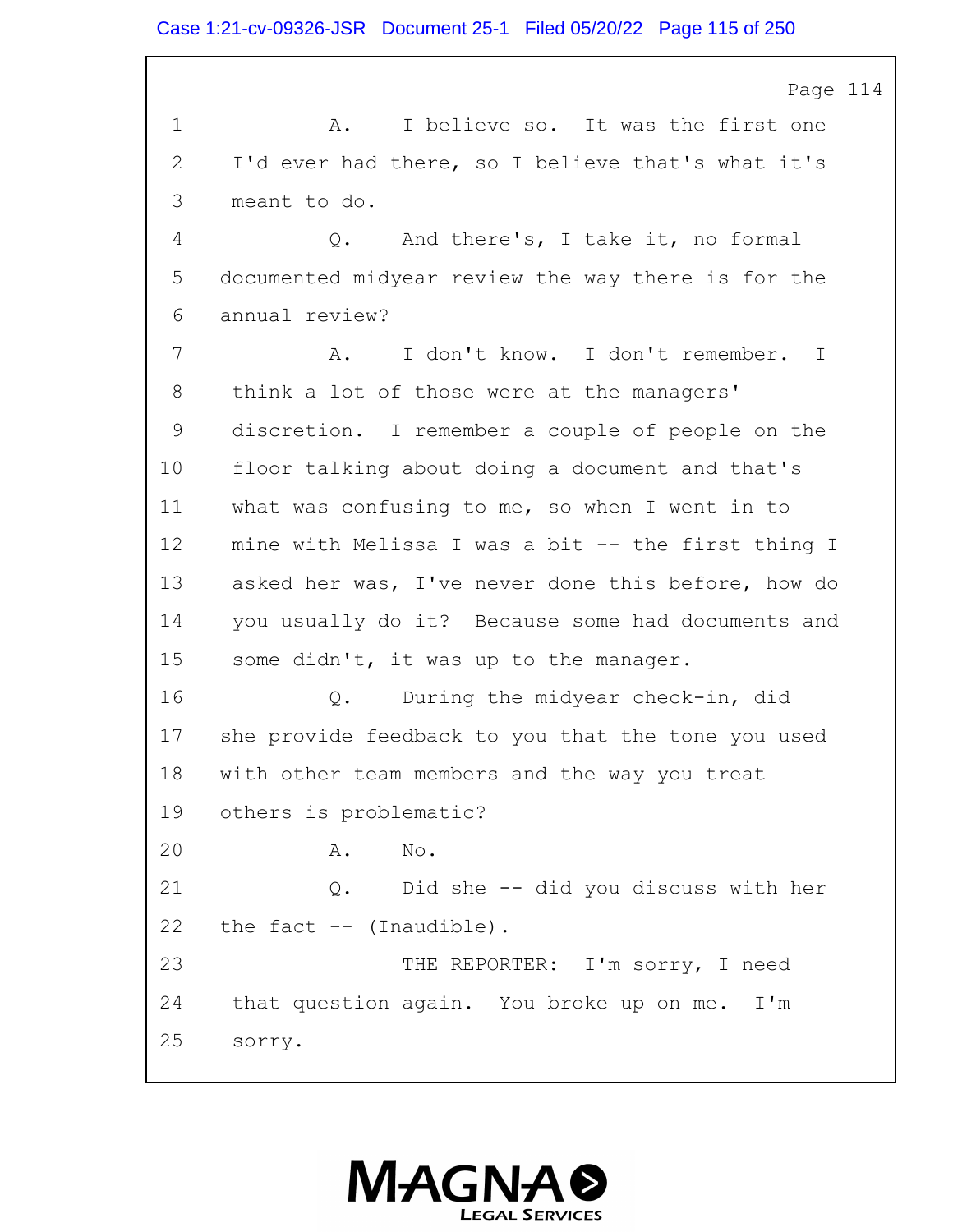#### Case 1:21-cv-09326-JSR Document 25-1 Filed 05/20/22 Page 116 of 250

Page 115 1 MR. LINTHORST: Just the question I 2 was in the middle of after the answer? 3 THE REPORTER: Yes. 4 "Did you discuss with her the 5 fact" -- and then I lost you. 6 Q. -- that you often engaged in the 7 types of behaviors towards others that you had 8 complained about when directed at you? 9 A. No. 10 Q. Did you discuss emotional 11 intelligence and the fact that you needed to be 12 more mindful in your interactions with others? 13 A. No. 14 Q. Did you discuss the importance of 15 collaboration and the ability to work together as 16 a team? 17 A. No. 18 19 **(Whereupon Document with Bates Nos.** 20 Pl. 912 to Pl. 922 was received and marked D-12 21 for identification.) 22 23 Q. Let's mark this as D-12. D-12 is 24 Plaintiff's 912 through 922 and it starts with a 25 meeting invite at the bottom for August 28, 2019

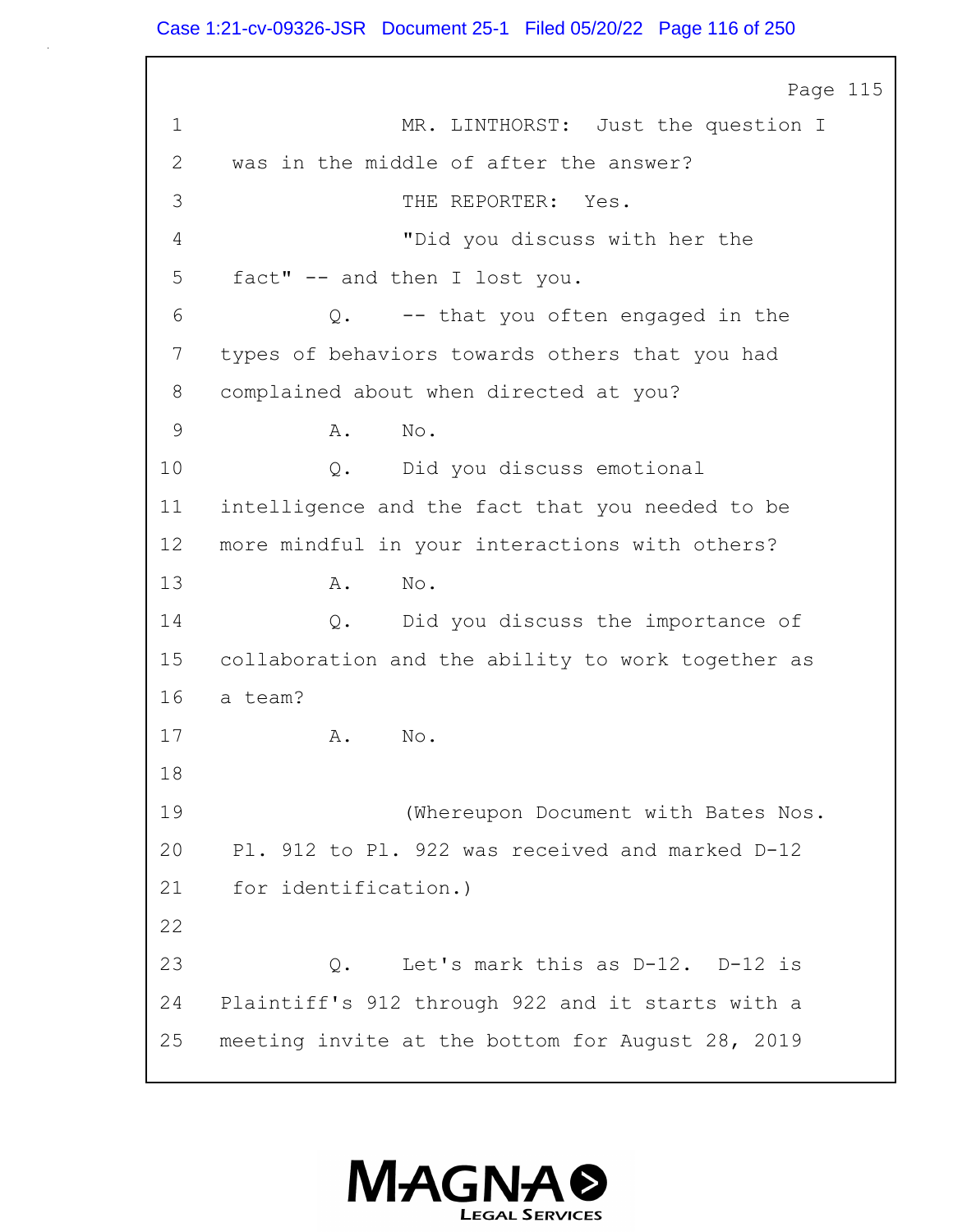### Case 1:21-cv-09326-JSR Document 25-1 Filed 05/20/22 Page 117 of 250

Page 116 1 for you and Melissa. 2 Does that appear to you to be the 3 midyear check-in? 4 A. It looks like a weekly meeting. 5 Q. And was your midyear check-in 6 during your weekly meeting? 7 A. Maybe. 8 Q. And you had another meeting on/or 9 about September 6? 10 A. Yeah, a weekly meeting, yeah. 11 Q. And then she sends you an e-mail 12 and there's an exchange back and forth and 13 ultimately an e-mail from her to Frank Pern and an 14 e-mail from her to herself. 15 As it relates to the e-mails 16 between you and Melissa, my only question is, do 17 these appear to be correct copies of e-mail 18 exchanges you had with Melissa? 19 MR. IADEVAIA: I'm just going to 20 raise, I guess, a question or a concern. I can't 21 tell, are you saying this is all one document, 22 because there's multiple documents put into one 23 exhibit? 24 MR. LINTHORST: It appears to me 25 that the e-mail exchange is one document. I don't

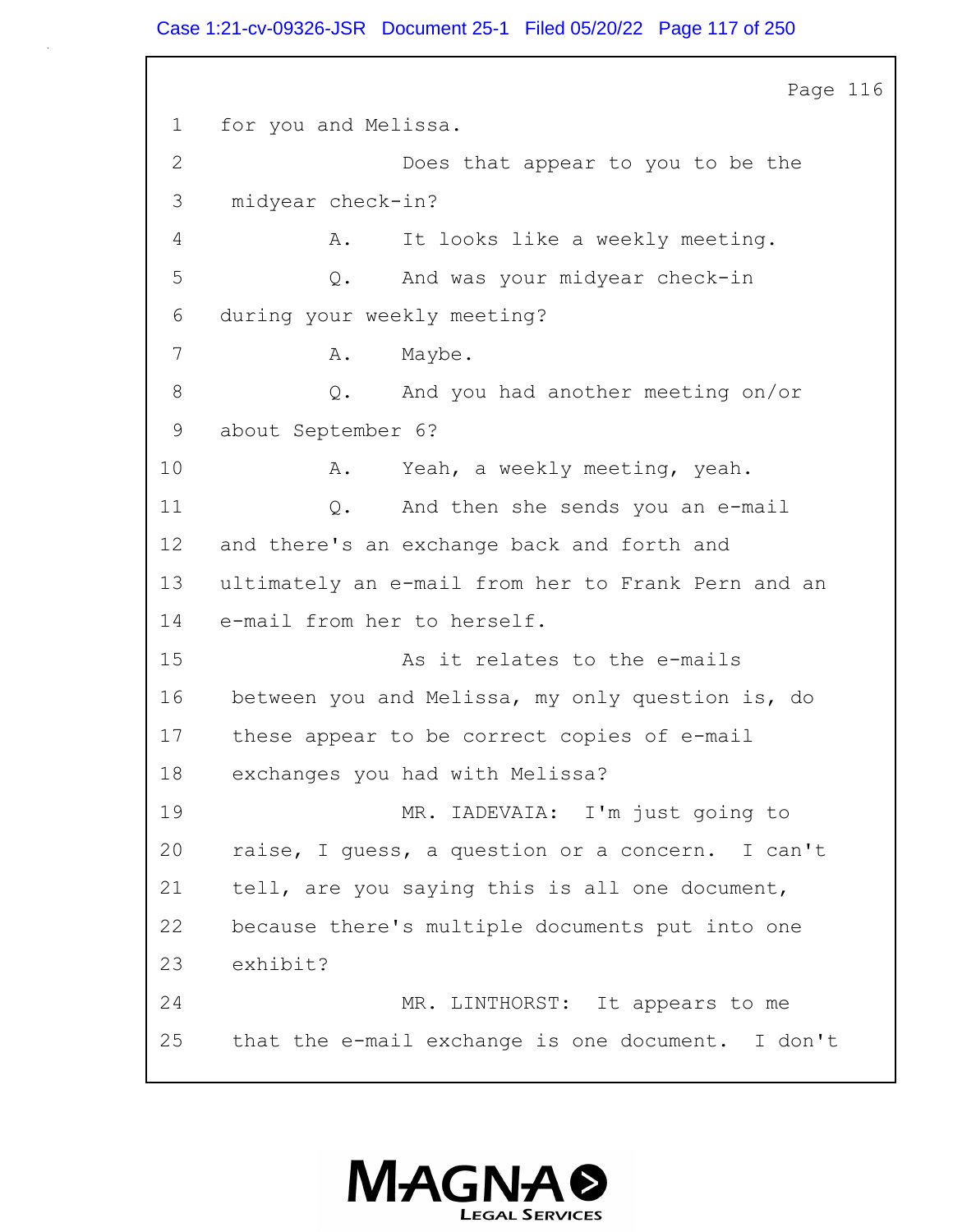### Case 1:21-cv-09326-JSR Document 25-1 Filed 05/20/22 Page 118 of 250

Page 117 1 know whether the -- maybe the meetings are 2 separate. 3 MR. IADEVAIA: Okay. 4 Q. As to the e-mail starting on 5 September 9th from Melissa to you up through the 6 meeting from you to Melissa on September 13th that 7 we see on Plaintiff's 913, do these appear to be 8 e-mail exchanges that you had with her on those 9 dates? 10 A. No. So -- do I have control of the 11 document? 12 Q. You do. 13 A. Okay. It's strange that it's in 14 purple, but I'm going to scroll up here just to 15 see. Okay. So that's an e-mail on September 23rd 16 from Melissa to herself, and then an e-mail on 17 September 13th, so 10 days earlier, from Melissa 18 to Frank Pern, Jennifer Boyle-Devine and Cathy 19 Duffy. And then -- okay, and then the last one --20 yeah, the purple -- it seems like she's edited 21 this document. 22 Q. With what's in purple? 23 A. At least what's in purple. I'm not 24 sure what else she may have edited. 25 Q. Do you contend that Melissa ever

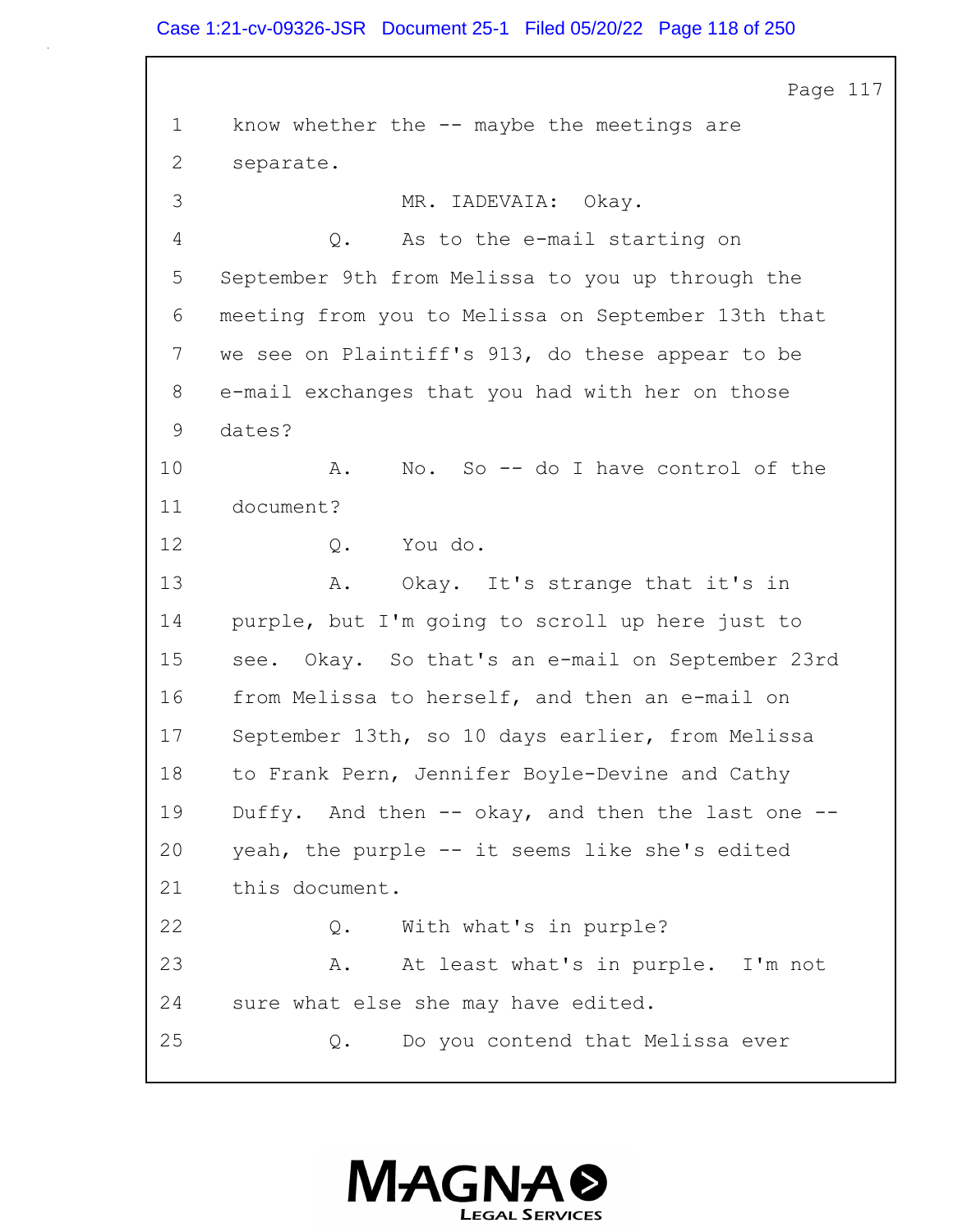Page 118

1 excluded you from any meetings?

2 A. Yes.

3 Q. And which meetings?

4 A. The ones that I am aware of or that 5 was a topic of discussion during this time, so I 6 remember the performance evaluation meeting 7 happened, it was very short. We talked about --8 I asked her what I should be doing. She said no, 9 it's up to you, what do you want to do? I told 10 her I'd like to take that emotional intelligence 11 course, the second level of it, I enjoyed it. It 12 was a group course that she assigned to the whole 13 team, and then I asked her if she had any feedback 14 for me. She said, no. I asked what -- is there 15 anything else I should be doing? She said, no. 16 And then I asked her about -- oh, no, she asked me 17 about my job prospects, if -- have I found 18 anything and is there anything she could do to 19 help with that. No. And then I said okay, well, 20 I guess is that it? And then we concluded that 21 conversation, the performance evaluation or the 22 midyear check-in. And then we moved on to 23 different topics. I said okay, now that that's 24 over I want to talk to you about this meeting that 25 we -- that you guys had. It looks like, you know,

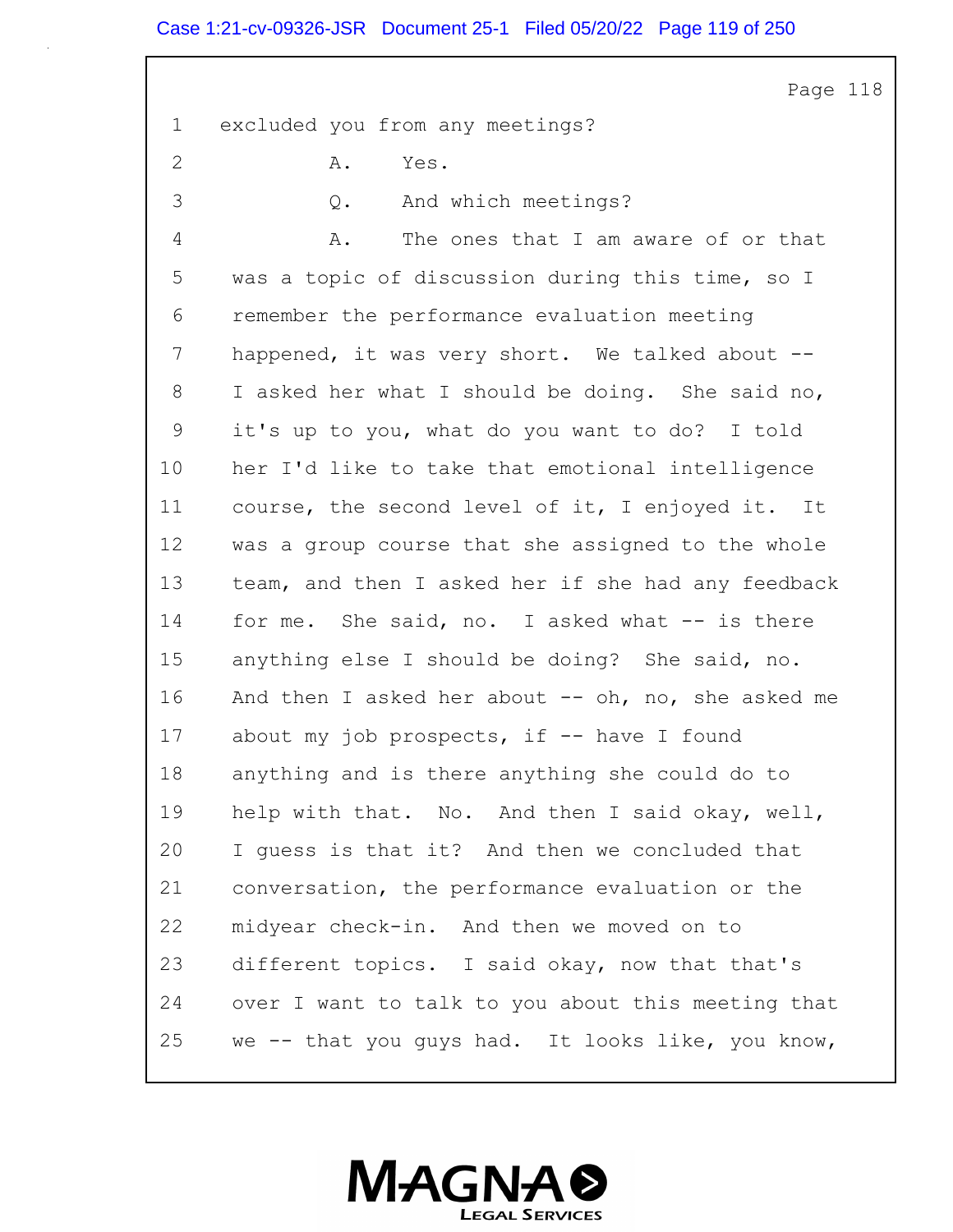Page 119

1 Chris Punke told me about this meeting where all 2 the other team leads are there and I'm not, and 3 that's when, you know, we had the conversation 4 about that and she said, you know, that she didn't 5 feel the need to invite me to that meeting because 6 she already knows what's going on with TPI, but 7 the other leads she needs to understand what's 8 happening with them and that's why they're there 9 and I'm not. And then I said, well, I feel like 10 I'm being excluded again and kind of went from 11 there and then we concluded the meeting after we 12 had additional kind of back and forth. It was a 13 very short meeting and then we had this -- I guess 14 an unedited version of this e-mail trail that you 15 showed where I kind of more fully described what I 16 remember happening in both the August 28th and the 17 September 6th meetings.

18 Q. As to the meeting where she told 19 you that she didn't think you needed to be there 20 because she already knows what's going on with 21 TPI, did you have any reason to doubt her 22 explanation for why you weren't at the meeting? 23 A. Yes, because it's also about 24 exposure, and if I'm not being treated the same 25 way, you know, different -- why I'm being treated

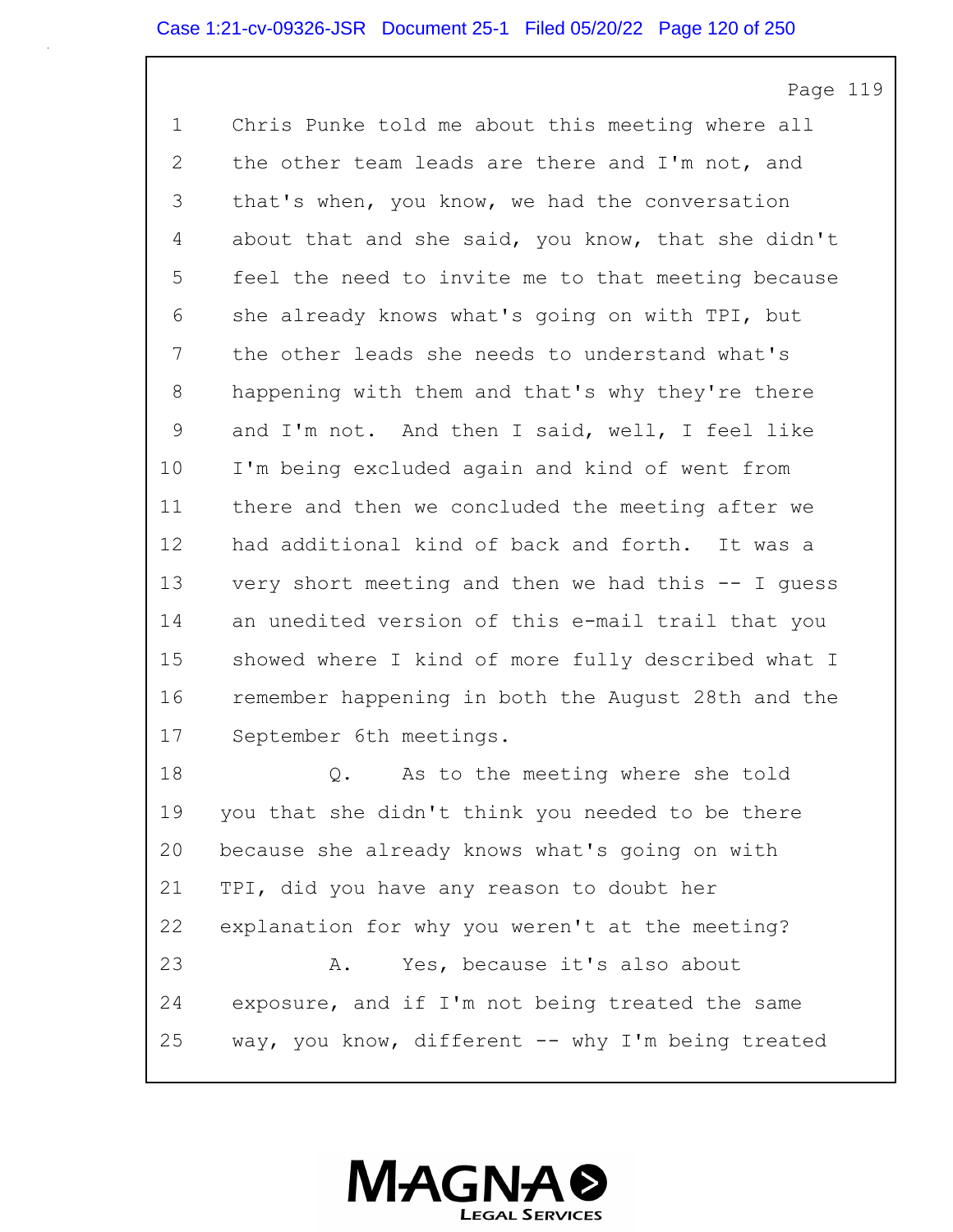Case 1:21-cv-09326-JSR Document 25-1 Filed 05/20/22 Page 121 of 250

Page 120 1 differently than other team leads, I didn't 2 understand it, I thought, you know, we got past 3 excluding me from things. 4 5 (Whereupon Document with Bates Nos. 6 Pl. 962 to Pl. 966 was received and marked D-13 7 for identification.) 8 9 Q. Let's mark this as D-13, which is 10 Plaintiff's 962 to 966. I'll give you the 11 control. Can you tell us what this document is? 12 A. It appears to be some examples that 13 I -- I sent to Ruggieri and then later Batterman. 14 Q. Who's Ruggieri? 15 A. Rosemary Ruggieri, an ER 16 investigator. 17 Q. R-u-g-g-i-e-r-i? 18 A. I'll trust your spelling. 19 Q. And John Batterman? 20 A. B-a-t-t-e-r-m-a-n. 21 Q. And who's Batterman? 22 A. He's a -- I think he just joined 23 the GIRE investigations team. That's the -- I 24 can't remember what GIRE stands for, I just know 25 they work with the GACC team on the investigations

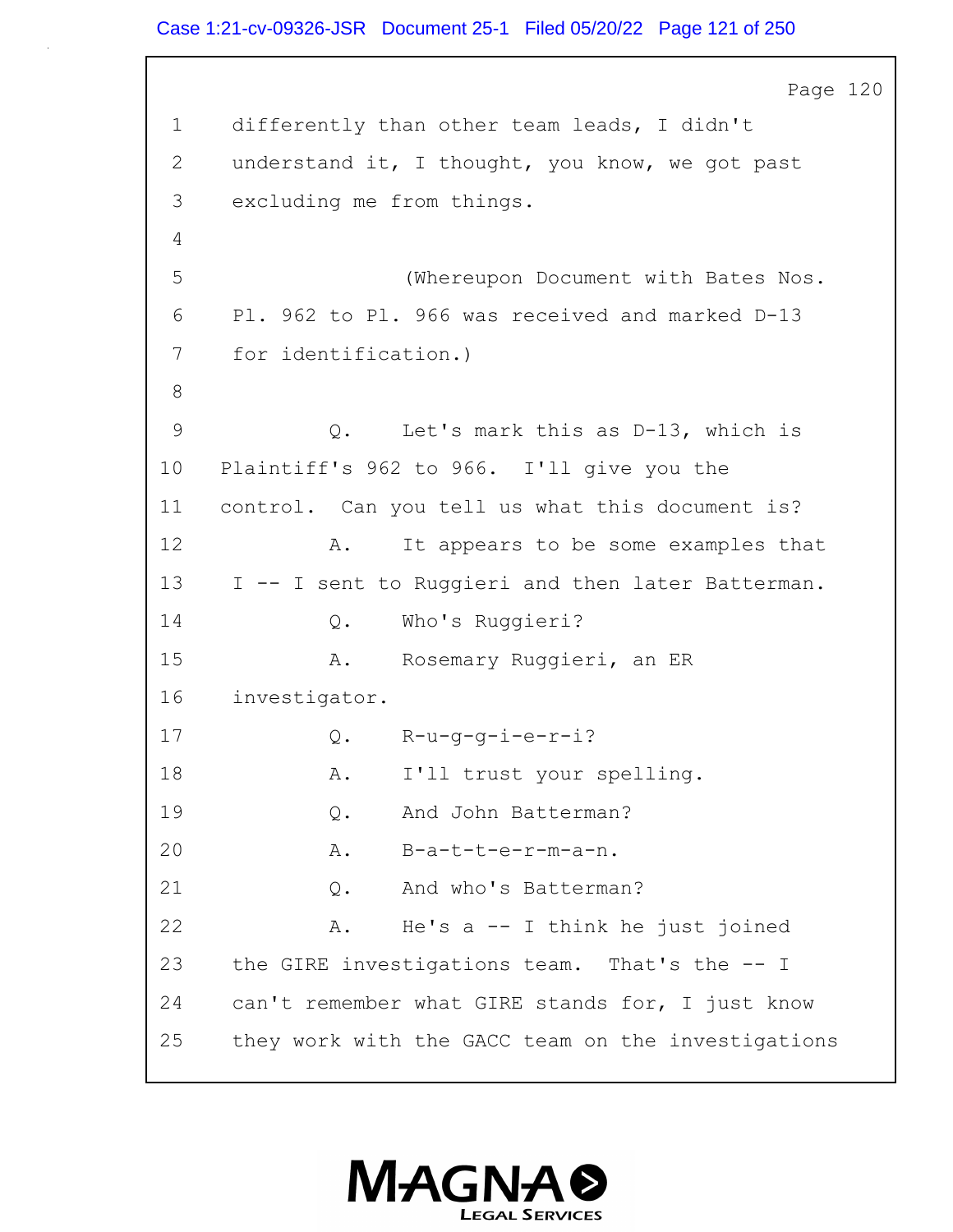## Case 1:21-cv-09326-JSR Document 25-1 Filed 05/20/22 Page 122 of 250

Page 121 1 workstream and they also would do internal 2 whistleblower investigation. 3 Q. I'm sorry, did you say you don't 4 know what GIRE stands for? 5 A. No, I don't remember what the 6 acronym stands for. 7 Q. But it's G-I-R-E? 8 A. G-I-R-E. 9 Q. And did Ruggieri and Batterman then 10 conduct an investigation into your allegations? 11 A. Well, first it was Ruggieri and 12 then it got escalated to Batterman and they both, 13 yeah, conducted an investigation together. 14 Q. And did you have a two-hour meeting 15 with the two of them on or about October 7, 2019? 16 A. Around there. 17 Q. Looking at the first page of this 18 document, at 962 there's a reference to priorities 19 discussions, and in the third line you said, "I 20 was also concerned with being told to remove items 21 that I accomplished which is similar to what my 22 prior managers did." 23 Does that refer to the priorities 24 exchange that we reviewed before? 25 A. Yes.

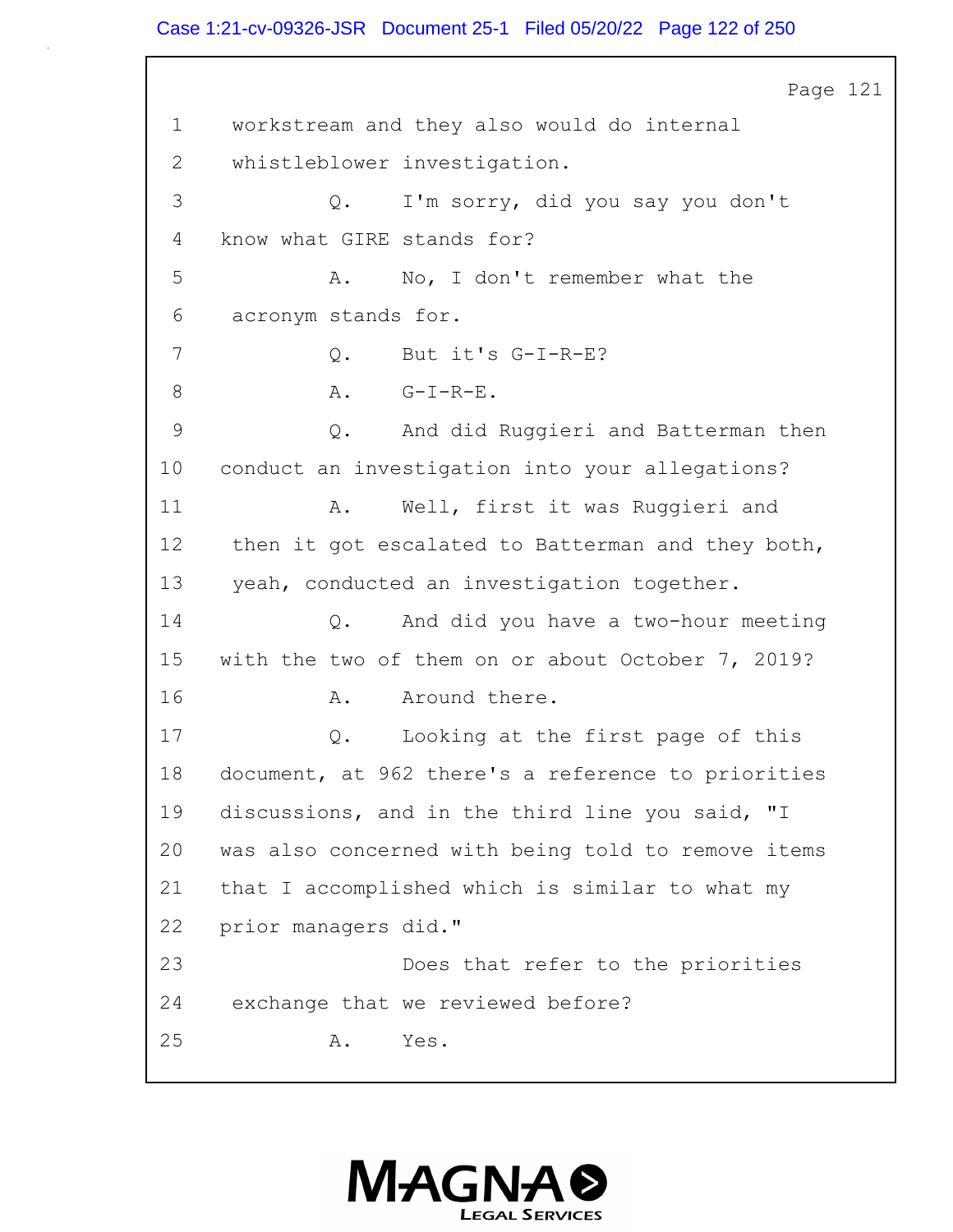Page 122 1 Q. And your concern was being told to 2 remove the items where Melissa thought they were 3 more BAU? 4 A. I'm not sure what -- maybe the 5 attachment in there will show that, but I'm -- 6 probably, that's probably related to that 7 attachment. 8 a. And you say, "Bias exclusion and 9 lack of empowerment escalations, this workflow was 10 meant to be my way of getting exposure, but I 11 ended up being excluded from the senior managers 12 at the end." 13 What's the workflow you're 14 referring to? 15 A. This is related to the FRC meeting. 16 This is a high-level risk committee that's 17 described in the JPMorgan the 10K, where it shows 18 that Jamie Dimon, who we talked about before, and 19 Ashley Bacon, chief risk officer, were meant to -- 20 were, not just meant to, they were the co-chairs 21 of this, and that's what  $--$  and it's meant to  $--$ 22 or the attachments as well as the submissions -- 23 are meant to give an update on the GACC program 24 part of that update. 25 MR. IADEVAIA: Tom, I think we've

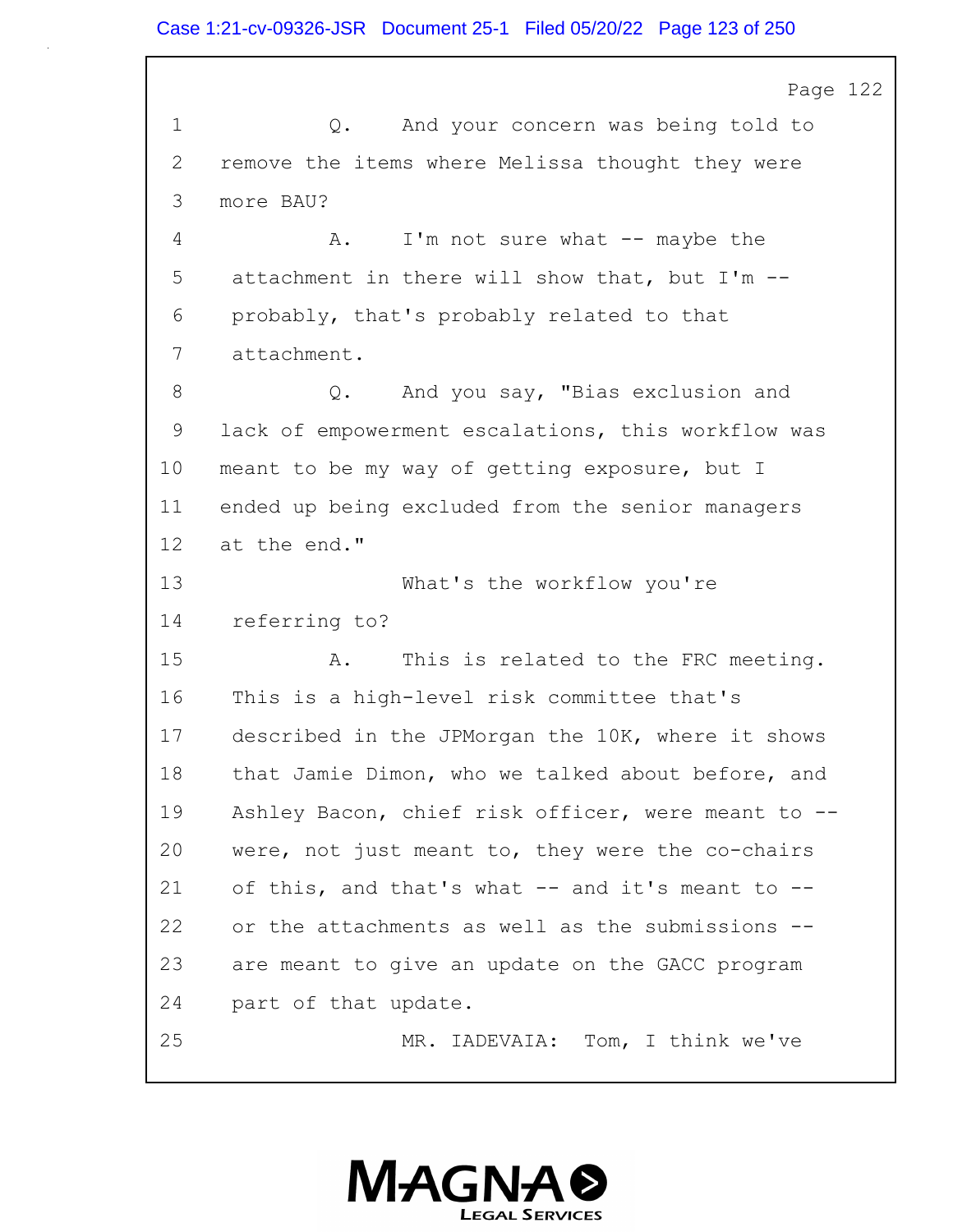# Case 1:21-cv-09326-JSR Document 25-1 Filed 05/20/22 Page 124 of 250

Page 123 1 been going almost an hour and a half. Whenever is 2 a good time, I'd like to take a break, but 3 whenever you want to. 4 MR. LINTHORST: Yeah, we can take a 5 break. 6 MR. IADEVAIA: Okay. 7 THE VIDEOGRAPHER: Time is 2:54 8 p.m.. We're going off the record. 9 10 (Whereupon there was a brief 11 recess.) 12 13 THE VIDEOGRAPHER: The time is 3:09 14 p.m.. We are on the record. 15 BY MR. LINTHORST: 16 Q. Looking back at Defendant's 13, at 17 Page Plaintiff's 962 towards the bottom, you say, 18 "August 20, I escalated bias concerns with regard 19 to a team member's (Jeanette O'Rourke) behavior. 20 I was then told that I just don't like when people 21 do to me what I do to them." 22 And what was your concern with 23 Jeanette O'Rourke's behavior? 24 A. She was very aggressive and rude 25 and pretty frustrated. I understood her

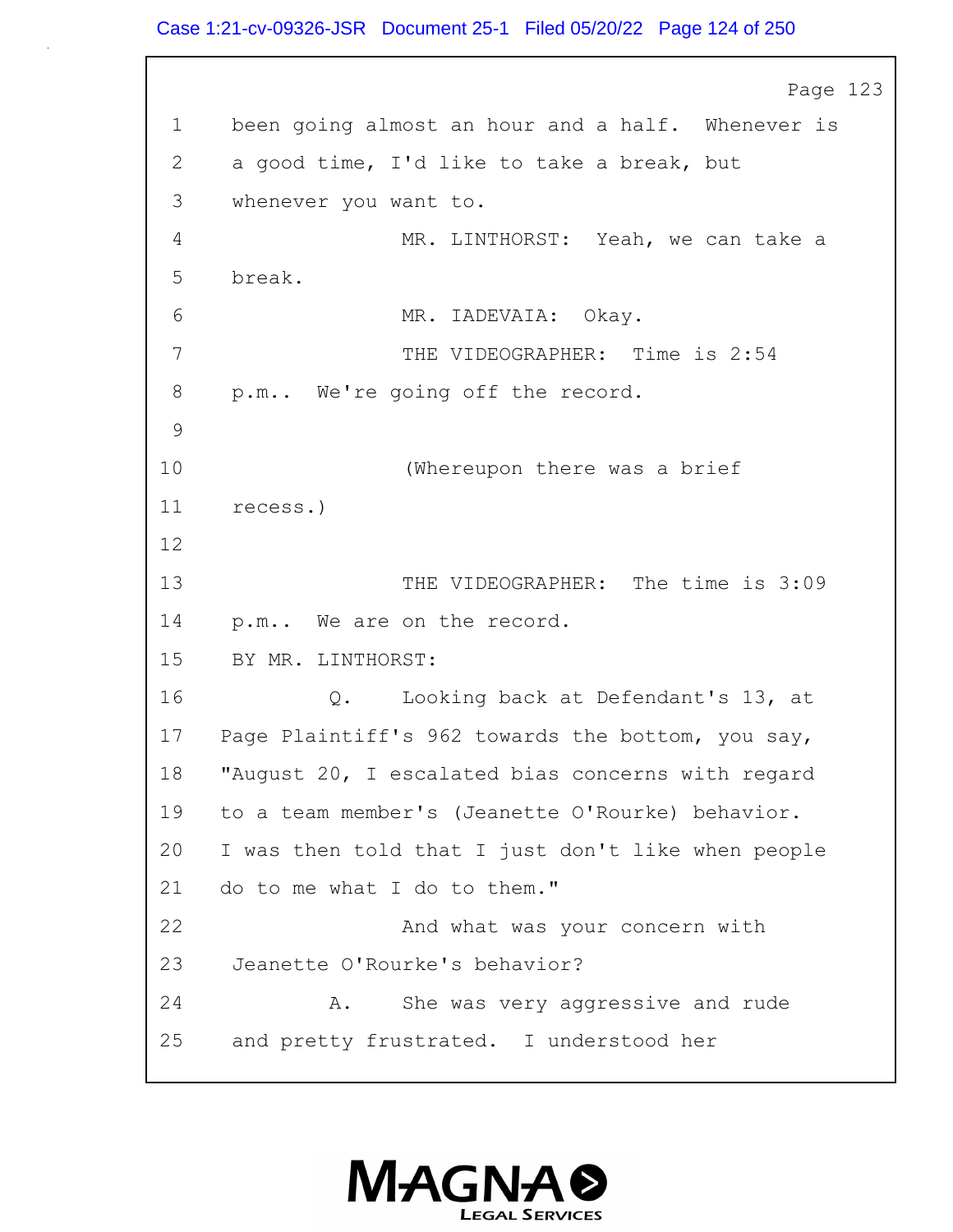### Case 1:21-cv-09326-JSR Document 25-1 Filed 05/20/22 Page 125 of 250

Page 124 1 frustration, but not, you know, the aggressiveness 2 and the rudeness. 3 Q. And your bias concern related to 4 what? 5 A. So I noticed that a number of other 6 team members who were also black, Jeanette 7 O'Rourke had acted the same way towards them and I 8 observed a pattern with her that I didn't -- 9 these sorts of things don't pop into my head 10 immediately so it takes me awhile, but I observed 11 a pattern at this point where it was a black woman 12 that reported to her for maybe a month, month and 13 a half, Chrissy Thomas, and was almost immediately 14 removed from her team. And then the way that she 15 treated Arlene West, also another black woman on 16 her team, and the way that she treated Ashon 17 Taylor and then me, and we happened to be all of 18 the black people in -- in the department. 19 Q. And who told you that you just 20 don't like it when people do to you what you do to 21 them? 22 A. It was -- I need to remember. It 23 may have been -- it was either Laferriere or 24 Punke, Chris Punke. I'm not -- I can't remember 25 right now.

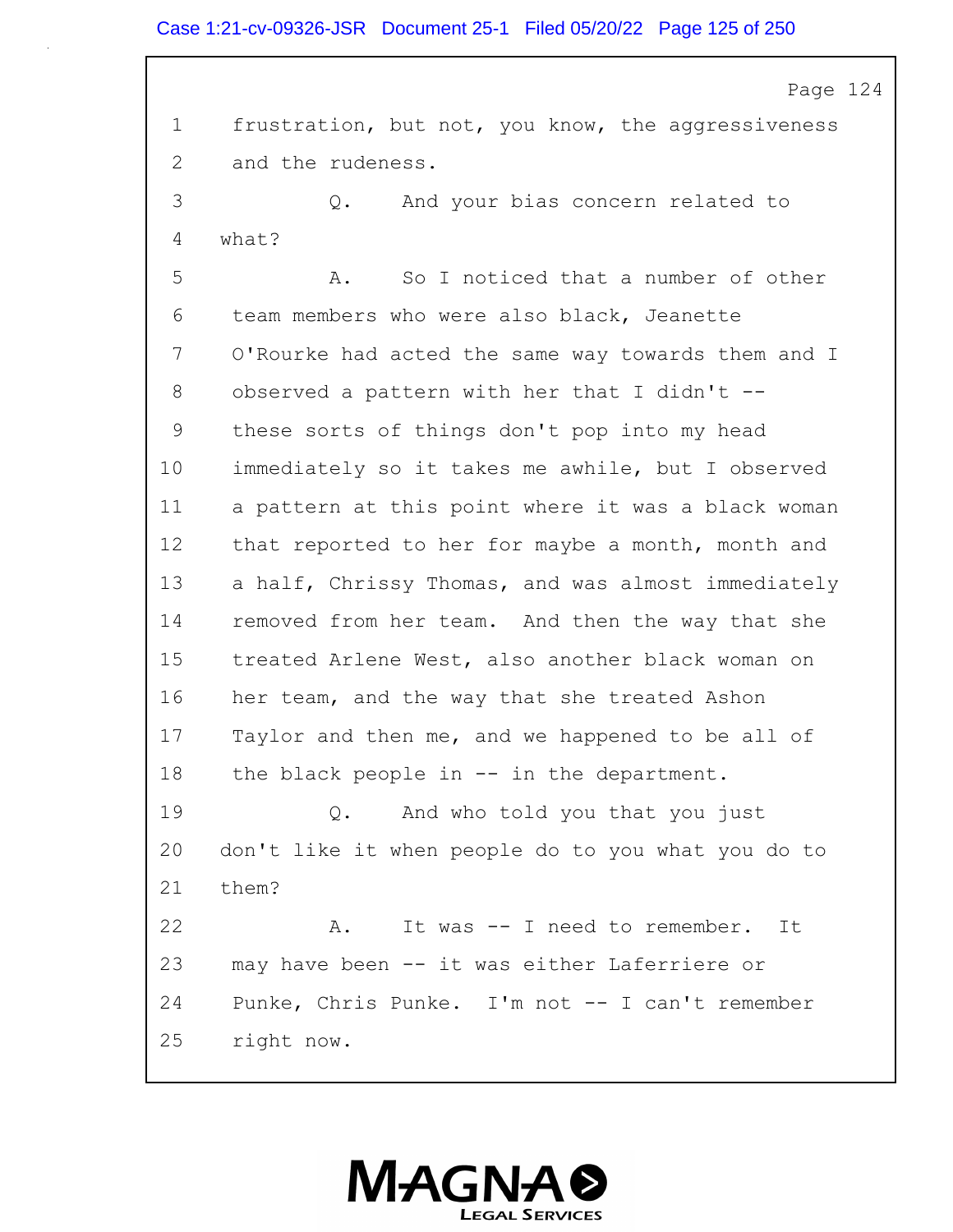Page 125

1 Q. And then it says, "I also 2 highlighted to Melissa that it seems like all the 3 people of color are seated in one area and all 4 other team members are seated apart. I asked her 5 to consider the optics of this seating 6 arrangement." 7 Now, you had been seated over there 8 as a result of the first investigation to place 9 you apart from Garrett Ross? 10 A. I was -- initially I was seated on 11 the other side of the floor, and then Melissa 12 moved to the U.S. and created a seating chart and 13 then this was the seating chart that we all were 14 in. 15 Q. So you moved again after Melissa 16 became your supervisor? 17 A. After Melissa moved to the U.S., so 18 part of the problem with Ross was there was no 19 manager present on the floor directly where we 20 were to observe his behavior or at least help 21 manage it and Melissa was still in the UK, and she 22 didn't move back until July. And then when she 23 moved back, myself and two other -- yeah, one, 24 two, three, four -- four other team members who 25 were on the other side of the floor, were then

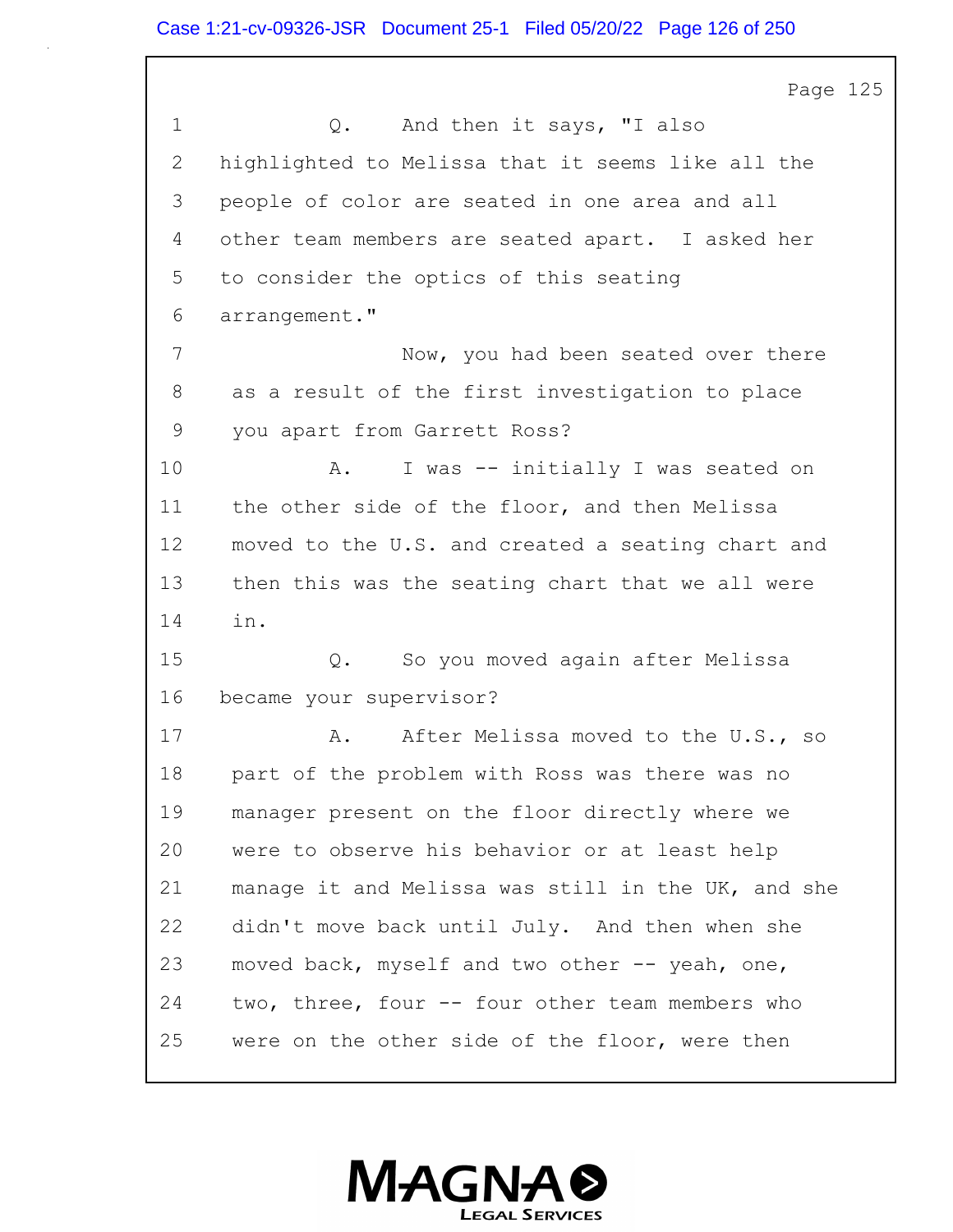# Case 1:21-cv-09326-JSR Document 25-1 Filed 05/20/22 Page 127 of 250

Page 126 1 consolidated into that area under Melissa and 2 Brad's seating chart. 3 Q. And you say there has still been no 4 training since this escalation. What training are 5 you referring to? 6 A. It might say further up, but 7 there -- there was a point where I asked Melissa 8 to -- to assign unconscious bias training and she 9 said that she would and it didn't happen. It 10 might be in that attachment. I don't remember, 11 but I do remember asking for an unconscious bias 12 training because I thought Jeanette's issues -- I 13 didn't think she was -- she was aware that she was 14 engaging in this behavior, so I said to assign the 15 unconscious bias training to her. 16 Q. Did you receive a written warning 17 on or about October 24, 2019? 18 A. Yes. 19 Q. And how did you receive that? 20 A. In person. 21 Q. And who was in the meeting? 22 A. Jennifer Boyle-Devine and Elizabeth 23 Dorritie. 24 Q. And who's Elizabeth? What's her 25 role at the time?

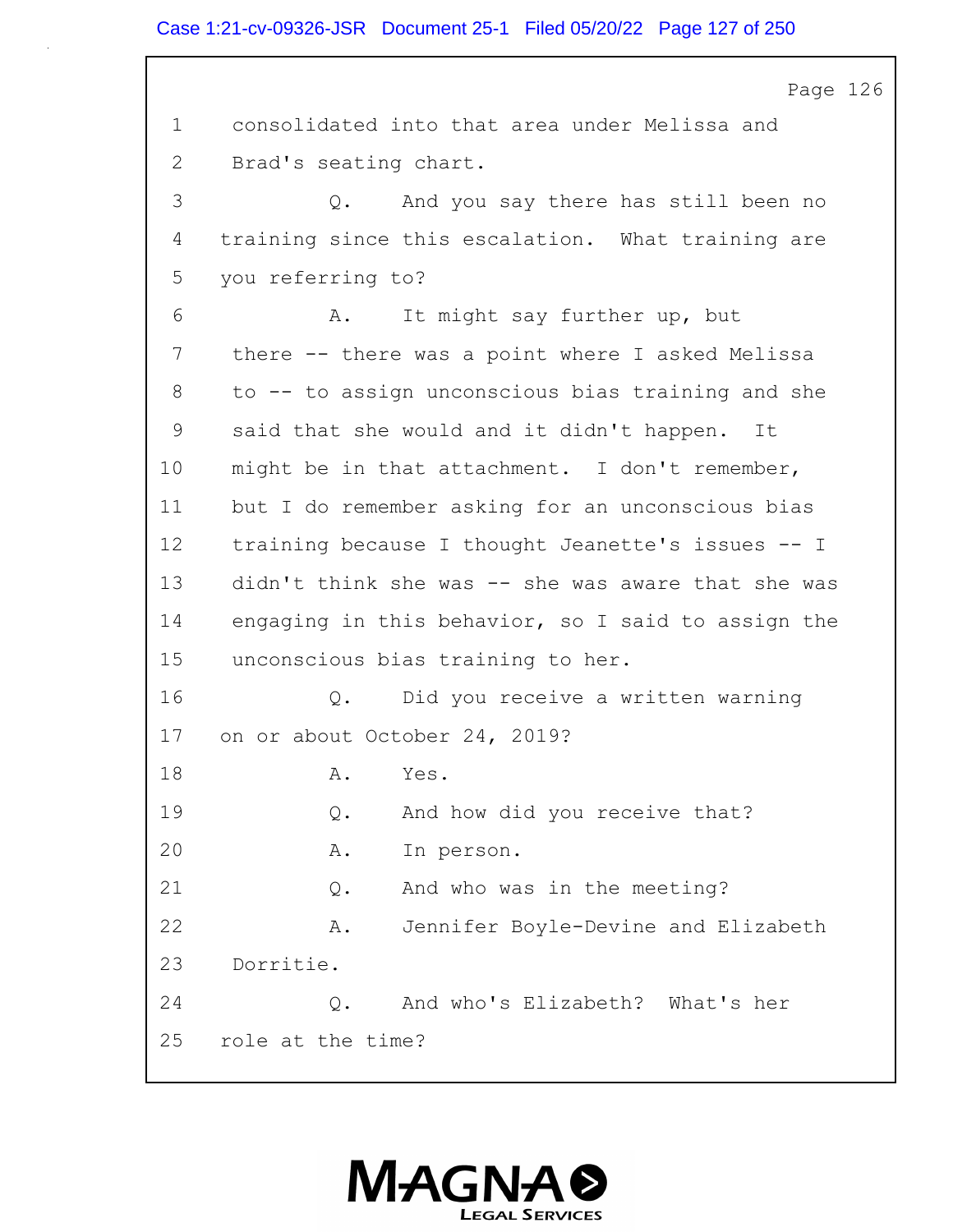### Case 1:21-cv-09326-JSR Document 25-1 Filed 05/20/22 Page 128 of 250

Page 127 1 A. She has something to do with HR. 2 I'm not sure what her role in that was, but she 3 accompanied Jennifer Boyle-Devine. 4 Q. And how did the meeting come about? 5 A. It was scheduled by Jennifer 6 Boyle-Devine, I think. It was a calendar invite 7 on my calendar. 8 Q. And what was said during the 9 meeting? 10 A. They -- I was told that I was 11 receiving a written warning, and -- excuse me. 12 Sorry about that. 13 Q. Not a problem. 14 A. I was told that I was receiving a 15 written warning. They described the written 16 warning and then -- or I guess -- yeah, Jennifer 17 Boyle-Devine went through the written warning and 18 then Elizabeth Dorritie said -- told me about the 19 process, the written warning process, and told me 20 that I had one week to challenge and provide 21 feedback or respond to the written warning with 22 any information that I felt was relevant, if I 23 have any -- well, I misunderstood her when she 24 first said that, she said that there's a personal 25 issue, but I thought she said personnel issue.

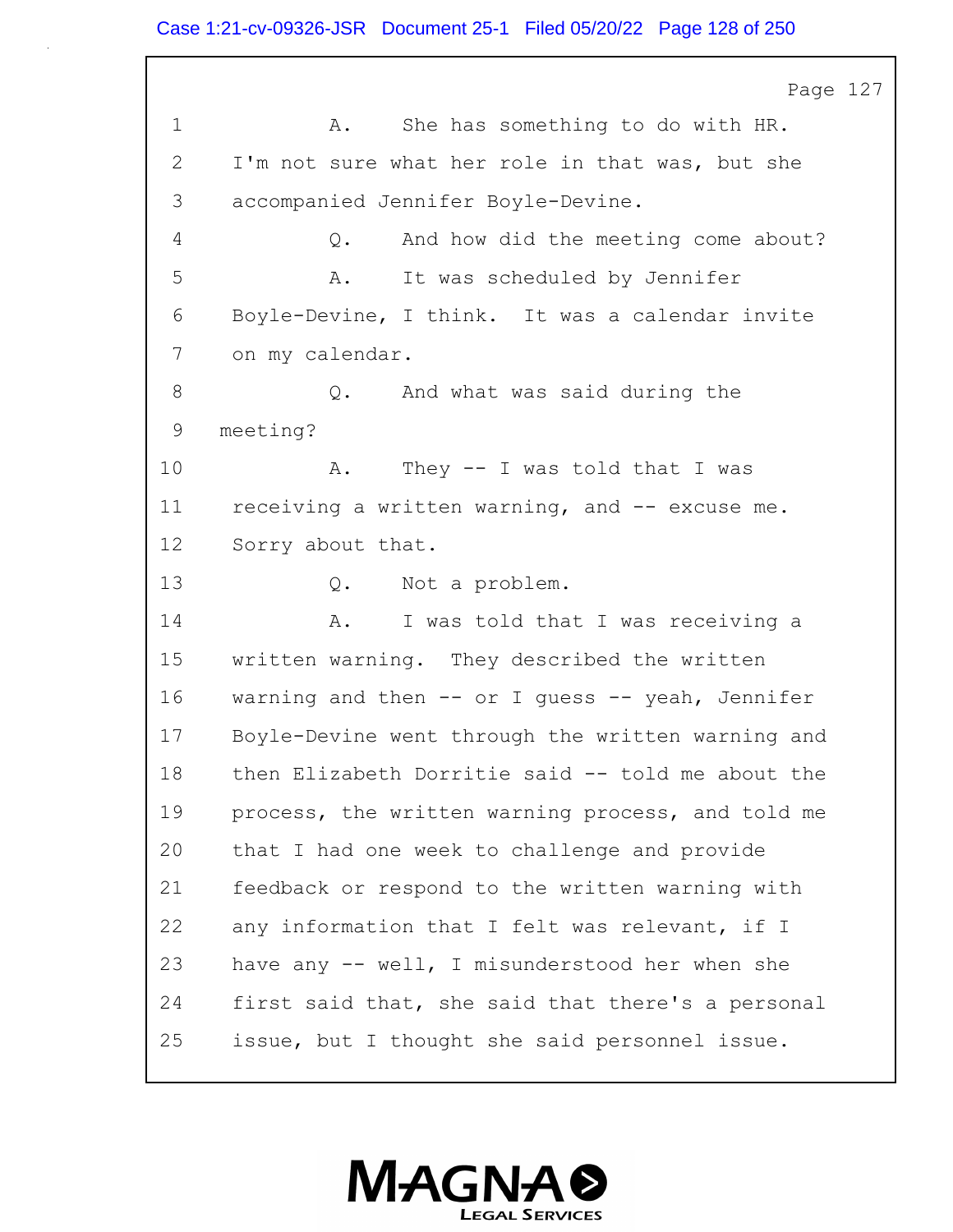# Case 1:21-cv-09326-JSR Document 25-1 Filed 05/20/22 Page 129 of 250

Page 128 1 Then I brought up the GIRE investigation and -- 2 and then she clarified and said no, it's personal 3 to you, meaning if I have like a mental health 4 problem or some other problem. 5 Q. What did you say about the GIRE 6 investigation? 7 A. I asked her, well, is it 8 appropriate to -- I asked her, does she want me to 9 document personnel problems, and that's when I 10 would have documented the GIRE investigation, so I 11 didn't say anything else other than that there was 12 a GIRE investigation in order to ask that 13 question, but she told me I had a week to respond 14 and I can write something up. So I didn't feel 15 the need to, you know, go into it in that meeting 16 and they made it seem like it wasn't appropriate 17 to. It was more of, you have a chance to respond 18 and -- and you have a week to respond. 19 Q. And did they present you with a 20 document at the meeting? 21 A. They did. 22 Q. And anything else that was said 23 during the meeting that you can recall? 24 A. Not that I remember. 25

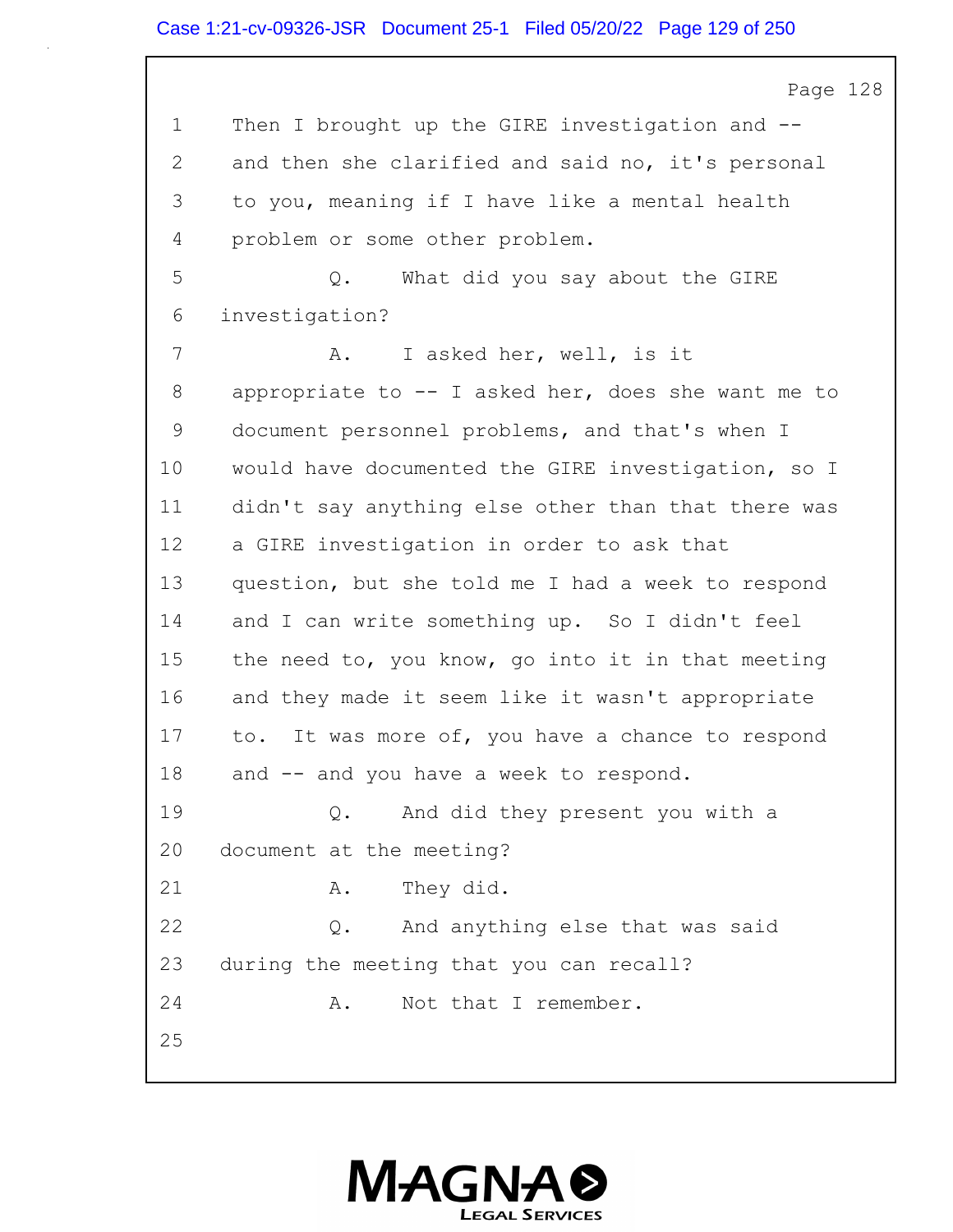#### Case 1:21-cv-09326-JSR Document 25-1 Filed 05/20/22 Page 130 of 250

Page 129 1 (Whereupon Document with Bates Nos. 2 Pl. 972 to Pl. 974 was received and marked D-14 3 for identification.) 4 5 Q. Let's mark this D-14. Plaintiff's 6 972 through 974. Giving you control and the first 7 question is, is this a copy of the written warning 8 that you received in that meeting? 9 A. No, it is not. This employee did 10 not sign. This part was blank. 11 Q. Okay. Other than that, does this 12 appear to be a copy of the written warning that 13 you received in the meeting? 14 A. It looks like it. 15 Q. And in terms of Jennifer, did it 16 seem like she was reading through this or 17 summarizing or are you not sure? 18 A. It looked like she was summarizing 19 it. 20 Q. And were you given a copy of this 21 document? 22 A. I was. 23 Q. And were you asked to sign? 24 A. I was -- yes, I was told that I 25 could -- in a week -- I have one week to respond

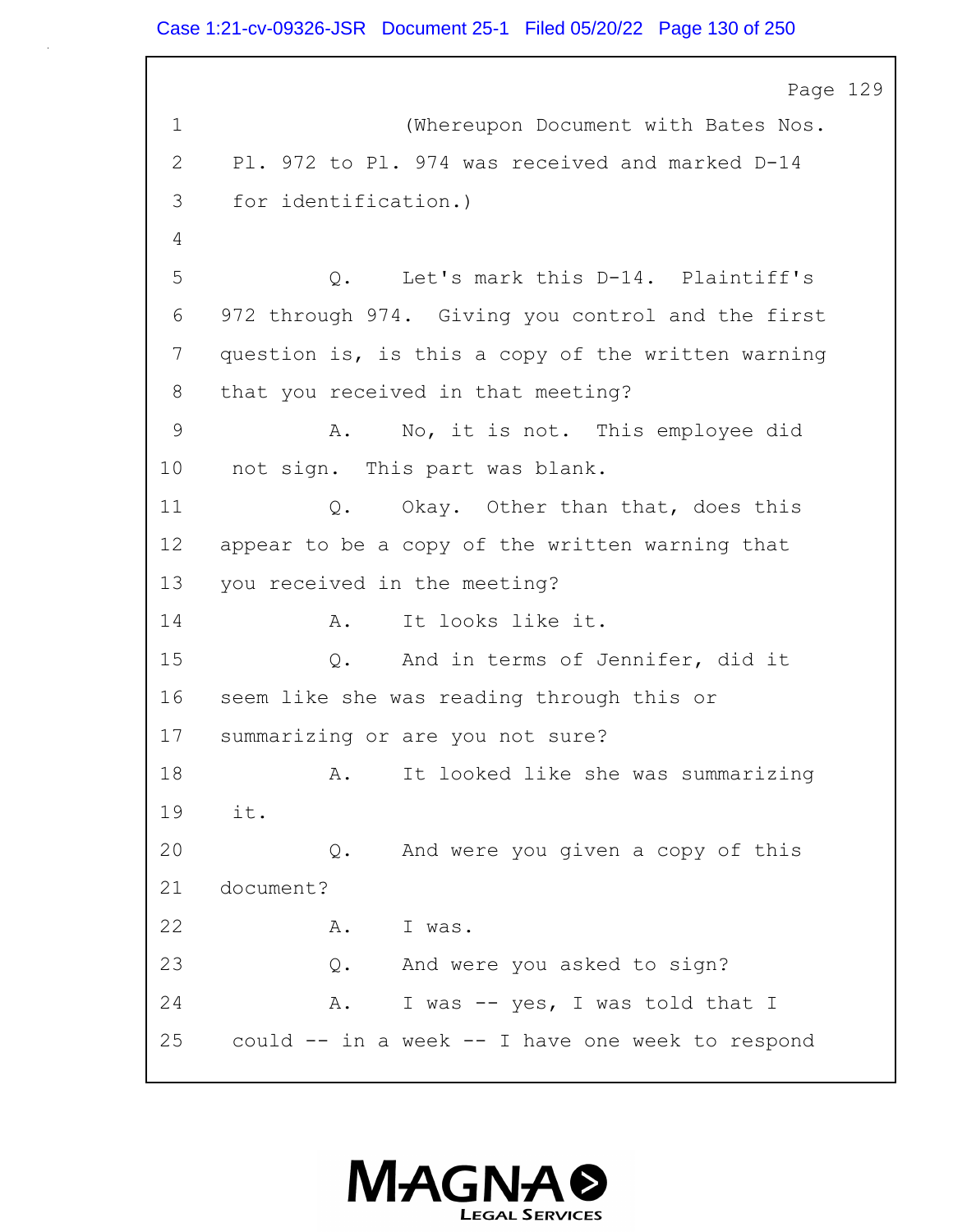#### Case 1:21-cv-09326-JSR Document 25-1 Filed 05/20/22 Page 131 of 250

Page 130 1 and acknowledge receipt of the warning. 2 Q. Well, were you asked to sign in the 3 meeting that you have read the warning and 4 received a copy? 5 A. No, I wasn't. I was told that I 6 could take it with me and I have a week to 7 respond. 8 Q. Was anything else said during this 9 meeting? 10 A. Not that I remember off the top of 11 my head. 12 Q. So first two pages of the meeting 13 -- of the warning provides some feedback and 14 you're free to look through it, but the question 15 will be, did you feel that any of the feedback had 16 merit? 17 MR. IADEVAIA: Objection. You can 18 answer. 19 A. When I read through the written 20 warning, I also didn't have an opportunity to read 21 through it during that meeting, so that was 22 another reason why I had to take it with me to 23 read through it.  $I$  -- when I read through it more 24 thoroughly after the meeting, my impression was 25 that the -- that this was retaliation, that

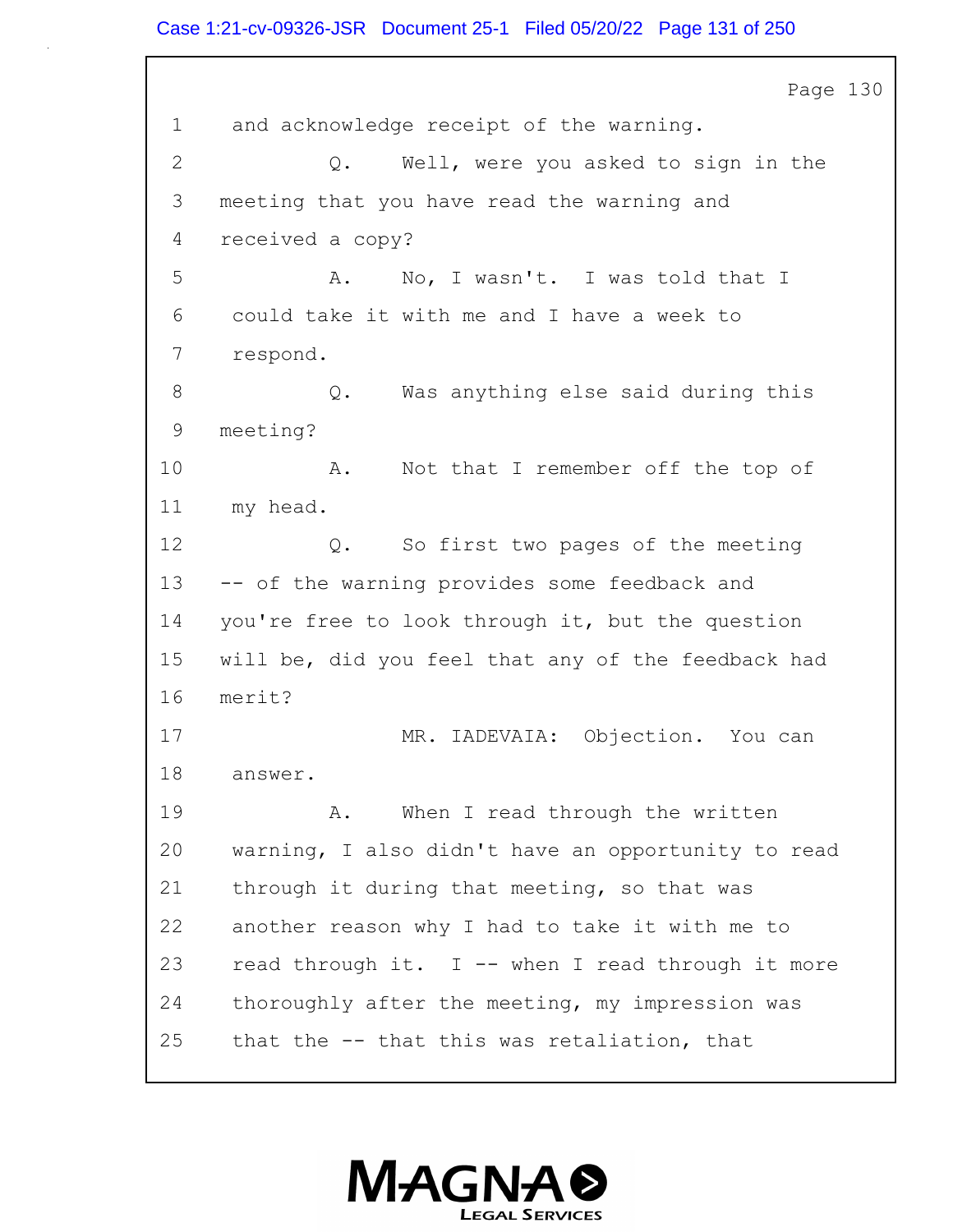Page 131 1 these -- this feedback, the negative feedback, 2 that's related to, you know, my escalations and 3 just protected activity. I was escalating an 4 issue with related to the falsification of 5 documents, inaccurate books and records, and 6 inadequate or nonexistent controls and that I was 7 refusing to engage in illegal conduct, and this 8 was their response to my refusal to engage in that 9 conduct. 10 Q. Did you read through it that same 11 day after the meeting? 12 A. I did. I did. 13 Q. And at the time, did you think that 14 any of the performance feedback reflected in the 15 warning had merit or was valid? 16 MR. IADEVAIA: Objection. You can 17 answer. 18 A. I thought that the negative 19 feedback was related or was in retaliation to 20 complaints of illegal behavior. 21 Q. I take it then you did not feel 22 like any of the negative feedback was valid in 23 terms of an assessment of your performance? 24 MR. IADEVAIA: Objection. You can 25 answer.

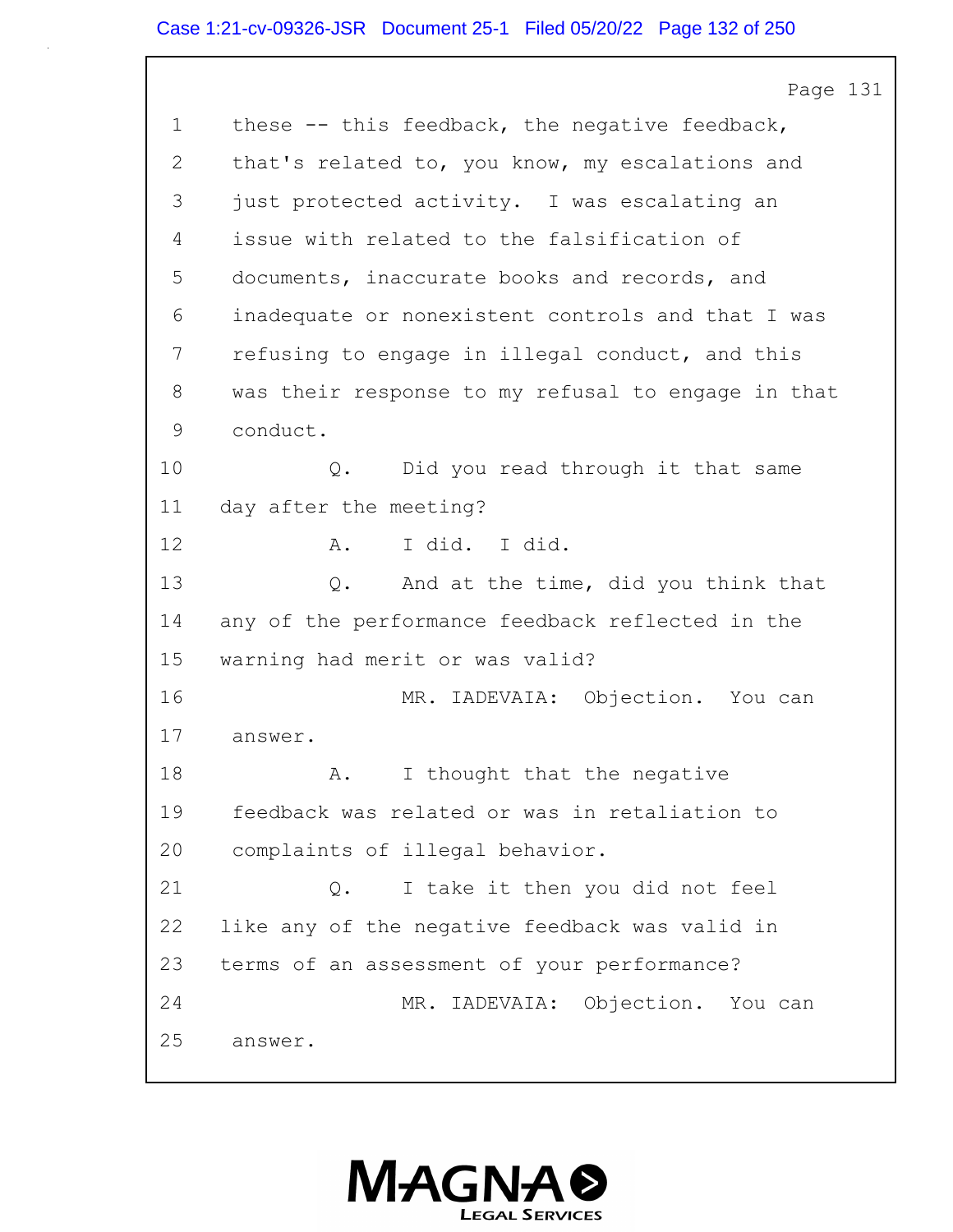#### Case 1:21-cv-09326-JSR Document 25-1 Filed 05/20/22 Page 133 of 250

Page 132 1 A. I believe that this document, or 2 the -- you know, the negative feedback in this 3 document were directly related to instances where 4 I refused to engage in criminal conduct. 5 Q. I take it then you didn't feel that 6 it was valid in terms of performance feedback? 7 MR. IADEVAIA: Objection. You can 8 answer. 9 A. I have the same answer. I believe 10 that it was related to my refusal to engage in 11 criminal conduct. 12 Q. Is it possible to be retaliated 13 against with negative feedback for refusing to 14 engage in criminal conduct and yet that feedback 15 is valid and accurate in terms of a performance 16 assessment? 17 MR. IADEVAIA: Objection. You can 18 answer. 19 A. I don't know how that -- how to 20 answer that. It seems that these -- again, the 21 negative complaints are -- or negative comments 22 are related to the refusing to engage in criminal 23 conduct, so I'm not willing to lose my license, my 24 reputation, which is -- just to, you know, 25 continue to get a paycheck at JPMorgan. I'd

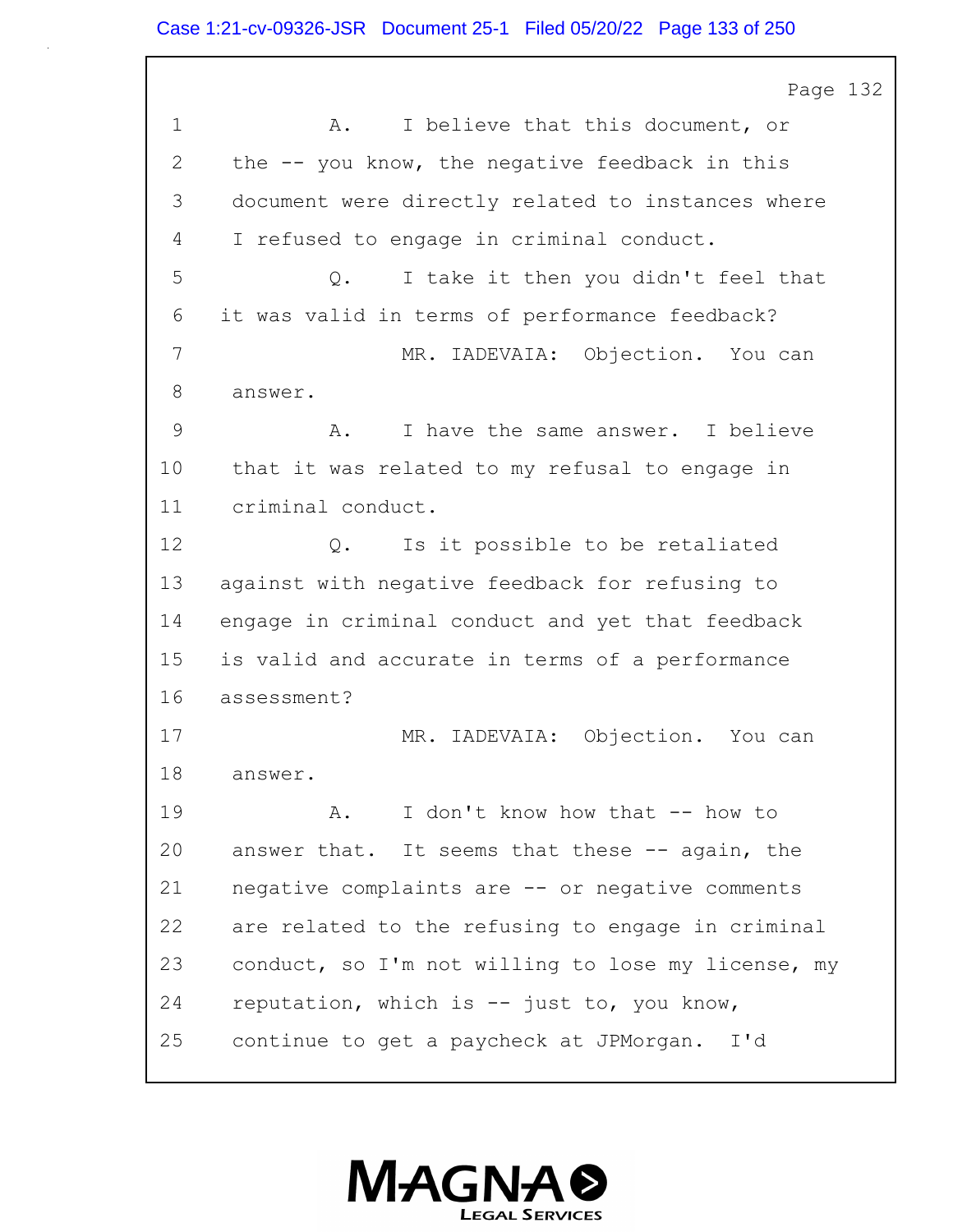Page 133

1 rather do my job properly.

2 Q. Were there any areas of feedback in 3 the warning that you decided, after reviewing the 4 warning, you would attempt to improve on? 5 A. I -- I don't remember because I was 6 in the process of drafting my response, but didn't 7 have a chance to submit it because I was 8 terminated before I could even respond during the 9 response period, which would have folded this 10 into -- I thought would have folded this into the 11 whistleblower retaliation investigation that was 12 already happening. 13 Q. Was there anything in the warning 14 that you agreed with? 15 A. I don't remember. I would have to 16 review my -- my draft of -- my draft response that 17 I never got to send. 18 Q. Well, is there anything in the 19 warning now that you agree with? 20 A. I'd have to review it in order to 21 assess it. 22 Q. Go ahead. 23 A. I don't seem to have control of the 24 document. 25 MR. IADEVAIA: Take your time

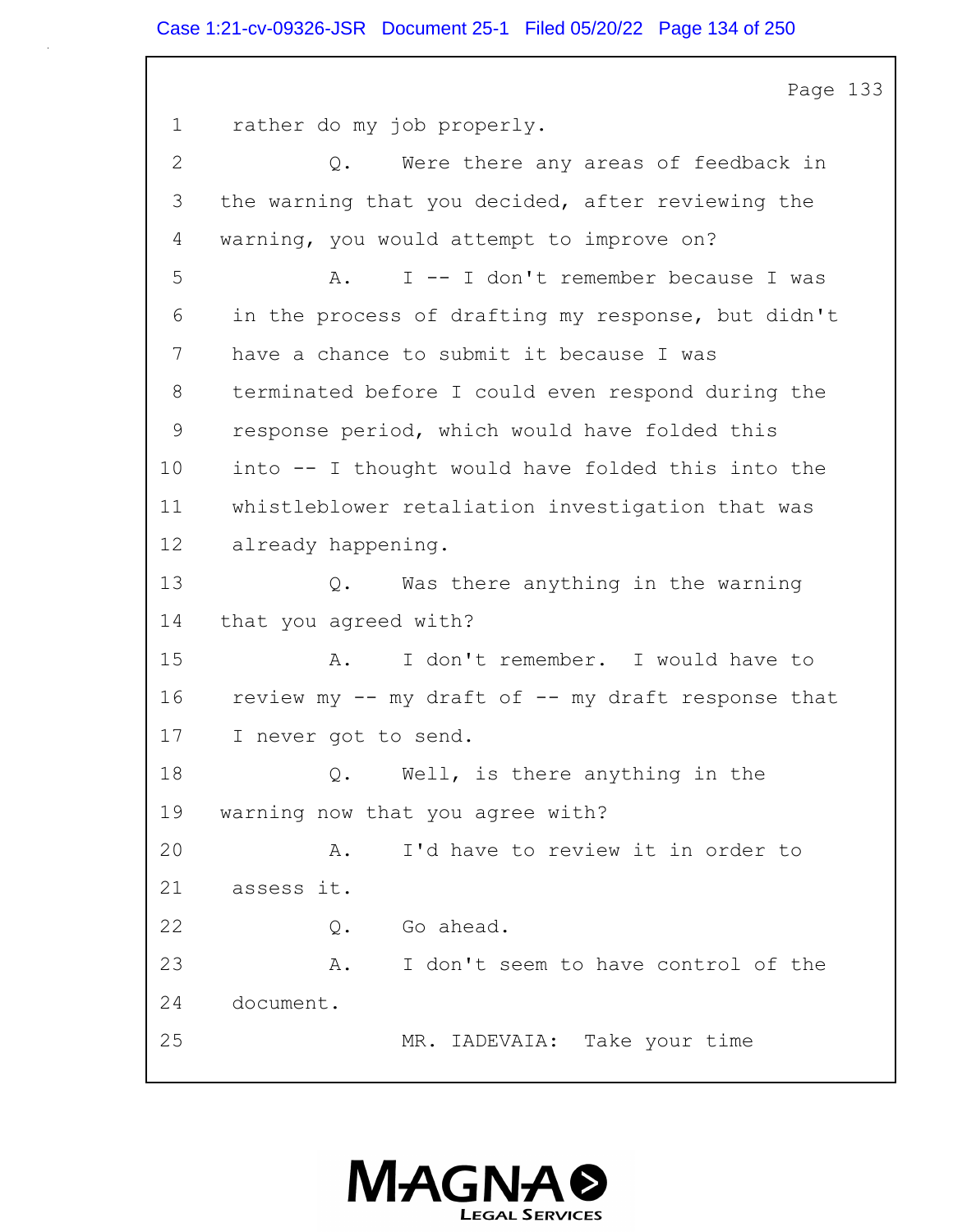#### Case 1:21-cv-09326-JSR Document 25-1 Filed 05/20/22 Page 135 of 250

Page 134 1 reviewing the document, please. 2 THE WITNESS: Um-hum. I'm just 3 having mouse difficulties. 4 There we go. 5 A. Okay, I've read it. 6 MR. IADEVAIA: Is there a question? 7 MR. LINTHORST: Yeah. Can you hear 8 me or am I on mute? 9 MR. IADEVAIA: Now we can hear you. 10  $Q.$  So the question is, is there 11 anything in terms of the feedback of your 12 performance that you agree with? 13 MR. IADEVAIA: And I'm objecting. 14 You can answer. 15 A. Here, where it says, "On August 16 25th and 26th, Quala accused three EMEA regional 17 team members of attempting to intentionally hide 18 risk issues from senior management due to edits 19 that they suggested to language she drafted in a 20 PowerPoint deck. Others working on the deck did 21 not view the language changes as substantive or as 22 indicating an attempt to hide risk issues." 23 So the first part of that is true. 24 I believe that they were intentionally attempting 25 to falsify documents, which would be a record of

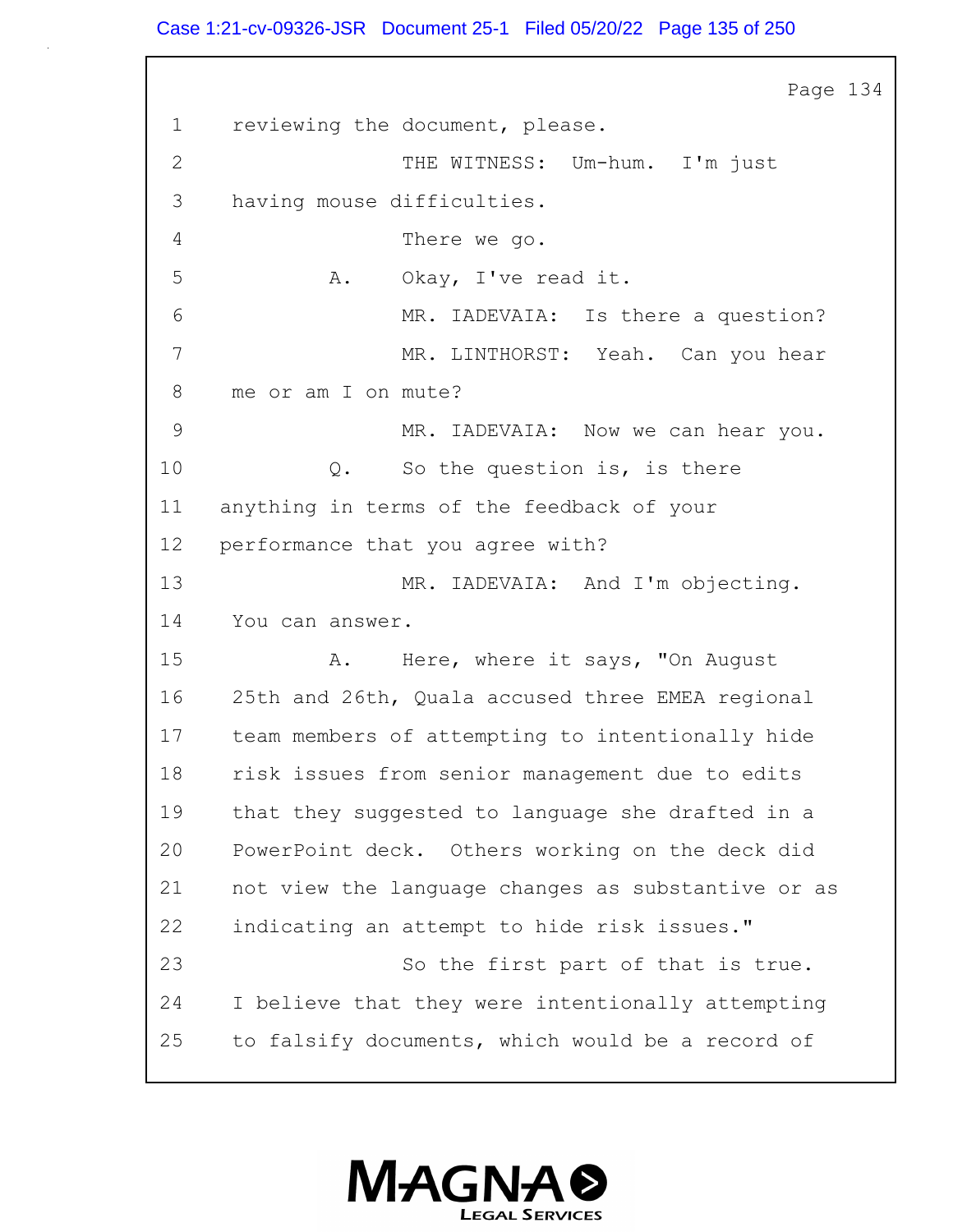Page 135 1 the program. 2 O. What does EMEA stand for? 3 A. Europe Middle East Africa. So that 4 would be Melissa Laferriere's old team when she 5 transferred back to New York. 6 Q. And what was the PowerPoint deck? 7 A. This was the project, the TPI 8 project that we talked about earlier. 9 Q. The enhancement project? 10 A. Remediation and enhancement 11 project. 12 Q. Okay. Anything else you agree 13 with? 14 MR. IADEVAIA: Same objection. You 15 can answer. 16 A. That I agree with? 17 No. See, a lot of the things in 18 here are either not true or are related to my 19 refusal to engage in illegal conduct. 20 Q. Going back to the entry you were 21 talking about the EMEA regional team members, what 22 were the risk issues that -- or what were the 23 edits they had suggested to language in the 24 PowerPoint deck? 25 A. Sure. They didn't want to use the

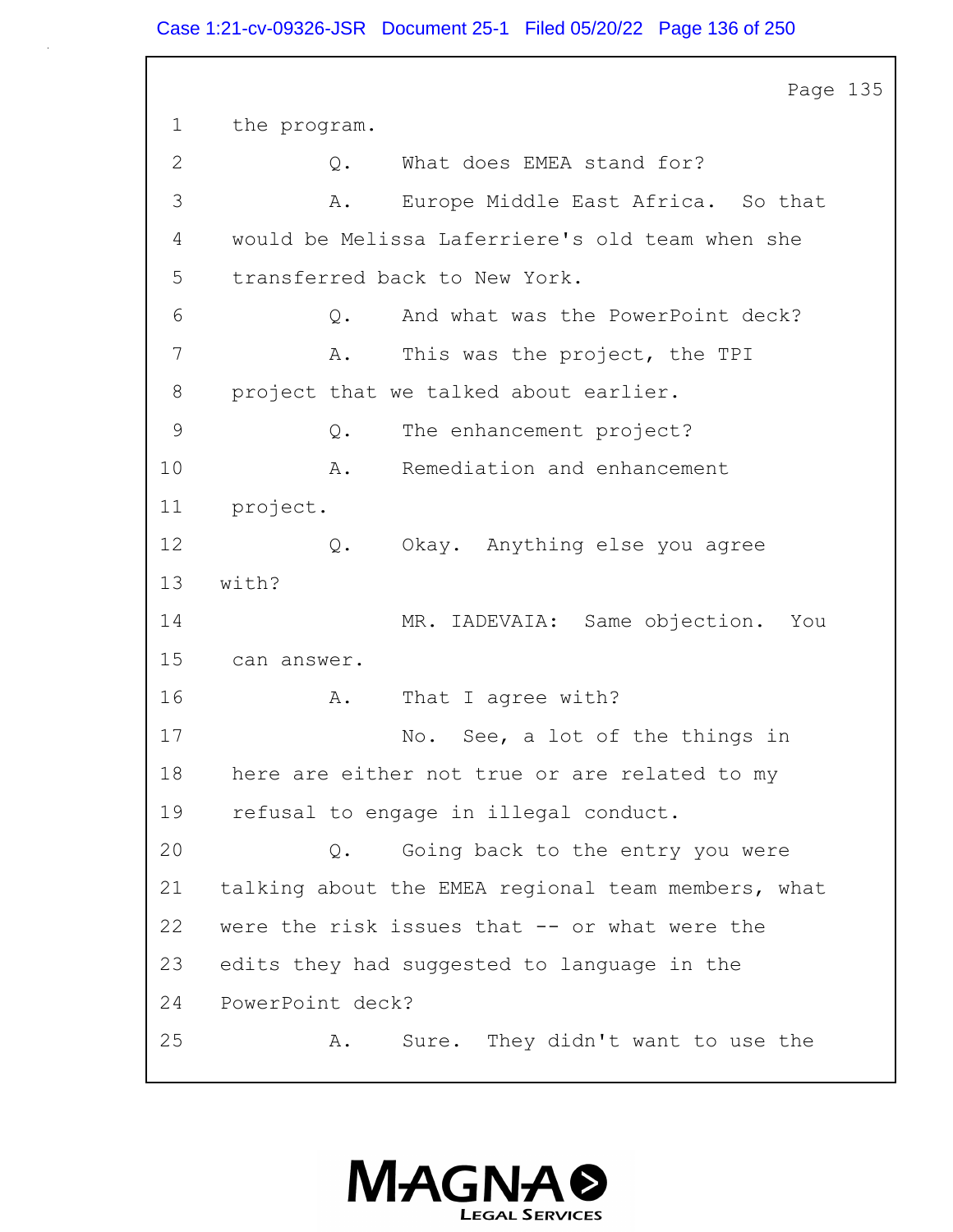# Case 1:21-cv-09326-JSR Document 25-1 Filed 05/20/22 Page 137 of 250

Page 136

1 words, industry standard terms, issue gap, 2 remediation or risk because Cathy Duffy would have 3 ripped their heads off, that's what Martin 4 MacKenzie said, the head of India, and so they had 5 to use euphemisms instead for multiple reasons; 6 one being Cathy doesn't want to see that, second 7 is Cathy will criticize folks for not 8 understanding what those terms mean -- really 9 mean, but then, when I've asked people to define 10 those terms, no one could or would have. And then 11 the last was that -- it was discoverable by 12 regulators because this -- the meeting that -- the 13 Mia team, Martin MacKenzie, as well as Rajib -- is 14 another meeting that is also described in the 10K 15 as a regional compliance meeting where, you know, 16 the notes and updates from these meetings are 17 produced or regularly produced to regulators. So 18 they did not want industry standard language in 19 those materials, they wanted euphemisms to cover 20 up what was happening in the -- 21 Q. Is what -- go ahead. 22 A. Which was what I was told 23 specifically by Mia Korot and Aaron Smith that 24 that shouldn't be the case going forward, I 25 shouldn't be prevented from using these industry

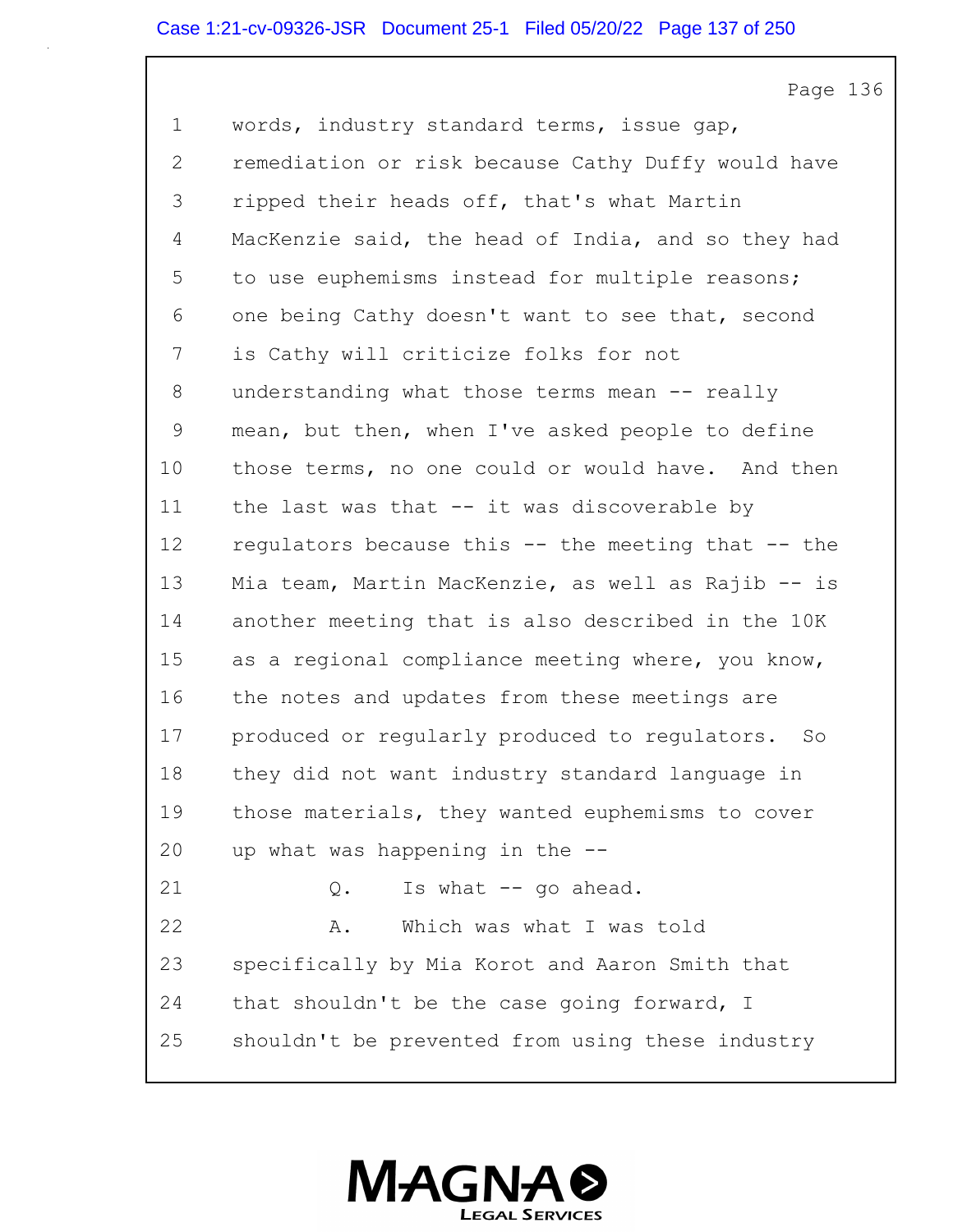1 standard terms. 2 Q. And what terms were the Mia 3 regional team members attempting to use in this 4 particular deck? 5 A. I don't remember what euphemisms 6 they were going to replace them with. 7 6. And what were the risk issues that 8 they were applying these euphemisms to? 9 A. Some were gaps, some were issues, 10 some were remediations that they didn't want to 11 call remediation. They just didn't want that 12 language in the deck. 13 0. What was the remediation? 14 A. One example of the remediation that 15 was required was the unidentified TPIs, so that's 16 the -- there were a number of ways that TPIs could 17 be hired through the firm and the Mia team noted 18 previously when they were benchmarking with other 19 competitors in India, they found that JPMorgan's 20 TPI levels were much lower than our counterparts 21 and so something has got to be wrong. And then 22 later on it connected with me and I was showing 23 them, you know, all of these different paths that 24 were not monitoring, which is probably one of the 25 root causes of why they didn't -- weren't able to

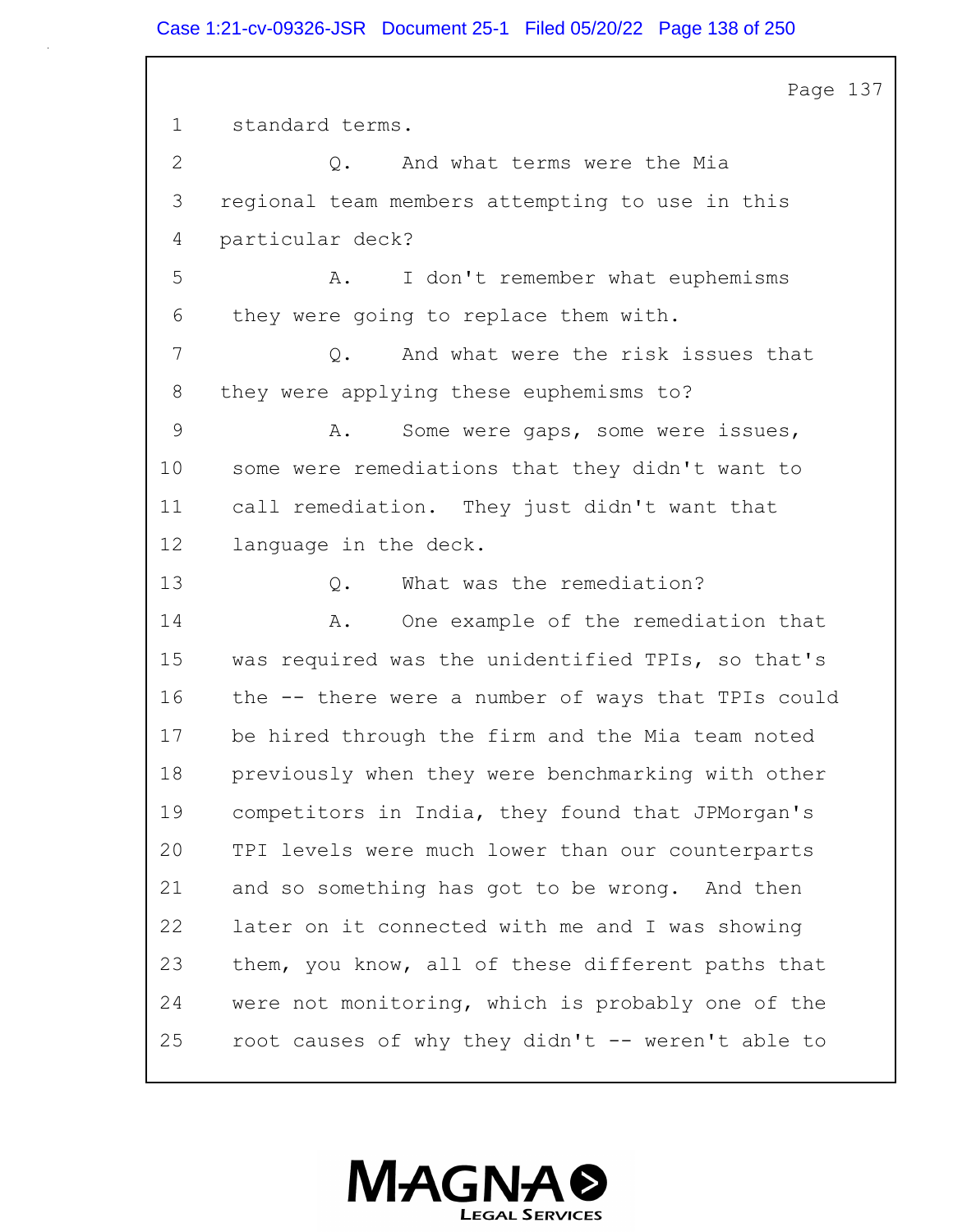Page 138 1 identify the volume of TPIs that they were looking 2 for to match what their competitors which later, 3 you know, turned into the combined project that we 4 were doing. 5 Q. And so the deck discussed that 6 issue, but instead of calling it a remediation, it 7 called it something else that was a euphemism? 8 A. That's correct. 9 Q. Do you still have a copy of the 10 draft response to the written warning? 11 A. Draft -- no, it was on my JPMorgan 12 system. 13 Q. During -- at the end of the meeting 14 about -- on the written warning, did you comment 15 about red blotches on Jennifer Boyle-Devine's 16 face? 17 A. Oh yes, she was starting to get 18 hives or having some sort of allergic reaction. I 19 remember that now, yeah. She -- my little brother 20 has the same thing, sometimes either he eats 21 something or something in the air. Yeah, it was 22 going up her neck throughout the meeting and then 23 was all over her face by the end, so I was quite 24 concerned -- usually folks don't -- at least with 25 my brother anyway, he doesn't realize it's

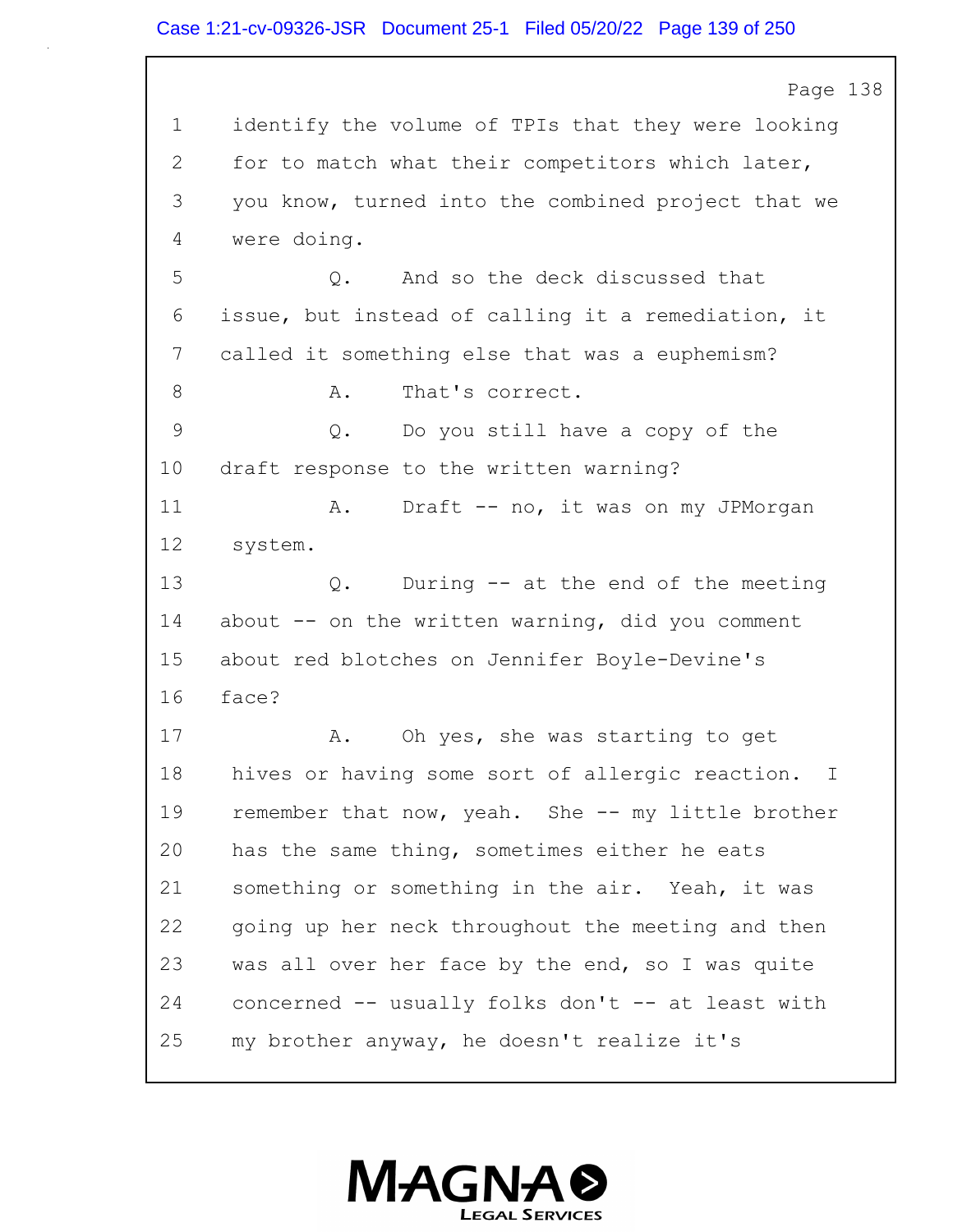# Case 1:21-cv-09326-JSR Document 25-1 Filed 05/20/22 Page 140 of 250

Page 139 1 happening and by the time he actually feels his 2 throat it's too late, so it's best to kind of tell 3 them as soon as you see them, the hives going from 4 the neck. 5 Q. And did you do anything differently 6 in your performance following your receipt of the 7 written warning? 8 MR. IADEVAIA: Objection. You can 9 answer. 10 **A.** I don't know what else I could have 11 done other than, you know, to stop or to start 12 engaging in illegal conduct with my colleagues 13 which is essentially what they were asking me to 14 do and drop in and start, you know, violating SEC 15 regs. 16 Q. Was Joseph Vilani transitioning to 17 a role with TPI responsibilities? 18 A. Yes, along with Indira Lazala, so 19 it was Joseph Vilani and Indira Lazala together. 20 Q. And were you asked to assist them 21 with that transition? 22 A. Yes. 23 Q. And did you do so? 24 A. Yes. 25 Q. And did Mr. Vilani ask you to help

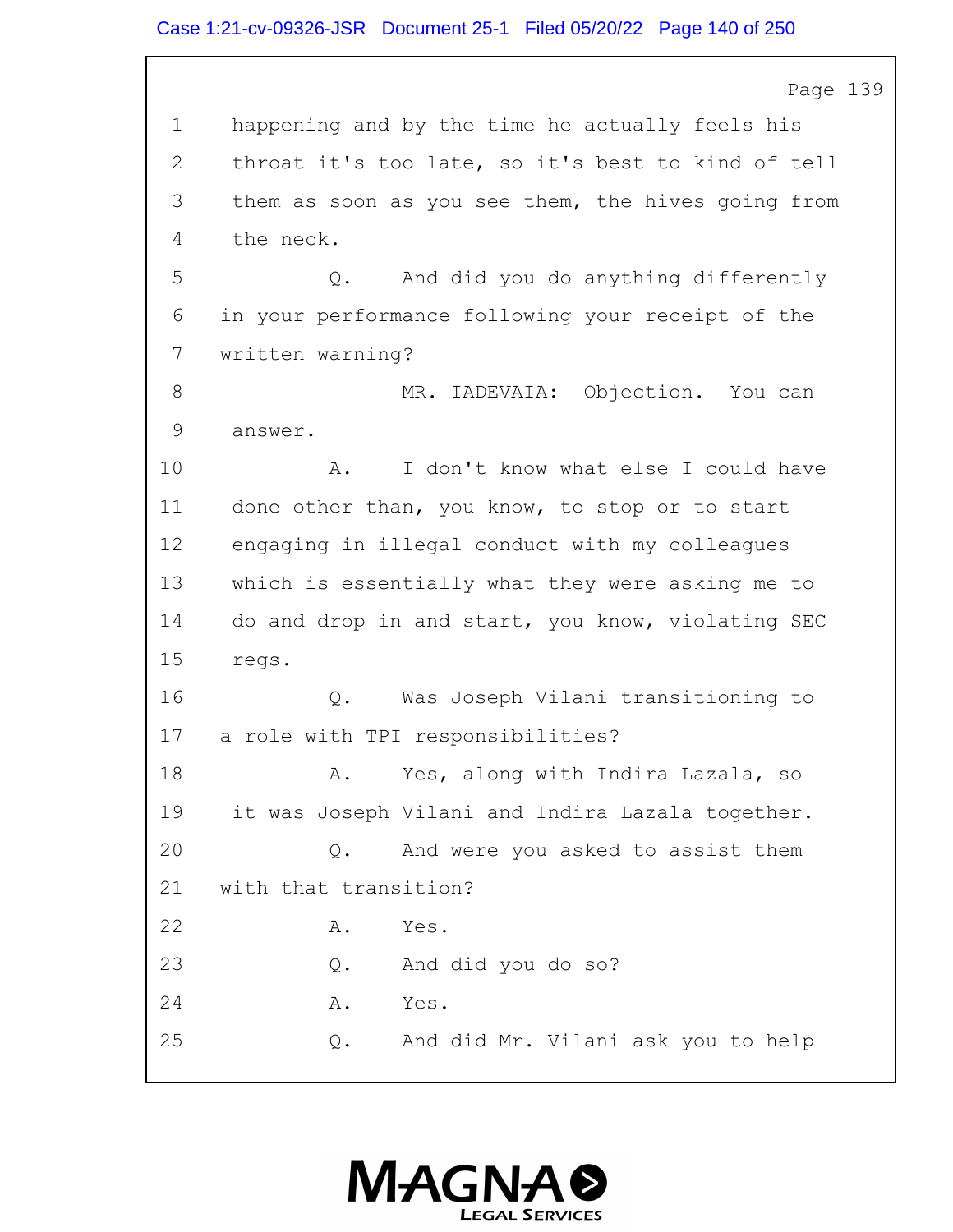# Case 1:21-cv-09326-JSR Document 25-1 Filed 05/20/22 Page 141 of 250

Page 140 1 him make sense of materials, and did you reply to 2 him, that was his job? 3 A. No. 4 Q. I take it asking to help transition 5 Mr. Vilani to TPI wasn't asking you to engage in 6 illegal activity, right? 7 A. That's right, so that's why I 8 agreed to do it. It was Mr. Vilani and Ms. Lazala 9 together, yes. 10 It keeps moving. Oh, okay. 11 12 **(Whereupon Document with Bates Nos.** 13 Pl. 1193 to Pl. 1194 was received and marked D-15 14 for identification.) 15 16 Q. Let's mark this as Defendant's 15, 17 which is Plaintiff's 1193 and 1194. It starts 18 with an e-mail from you to certain individuals on 19 October 25th, 2019, copy to Melissa Laferriere and 20 she then responds to you and several others and 21 then she responds directly to you. 22 What do you understand this 23 exchange to be? I'll give you control. 24 A. Oh, okay. I can get to the bottom. 25 Yeah.

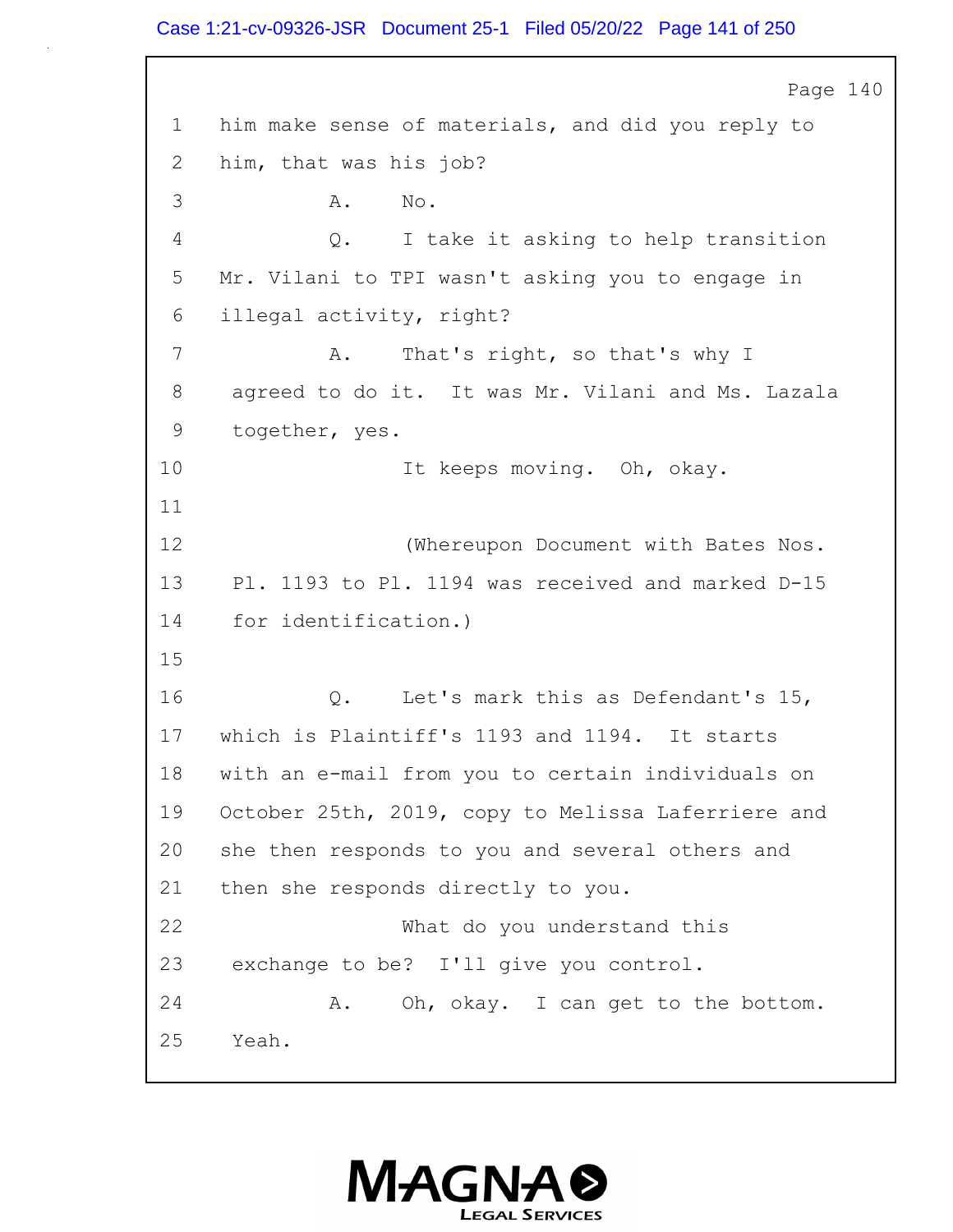Page 141

1 So this is a -- was a long-standing 2 issue between one, two, three -- three ACCO groups 3 where there's been a lot of confusion, so I comply 4 the system where the TPI profiles are housed and 5 then they're kind of grouped by which business 6 line they belong to and that grouping depends on 7 where the relationship manager rolls up in the HR 8 phone book, and so the people in these areas, so 9 John Pierotti and Temple Kearns are CCB, and Brett 10 Becker is enterprise functions, which has global 11 real estate inside of it, and then global real 12 estate has their own kind of group. And so what 13 happens in either a test or an audit is that 14 they'll pull -- testing or audit will pull a 15 sample and then sometimes the sample is in John 16 Pierotti's -- it appears to be John Pierotti's 17 coverage area, but it really belongs to the GRE 18 team under Brett, so it would just be like a 19 heads-up, and we did a heads-up e-mail maybe a few 20 months before this -- no, maybe even more -- I 21 want to say springtime when Melissa first joined, 22 we did a heads-up e-mail to them just saying hey 23 you guys, okay, another test is coming or another 24 audit's coming, please remember if they ask you 25 about something that you don't recognize, it's

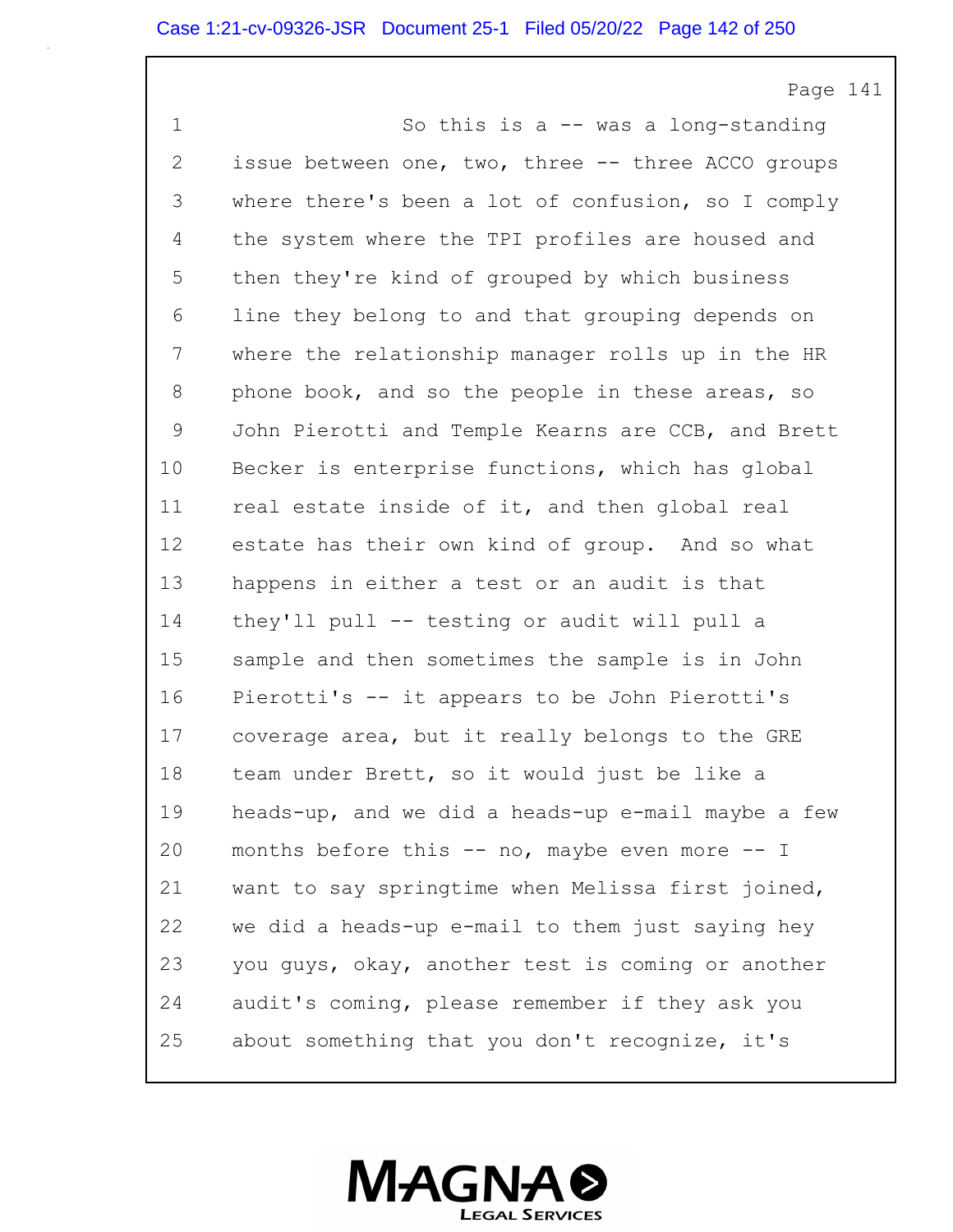# Case 1:21-cv-09326-JSR Document 25-1 Filed 05/20/22 Page 143 of 250

Page 142 1 probably because it belongs to these guys, so then 2 don't -- don't sweat it, just, you know, refer 3 them over. And I was giving these guys a heads-up 4 that audit is pulling -- not audit, sorry, testing 5 is pulling some information from GRE which 6 would -- so, you know, their worlds would get 7 pulled into it. And again, don't mind it, they 8 may or may not do it. It looks like testing did 9 not include, you know, this other part so it's 10 just basically a heads-up e-mail just to remind 11 everyone of the prior agreement. 12 O. And ACCO stands for what? 13 A. Anti-Corruption Compliance 14 Officers, so these are, I guess, my -- they would 15 come to me if they needed advice for TPI. I would 16 be their specialist or, you know, higher level 17 more complicated conversations they need to have 18 about what's happening with regard to TPIs in 19 their world. 20 Q. And what does CCB stand for? 21 A. I forgot. It's maybe Merchant 22 Banking, but I forgot what the term CCB is. 23 O. What does GRE stand for? 24 A. Global real estate. 25 Q. And is anybody asking you to do

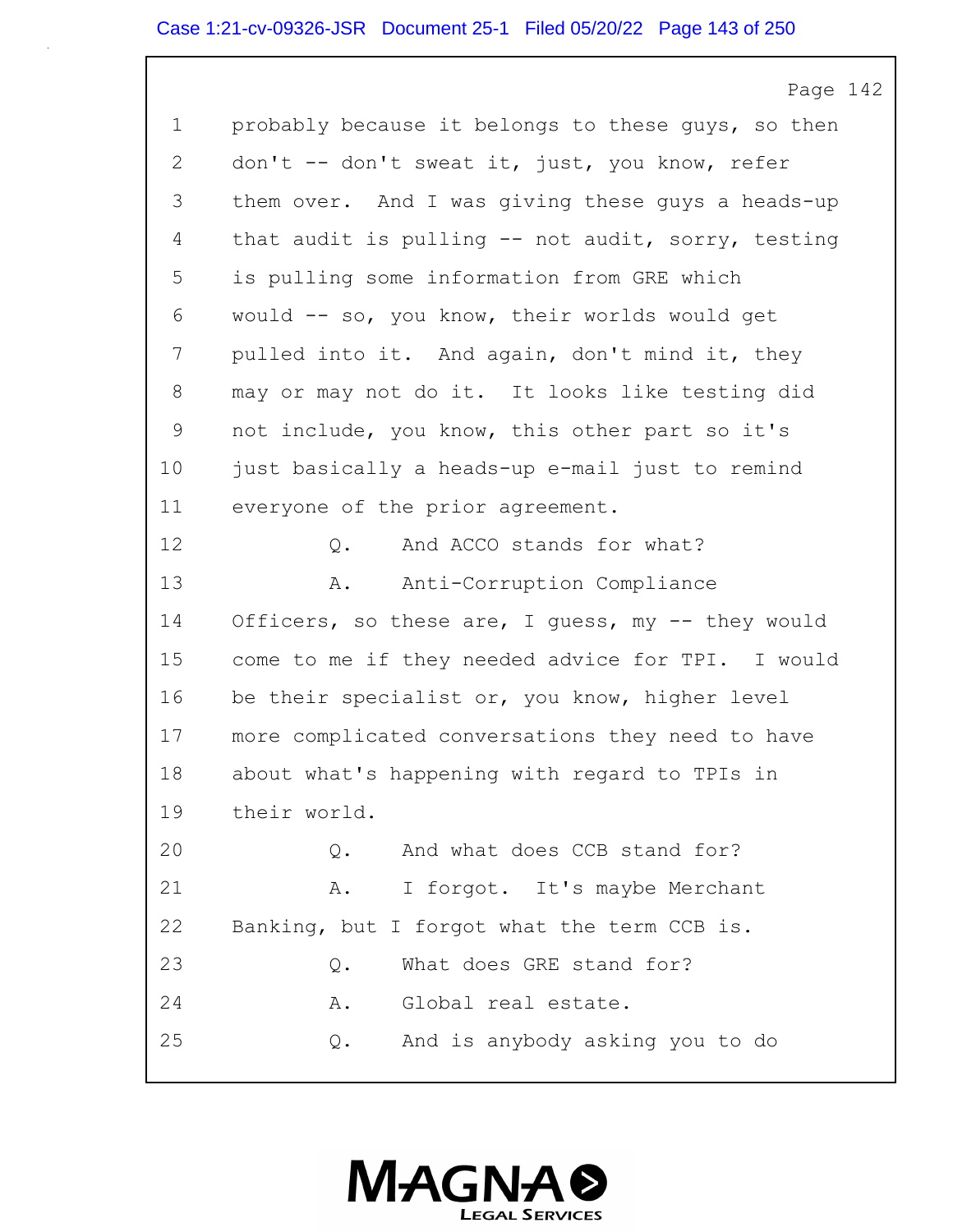### Case 1:21-cv-09326-JSR Document 25-1 Filed 05/20/22 Page 144 of 250

Page 143 1 anything illegal in this exchange? 2 A. No, I'm giving everyone here a 3 heads-up. 4 Q. All right. And Melissa asked, "Did 5 you reach out to the testing team before sending 6 the e-mail?" 7 Did you ever respond to this? 8 A. This was the day that I was 9 terminated, so if I was still at my desk before I 10 was terminated by Cathy Duffy, then I may have. 11 I'm not sure if this is the last e-mail in this 12 chain. 13 Q. Melissa responds in the middle 14 here, "I just reached out to Tammie on the below." 15 Do you know who Tammie is? 16 **A.** Tammie Egbert, the head of employee 17 compliance testing. 18 Q. What do you understand Melissa to 19 be saying in this e-mail? 20 A. She's saying that she is including 21 CCB in the TPI review, which is different from 22 what my e-mail is saying. I'm -- my e-mail, I'm 23 relaying information that I've received from the 24 GRE team where they confirmed with Tammie that it 25 wasn't happening. So I just -- I believed them

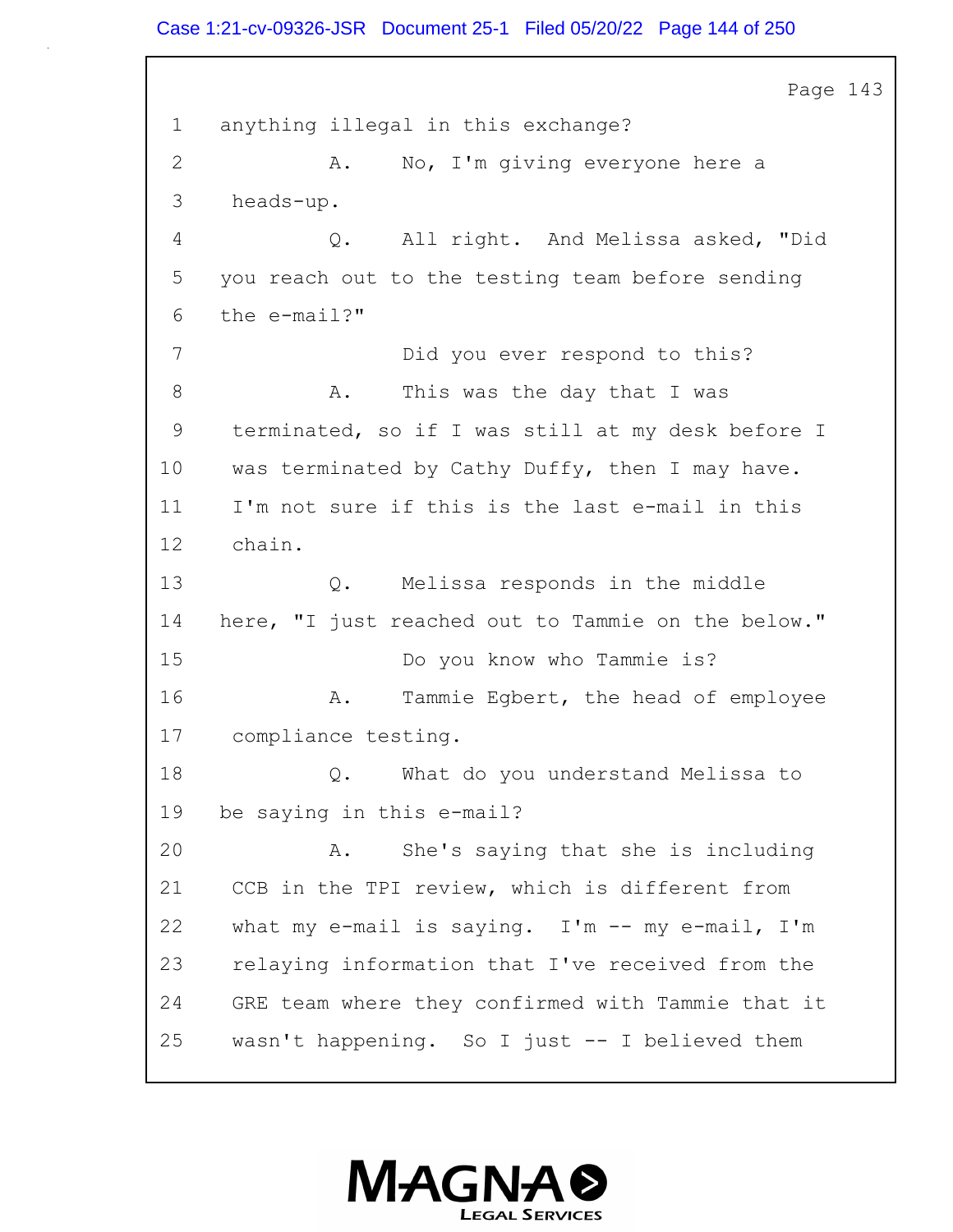Page 144 1 when they told me, this is happening, I told them 2 okay, as GRE I've told GRE as a follow up, I will 3 give John, Brett, Temple a heads-up if they see 4 anything, just in case that's not the case to, you 5 know, send all the relevant GRE files to you. 6 Q. And you did not copy Tammie on your 7 e-mail? 8 A. No, because it was a heads-up to 9 these folks. 10 Q. Based on information that you 11 received that they would not be including GRE? 12 A. From the GRE team, right. So the 13 GRE team relayed their understanding to me and 14 then I sent the heads-up e-mail. 15 16 (Whereupon Document with Bates Nos. 17 JPMC 1377 to JPMC 1384 was received and marked 18 D-16 for identification.) 19 20 Q. Let's mark this D-16, JPMC 1377 to 21 1384. It's an e-mail from Melissa to you and 22 Maria -- how do you pronounce her last name? 23 A. Ouli. 24 Q. Ouli? Copy to Chris Punke --25 Punke, and she says, "Jennifer called me into her

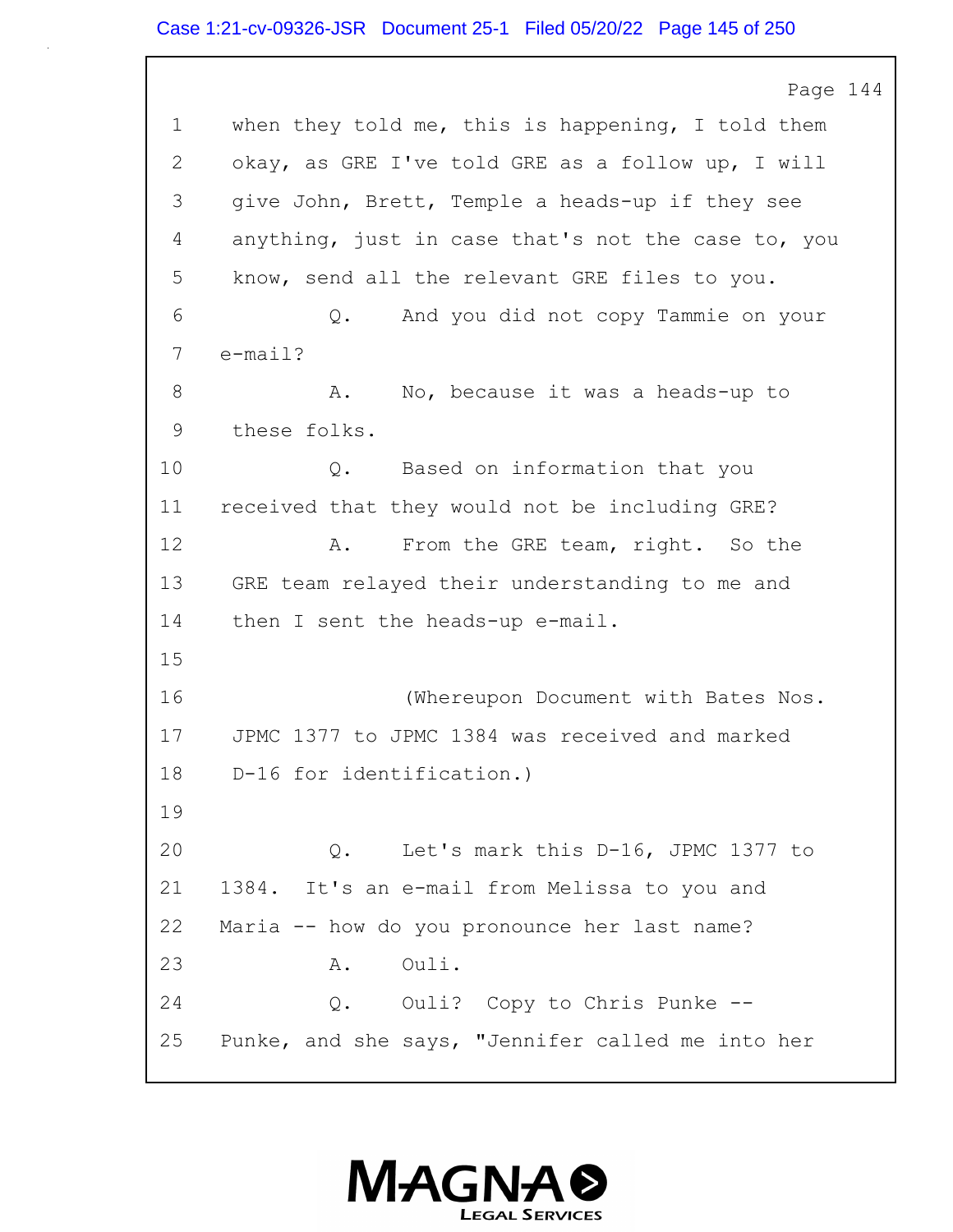Page 145 1 office this morning to discuss the waiver request. 2 She would like us to finish our impact assessment 3 ASAP and come to her with final recommendations 4 before she signs off on it. She also doesn't 5 understand why it has taken so long to complete 6 the impact assessment." 7 Were you and Maria conducting an 8 impact assessment? 9 A. Yes, Melissa asked Maria and I to 10 -- (Inaudible). 11 THE REPORTER: I'm sorry, give me 12 that answer again. 13 THE WITNESS: Maria -- Melissa had 14 asked Maria and I to co-lead that. 15 THE REPORTER: Thank you. 16 Q. This was an impact assessment on 17 the impact of the difference between the online/ 18 off-line versions of the TPI risk matrix? 19 A. That's correct. 20 Q. And the impact assessment, what was 21 the waiver request? 22 A. So the model risk governance team 23 is -- is the team that oversees anything in the 24 bank that could be related to a -- or it could be 25 a model, and that means, you know, either

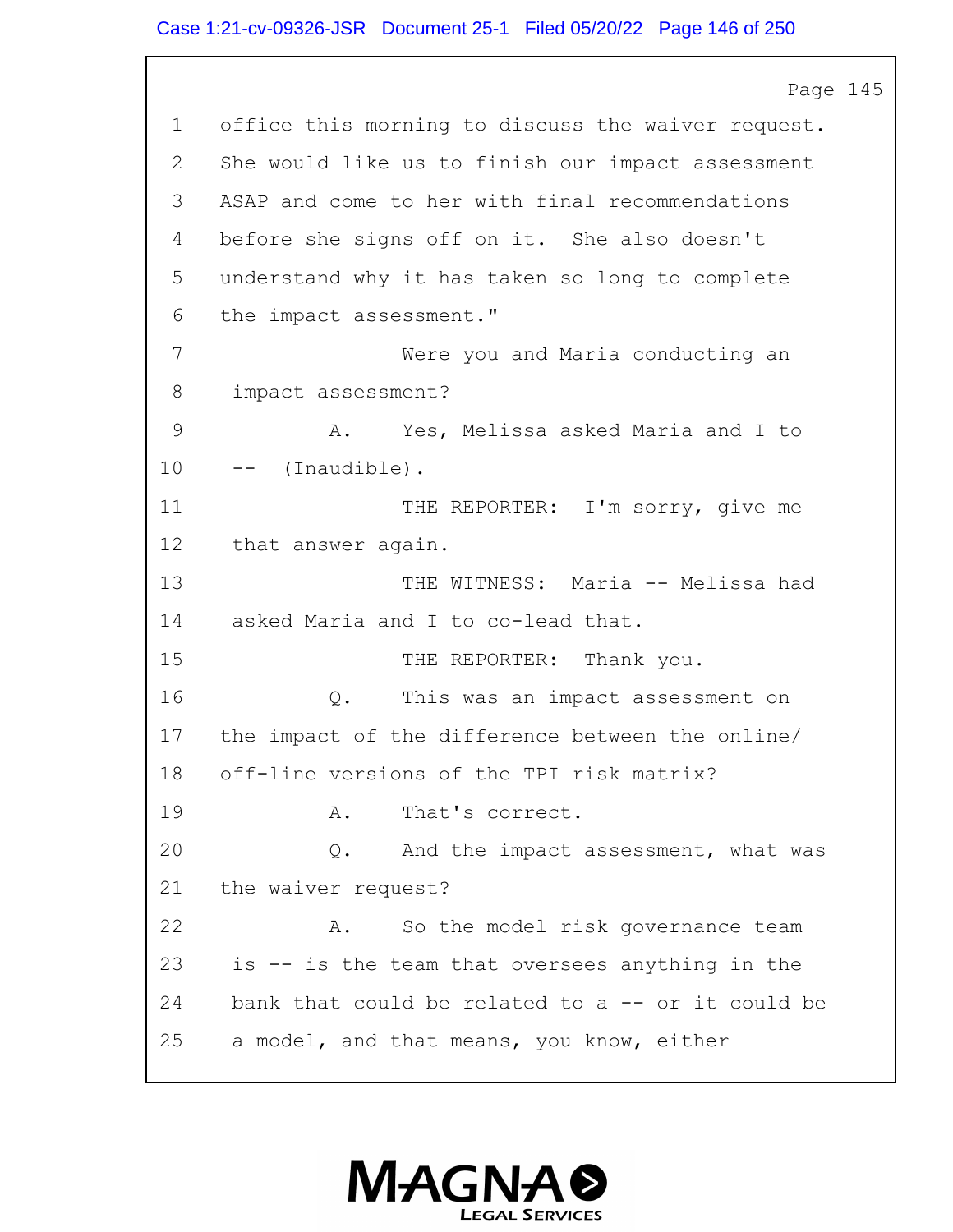Page 146

1 quantitative or qualitative, and in this case it 2 was deemed -- and sorry, a bit more history on 3 that. So the reason that that team was stood up 4 and why it's so important is because it was 5 created in the wake of the London Whale case and 6 the bank didn't -- was, of course, extremely 7 embarrassed by it and didn't want any models, 8 meaning, you know, calculators or risk --9 basically risk calculators to be just a regular 10 spreadsheet that anyone can change or manipulate 11 at will. And so, this model risk governance team 12 was created to house and oversee all models, and 13 it's up to the control officers, Greg Powell, to 14 certify whether anything in the team -- in the 15 group was a model; he failed to do that for 16 multiple years, but I escalated it and it was 17 determined that it was a model which means it was 18 also a policy violation which means it was also -- 19 we needed a waiver to continue to use it until we 20 had -- we get it approved because it is operating 21 or they were, the various risk matrices -- risk 22 matrixes are operating outside of the policy and 23 were in violation. 24 Q. And so before they could get a 25 waiver to continue to use it, they were waiting on

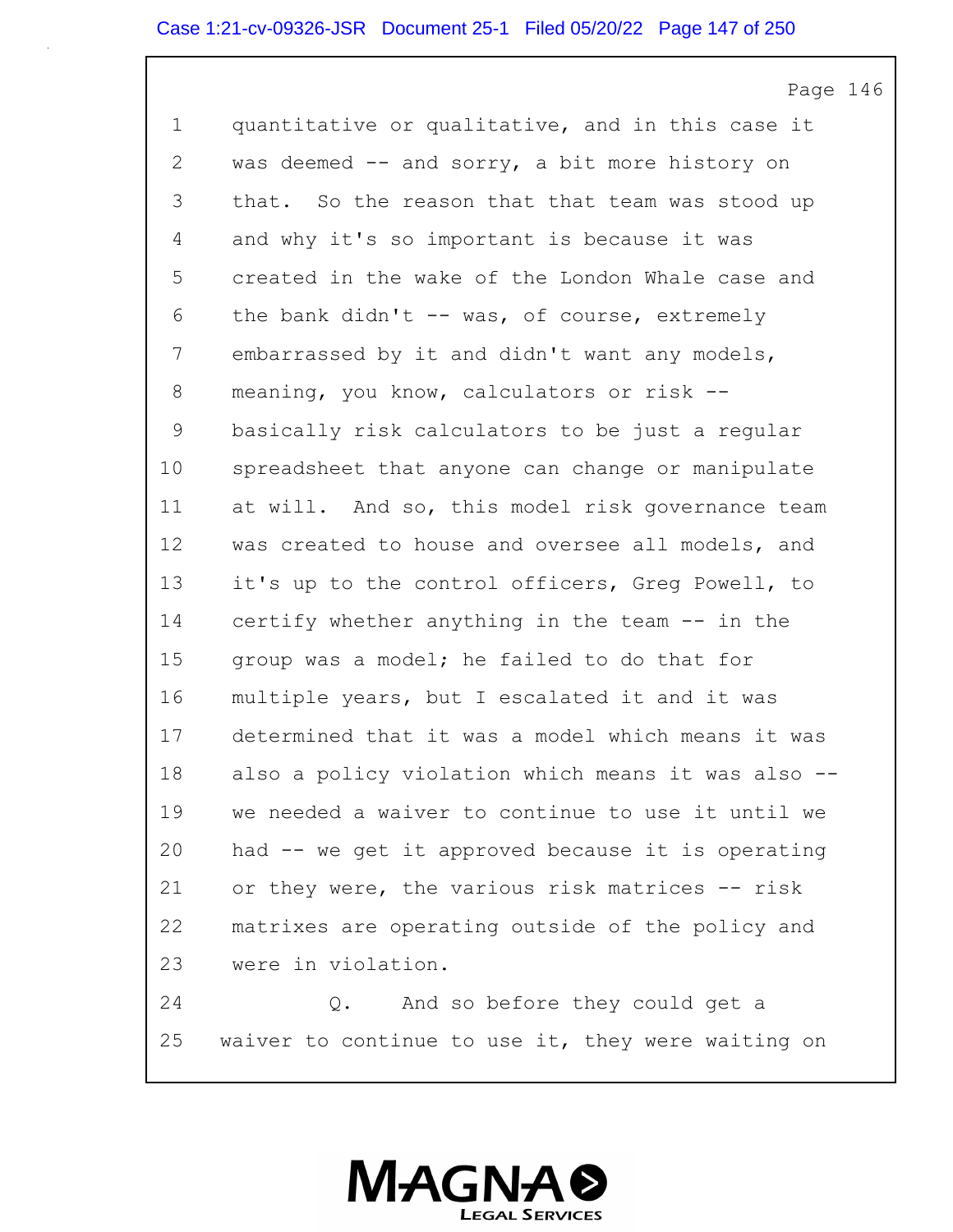Page 147 1 the risk assessment? 2 A. That's -- that's right, I believe 3 so. That among a few other -- other things that 4 had to happen. I don't remember, I need to check 5 the e-mail trail on it. 6 Q. And so obtaining the waiver would 7 allow -- (Inaudible). 8 THE REPORTER: I'm sorry, you broke 9 up again. 10 "So obtaining the waiver would 11 allow" -- 12 Q. -- allow continued use of it until 13 it could get approved? 14 A. That's correct. 15 Q. Were you notified of the 16 termination of your employment? 17 A. Yes. 18 Q. And how were you notified? 19 A. I was called on -- on October 30th, 20 I was called to Cathy Duffy's office in the middle 21 of the workday, and then I went to her office 22 where I saw Cathy Duffy and Nelly Childs and then 23 that's when we -- they told me that my employment 24 was terminated. 25 Q. And what did they say?

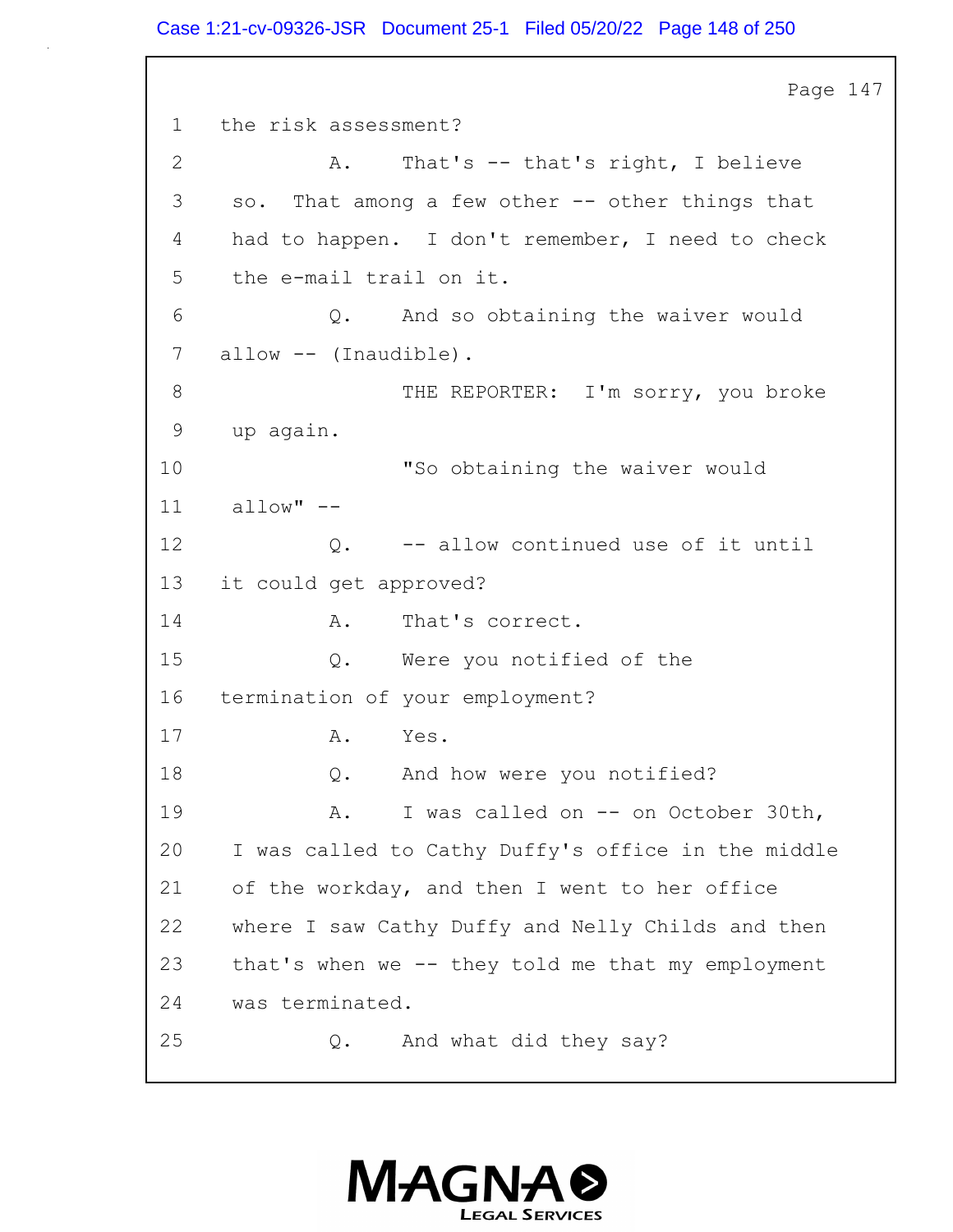Page 148

1 A. They said that I -- I can't 2 remember the exact conversation, but they told me 3 that -- that I was terminated and I responded and 4 told them that I believed this was in retaliation 5 for raising the complaints about the program and, 6 you know, criminal conduct by the folks here and 7 that there was a GIRE investigation. And we were 8 talking about the GIRE investigation, I asked them 9 -- they handed me a paper with a severance offer 10 and told me that Jeannie Chung, that I should only 11 speak with Jeannie Chung going forward about all 12 my HR matters and that I -- they would need a 13 response on whether I would be accepting their 14 severance offer. 15 Q. Anything else? 16 A. That I shouldn't return to the 17 office and I should no longer access firm 18 computers. That's what I can remember off the top 19 of my head, but I'm sure there's more. 20 Q. Is there anything else as it 21 relates to the GIRE investigation that was said? 22 A. I can't remember off the top of my 23 head. 24 Q. Going back to the risk -- to the 25 impact assessment on the TPI risk matrix, I take

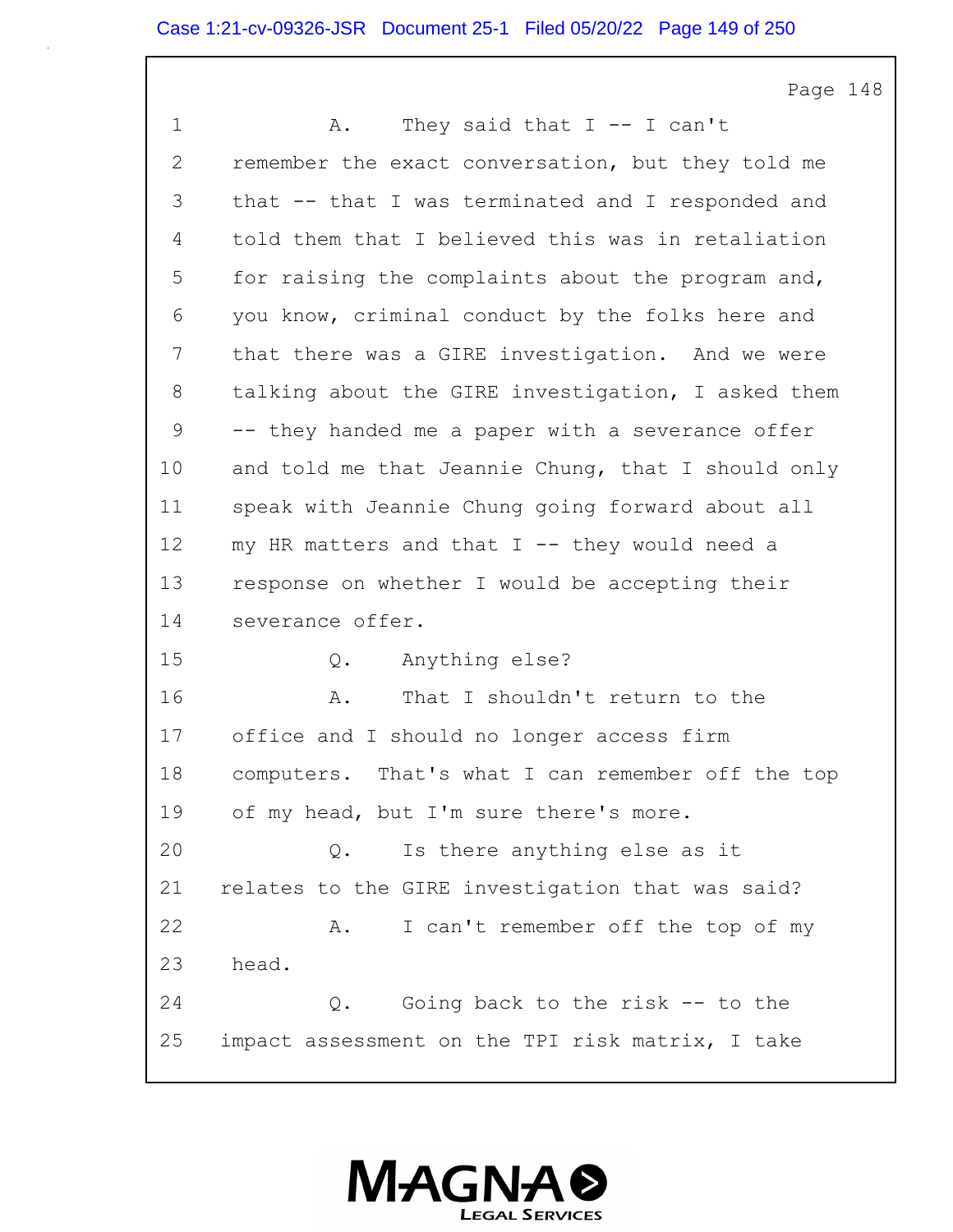### Case 1:21-cv-09326-JSR Document 25-1 Filed 05/20/22 Page 150 of 250

Page 149 1 it there was nothing inappropriate about asking 2 you to conduct that risk impact? 3 MR. IADEVAIA: Objection. You can 4 answer. 5 A. And just to clarify, it wasn't -- I 6 wasn't the only person working on this, it was a 7 co effort with Maria Ouli, so if it was late, then 8 both of us would have been late. At the 9 beginning, the discovery of the several versions 10 of the risk matrixes as well as a lack of -- these 11 are usually accompanied by a rationale explaining 12 why, you know, certain -- or just how it works and 13 why certain points are given to certain attributes 14 within the risk matrix and the methodology as it's 15 sometimes called is -- didn't exist, so that was 16 -- that's the definition of a gap, meaning it's 17 not there, nothing is there. And it was related 18 to the FCA, the Financial Conduct Authority, 19 requested information about the rationale behind 20 the TPI risk ranking matrix, and what Melissa had 21 initially asked me to do was to create one for the 22 purpose of pretending that it existed just for the 23 FCA, and then the other purpose of her initial ask 24 was to make sure that something was in place for 25 the updates related to -- to the NPA, because at

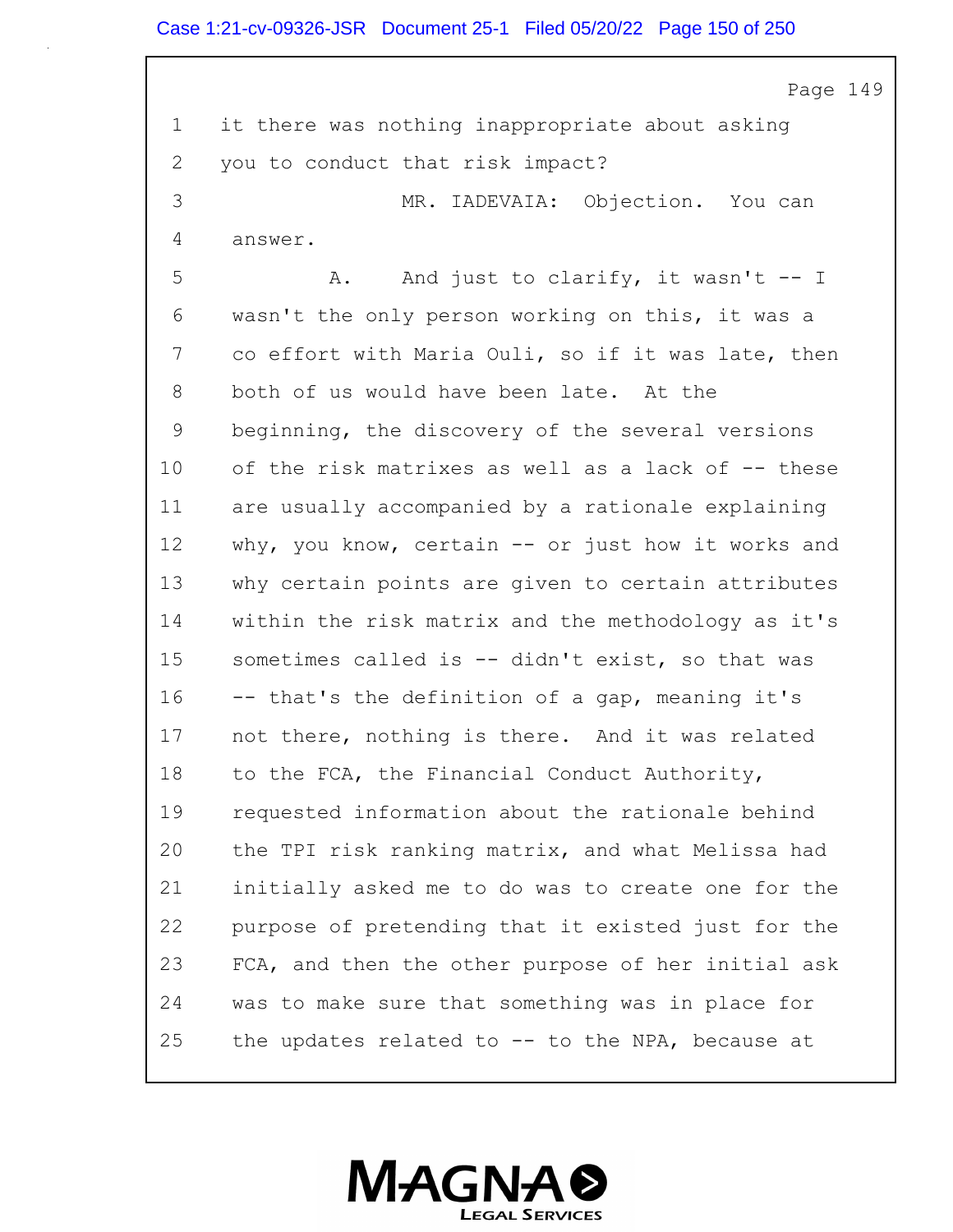Page 150

1 that point we had -- we had no risk based approach 2 without a methodology behind it. So when she 3 initially asked me to perform that exercise, I 4 refused to do it for that purpose. Also -- she 5 also asked me to provide a doctored version of the 6 risk matrix to the model risk governance team and 7 I also refused to do that, and I gave -- I gave 8 the model risk governance team the right version. 9 So when she initially asked, yes, that was a legal 10 activity, but then once, you know, I think I 11 remember there's an e-mail where I sent to her 12 where I, you know, clarified what the purpose is 13 that I'm doing this for and kind of moved on from 14 there to kind -- to fix -- to fix it and so then I 15 worked with Maria Ouli as Melissa instructed me to 16 do to do the impact analysis. And one of the 17 things that Melissa wouldn't allow us to do was to 18 ask for a report from technology. And so that 19 e-mail that you showed, the header is -- was 20 related to us finally getting the information from 21 technology that we needed to complete the 22 analysis, but Maria Ouli and I had been working on 23 it together for -- since July. 24 Q. On the impact analysis? 25 A. That's correct.

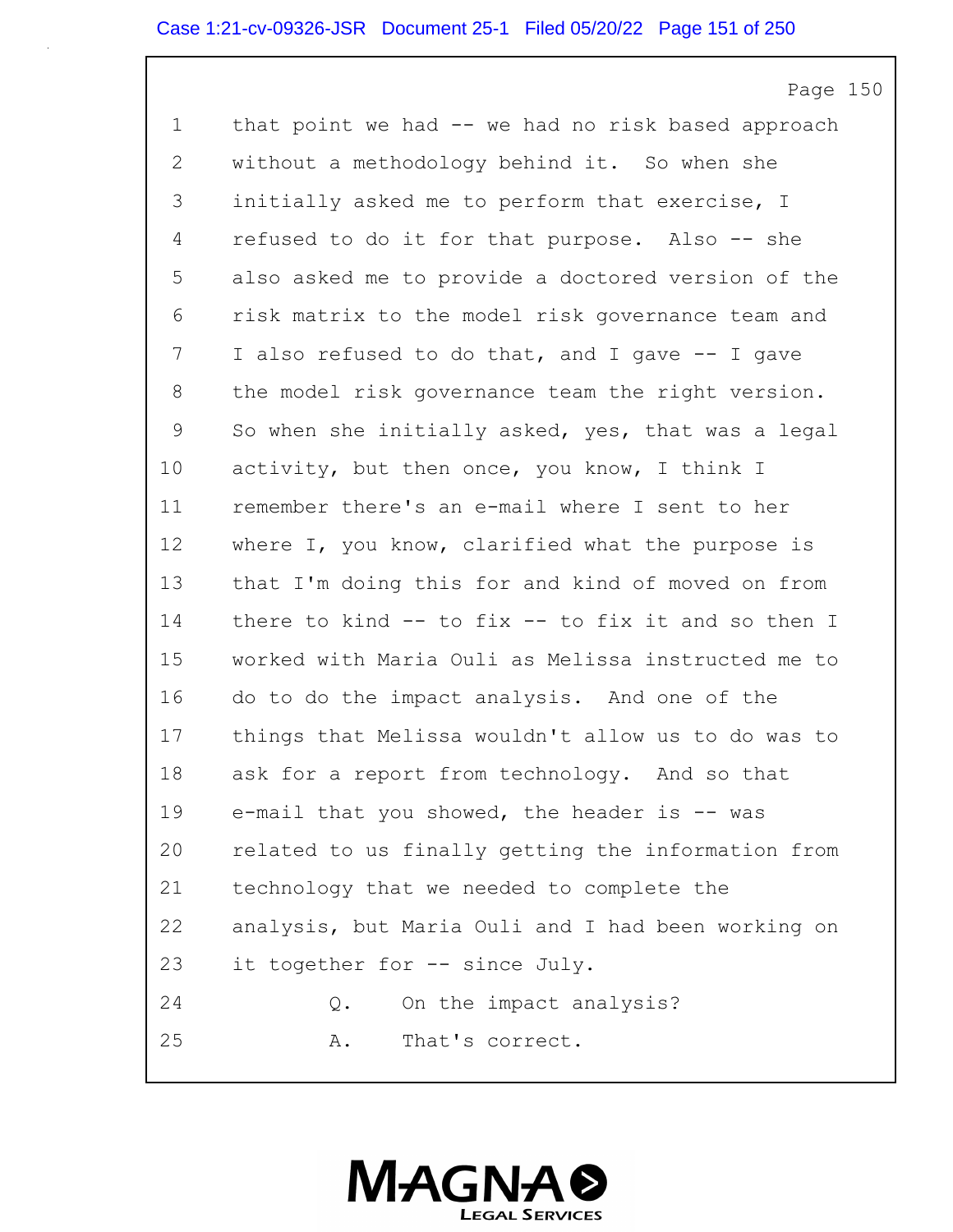### Case 1:21-cv-09326-JSR Document 25-1 Filed 05/20/22 Page 152 of 250

Page 151 1 C. And what was Maria Ouli's role? 2 A. So Maria Ouli is on the EMEA team, 3 EMEA team as well, so formally reported directly 4 to Melissa Laferriere or -- does she pronounce her 5 name Laferriere? 6 Q. I don't know specifically. 7 Laferriere. 8 A. Okay. Melissa Laferriere was her 9 manager when she -- before she moved back to the 10 United States and so her role was, she was part 11 of, you know, doing this risk matrix with me and 12 she was also part of the TPI project as well. 13 Q. And what was her level? 14 A. She was a vice president. 15 Q. And in what sense was the version 16 of the risk matrix that you were to send to MRG 17 doctored? 18 A. So Melissa didn't want -- so I'll 19 back up. Before -- before the group, the TPIs 20 were housed in a system called Patrol; all the due 21 diligence profiles were in the system called 22 Patrol and they were also in a system called 23 Access Database, and what happened was, in order 24 to transition from Patrol to iComply, the 25 technology team needed information to have a

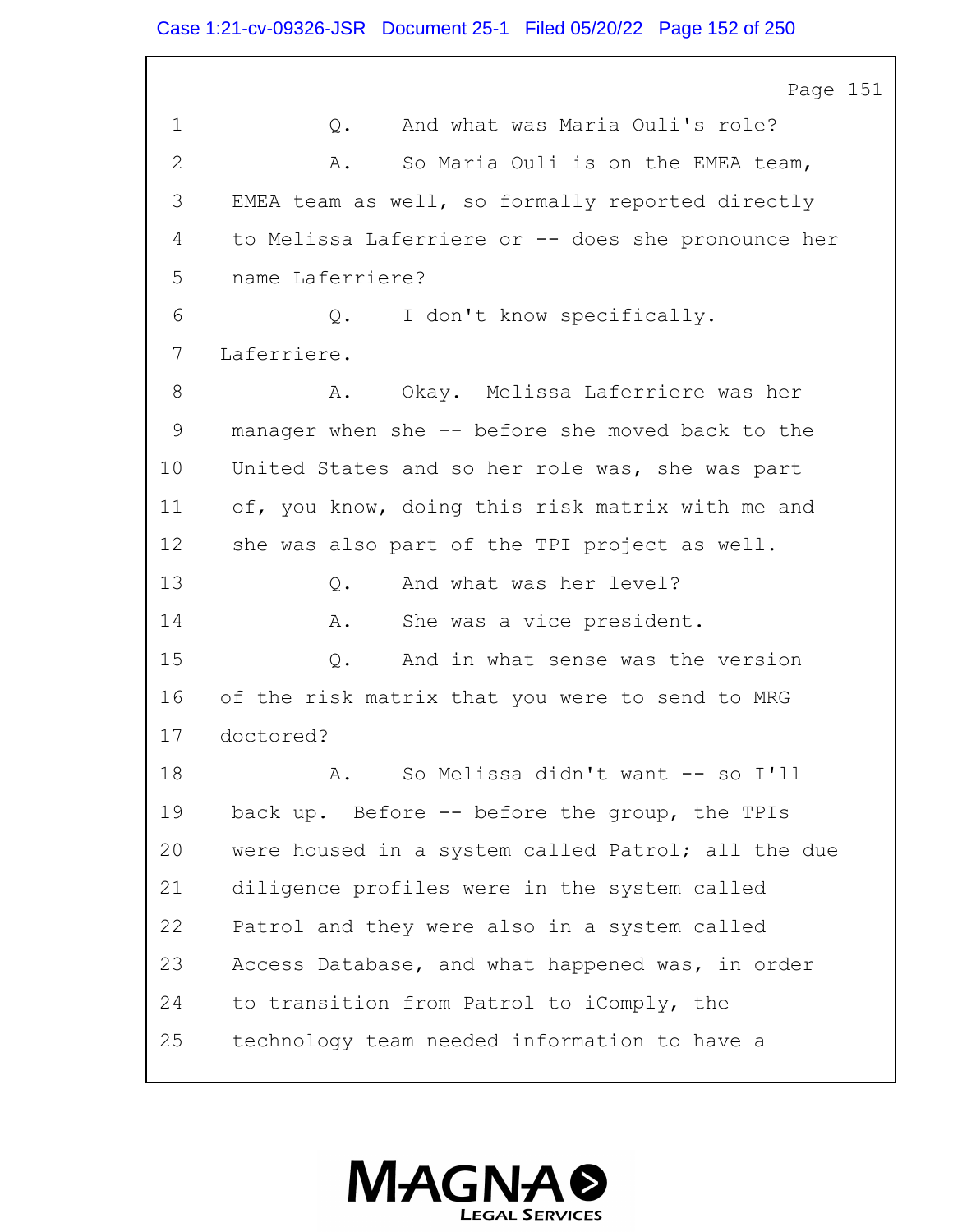Page 152

1 one-to-one transfer and in that process Garrett 2 Ross was involved in providing the materials to 3 technology, then testing those materials. So 4 after technology put it into the system, there's a 5 period where it's tested -- and this was all 6 before I was hired -- and then after it's tested, 7 everyone says this looks the same, it's 8 implemented. So the document that I had, in terms 9 of, you know, what came out of iComply was the -- 10 a different version from what was in Patrol and 11 then, sometime while iComply was in production, 12 another change happened to the risk matrix that 13 was approved, that we knew about. So Melissa had 14 asked me to remove that second edit from the 15 iComply version so that it didn't look like there 16 was that much of a difference. It wasn't 17 recognizable in terms of a difference, and it was 18 essentially a doctored version of the -- of the 19 actual document that I had. 20 Q. What was the purpose of sending the 21 document to the model risk group? 22 A. So that they can evaluate it to 23 determine whether -- at that point, this was 24 around July, August time, so they were still 25 evaluating whether -- whether it could be a model.

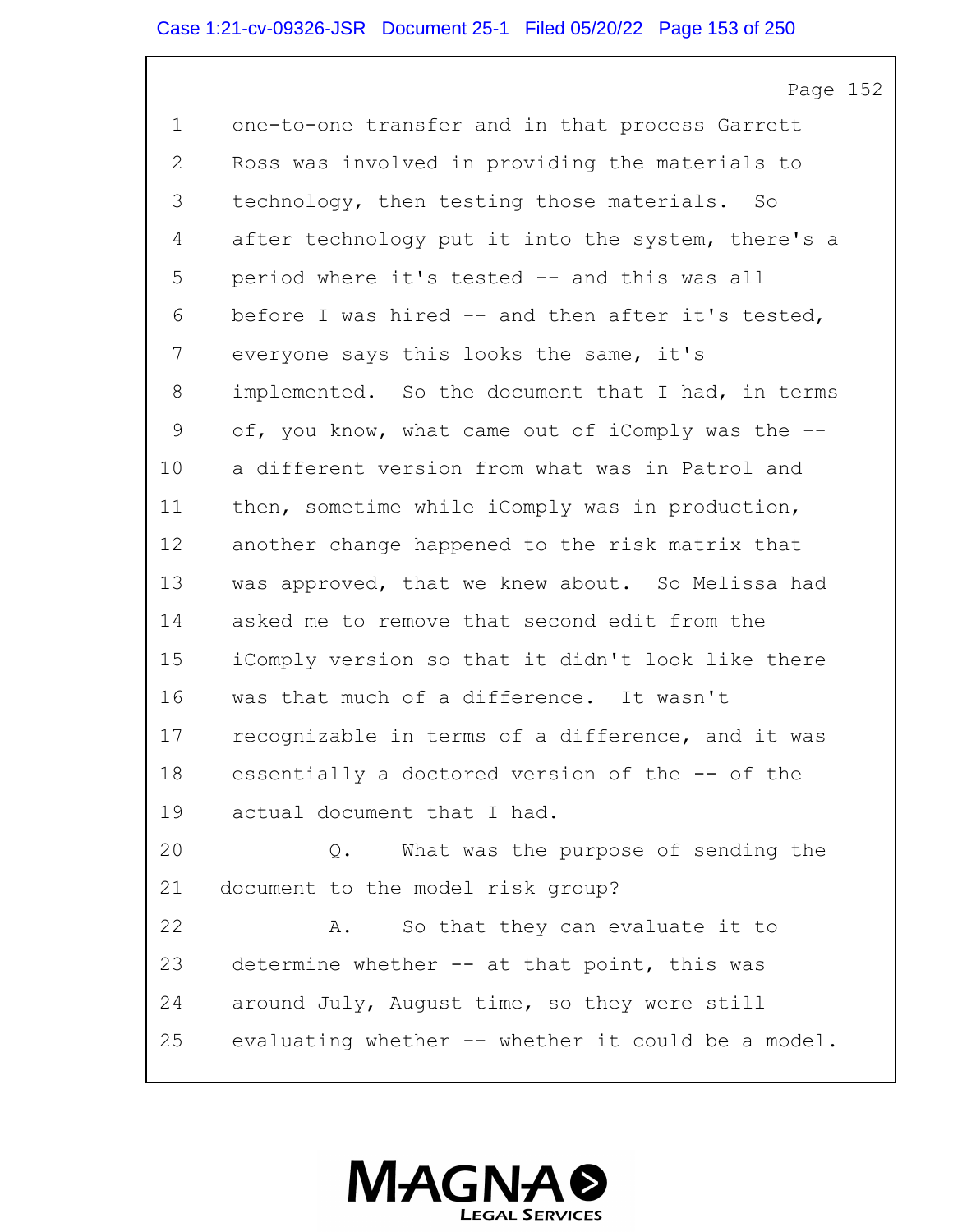# Case 1:21-cv-09326-JSR Document 25-1 Filed 05/20/22 Page 154 of 250

Page 153

| $\mathbf 1$ | Q. And so what you were sending to                   |
|-------------|------------------------------------------------------|
| 2           | them was for their review and approval as to         |
| 3           | whether it could be a model?                         |
| 4           | That's right.<br>Α.                                  |
| 5           | And so you could send them whatever<br>Q.            |
| 6           | you wanted them to review and approve to be the      |
| 7           | model, couldn't you?                                 |
| 8           | A. Well, the request was -- from model               |
| 9           | risk governance team was to send them what was in    |
| 10          | production in order to move forward with the         |
| 11          | review, and what Melissa had asked me to do was      |
| 12          | not what was in production.                          |
| 13          | And the effect, if you had sent it,<br>$Q_{\bullet}$ |
| 14          | would be that model risk government -- governance    |
| 15          | would review that to determine whether it would      |
| 16          | approve it as -- as a model?                         |
| 17          | Right. And the reason -- and going<br>A.             |
| 18          | back to the reason why they exist, the model risk    |
| 19          | governance team exists, they needed to determine     |
| 20          | whether it was a model in order to continue to       |
| 21          | comply with the regulatory commitment from the       |
| 22          | London Whale mess.                                   |
| 23          | So whatever Melissa or you or,<br>$Q$ .              |
| 24          | let's say, Melissa wanted MRG to approve, would be   |
| 25          | what you would send them to review and approve?      |
|             |                                                      |

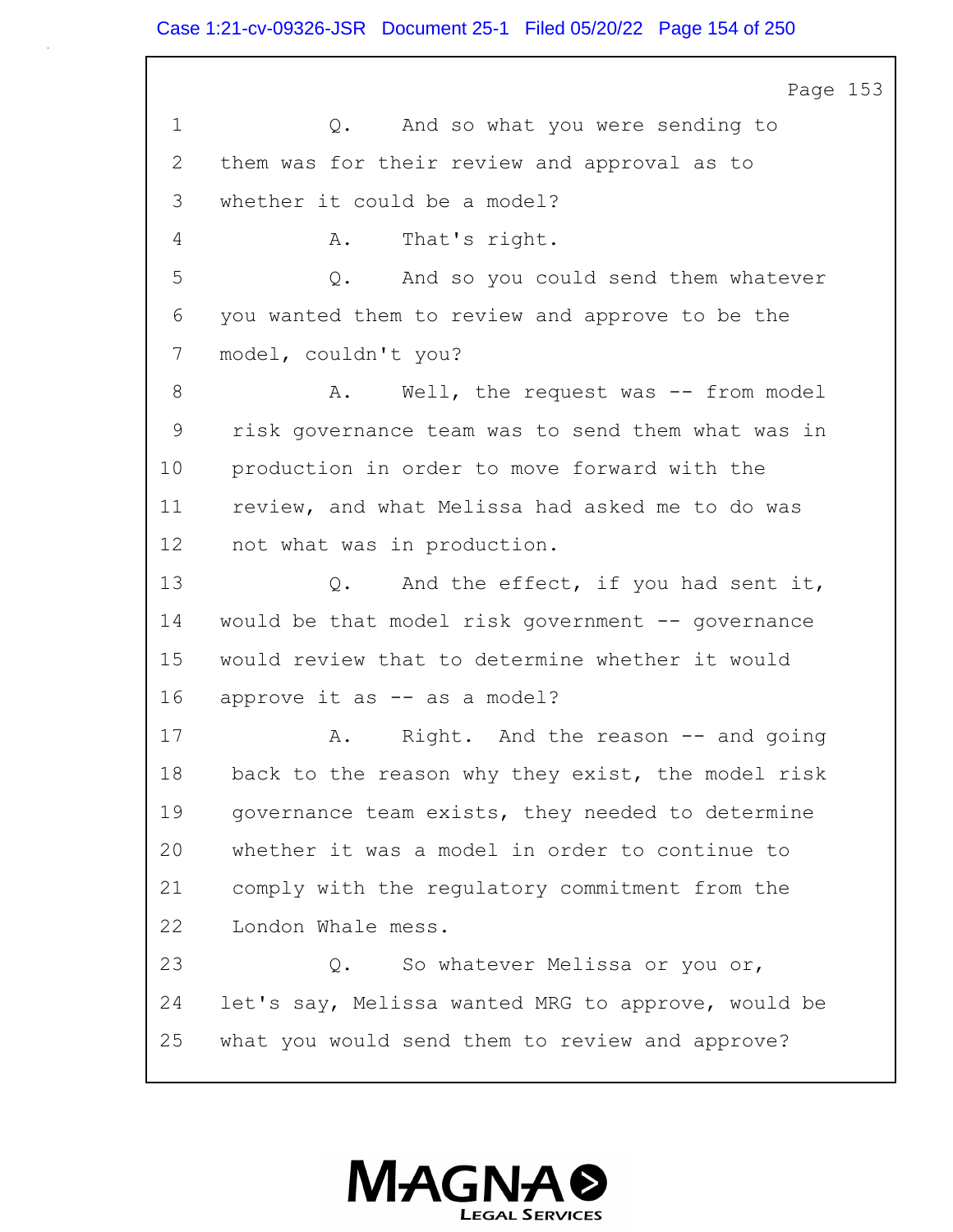Page 154 1 MR. IADEVAIA: Objection. You can 2 answer. 3 A. I -- ethically and then also in --4 I would send them what they asked for because 5 they're also complying with the regulatory 6 commitment and a -- and that would be a doctored 7 record and then it's also considered an internal 8 control. So to doctor that or change it in any 9 way in order to have some other group review it 10 and make it look more favorable, it -- that's 11 participating in illegal -- illegal conduct and 12 it's also unethical. 13 Q. Well -- 14 A. And a violation of the code of 15 conduct as well. 16 Q. If that version was more favorable 17 from a compliance standpoint, isn't that the 18 version you'd want MRG to approve for use as a 19 model? 20 A. It's not more favorable as a 21 compliance, it's more favorable in covering up 22 what happened and they would not -- they would not 23 have been provided the appropriate information or 24 the accurate information that they needed in order 25 to assess risk. So it's more favorable to

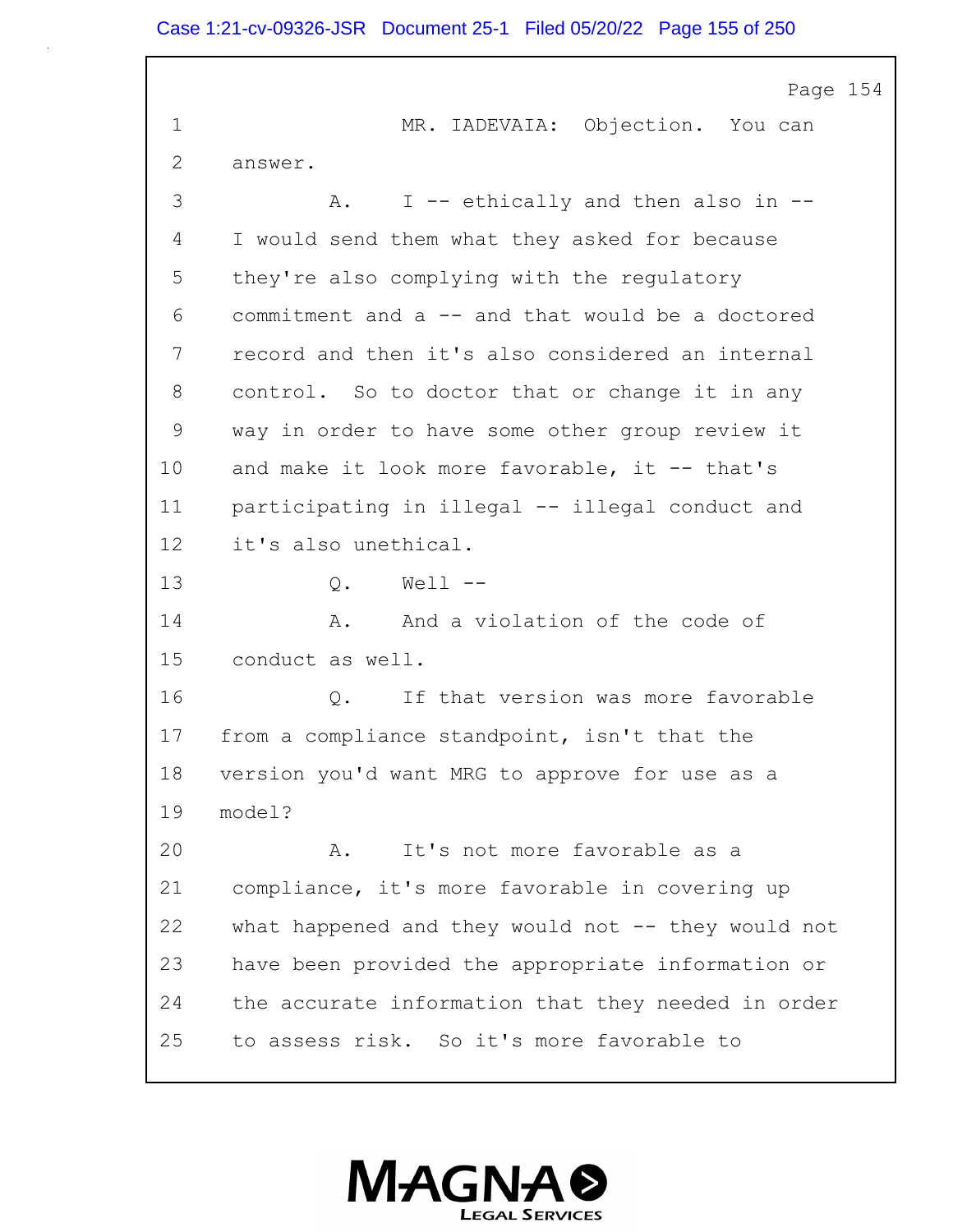### Case 1:21-cv-09326-JSR Document 25-1 Filed 05/20/22 Page 156 of 250

Page 155 1 covering up than it is to protecting JPMorgan's 2 interest and so if I state that differently, it 3 was more favorable to covering up -- I guess it's 4 more favorable to Melissa's interests than 5 JPMorgan's interest. 6 Q. So if you had submitted the 7 document that Melissa initially asked you to 8 submit, what would MRG have reviewed for approval? 9 A. A doctored version of the risk 10 matrix. 11 6. And so if Melissa didn't want that 12 version to be approved as the model and wanted the 13 middle version or some other version to be 14 approved as the model, then that's the version 15 that should go to the group that's approving for 16 the model, right? 17 MR. IADEVAIA: Objection. Asked 18 and answered. You can answer again. 19 A. No, it wasn't about what Melissa 20 had decided. This wasn't an anti-corruption 21 compliance issue, this was a model risk governance 22 issue and what they'd asked for was the most 23 recent version of what was in production. If we 24 gave them something other than what they'd asked 25 for, then we would be uncooperative, and then also

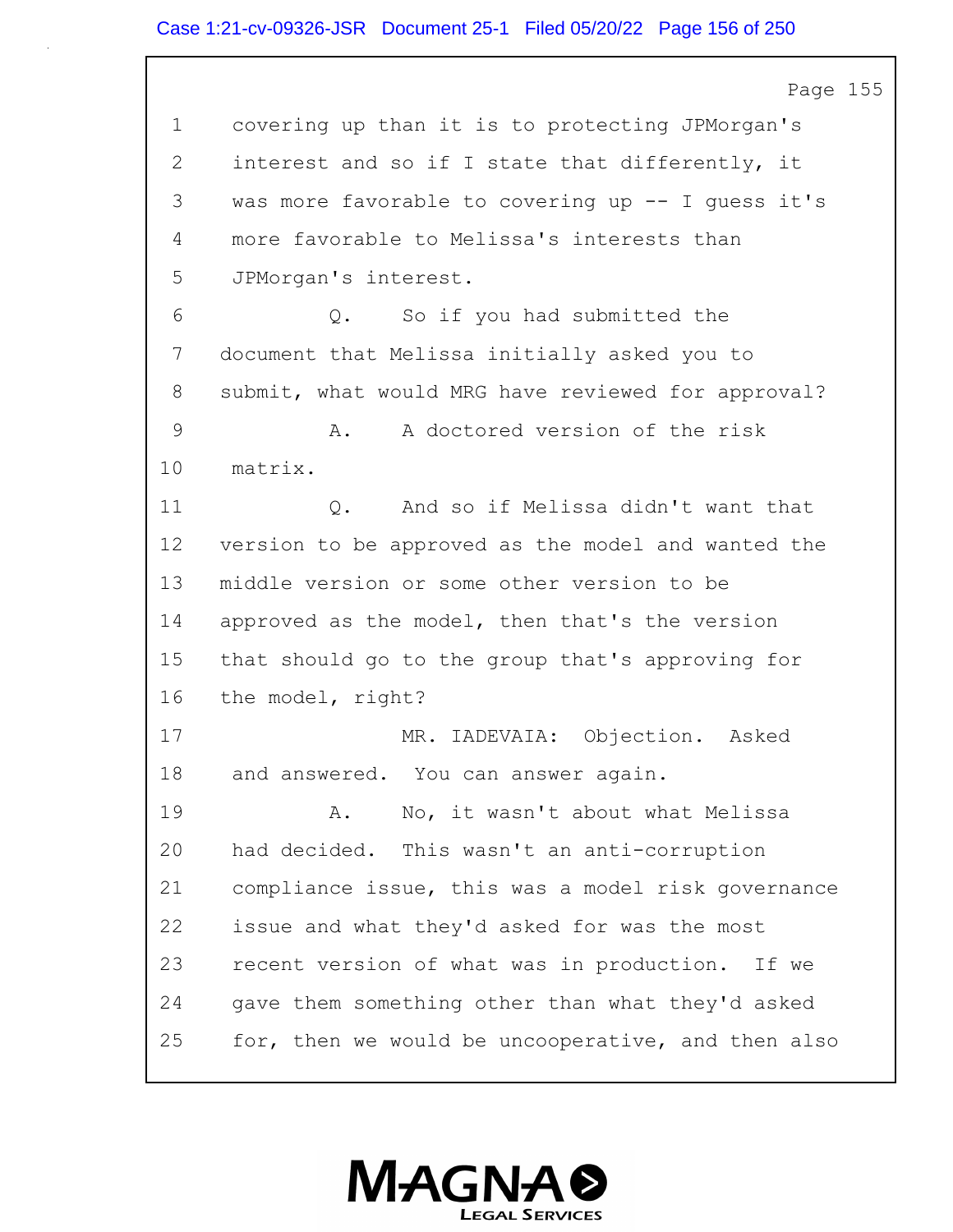### Case 1:21-cv-09326-JSR Document 25-1 Filed 05/20/22 Page 157 of 250

Page 156 1 doctoring that material is again, not -- it's 2 illegal conduct. 3 Q. So getting back to my original 4 question, you doing the risk impact of the 5 difference between the versions of the TPI risk 6 matrix was one of the steps towards closing the 7 gap, right? 8 A. That's right. 9 Q. Because once did you that then the 10 waiver request could go in and they could decide 11 whether to approve a continued use of the risk 12 matrix. Is that correct? 13 A. I think so. Again, I need to 14 review some e-mails to see what was model risk 15 governance requests. So understanding the 16 differences between all the different versions of 17 the risk matrices versus, you know, bribing a 18 methodology are two different things and I'd have 19 to see which -- which things are related to what 20 model risk governance is asking for. I think at 21 this time period, it was like October 2019, 22 Batterman and Ruggieri were investigating at this 23 point. I wouldn't be surprised if Cathy Duffy, 24 you know, were also curious as to why her -- her 25 original approvals were not honored. So there --

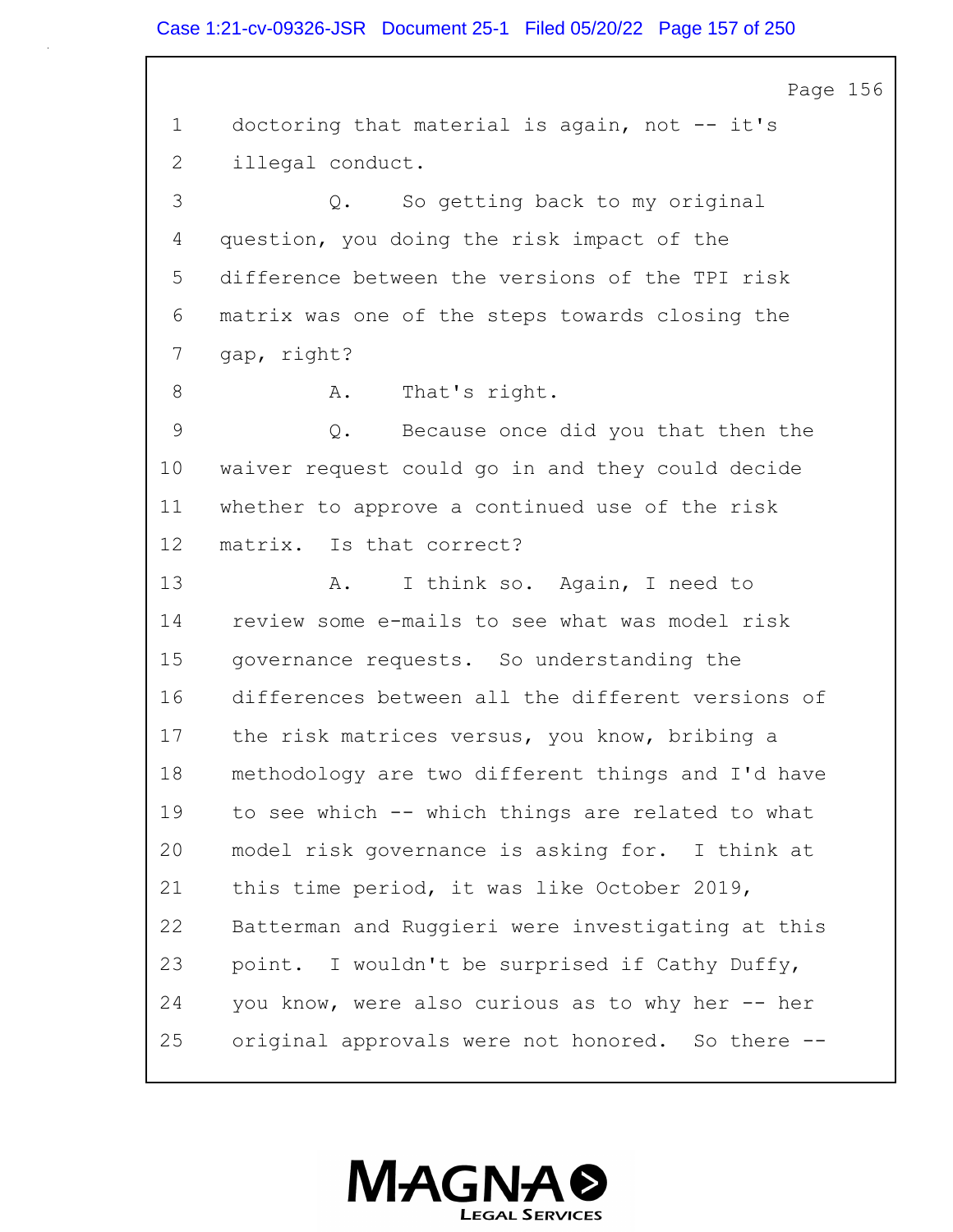# Case 1:21-cv-09326-JSR Document 25-1 Filed 05/20/22 Page 158 of 250

Page 157 1 yeah, I need to see what model risk governance had 2 asked for versus what Cathy Duffy was asking for. 3 Q. Did you ever allege a failure of 4 accounting controls? 5 A. That's correct. 6 Q. In what respect? 7 The A. So in -- in terms -- well, we can 8 just use the Tony Blair example as one example of 9 this. He has -- he was paid using an emergency 10 payment method that the global suppliers services 11 team, Tim Napier, escalated to me and it didn't 12 meet any of the criteria for that method, and the 13 CFO signed off on all of his invoices for the wet 14 signature, and at an institution like this it's 15 very odd that she's not approving something like 16 this through a system. And at the time the CFO 17 was Marianne Lake and it seemed -- or not seemed, 18 this is actually what was happening, Mr. Blair --19 Mr. Blair's expenses as a TPI were being paid 20 through this method as an emergency where it 21 should have just been a typical TPI salary payment 22 and that payment method was wide open for anyone 23 to use; as long as they knew where it was, they 24 could just click through it and pay whoever they 25 wanted for whatever they wanted.

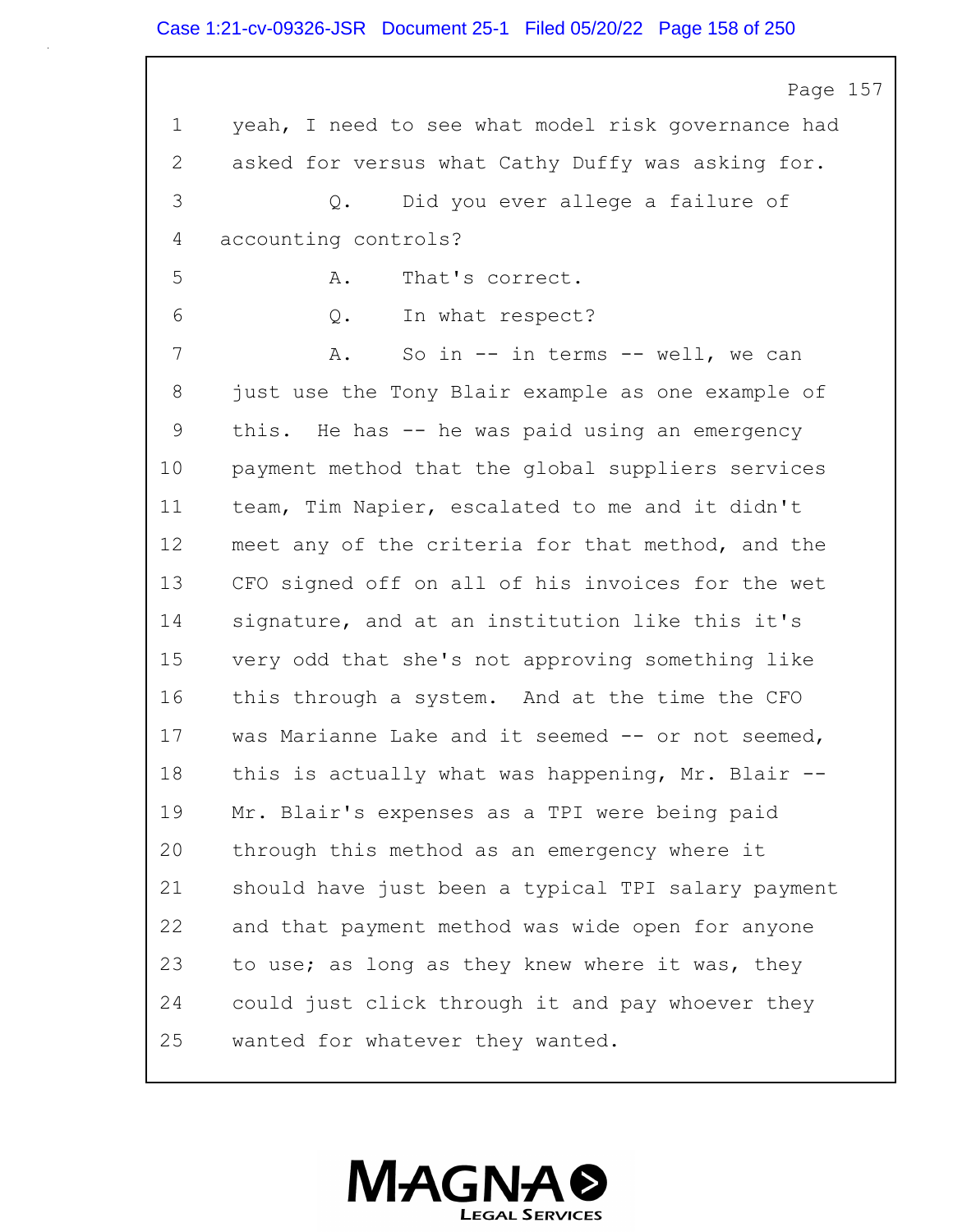Page 158 1 Q. If they had the approval of the 2 CFO? 3 A. You actually don't need it. So 4 when Tim Napier showed me -- showed me the 5 website, I was -- I didn't have any special access 6 and as an anticorruption compliance group, we 7 don't have access to much really. I was able to 8 (inaudible) without a problem. 9 Q. I'm sorry, you were able to what? 10 A. Click, click straight through 11 without a problem. 12 Q. Straight through to what? 13 A. That emergency payment method 14 system. The only thing they had was a red text at 15 the top telling people what, you know, the purpose 16 of what the payment method is. It doesn't seem to 17 be any controls around it. 18 Q. So you could have paid an unlimited 19 amount of JPMorgan Chase's money to whoever you 20 wanted? 21 MR. IADEVAIA: Objection. You can 22 answer. 23 A. I don't know. I just know that 24 this payment method, and the way that it was used 25 for Mr. Blair, was an example of failed accounting

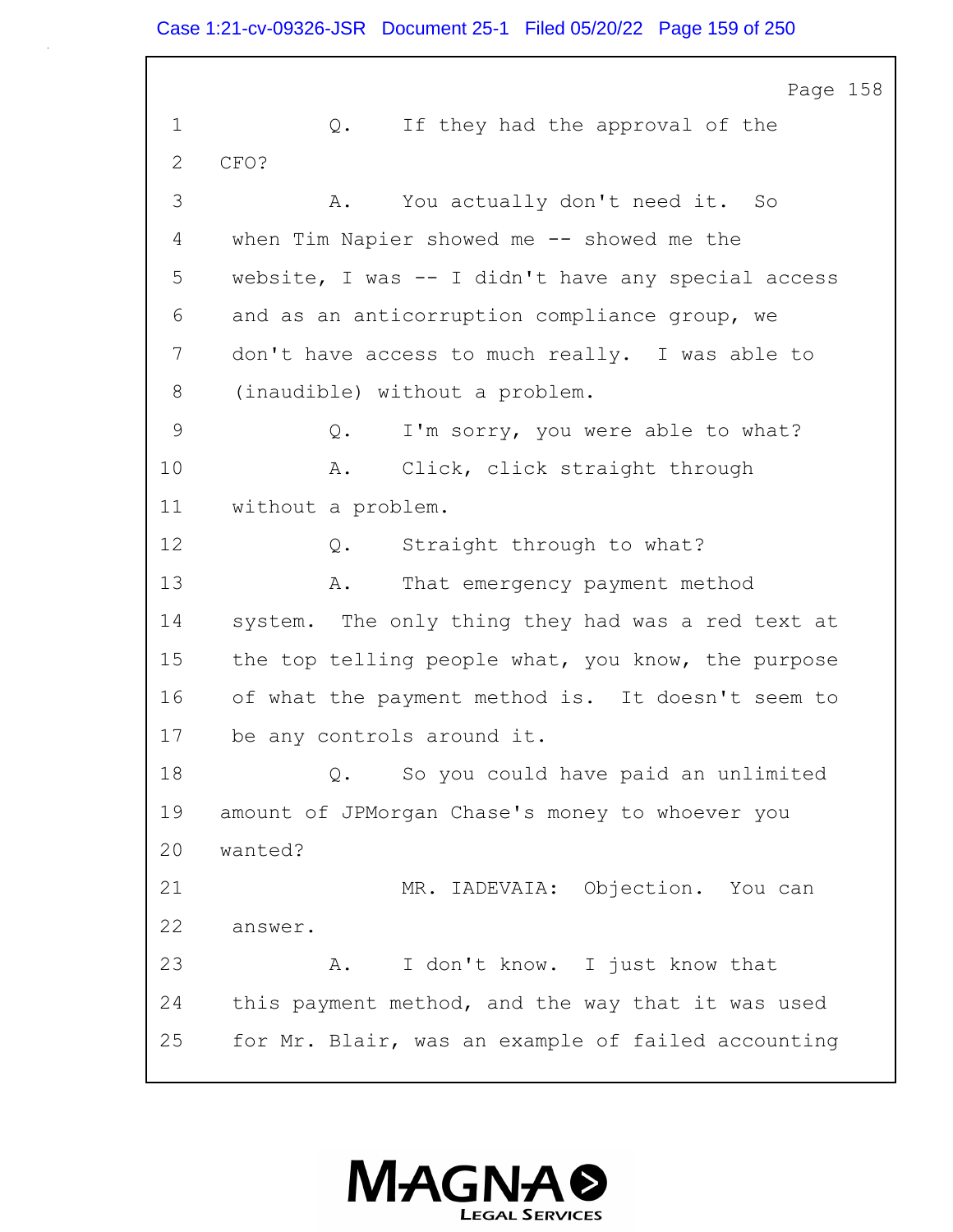Page 159 1 control. 2 Q. Any other failed accounting 3 controls that you raised during your employment? 4 A. Well, in -- the SEC regs call them 5 internal accounting controls and there were a 6 number that are featured in the issues log that I 7 had as well as the PowerPoint presentation that 8 a -- I can't think off the top of my head right 9 now, but if I had those e-mails I could provide 10 more details. 11 Q. Your counsel has produced an SEC 12 order relating to Quad Graphics? 13 A. Yes. 14 Q. Do you have any understanding as to 15 how that relates to this case? 16 A. So Quad Graphics was -- the SEC 17 determined that Quad Graphics violated internal 18 controls and books and records for various 19 reasons. The one reason that stands out is 20 because of OFAC violations. So they lack the 21 internal controls to screen for OFAC violations 22 and then they move forward and paid the OFAC 23 sanctioned entities which became a books and 24 records violation. 25 Can I take a quick break?

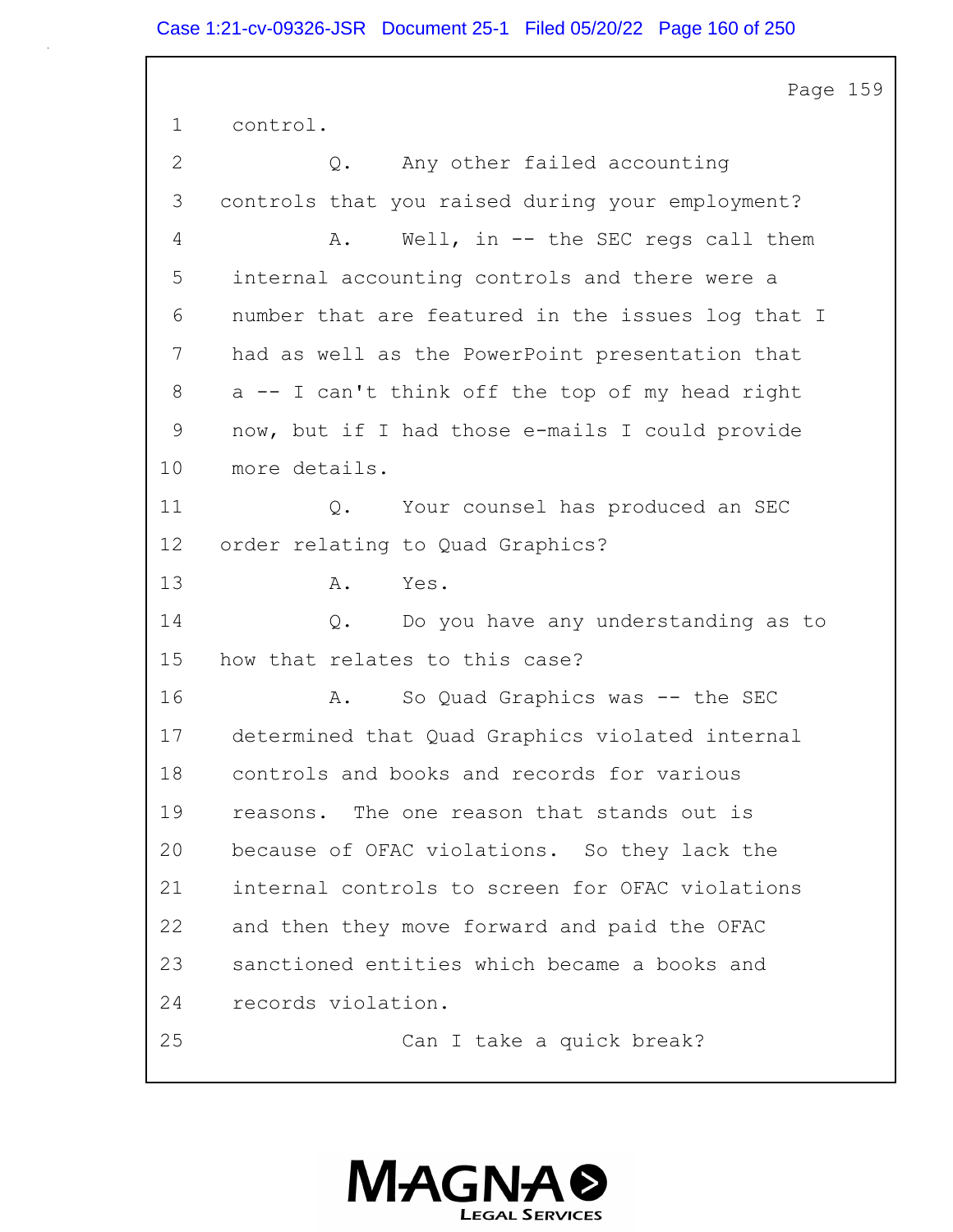Case 1:21-cv-09326-JSR Document 25-1 Filed 05/20/22 Page 161 of 250

Page 160 1 MR. IADEVAIA: We've been going for 2 awhile. 3 MR. LINTHORST: Sure, no problem. 4 10 minutes? 5 MR. IADEVAIA: Sure. During the --6 well, I'll let him go off. 7 THE VIDEOGRAPHER: 4:23, we're 8 going off the record. 9 10 (Whereupon there was a brief 11 recess.) 12 13 THE VIDEOGRAPHER: The time is 4:38 14 p.m.. We are on the record. 15 BY MR. LINTHORST: 16 Q. Ms. Williams, who at JPMorgan Chase 17 do you contend was biased against you based on 18 raising protective complaints or concerns? 19 MR. IADEVAIA: You're on mute. 20 A. I don't understand the question. 21 What do you mean by biased against me? 22 Q. Angry, upset, held it against you 23 that you raised such concerns. 24 A. Oh, okay. So Garrett Ross, Tim 25 Bridgeford, Melissa Laferriere, Jennifer

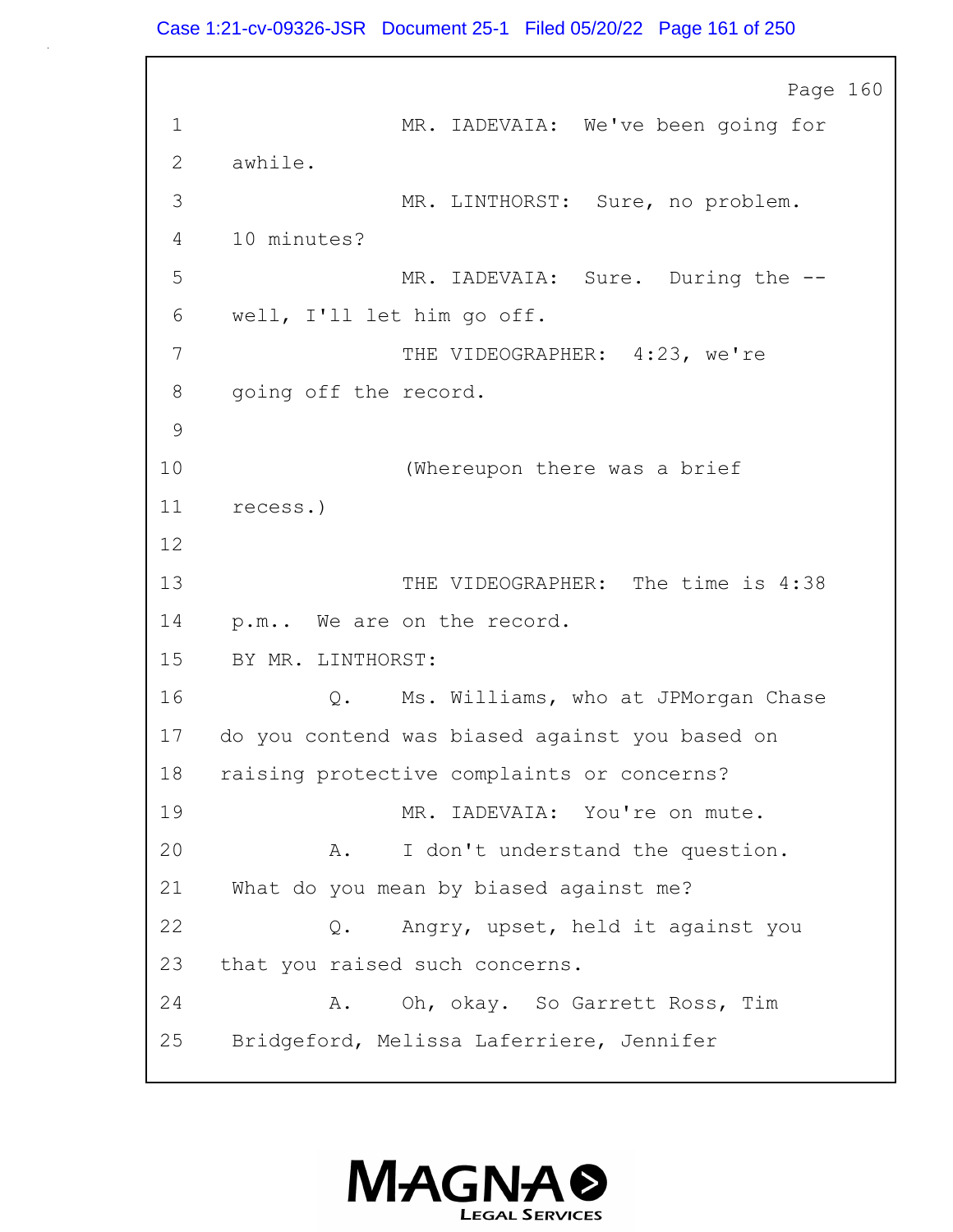# Case 1:21-cv-09326-JSR Document 25-1 Filed 05/20/22 Page 162 of 250

Page 161 1 Boyle-Devine. There were some people in the TPI 2 project meeting as well. 3 Q. Who were those? 4 A. Oh. Martin MacKenzie, Maria Ouli, 5 Laura Angulo, Chris Punke. Those are some 6 examples of people. 7 Q. Anybody else? 8 A. Those are the examples that I can 9 remember right now. 10 Q. Why do you think Chris Punke was 11 biased against you for making protective 12 complaints? 13 A. Because he pressured me to 14 remove -- (Inaudible). 15 THE REPORTER: Remove what? There 16 was noise. 17 THE WITNESS: Materials. 18 THE REPORTER: Thank you. 19 A. Remove certain materials from the 20 presentations and he didn't want me to escalate 21 the sanctions and AML screening problems. The -- 22 in the risk matrix conversations he was -- he 23 would roll his eyes while we were on the call when 24 I was talking about being transparent. Those 25 are -- those are some examples.

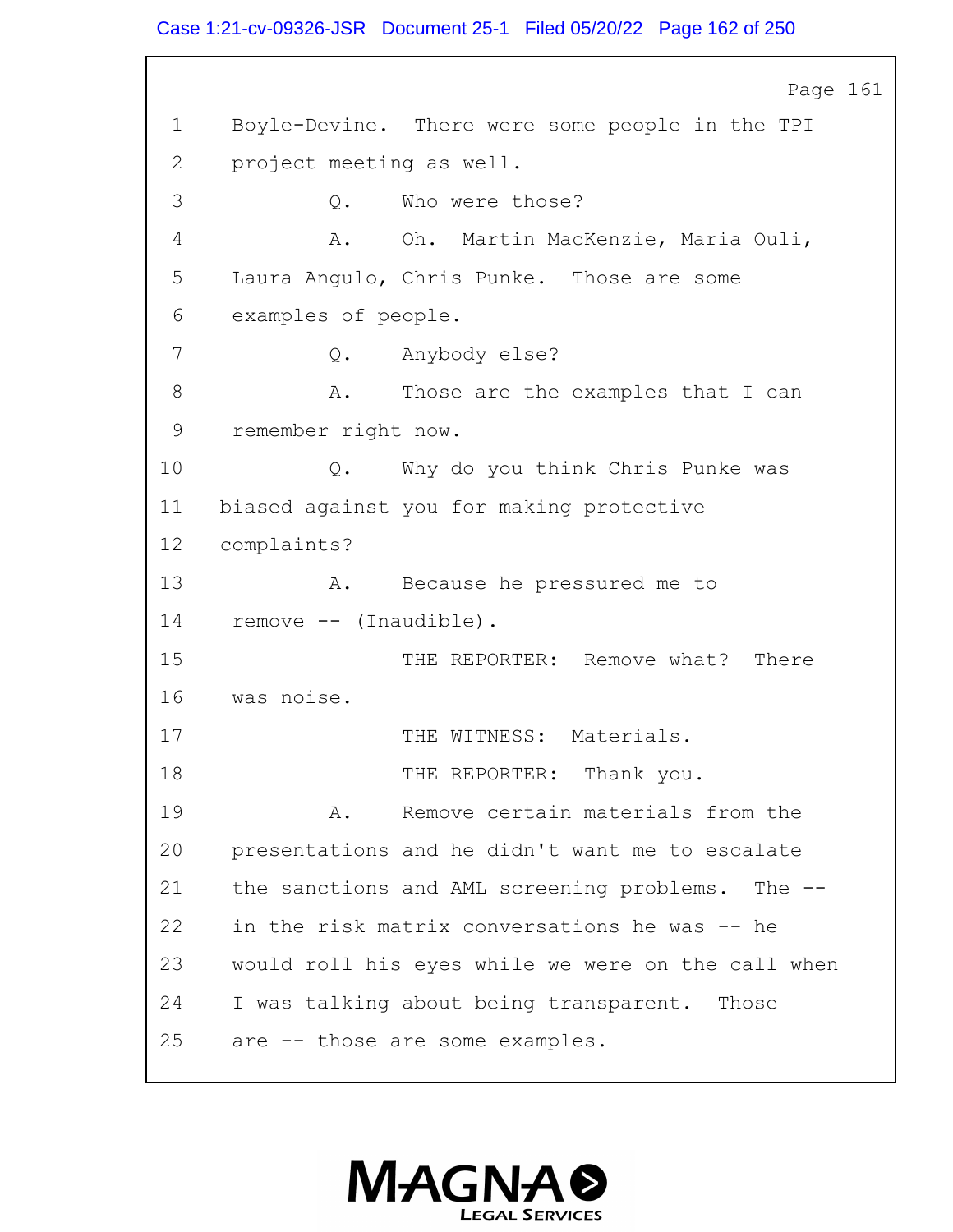#### Case 1:21-cv-09326-JSR Document 25-1 Filed 05/20/22 Page 163 of 250

Page 162 1 0. What was his role? 2 A. He took over from Alicia Avelo as 3 the governance lead for GACC and I think antitrust 4 as well. 5 Q. When did you first consult with an 6 attorney with respect to your employment at 7 JPMorgan Chase? 8 A. You mean with respect to my 9 termination? 10 Q. With respect to anything relating 11 to your employment with JPMorgan Chase. 12 A. What do you mean by consult with an 13 attorney? Could it just be a person that happens 14 to be an attorney or someone I've hired? 15 Q. Someone from whom you sought or 16 received legal advice. 17 A. Not until after I was told I was 18 terminated, so October 30th was when -- 19 MR. IADEVAIA: I'm just going to 20 instruct you not to disclose any of the 21 information. You can disclose the date, but not 22 the information that you discussed with a lawyer. 23 THE WITNESS: Sure. 24 A. So October 30th was the date that I 25 was told to -- that I was terminated by Cathy

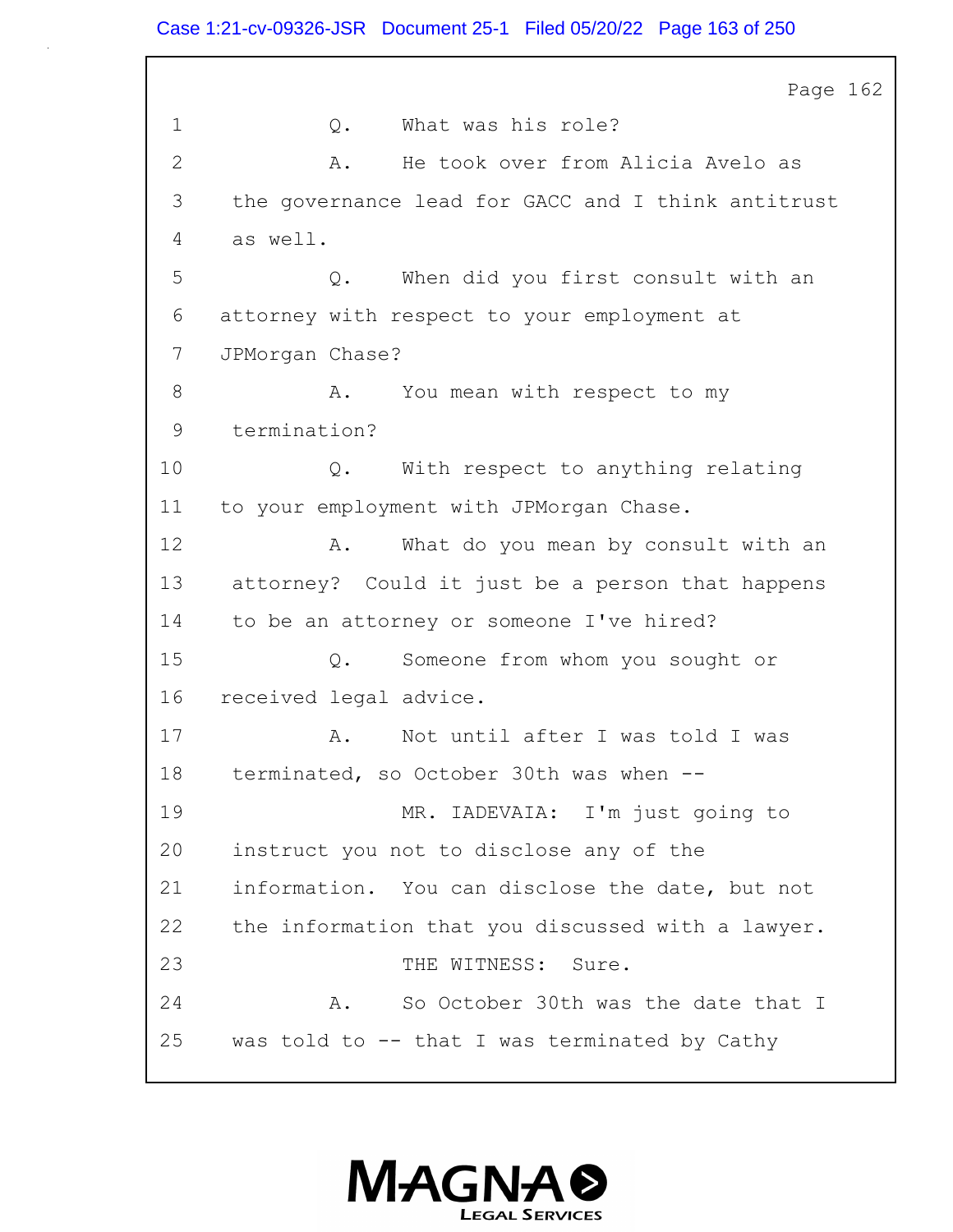# Case 1:21-cv-09326-JSR Document 25-1 Filed 05/20/22 Page 164 of 250

Page 163 1 Duffy and Nelly Childs, so it would had to have 2 been after that date. 3 Q. Was it on that date? 4 A. I don't remember. 5 Q. And who was the first lawyer you 6 consulted with? 7 MR. IADEVAIA: Again, I'm going to 8 caution the witness, you can say who, just not 9 what you discussed. 10 A. I don't remember who the first 11 lawyer was. 12 O. Now, we talked about other 13 positions at JPMorgan Chase that you started 14 applying to once Jennifer Boyle-Devine allowed you 15 the exception in January of 2019. Did you also 16 explore and apply for external positions while you 17 were still employed with JPMorgan Chase? 18 A. Yes. 19 Q. Did you receive any offers for 20 external positions during your employment at 21 JPMorgan Chase? 22 A. During my employment? 23 Q. Yeah. 24 **A.** No. 25 Q. Did you receive any offers from any

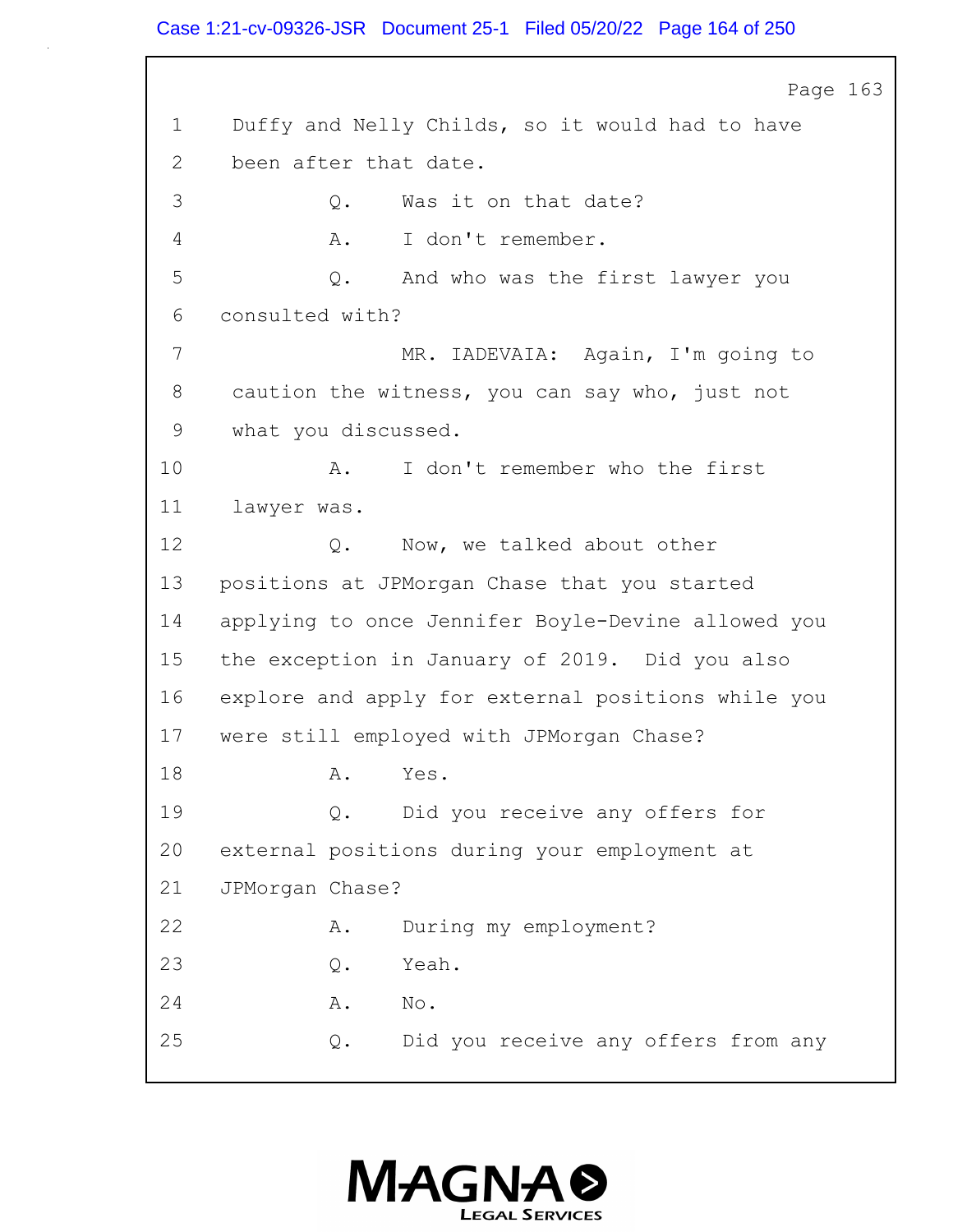# Case 1:21-cv-09326-JSR Document 25-1 Filed 05/20/22 Page 165 of 250

Page 164 1 of the internal applications that you made? 2 A. No. 3 Q. Now, let's just mark D-17. 4 MR. LINTHORST: Bless you, whoever 5 sneezed. 6 MR. IADEVAIA: It's me coughing. 7 Sorry. 8 MR. LINTHORST: I'll bless you 9 anyway. 10 MR. IADEVAIA: I appreciate it. 11 12 **(Whereupon Document with Bates No.** 13 Pl. 7666 was received and marked D-17 for 14 identification.) 15 16 Q. This is D-17 which is Plaintiff's 17 7666. I'll share control. And the question is 18 just, what is this? 19 A. I don't know. Oh, maybe WhatsApp? 20 Q. It appears to be WhatsApp with 21 someone calling themselves Lau, L-a-u? 22 A. Yes, yes. Okay. 23 Q. Does this have any relevance to 24 this case? 25 A. Yes, that's Laura Angulo, the ACCO

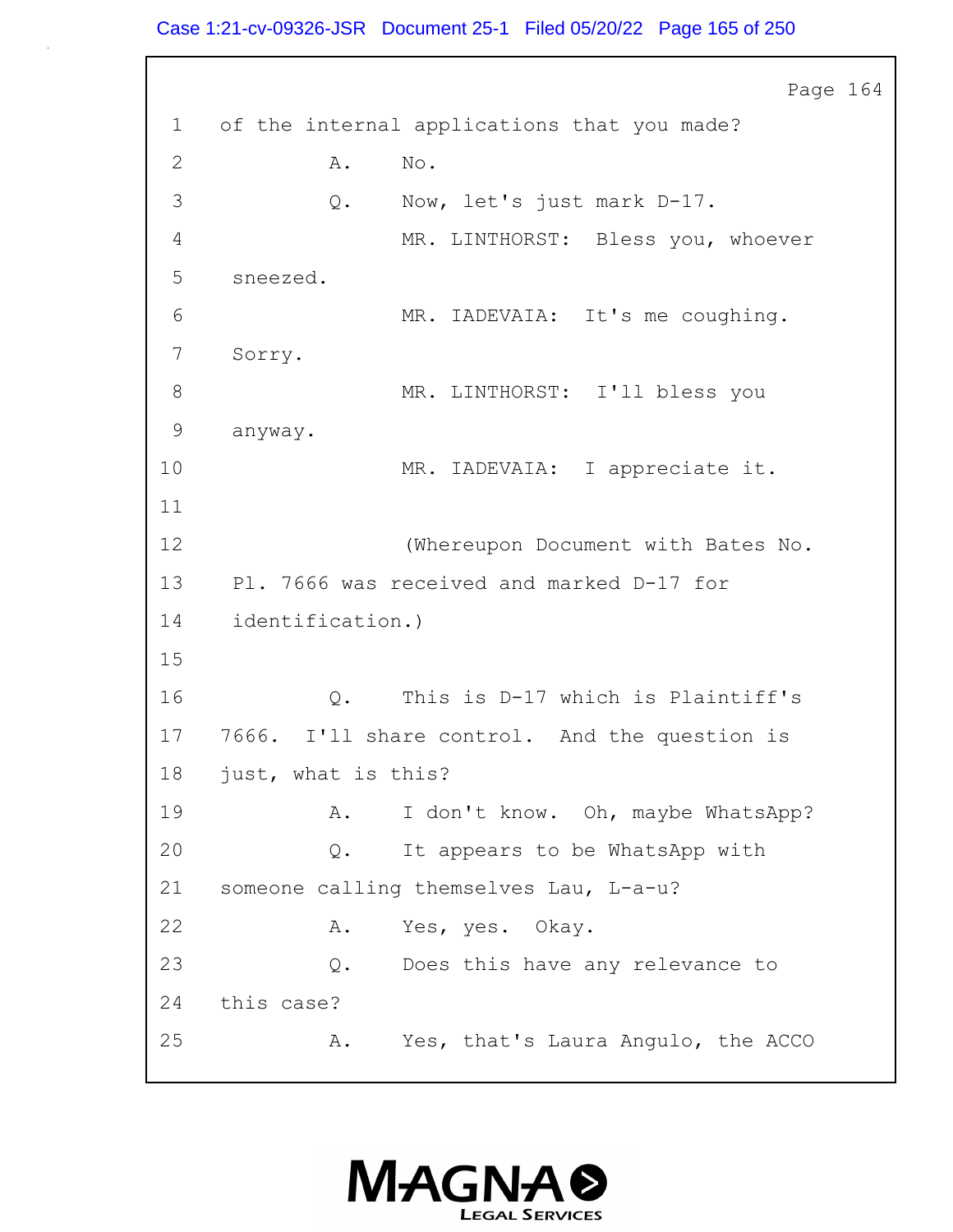# Case 1:21-cv-09326-JSR Document 25-1 Filed 05/20/22 Page 166 of 250

Page 165 1 for Latin America. She was going to visit the New 2 York office around this time. I was on vacation. 3 This is when Tim was fired and it was -- I felt 4 sorry for her being there for such an awkward 5 thing. 6 Q. All right. 7 A. And with Laura Angulo, she was also 8 CIB, yeah, just in terms of her title, she was 9 ACCO and CIB. I forgot to mention it. 10 Q. And what's a CID, what does that 11 stand for? 12 A. C-I-B -- like boy. It's corporate 13 investment banking. 14 15 (Whereupon Document with Bates Nos. 16 Pl. 543 to Pl. 544 was received and marked D-18 17 for identification.) 18 19 Q. We'll mark this D-18, Plaintiff's 20 543 to 544. 21 What is this document? 22 A. An application to the AG's office 23 for the solicitor general's department or section. 24 Q. And did you apply for that on or 25 about August 8 of 2019?

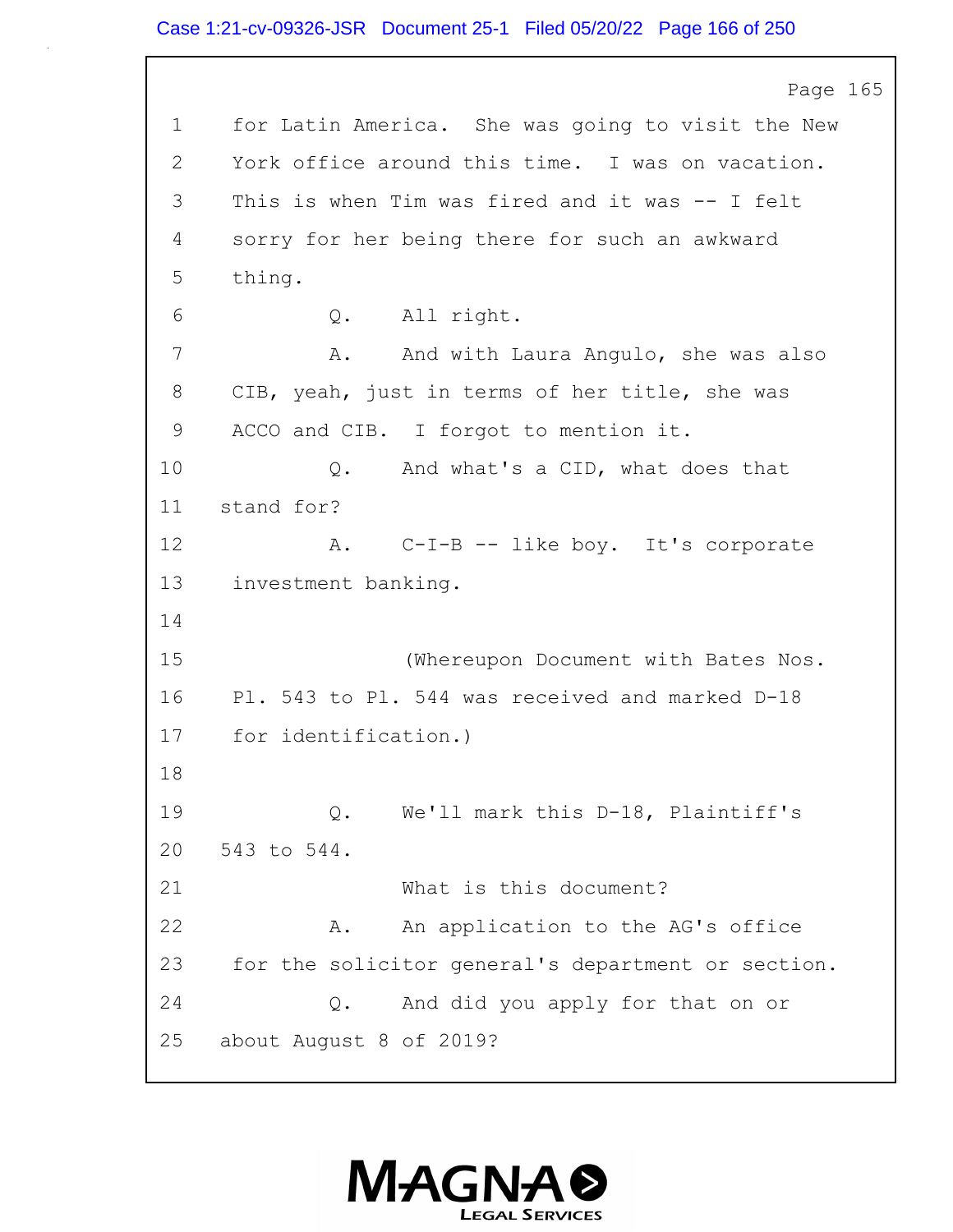Page 166 1 A. Yes. 2 3 (Whereupon Document with Bates Nos. 4 Pl. 545 to Pl. 546 was received and marked D-19 5 for identification.) 6 7 Q. And this will be D-19 which is 8 Plaintiff's 545 to 546. What is this document? 9 A. This is an application with New 10 York AG, assistant attorney general application. 11 Q. And was this for the charity 12 section? 13 A. Maybe. It says C-h-a-r. Maybe 14 that's short for charity. 15 Q. And did you put in an application 16 for this role on or about August 8, 2019? 17 A. Yes. 18 19 (Whereupon Document with Bates Nos. 20 Pl. 2134 to Pl. 2136 was received and marked D-20 21 for identification.) 22 23 Q. And we'll mark this D-20, which is 24 Plaintiff's 2134 to 36. And this appears to be an 25 e-mail you received from ZipRecruiter on August

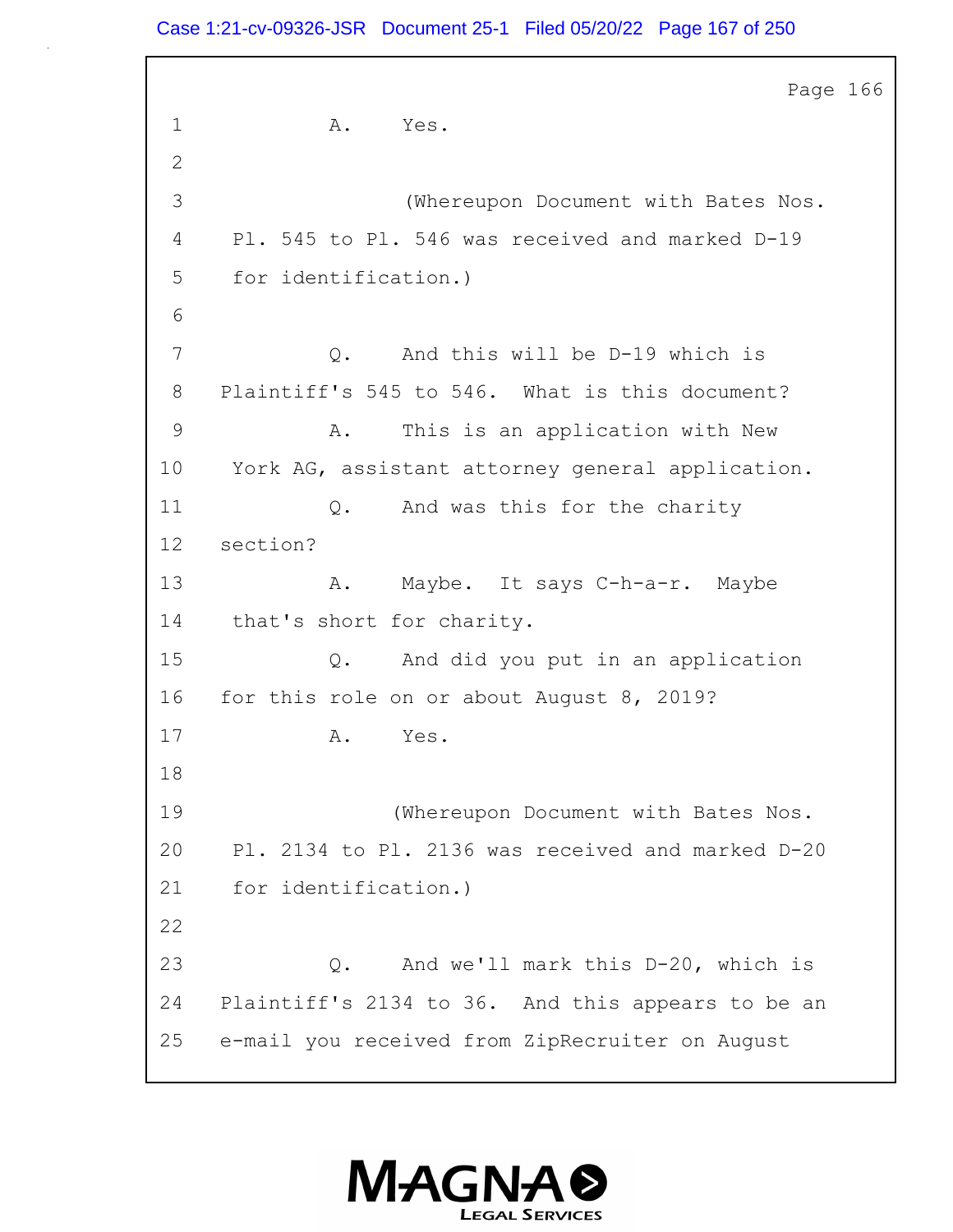### Case 1:21-cv-09326-JSR Document 25-1 Filed 05/20/22 Page 168 of 250

Page 167 1 31, 2019. Is that what this is? 2 A. Yeah, looks like it. 3 Q. It says, "We noticed you haven't 4 heard back from the following companies." 5 Do these reflect companies to which 6 you had applied as of this date? 7 A. Maybe, yes. 8 Q. Can you think of any reason that it 9 would say you haven't heard back from them if you 10 hadn't applied for them? 11 MR. IADEVAIA: Objection. You can 12 answer. 13 A. Yeah, I don't know. Sometimes you 14 can just save them or if you just click into it it 15 might -- it might think you applied there, but I 16 don't know. I don't know how ZipRecruiter works. 17 Q. Based on your recollection of your 18 job search activities around this time, do you 19 think you applied to these companies? 20 A. It's possible. 21 22 (Whereupon Document with Bates Nos. 23 Pl. 3340 to Pl. 3351 was received and marked D-21 24 for identification.) 25

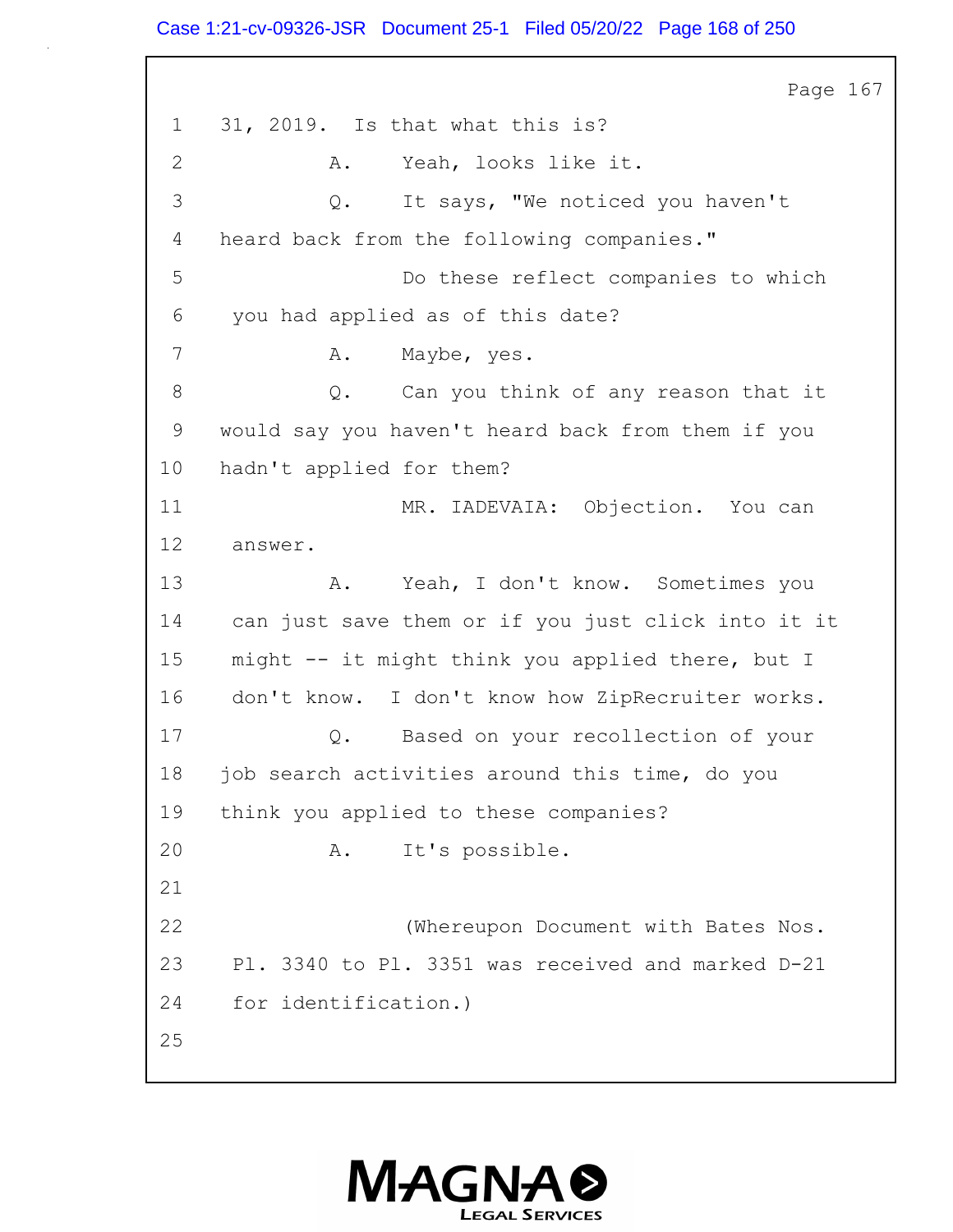#### Case 1:21-cv-09326-JSR Document 25-1 Filed 05/20/22 Page 169 of 250

Page 168 1 Q. Let's mark this D-21, Plaintiff's 2 3340 to -- oh, sorry. Plaintiff's 3340 to 3351. 3 I'll share control. 4 Does this appear to be an 5 application you completed for the New York 6 Attorney General's Office? 7 A. Yes. 8 6 Q. And when you filled this out, did 9 you believe all the information to be accurate? 10 A. I believe so. 11 Q. And this says, "To be completed 12 only after initial interview." 13 Let's see if there is a date on 14 here. It looks like it's December 12th signed by 15 you. Had you had an initial interview with the 16 New York AG's office as of that date? 17 A. Yes. 18 0. And for what role was this 19 application in connection with? 20 A. I believe the charities bureau. 21 Q. Now, on Page 3342 there's a section 22 for past employers and references. You list 23 JPMorgan, Morgan Stanley and HSBC Middle East, and 24 then there's a column for supervisor and telephone 25 and you didn't fill anything in there. Why didn't

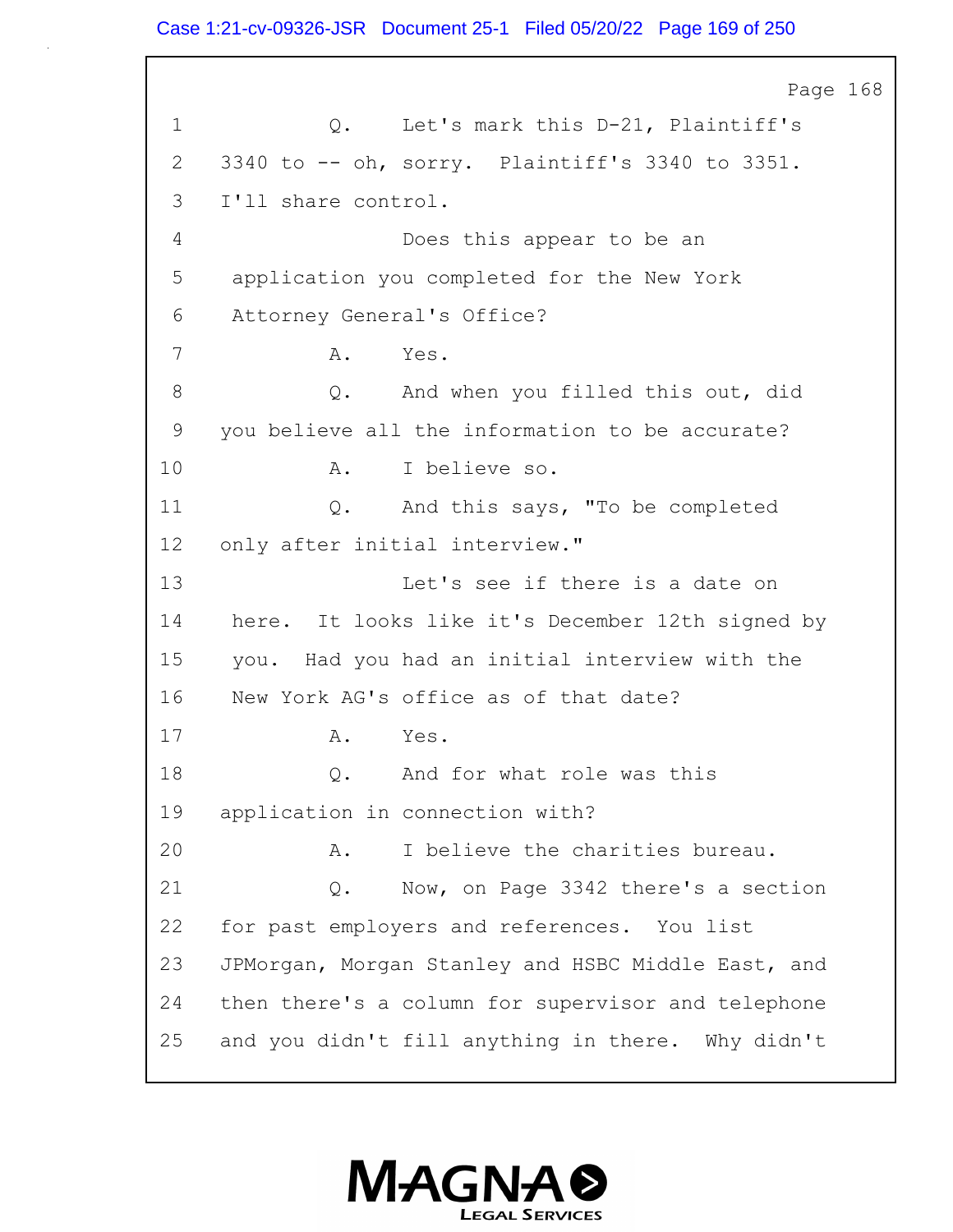# Case 1:21-cv-09326-JSR Document 25-1 Filed 05/20/22 Page 170 of 250

Page 169 1 you list supervisors and telephone numbers? 2 MR. IADEVAIA: Objection. You can 3 answer. 4 A. I think I wrote see attachments. 5 Q. Okay. And do you think that had 6 your supervisors and telephone numbers for these 7 employers? 8 A. Yes. If they were still -- if they 9 were still working there, I may have put them in 10 there. I don't remember. 11 Q. 43 says, "Have you ever had any 12 debts turned over to a collection agency, failed 13 to pay a just debt that has been overdue for more 14 than 60 days, or failed to repay a student loan" 15 and you clicked "yes." 16 What information did you have that 17 was responsive to that question? 18 MR. IADEVAIA: I'd like to 19 designate this portion of the testimony as 20 confidential. Go ahead. 21 (The following testimony is a 22 confidential portion under separate cover.) 23 24 25

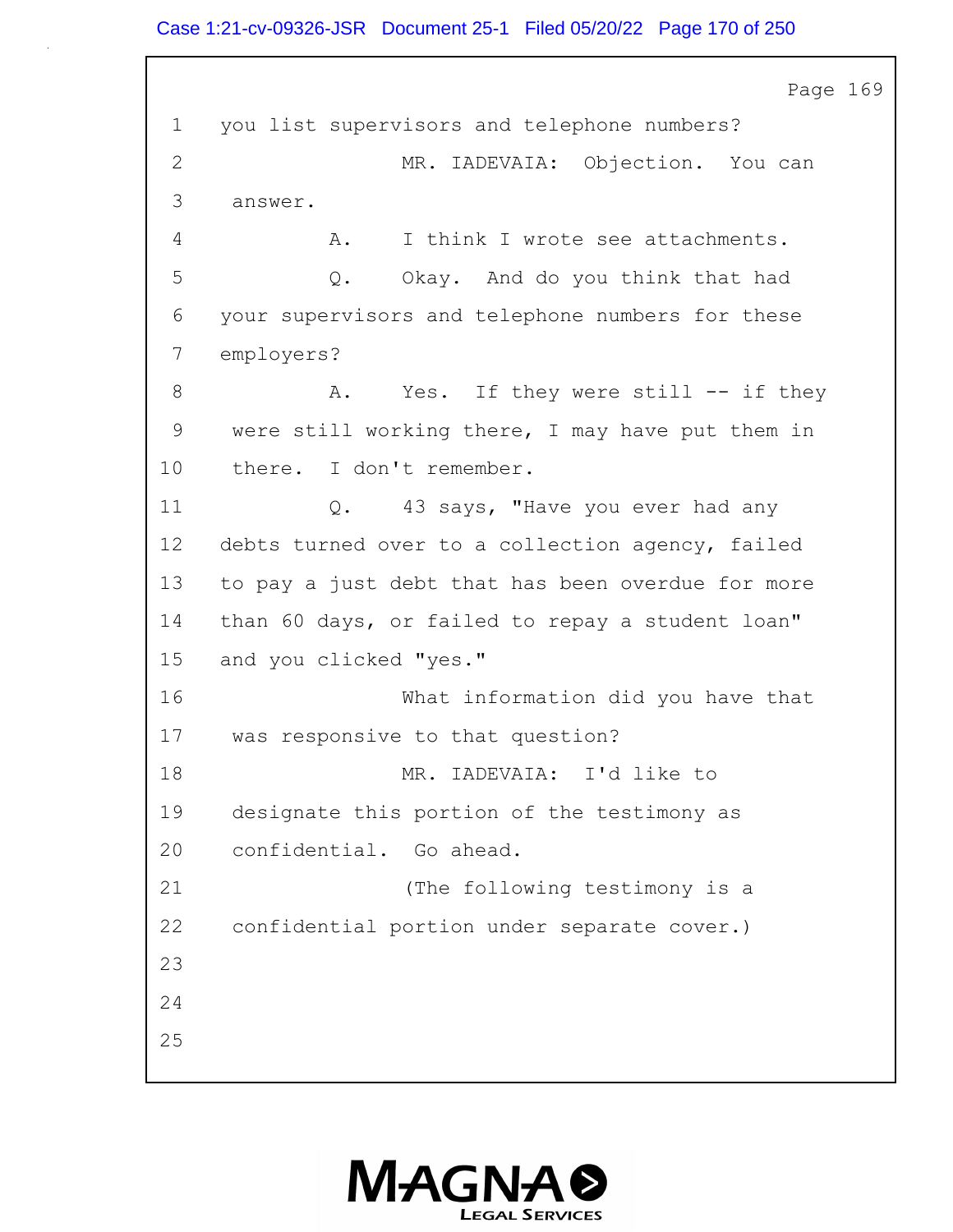|                | Page 170                                      |
|----------------|-----------------------------------------------|
| $1\,$          |                                               |
| $\mathbf{2}$   |                                               |
| 3              |                                               |
| $\overline{4}$ |                                               |
| 5              |                                               |
| $\epsilon$     |                                               |
| $\overline{7}$ |                                               |
| $\,8\,$        |                                               |
| $\mathcal{G}$  |                                               |
| 10             |                                               |
| 11             |                                               |
| 12             |                                               |
| 13             |                                               |
| 14             |                                               |
| 15             | MR. LINTHORST: Can we go                      |
| 16             | unconfidential now, Jeremiah?                 |
| 17             | IADEVAIA: Yeah, sure.<br>MR.                  |
| 18             | (Confidential portion concluded.)             |
| 19             |                                               |
| 20             | (Whereupon Document with Bates No.            |
| 21             | Pl. 495 was received and marked D-22 for      |
| 22             | identification.)                              |
| 23             |                                               |
| 24             | Q. Let's mark this as D-22. This is           |
| 25             | Plaintiff's 495. This is references for Quala |

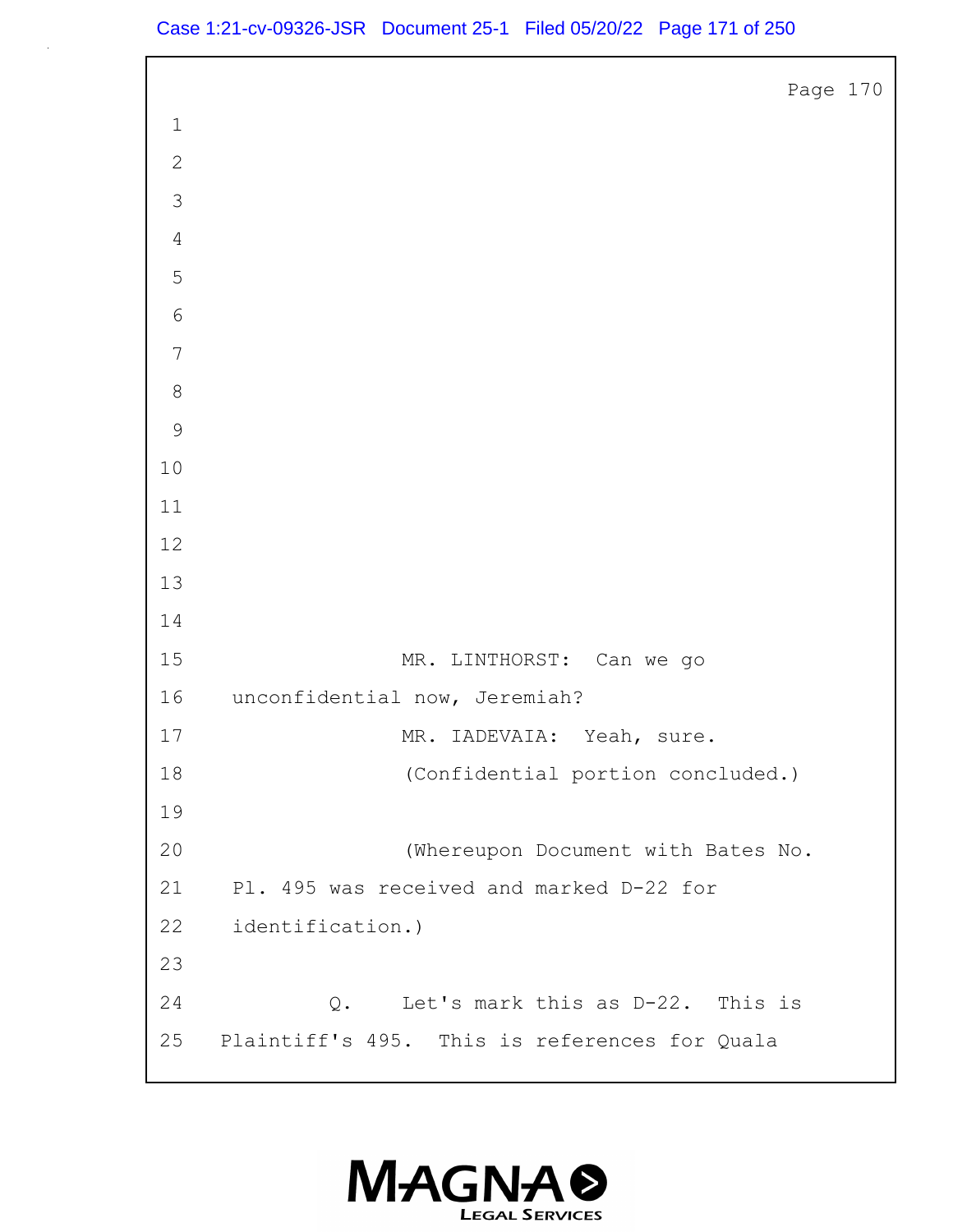# Case 1:21-cv-09326-JSR Document 25-1 Filed 05/20/22 Page 172 of 250

Page 171 1 Williams. Do you believe this to be the 2 attachment and the references you submitted to the 3 New York AG's office in connection with the 4 application we were looking at in D-21? 5 A. Yes. 6 Q. And how did you know the Honorable 7 Doris Ling-Cohan? 8 A. I was her intern in law school. 9 Q. And who is Bob Werner? 10 A. A former supervisor. 11 Q. At which employer? 12 A. At HSBC and Goldman Sachs. 13 Q. What was the other one besides 14 HSBC? 15 A. Goldman Sachs. 16 **Q.** Oh. And how about Matthew Moore, 17 where was he your supervisor/mentor? 18 A. Goldman Sachs. 19 Q. How about William Malpica? 20 A. Law school. Yeah, I interned for 21 him in law school. 22 O. And how about Lauren Rasmus? 23 A. She was my supervisor at Morgan 24 Stanley. 25 Q. And who is David Gillis?

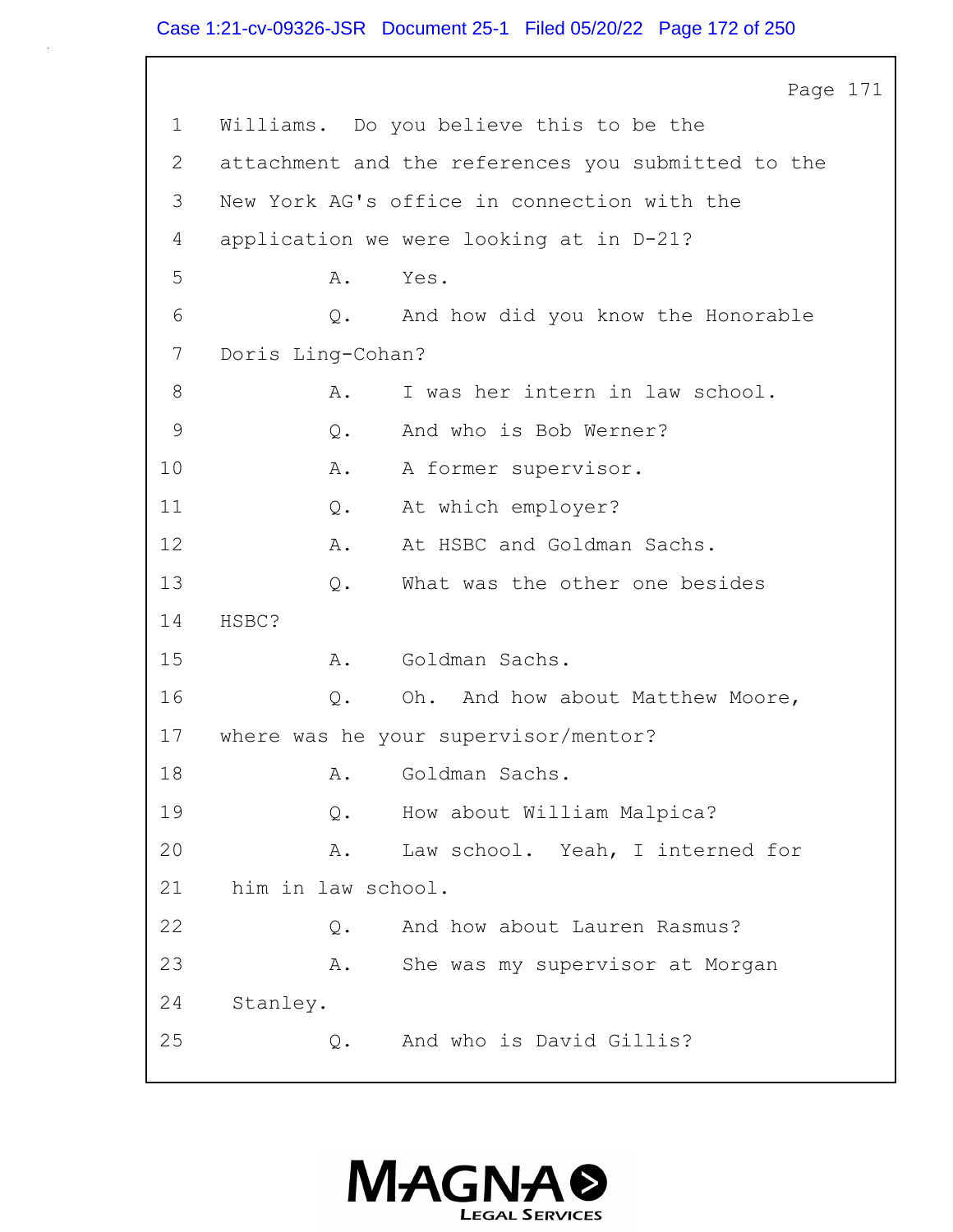# Case 1:21-cv-09326-JSR Document 25-1 Filed 05/20/22 Page 173 of 250

Page 172 1 A. An attorney with JPMorgan and the 2 company's secretary. 3 Q. And what sort of working 4 interactions did you have with Mr. Gillis? 5 A. So I assisted him with a TPI 6 on-boarding India, I believe in October, just 7 before I was terminated, the international 8 counsel. So Tony Blair and others were in India 9 with Prime Minister Modi to strike a deal on some 10 community effort in India between JPMorgan and 11 India, and there was a TPI that also had to help 12 interact with the local Indian government 13 alongside with Tony Blair and the other 14 international unidentified TPIs that are on the 15 international counsel to make that deal happen. 16 Q. He was never your supervisor at 17 JPMorgan Chase, right? 18 A. No, I have him listed there as a 19 client. 20 21 (Whereupon Document with Bates Nos. 22 Pl. 496 to Pl. 500 was received and marked D-23 23 for identification.) 24 25 Q. Let's mark this as D-23.

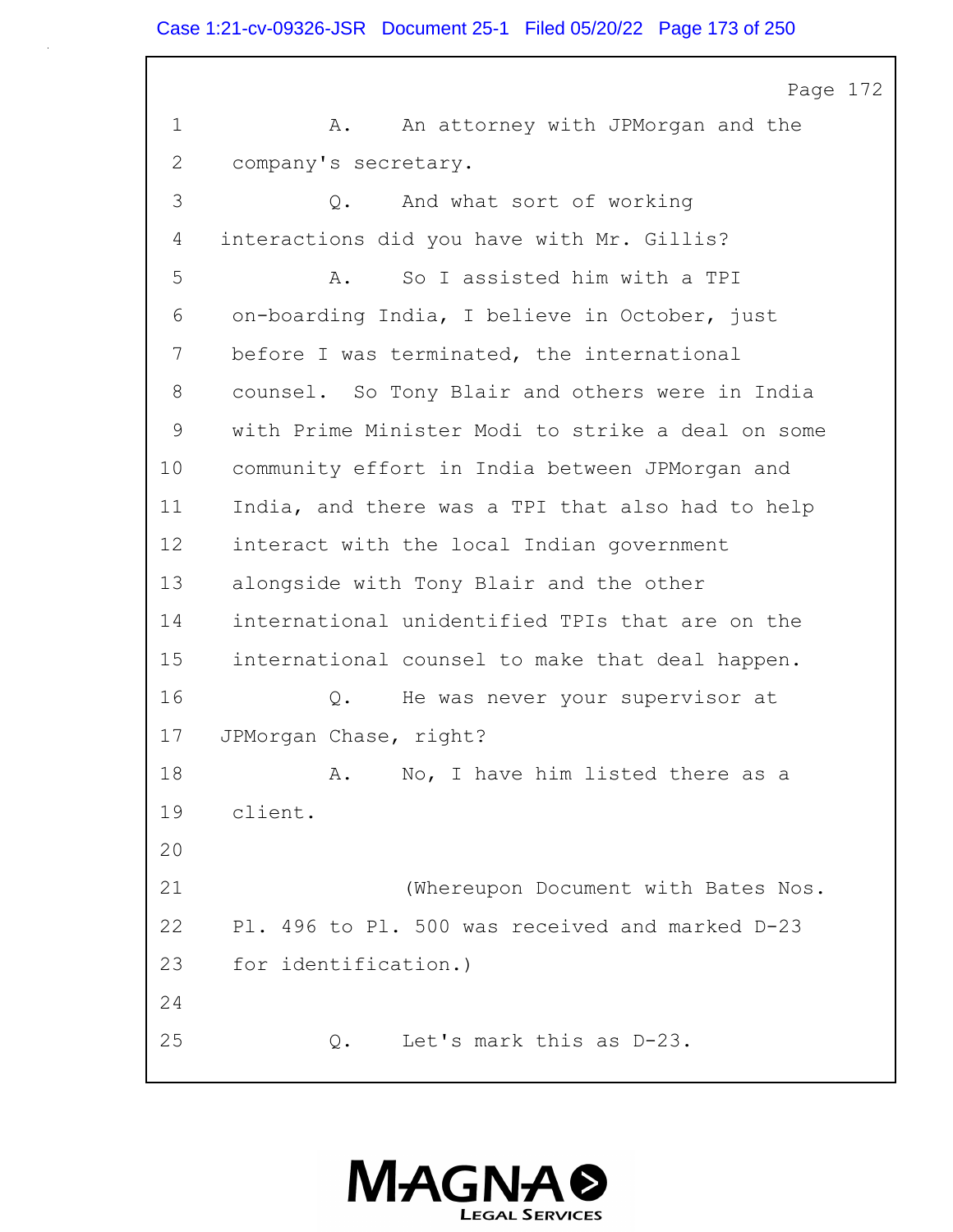### Case 1:21-cv-09326-JSR Document 25-1 Filed 05/20/22 Page 174 of 250

Page 173 1 Plaintiff's 496 to 500 starts at the bottom with 2 an e-mail to you from Jenna Moran on December 20, 3 2019. 4 Who is Jenna Moran? 5 A. Director of Human Resources in New 6 York State Office of the Attorney General. 7 Q. And she said, "To move forward we 8 need additional information about references to 9 speak to the quality of your work at JPMorgan as 10 well as an HR point of contact at JPMorgan." 11 And did you respond to her on 12 December 21st, giving her the contact for Jeannie 13 Chung and David Gillis? 14 A. Yes. 15 Q. And then you sent another note 16 giving David Gillis' cell. And then on December 17 23rd, Ms. Moran told you they were able to speak 18 with David Gillis and they attempted to contact 19 Jeannie Chung, but it appears she no longer works 20 for JPM HR. Is that right? 21 A. That's right. 22 Q. And that day you responded to her 23 that you were happy they were able to get ahold of 24 David and referred her to the general -- JPM 25 general HR inbox for a general number, and you

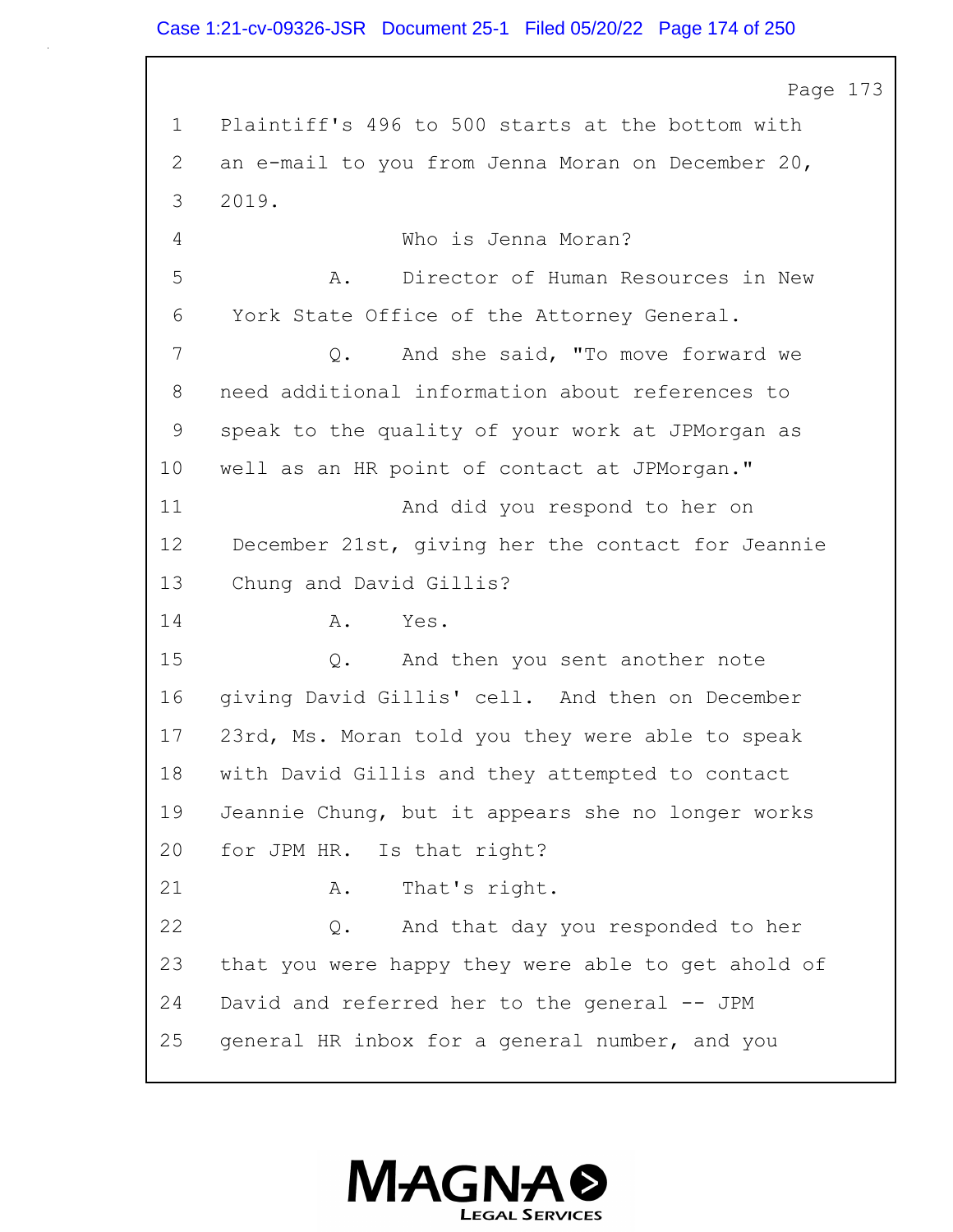# Case 1:21-cv-09326-JSR Document 25-1 Filed 05/20/22 Page 175 of 250

Page 174 1 gave her some information and told her you'd give 2 her the rest verbally, right? 3 A. I didn't refer her to a general HR 4 inbox, I referred her to the ER mailbox that 5 Jeannie Chung also used and I was able to get some 6 responses from them whenever -- like if she was 7 unavailable. 8 Q. Okay. And did you refer to this as 9 JPM general HR inbox? 10 A. Right. 11 Q. And then on December 27th you asked 12 if Ms. Moran needed additional information from 13 you. Is that right? 14 A. That's right. 15 Q. And then on December 31st she asked 16 that you provide a supervisory reference that is 17 more current than 2014? 18 A. Yes. 19 Q. And further indicated that the 20 supervisor and telephone information was left 21 blank and asked you to complete that. Is that 22 right? 23 A. That's right. 24 Q. And then you indicated that on your 25 last call with Ms. Moran, Bob Werner was your

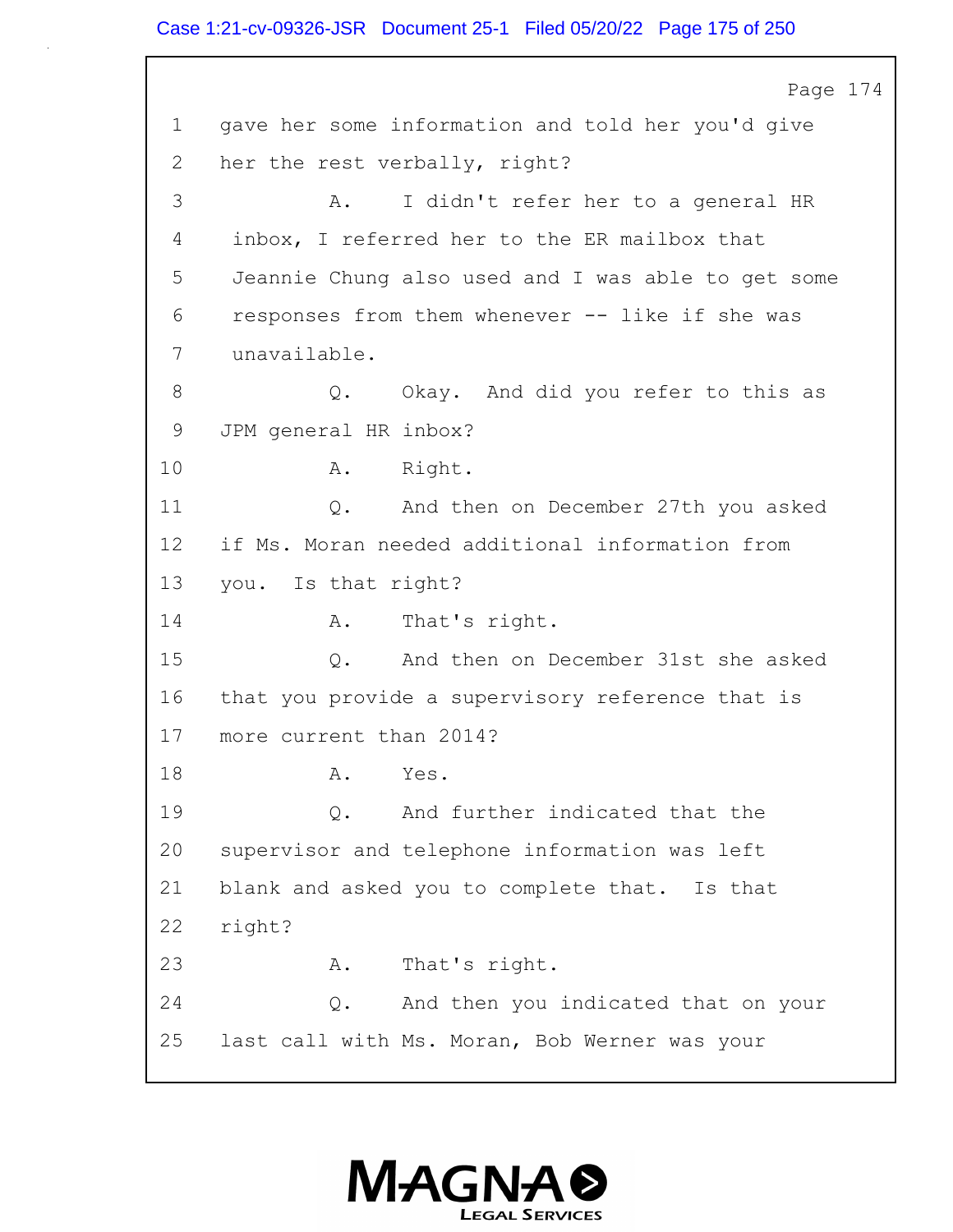#### Case 1:21-cv-09326-JSR Document 25-1 Filed 05/20/22 Page 176 of 250

Page 175 1 supervisor through 2016 and you provided David 2 Gillis, Managing Director at JPMorgan as an 3 additional reference? 4 A. Yes. 5 6 (Whereupon Document with Bates Nos. 7 Pl. 509 to Pl. 522 was received and marked D-24 8 for identification.) 9 10 Q. Let's mark this as D-24, which is 11 Plaintiff's 509 to 522. And if we pick it up on 12 Plaintiff's 511, we see the December 31st message 13 that we were just reviewing in D-23, and the chain 14 continues with a message, an e-mail from you to 15 Jenna Moran on January 3rd. Is that right? 16 A. Yes. 17 Q. You again mention that you provided 18 Werner as a reference and further that you reached 19 out to an additional reference at Morgan Stanley 20 to speak with her and told her when she heard back 21 from your contact at Morgan Stanley you would have 22 submitted seven references. Is that right? 23 A. That's right. 24 Q. And then note Ms. Moran on January 25 6th that you got ahold of Lauren and she wants to

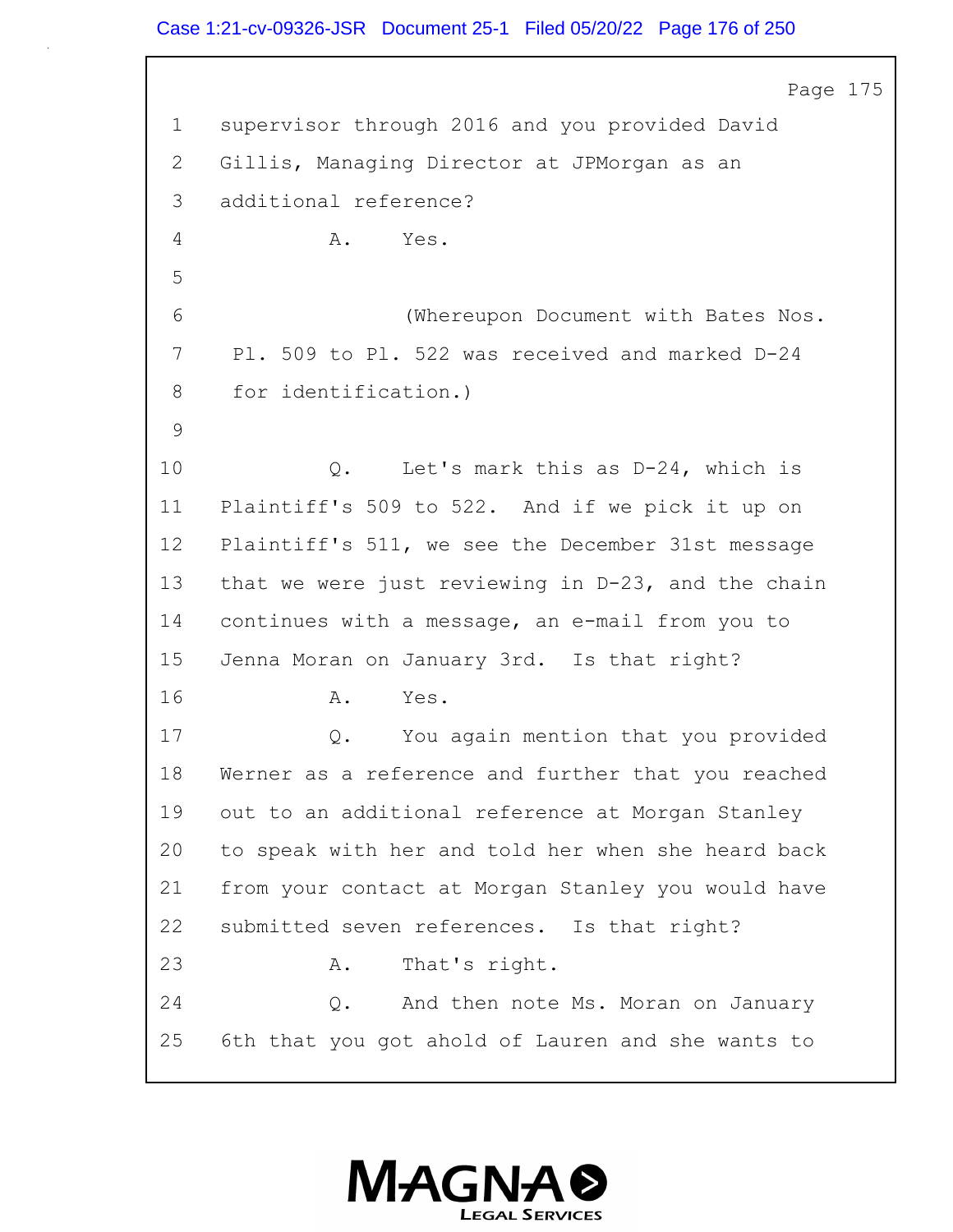Page 176 1 be prepared for the call and you asked if you 2 could tell her that Moran wanted -- needed her to 3 speak to the quality of work as her supervisor and 4 whether there's anything else she should be 5 prepared to speak about. Is that right? 6 A. That's right. 7 Q. And Ms. Moran said you can tell 8 it's a standard reference check based on her 9 supervision of you and your work product, and 10 asked you to provide her contact information by 11 close of business that day, which was January 6th. 12 Is that correct? 13 A. That's right. 14 C. You then asked if Ms. Moran was 15 available for a call. Is that right? 16 A. That's right. 17 Q. And that same day you wrote to 18 Jenna and said that Lauren was ready to provide a 19 positive supervisor reference for you, but when 20 she checked with Morgan Stanley HR they notified 21 her that she is restricted from providing 22 professional personal references for any current 23 or former employee per firm policy. 24 Is that right? 25 A. That's right.

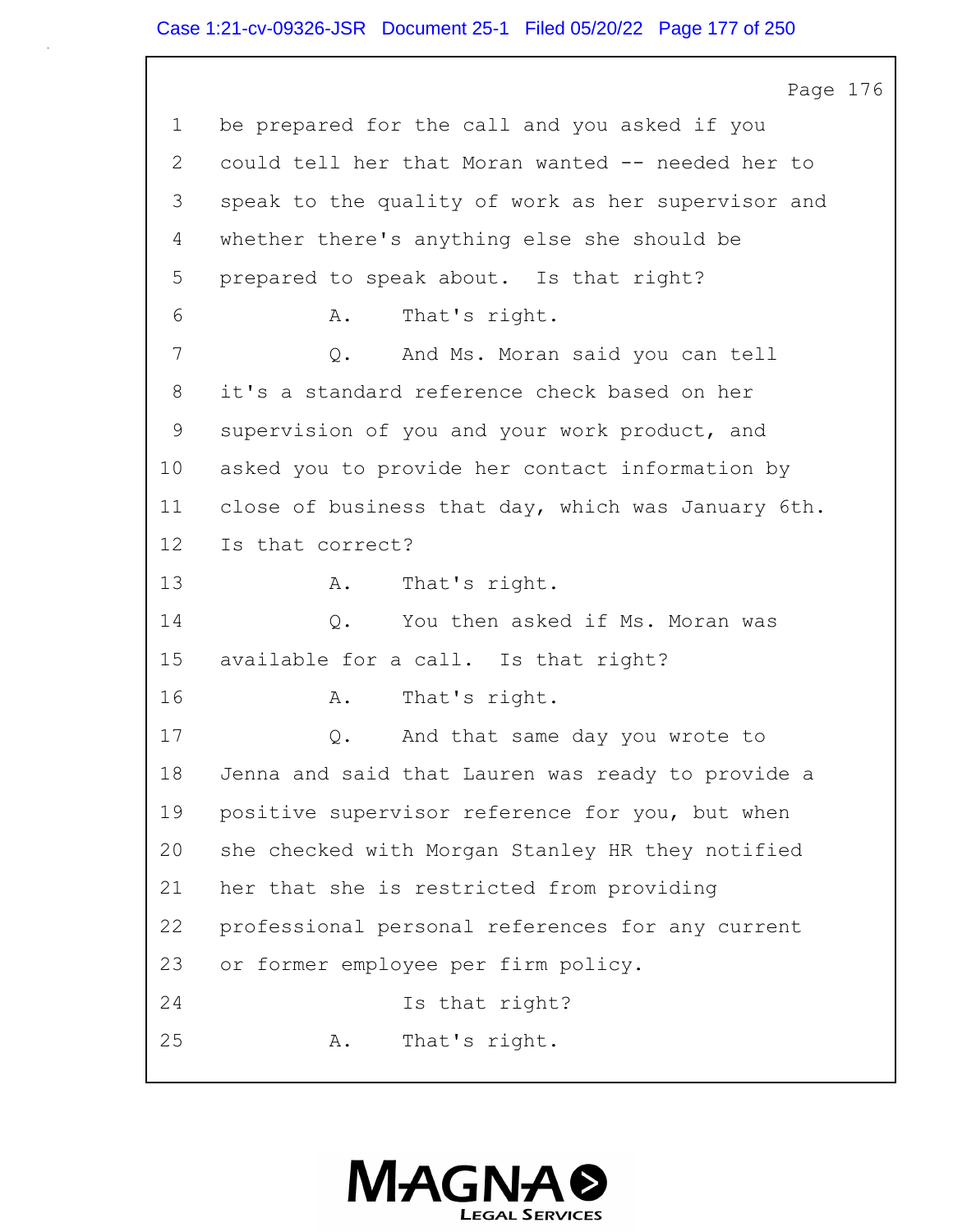Page 177

| 1            | You said then, "I believe you have<br>Q.           |
|--------------|----------------------------------------------------|
| $\mathbf{2}$ | all of my past supervisors since law school except |
| 3            | the references from MFY Legal Services, Morgan     |
| 4            | Stanley and JPMorgan." You offered to provide      |
| 5            | your supervisor from MFY and you noted that you    |
| 6            | also provided a professional reference from a non  |
| 7            | supervisor senior client, David Gillis, who spoke  |
| 8            | to your behavior and work product at JPMorgan in   |
| 9            | 2018 and 2019. Is that right?                      |
| 10           | That's right.<br>Α.                                |
| 11           | And is it accurate that Mr. Gillis<br>$Q$ .        |
| 12           | is the only person from JPMorgan that you provided |
| 13           | as a reference?                                    |
| 14           | No, I provided Jeannie Chung and<br>Α.             |
| 15           | the ER mailbox.                                    |
| 16           | Anyone else?<br>Q.                                 |
| 17           | No, I thought that would have been<br>A.           |
| 18           | sufficient.                                        |
| 19           | And in fact, Mr. Gillis did provide<br>Q.          |
| 20           | a reference for you. Is that right?                |
| 21           | That's what Ms. Moran told me.<br>Α.<br>$\perp$    |
| 22           | had no reason not to believe her.                  |
| 23           |                                                    |
| 24           | (Whereupon Document with Bates Nos.                |
| 25           | Pl. 16 to Pl. 17 was received and marked D-25 for  |

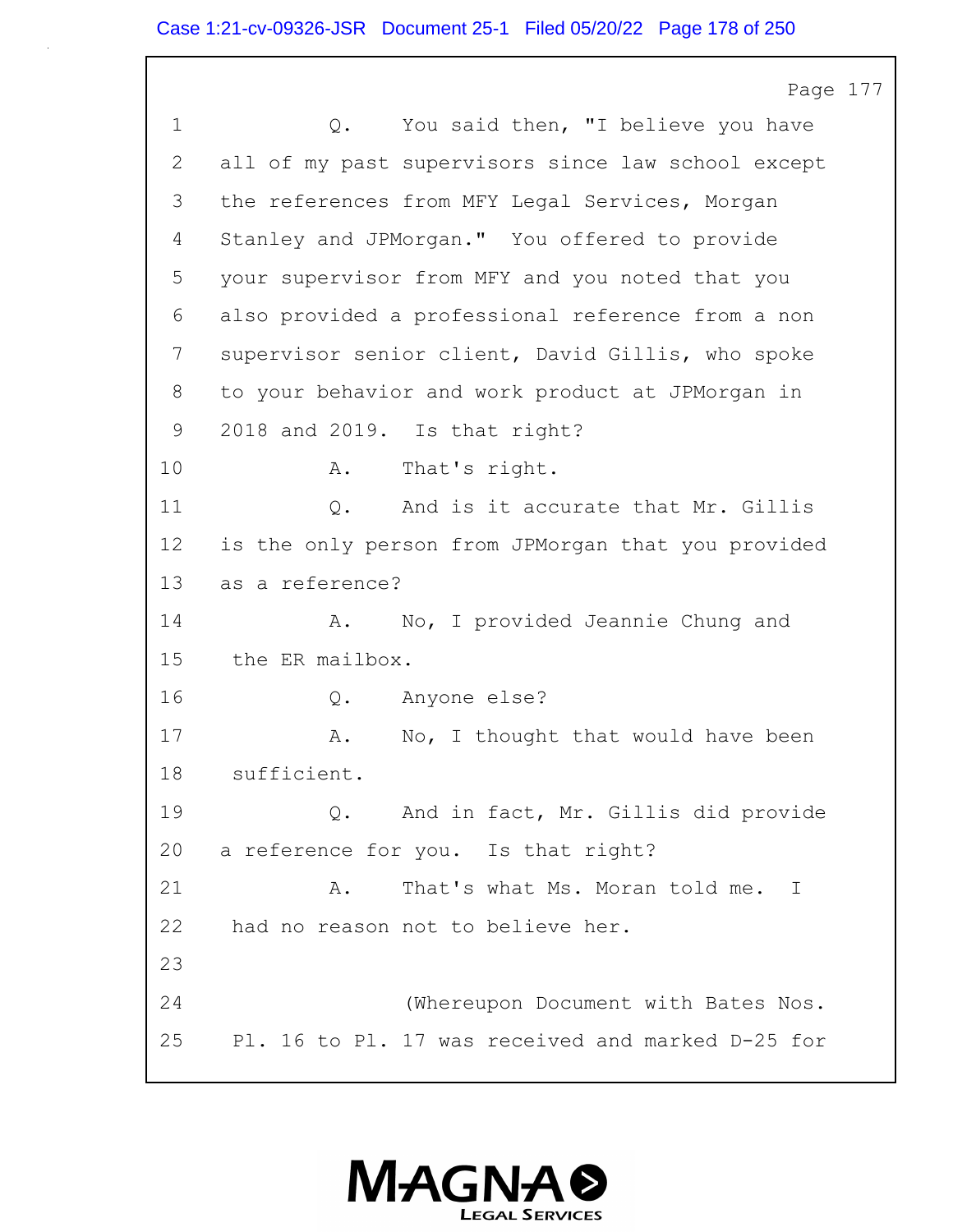```
Page 178
1 identification.)
2
3 Q. Let's mark this as D-25, which is
4 Plaintiff 16 to 17 and it starts at the bottom
5 with an e-mail from Ms. Moran on January 9th
6 regrets -- expressing her regrets that they are
7 unable to move forward with your application and
8 appreciate your interest and best of luck in your
9 future endeavors. Is that right?
10 A. That's right.
11 Q. And you responded that same day
12 asking for more background to understand why you
13 failed the background process? Is that correct?
14 A. That's right.
15 Q. And she said the OAG does not
16 provide information to candidates about internal
17 decision making and she apologized they couldn't
18 offer you a position and wished you the best of
19 luck. Is that right?
20 A. That's right.
21 Q. And you said, "Based on our
22 conversation, the only issue is that two of my
23 former supervisors could not provide references
24 due to their respective HR policies to only
25 provide neutral references for all current and
```
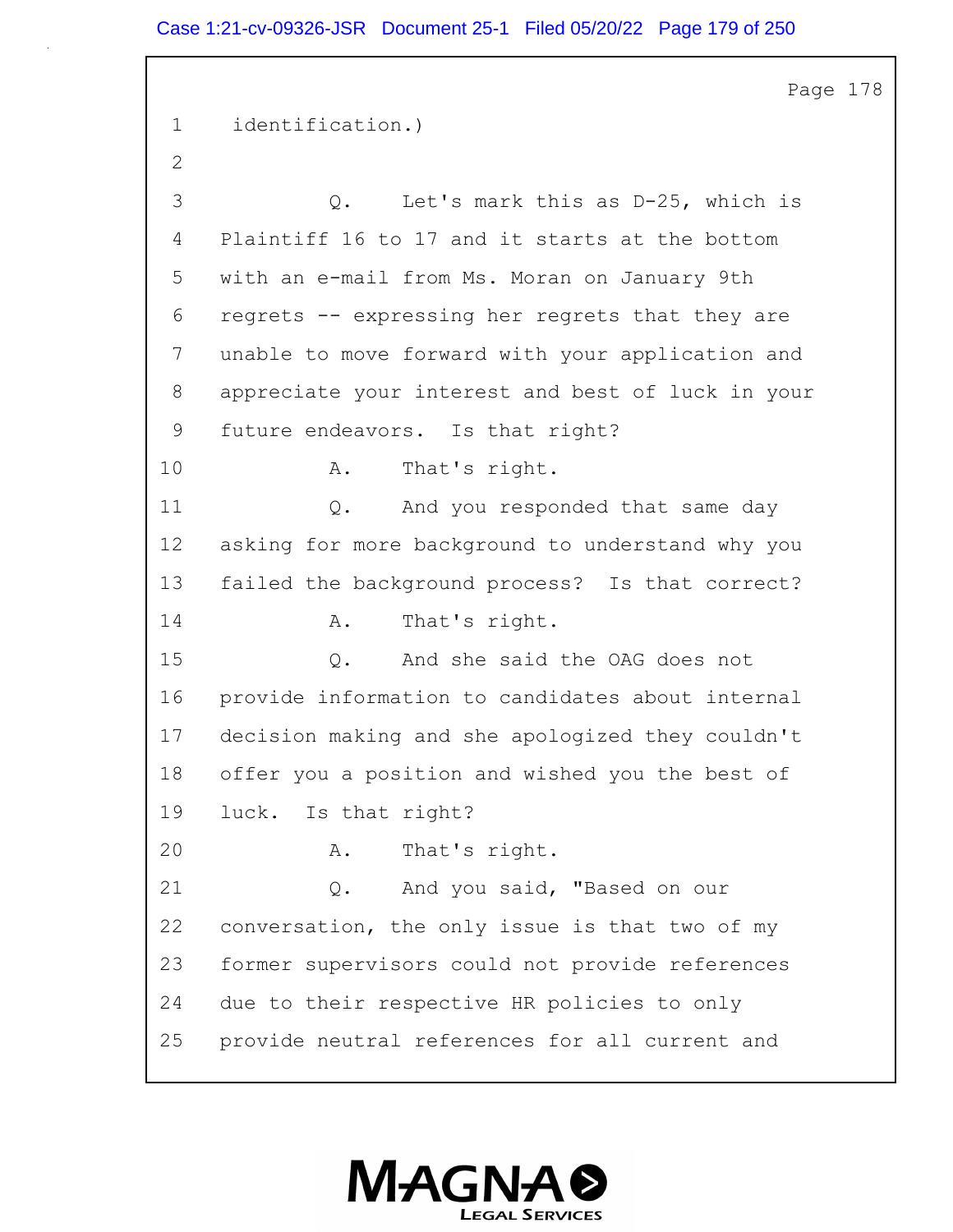# Case 1:21-cv-09326-JSR Document 25-1 Filed 05/20/22 Page 180 of 250

Page 179 1 former employees. It seems odd that I'm being 2 punished for something that I cannot control." 3 Your preference is to join the 4 attorney general's office and you're willing to 5 ask JPMorgan and Morgan Stanley for exceptions to 6 their policies only if she believed it will aid in 7 reinstating your offer and passing background. 8 Is that what you wrote? 9 A. Yes. 10 Q. And did you receive a response to 11 this e-mail? 12 A. No, I don't remember receiving one. 13 Q. And when you say two of my former 14 supervisors could not provide references due to 15 their respective HR policies, who are you 16 referring to? 17 A. Lauren Rasmus and I'm assuming it's 18 Laferriere. 19 Q. Did you ask Melissa Laferriere to 20 provide you with a reference? 21 A. No, I sent it to ER, which I 22 assumed would have forwarded it along to her. 23 Q. What did you send to ER? 24 A. I sent Jenna Moran to ER. As I was 25 instructed to just engage in all, you know, HR

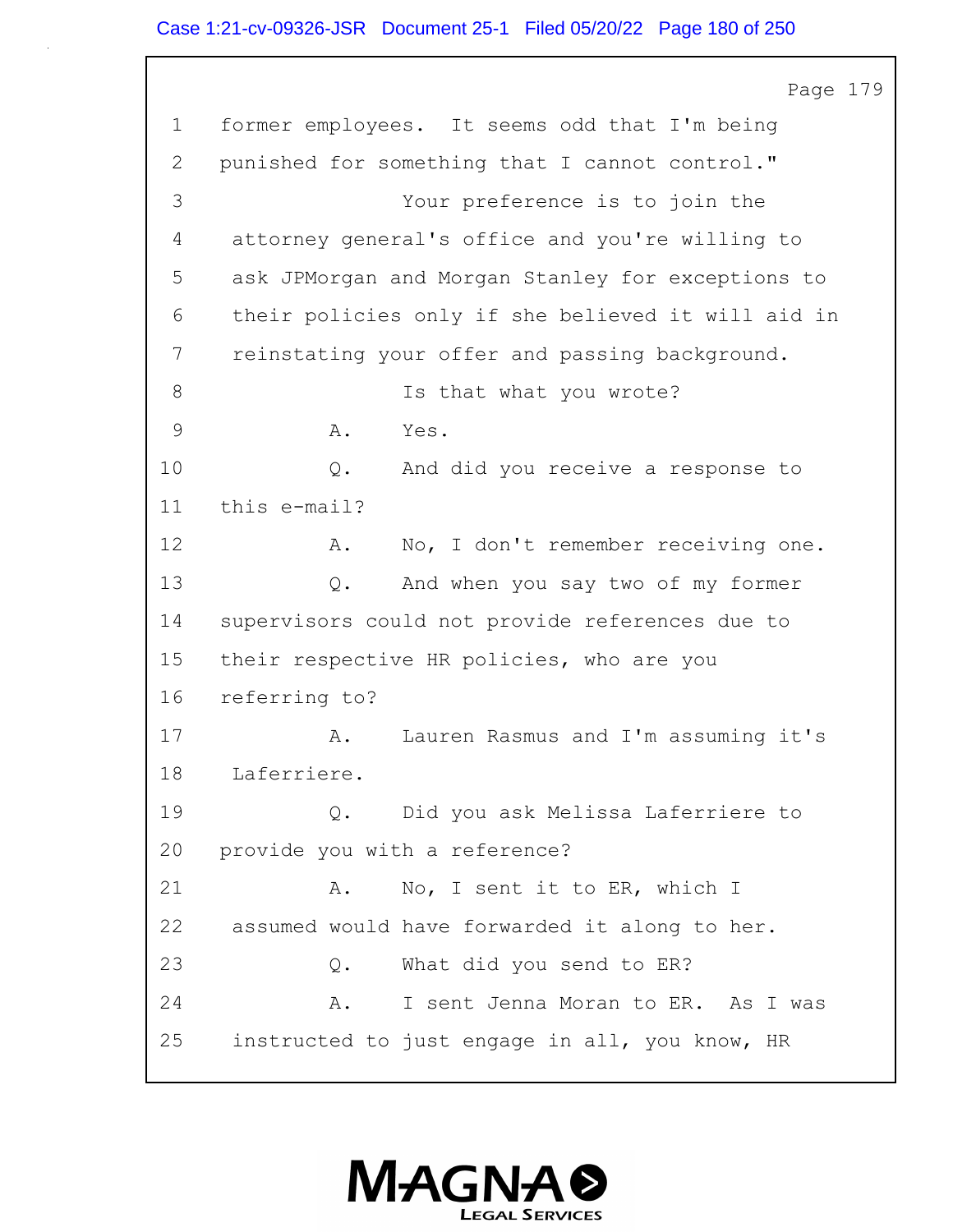#### Case 1:21-cv-09326-JSR Document 25-1 Filed 05/20/22 Page 181 of 250

Page 180 1 related conversations with Jeannie moving forward 2 and since Jeannie was no longer there, I used the 3 appropriate e box -- e-mail box that she was 4 using. 5 Q. But you sent the New York AG's 6 office directly to David Gillis, right? 7 A. He wasn't my --8 MR. IADEVAIA: Objection. Hold on. 9 Objection. You can answer. 10 A. He wasn't my supervisor. I believe 11 that's who she was really wanting to speak to and 12 in my conversations with her, she, especially 13 considering that I disclosed that I was terminated 14 based on whistleblower retaliation, they were 15 really interested in JPMorgan's side, you know, or 16 at least she was, you know, taken aback by how 17 Morgan Stanley wouldn't -- had a neutral reference 18 policy, but, you know, was happy that she could 19 actually speak to a human to tell her that. But 20 in the case of JPMorgan being my most recent 21 employer and also the whistleblower retaliation 22 issue, she really needed to speak to someone at 23 JPMorgan even if it was just HR. 24 Q. And what efforts -- are you aware 25 of any efforts they made to contact JPMorgan HR?

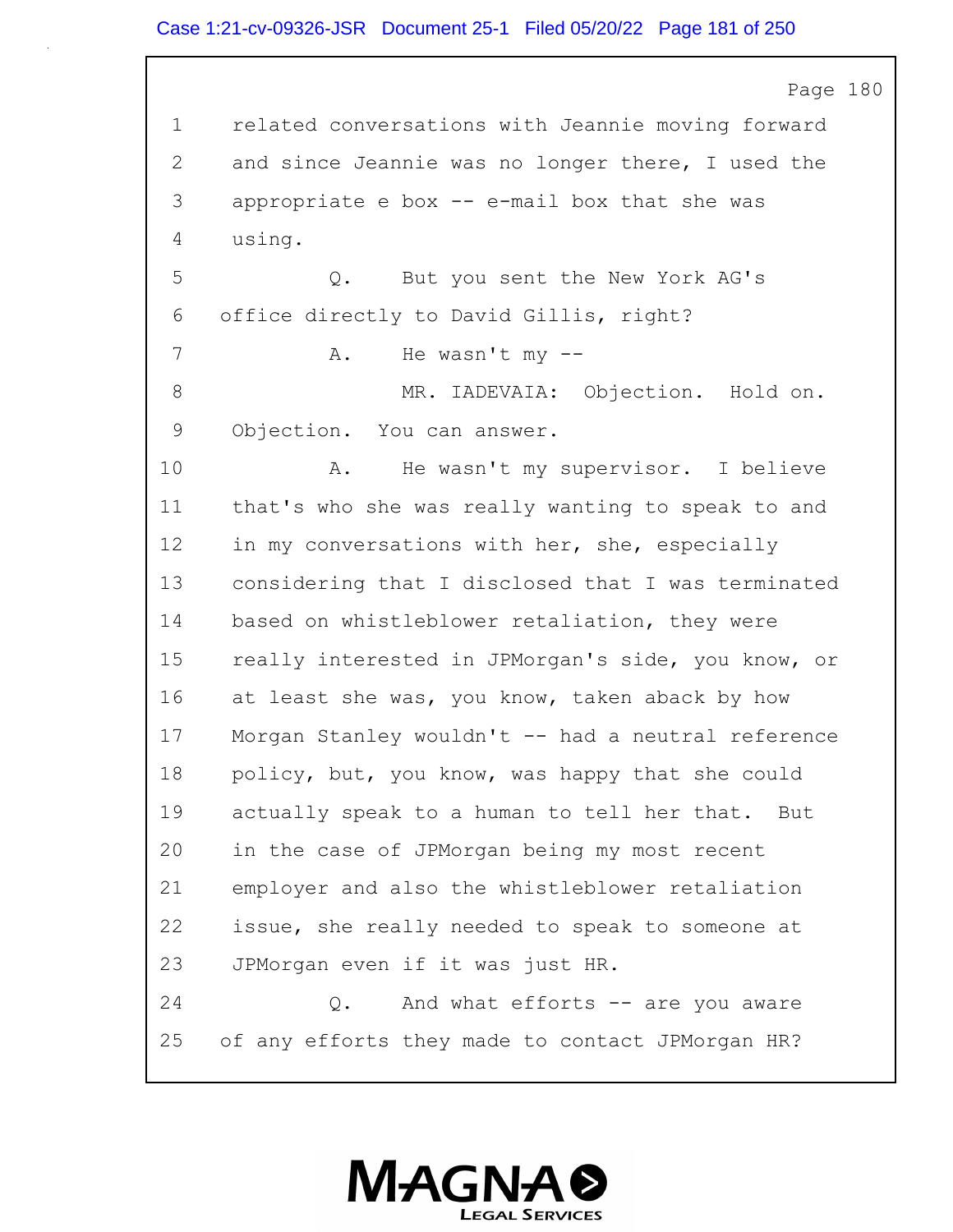#### Case 1:21-cv-09326-JSR Document 25-1 Filed 05/20/22 Page 182 of 250

Page 181 1 A. Only what Jenna Moran told me. 2 Q. And what did she tell you? 3 A. That she reached out to all of the 4 available means that I gave her, so I gave her the 5 e-mail mailbox that Jeannie Chung gave me -- or 6 Jeannie Chung was using; I gave her the general 7 numbers that also Jeannie gave me. 8 Q. And what did she say? 9 A. That no one would talk to her. 10 Q. Did she say whether she got a 11 response from the e-mail box? 12 A. No, she didn't. She said no one 13 would talk to her and she said she wanted someone 14 on the phone to talk to her. 15 Q. Did she say whether she spoke to 16 anybody on the phone? 17 A. She said she spoke to someone at 18 Morgan Stanley; I believe I gave a name and number 19 to her and she followed up with them and they had 20 a conversation, but she wasn't able to have a 21 conversation with anyone at JPMorgan. 22 Q. And when she spoke to Morgan 23 Stanley they simply confirmed that they could not 24 provide a reference? 25 A. That's correct. That's what she

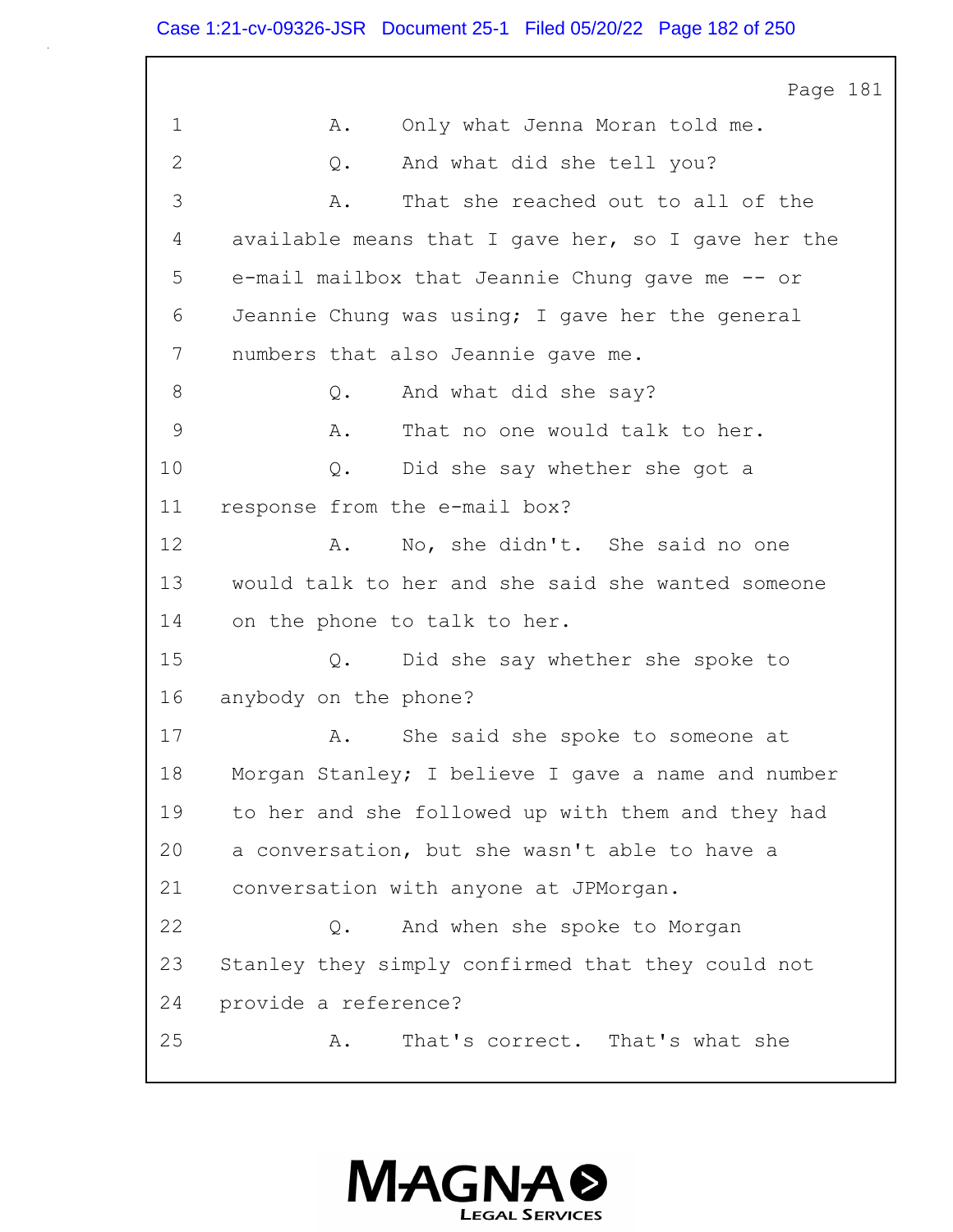Page 182

1 told me the conversation was, and that's also what 2 the HR person told me, that that's all she's going 3 to be able to say based on the policies, so. I 4 told her, well, she just wants to speak with 5 someone on the phone, it can't just be me telling 6 her this policy exists, she wants -- she wants 7 to talk to someone and understand what it is and 8 yeah, just have the conversation.

9 Q. Did you understand from her 10 communication asking for you to provide the 11 contact information for your Morgan Stanley 12 supervisor by close of business on January 6th and 13 her earlier request for some supervisor more 14 recent than 2014, that if Morgan Stanley had been 15 able to provide that reference you would have 16 passed the background process for the New York 17 Attorney General's Office?

18 A. No, I still wouldn't have passed 19 without JPMorgan because JPMorgan was my most 20 recent employer and there was a whistleblower 21 retaliation termination issue.

22 Q. Do you know whether anyone at 23 JPMorgan communicated with the New York Attorney 24 General's office?

```
25 A. I don't.
```
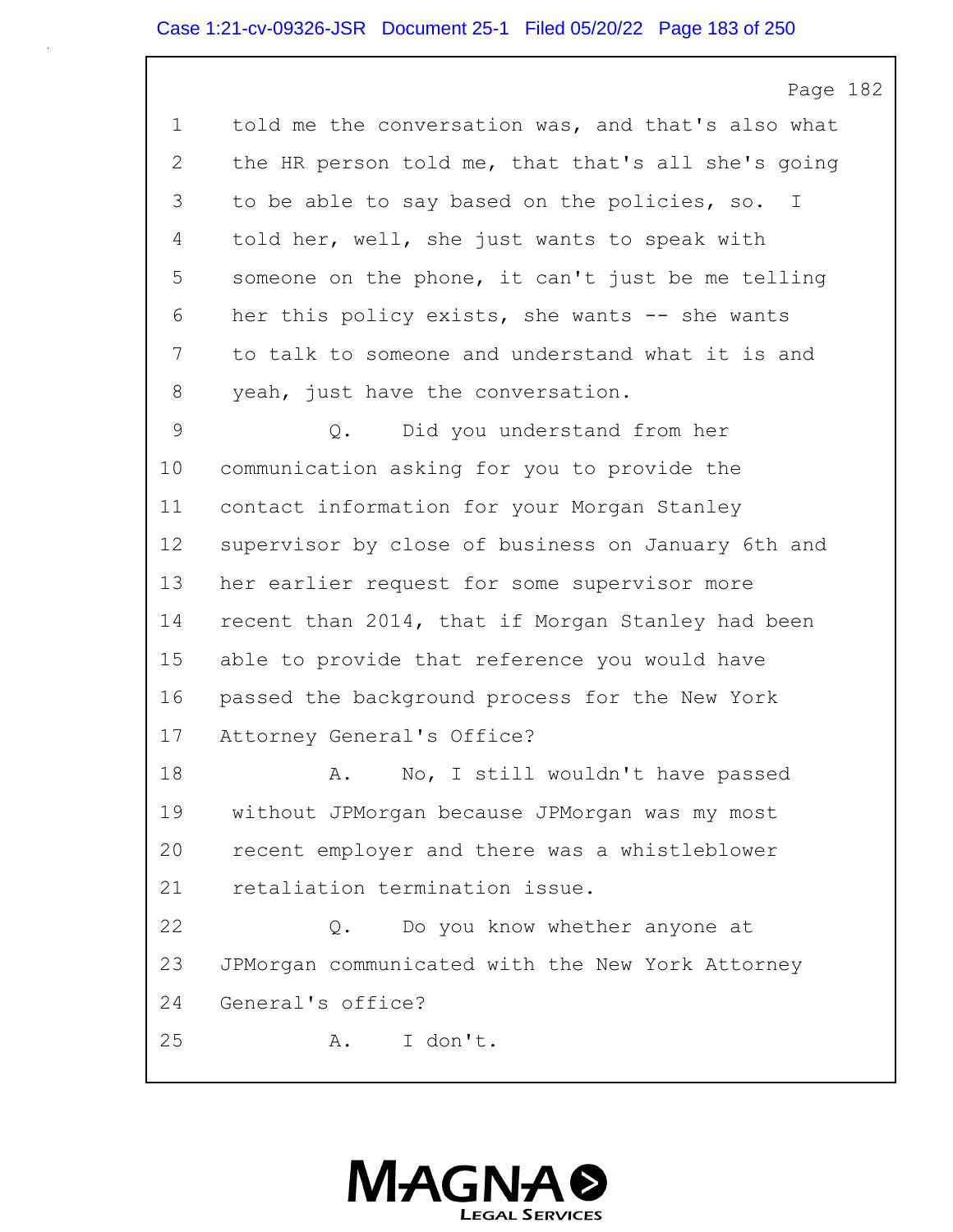Page 183 1 C. Other than Mr. Gillis? 2 A. Only what Jenna Moran told me, 3 which was she got ahold of Mr. Gillis, but she 4 really needs to speak with a supervisor or someone 5 from HR that can comment on the whistleblower 6 retaliation. 7 Q. And you don't contend that 8 Mr. Gillis did anything to interfere with your 9 application for the New York Attorney General's 10 office, do you? 11 A. Based on my conversation with Jenna 12 Moran, or Moran, it sounded like a positive 13 conversation and she continued moving forward with 14 trying to get more -- more information, so it 15 didn't seem that way. 16 Q. Do you have any information or 17 evidence, other than the communications we've 18 discussed, that anyone at JPMorgan interfered with 19 your application to the New York Attorney 20 General's office? 21 MR. IADEVAIA: Objection. You can 22 answer. 23 A. Not that I'm aware of. It seems 24 that the only road block was her talking to 25 someone at JPMorgan at that point.

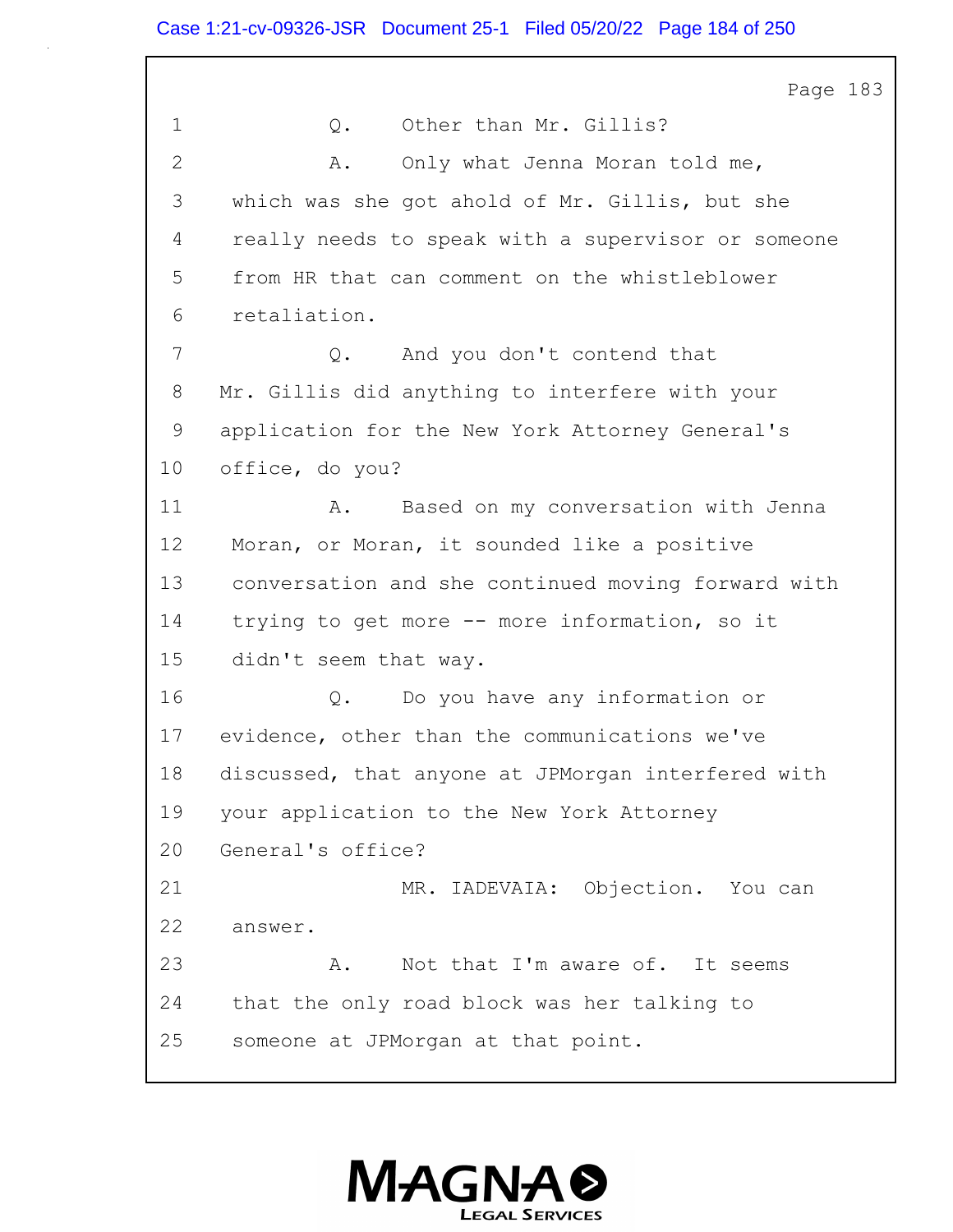```
Page 184
1
2 (Whereupon Document with Bates No.
3 Pl. 13 was received and marked D-26 for
4 identification.)
5
6 Q. Let's mark this as D-26,
7 Plaintiff's 13. This is an e-mail from you to
8 Sandra Grannum on January 9th?
9 A. Um-hum.
10 Q. And who is Sandra Grannum?
11 A. She is the diversity officer at New
12 York AG's office.
13 Q. And you wrote to her and said you
14 just received an offer from another potential
15 employer. You have until the end of day tomorrow
16 to accept or decline. The AG's office is your
17 first pick and you asked for her advice.
18 Is that right?
19 A. Yes.
20 Q. And who is the other employer from
21 whom you had an offer?
22 A. Wells Fargo.
23 Q. Okay. And did you end up getting
24 more time to respond to that offer?
25 A. No.
```
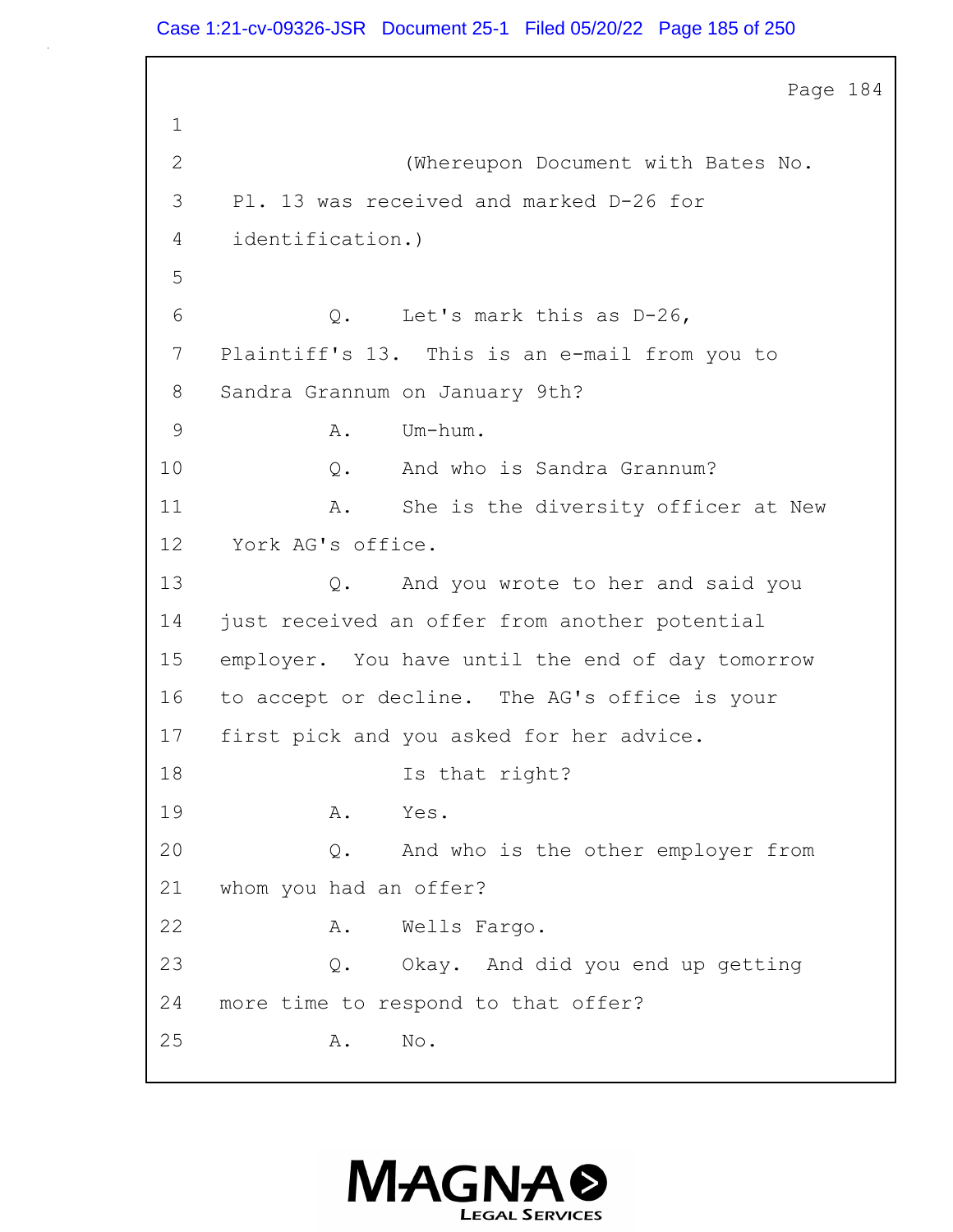Case 1:21-cv-09326-JSR Document 25-1 Filed 05/20/22 Page 186 of 250

Page 185 1 Q. Did you end up accepting that 2 offer? 3 A. Yes. 4 Q. And when did you accept it? 5 A. When I -- I received the decline. 6 Q. Okay. Well, this indicates that 7 you had until January 10 to accept or decline. 8 A. Um-hum. 9 Q. And it looks like you received your 10 decline from the U.S. attorney's office on January 11 9? 12 A. The attorney general's office. 13 Q. Right. And so you accepted the job 14 at Wells Fargo? 15 A. Yes, I was unemployed, so. 16 Can I take a quick break? 17 Q. Yeah, of course. 18 THE VIDEOGRAPHER: Time is 5:28 19 p.m.. We're going off the record.  $20$ 21 (Whereupon there was a brief 22 recess.) 23 24 THE REPORTER: Jeremiah, did you 25 need a copy?

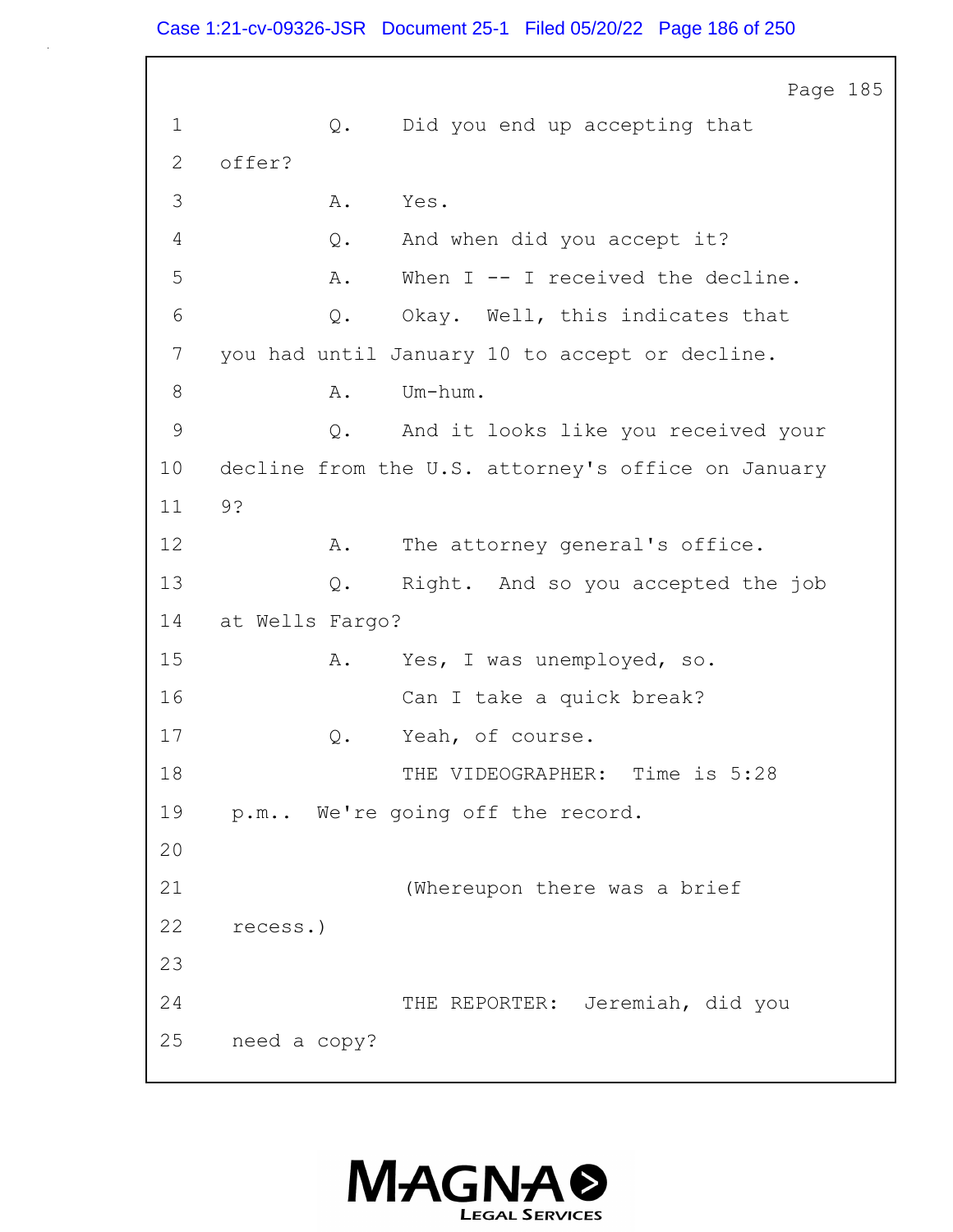### Case 1:21-cv-09326-JSR Document 25-1 Filed 05/20/22 Page 187 of 250

Page 186 1 MR. IADEVAIA: Yeah, we'll 2 definitely order a copy. 3 4 (Whereupon there was a brief 5 recess.) 6 7 THE VIDEOGRAPHER: The time is 5:40 8 p.m.. We're on the record. 9 BY MR. LINTHORST: 10 Q. Is the position that you've held 11 with Wells Fargo since your hire, have you ever 12 been engaged in the role of an attorney? 13 A. No. 14 15 (Whereupon Document with Bates Nos. 16 Pl. 1454 to Pl. 1455 was received and marked D-27 17 for identification.) 18 19 Q. And let's mark this as D-27. And 20 this is Plaintiff's 1454 to 1455. I'll share 21 control. 22 The question will be, is this a 23 copy of a resume that you prepared? 24 A. Yes. 25 Q. And at the time you prepared it,

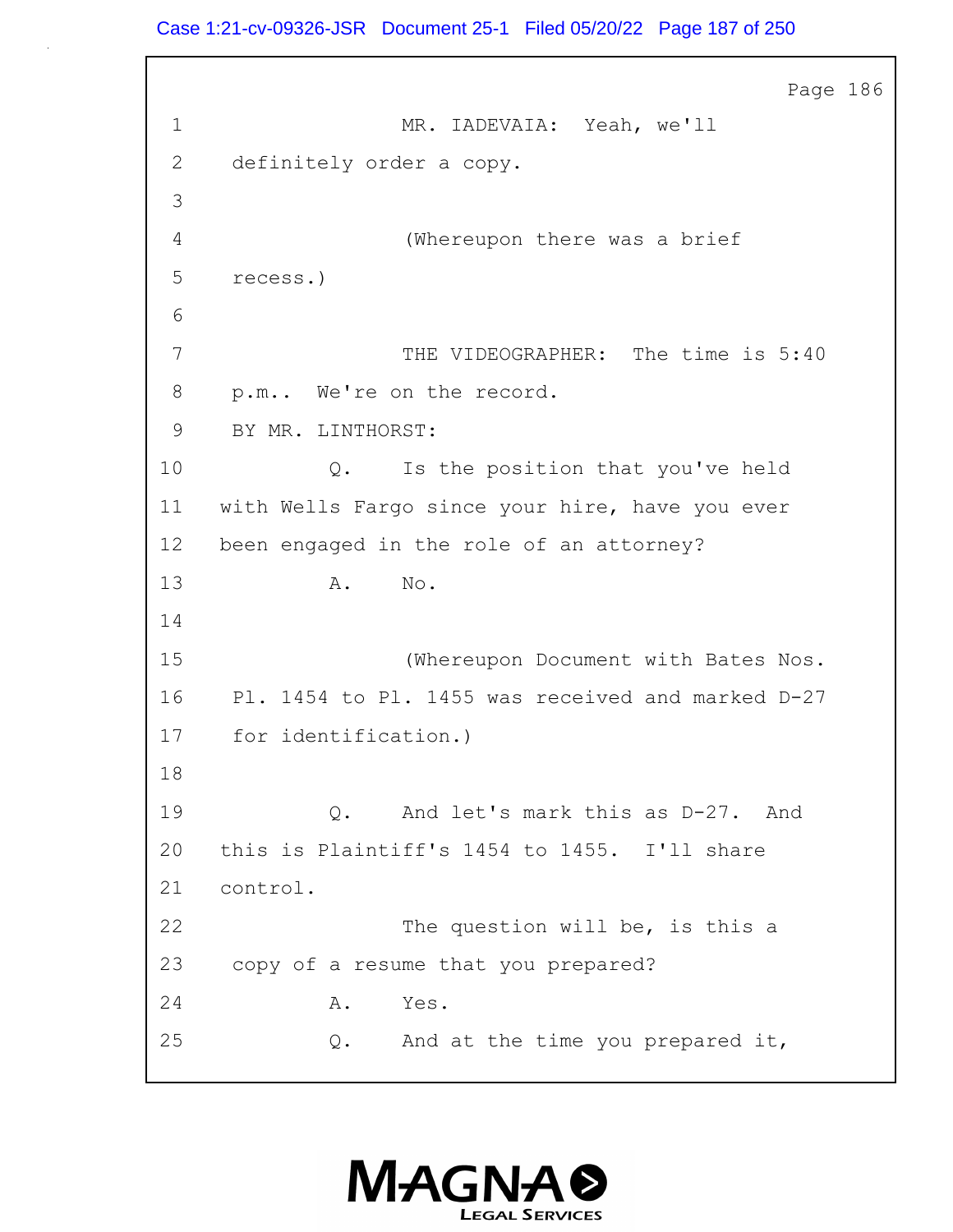#### Case 1:21-cv-09326-JSR Document 25-1 Filed 05/20/22 Page 188 of 250

Page 187 1 did you believe all of the information to be 2 accurate? 3 A. Yes. 4 Q. And when did you prepare this? 5 A. I don't know. 6 Q. And it indicates work experience at 7 Wells Fargo as a vice president anticorruption, 8 January 2020 to the present. Is that accurate? 9 A. I'm not a -- I'm not a vice 10 president. I must have -- this must be a draft or 11 something where I forgot to update it. 12 Q. Well this, I will represent, from 13 the production, is the resume you submitted to 14 Panasonic in March of 2021. 15 A. Well, yeah, that must be a -- yeah, 16 I'm not a vice president at Wells Fargo. 17 Q. So why do you have a resume that 18 you're submitting to third parties that indicate 19 you as a vice president at Wells Fargo? 20 MR. IADEVAIA: Objection. You can 21 answer. 22 A. Yeah, it's a -- it's a typo. I 23 must have copied and pasted the JPMorgan and 24 didn't update the title. 25 Q. And what is -- what was your title

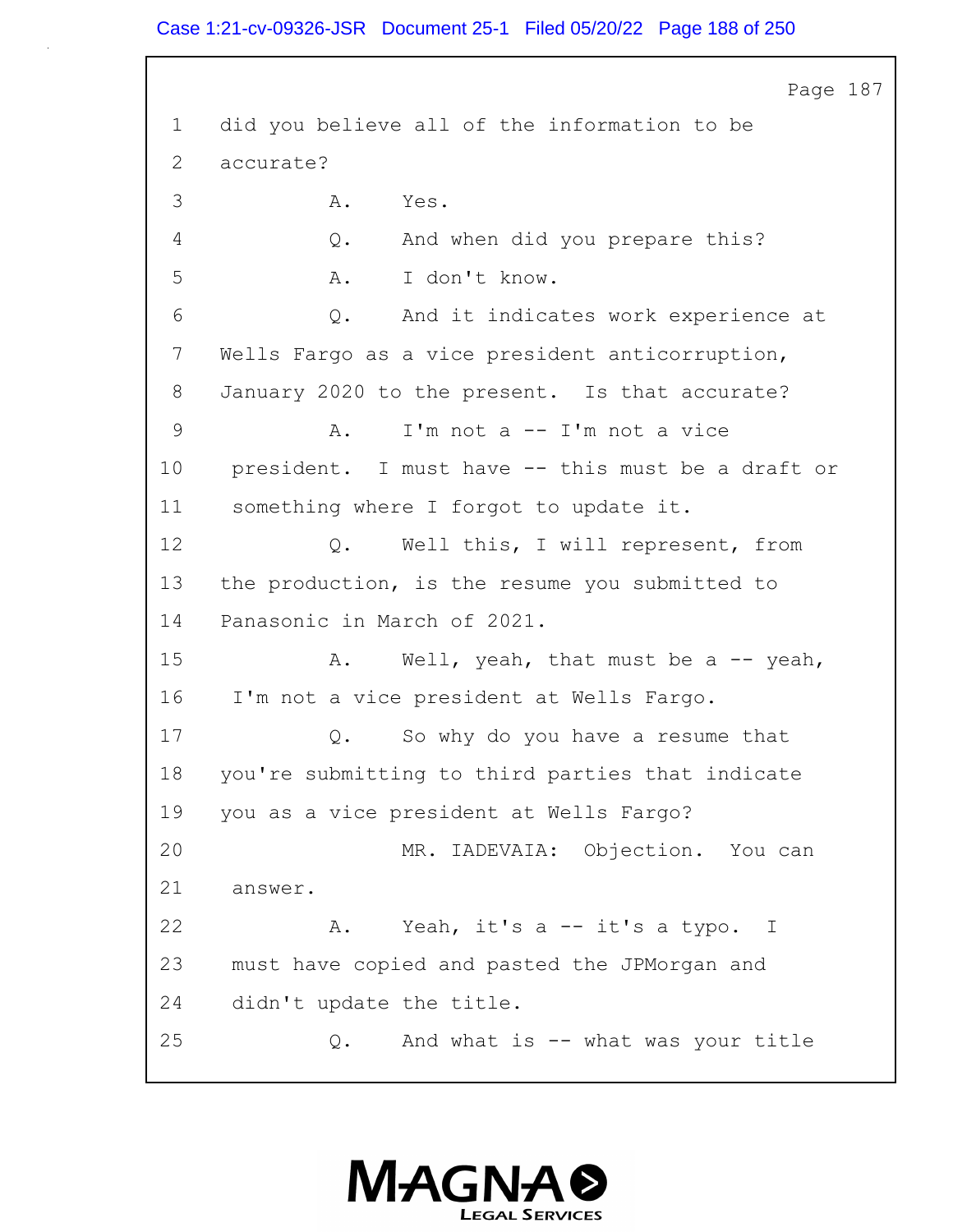#### Case 1:21-cv-09326-JSR Document 25-1 Filed 05/20/22 Page 189 of 250

Page 188 1 upon hire? 2 A. Associate. 3 Q. Was it senior associate? 4 A. I think so. I think so. Was that 5 an e-mail that was sent or was it a draft? 6 7 (Whereupon Document with Bates Nos. 8 Pl. 843 to Pl. 844 was received and marked D-28 9 for identification.) 10 11 6. Here's another version. We'll mark 12 this D-28, 843, Plaintiff's 843 to 844. Another 13 resume that reflects you as a vice president at 14 Wells Fargo, and this reflects the year, New 15 Jersey State Bar Association admission by motion 16 was pending. 17 Do you see that? 18 A. That's right, yeah. Yeah. 19 Q. And what period of time was your 20 admission by motion pending? 21 A. Oh, when did I start? When I 22 started the -- I can't remember when I submitted 23 the application. 24 Q. Okay. When were you admitted? 25 A. I think we've talked about it.

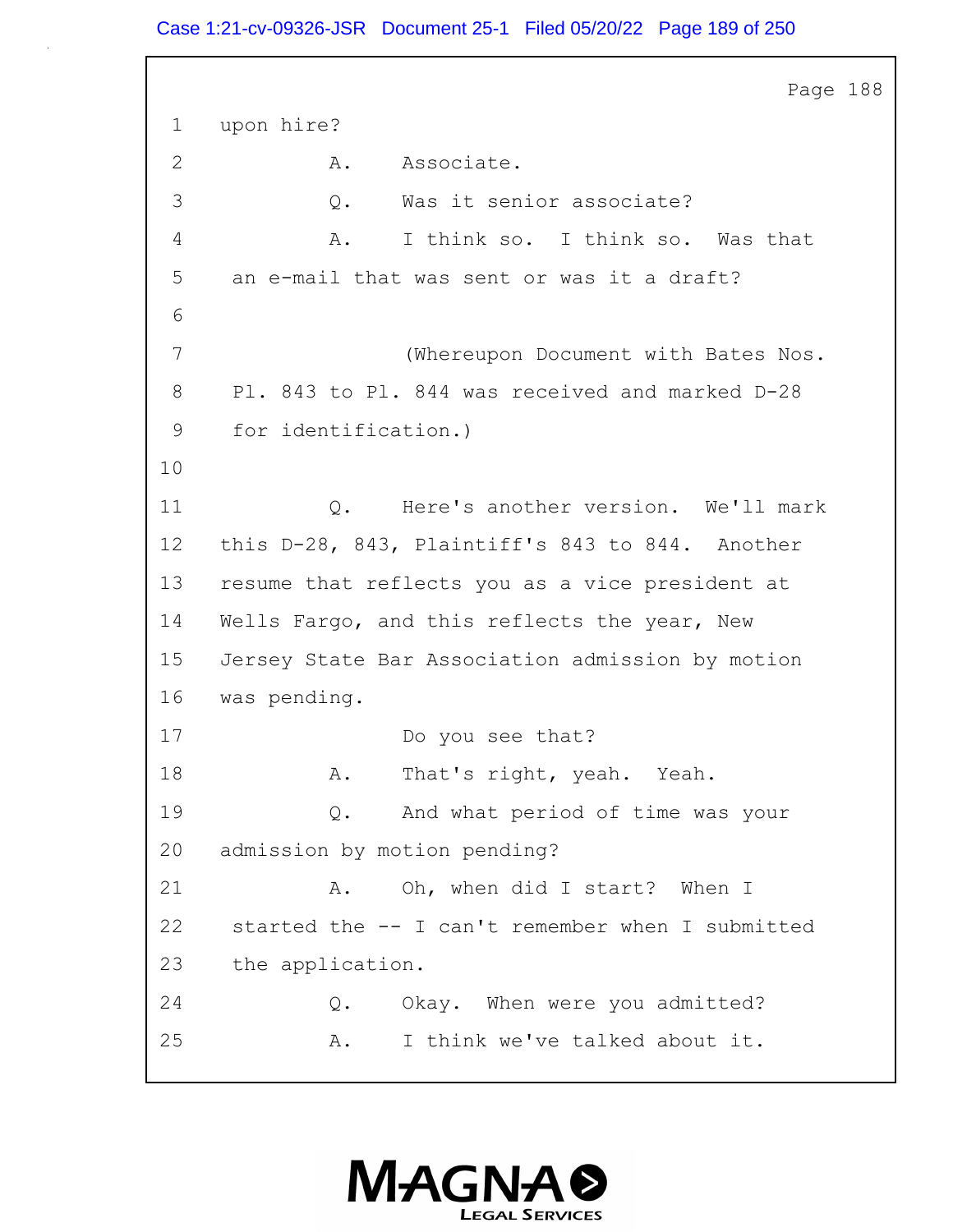#### Case 1:21-cv-09326-JSR Document 25-1 Filed 05/20/22 Page 190 of 250

Page 189 1 Last year on the -- September, September of last 2 year. 3 Q. Okay. So I take it this resume was 4 prepared prior to September of last year? 5 A. Yes. Yes. 6 Q. And if we go back to D-27 at 1455 7 and we look at the bottom, you indicate in 8 admissions and licensures, New York State Bar with 9 no reference to New Jersey. Is that right? 10 A. Yeah, I don't know what this is 11 attached to. That would be helpful in determining 12 the timing of when this document was created. 13 Q. But it looks like you updated this 14 document to D-28 to indicate your New Jersey 15 status and yet didn't change your Wells Fargo 16 status as a vice president of anti-corruption. 17 MR. IADEVAIA: Objection. You can 18 answer if you know, if you understand. 19 A. What's the -- what's the question? 20 Q. Well, D-27 is a version of your 21 resume that you prepared and we see at the bottom 22 here on 1455 that you indicate New York State Bar 23 Association and no reference to New Jersey, and 24 when we look at D-28 at Plaintiff's 844 we now see 25 an update for New Jersey Bar Association admission

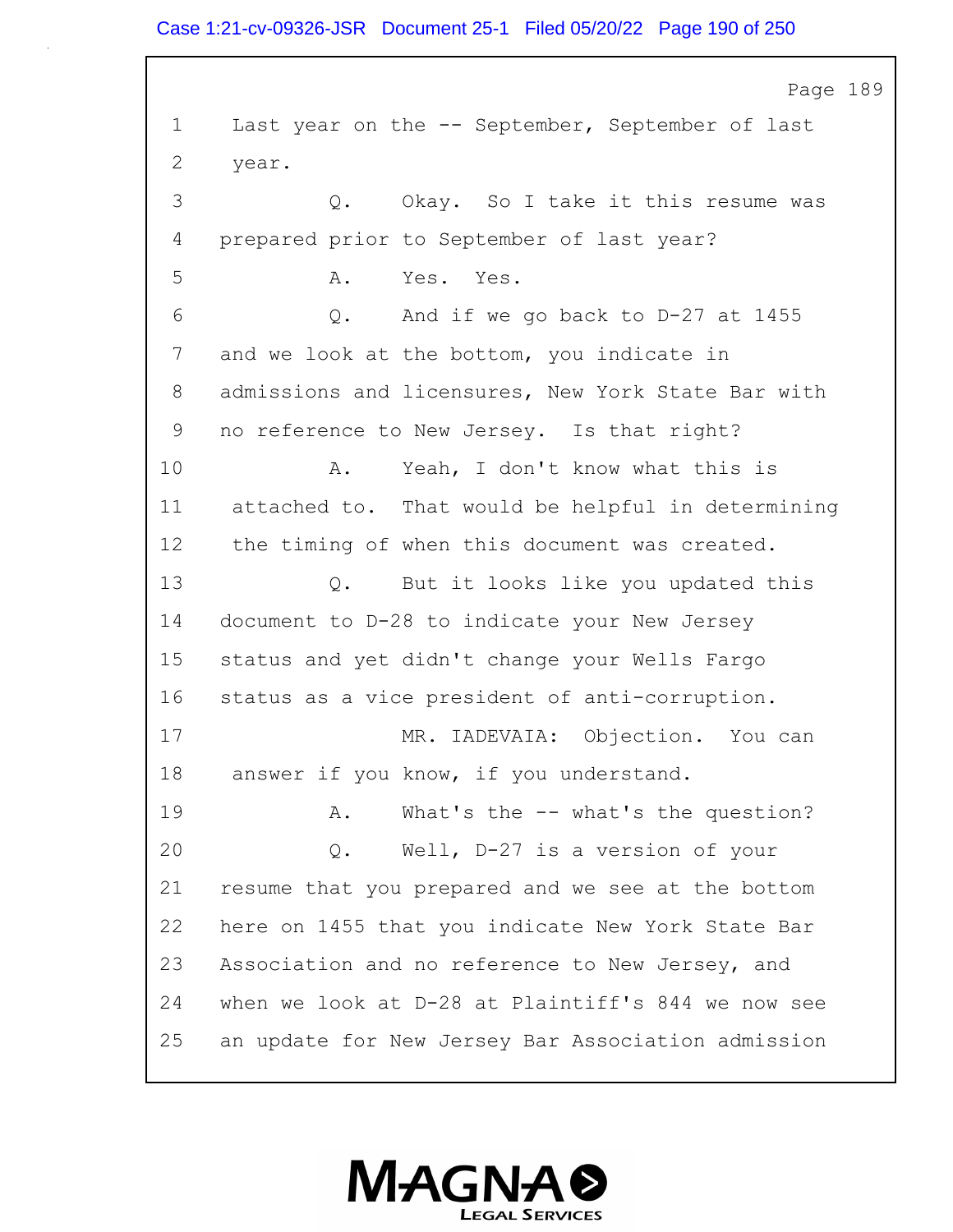### Case 1:21-cv-09326-JSR Document 25-1 Filed 05/20/22 Page 191 of 250

Page 190 1 by motion pending, right? 2 A. Right. 3 Q. So you -- I take it you updated 4 your resume to reflect your New Jersey Bar status? 5 MR. IADEVAIA: Objection. You can 6 answer. 7 A. At some point, yes. 8 Q. But you didn't change the reference 9 to being a vice president at Wells Fargo, right? 10 MR. IADEVAIA: Objection. You can 11 answer. 12 A. I don't know the timing of these 13 two documents. 14 Q. Well, does it matter? 15 A. It does. 16 MR. IADEVAIA: Objection. 17 Q. Were you ever a vice president at 18 Wells Fargo? 19 MR. IADEVAIA: Objection. 20 A. No. 21 Q. Would there be a time when you 22 prepared either of these documents where it would 23 be accurate to say you were a vice president at 24 Wells Fargo? 25 MR. IADEVAIA: Objection. Asked

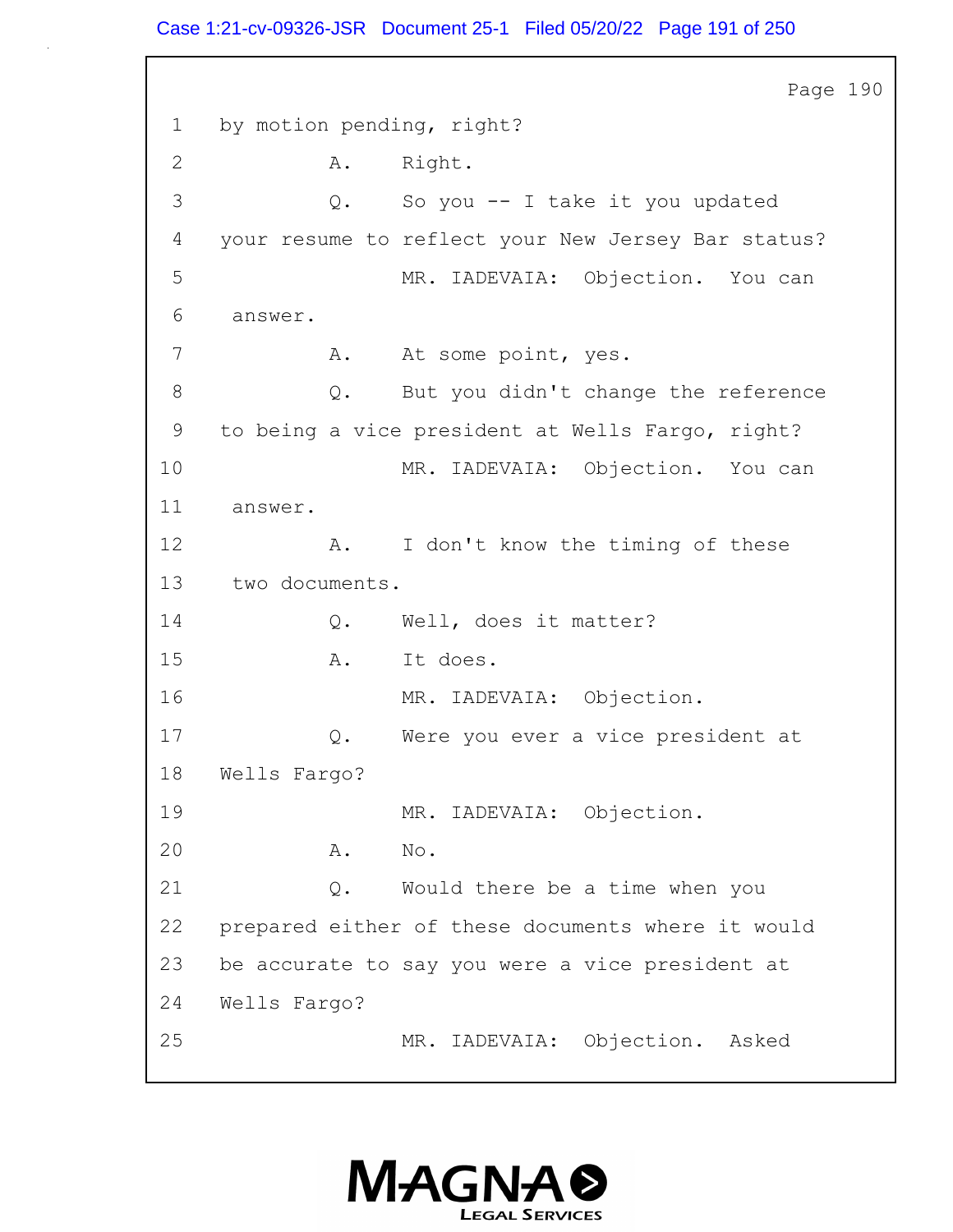Case 1:21-cv-09326-JSR Document 25-1 Filed 05/20/22 Page 192 of 250

Page 191 1 and answered. 2 Q. You can answer. 3 MR. IADEVAIA: You can answer. 4 A. What was the question? 5 Q. Would there be any time that you 6 prepared either of those documents where it would 7 be accurate to say you're a vice president at 8 Wells Fargo? 9 MR. IADEVAIA: Objection. You can 10 answer. 11 A. No. 12 13 (Whereupon Document with Bates Nos. 14 Pl. 1835 was received and marked D-29 for 15 identification.) 16 17 Q. Let's mark this as D-29. This is a 18 document, Bates Plaintiff's 1835. This is a 19 compensation summary statement for your employment 20 at Wells Fargo? 21 A. Looks like it, yes. 22 Q. Did you receive an "exceeds 23 performance" rating for 2020? 24 A. Yes. 25 Q. Was your title at the time

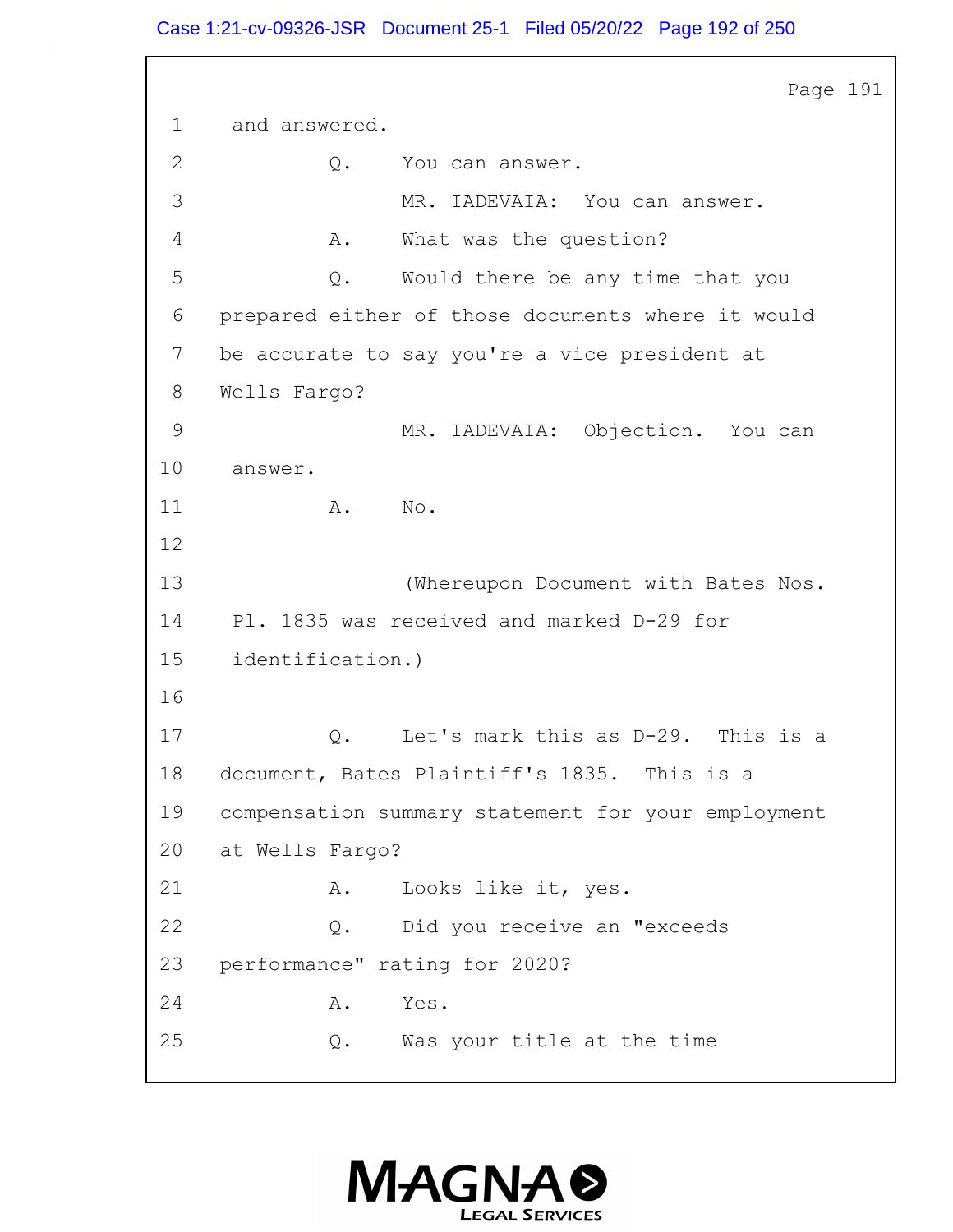#### Case 1:21-cv-09326-JSR Document 25-1 Filed 05/20/22 Page 193 of 250

Page 192 1 financial crimes senior associate? 2 A. Yes. 3 Q. Were you given a new title of 4 financial crimes officer? 5 A. Yes. 6 Q. And was that a promotion? 7 A. Yes. 8 Q. And were you hired at a salary, an 9 annual salary, of 150,000? 10 A. In 2020? Yes, I guess so. 11 Q. And were you paid a bonus of 18,600 12 for performance year 2020? 13 A. Yes. That was prorated for the 14 three weeks I wasn't there, yes. 15 Q. The 18,600 is the prorated amount? 16 A. No, that amount would have been 17 reduced by the three weeks that I wasn't on staff. 18 Q. And you got a 6.67% raise for 2021 19 to 160,000? 20 A. That's right. 21 Q. Have you ever had any direct 22 reports at Wells Fargo? 23 A. No. 24 Q. And who do you report to at Wells 25 Fargo?

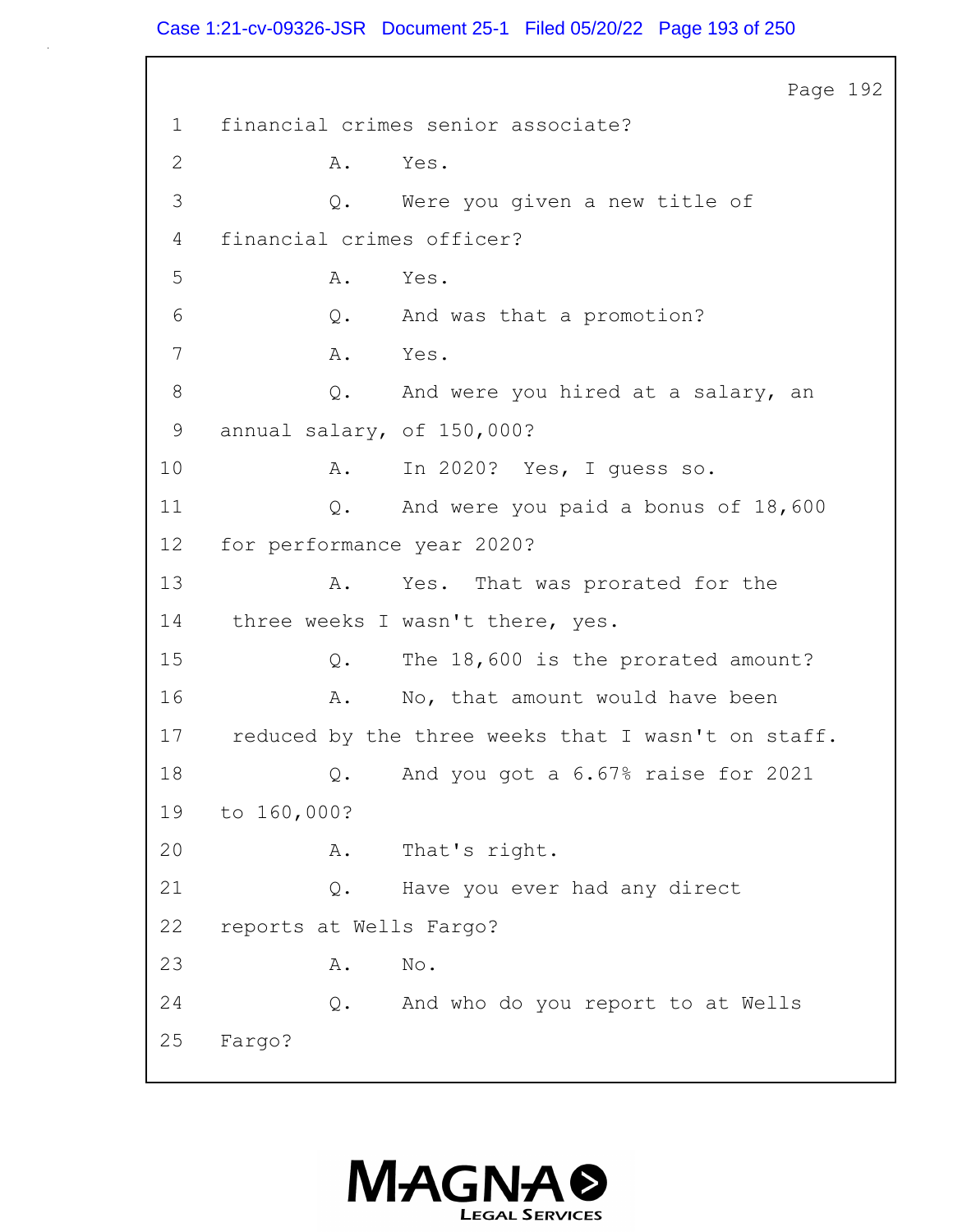#### Case 1:21-cv-09326-JSR Document 25-1 Filed 05/20/22 Page 194 of 250

Page 193 1 A. Morgan Hayer. 2 Q. I'm sorry, what's the name? 3 A. Morgan Hayer. 4 Q. How do you spell the last name? 5 A. H-a-y-e-r. 6 Q. Is that a man or a woman? 7 A. It's a lady. 8 Q. And has she been your supervisor 9 throughout your employment at Wells Fargo? 10 A. Yes. 11 0. And what's her title? 12 A. Director. 13 Q. And who does she report to? 14 A. Russ -- Russ Benson. 15 0. And what's his title? 16 A. I don't know. I think he's also a 17 director. I'm not sure. 18 Q. And who does he report to? 19 A. I think Nick Piccininni. 20 Q. And what's his title? 21 A. BSA officer and chief financial 22 crimes officer, I believe. 23 Q. Who does he report to? 24 A. Oh, gosh, I can see her face. 25 Paula Dominick.

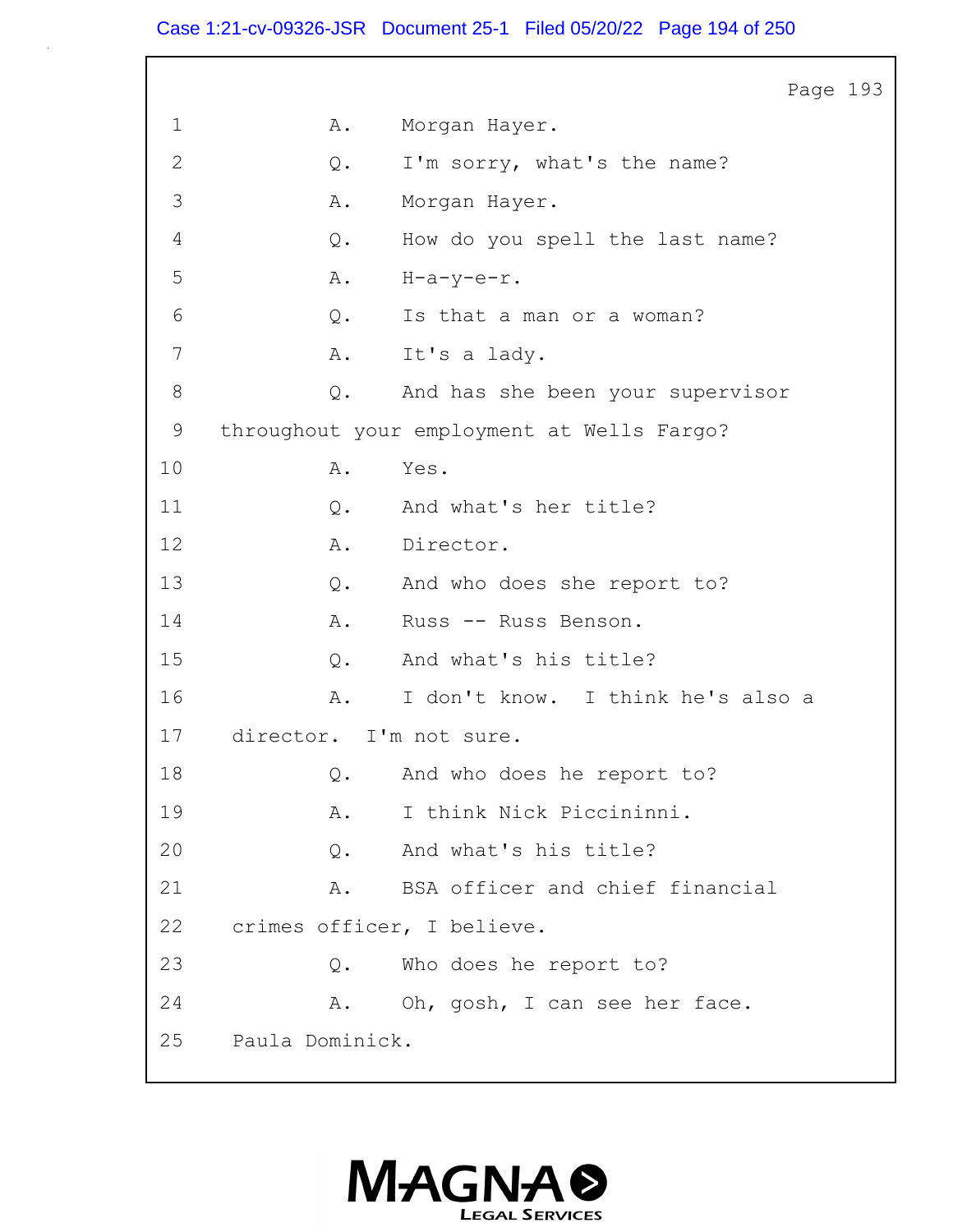```
Page 194
1 0. What is Ms. Dominick's title?
2 A. Chief compliance officer.
3 Q. Who does she report to?
4 A. Derek -- Derek Flowers.
5 Q. And what's his title?
6 A. Chief risk officer.
7 Q. Who does he report to?
8 A. Charlie Sharf.
9 Q. CEO?
10 A. CEO.
11
12 (Whereupon Document with Bates Nos.
13 Pl. 1836 was received and marked D-30 for
14 identification.)
15
16 Q. Let's mark this as D-30,
17 Plaintiff's 1836. Is this a compensation summary
18 statement for your employment at Wells Fargo for
19 2021?
20 A. Yes.
21 Q. And did you receive a "meets
22 performance" rating?
23 A. Yes.
24 Q. And a bonus of 30,400 for 2021
25 performance year?
```
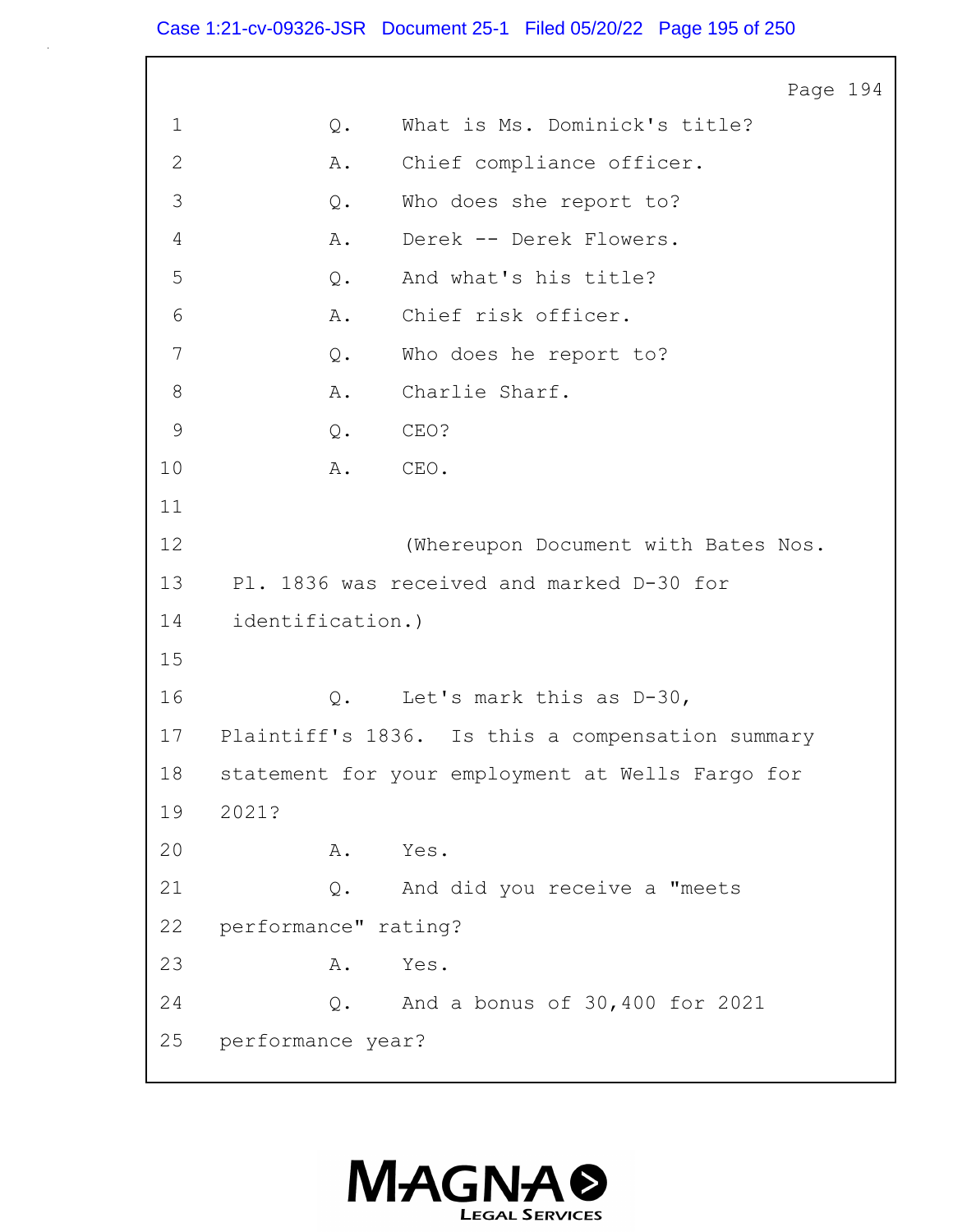#### Case 1:21-cv-09326-JSR Document 25-1 Filed 05/20/22 Page 196 of 250

Page 195 1 A. Yes. 2 Q. And a raise to 163,200 in your 3 salary? 4 A. Yes. 5 Q. And are you the lead financial 6 crimes officer? 7 A. Yes. 8 Q. And if you were to be promoted, 9 what is the next promotion you could be promoted 10 to? 11 A. Manager. 12 Q. Financial crimes manager? 13 A. Yes. 14 Q. And if you were promoted after 15 that, what would you be promoted to? 16 A. Senior manager. 17 Q. And after that, what would you be 18 promoted to? 19 A. Director. 20 Q. And after that, senior director? 21 A. I don't think there's a senior 22 director. I think it just goes -- goes to the 23 chiefs after that. 24 Q. So is it fair to say that there's 25 no title of vice president in your job chain?

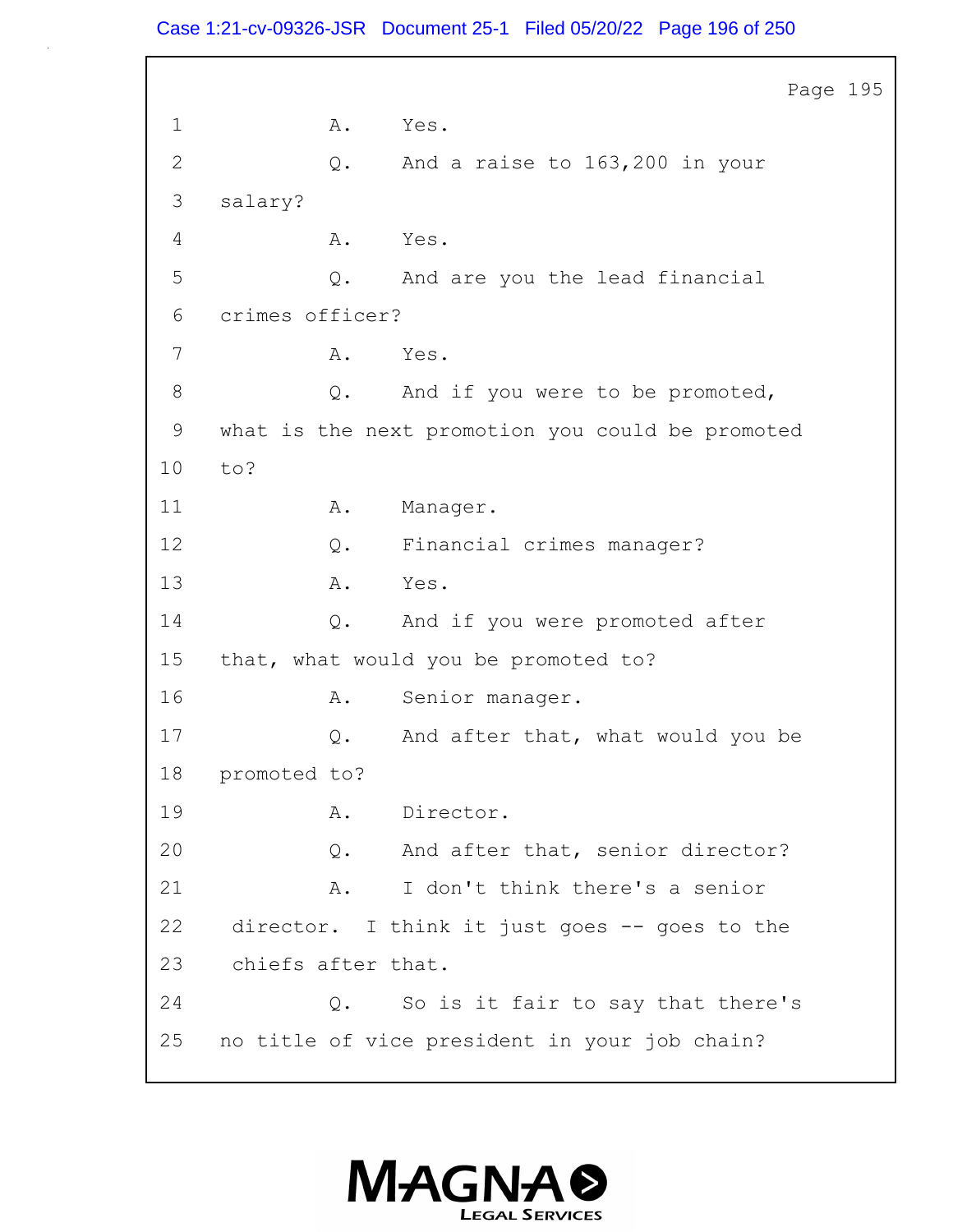#### Case 1:21-cv-09326-JSR Document 25-1 Filed 05/20/22 Page 197 of 250

Page 196 1 A. Not now, no. 2 Q. Was there ever? 3 A. Yes. The managers were -- used to 4 be called vice president. I think associates used 5 to be called consultant fives; it was a completely 6 different thing and it switched over shortly after 7 I joined. 8 Q. And how would you characterize the 9 job you were hired for at Wells Fargo as compared 10 to the job you had at JPMorgan Chase? 11 A. Similar. Now I'm doing policy 12 training and reg change, so I'm more of a 13 governance role than a -- so it's more similar to 14 my Morgan Stanley role and -- but it's ABC 15 focused, so it's kind of like a mix. 16 Q. And do you contend that it's a 17 more -- a role two levels below your JPMorgan 18 Chase role? 19 A. When I joined? 20 Q. Yeah. 21 A. When I joined -- I joined as a 22 senior associate, so then officer, senior officer. 23 Yeah, if you count -- yeah, I think if you don't 24 count where I am now, then yeah, the two levels of 25 officers would have been the two levels below the

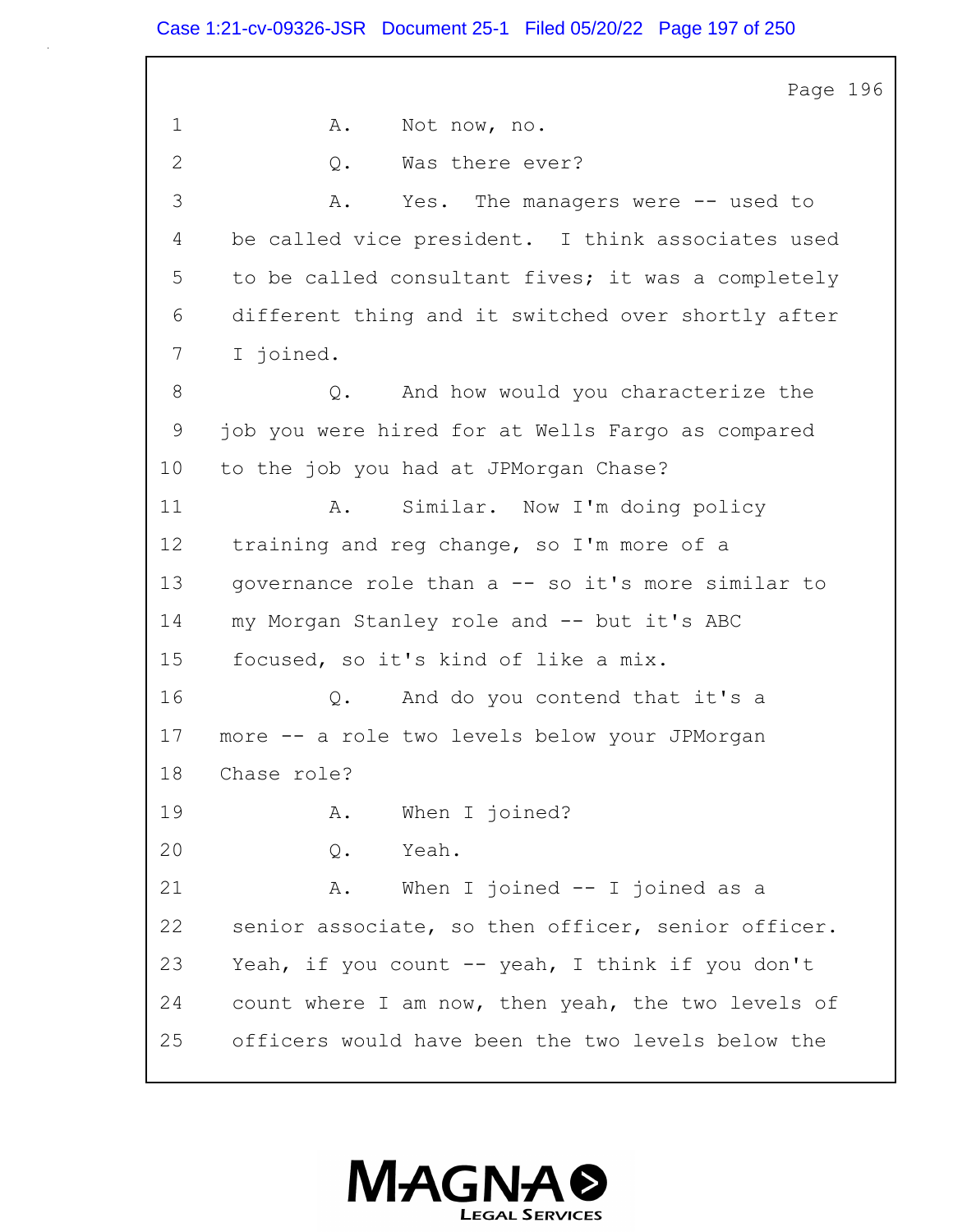Case 1:21-cv-09326-JSR Document 25-1 Filed 05/20/22 Page 198 of 250

```
Page 197
1 manager position.
2 Q. I'm sorry, I didn't understand
3 that.
4 A. Yes. Yes, it's two levels below.
5 Q. What's below a senior manager?
6 A. Manager.
7 Q. Is there anything below a manager?
8 A. Senior officer.
9 Q. But you were paid more upon your
10 hire at Wells Fargo than you were making at
11 JPMorgan Chase?
12 A. In -- in salary, yes.
13 Q. And in total compensation?
14 A. I don't believe so.
15 0. How about base and bonus?
16 A. You mean just cash, right?
17 Q. Yeah.
18 A. Just base and bonus, cash, yes.
19 Q. And have you applied for other
20 positions since you were hired by Wells Fargo?
21 A. Yes.
22 Q. And what kind of positions have you
23 applied to?
24 A. Some in legal space, some as
25 transfers within Wells Fargo compliance -- in the
```
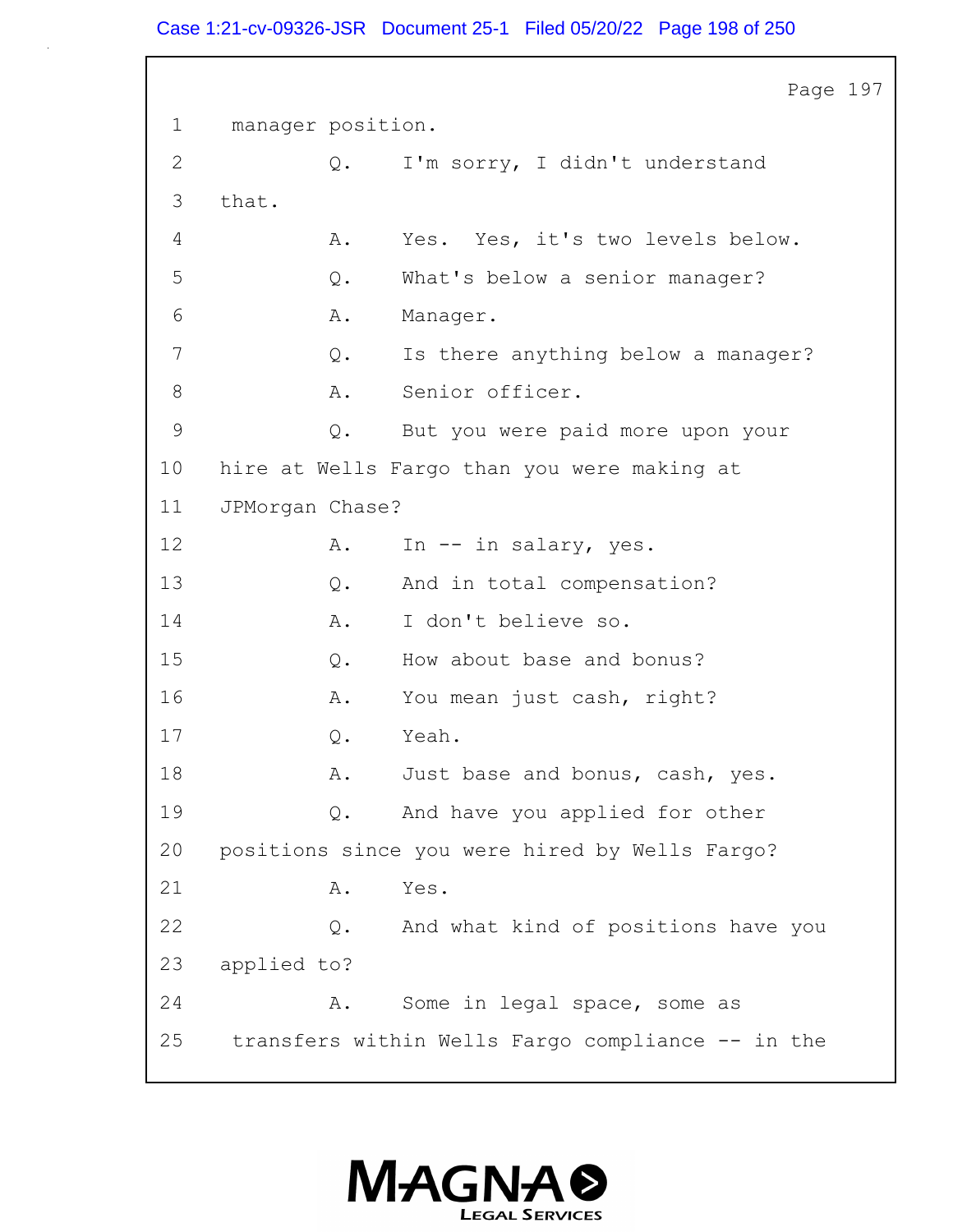Page 198 1 compliance space. 2 Q. You apply to any law firms? 3 A. That's in the legal space, yes. 4 Q. And which law firms have you 5 applied to? 6 A. I don't remember. They would have 7 been New Jersey based. 8 Q. Have you received any offers for 9 any other employment for anywhere you've applied 10 to since you were hired by Wells Fargo? 11 **A.** No. 12 Q. Following the termination of your 13 employment from JPMorgan Chase, did you seek any 14 treatment for emotional distress? 15 A. Yes. 16 Q. When was that? 17 A. When the -- when the therapist 18 became available at my doctor's office. I think 19 -- I think it was late last year, winter of last 20 year. 21 Q. So approximately a year after the 22 termination of your employment? 23 A. So when did I -- sorry, when did I 24 seek? Sorry, can you repeat the question? 25 Q. Yeah, when did you seek any

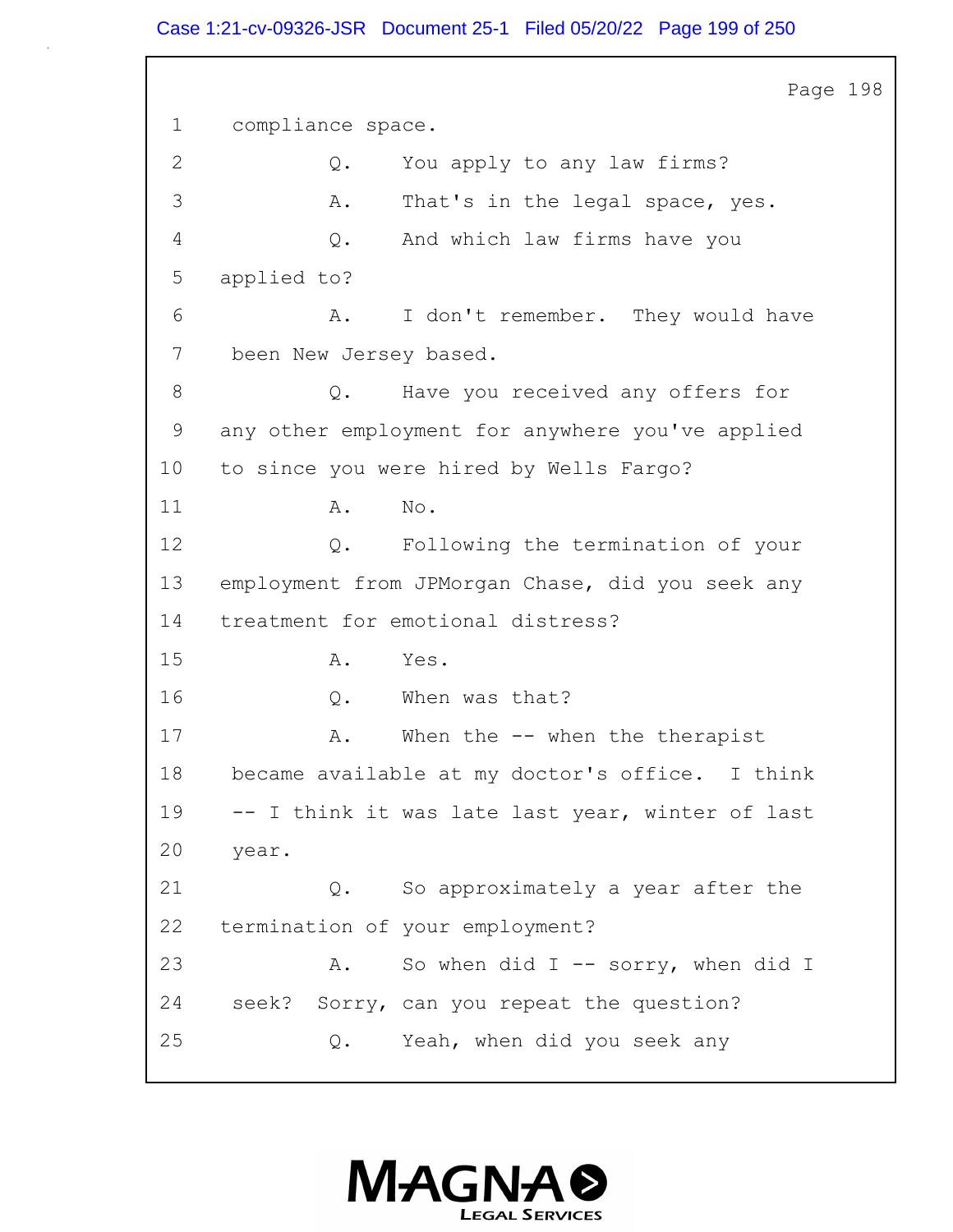#### Case 1:21-cv-09326-JSR Document 25-1 Filed 05/20/22 Page 200 of 250

Page 199 1 treatment for emotional distress following the 2 termination of your employment? 3 A. Following. Okay. So I was 4 attempting to get treatment when I got my 5 insurance. So when I got health insurance again, 6 it wasn't until March of 2020 and then the whole 7 virus happened, no one was available obviously and 8 then I wasn't successful in finding someone until 9 winter of last year. 10 Q. Why were you not successful in 11 finding someone until winter of last year? 12 A. No one was available. It was --13 everyone was booked and especially those that took 14 health insurance, it was very difficult to find 15 anyone who had availability and then anyone that 16 had availability that also took health insurance. 17 So I -- my doctor's office is kind of a full 18 service kind of suite and they told me that they 19 were looking into getting therapists, and so I 20 waited until they got them. 21 Q. Did you inquire of any other 22 therapists to see if you could receive treatment? 23 A. No, I believed my doctors -- and 24 this -- this isn't the first time I received this 25 response while I was employed by JPMorgan. My --

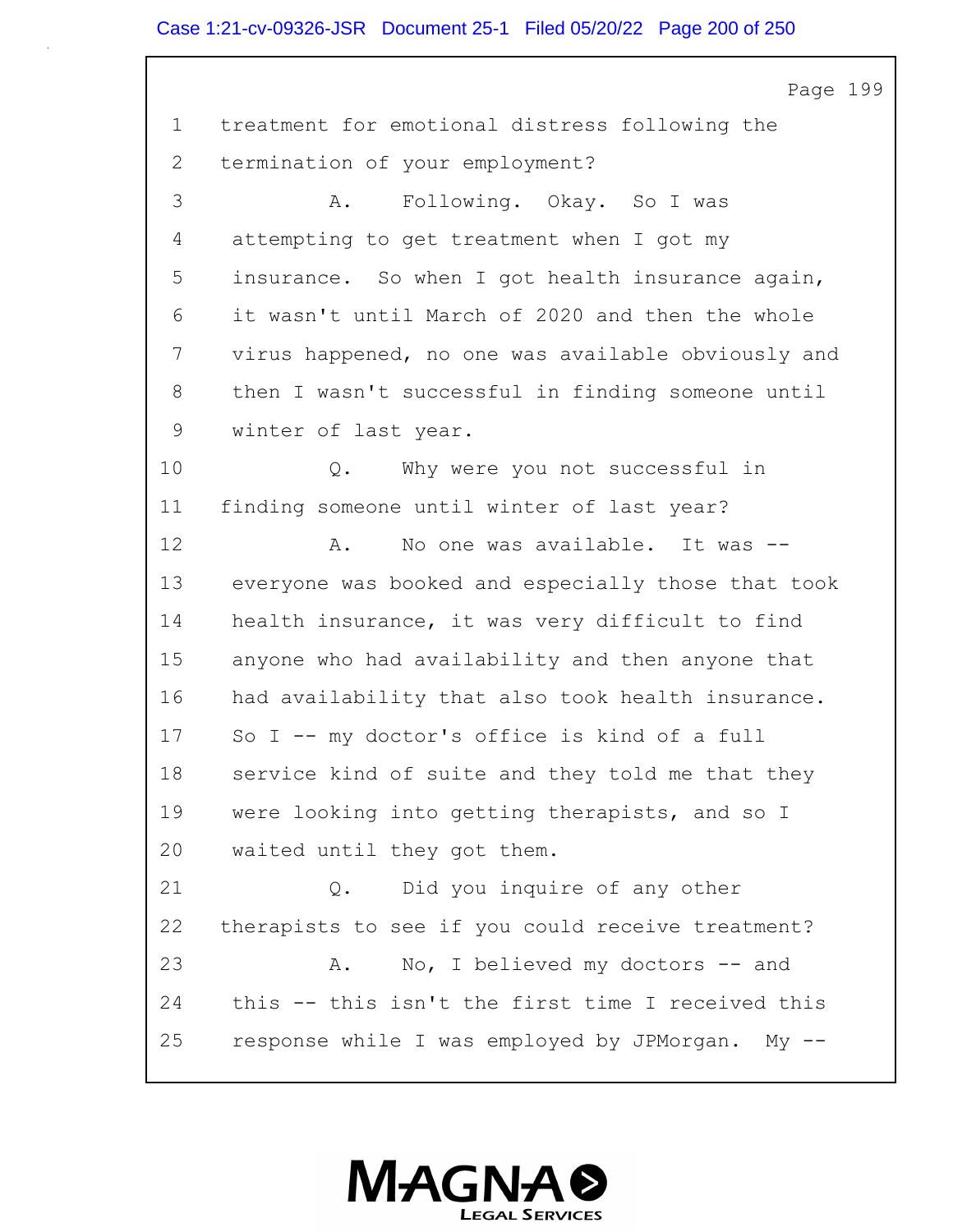#### Case 1:21-cv-09326-JSR Document 25-1 Filed 05/20/22 Page 201 of 250

Page 200

1 my doctors were NYU and this was before the 2 pandemic even. I was told twice that it's -- you 3 know, it's impossible to find anyone in New York, 4 which I thought was shocking, in New York and in 5 New York that would accept health insurance. And 6 the alternative was the apps, they have therapists 7 on, you know, like phone apps, but they -- I was 8 afraid of using them because they sell your 9 personal information. 10 Q. And -- but to answer my question, 11 did you inquire as to any other therapists, prior 12 to the ones you found in the winter of last year 13 since your termination with JPMorgan Chase, to 14 inquire of their availability to accept you as a 15 patient? 16 **A.** Yes, I inquired NYU. I inquired at 17 my doctor's office and they didn't have any until 18 winter of last year. 19 Q. And NYU was an inquiry you made 20 while you were employed at JPMorgan Chase? 21 A. Yes.

22 Q. So since the termination of your 23 employment, the only inquiry you made for a 24 therapist to treat emotional distress was with 25 your existing doctor?

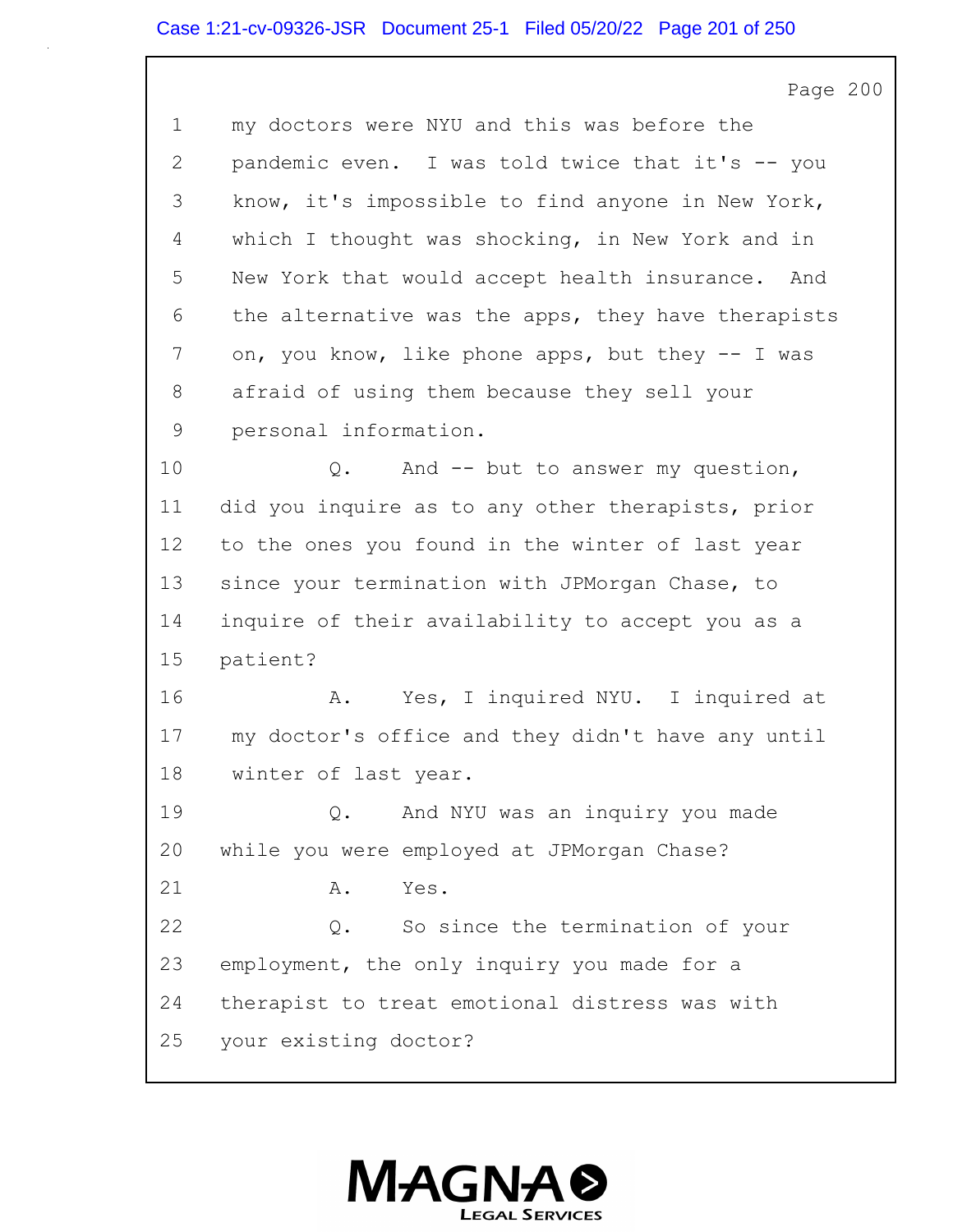#### Case 1:21-cv-09326-JSR Document 25-1 Filed 05/20/22 Page 202 of 250

Page 201 1 A. Yes. I relocated here in 20 -- 2 well, full time here in 2020, so I went and set 3 up, I guess, in May, set up with this new doctor's 4 office, May 2020, and I asked them then and I kind 5 of waited while the virus was happening, so that's 6 why. 7 Q. You certainly could have found 8 another therapist in the New York metropolitan 9 area, couldn't you? 10 MR. IADEVAIA: Objection. You can 11 answer. 12 A. I was no longer located in the New 13 York metropolitan area. 14 Q. Where were you located? 15 A. I'm in New Jersey. 16 Q. You can certainly find a multitude 17 of therapists in New Jersey, couldn't you? 18 MR. IADEVAIA: Objection. You can 19 answer. 20 A. I asked my doctor and I believed 21 them when they said it would be impossible to find 22 anyone and that they were going to have therapists 23 on staff soon, so I just kept a lookout and when 24 they got them I asked for an appointment. 25 Q. Did your mother and father suffer

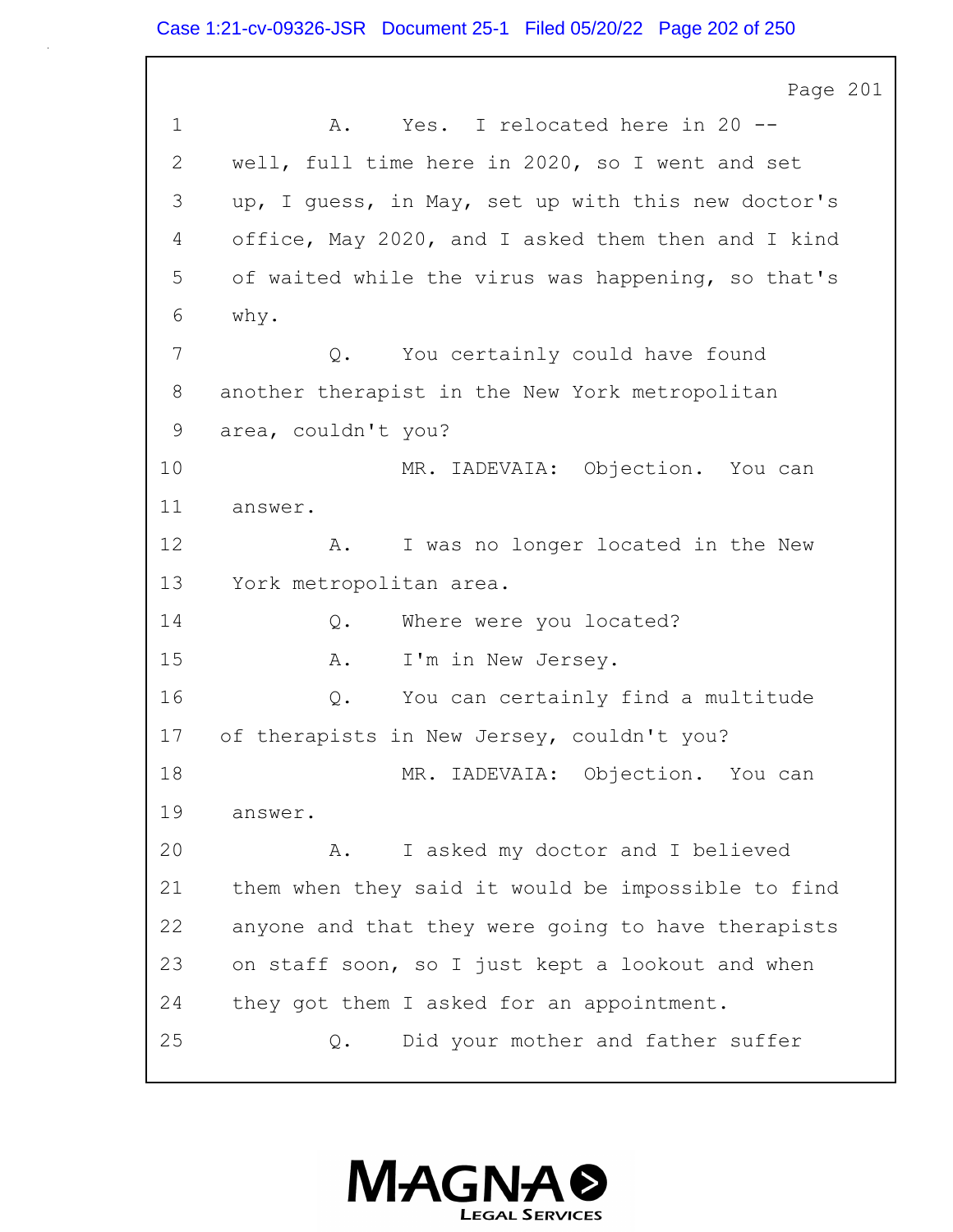#### Case 1:21-cv-09326-JSR Document 25-1 Filed 05/20/22 Page 203 of 250

Page 202 1 from mental illness? 2 A. Not that I'm aware of. 3 Q. Did your father suffer from 4 substance abuse? 5 A. Yes. 6 7 (Whereupon Document with Bates Nos. 8 Pl. 1926 to Pl. 1931 was received and marked D-31 9 for identification.) 10 11 Q. So let's mark this as D-31, and 12 these are medicals records that were produced 13 pursuant to your authorization. 14 MR. IADEVAIA: We're going to ask 15 that this portion of the transcript be marked 16 confidential. 17 MR. LINTHORST: No objection. 18 (The following testimony is a 19 confidential portion under separate cover.)  $20$ 21 22 23 24 25

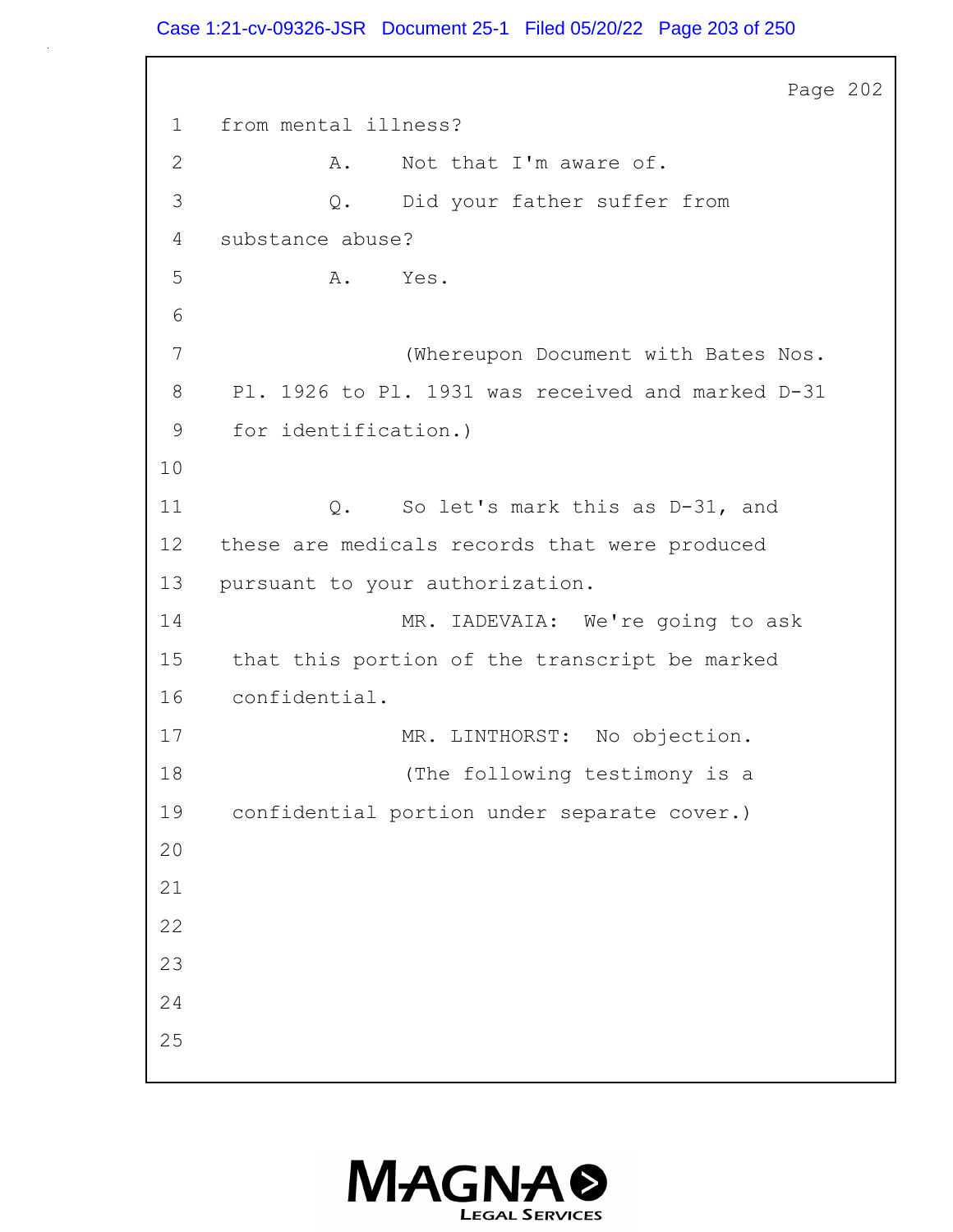# Case 1:21-cv-09326-JSR Document 25-1 Filed 05/20/22 Page 204 of 250

|                                       | Page 203 |  |
|---------------------------------------|----------|--|
| $\mathbf{1}$                          |          |  |
| $\overline{c}$                        |          |  |
| $\overline{3}$                        |          |  |
| $\overline{4}$                        |          |  |
| $\overline{5}$                        |          |  |
| $\overline{6}$                        |          |  |
| $\overline{7}$                        |          |  |
| $\begin{array}{c} 8 \\ 9 \end{array}$ |          |  |
|                                       |          |  |
| 10                                    |          |  |
| $11\,$                                |          |  |
| $12\,$                                |          |  |
| 13                                    |          |  |
| $1\,4$                                |          |  |
| $15\,$                                |          |  |
| $1\,6$                                |          |  |
| $17$                                  |          |  |
| 18                                    |          |  |
| 19                                    |          |  |
| $20$                                  |          |  |
| $21\,$                                |          |  |
| $2\sqrt{2}$                           |          |  |
| 23                                    |          |  |
| $2\sqrt{4}$                           |          |  |
| 25                                    |          |  |
|                                       |          |  |

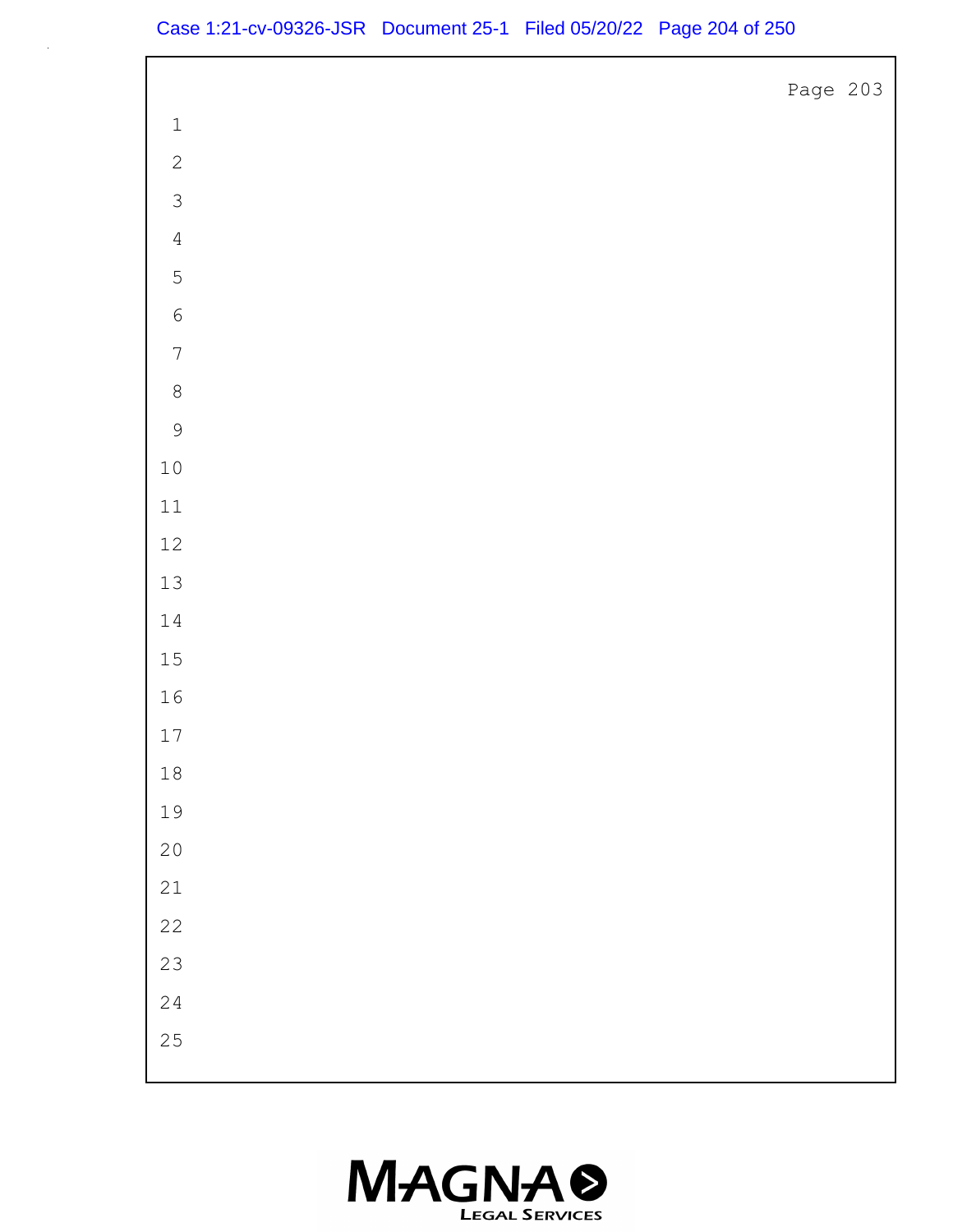# Case 1:21-cv-09326-JSR Document 25-1 Filed 05/20/22 Page 205 of 250

|                                       | Page 204 |  |
|---------------------------------------|----------|--|
| $\mathbf{1}$                          |          |  |
| $\overline{c}$                        |          |  |
| $\overline{3}$                        |          |  |
| $\overline{4}$                        |          |  |
| $\overline{5}$                        |          |  |
| $\overline{6}$                        |          |  |
| $\overline{7}$                        |          |  |
| $\begin{array}{c} 8 \\ 9 \end{array}$ |          |  |
|                                       |          |  |
| 10                                    |          |  |
| $11\,$                                |          |  |
| $12$                                  |          |  |
| 13                                    |          |  |
| $1\,4$                                |          |  |
| $15\,$                                |          |  |
| 16                                    |          |  |
| $17$                                  |          |  |
| 18                                    |          |  |
| 19                                    |          |  |
| $20$                                  |          |  |
| $21\,$                                |          |  |
| $22$                                  |          |  |
| 23                                    |          |  |
| $2\sqrt{4}$                           |          |  |
| 25                                    |          |  |
|                                       |          |  |

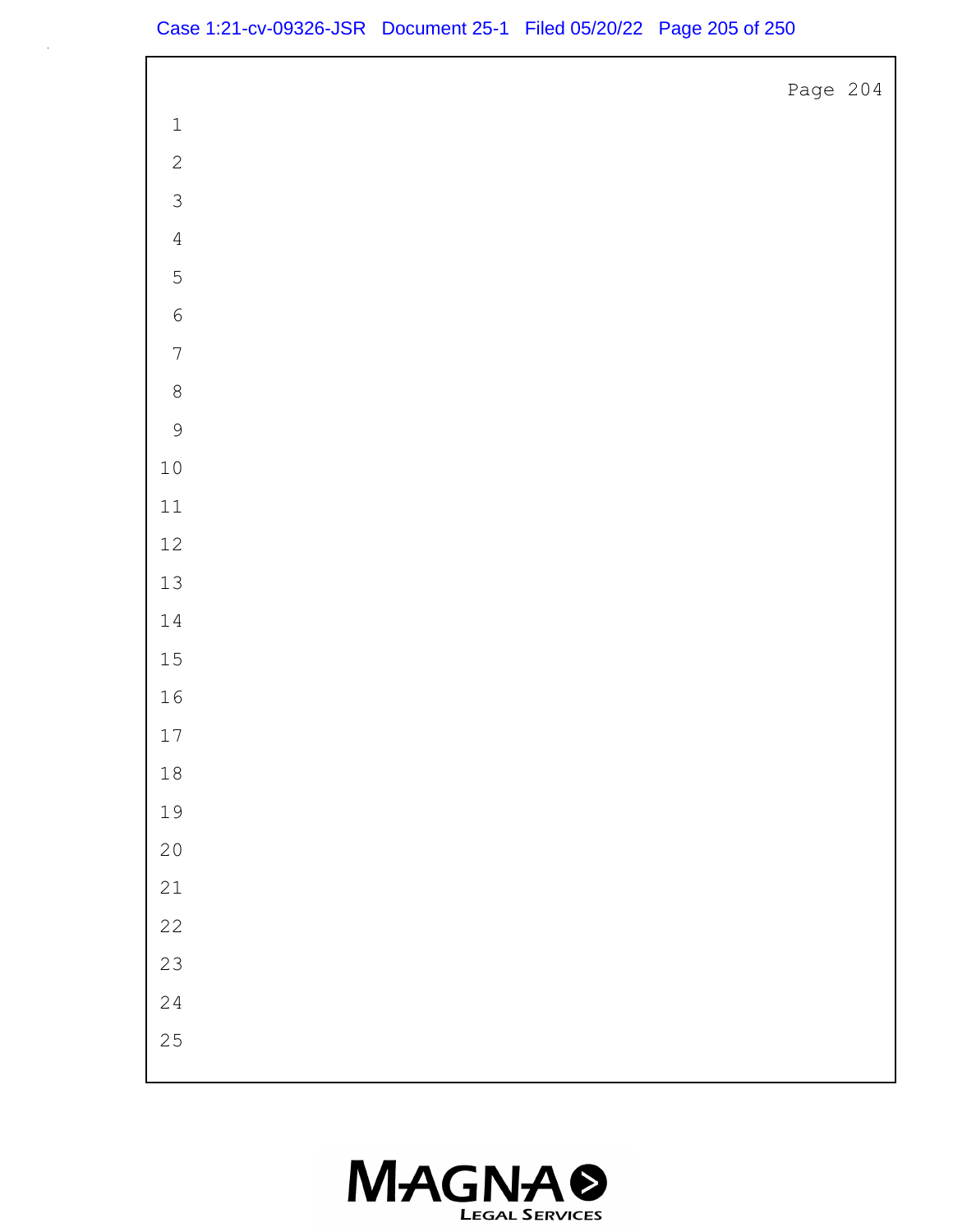# Case 1:21-cv-09326-JSR Document 25-1 Filed 05/20/22 Page 206 of 250

|                | Page 205 |  |
|----------------|----------|--|
| $\mathbf{1}$   |          |  |
| $\overline{c}$ |          |  |
| $\overline{3}$ |          |  |
| $\overline{4}$ |          |  |
| $\overline{5}$ |          |  |
| $\overline{6}$ |          |  |
| $\overline{7}$ |          |  |
| $\theta$       |          |  |
| $\overline{9}$ |          |  |
| 10             |          |  |
| $11\,$         |          |  |
| 12             |          |  |
| 13             |          |  |
| $1\,4$         |          |  |
| $15\,$         |          |  |
| 16             |          |  |
| $17$           |          |  |
| 18             |          |  |
| 19             |          |  |
| $20$           |          |  |
| 21             |          |  |
| $2\sqrt{2}$    |          |  |
| 23             |          |  |
| 24             |          |  |
| 25             |          |  |
|                |          |  |

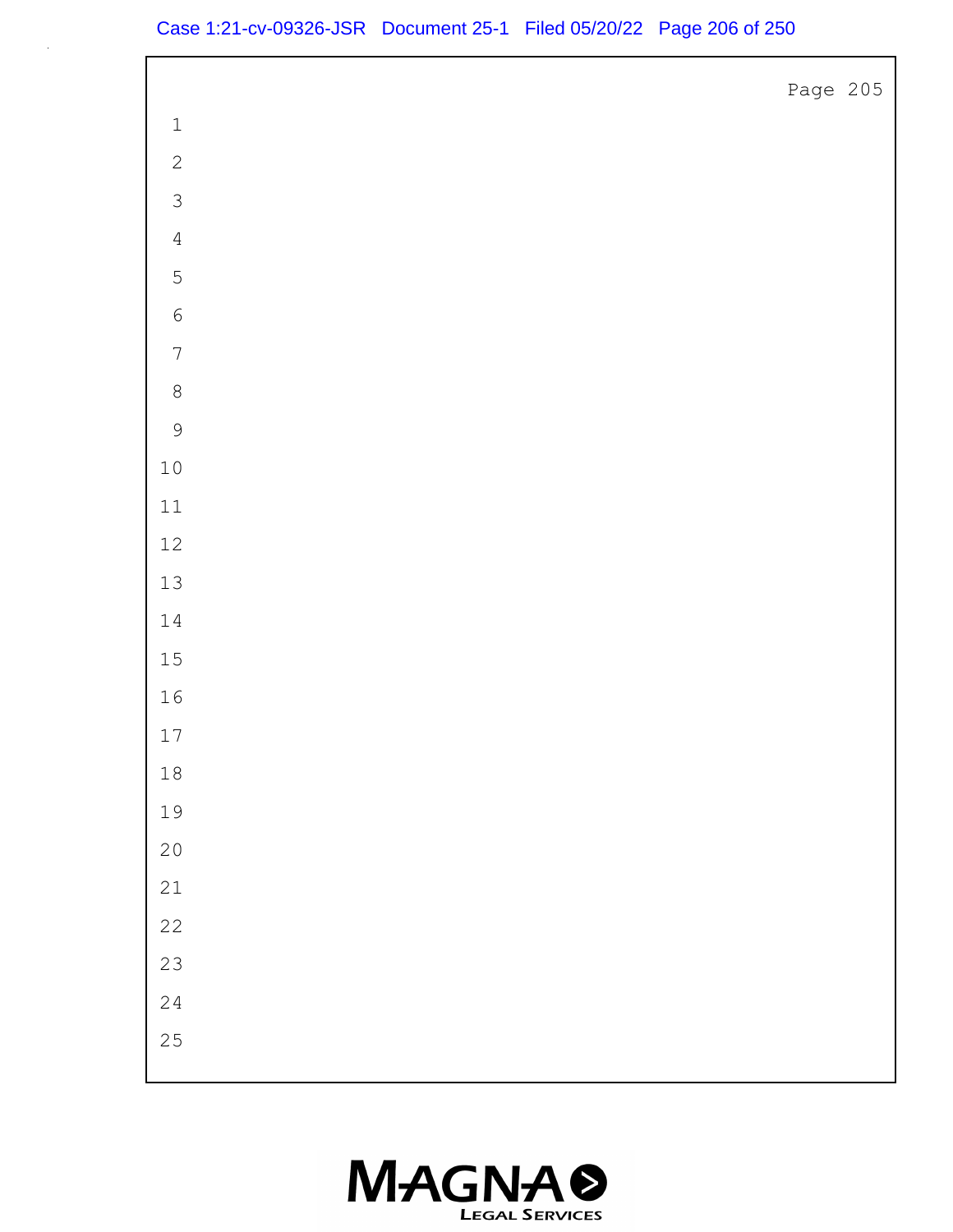# Case 1:21-cv-09326-JSR Document 25-1 Filed 05/20/22 Page 207 of 250

|                | Page 206 |  |
|----------------|----------|--|
| $\mathbf{1}$   |          |  |
| $\overline{c}$ |          |  |
| $\overline{3}$ |          |  |
| $\overline{4}$ |          |  |
| $\overline{5}$ |          |  |
| $\overline{6}$ |          |  |
| $\overline{7}$ |          |  |
| $\theta$       |          |  |
| $\overline{9}$ |          |  |
| 10             |          |  |
| $11$           |          |  |
| 12             |          |  |
| 13             |          |  |
| $1\,4$         |          |  |
| $15\,$         |          |  |
| 16             |          |  |
| $17$           |          |  |
| 18             |          |  |
| 19             |          |  |
| $20$           |          |  |
| 21             |          |  |
| $2\sqrt{2}$    |          |  |
| 23             |          |  |
| 24             |          |  |
| 25             |          |  |
|                |          |  |

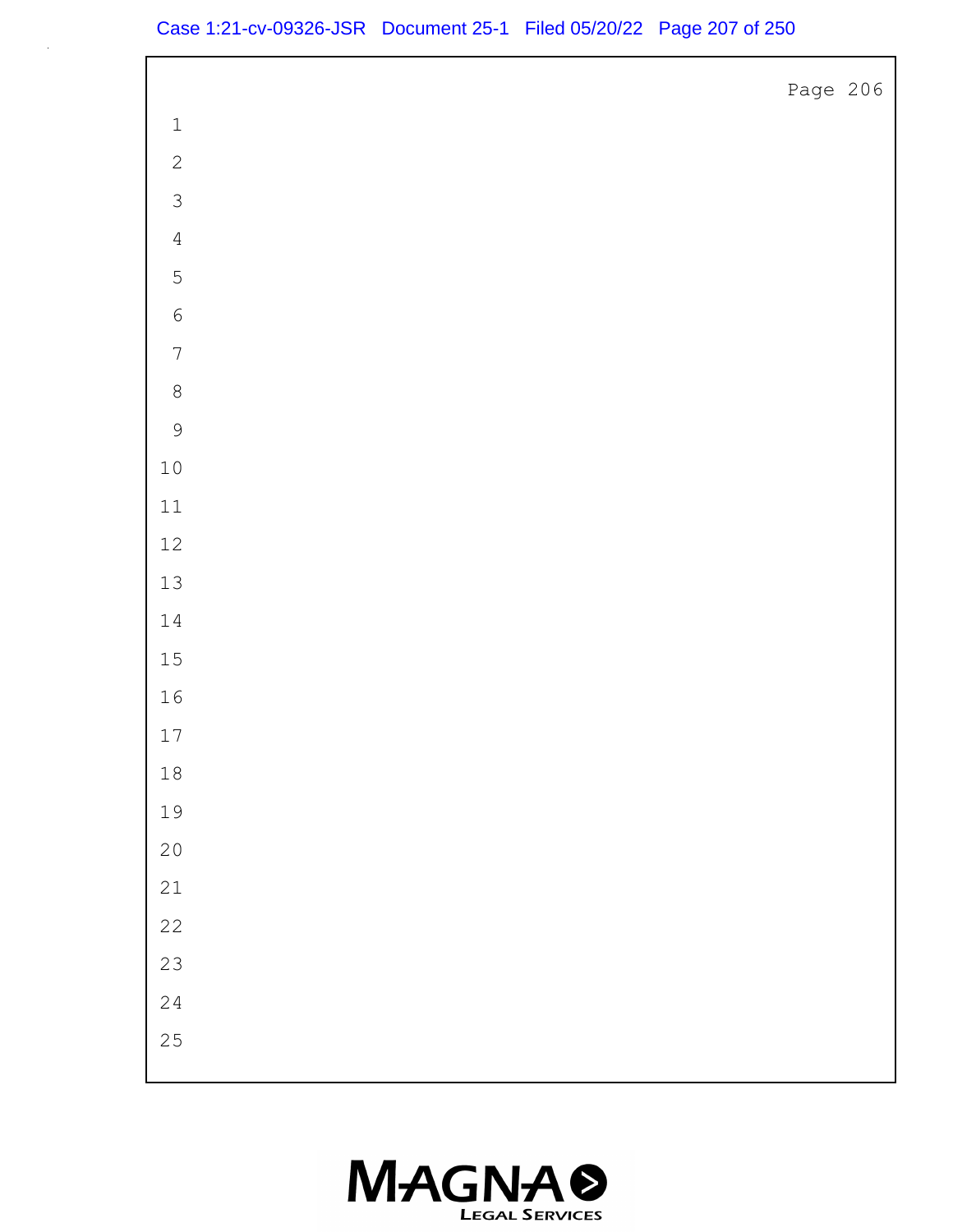# Case 1:21-cv-09326-JSR Document 25-1 Filed 05/20/22 Page 208 of 250

|                                       | Page 207 |  |
|---------------------------------------|----------|--|
| $\mathbf{1}$                          |          |  |
| $\frac{2}{3}$                         |          |  |
|                                       |          |  |
| $\overline{4}$                        |          |  |
| $\overline{5}$                        |          |  |
| $\overline{6}$                        |          |  |
| $\overline{7}$                        |          |  |
| $\begin{array}{c} 8 \\ 9 \end{array}$ |          |  |
|                                       |          |  |
| 10                                    |          |  |
| $11\,$                                |          |  |
| $12$                                  |          |  |
| 13                                    |          |  |
| $1\,4$                                |          |  |
| $15\,$                                |          |  |
| 16                                    |          |  |
| $17$                                  |          |  |
| 18                                    |          |  |
| 19                                    |          |  |
| $20$                                  |          |  |
| $21\,$                                |          |  |
| 22                                    |          |  |
| 23                                    |          |  |
| 24                                    |          |  |
| 25                                    |          |  |
|                                       |          |  |

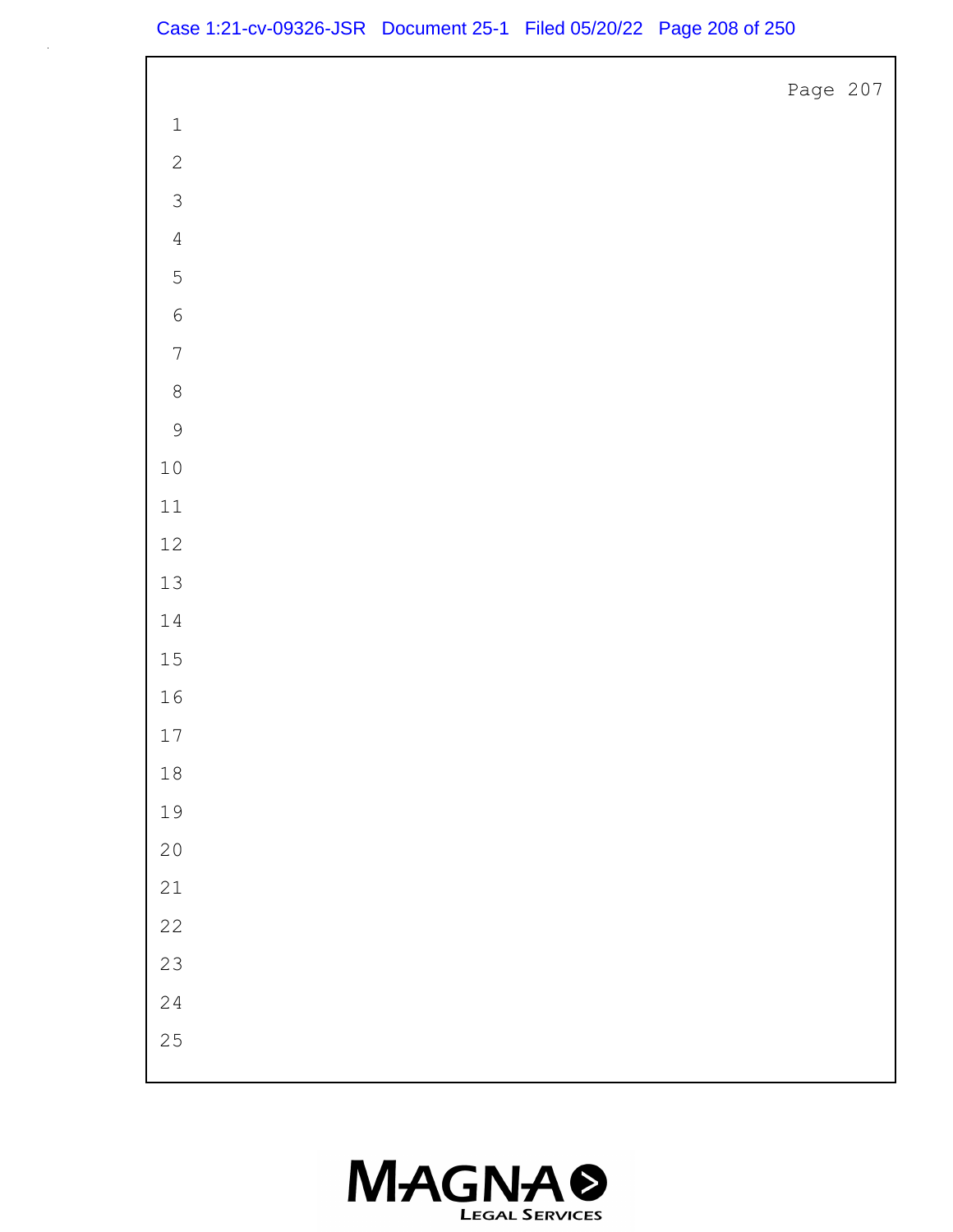# Case 1:21-cv-09326-JSR Document 25-1 Filed 05/20/22 Page 209 of 250

|                                       | Page 208 |  |
|---------------------------------------|----------|--|
| $\mathbf{1}$                          |          |  |
| $\frac{2}{3}$                         |          |  |
|                                       |          |  |
| $\overline{4}$                        |          |  |
| $\overline{5}$                        |          |  |
| $\overline{6}$                        |          |  |
| $\overline{7}$                        |          |  |
| $\begin{array}{c} 8 \\ 9 \end{array}$ |          |  |
|                                       |          |  |
| 10                                    |          |  |
| $11$                                  |          |  |
| 12                                    |          |  |
| 13                                    |          |  |
| $1\,4$                                |          |  |
| $15\,$                                |          |  |
| 16                                    |          |  |
| $17$                                  |          |  |
| 18                                    |          |  |
| 19                                    |          |  |
| $20$                                  |          |  |
| 21                                    |          |  |
| $2\sqrt{2}$                           |          |  |
| 23                                    |          |  |
| 24                                    |          |  |
| 25                                    |          |  |
|                                       |          |  |

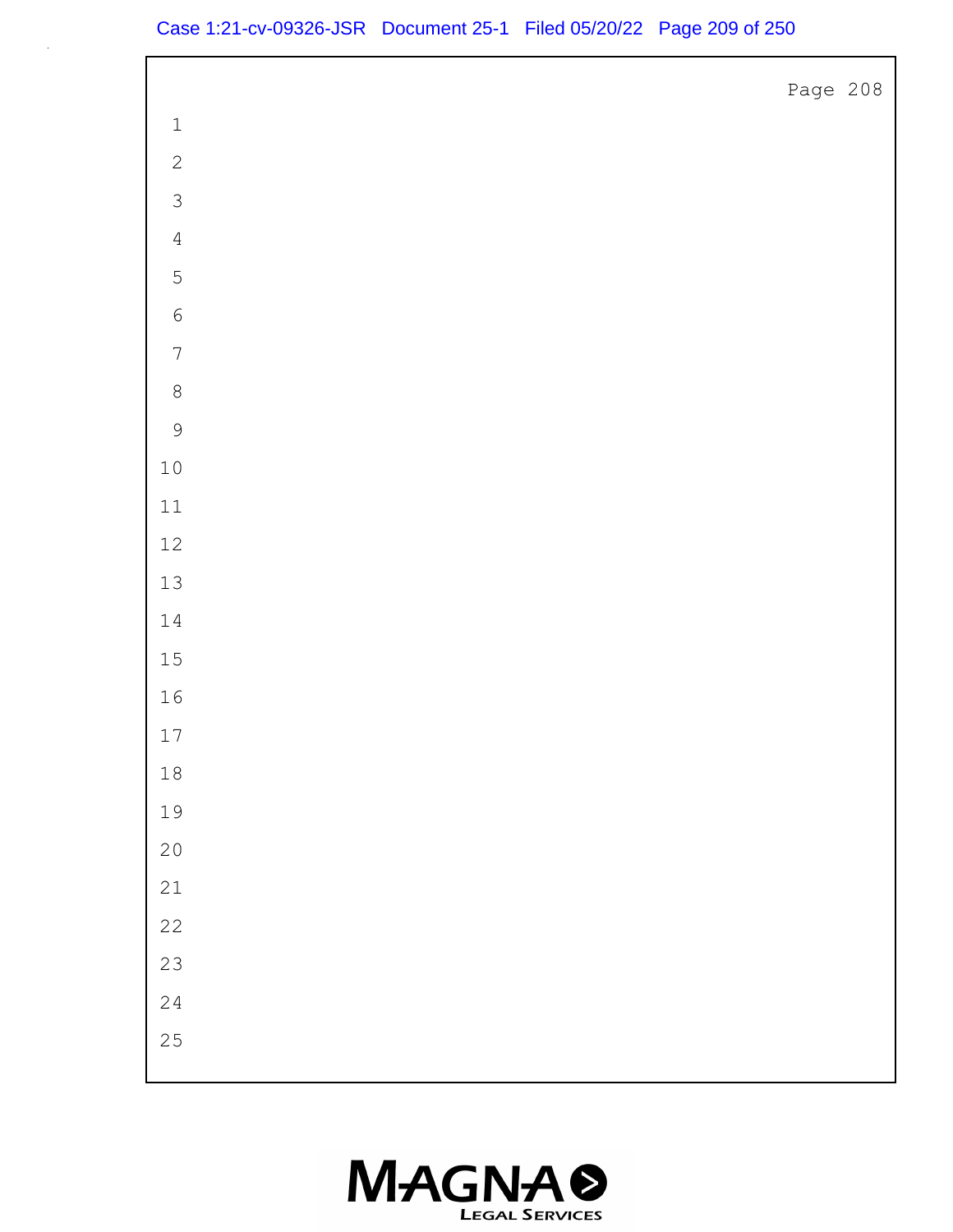# Case 1:21-cv-09326-JSR Document 25-1 Filed 05/20/22 Page 210 of 250

|                |  | Page 209 |  |
|----------------|--|----------|--|
| $\mathbf{1}$   |  |          |  |
| $\overline{c}$ |  |          |  |
| $\overline{3}$ |  |          |  |
| $\overline{4}$ |  |          |  |
| $\overline{5}$ |  |          |  |
| $\overline{6}$ |  |          |  |
| $\overline{7}$ |  |          |  |
| $\theta$       |  |          |  |
| $\overline{9}$ |  |          |  |
| 10             |  |          |  |
| $11$           |  |          |  |
| 12             |  |          |  |
| 13             |  |          |  |
| $1\,4$         |  |          |  |
| $15\,$         |  |          |  |
| $16$           |  |          |  |
| $17$           |  |          |  |
| $1\,8$         |  |          |  |
| 19             |  |          |  |
| $20$           |  |          |  |
| 21             |  |          |  |
| $2\sqrt{2}$    |  |          |  |
| 23             |  |          |  |
| 24             |  |          |  |
| 25             |  |          |  |
|                |  |          |  |

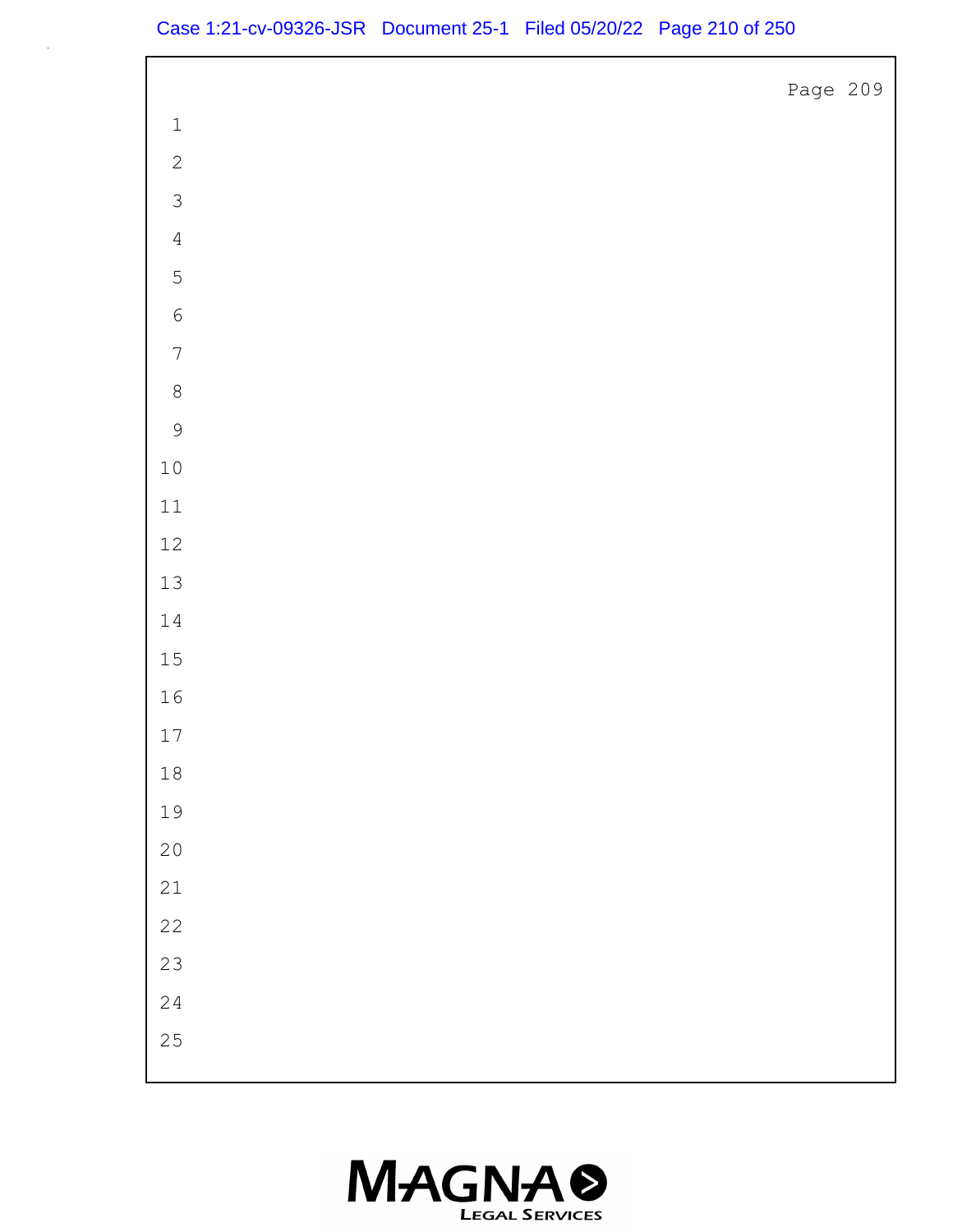# Case 1:21-cv-09326-JSR Document 25-1 Filed 05/20/22 Page 211 of 250

|                |  | Page 210 |
|----------------|--|----------|
| $\mathbf{1}$   |  |          |
| $\frac{2}{3}$  |  |          |
|                |  |          |
| $\overline{4}$ |  |          |
| $\overline{5}$ |  |          |
| $\overline{6}$ |  |          |
| $\frac{1}{2}$  |  |          |
| $\theta$       |  |          |
| $\overline{9}$ |  |          |
| 10             |  |          |
| $11$           |  |          |
| 12             |  |          |
| 13             |  |          |
| $1\,4$         |  |          |
| $15\,$         |  |          |
| $16$           |  |          |
| $17$           |  |          |
| $1\,8$         |  |          |
| 19             |  |          |
| $20$           |  |          |
| 21             |  |          |
| $2\sqrt{2}$    |  |          |
| 23             |  |          |
| 24             |  |          |
| 25             |  |          |
|                |  |          |

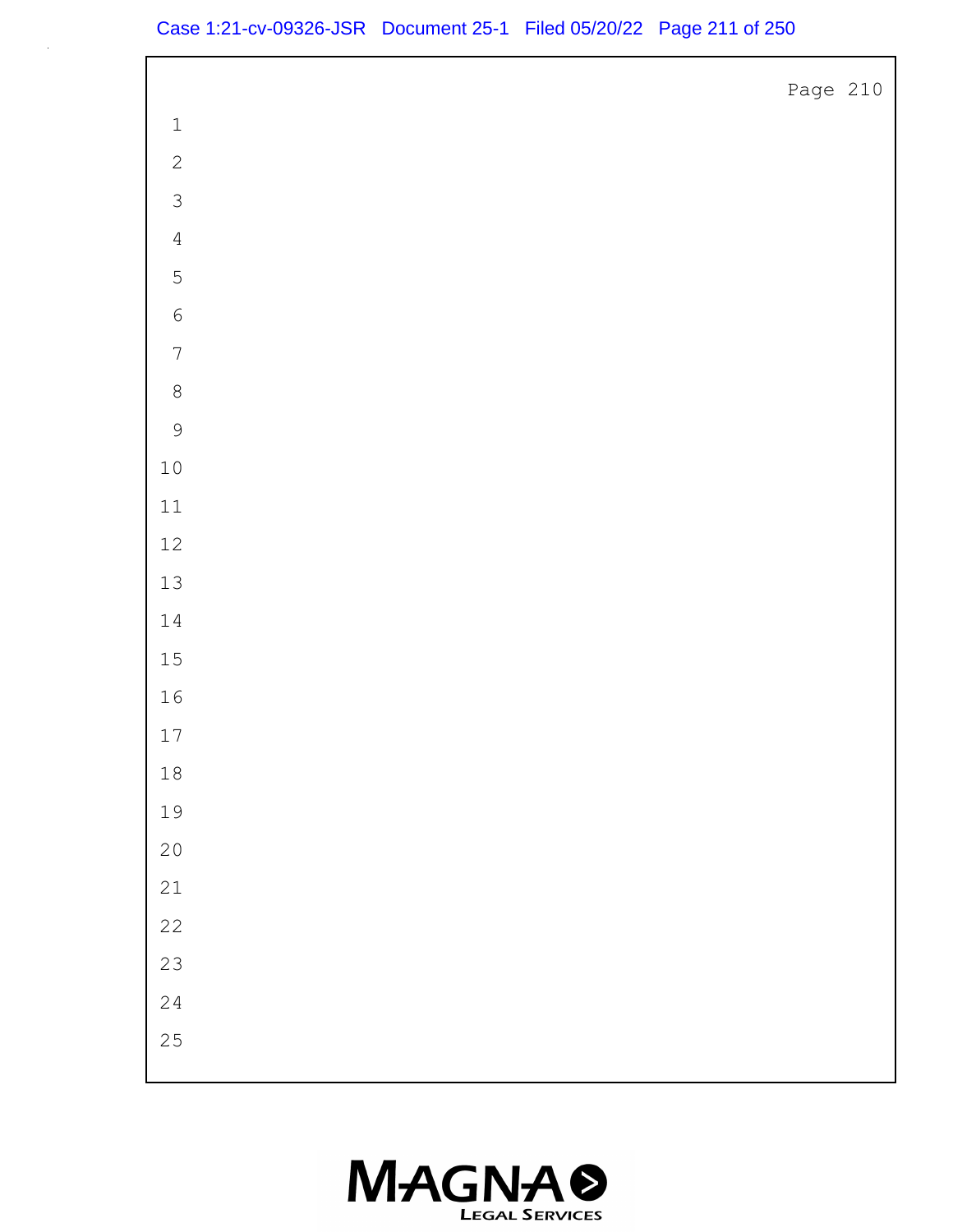# Case 1:21-cv-09326-JSR Document 25-1 Filed 05/20/22 Page 212 of 250

|                | Page 211 |  |
|----------------|----------|--|
| $\mathbf{1}$   |          |  |
| $\overline{c}$ |          |  |
| $\overline{3}$ |          |  |
| $\overline{4}$ |          |  |
| $\overline{5}$ |          |  |
| $\overline{6}$ |          |  |
| $\frac{1}{2}$  |          |  |
| $\theta$       |          |  |
| $\overline{9}$ |          |  |
| 10             |          |  |
| $11$           |          |  |
| $12$           |          |  |
| 13             |          |  |
| $1\,4$         |          |  |
| $15\,$         |          |  |
| $16$           |          |  |
| $17$           |          |  |
| $1\,8$         |          |  |
| 19             |          |  |
| $20$           |          |  |
| $2\sqrt{1}$    |          |  |
| 22             |          |  |
| 23             |          |  |
| $2\sqrt{4}$    |          |  |
| 25             |          |  |
|                |          |  |

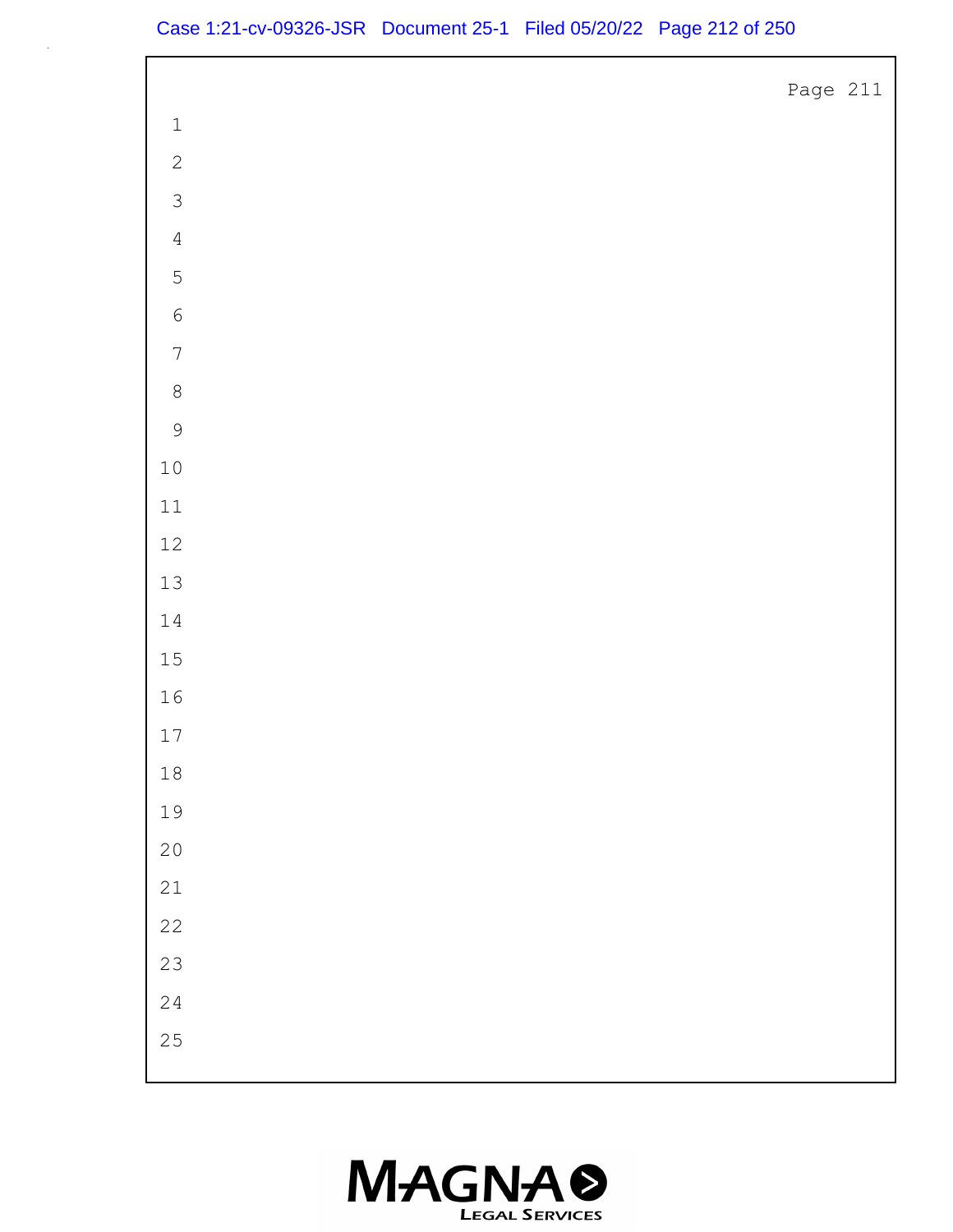# Case 1:21-cv-09326-JSR Document 25-1 Filed 05/20/22 Page 213 of 250

|                |  | Page 212 |
|----------------|--|----------|
| $\mathbf{1}$   |  |          |
| $\overline{c}$ |  |          |
| $\overline{3}$ |  |          |
| $\overline{4}$ |  |          |
| $\overline{5}$ |  |          |
| $\overline{6}$ |  |          |
| $\overline{7}$ |  |          |
| $\theta$       |  |          |
| 9              |  |          |
| 10             |  |          |
| $11$           |  |          |
| $12$           |  |          |
| 13             |  |          |
| $1\,4$         |  |          |
| $15\,$         |  |          |
| $16$           |  |          |
| $17$           |  |          |
| $1\,8$         |  |          |
| 19             |  |          |
| $20$           |  |          |
| $2\sqrt{1}$    |  |          |
| 22             |  |          |
| 23             |  |          |
| $2\sqrt{4}$    |  |          |
| 25             |  |          |
|                |  |          |

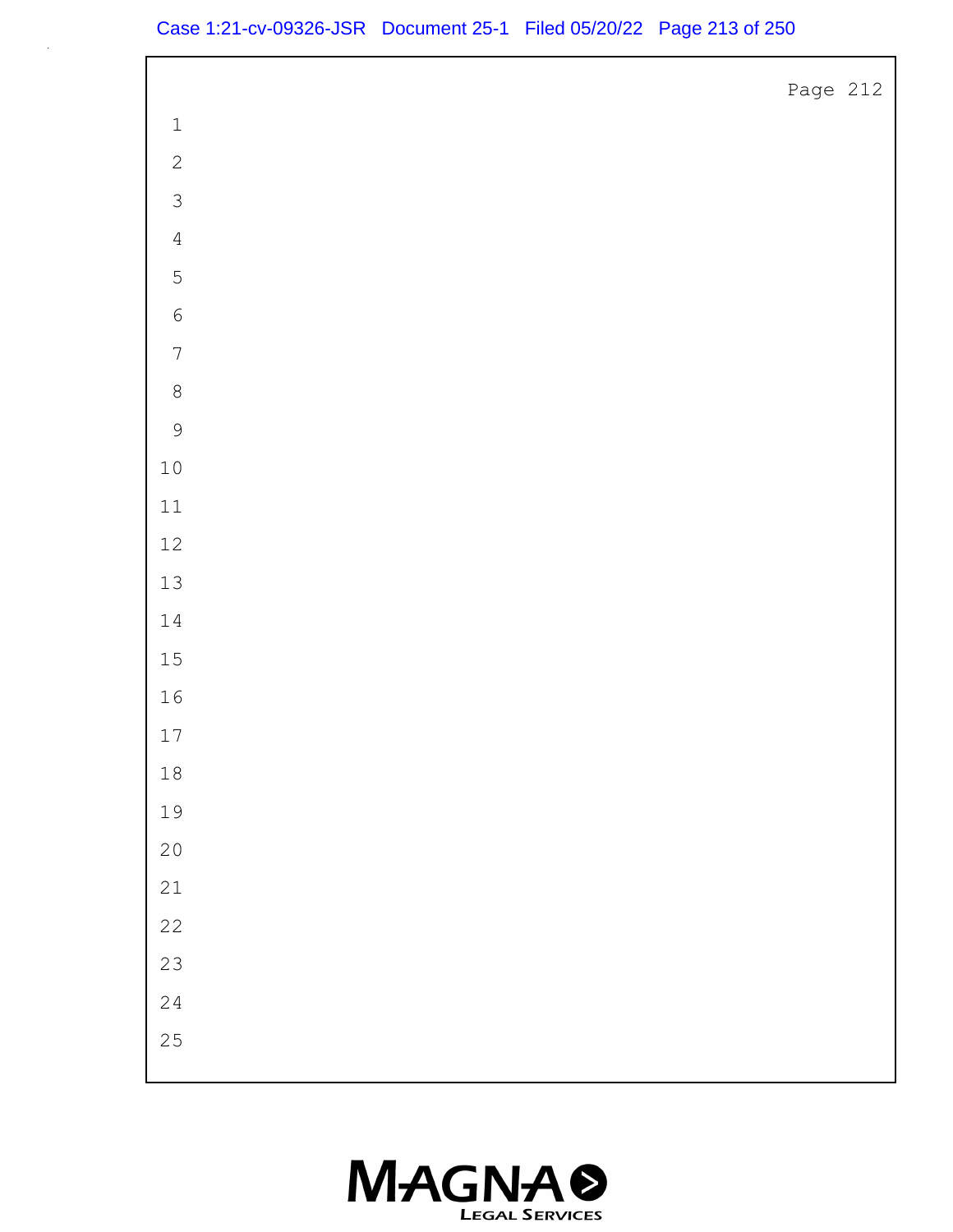# Case 1:21-cv-09326-JSR Document 25-1 Filed 05/20/22 Page 214 of 250

|                | Page 213 |  |
|----------------|----------|--|
| $\mathbf{1}$   |          |  |
| $\overline{c}$ |          |  |
| $\overline{3}$ |          |  |
| $\overline{4}$ |          |  |
| $\overline{5}$ |          |  |
| $\overline{6}$ |          |  |
| $\overline{7}$ |          |  |
| $\theta$       |          |  |
| $\overline{9}$ |          |  |
| 10             |          |  |
| $11\,$         |          |  |
| $12\,$         |          |  |
| 13             |          |  |
| $1\,4$         |          |  |
| $15\,$         |          |  |
| 16             |          |  |
| $17\,$         |          |  |
| 18             |          |  |
| 19             |          |  |
| $20$           |          |  |
| $21\,$         |          |  |
| $2\sqrt{2}$    |          |  |
| 23             |          |  |
| 24             |          |  |
| 25             |          |  |
|                |          |  |

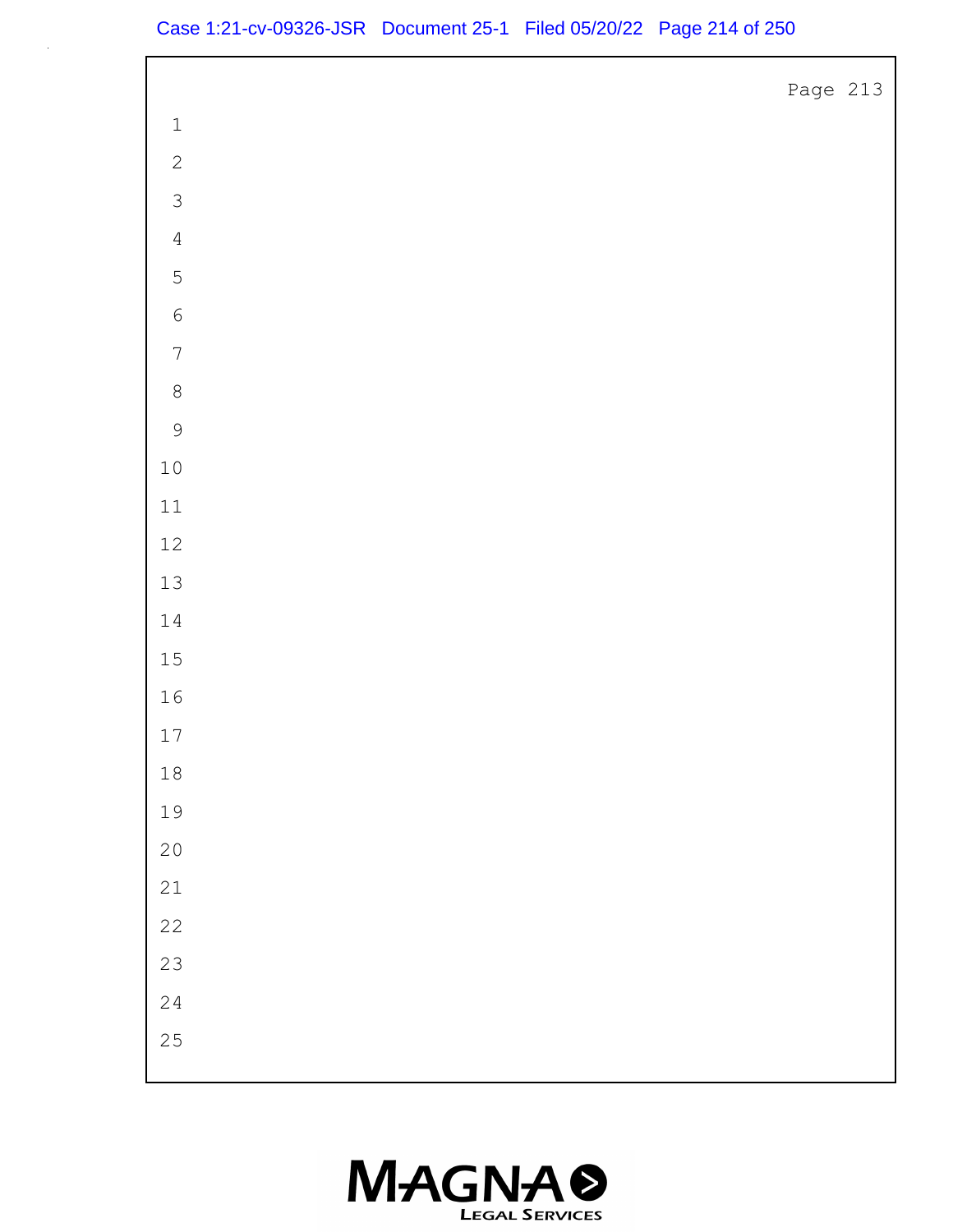# Case 1:21-cv-09326-JSR Document 25-1 Filed 05/20/22 Page 215 of 250

|                |  | Page 214 |
|----------------|--|----------|
| $\mathbf{1}$   |  |          |
| $\overline{c}$ |  |          |
| $\overline{3}$ |  |          |
| $\overline{4}$ |  |          |
| $\overline{5}$ |  |          |
| $\overline{6}$ |  |          |
| $\overline{7}$ |  |          |
| $\theta$       |  |          |
| 9              |  |          |
| 10             |  |          |
| $11\,$         |  |          |
| $12\,$         |  |          |
| 13             |  |          |
| $1\,4$         |  |          |
| $15\,$         |  |          |
| $16$           |  |          |
| $17\,$         |  |          |
| 18             |  |          |
| 19             |  |          |
| $20$           |  |          |
| 21             |  |          |
| $2\sqrt{2}$    |  |          |
| 23             |  |          |
| 24             |  |          |
| 25             |  |          |
|                |  |          |

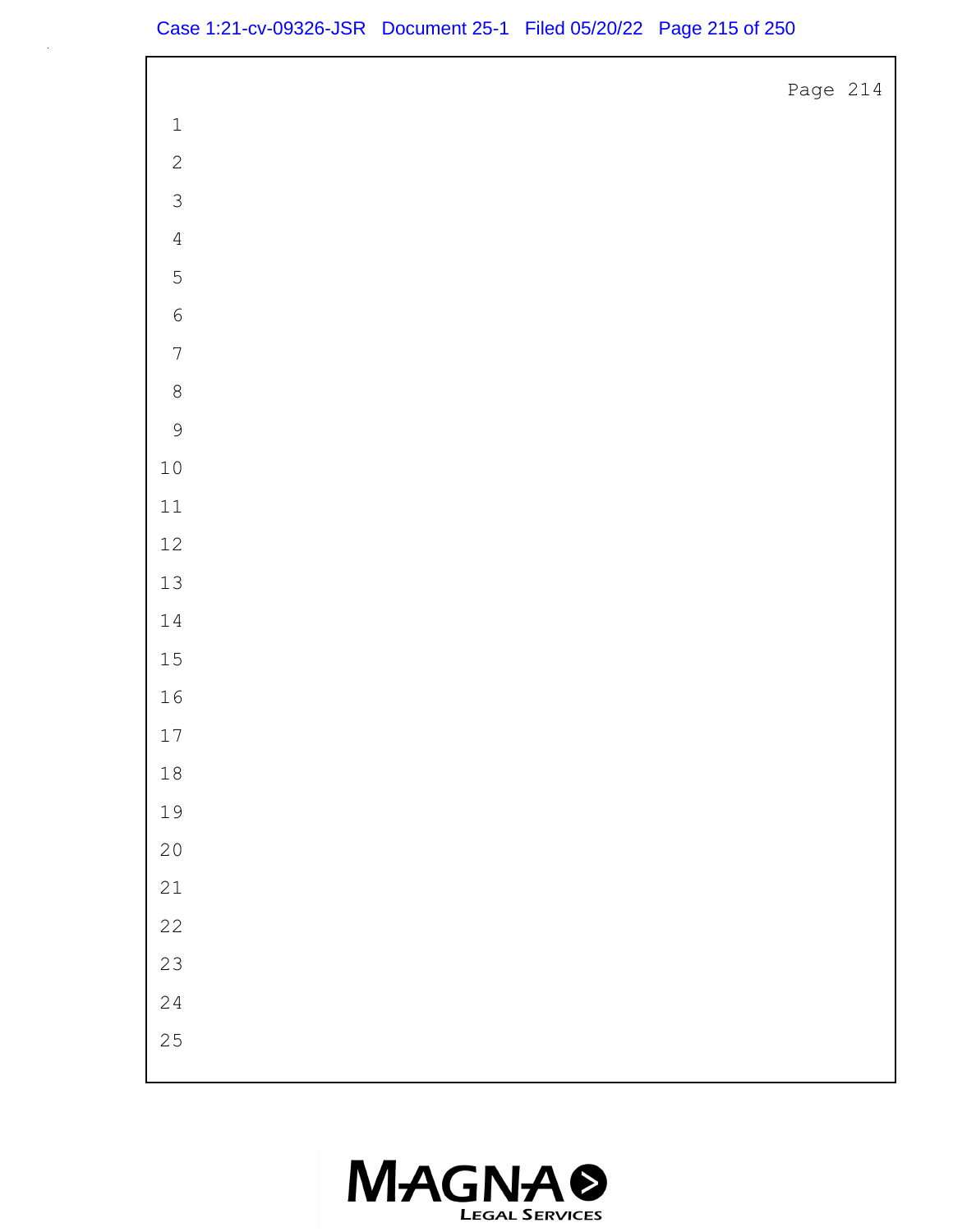# Case 1:21-cv-09326-JSR Document 25-1 Filed 05/20/22 Page 216 of 250

|                                       | Page 215 |  |
|---------------------------------------|----------|--|
| $\mathbf{1}$                          |          |  |
| $\overline{c}$                        |          |  |
| $\mathfrak{Z}$                        |          |  |
| $\overline{4}$                        |          |  |
| $\overline{5}$                        |          |  |
| $\overline{6}$                        |          |  |
| $\overline{7}$                        |          |  |
| $\begin{array}{c} 8 \\ 9 \end{array}$ |          |  |
|                                       |          |  |
| 10                                    |          |  |
| $11\,$                                |          |  |
| $12\,$                                |          |  |
| 13                                    |          |  |
| $1\,4$                                |          |  |
| $15\,$                                |          |  |
| $1\,6$                                |          |  |
| 17                                    |          |  |
| 18                                    |          |  |
| 19                                    |          |  |
| $20$                                  |          |  |
| $21\,$                                |          |  |
| $2\sqrt{2}$                           |          |  |
| 23                                    |          |  |
| $2\sqrt{4}$                           |          |  |
| 25                                    |          |  |
|                                       |          |  |

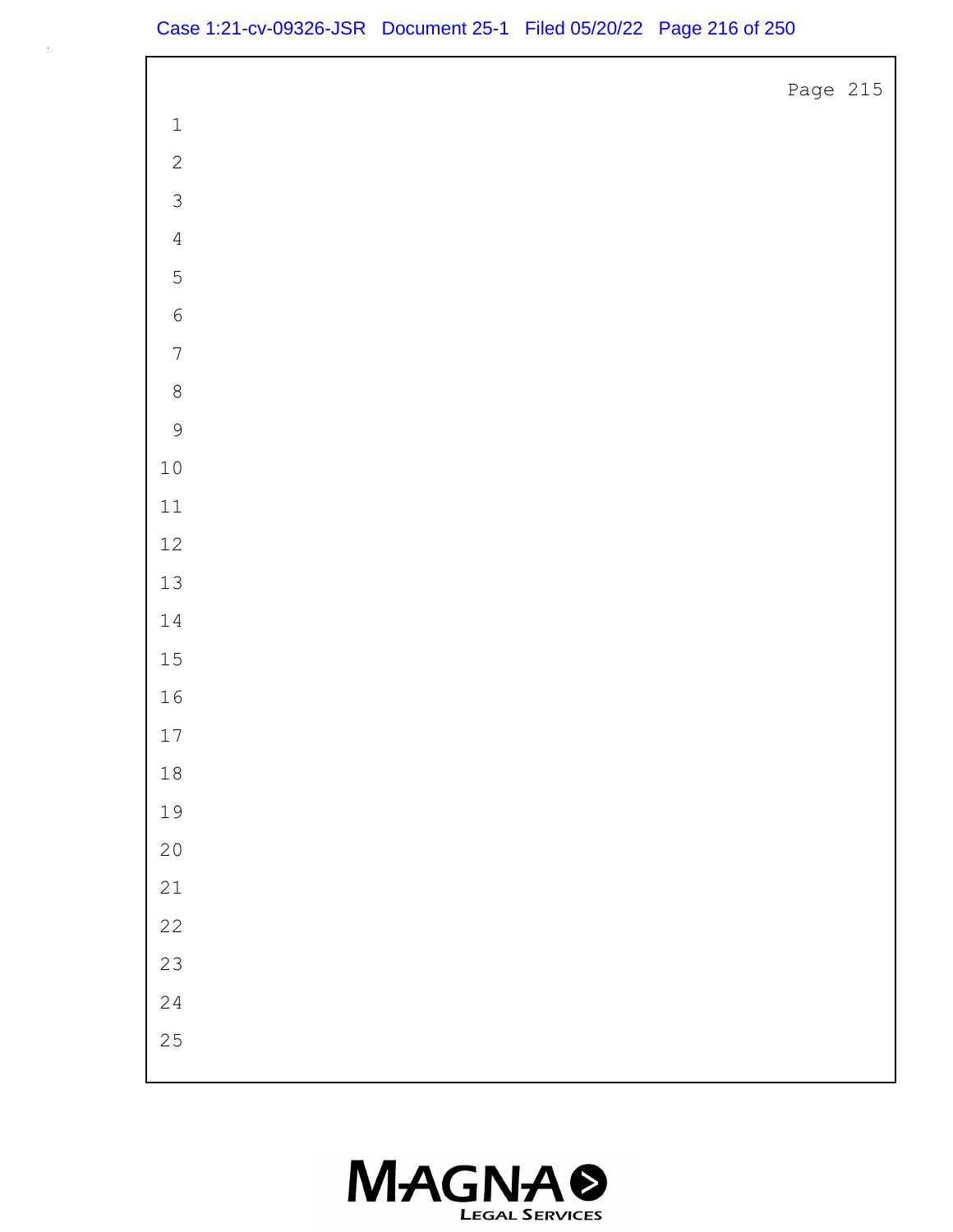# Case 1:21-cv-09326-JSR Document 25-1 Filed 05/20/22 Page 217 of 250

|                | Page 216 |  |
|----------------|----------|--|
| $\mathbf{1}$   |          |  |
| $\overline{c}$ |          |  |
| $\overline{3}$ |          |  |
| $\overline{4}$ |          |  |
| $\overline{5}$ |          |  |
| $\overline{6}$ |          |  |
| $\overline{7}$ |          |  |
| $\theta$       |          |  |
| 9              |          |  |
| $10$           |          |  |
| $11\,$         |          |  |
| $12$           |          |  |
| 13             |          |  |
| $1\,4$         |          |  |
| $15\,$         |          |  |
| 16             |          |  |
| $17\,$         |          |  |
| $18\,$         |          |  |
| 19             |          |  |
| $20$           |          |  |
| 21             |          |  |
| 22             |          |  |
| 23             |          |  |
| $2\,4$         |          |  |
| 25             |          |  |
|                |          |  |

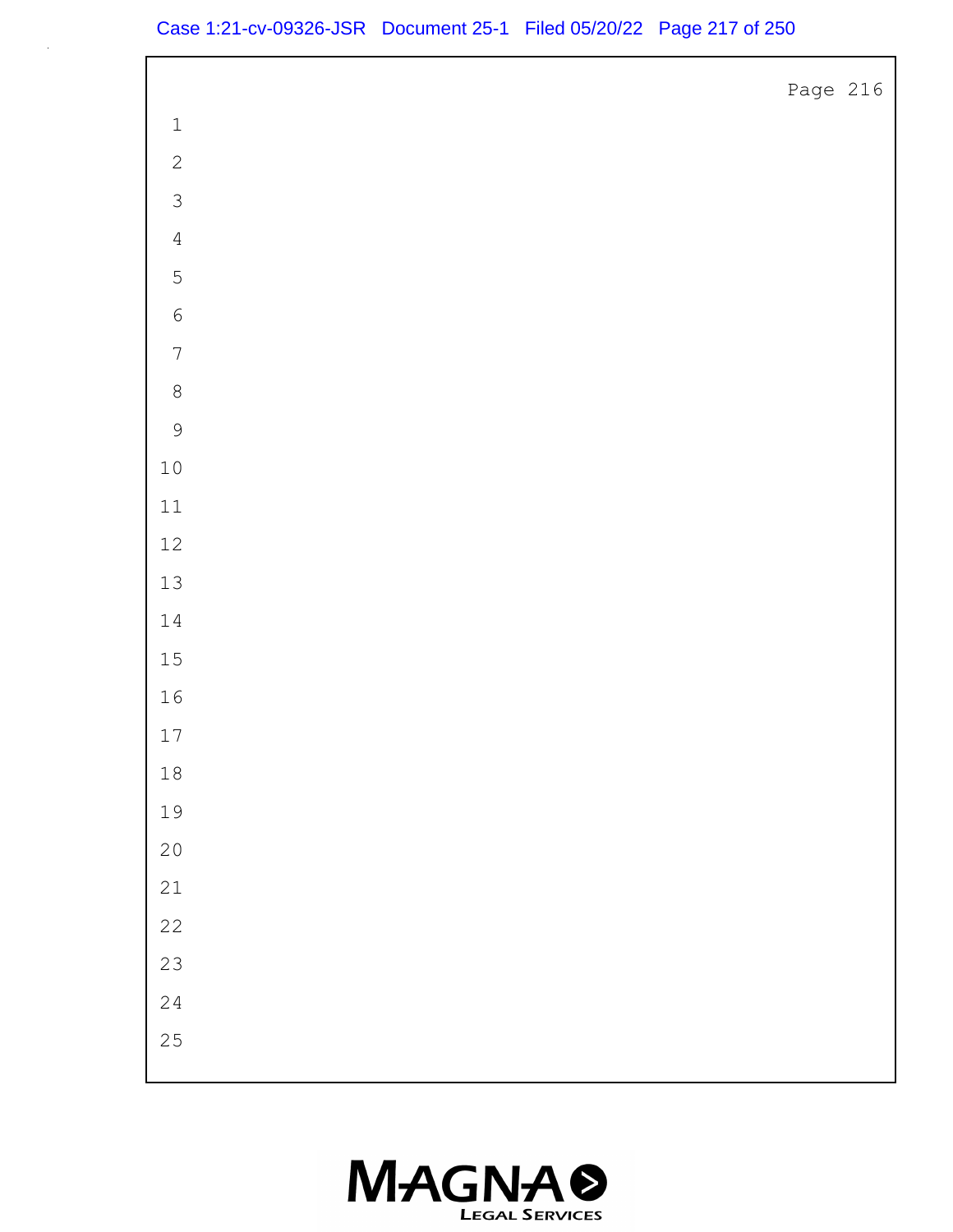# Case 1:21-cv-09326-JSR Document 25-1 Filed 05/20/22 Page 218 of 250

|                | Page 217 |  |
|----------------|----------|--|
| $\mathbf{1}$   |          |  |
| $\overline{c}$ |          |  |
| $\overline{3}$ |          |  |
| $\overline{4}$ |          |  |
| $\overline{5}$ |          |  |
| $\overline{6}$ |          |  |
| $\overline{7}$ |          |  |
| $\delta$       |          |  |
| $\overline{9}$ |          |  |
| 10             |          |  |
| $11\,$         |          |  |
| $12\,$         |          |  |
| 13             |          |  |
| $1\,4$         |          |  |
| $15\,$         |          |  |
| $16\,$         |          |  |
| $17\,$         |          |  |
| 18             |          |  |
| 19             |          |  |
| $20$           |          |  |
| $21\,$         |          |  |
| $2\sqrt{2}$    |          |  |
| 23             |          |  |
| $2\sqrt{4}$    |          |  |
| 25             |          |  |
|                |          |  |

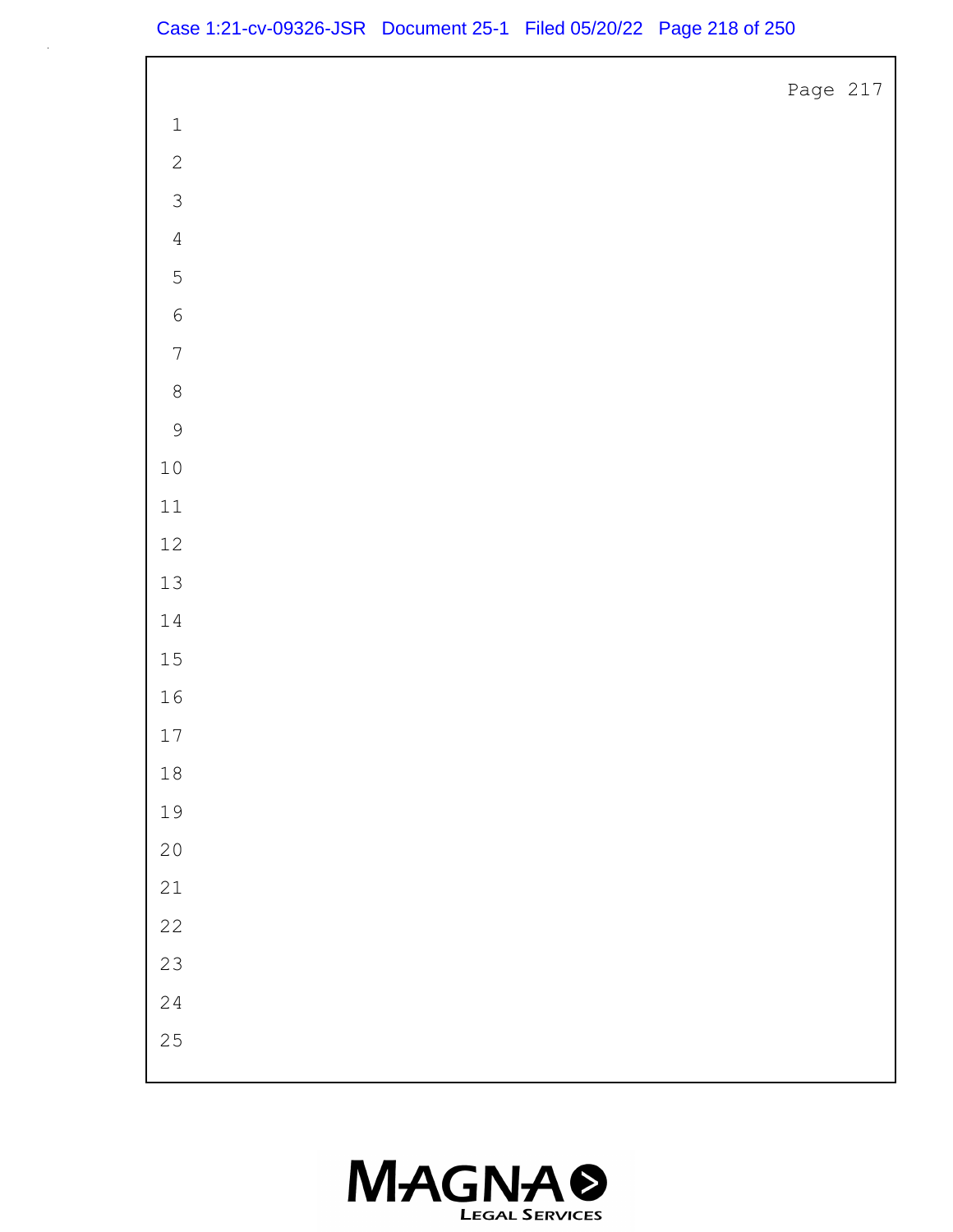Page 218 1 2 3 4 (Confidential portion concluded.) 5 6 Q. Have you spoken with any press or 7 media about your case against JPMorgan Chase? 8 **A.** No. 9 Q. Spoken with any press or media 10 about your employment at JPMorgan Chase? 11 A. No. 12 Q. To your knowledge, has your counsel 13 spoken with any press or media about your case or 14 your employment at JPMorgan Chase? 15 A. Not that I'm aware of. I don't 16 know. 17 Q. I have no further questions. 18 MR. IADEVAIA: Okay. Ms. Williams, 19 I just have just a couple of questions for you.  $20$ 21 CROSS EXAMINATION BY MR. IADEVAIA: 22 Q. Ms. Williams, you were asked 23 earlier in your deposition -- or do you recall 24 being asked earlier in your deposition if you had 25 ever been involuntarily terminated from a job, and

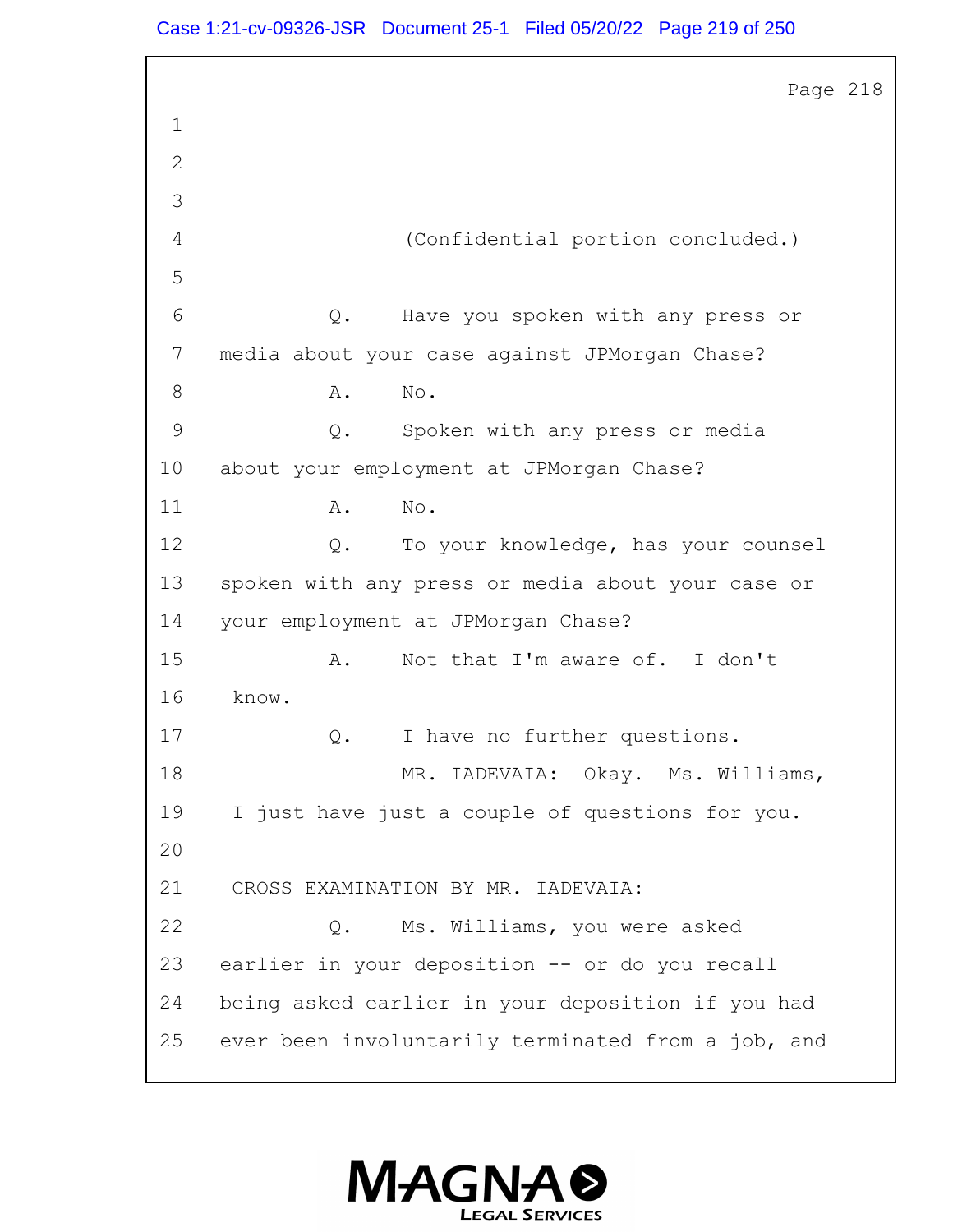### Case 1:21-cv-09326-JSR Document 25-1 Filed 05/20/22 Page 220 of 250

Page 219 1 I believe your answer to that question had been 2 no. Do you wish to clarify that answer? 3 A. Oh, other than JPMorgan, no. 4 Q. Okay. So you're clarifying by 5 specifying that you were involuntarily terminated 6 from JPMorgan. Is that correct? 7 A. That's correct. 8 6 Q. Okay. You were asked earlier to 9 identify individuals who you believe have 10 retaliated against you and you gave a list of 11 names. Do you recall that testimony generally? 12 A. Yes. 13 Q. Okay. Is there anyone else that 14 you did not previously list that you can, as you 15 sit here today, remember that you believe 16 retaliated against you? 17 A. I think I went -- I went through 18 Jennifer Boyle-Devine, but I would say Cathy 19 Duffy, Frank Pern as additional examples. 20 Q. Okay. And earlier, do you recall 21 testimony you gave about meetings that were called 22 opportunities and enhancement meetings -- 23 enhancements meetings? 24 A. Yes. 25 Q. Okay. And did you -- are you

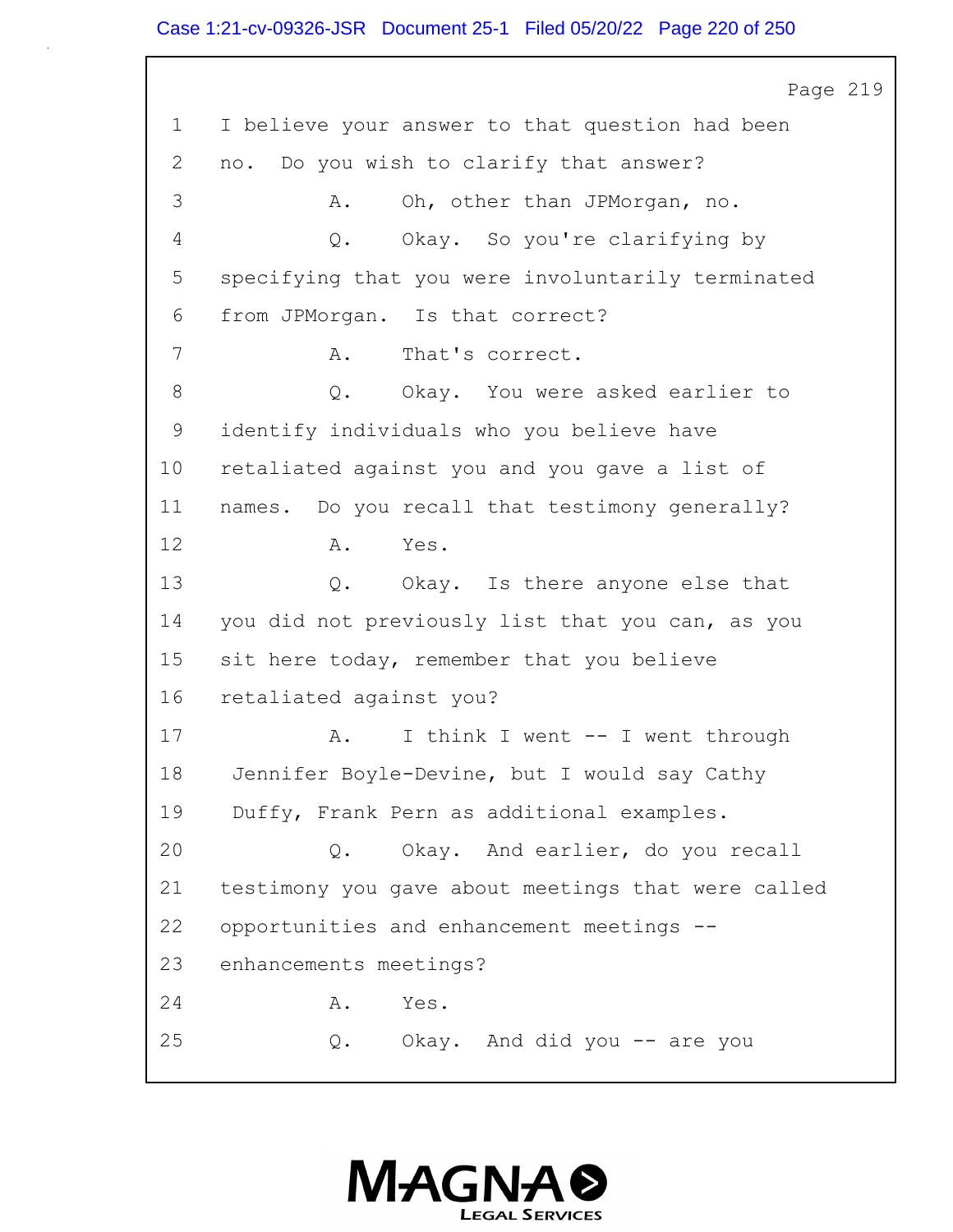#### Case 1:21-cv-09326-JSR Document 25-1 Filed 05/20/22 Page 221 of 250

Page 220 1 alleging or were you in fact prohibited or 2 censored in any way in connection with those 3 meetings? 4 MR. LINTHORST: Objection. Leading 5 and asked and answered. 6 Q. You can answer. 7 A. I wasn't -- I was prohibited from 8 using certain terms like gap issue, risk, 9 remediation and replacing those terms with 10 euphemisms, but the issues were either contained 11 in the PowerPoint presentation or the issues log. 12 Q. And who do you -- are you saying 13 prohibited you from using those terms? 14 A. For the opportunities and 15 enhancements meetings or other -- 16 Q. Yeah, I'm only asking about the 17 opportunities and enhancement meetings? 18 A. That was Garrett Ross, Alicia 19 Avelo, Tim Bridgeford, Mailys Abos and --20 Q. I'm sorry, please finish your 21 answer. 22 A. I think that's it. 23 Q. I don't have any other questions. 24 MR. LINTHORST: Nothing further 25 from me.

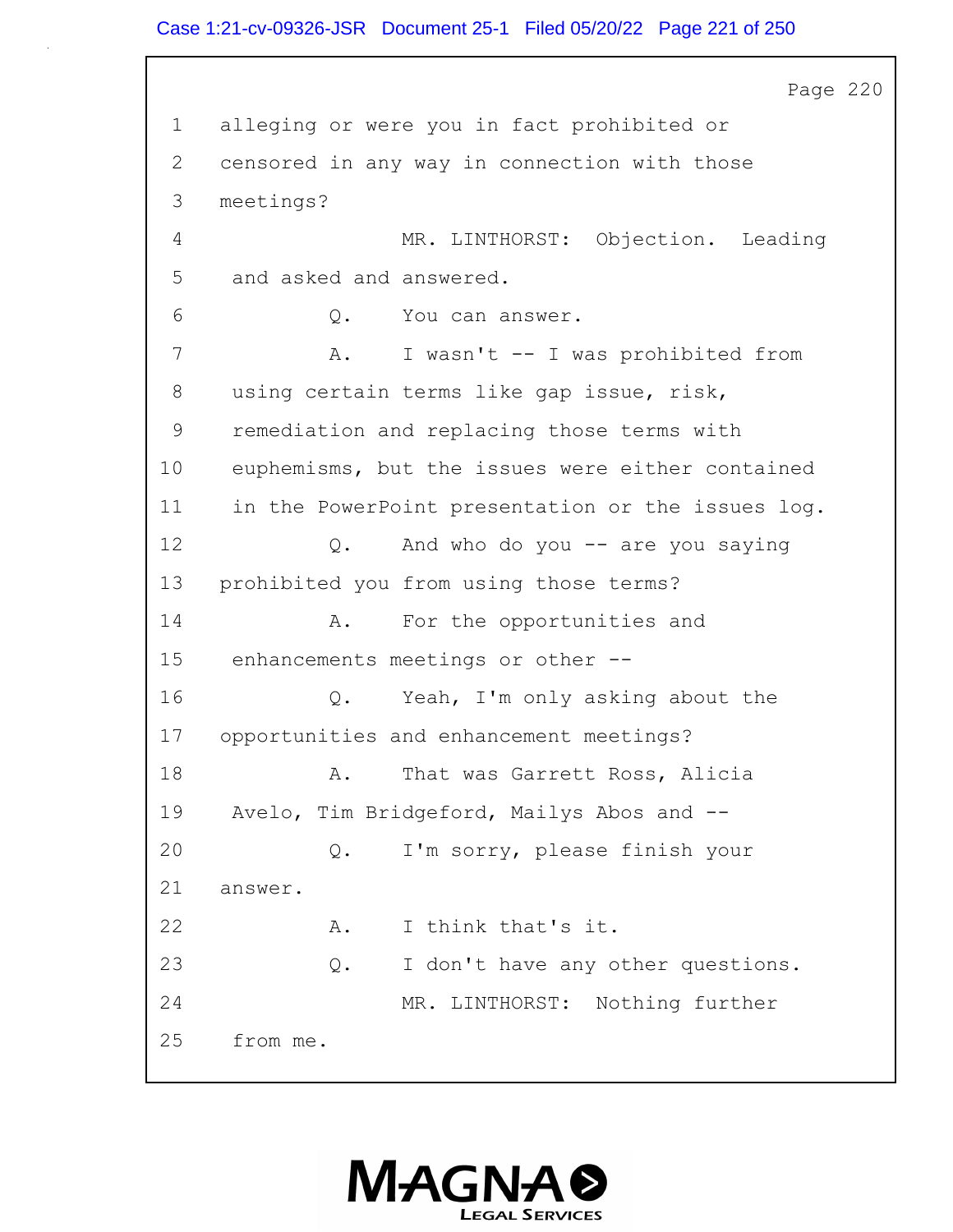### Case 1:21-cv-09326-JSR Document 25-1 Filed 05/20/22 Page 222 of 250

Page 221 1 THE VIDEOGRAPHER: Shall we go off 2 the record? 3 MR. LINTHORST: Yes, please. 4 MR. IADEVAIA: Yes. 5 THE VIDEOGRAPHER: All right. This 6 concludes the deposition. The time is 7:02 7 p.m.. 8 (Whereupon deposition was 9 concluded.) 10 11 12 13 14 15 16 17 18 19 20 21 22 23 24 25

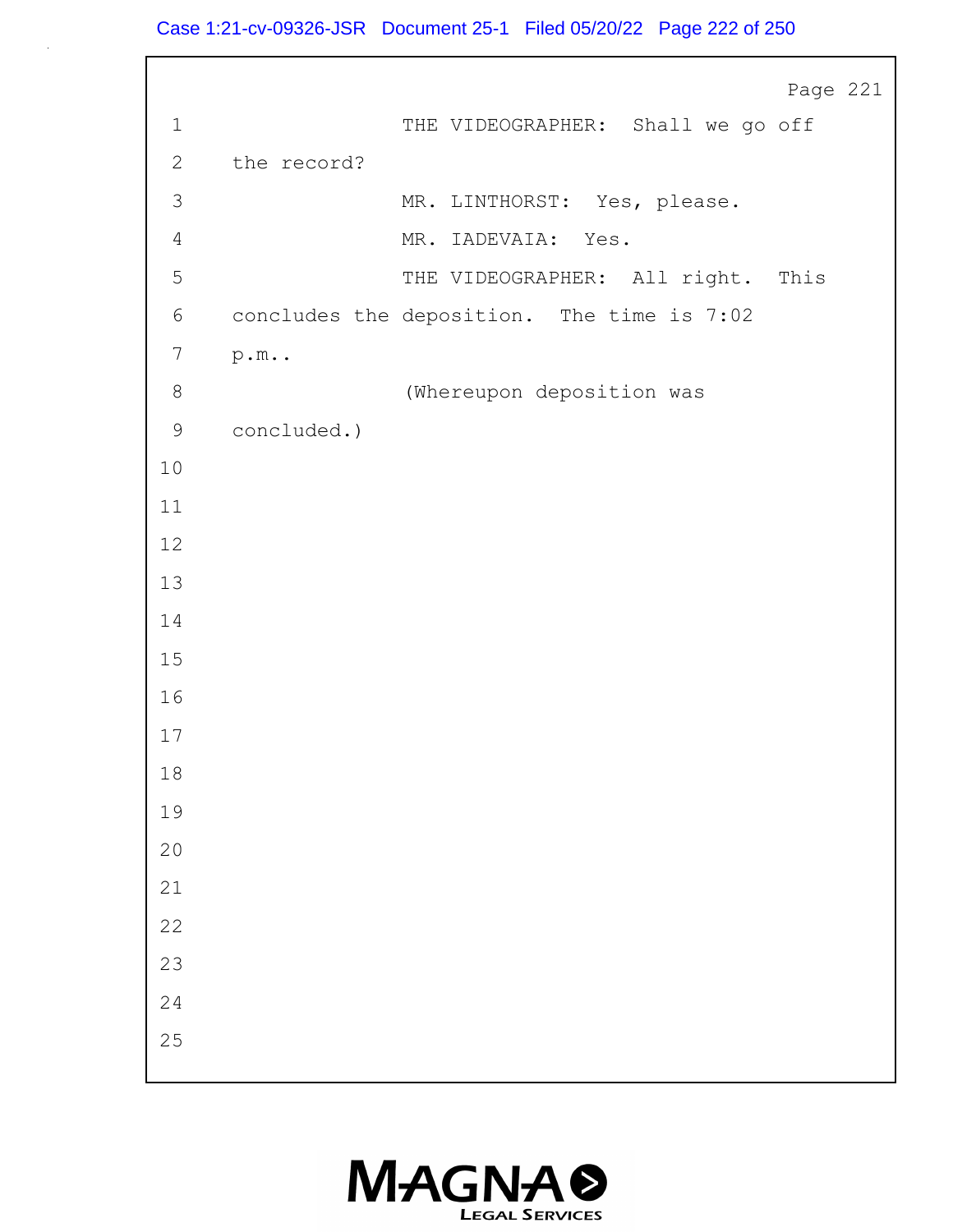1 C E R T I F I C A T I O N 2 3 I, ROBYN PULZONE, License Number XI01494, 4 a Certified Court Reporter of the State of New 5 Jersey, certify that the foregoing is a true and 6 accurate transcript of the deposition of SHAQUALA 7 WILLIAMS, who was first duly sworn by me at the 8 place and on the date hereinbefore set forth. 9 I DO FURTHER CERTIFY that I am neither 10 attorney nor counsel for, nor related to or 11 employed by, any of the parties to the action in 12 which this deposition was taken, and further that 13 I am not a relative or employee of any attorney or 14 counsel employed in this case, nor am I 15 financially interested in the action. 16 17 18  $19$  Pobun Pulzone 20 Certified Cou $\cancel{\theta}$  Reporte $\cancel{\theta}$ f the State of New Jersey 21 22 23 24 25

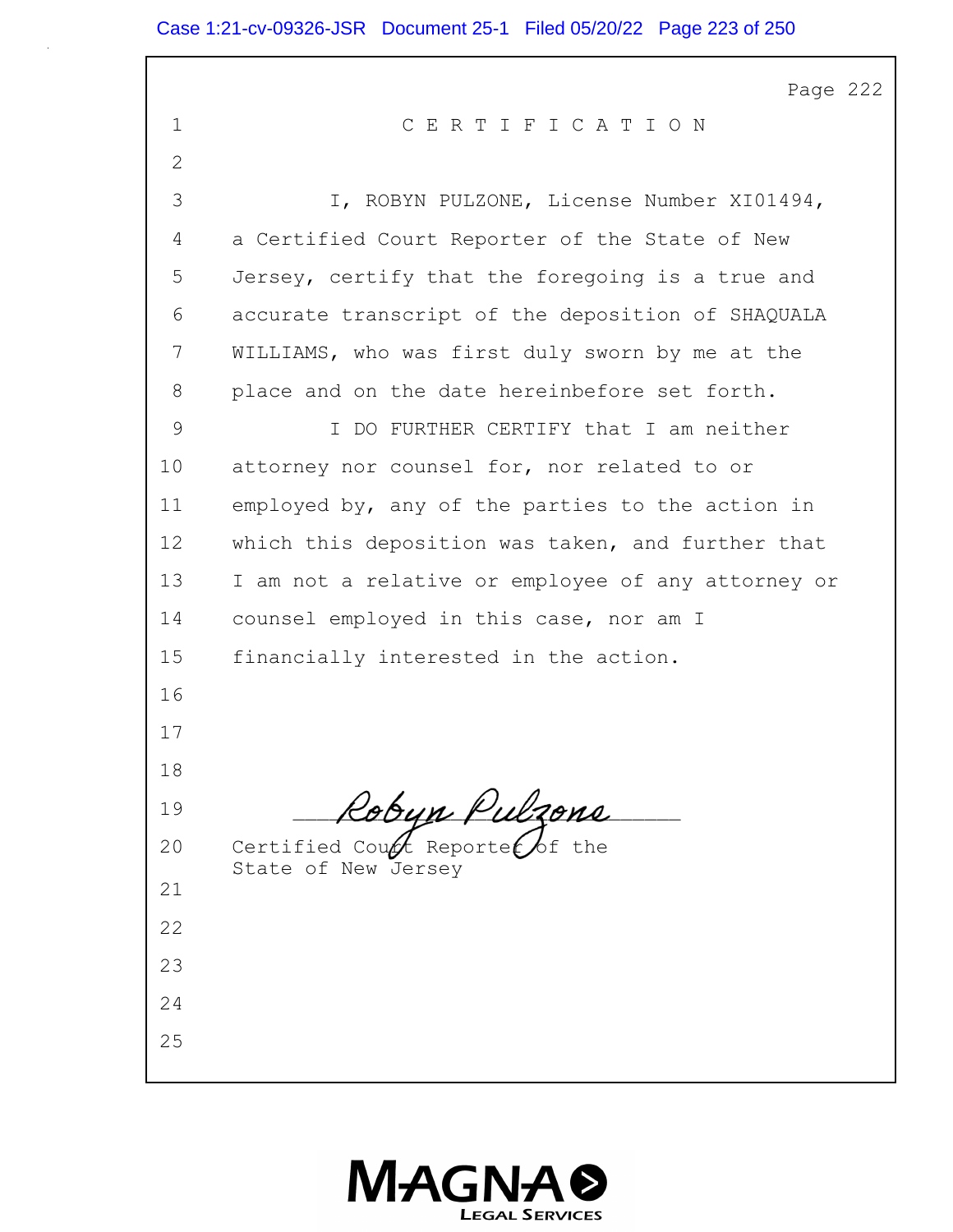| $\mathbf A$                                    | accurately 9:17,21 19:6    | agree 30:7 44:15 133:19   | angry 72:19 160:22        |
|------------------------------------------------|----------------------------|---------------------------|---------------------------|
|                                                | 31:14                      | 134:12 135:12,16          | Anguil 60:5               |
| A-v-e-l-o 60:9<br>$A&L$ 46:19                  | accused 134:16             | agreed 133:14 140:8       | Angulo 161:5 164:25       |
|                                                | achieve 73:1 93:1          | agreement 142:11          | 165:7                     |
| $a.m$ 1:14 6:8 28:18,24                        | acknowledge 130:1          | agreements 20:20          | annual 31:25 41:12 49:4   |
| 45:23,24 46:2 52:7,13                          | acronym 121:6              | ah-hahs 9:2               | 50:5 63:15 64:4,4 66:19   |
| Aaron 64:10 69:15,18,18                        | acted 124:7                | ahead 6:17 28:14 78:12    | 73:6 89:18 114:6 192:9    |
| 78:13,20,25 79:2,12,25                         | action 7:20 14:3,4 61:14   | 133:22 136:21 169:20      | answer 8:24 9:5,8 48:6    |
| 80:2,8,9,25 96:23                              | 110:22 222:11,15           | ahold 173:23 175:25       | 49:14 53:6 57:1 65:22     |
| 107:18,22 136:23<br>aback 180:16               | activities 167:18          | 183:3                     | 75:4 76:22 77:17 81:7     |
|                                                | activity 23:3 91:13        | aid 179:6                 | 85:15 86:15 95:10         |
| <b>Abby 27:1</b>                               | 110:18 131:3 140:6         | <b>Aimee</b> 68:7 69:4,10 | 97:10 106:10,17 111:10    |
| <b>ABC</b> 196:14                              | 150:10                     | air 138:21                | 115:2 130:18 131:17,25    |
| ability 9:11,16 73:14                          | actual 96:8 152:19         | alarm $28:15$             | 132:8,9,18,20 134:14      |
| 93:17 115:15                                   | add 46:11 48:3 58:4        | Albany 28:3               | 135:15 139:9 145:12       |
| able 9:20 44:14 48:8 58:6<br>61:23 65:18 81:12 | 61:23 88:4,10 102:16       | alert 22:25               | 149:4 154:2 155:18        |
| 92:25 95:1 112:15                              | 103:22 105:5               | alerts 23:1               | 158:22 167:12 169:3       |
| 137:25 158:7,9 173:17                          | additional 20:18 33:11     | Alicia 58:7 59:25 162:2   | 180:9 183:22 187:21       |
| 173:23 174:5 181:20                            | 66:14 91:19 119:12         | 220:18                    | 189:18 190:6,11 191:2     |
| 182:3,15                                       | 173:8 174:12 175:3,19      | Alicia's 60:8             | 191:3,10 200:10 201:11    |
| Abos 60:4,5 220:19                             | 219:19                     | all-hands 58:15,18 59:16  | 201:19 219:1,2 220:6      |
| abuse 202:4                                    | address 7:4,4,5,8          | allegations 109:4 121:10  | 220:21                    |
| accept 18:25 110:6                             | administrative 14:9        | allege 85:11 157:3        | answered 9:11 29:5        |
| 184:16 185:4,7 200:5                           | <b>admission</b> 188:15,20 | alleging 220:1            | 155:18 191:1 220:5        |
| 200:14                                         | 189:25                     | allergic 138:18           | answering 15:17           |
| acceptance 110:2                               | admissions 189:8           | Allie 70:19,20 71:7       | <b>Anti-Bribery 19:9</b>  |
| accepted 185:13                                | <b>admitted</b> 39:13,22   | allocation 98:22 99:4     | anti-corruption 35:1      |
| accepting 148:13 185:1                         | 188:24                     | allocations 98:25         | 38:14,16 58:14 59:4       |
| access 81:11 86:21,23                          | adverse 48:21              | allow 67:7 147:7,11,12    | 142:13 155:20 189:16      |
| 87:23 88:1,6 148:17                            | advice 142:15 162:16       | 150:17                    | anti-money 24:6           |
| 151:23 158:5,7                                 | 184:17                     | allowed 16:1 163:14       | anti-retaliation 37:6     |
| accessed 88:3                                  | advised 18:12,14 96:13     | allowing 109:12           | anticipating 62:23        |
| ACCO 38:14 141:2                               | 107:16,20 108:3            | alongside 172:13          | anticorruption 15:6       |
| 142:12 164:25 165:9                            | advisory 51:11             | alternative 200:6         | 158:6 187:7               |
| accompanied 41:9 127:3                         | affect 92:21               | Amanda 69:11              | antitrust 35:2 58:14,24   |
| 149:11                                         | affirmation $41:4,12$      | America 165:1             | 60:12 162:3               |
| accomplished 121:21                            | afraid 58:6 200:8          | <b>American 25:4</b>      | anybody 11:4 70:15,17     |
| <b>ACCOs</b> 59:8                              | <b>Africa</b> 135:3        | AML 103:20 161:21         | 75:24 142:25 161:7        |
| accounting 157:4 158:25                        | afternoon 83:2,3           | amount 66:3,5 102:17      | 181:16                    |
| 159:2,5                                        | AG 166:10                  | 158:19 192:15,16          | <b>anymore</b> 31:3 55:20 |
| accurate 17:9 30:4,25                          | AG's 165:22 168:16         | analyses 110:17,17        | 94:10                     |
| 42:15,24 45:19 132:15                          | 171:3 180:5 184:12,16      | analysis 110:3,10 111:3   | anyway 138:25 164:9       |
| 154:24 168:9 177:11                            | agency $169:12$            | 150:16,22,24              | apart 125:4,9             |
| 187:2,8 190:23 191:7                           | aggressive 123:24          | and/or $8:21$             | apologized 178:17         |
| 222:6                                          | aggressiveness 124:1       | <b>Andrew 71:5,6 99:2</b> | appear 15:23 16:5,12,19   |
|                                                | agnostic 99:10,13,14       | 112:21                    | 29:24 30:24 31:2 40:3     |
|                                                |                            |                           |                           |

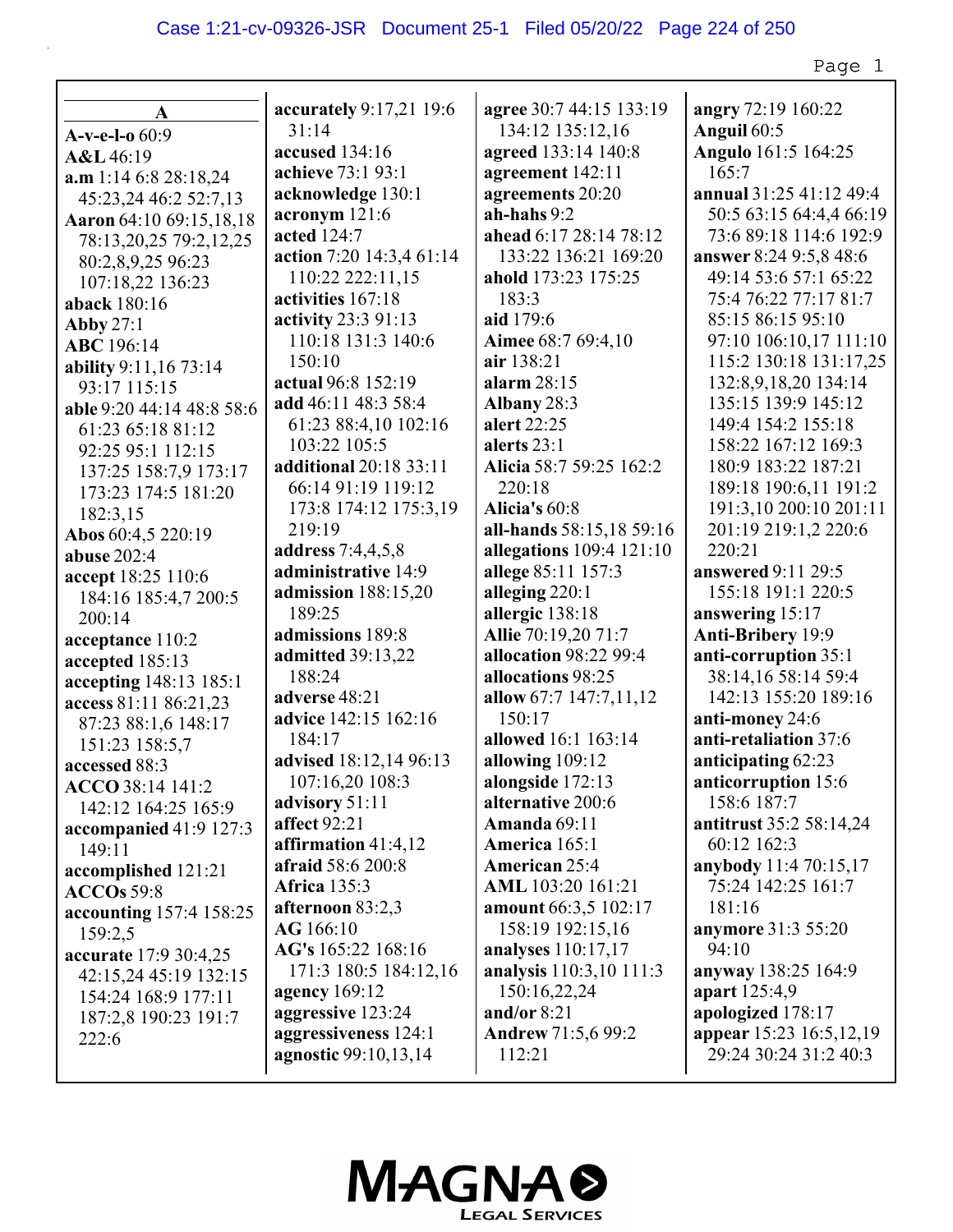| 41:3 42:2 45:18 54:21                           | 79:18,20 81:2,3 92:10                      | 99:13                                              | 42:22 113:22 115:25                            |
|-------------------------------------------------|--------------------------------------------|----------------------------------------------------|------------------------------------------------|
| 64:4 101:21 116:2,17                            | 94:19 95:21 99:1                           | assist 37:1 77:12 139:20                           | 119:16 123:18 134:15                           |
| 117:7 129:12 168:4                              | 100:12,13 101:7                            | assistance 25:5                                    | 152:24 165:25 166:16                           |
| appearances 6:15                                | <b>Arab</b> 19:21                          | assistant 34:19 166:10                             | 166:25                                         |
| appears 16:8 30:1 64:11                         | area 72:8 125:3 126:1                      | assisted 26:17 172:5                               | <b>Authority 149:18</b>                        |
| 105:11 116:24 120:12                            | 141:17 201:9,13                            | <b>associate</b> 22:16 34:1,14                     | authorization 202:13                           |
| 141:16 164:20 166:24                            | areas 65:19 133:2 141:8                    | 113:7,12 188:2,3 192:1                             | availability 199:15,16                         |
| 173:19                                          | <b>Arlene</b> 124:15                       | 196:22                                             | 200:14                                         |
| application $15:3,13,24$                        | arrangement 125:6                          | associates 196:4                                   | available 47:1 73:19                           |
| 16:5,7,13,23 165:22                             | arrested 14:12                             | <b>Association 188:15</b>                          | 103:19 176:15 181:4                            |
| 166:9, 10, 15 168:5, 19                         | art 96:3                                   | 189:23,25                                          | 198:18 199:7,12                                |
| 171:4 178:7 183:9,19                            | <b>ASAP 145:3</b>                          | assume 9:9                                         | Avelo 59:25 162:2                              |
| 188:23                                          | <b>Ashley 36:5 122:19</b>                  | assumed 179:22                                     | 220:19                                         |
| applications 16:9 164:1                         | <b>Ashon</b> 124:16                        | assuming 179:17                                    | <b>Avenue 2:2 7:8</b>                          |
| applied 17:4 29:6 67:18                         | <b>Asia</b> 23:5                           | at-will 32:7,10,12                                 | <b>AVP</b> 34:20                               |
| 67:22 167:6,10,15,19                            | asked 43:12 44:12 46:9                     | <b>Atlantic 10:2</b>                               | <b>AVPs</b> 34:19                              |
| 197:19,23 198:5,9                               | 56:18 59:14 60:25 61:8                     | attached 87:19 189:11                              | aware 79:8 92:13,16                            |
| apply 15:5 66:22,25 67:7                        | 79:8 99:11 102:7,8                         | attachment 55:22 122:5                             | 111:12,16 118:4 126:13                         |
| 67:13 98:9 163:16                               | 106:13 107:1 114:13                        | 122:7 126:10 171:2                                 | 180:24 183:23 202:2                            |
| 165:24 198:2                                    | 118:8, 13, 14, 16, 16                      | attachments 122:22                                 | 218:15                                         |
| applying 137:8 163:14                           | 125:4 126:7 128:7,8                        | 169:4                                              | awareness 38:7,9                               |
| appointed 97:17                                 | 129:23 130:2 136:9                         | attempt 133:4 134:22                               | awhile 124:10 160:2                            |
| appointment 201:24                              | 139:20 143:4 145:9,14                      | attempted 173:18                                   | awkward 165:4                                  |
| appreciate 103:21 107:5                         | 148:8 149:21 150:3,5,9                     | attempting 107:4 134:17                            | B                                              |
| 107:11,13 164:10 178:8                          |                                            |                                                    |                                                |
|                                                 | 152:14 153:11 154:4                        | 134:24 137:3 199:4                                 |                                                |
| appreciated $106:7,11,15$                       | 155:7, 17, 22, 24 157: 2                   | attend 59:22 99:5                                  | <b>B</b> 3:6 4:1 5:1                           |
| 106:19                                          | 174:11,15,21 176:1,10                      | attendees 59:24 60:1                               | <b>B-a-c-o-n</b> $36:6,7$                      |
| approach 150:1                                  | 176:14 184:17 190:25                       | 61:13                                              | $B-a-t-t-e-r-m-a-n$ 120:20                     |
| appropriate 110:21                              | 201:4,20,24 218:22,24                      | attending 61:14                                    | baby $100:1$                                   |
| 128:8, 16 154:23 180:3                          | 219:8 220:5                                | attorney 7:16,25 17:23                             | <b>Bachelor's 28:2</b>                         |
| approval 112:6,14 153:2                         | asking 65:2 73:5,9                         | 28:8 162:6,13,14                                   | back 19:13 31:10 52:15                         |
| 155:8 158:1                                     | 109:17,19 126:11                           | 166:10 168:6 172:1                                 | 55:17 56:2 57:11,25                            |
| approvals 156:25                                | 139:13 140:4,5 142:25                      | 173:6 179:4 182:17,23                              | 62:17 65:7 66:12 68:16                         |
| approve 153:6, 16, 24, 25                       | 149:1 156:20 157:2                         | 183:9,19 185:12 186:12                             | 76:7 81:12 116:12                              |
| 154:18 156:11                                   | 178:12 182:10 220:16                       | 222:10,13                                          | 119:12 123:16 125:22                           |
| approved 146:20 147:13                          | assess 90:21 133:21                        | attorney's 185:10                                  | 125:23 135:5,20 148:24                         |
| 152:13 155:12,14                                | 154:25                                     | <b>Attorneys</b> 2:5,8                             | 151:9,19 153:18 156:3                          |
| approving 155:15 157:15                         | <b>assessment</b> 44:7 131:23              | attributes 149:13                                  | 167:4,9 175:20 189:6                           |
| approximately 40:19                             | 132:16 145:2,6,8,16,20                     | audit 23:13 43:25 44:1                             | background 26:19,21,22<br>42:19 44:1 76:4 98:5 |
| 198:21                                          | 147:1 148:25                               | 71:15 72:3 86:4 88:23                              | 103:3,3 178:12,13                              |
| apps 200:6,7                                    | Assets 26:8                                | 88:25 89:3,3,6,7 90:1                              | 179:7 182:16                                   |
| April 1:14 6:7 11:13 42:3                       | assign 63:9 126:8,14                       | 90:23,25 93:9 112:14                               | backup $62:14$                                 |
| 52:16 55:17 56:2 61:4                           | assigned 43:22 44:10                       | 141:13,14 142:4,4                                  | <b>Bacon</b> 36:5 122:19                       |
| 66:12 68:16,19,22 69:6                          | 93:24 118:12                               | audit's 89:8 141:24                                | <b>bad</b> 85:8,13 98:17 110:5                 |
| 69:7 72:23 75:16 76:7,9<br>78:18,19,23,24 79:11 | assignment 43:22<br>assignments 32:20 44:4 | audits 44:2 89:13,15,17<br>August 12:17 22:14 40:2 | 113:20                                         |

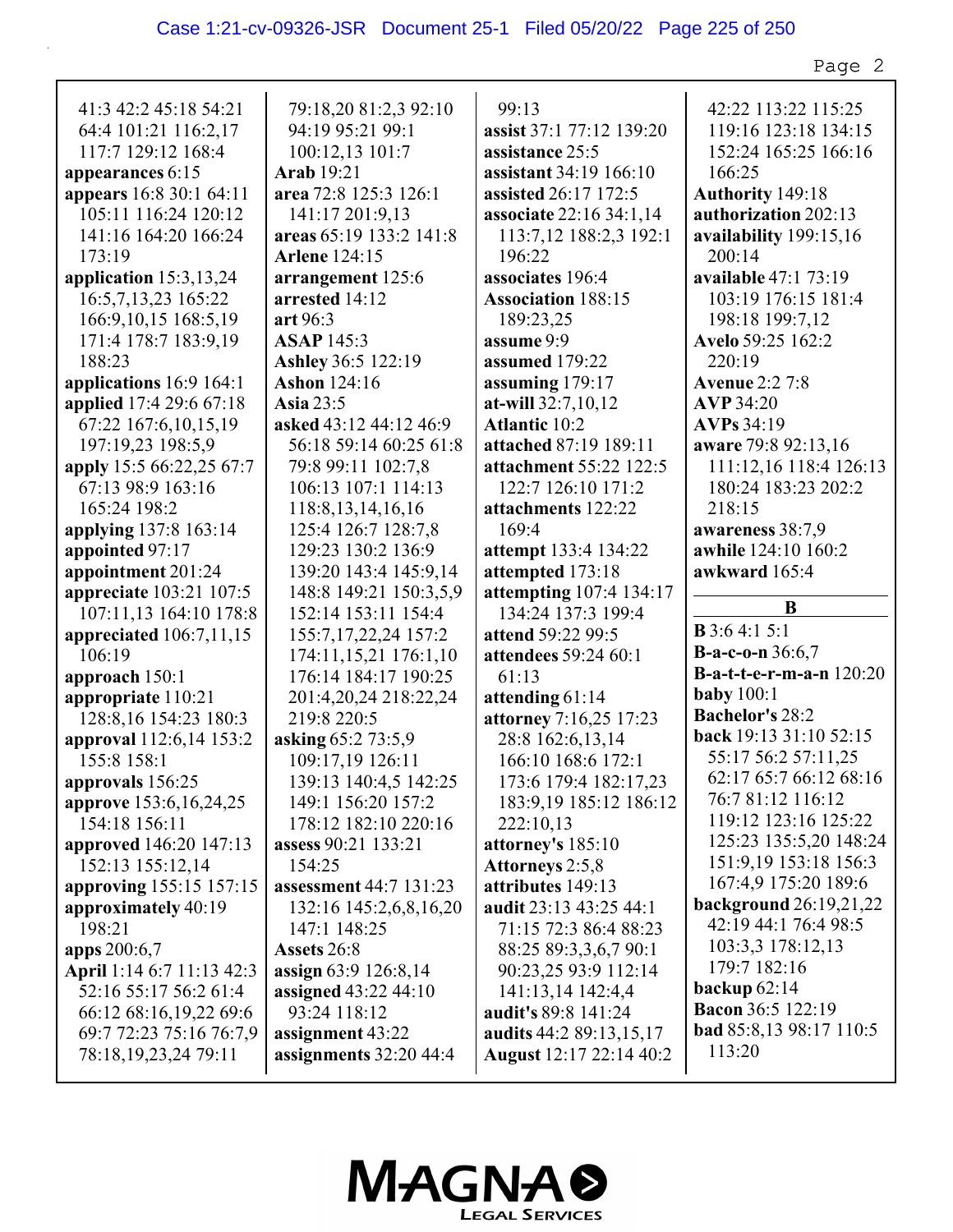| <b>Baltimore 18:15</b>         | begins 6:2                  | <b>board</b> 26:21             | bringing 96:5                  |
|--------------------------------|-----------------------------|--------------------------------|--------------------------------|
| <b>bank</b> 6:5 25:24 26:13,24 | behalf 6:20,24 57:16        | <b>Bob</b> 171:9 174:25        | broke 114:24 147:8             |
| 27:8, 12, 16 48: 23 50: 1      | behavior 23:17 52:19        | <b>Bockius</b> 2:6 6:10        | Brooklyn 27:23                 |
| 96:6,8 110:12 145:24           | 74:2,4 111:4 123:19,23      | <b>bonus</b> 62:1 65:24 192:11 | brother 138:19,25              |
| 146:6                          | 125:20 126:14 131:20        | 194:24 197:15,18               | brought 7:18 14:4 83:12        |
| bank's $96:6$                  | 177:8                       | <b>book</b> 141:8              | 83:18 128:1                    |
| <b>banking 35:19 59:5,5</b>    | behaviors 115:7             | <b>booked</b> 199:13           | <b>Brown 69:11</b>             |
| 142:22 165:13                  | believe 13:18 30:3 31:13    | books 113:4 131:5              | <b>BSA</b> 193:21              |
| bankruptcy 14:6                | 41:8 42:15 58:23 95:1       | 159:18,23                      | <b>build</b> 23:25 24:3        |
| bar 38:25 39:1,2,4,7,13        | 97:1 105:1 114:1,2          | <b>boost 45:2 57:14</b>        | <b>builds</b> 99:20,23         |
| 39:17,23 188:15 189:8          | 132:1,9 134:24 147:2        | <b>bottom</b> 16:17 45:23      | <b>bullet</b> 58:2 61:22 73:13 |
| 189:22,25 190:4                | 168:9,10,20 171:1           | 48:12 68:10 73:13              | 74:16 103:25 104:10,11         |
| <b>Barbosa</b> 56:12,17 57:16  | 172:6 177:1,22 180:10       | 102:1 115:25 123:17            | 105:3,18                       |
| base 21:4 31:25 197:15         | 181:18 187:1 193:22         | 140:24 173:1 178:4             | <b>bullets</b> 73:2,4,8        |
| 197:18                         | 197:14 219:1,9,15           | 189:7,21                       | <b>bunch 62:19</b>             |
| based 20:21 30:10 49:11        | <b>believed</b> 44:6 143:25 | bought 13:9                    | bureau 28:13 168:20            |
| 49:16 51:5 53:24 54:1          | 148:4 179:6 199:23          | box 180:3,3 181:11             | bus $62:15$                    |
| 58:7 65:23 79:3,4 94:13        | 201:20                      | boy $165:12$                   | business 7:4 90:22,23          |
| 95:12 96:24 97:3 109:7         | belong $141:6$              | <b>Boyle-Devine 35:5 36:25</b> | 141:5 176:11 182:12            |
| 144:10 150:1 160:17            | belongs 141:17 142:1        | 44:21 56:7,18 66:15            | business-as-usual 104:6        |
| 167:17 176:8 178:21            | benchmarking 137:18         | 82:13 83:13 84:2 85:6          | buy 13:15,19                   |
| 180:14 182:3 183:11            | beneficial 47:6             | 98:9 117:18 126:22             |                                |
| 198:7                          | <b>benefit</b> 110:3,10,17  | 127:3,6,17 161:1               | $\mathbf C$                    |
| basically 142:10 146:9         | 111:3                       | 163:14 219:18                  | $C$ 2:1 222:1,1                |
| <b>Bates</b> 3:8,9,11,12,14,15 | <b>Benson</b> 193:14        | <b>Boyle-Devine's 138:15</b>   | $C-B35:18$                     |
| 3:16,18,19,20,22,23,25         | Berger 59:6                 | <b>Brad</b> 98:15              | $C-h-a-r 166:13$               |
| 4:3,4,6,7,8,10,11,13,14        | best 9:11 55:10,12 84:22    | <b>Brad's</b> 126:2            | $C-I-B 165:12$                 |
| 4:15,17,18,20,21,22,24         | 139:2 178:8,18              | <b>Brandon</b> 2:4 6:19 11:3   | CA 73:25                       |
| 4:25 5:3,4 12:8 14:20          | better 54:4                 | <b>Bravo</b> 35:18             | calculators 146:8,9            |
| 14:23 29:15 30:16,19           | <b>Beyond</b> 17:13         | break 9:3,5 28:15 52:5         | calendar 68:18 79:14           |
| 37:10,13 40:22 41:18           | bias 122:8 123:18 124:3     | 82:16 123:2,5 159:25           | 81:11,18 127:6,7               |
| 41:21 45:9,15 52:17            | 126:8,11,15                 | 185:16                         | call 80:2,3,4 98:20 99:4       |
| 54:9,18 63:22 67:25            | biased 160:17,21 161:11     | <b>Brett</b> 141:9,18 144:3    | 100:17 108:5 137:11            |
| 101:15 115:19 120:5            | bio $52:5$                  | bribing $156:17$               | 159:4 161:23 174:25            |
| 129:1 140:12 144:16            | birth $12:16$               | <b>Bridgeford</b> 29:10 34:24  | 176:1,15                       |
| 164:12 165:15 166:3,19         | bit $15:19$ 21:14 45:3      | 42:24 46:17 51:24 53:2         | called 27:3,5 32:11 43:23      |
| 167:22 170:20 172:21           | 57:23 76:8 77:6 110:25      | 53:15 54:6,22 56:4             | 58:15,16 87:12 103:8           |
| 175:6 177:24 184:2             | 114:12 146:2                | 59:25 60:14 63:7 65:2          | 110:2 112:5 138:7              |
| 186:15 188:7 191:13,18         | black $124:6,11,15,18$      | 73:25 74:1,3 75:14             | 144:25 147:19,20               |
| 194:12 202:7                   | <b>Blair</b> 91:7 157:8,18  | 76:11,15 80:11 81:3            | 149:15 151:20,21,22            |
| <b>Batterman</b> 120:13,19,21  | 158:25 172:8,13             | 85:19 86:1,7 91:1,3,15         | 196:4,5 219:21                 |
| 121:9,12 156:22                | <b>Blair's</b> 157:19       | 94:12,22 96:14 100:11          | calling 77:12 138:6            |
| <b>battle</b> 48:10,14 49:9,22 | blank 129:10 174:21         | 111:6 160:25 220:19            | 164:21                         |
| <b>BAU</b> 104:2,6,24 122:3    | bless $164:4,8$             | brief 28:20 52:9 123:10        | calls 23:10 38:14,15           |
| <b>Becker</b> 141:10           | <b>block</b> 183:24         | 160:10 185:21 186:4            | 58:13,15                       |
| beginning 149:9                | blotches 138:15             | briefly 56:14                  | candidate 32:21 77:13          |

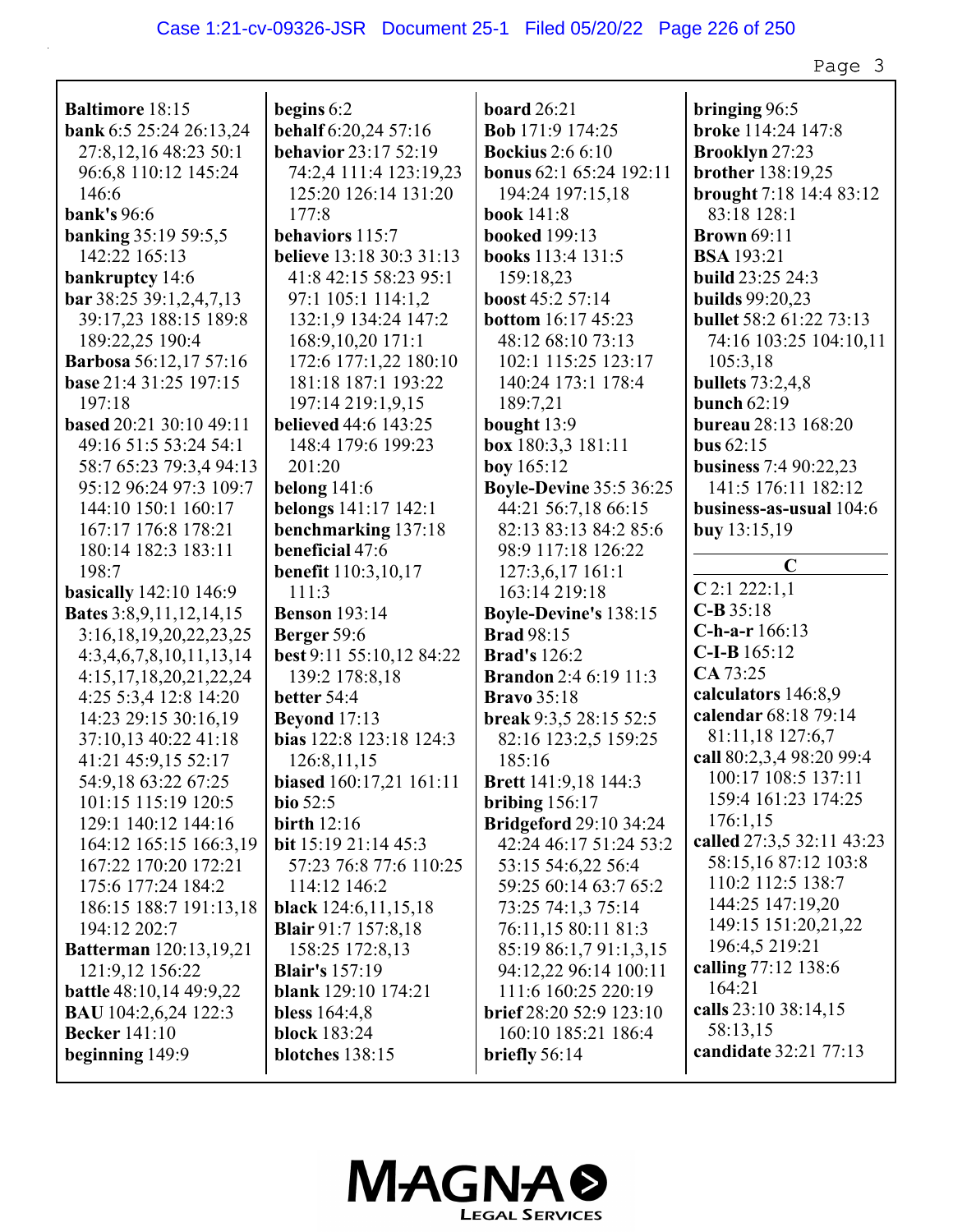**candidates** 62:25 74:19 74:24 75:11,12 76:19 77:4 89:11 178:16 **capable** 24:2 **career** 92:25 **careful** 110:23 **Carnegie** 2:7 **carries** 8:11 **Carso** 98:15 **carved** 44:4 **case** 1:2 6:6 12:10 23:2 25:5 37:19 50:13,15 136:24 144:4,4 146:1,5 159:15 164:24 180:20 218:7,13 222:14 **cash** 197:16,18 **cat** 13:3 **catch-up** 53:18 **catch-ups** 57:12 **catchups** 86:4 **Cathy** 35:11 73:20 82:13 84:18 117:18 136:2,6,7 143:10 147:20,22 156:23 157:2 162:25 219:18 **causes** 137:25 **caution** 163:8 **CB** 35:14,16 59:4 **CBE** 84:17 **CCB** 141:9 142:20,22 143:21 **ceased** 75:17 **ceasing** 75:21 **Cecilia** 69:20 **cell** 173:16 **censored** 220:2 **Center** 2:7 **CEO** 36:15,16 194:9,10 **certain** 23:22 85:3 94:2 94:21 101:10,13 112:12 140:18 149:12,13,13 161:19 220:8 **certainly** 201:7,16 **Certified** 1:12 222:4,20 **certify** 146:14 222:5,9 **CFA** 44:1 **CFO** 157:13,16 158:2 **chain** 143:12 175:13 195:25 **chair** 85:4 **challenge** 66:19 69:13 127:20 **chance** 128:17 133:7 **chances** 96:6 **Chang** 21:10 24:23 **change** 62:3 80:23 112:4 146:10 152:12 154:8 189:15 190:8 196:12 **changes** 10:6,12 102:13 108:15 134:21 **characterize** 196:8 **charge** 77:9 **charged** 14:14 **charges** 14:9 **charities** 168:20 **charity** 166:11,14 **Charlie** 35:18 194:8 **chart** 125:12,13 126:2 **Chase** 1:6 6:5 7:17 12:11 12:14 14:4,10 15:3,24 16:10,14,24 17:2,3,4 18:7,25 29:6 30:9 31:1 32:25 33:4 34:8 37:5 40:8 41:11 43:2 63:4 67:8,14,15,18 81:24 89:14 95:8 109:15 111:13 160:16 162:7,11 163:13,17,21 172:17 196:10,18 197:11 198:13 200:13,20 218:7 218:10,14 **Chase's** 36:18 45:16 158:19 **chat** 42:23 **check** 102:20 103:3,12 147:4 176:8 **check-in** 113:21,24 114:16 116:3,5 118:22 **checked** 176:20 **checking** 21:17 **checks** 26:19,21,22 103:3 103:8 **cheer** 57:23 **chief** 36:2,10 122:19 193:21 194:2,6 **chiefs** 195:23 **children** 12:24,25 13:1,2 **Childs** 147:22 163:1 **choose** 25:19 103:17 105:23 **chose** 18:17 **Chris** 119:1 124:24 144:24 161:5,10 **Chrissy** 124:13 **Chung** 148:10,11 173:13 173:19 174:5 177:14 181:5,6 **CIB** 59:5,7 165:8,9 **CID** 165:10 **city** 10:1 23:25 **claim** 88:24 **clarified** 128:2 150:12 **clarify** 149:5 219:2 **clarifying** 219:4 **Clark** 2:2 6:20 **clearly** 81:13 **click** 157:24 158:10,10 167:14 **clicked** 169:15 **client** 172:19 177:7 **clients** 26:20 **clients'** 26:17 **close** 22:1 176:11 182:12 **closer** 19:15 25:1 **closest** 19:16 **closing** 156:6 **co-chairs** 122:20 **co-head** 97:17 **co-heads** 27:1 **co-lead** 145:14 **code** 36:18,21,23 37:5 40:1,4,8,13,18 41:12 56:13 154:14 **collaboration** 115:15 **colleague** 21:8,9 **colleagues** 69:19 139:12 **collected** 47:6,8 **collection** 169:12 **color** 125:3 **column** 168:24 **combined** 58:14 138:3 **come** 18:1 19:12,13 21:6 23:15,15 25:10 26:20 27:8 72:19 76:7 97:7 127:4 142:15 145:3 **comes** 23:14 107:15 **comfortable** 44:16 **coming** 57:17 70:7 141:23,24 **commence** 59:18 **commencing** 1:14 **comment** 95:2 138:14 183:5 **comments** 64:19 65:9 132:21 **commercial** 35:19 59:5 **commitment** 113:1,5 153:21 154:6 **commitments** 20:22 **committee** 83:23,24 84:3 84:12,24 85:1,5 122:16 **communicate** 48:8 68:11 97:14 **communicated** 50:25 70:4 182:23 **communicating** 109:6 **communication** 53:8 71:13,22 96:19,19 182:10 **communications** 50:25 183:17 **communicator** 92:2 99:11 **community** 172:10 **companies** 167:4,5,19 **company's** 172:2 **compared** 196:9 **compensation** 32:4 191:19 194:17 197:13 **competitors** 137:19 138:2 **complained** 74:1 115:8 **complaint** 11:22,24 12:1 111:20

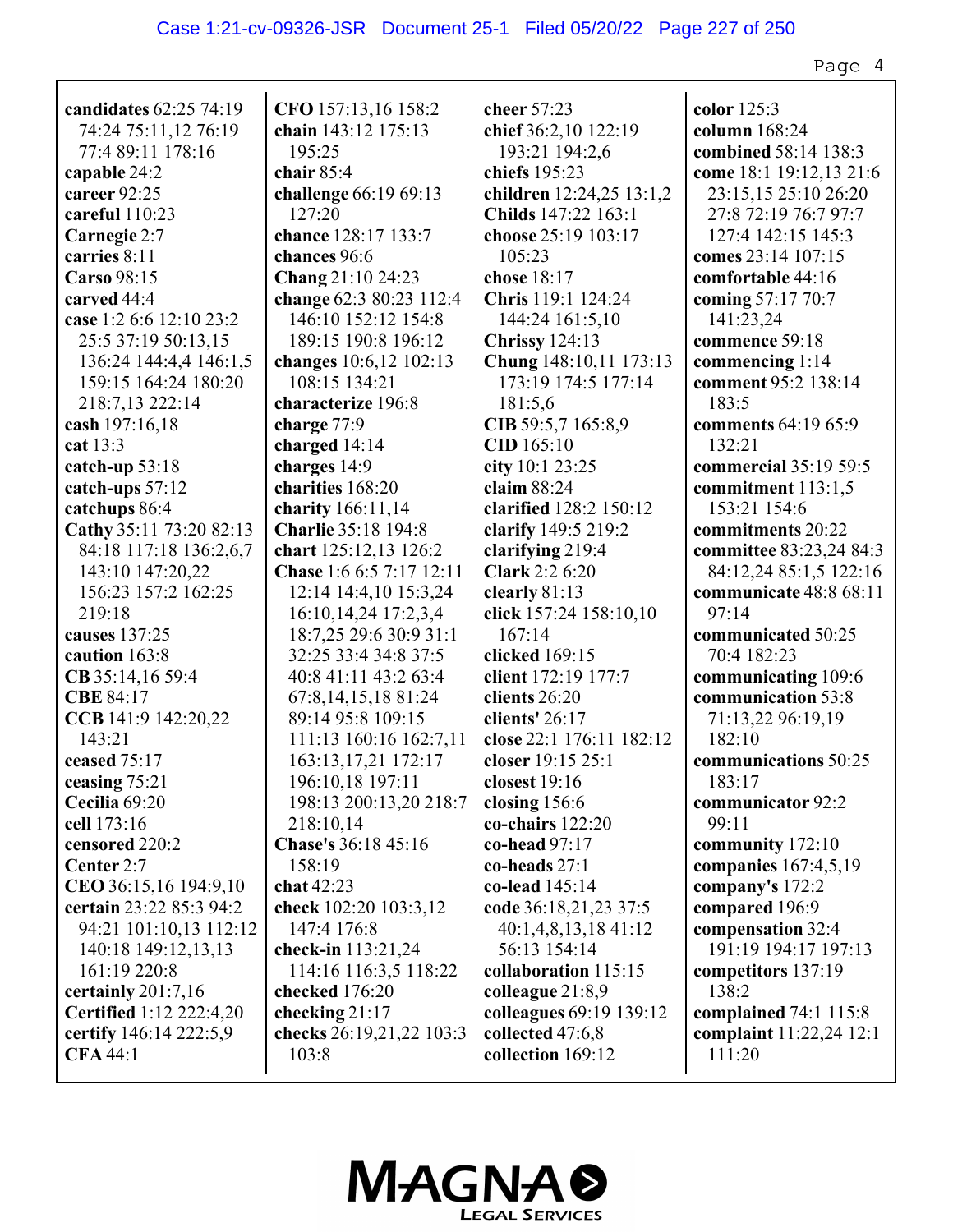| complaints 14:9 79:3,5        | 221:9                                           | continue 67:13 74:21                          | 157:5 176:12 178:13                              |
|-------------------------------|-------------------------------------------------|-----------------------------------------------|--------------------------------------------------|
| 80:21 82:5 94:13 96:15        | concludes 221:6                                 | 95:7 99:20 105:19                             | 181:25 219:6,7                                   |
| 96:16 97:6,8 111:14           | conclusion 107:17,21                            | 106:13,20 132:25                              | corrected 73:5                                   |
| 131:20 132:21 148:5           | 109:9                                           | 146:19,25 153:20                              | corruption $19:923:19$                           |
| 160:18 161:12                 | conclusions 89:5,7                              | continued 24:24,25 63:2                       | cost 24:1 110:3,10 111:3                         |
| complete 8:23 15:2 40:14      | conduct 36:19,21,23 37:6                        | 69:5 70:1 92:19 93:22                         | coughed 47:23                                    |
| 41:11 145:5 150:21            | 40:2,4,9,13,18 41:13                            | 94:2 147:12 156:11                            | coughing 164:6                                   |
| 174:21                        | 56:13 108:11 109:13,16                          | 183:13                                        | counsel 6:14 12:13                               |
| completed 40:2,13 41:4        | 109:23 110:9,11 121:10                          | continues 175:14                              | 159:11 172:8,15 218:12                           |
| 63:18 64:16 168:5,11          | 131:7,9 132:4,11,14,23                          | continuing 26:21 38:17                        | 222:10,14                                        |
| completely 9:17,20 196:5      | 135:19 139:12 148:6                             | 83:9                                          | counselor 21:19                                  |
| completing 41:12              | 149:2,18 154:11,15                              | contribute 86:25 88:4                         | count 67:17 96:1 196:23                          |
| compliance 15:6 17:24         | 156:2                                           | control 29:20 30:23 31:2                      | 196:24                                           |
| 20:6 25:8 35:2,8,14,15        | conducted 12:10 107:17                          | 31:10 41:6 42:1 45:17                         | counterparts 137:20                              |
| 35:17 36:2,23,24 38:14        | 107:22 111:6 121:13                             | 54:20 64:3 68:6 84:16                         | countries 50:19                                  |
| 38:16 47:20 50:7 59:4         | conducting 91:13 110:16                         | 84:19 101:21 104:14                           | country 46:25                                    |
| 73:21,23 84:14,17,19          | 145:7                                           | 117:10 120:11 129:6                           | couple 8:2 24:13 62:9                            |
| 84:21 89:24 110:1,9,18        | conference 6:9                                  | 133:23 140:23 146:13                          | 64:9 69:19,19 102:13                             |
| 136:15 142:13 143:17          | confidential 169:20,22                          | 154:8 159:1 164:17                            | 114:9 218:19                                     |
| 154:17,21 155:21 158:6        | 170:18 202:16,19 218:4                          | 168:3 179:2 186:21                            | course 41:9 118:11,12                            |
| 194:2 197:25 198:1            | confines 8:10                                   | controls 26:9 112:11                          | 146:6 185:17                                     |
| Compliance-Complia            | confirmed 143:24 181:23                         | 113:4 131:6 157:4                             | courses 38:2,4,5                                 |
| 15:7                          | confused 86:10                                  | 158:17 159:3,5,18,21                          | court 1:1,12 6:5,12 8:16                         |
| complicated 142:17            | confusing 114:11                                | conversation 46:1,17                          | 8:25 222:4,20                                    |
| comply 141:3 153:21           | confusion 141:3                                 | 53:24 55:6,11,12 57:11                        | courthouse 8:13                                  |
| complying 96:7 154:5          | connected 137:22                                | 59:20 72:18 79:10,12                          | <b>courts</b> 39:23                              |
| component 23:20               | connecting 47:4                                 | 99:23 118:21 119:3                            | cover 136:19 169:22                              |
| comprehensively 46:24         | connection 168:19 171:3                         | 148:2 178:22 181:20,21                        | 202:19                                           |
| 46:25                         | 220:2                                           | 182:1,8 183:11,13                             | coverage 141:17                                  |
| computers 148:18              | consider 125:5                                  | conversations 51:6 91:11                      | covered 84:18                                    |
| conceive 48:20                | considered 34:17 154:7                          | 142:17 161:22 180:1,12                        | covering 154:21 155:1,3                          |
| concept 21:19                 | considering 180:13                              | convicted 14:17                               | Craig 35:22 82:14                                |
| concern 69:24 70:3            | consolidated 126:1                              | copied 187:23                                 | create 77:2,10 149:21                            |
| 104:16 116:20 122:1           | constantly 21:17                                | copies 116:17                                 | created 125:12 146:5,12                          |
| 123:22 124:3                  | consult 162:5,12                                | copy 15:23 30:25 45:19                        | 189:12                                           |
| concerned 43:9 49:19,20       | consultant 20:14 196:5                          | 64:4 129:7, 12, 20 130:4                      | credit 44:15 102:18                              |
| 61:23 111:23 121:20           | consulted 163:6                                 | 138:9 140:19 144:6,24                         | 103:23                                           |
| 138:24                        | contact 46:8 92:14                              | 185:25 186:2,23                               | crew $23:8$                                      |
| concerning 85:20              | 173:10,12,18 175:21                             | core 57:9                                     | crime $14:17$                                    |
| concerns 37:7 70:9 72:25      | 176:10 180:25 182:11                            | corporate 35:14 165:12                        | crimes 17:15 96:4 192:1                          |
| 89:24 108:10,16,19            | contained 220:10                                | correct 13:24 19:2,7,10                       | 192:4 193:22 195:6,12                            |
| 111:22,25 123:18<br>160:18,23 | contend 85:18,25 91:3,15<br>117:25 160:17 183:7 | 22:12 25:25 26:3,12<br>34:12,13,16 51:18 62:2 | criminal $14:1428:2$<br>132:4, 11, 14, 22 148: 6 |
| conclude 106:14               | 196:16                                          | 68:21,24 73:7,12 92:12                        | criteria 157:12                                  |
| concluded 108:8 118:20        | content 42:18                                   | 116:17 138:8 145:19                           | criticize 136:7                                  |
| 119:11 170:18 218:4           | continuation 100:21                             | 147:14 150:25 156:12                          | CROSS 3:2 218:21                                 |
|                               |                                                 |                                               |                                                  |

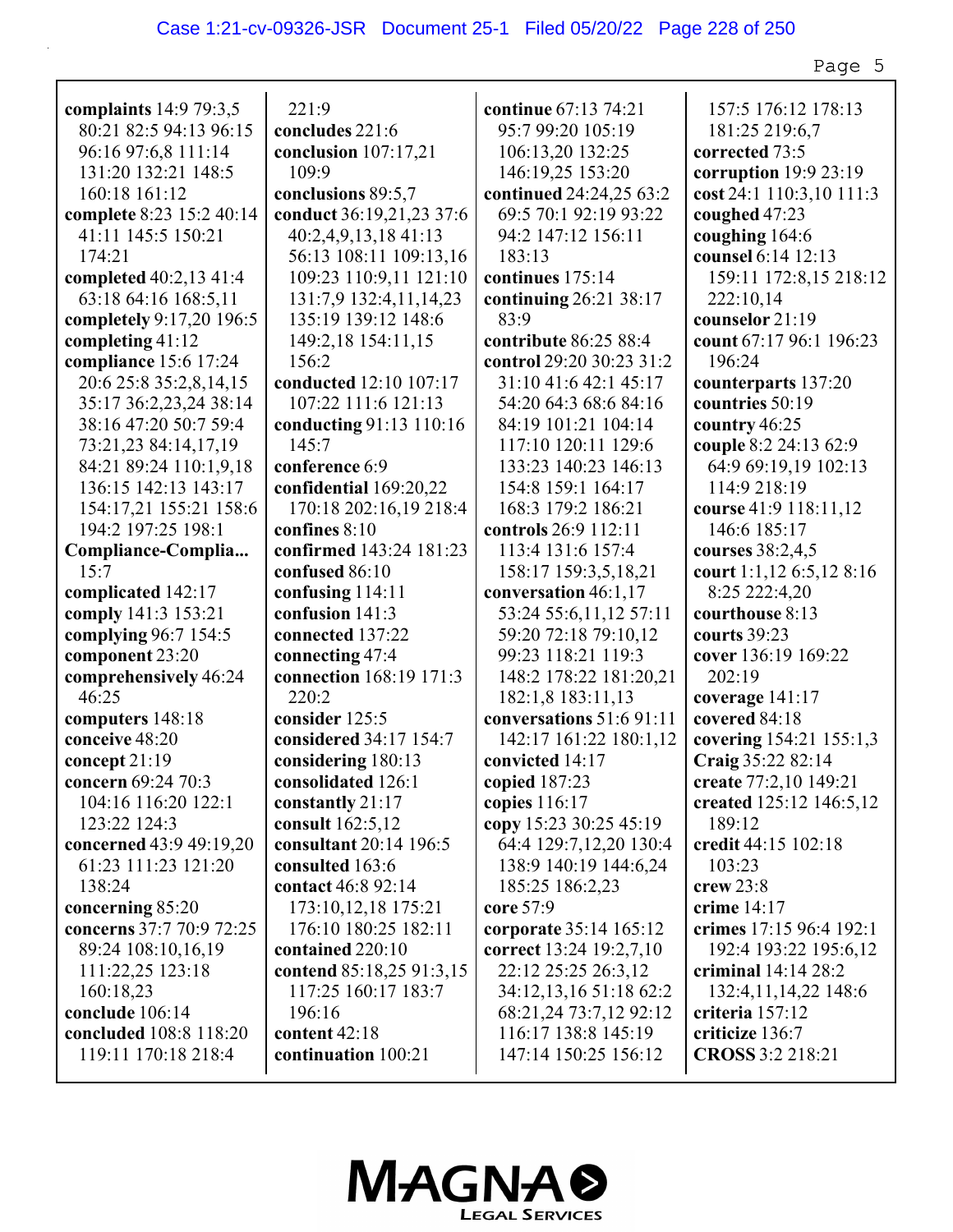cubicle  $71:1$  $D$ -u-r-i-s-i-n  $21:25$ 123:16 140:16 determining 189:11 cubicles  $70:12$ **Daldrin** 68:8 69:4,10 defended 7:24 diagonally 72:13 curious 156:24 Database 151:23 deferred 20:19 difference 23:6 145:17 current 174:17 176:22 date 12:16 23:12 31:20 deficiencies 65:15 152:16.17 156:5 178:25 40:15 79:21 98:23 define  $136:9$ differences 156:16 currently 9:14 162:21,24 163:2,3 defined 32:10 different 18:16,17 20:17 definitely 62:10 110:12 customer 24:5 26:11 167:6 168:13,16 222:8 21:14 58:12 69:9 73:14 dates 117:9 186:2 74:11 84:20 87:21 90:4 D David 171:25 173:13,16 definition 149:16 96:24 100:14,20,22  $D3:1$ 173:18,24 175:1 177:7 degree 27:22 28:2 103:12 118:23 119:25 D-13:8 14:24 137:23 143:21 152:10 180:6 delay  $8:21$  $D-10$  3:20 68:1 day 56:16 57:18 58:2 delivered 38:9,12 156:16,18 196:6 D-11 3:22 101:16,19,19 131:11 143:8 173:22 **Deloitte** 20:8, 16, 24 21:3 differently  $120:1$   $139:5$  $D-12$  3:23 115:20,23,23 176:11,17 178:11 21:6,12 22:2,8,10 25:12  $155:2$ **D-13** 3:25 120:6,9 184:15 25:17,20 difficult 43:14 61:25 D-14 4:3 129:2,5  $199:14$ days 117:17 169:14 **department** 34:20 38:18 **D-15** 4:4 140:13 **DDR** 102:16 44:3 50:24 51:7,8,8 difficulties 134:3 **D-16**4:6 144:18,20 deadline 101:4 84:6 87:25 88:1 124:18 diligence 47:9 48:2 91:8  $D-174:7164:3,13,16$ deal 23:16 172:9,15 165:23 91:9 103:1,2 151:21 **D-18** 4:8 165:16,19 **Dimon** 36:14 122:18 dealing  $20:19\,24:8\,90:23$ department's 76:1 **D-19** 4:10 166:4,7 110:8 departments 51:3 direct 3:2 7:12 17:17 D-2 3:9 29:16 debate  $48:16$ depends 34:18 141:6 19:24 21:11,13 24:17  $D-20$  4:11 166:20,23 debt 169:13 deposition 1:4,11 6:3,8 26:23 33:1,4,12,15 D-21 4:13 167:23 168:1 debts 169:12 7:19,21,25 8:10 9:24 86:12 192:21  $171:4$ **December 34:3 71:3** 10:7,16,21 11:9,13,16 **directed** 46:8 115:8  $D-22$  4:14 170:21,24 83:15,16,16 85:8 11:19 218:23,24 221:6 direction 96:23  $D-23$  4:15 172:22,25 168:14 173:2,12,16 221:8 222:6,12 directly  $70:2576:17$ 175:13 174:11,15 175:12 depth 88:18 125:19 132:3 140:21  $D-244:17175:7,10$ decide 109:12 156:10 151:3 180:6 Deputy 35:8  $D-254:18177:25178:3$ decided 23:24 87:2 99:6 **Derek** 194:4,4 director 173:5 175:2 D-264:20  $184:3,6$ describe 22:21 46:14 103:18 133:3 155:20 193:12,17 195:19,20,22  $D-274:21186:16,19$ decision 82:4 96:10 98:15 disagree 66:9 189:6,20 103:6 109:7 111:3,8 described 106:4 119:15 disaster 98:12,14 D-284:22 188:8,12 178:17 122:17 127:15 136:14 discipline 39:7 189:14,24 decisions 108:11 109:9 **DESCRIPTION** 3:7 4:2 disciplined  $18:939:16$  $D-29$  4:24 191:14.17 deck 134:20,20 135:6,24 disciplines 84:21  $5:2$  $D-33:1130:20$ disclose 162:20,21 137:4,12 138:5 designate 169:19  $D-30$  4:25 194:13,16 desk 62:20 70:7 72:11 decline 184:16 185:5,7 disclosed  $180:13$  $D-31$  5:3 202:8,11 185:10 discoverable 136:11 89:23 112:4,5 143:9  $D-325:4$ dedicated 73:22 details 107:14 159:10 discovery  $12:9$  149:9  $D-43:1237:14$ deemed 146:2 determination 94:18 discretion 110:21 114:9  $D-53:1440:23$ defendant 1:7 2:8 6:25 discretions 109:10  $95:11$  $D - 63:1541:22$  $7:17$ determine 89:3 95:25 discuss 91:2 98:21  $D-73:1645:10$ **Defendant's 14:20 29:13** 152:23 153:15,19 114:21 115:4,10,14 **D-8** 3:18 54:10 30:16 37:10 41:1,18 determined 108:9 111:7  $145:1$ D-9 3:19 63:23 146:17 159:17 discussed 52:20 58:8 45:14 54:13 64:1 68:4

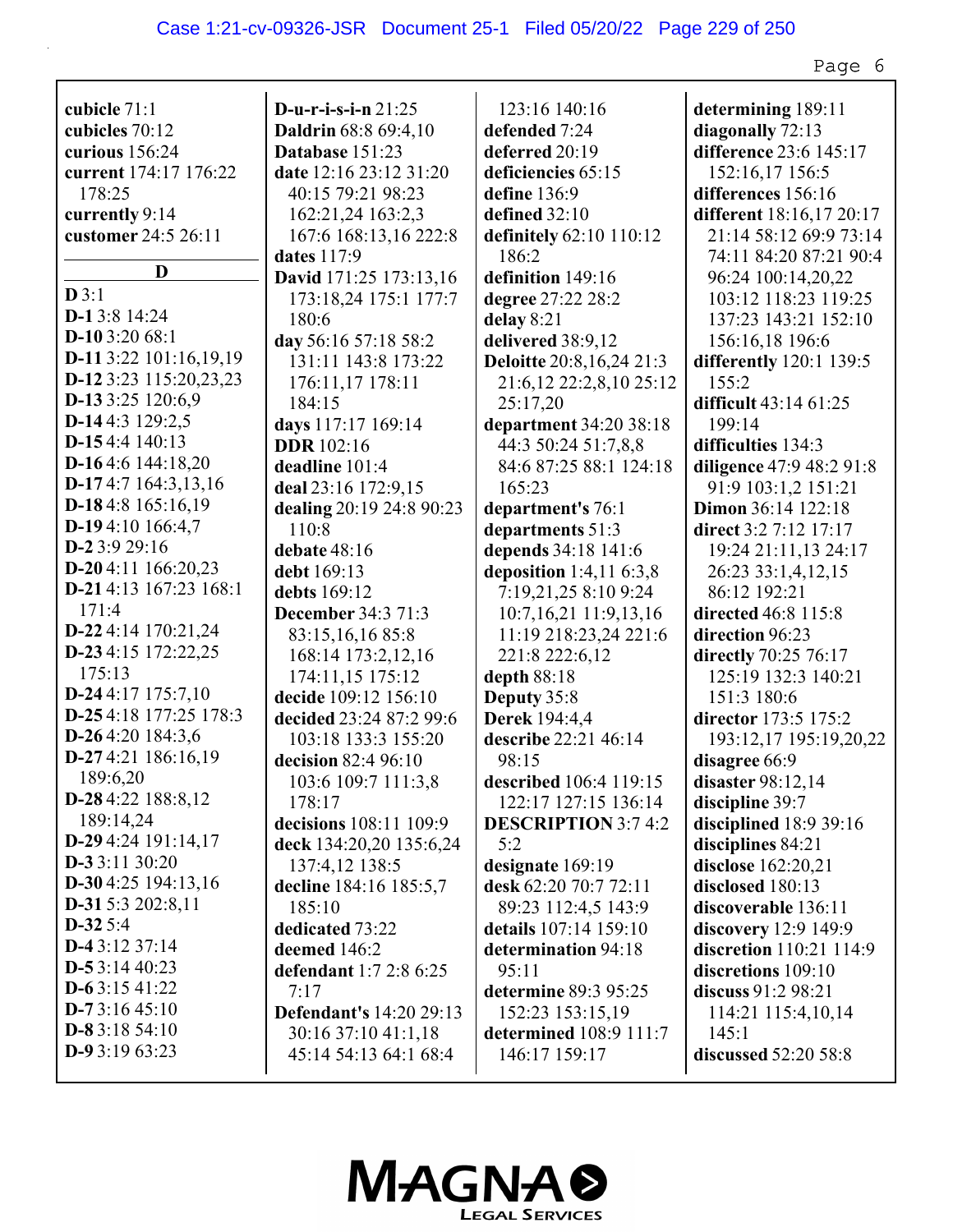| 138:5 162:22 163:9<br>183:18<br>discussion 48:19 57:15<br>109:1 113:25 118:5<br>discussions 121:19<br>dishonest 97:13<br>dismissal $57:5,24$<br>dismissals 56:23<br>disputes 69:5<br>distress 198:14 199:1<br>200:24<br><b>District</b> 1:1,1 6:5,6 11:25<br>diversity 184:11<br>dizzy $15:21$<br>doctor 154:8 200:25<br>201:20<br>doctor's 198:18 199:17<br>200:17 201:3<br>doctored 150:5 151:17<br>152:18 154:6 155:9<br>doctoring 156:1<br>doctors 199:23 200:1<br>document 3:8,9,11,12,14<br>3:15, 16, 18, 19, 20, 22, 23<br>$3:25$ 4:3,4,6,7,8,10,11<br>4:13,14,15,17,18,20,21<br>4:22,24,25 5:3,4 14:20<br>14:23 16:2,2 29:15<br>30:19 36:22,25 37:13<br>40:22 41:2,21 42:2,7<br>45:9 52:16 54:9 55:6,10<br>55:12 63:11,22 67:25 | documented 87:17 114:5<br>128:10<br>documenting 55:14<br>86:21<br>documents 10:10 11:18<br>11:21 12:7,11,14 42:10<br>56:1 62:20 87:18 91:19<br>91:20 112:4 114:14<br>116:22 131:5 134:25<br>190:13,22 191:6<br>doing 24:25 26:19 29:22<br>44:6 51:4,11 63:1,2<br>69:13 84:5,22 87:21<br>90:14 110:14 114:10<br>118:8,15 138:4 150:13<br>151:11 156:4 196:11<br>Dominick 193:25<br>Dominick's 194:1<br><b>Doris</b> 171:7<br><b>Dorritie</b> 126:23 127:18<br>dotted 24:19<br><b>doubt</b> 119:21<br>draft 133:16,16 138:10<br>138:11 187:10 188:5<br>drafted 134:19<br>drafting 133:6<br>drive 86:23 88:1,7<br>drop 139:14<br>dropped $77:10$<br><b>Dubai</b> 19:21<br>due 47:9 48:2 80:21 91:8<br>91:9 103:1,2 134:18 | 55:21 68:7 69:4 87:18<br>91:24 101:20,22 102:1<br>102:2 105:14 108:23,24<br>108:25 116:11,13,14,17<br>116:25 117:4,8,15,16<br>119:14 140:18 141:19<br>141:22 142:10 143:6,11<br>143:19,22,22 144:7,14<br>144:21 147:5 150:11,19<br>166:25 173:2 175:14<br>178:5 179:11 180:3<br>181:5,11 184:7 188:5<br>e-mailed $43:12$<br>e-mails 11:22 12:3 42:9<br>54:25 79:14 81:12<br>91:22 92:2 116:15<br>156:14 159:9<br>earlier 51:23 106:25<br>117:17 135:8 182:13<br>218:23,24 219:8,20<br>early 56:23 57:4,4,23<br>66:22 67:1 79:18<br>107:25<br>East 19:4 135:3 168:23<br>easy 50:11<br>eats 138:20<br>economic 49:4<br><b>Economou</b> 70:24,25<br>edit 152:14<br>edited 64:9,14 117:20,24<br>edits 134:18 135:23<br>education 15:17 | <b>Elizabeth 56:12,17 57:16</b><br>126:22,24 127:18<br>embarrassed 146:7<br>embarrassing 83:24<br>113:7<br>EMEA 134:16 135:2,21<br>151:2,3<br>emergency 157:9,20<br>158:13<br><b>Emirates</b> 19:21<br>emotional 115:10 118:10<br>198:14 199:1 200:24<br>employed 19:19 20:8,10<br>20:13 21:3 27:19 76:11<br>95:8 163:17 199:25<br>200:20 222:11,14<br>employee 23:17 35:8,15<br>36:24 43:5,9 47:19<br>84:13,16,18,21 95:5<br>129:9 143:16 176:23<br>222:13<br>employees 37:1,3 40:8<br>41:11 50:6 97:12,13<br>113:13 179:1<br>employer 171:11 180:21<br>182:20 184:15,20<br>employers 168:22 169:7<br>employment 17:2,25<br>18:13 19:6,11 21:5<br>23:21 25:9,13 27:8 29:2<br>30:8 32:7, 12, 25 37:5, 22<br>62:4 63:3 67:15 89:14 |
|-----------------------------------------------------------------------------------------------------------------------------------------------------------------------------------------------------------------------------------------------------------------------------------------------------------------------------------------------------------------------------------------------------------------------------------------------------------------------------------------------------------------------------------------------------------------------------------------------------------------------------------------------------------------------------------------------------------------------------------------|------------------------------------------------------------------------------------------------------------------------------------------------------------------------------------------------------------------------------------------------------------------------------------------------------------------------------------------------------------------------------------------------------------------------------------------------------------------------------------------------------------------------------------------------------------------------------------------------------------------------------------------------------------------------------------------------------------------------|------------------------------------------------------------------------------------------------------------------------------------------------------------------------------------------------------------------------------------------------------------------------------------------------------------------------------------------------------------------------------------------------------------------------------------------------------------------------------------------------------------------------------------------------------------------------------------------------------------------------------------------------------------------------------------------------------------------------------------|-----------------------------------------------------------------------------------------------------------------------------------------------------------------------------------------------------------------------------------------------------------------------------------------------------------------------------------------------------------------------------------------------------------------------------------------------------------------------------------------------------------------------------------------------------------------------------------------------------------------------------------------------------------------------------------------------------------------------------------|
|                                                                                                                                                                                                                                                                                                                                                                                                                                                                                                                                                                                                                                                                                                                                         |                                                                                                                                                                                                                                                                                                                                                                                                                                                                                                                                                                                                                                                                                                                        |                                                                                                                                                                                                                                                                                                                                                                                                                                                                                                                                                                                                                                                                                                                                    |                                                                                                                                                                                                                                                                                                                                                                                                                                                                                                                                                                                                                                                                                                                                   |
| 101:15 108:21 112:11<br>112:11 114:10 115:19<br>116:21,25 117:11,21<br>120:5,11 121:18 128:9<br>128:20 129:1,21 132:1<br>132:3 133:24 134:1<br>140:12 144:16 152:8,19<br>152:21 155:7 164:12<br>165:15,21 166:3,8,19<br>167:22 170:20 172:21<br>175:6 177:24 184:2<br>186:15 188:7 189:12,14<br>191:13,18 194:12 202:7<br>document's 108:22                                                                                                                                                                                                                                                                                                                                                                                             | 151:20 178:24 179:14<br>Duffy 35:11 82:13 84:18<br>117:19 136:2 143:10<br>147:22 156:23 157:2<br>163:1 219:19<br><b>Duffy's 147:20</b><br>duly $222:7$<br>Durisin 21:23<br>E<br>e 2:1,1,10,10 3:1,6 4:1<br>5:1 180:3 222:1<br>e-mail 42:12 53:23 54:14<br>54:21,22,24 55:1,4,9,14                                                                                                                                                                                                                                                                                                                                                                                                                                      | educations 38:18<br>effect 153:13<br>effective 97:14<br>effort 149:7 172:10<br>efforts 58:4,5 61:24<br>180:24,25<br><b>Egbert</b> 143:16<br>eight $43:7$<br>either 18:15 59:15<br>124:23 135:18 138:20<br>141:13 145:25 190:22<br>191:6 220:10<br>electronic 15:2,24 16:13<br>eligible 32:3                                                                                                                                                                                                                                                                                                                                                                                                                                        | 94:16 111:13 147:16,23<br>159:3 162:6,11 163:20<br>163:22 191:19 193:9<br>194:18 198:9,13,22<br>199:2 200:23 218:10,14<br>empowerment 122:9<br>empty 70:18,22<br>enclosed 74:8<br>endeavor 53:9<br>endeavors 178:9<br>ended 25:13 63:13 69:17<br>77:12 122:11<br>engage 109:12 111:4<br>131:7,8 132:4,10,14,22                                                                                                                                                                                                                                                                                                                                                                                                                    |

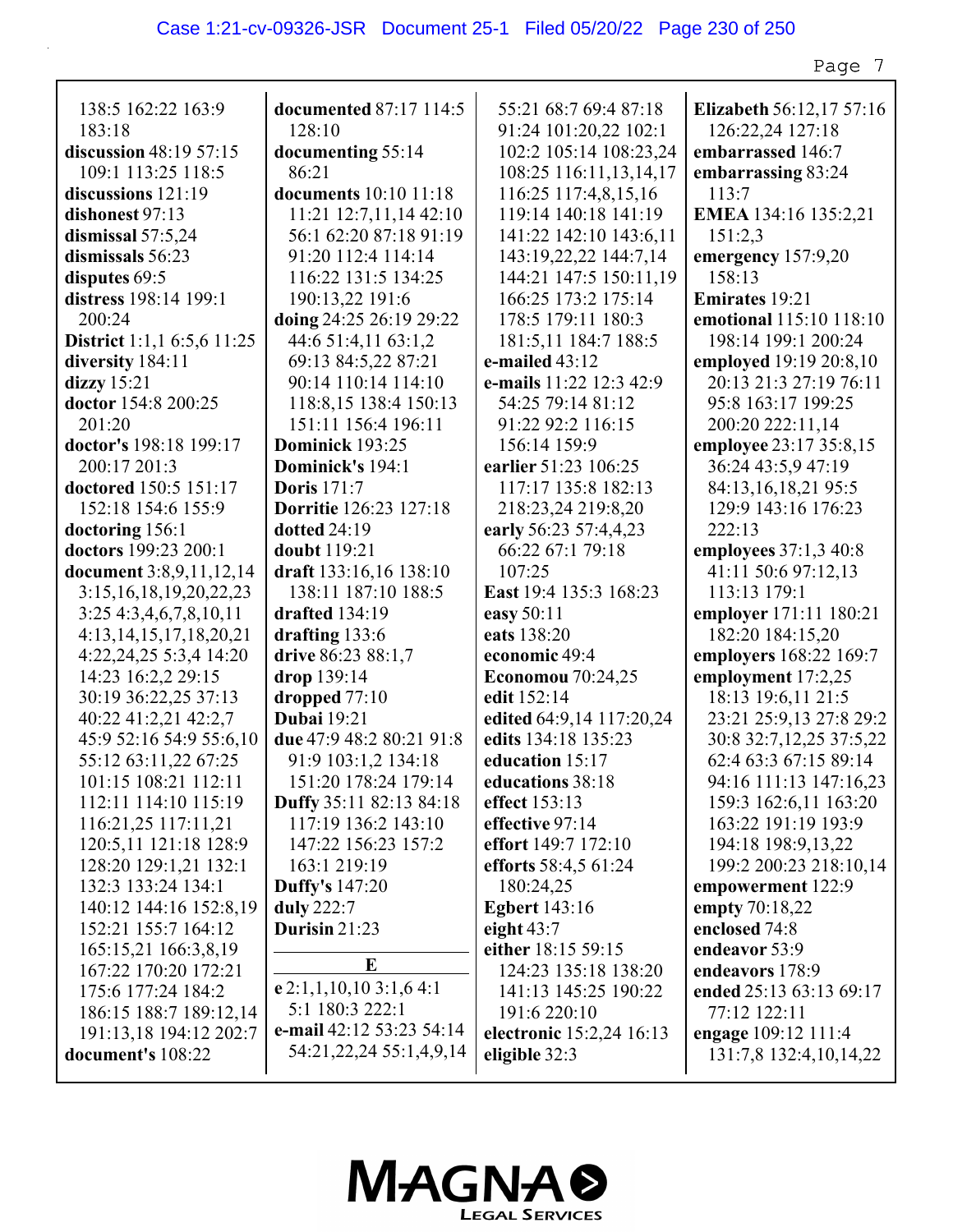| 135:19 140:5 179:25       | ethically 154:3          | 30:16 31:8 40:1 45:16    | falsification 131:4              |
|---------------------------|--------------------------|--------------------------|----------------------------------|
| engaged 17:22 20:4,24     | euphemism 138:7          | 54:17,19 64:2 116:23     | falsify $134:25$                 |
| 25:6 26:13 109:23         | euphemisms 136:5,19      | exist 149:15 153:18      | familiar 62:22                   |
| 115:6 186:12              | 137:5,8 220:10           | existed 149:22           | family 13:21 19:14               |
| engages 95:5              | Europe 25:3 101:9 112:7  | existing $200:25$        | far $30:11$                      |
| engaging 126:14 139:12    | 135:3                    | exists 153:19 182:6      | fare 43:25                       |
| enhancement 61:20         | evaluate 152:22          | expand 107:6             | Fargo 184:22 185:14              |
| 65:16 99:25 100:6         | evaluated 73:9           | expanding 105:6          | 186:11 187:7,16,19               |
| 102:5 135:9,10 219:22     | evaluating 152:25        | expect 82:10 97:6,11     | 188:14 189:15 190:9,18           |
| 220:17                    | evaluation 69:13 74:24   | expectation 52:1         | 190:24 191:8,20 192:22           |
| enhancements 59:12        | 93:2,13 118:6,21         | expectations 37:2 113:11 | 192:25 193:9 194:18              |
| 60:16 87:7,9,13,16        | everyone's 50:9 113:14   | expected 31:19           | 196:9 197:10,20,25               |
| 100:2,7,10,23,25 101:6    | evidence 183:17          | expecting 49:5           | 198:10                           |
| 101:11 105:20 106:3       | exact 66:3 98:23 148:2   | expenses 157:19          | father 201:25 202:3              |
| 219:23 220:15             | exactly 97:1             | expensive 103:5          | favorable 154:10,16,20           |
| enjoyed 118:11            | examination 7:12 96:2    | experience 15:17 17:7    | 154:21,25 155:3,4                |
| enterprise 141:10         | 218:21                   | 58:7 93:12,12 95:14      | favorably 54:3                   |
| entire 58:24 87:25        | example 38:9 52:19 57:9  | 187:6                    | Fax 1:25                         |
| entities 47:7 159:23      | 103:14 105:6 112:10      | experienced 57:10 71:20  | FCA 112:8 149:18,23              |
| entity 47:5               | 137:14 157:8,8 158:25    | expert 95:13             | featured 159:6                   |
| entries 37:25 112:19,23   | examples 38:23 91:17     | explain 80:19            | February 17:8                    |
| entry 68:18 135:20        | 93:11,16 112:2 120:12    | explained 56:10 69:21    | <b>FED 77:2</b>                  |
| environment 8:20          | 161:6,8,25 219:19        | explaining 149:11        | federal 8:13                     |
| ER 69:15 81:9 92:1        | exceeds 191:22           | explanation 119:22       | feed 46:12 47:5 48:4             |
| 120:15 174:4 177:15       | <b>Excel 88:19</b>       | explore 163:16           | feedback 105:14 114:17           |
| 179:21,23,24              | exception 67:7 98:9      | explored 19:15           | 118:13 127:21 130:13             |
| escalate 70:1 161:20      | 112:13 163:15            | exposing 96:7            | 130:15 131:1,1,14,19             |
| escalated 69:15,22        | exceptions 179:5         | exposure 49:25 93:2,4    | 131:22 132:2,6,13,14             |
| 121:12 123:18 146:16      | exchange 45:19 54:21     | 119:24 122:10            | 133:2 134:11                     |
| 157:11                    | 68:7 69:4 101:20,22      | expressed 69:24 70:3     | feel 44:16 94:25 96:16           |
| escalating $70:972:25$    | 116:12,25 121:24         | 106:21                   | 119:5,9 128:14 130:15            |
| 74:16 89:24 111:21        | 140:23 143:1             | expressing 178:6         | 131:21 132:5                     |
| 112:1 131:3               | exchanges 116:18 117:8   | external 163:16,20       | feels 139:1                      |
| escalation 53:13,24 54:2  | excluded 86:1 88:24 90:6 | extremely 146:6          | felt 92:23 97:12 127:22          |
| 55:18,24 58:1 96:25       | 91:4, 16, 24 92: 24      | eye 105:21               | 165:3                            |
| 126:4                     | 103:15 118:1 119:10      | eyes 161:23              | fifth 2:2 7:8 56:4 61:22         |
| escalations 97:3 111:23   | 122:11                   |                          | figure 44:25 112:23              |
| 122:9 131:2               | excluding 85:20 120:3    | $\mathbf F$              | figuring $101:2$                 |
| especially 86:18 180:12   | exclusion 122:8          | $F$ 222:1                | filed 14:6,8,10                  |
| 199:13                    | excuse 90:24 127:11      | face 138:16,23 193:24    | <b>files</b> 144:5               |
| <b>ESQ</b> 2:3,4,4,8      | execution 65:14 104:15   | fact 114:22 115:5,11     | filing 93:11                     |
| essentially $65:19$ 110:3 | executive 35:15          | 177:19 220:1             | fill 168:25                      |
| 112:25 139:13 152:18      | exemption 112:13         | failed 146:15 158:25     | filled 93:19 168:8               |
| estate 13:6,25 141:11,12  | exercise 77:3 112:18     | 159:2 169:12,14 178:13   | final $145:3$                    |
| 142:24                    | 113:1 150:3              | failure 24:8 157:3       | finally $150:20$                 |
| ethical 95:18             | exhibit 14:20 29:13      | fair $67:21,23$ 195:24   | <b>financial</b> $17:15$ $20:18$ |
|                           |                          |                          |                                  |

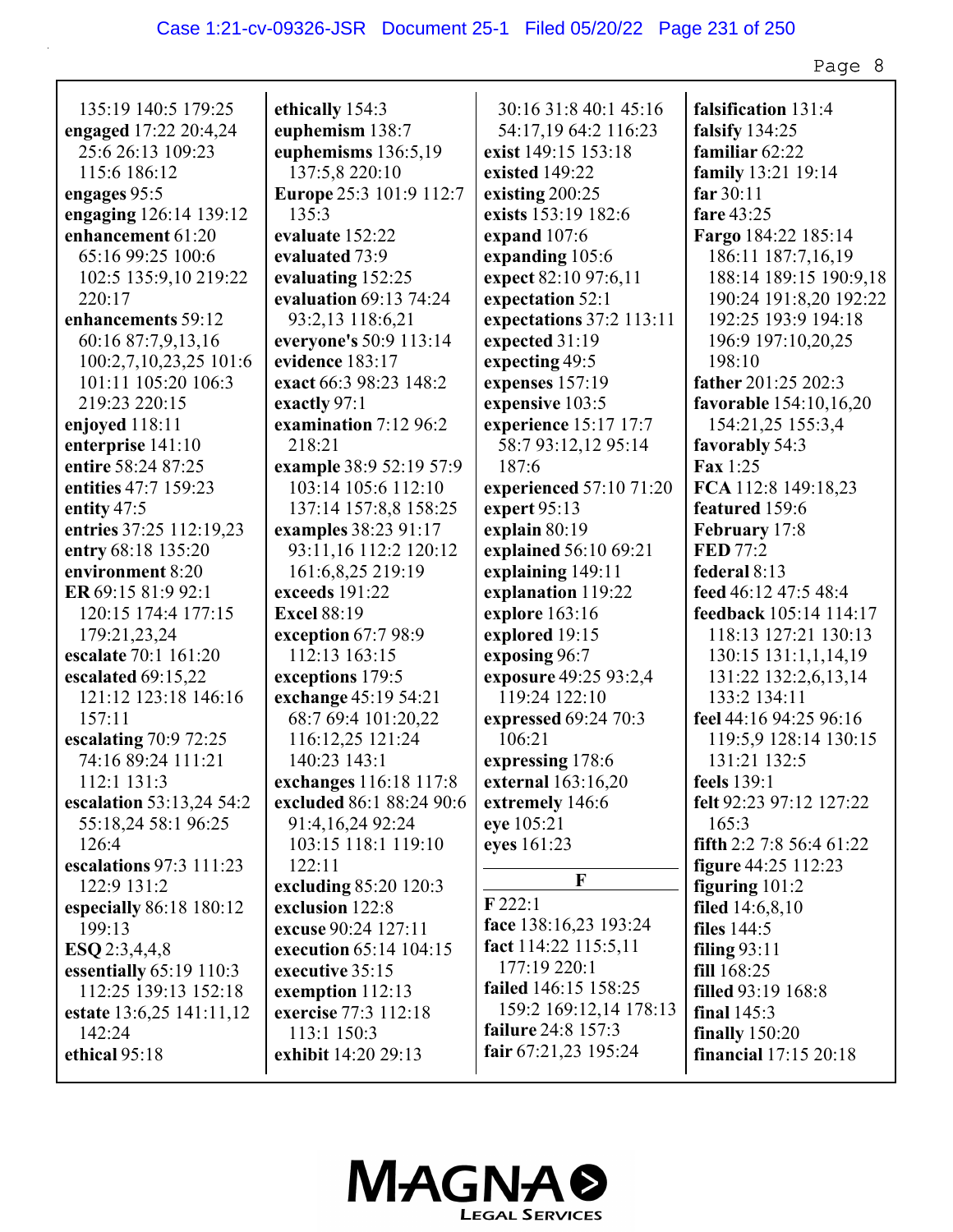| 96:4 149:18 192:1,4        | 144:9 148:6                     | front $10:10$ 70:24                   | generally 37:23 219:11   |
|----------------------------|---------------------------------|---------------------------------------|--------------------------|
| 193:21 195:5,12            | follow $51:3$ 144:2             | frustrated 56:23 123:25               | getting 105:9 122:10     |
| financially 222:15         | follow-up $87:1$                | frustration 124:1                     | 150:20 156:3 184:23      |
| find $18:16,1750:13$       | followed 95:18 181:19           | full 199:17 201:2                     | 199:19                   |
| 199:14 200:3 201:16,21     | <b>following 56:16 73:1</b>     | fully 119:15                          | Gillis 171:25 172:4      |
| finding $199:8,11$         | 139:6 167:4 169:21              | function 90:19                        | 173:13,18 175:2 177:7    |
| findings 89:8              | 198:12 199:1,3 202:18           | functional 32:17                      | 177:11,19 180:6 183:1    |
| fine 110:11                | forced 113:15                   | functions $141:10$                    | 183:3,8                  |
| finish 145:2 220:20        |                                 | further 56:15 70:1 126:6              | Gillis' 173:16           |
| fire 82:4 94:22 97:3       | foregoing 222:5<br>Foreign 26:8 | 174:19 175:18 218:17                  |                          |
|                            |                                 |                                       | GIRE 120:23,24 121:4     |
| fired 61:3,5 75:8 79:3     | forgot 100:16 142:21,22         | 220:24 222:9,12                       | 128:1,5,10,12 148:7,8    |
| 81:4, 20, 23 94: 13 96: 14 | 165:9 187:11                    | furthering $57:15$                    | 148:21                   |
| 97:5,7 165:3               | form 37:19 49:13                | future 178:9                          | give 7:7 21:20 29:20     |
| firing $111:6$             | formal $114:4$                  | G                                     | 30:23 45:17 57:14,23     |
| firm 7:8,16 76:16 137:17   | formally 151:3                  | G-I-R-E 121:7,8                       | 61:14 68:6 76:4 90:22    |
| 148:17 176:23              | format 16:16 64:12              | GACC 38:16 58:13,23                   | 93:12 95:14 101:21       |
| firm's $7:4$               | former 43:5 171:10              | 59:1 60:12 80:17 87:25                | 107:14 112:2 120:10      |
| firms 198:2,4              | 176:23 178:23 179:1,13          | 88:7 89:4,17 97:18                    | 122:23 140:23 144:3      |
| first $8:4$ 22:20,21 31:7  | forms $100:22$                  | 105:20 120:25 122:23                  | 145:11 174:1             |
| 32:22 35:16 57:11 63:8     | forth 81:12 116:12              | 162:3                                 | given 129:20 149:13      |
| 65:6,8,11 74:1 102:1       | 119:12 222:8                    |                                       | 192:3                    |
| 114:1,12 121:11,17         | forward 46:4,10 100:13          | gap 46:21 136:1 149:16<br>156:7 220:8 | giving 54:20 64:2 129:6  |
| 125:8 127:24 129:6         | 101:3 136:24 148:11             |                                       | 142:3 143:2 173:12,16    |
| 130:12 134:23 141:21       | 153:10 159:22 173:7             | gaps 65:14 87:15 137:9                | global 15:6 17:15 35:1,2 |
| 162:5 163:5,10 184:17      | 178:7 180:1 183:13              | Garrett 15:9 29:7 31:23               | 40:10,18 59:2 141:10     |
| 199:24 222:7               | forwarded 179:22                | 32:15 44:6 45:20 46:8,9               | 141:11 142:24 157:10     |
| fit $98:6$                 | found 18:2,22 25:11             | 46:16 47:13 48:5,8                    | go 6:17 8:2 16:17 21:8   |
| fits $109:13$              | 46:23 51:9 61:10,15             | 51:15 53:8,18,25 55:20                | 28:14 30:6 31:6 52:15    |
| five 45:5,7 102:8,9 106:5  | 69:16 109:3 118:17              | 57:4 58:7 59:25 62:8,13               | 62:17 64:22 65:5 69:3    |
| fives 196:5                | 137:19 200:12 201:7             | 62:22 63:19 64:21 65:5                | 71:13,22 78:12 88:18     |
| fix 150:14,14              | four 40:1 104:11 125:24         | 70:4,5,16 73:24 75:1,7                | 99:6 128:15 133:22       |
| flexible 99:9              | 125:24                          | 75:18,21 76:25 77:4,15                | 134:4 136:21 155:15      |
| floor 1:23 7:8 50:10       | fourth 54:5 57:25 58:2          | 77:24 78:5 79:4 80:11                 | 156:10 160:6 169:20      |
| 57:17 73:22 74:6,8         | 103:25                          | 80:22 81:4,20 82:5 86:7               | 170:15 189:6 221:1       |
| 80:17,18 84:14 114:10      | framework 77:11,12              | 89:22 90:17 91:1 92:6                 | goes 45:24 57:11 195:22  |
| 125:11,19,25               | Frank 70:20 96:20 97:6          | 93:6 95:21 96:14 125:9                | 195:22                   |
| <b>Florida</b> 13:12,13    | 97:11,15 116:13 117:18          | 152:1 160:24 220:18                   | going 11:13 13:21 15:25  |
| <b>Flowers</b> 194:4       | 219:19                          | Garrett's 49:11,16 54:3               | 25:5 28:15,18 29:19      |
| flows $47:20$              | <b>Frank's</b> 70:19            | 74:1,4,15 76:19                       | 44:25 48:19 49:2,13,21   |
| focus $44:8$ 104:3         | <b>Franks'</b> 71:7             | GDPR 63:10 106:25                     | 52:2,7 55:17 56:2 57:25  |
| <b>focused</b> 196:15      | frantic 77:6                    | general 166:10 173:6,24               | 63:9 66:12 68:16 69:18   |
| focusing 42:5              | FRC 122:15                      | 173:25,25 174:3,9                     | 74:6,9 79:6 80:25 82:19  |
| <b>folded</b> 133:9,10     | free 103:7 130:14               | 181:6                                 | 83:10,11,21 84:6,8       |
| folks 43:8 48:24 60:2      | freeze 23:15                    | general's 28:8 165:23                 | 86:18,20 87:1,3 90:7,16  |
| 62:9 95:19 96:5 99:17      | frequency $61:1$                | 168:6 179:4 182:17,24                 | 90:18 91:11 94:9 96:22   |
| 113:13 136:7 138:24        | frequently 60:23                | 183:9,20 185:12                       | 100:13,25 101:2,3,5      |

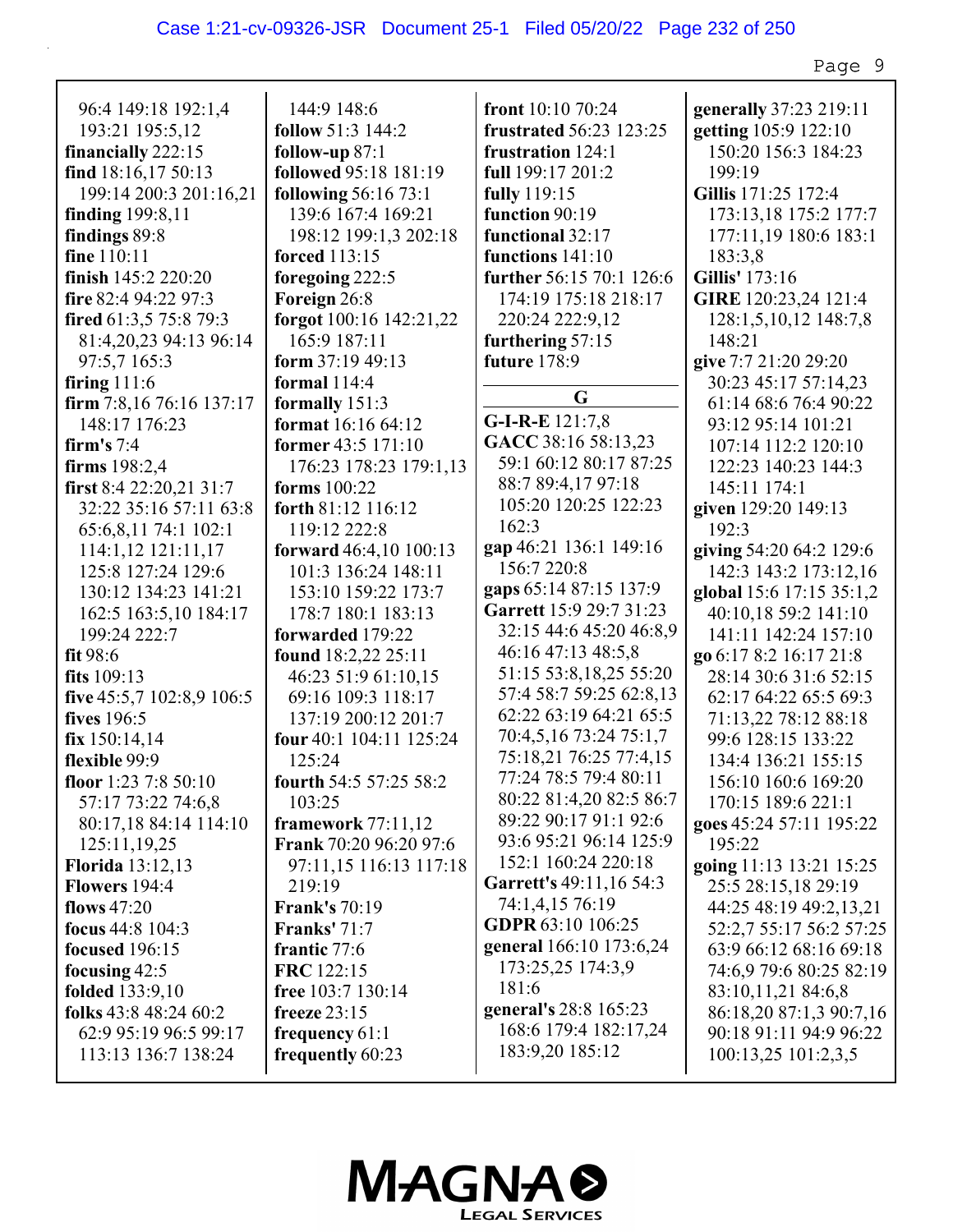| 116:19 117:14 119:6,20       | grouping 141:6          | header 150:19            | holders 87:2             |
|------------------------------|-------------------------|--------------------------|--------------------------|
| 123:1,8 135:20 136:24        | groups $141:2$          | headquarters 23:7        | holiday 56:24            |
| 137:6 138:22 139:3           | grunt 23:9              | heads 59:2 136:3         | home 7:5 9:25 13:9,21    |
| 148:11,24 153:17 160:1       | guess 20:18 43:21 45:2  | heads-up 141:19,19,22    | 21:4 70:22               |
| 160:8 162:19 163:7           | 46:15 83:12 87:12       | 142:3,10 143:3 144:3,8   | Honorable 171:6          |
| 165:1 182:2 185:19           | 88:16 116:20 118:20     | 144:14                   | honored 156:25           |
| 201:22 202:14                | 119:13 127:16 142:14    | health 19:14 128:3 199:5 | hot $70:6$               |
| <b>Gold 23:21</b>            | 155:3 192:10 201:3      | 199:14,16 200:5          | hour 11:14 59:9 60:20    |
| Goldman 21:8 22:11,18        | guidance 21:19          | hear 72:9 134:7,9        | 123:1                    |
| 23:21,24 24:17 25:6,10       | guys 50:11 118:25       | heard 167:4,9 175:20     | hours $11:7$             |
| 25:17,20,22,23 27:11         | 141:23 142:1,3          | heavily 74:14            | house 48:2 146:12        |
| 27:15 171:12,15,18           |                         | hedging $110:25$         | housed 141:4 151:20      |
| good 6:1,21,23 7:13,14       | $\mathbf H$             | held 22:16 160:22 186:10 | houses $47:19$           |
| 39:9,19 46:3 83:2,3          | H 3:6 4:1 5:1 7:1       | help 20:17,21 23:13 50:9 | HR 53:24 54:2,24 69:8    |
| 93:17 105:21 106:12          | $H-a-y-e-r 193:5$       | 62:11 84:7 87:20 98:6    | 73:1 92:1 94:17 95:13    |
| 123:2                        | half 123:1 124:13       | 108:21 118:19 125:20     | 95:24 96:2,9 127:1       |
| gosh 193:24                  | hand 24:2 96:10,12      | 139:25 140:4 172:11      | 141:7 148:12 173:10,20   |
| governance 43:10 60:11       | 113:15                  | helpful 91:12 189:11     | 173:25 174:3,9 176:20    |
| 63:9 106:22 145:22           | handed 148:9            | helping 83:23 90:8,18    | 178:24 179:15,25         |
| 146:11 150:6,8 153:9         | handle 23:1 93:22 94:2  | 91:8                     | 180:23,25 182:2 183:5    |
| 153:14,19 155:21             | 113:16                  | hereinbefore 222:8       | HR's 65:23               |
| 156:15,20 157:1 162:3        | hands $50:6$            | hey 50:11 141:22         | HSBC 19:4,6,12,20,22     |
| 196:13                       | happen 49:23 72:21      | hide 134:17,22           | 19:25 20:4,7 21:8 22:5   |
| government 20:20             | 95:15 110:5,7 126:9     | high 21:20 43:6 49:25    | 22:7 168:23 171:12,14    |
| 153:14 172:12                | 147:4 172:15            | 50:16 77:7 88:15         | human 12:25 13:1         |
| graduated 28:5               | happened 62:19 75:9     | 113:12                   | 113:14 173:5 180:19      |
| <b>Grannum</b> 184:8,10      | 118:7 124:17 151:23     | high-level 106:5 122:16  |                          |
| grant $67:6$                 | 152:12 154:22 199:7     | higher 69:15,17,23       |                          |
| granted 66:25                | happening $45:2$ 47:12  | 113:12 142:16            | Iadevaia 2:3 3:4 6:18,19 |
| <b>Graphics</b> 159:12,16,17 | 56:11 63:12 69:22       | Highlands 10:2           | 7:3,7 15:25 29:4,23      |
| GRE 141:17 142:5,23          | 77:19 92:3 94:11 119:8  | highlighted 125:2        | 47:22,25 49:12 53:5      |
| 143:24 144:2,2,5,11,12       | 119:16 133:12 136:20    | hire 40:5,9 186:11 188:1 | 56:25 65:21 75:3 76:21   |
| 144:13                       | 139:1 142:18 143:25     | 197:10                   | 77:16 81:6 82:17 85:14   |
| greater 60:25 105:9          | 144:1 157:18 201:5      | hired 24:12,14 32:15     | 86:14 95:9 97:9 106:9    |
| greet 57:18                  | happens 141:13 162:13   | 34:2,4,7 36:17 83:5      | 106:16 111:9 116:19      |
| Greg 84:15 146:13            | happy 44:13 173:23      | 90:21 137:17 152:6       | 117:3 122:25 123:6       |
| ground 8:3                   | 180:18                  | 162:14 192:8 196:9       | 130:17 131:16,24 132:7   |
| group 22:22 24:4,6 38:10     | harming 96:6            | 197:20 198:10            | 132:17 133:25 134:6,9    |
| 50:2,4,8,21 51:20 58:13      | harms $93:17$           | hires $40:2$             | 134:13 135:14 139:8      |
| 83:6 88:2 96:21 97:7         | Hayer 193:1,3           | hiring $15:977:13$       | 149:3 154:1 155:17       |
| 98:6,11,13 100:18            | head 9:2 35:1,2,8,14,15 | history 16:6 146:2       | 158:21 160:1,5,19        |
| 105:24 112:12 113:18         | 35:16 49:9 50:20 56:12  | hit 62:15                | 162:19 163:7 164:6,10    |
| 118:12 141:12 146:15         | 60:11 69:1 70:6 91:18   | hits $16:7$              | 167:11 169:2,18 170:17   |
| 151:19 152:21 154:9          | 96:1 108:13 112:3       | hives 138:18 139:3       | 180:8 183:21 186:1       |
| 155:15 158:6                 | 124:9 130:11 136:4      | hold 19:8 49:12,12 53:23 | 187:20 189:17 190:5,10   |
| grouped 141:5                | 143:16 148:19,23 159:8  | 60:23 98:20 180:8        | 190:16,19,25 191:3,9     |
|                              |                         |                          |                          |

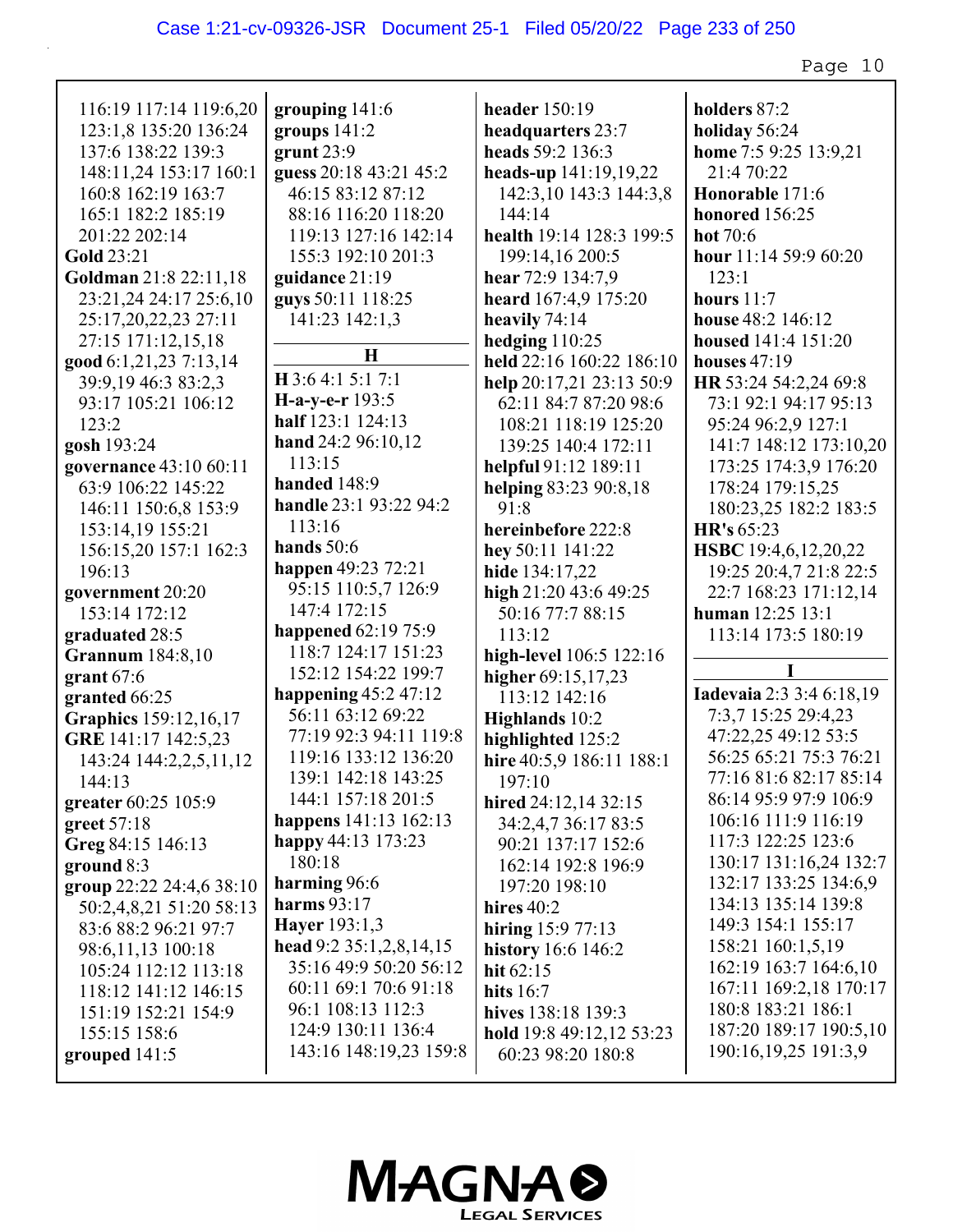| 201:10,18 202:14                               | improve 20:21 133:4                            | 182:11 183:14,16 187:1                     | interned 171:20                            |
|------------------------------------------------|------------------------------------------------|--------------------------------------------|--------------------------------------------|
| 218:18,21 221:4                                | inaccurate 131:5                               | 200:9                                      | interns 24:13                              |
| iComply $46:11,1547:1,4$                       | inadequate 131:6                               | informed 80:10                             | <b>interview</b> 29:7,9 83:9               |
| 47:14,17,18 48:3                               | inappropriate 55:14                            | initial 97:18,23 149:23                    | 168:12,15                                  |
| 151:24 152:9,11,15                             | 74:4 86:11 98:16 149:1                         | 168:12,15                                  | interviewed 62:7 90:20                     |
| idea 82:6 94:8                                 | <b>inaudible</b> 33:17 114:22                  | initially 64:5,6 125:10                    | intimidate 70:6                            |
| <b>ideas</b> 83:21                             | 145:10 147:7 158:8                             | 149:21 150:3,9 155:7                       | intimidating $72:1689:23$                  |
| identification 14:25                           | 161:14                                         | inquire 199:21 200:11,14                   | intimidation $70:871:19$                   |
| 29:17 30:21 37:15                              | inbox 173:25 174:4,9                           | <b>inquired</b> 200:16,16                  | 73:25                                      |
| 40:24 41:23 45:11                              | incentive 32:3                                 | inquiry 200:19,23                          | <b>introduce</b> 83:17,19                  |
| 54:11 63:24 68:2                               | include 38:3 142:9                             | <b>insert</b> 68:12                        | introduced 83:12,13                        |
| 101:17 115:21 120:7                            | included 26:22 37:6 88:8                       | <b>inside</b> 141:11                       | introductory 32:9,11                       |
| 129:3 140:14 144:18                            | 88:9 89:20 90:1,3                              | instances 132:3                            | <b>investigate</b> 23:2,16 81:1            |
| 164:14 165:17 166:5,21                         | includes 109:15                                | <b>instant</b> 45:19 46:1                  | investigating $69:9,11,12$                 |
| 167:24 170:22 172:23                           | including 23:19 57:4                           | institution 157:14                         | 156:22                                     |
| 175:8 178:1 184:4                              | 143:20 144:11                                  | institutions 20:18                         | investigation 107:17,21                    |
| 186:17 188:9 191:15                            | inclusive 101:13                               | <b>instruct</b> 51:2 162:20                | 108:7 111:7 121:2,10                       |
| 194:14 202:9                                   | inconsistent 96:18                             | <b>instructed</b> 50:6 150:15              | 121:13 125:8 128:1,6                       |
| <b>identify</b> 102:9 138:1                    | India 136:4 137:19 172:6                       | 179:25                                     | 128:10,12 133:11 148:7                     |
| 219:9                                          | 172:8,10,11                                    | instructions 65:23                         | 148:8,21                                   |
| identifying 58:3                               | Indian $172:12$                                | <b>insurance</b> 199:5,5,14,16             | investigations 22:23                       |
| ignore $50:1,17$                               | <b>indicate</b> 46:2 65:11                     | 200:5                                      | 32:22 89:10 120:23,25                      |
| ignoring 112:19                                | 72:24 74:14 99:3,4,19                          | intelligence 115:11<br>118:10              | investigator 120:16                        |
| illegal 108:11 109:12,15                       | 99:24 108:18 187:18                            | intended 66:19                             | investment 59:5 165:13                     |
| 109:23 110:8,11,13,17<br>111:4 131:7,20 135:19 | 189:7,14,22                                    |                                            | Investor 28:13<br>invite 69:6 115:25 119:5 |
| 139:12 140:6 143:1                             | indicated 46:10 48:5<br>51:14 104:22 174:19,24 | intentionally 134:17,24<br>interact 172:12 | 127:6                                      |
| 154:11,11 156:2                                | <b>indicates</b> 19:3 52:18                    | interactions 115:12                        | invited 59:7                               |
| illness 202:1                                  | 105:4,21 185:6 187:6                           | 172:4                                      | invoices 157:13                            |
| Ilya 46:3,6,7 47:3 102:24                      | indicating 134:22                              | interest 106:21 155:2,5                    | involuntarily 29:2                         |
| immediate 49:1                                 | <b>indication</b> 107:6 109:8                  | 178:8                                      | 218:25 219:5                               |
| immediately 70:23                              | <b>Indira</b> 139:18,19                        | interested 38:22 99:25                     | involved 69:25 86:18                       |
| 124:10,13                                      | individual 47:10                               | 105:8 180:15 222:15                        | 92:19 93:8 94:9 103:15                     |
| impact 86:3 113:3 145:2                        | individuals $48:21$ 49:24                      | interests 155:4                            | 152:2                                      |
| 145:6,8,16,17,20                               | 50:19 140:18 219:9                             | interfere 183:8                            | <b>issue</b> 24:8 43:4,15,19               |
| 148:25 149:2 150:16,24                         | <b>industry</b> 136:1,18,25                    | interfered 183:18                          | 44:9 46:14,23 51:15                        |
| 156:4                                          | influence 9:15                                 | intermediaries 38:11                       | 61:19 70:5 71:11                           |
| impacted 92:24                                 | inform $66:24$                                 | 50:23                                      | 127:25,25 131:4 136:1                      |
| impair $9:16$                                  | informal 8:10                                  | <b>intern</b> 28:7,12 103:7                | 138:6 141:2 155:21,22                      |
| implemented 152:8                              | information $16:5,830:3$                       | 171:8                                      | 178:22 180:22 182:21                       |
| importance 115:14                              | 86:9,21 127:22 142:5                           | <b>internal</b> 103:7 105:6                | 220:8                                      |
| <b>important</b> 8:4,19 57:8                   | 143:23 144:10 149:19                           | 113:4 121:1 154:7                          | <b>issues</b> 19:14 23:13 25:21            |
| 104:18 146:4                                   | 150:20 151:25 154:23                           | 159:5, 17, 21 164:1                        | 46:18 48:22 52:20 58:3                     |
| <b>impossible</b> 200:3 201:21                 | 154:24 162:21,22 168:9                         | 178:16                                     | 59:14 61:10,24 74:16                       |
| impression 130:24                              | 169:16 173:8 174:1,12                          | international 59:1 172:7                   | 79:7 81:1 86:22 87:6,10                    |
| improper 92:7                                  | 174:20 176:10 178:16                           | 172:14,15                                  | 87:15,21,23 88:5,10,17                     |
|                                                |                                                |                                            |                                            |

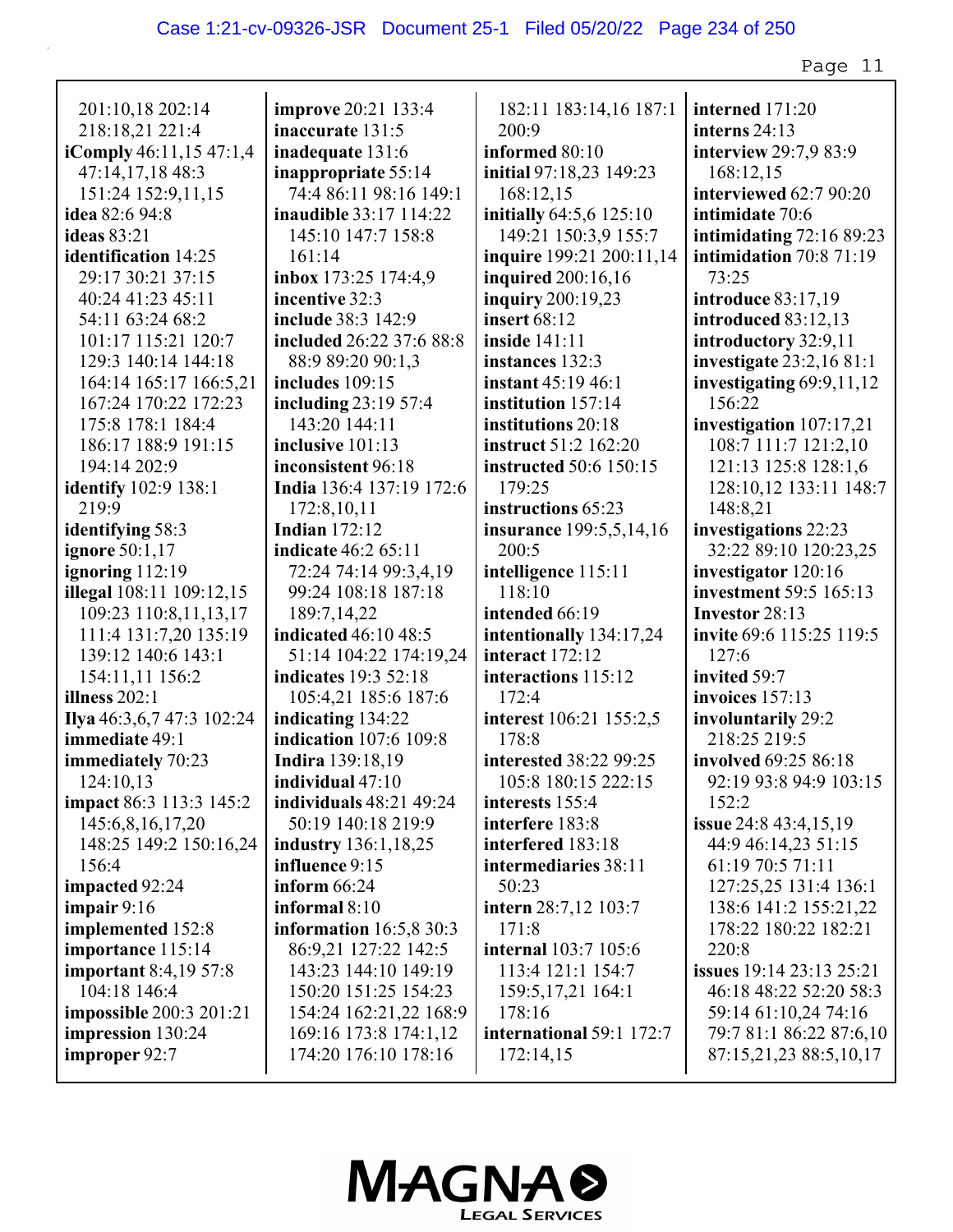| 89:25 90:13 91:2 100:3         | 39:13,17 188:15 189:9        | 200:13,20 218:7,10,14     | 73:20 74:3,5 79:5 83:22       |
|--------------------------------|------------------------------|---------------------------|-------------------------------|
| 100:3,19 101:1 102:9           | 189:14,23,25 190:4           | 219:3,6                   | 83:25 84:9,11 85:17           |
| 105:22 106:7 108:9             | 198:7 201:15,17 222:5        | JPMorgan's 95:12          | 88:21 89:9,24 91:8,12         |
|                                |                              |                           |                               |
| 110:20 126:12 134:18           | 222:20                       | 137:19 155:1,5 180:15     | 92:2,25 93:13,14,15,16        |
| 134:22 135:22 137:7,9          | <b>JIMMY 2:11</b>            | July 17:8 31:20 32:23     | 94:14,25 95:16 97:2           |
| 159:6 220:10,11                | job 15:3,5 18:14,16,17,24    | 125:22 150:23 152:24      | 98:7,24 99:12 103:18          |
| item 66:13 104:18              | 83:7 85:12 90:19 93:17       | June 31:12 98:21 101:23   | 103:19 106:11 107:12          |
| items 40:1 88:21 101:10        | 96:10 118:17 133:1           | 102:1,12 105:14 107:25    | 108:8,10 109:11 110:4         |
| 104:3,24 121:20 122:2          | 140:2 167:18 185:13          | junior 23:8 34:5,8,14     | 110:12 111:16,19,21           |
|                                |                              |                           |                               |
| J                              | 195:25 196:9,10 218:25       | 113:13                    | 112:8,21 113:8,13,18          |
|                                | John 120:19 141:9,15,16      | Justice 28:3              | 114:7 117:1 118:25            |
| James 6:11 70:24,24            | 144:3                        | justify 61:25 94:16       | 119:3,4,25 120:2,24           |
| 71:4                           | join 22:5,7 30:25 60:5,7     |                           | 121:4 124:1 128:15            |
| Jamie 36:14 122:18             | 179:3                        | K                         | 131:2 132:2,19,24             |
| Janice 21:23                   | joined 32:23 33:3,6          | Kate 11:3,14              | 136:15 137:23 138:3           |
| <b>January</b> 60:6,25 65:6    | 34:11 43:6 60:2 62:18        | Kathleen 2:4 6:19 11:14   | 139:10,11,14 142:2,6,9        |
| 66:15,17 67:11 69:10           |                              | Katrina $43:10$           |                               |
|                                | 62:24 78:2 100:12            |                           | 142:16 143:15 144:5           |
| 83:17 85:18,23 163:15          | 120:22 141:21 196:7,19       | <b>Kearns</b> 141:9       | 145:25 146:8 148:6            |
| 175:15,24 176:11 178:5         | 196:21,21                    | keep 23:12 47:21 79:7     | 149:12 150:10,12 151:6        |
| 182:12 184:8 185:7,10          | <b>Joseph 139:16,19</b>      | 87:20                     | 151:11 152:9 156:17,24        |
| 187:8                          | JPM 173:20,24 174:9          | <b>keeps</b> 140:10       | 158:15,23,23 164:19           |
| <b>Jeanette</b> 43:13,21,22    | JPMC 3:8,8,11,11,13,13       | kept 201:23               | 167:13,16,16 171:6            |
| 44:12,19 46:16 70:14           | 3:14,17,17,184:6,6           | key 47:7 59:4,6           | 179:25 180:15,16,18           |
| 71:6,7 72:20 76:25 77:5        | 14:21,24,24 16:4,18          | kind $8:20$ 21:14,18 23:1 | 182:22 187:5 189:10,18        |
| 90:10 123:19,23 124:6          | 17:6 30:16,20,20 37:10       | 43:22 44:3,17,25 45:2     | 190:12 193:16 200:3,7         |
| <b>Jeanette's 43:16 126:12</b> |                              | 48:25 57:10,15,20 61:5    | 218:16                        |
| <b>Jeannie</b> 148:10,11       | 37:14,14 40:23 41:2          | 63:10 77:6,9,10 81:11     |                               |
| 173:12,19 174:5 177:14         | 45:10,10 54:10 144:17        | 83:17 84:10,22 86:10      | knowing 76:8                  |
|                                | 144:17,20                    |                           | knowledge 12:6 218:12         |
| 180:1,2 181:5,6,7              | <b>JPMorgan</b> 1:6 6:4 7:17 | 86:20 87:16 90:13 96:2    | knows 119:6,20                |
| Jenna 173:2,4 175:15           | 12:11,14 14:4,10 15:3        | 101:6 110:15 111:1        | Korot 42:3,8 52:16 68:19      |
| 176:18 179:24 181:1            | 15:24 16:9, 13, 24 18:2, 6   | 112:8 113:15 119:10,12    | 78:13 107:18,22 108:5         |
| 183:2,11                       | 18:25 29:6 30:9 31:1         | 119:15 139:2 141:5,12     | 110:24 136:23                 |
| <b>Jennifer</b> 35:4 36:24     | 32:25 33:4 34:8 36:18        | 150:13,14 196:15          | KYC 26:4,10,18                |
| 44:21 45:4 56:7,14,18          | 37:2,5 40:7 41:11 43:2       | 197:22 199:17,18 201:4    |                               |
| 56:20,21 57:8,11,17            | 45:16 49:5 62:8 63:3         | kinds $38:5$              | L                             |
| 66:14 82:12 83:13,20           | 67:8, 14, 18 81:24 89:14     | knew $90:14$ 152:13       | L 2:10 7:1,1,1 45:16          |
| 83:22 84:2 85:6 98:8           |                              | 157:23                    | <b>L-a-u</b> $164:21$         |
| 117:18 126:22 127:3,5          | 95:8 109:14 111:13           | know 9:7 10:7,13 16:15    | labeled 14:21                 |
|                                | 122:17 132:25 138:11         |                           |                               |
| 127:16 129:15 138:15           | 158:19 160:16 162:7,11       | 23:2,13 24:14 26:19       | labeling 63:9                 |
| 144:25 160:25 163:14           | 163:13,17,21 168:23          | 27:5 30:12 34:18,20       | lack 56:23 122:9 149:10       |
| 219:18                         | 172:1,10,17 173:9,10         | 38:13 41:16 44:5,9 45:1   | 159:20                        |
| Jennifer's 83:18               | 175:2 177:4,8,12 179:5       | 48:18 49:1,6 50:19 51:4   | lady 193:7                    |
| <b>Jeremiah</b> 2:3 6:17,18    | 180:20,23,25 181:21          | 51:8 56:1 57:15,19,21     | <b>Laferriere</b> 61:5 63:5,6 |
| 11:3 29:20 170:16              | 182:19,19,23 183:18,25       | 59:1 61:15,16 62:14,15    | 76:1 78:8,11 96:20            |
| 185:24                         | 187:23 196:10,17             | 62:16,22 63:13 64:9,11    | 124:23 140:19 151:4,5         |
| <b>Jersey</b> 1:13,13 2:7 39:2 | 197:11 198:13 199:25         | 64:13 67:20 71:17         | 151:7,8 160:25 179:18         |
|                                |                              |                           |                               |

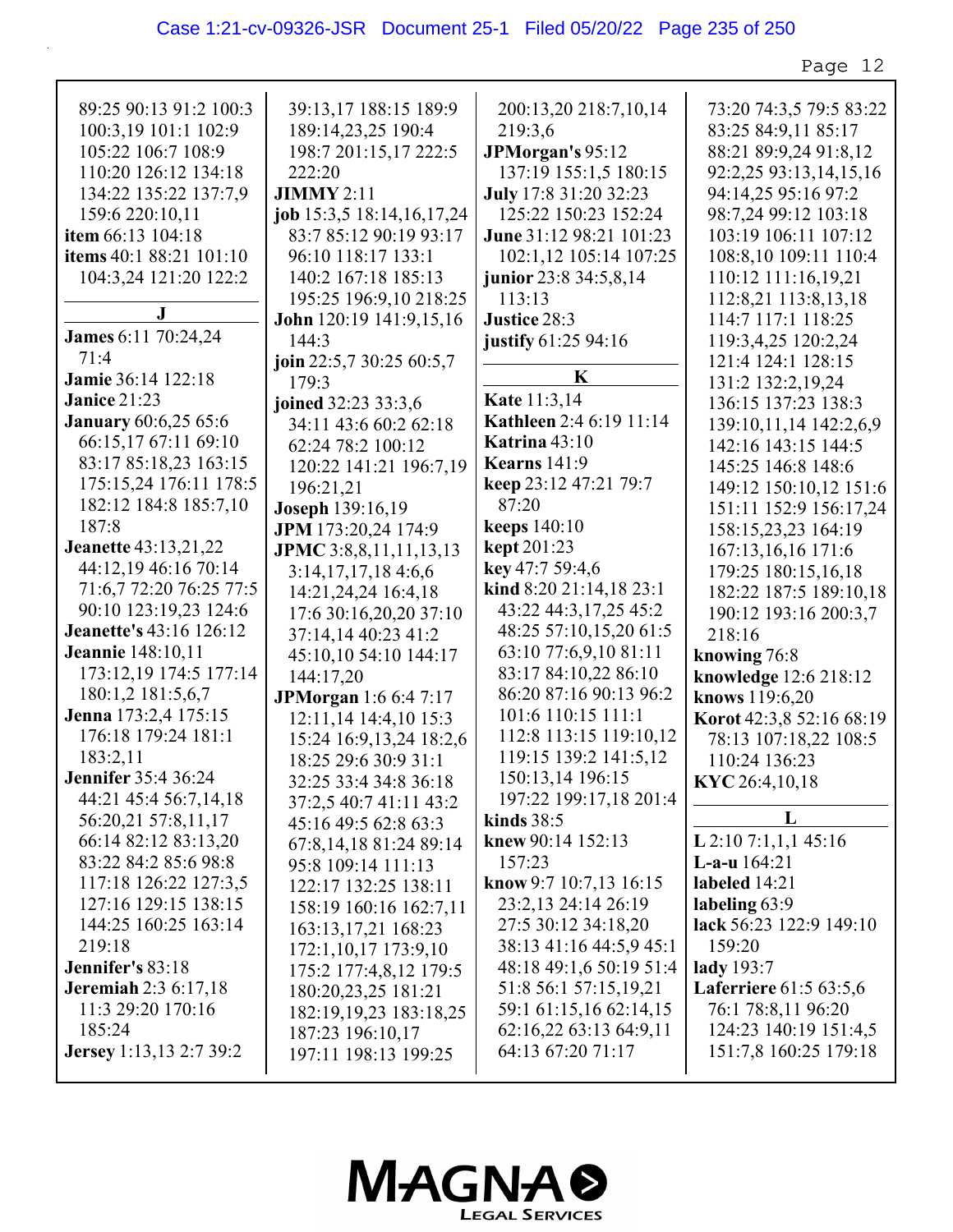| 179:19                      | 177:3 197:24 198:3          | LLP 2:6 $6:10$                  | 90:12 114:8 135:17            |
|-----------------------------|-----------------------------|---------------------------------|-------------------------------|
| Laferriere's 135:4          | length 60:17,19             | loan $169:14$                   | 141:3                         |
| Lake 23:25 24:19,20         | let's 8:2 14:19 16:17 37:9  | local 172:12                    | low 57:22 84:9                |
| 157:17                      | 45:13 51:11,25 52:15        | locate 24:8                     | lower 24:1 137:20             |
| language 111:1 134:19       | 54:13 60:19 62:8 64:1       | located 9:23 201:12,14          | luck 178:8,19                 |
| 134:21 135:23 136:18        | 68:4 92:10 101:19,25        | <b>location</b> 24:1 69:2 73:15 | lunch 82:16                   |
| 137:12                      | 115:23 120:9 129:5          | 73:17 74:12                     | luncheon 82:21                |
| larger $31:16$              | 140:16 144:20 153:24        | lock 23:11                      |                               |
| <b>lasted</b> 100:11        | 164:3 168:1,13 170:24       | log 86:22 87:6,10,11,13         | M                             |
| late 76:8 85:18,22,23       | 172:25 175:10 178:3         | 87:24 88:5,10 100:19            | M 7:1 24:9                    |
| 139:2 149:7,8 198:19        | 184:6 186:19 191:17         | 101:6,11 102:9 159:6            | <b>MacKenzie 83:9 136:4</b>   |
| <b>Latin</b> $25:4$ $165:1$ | 194:16 202:11               | 220:11                          | 136:13 161:4                  |
| Lau 164:21                  | letter 30:25 31:7           | London 146:5 153:22             | <b>Magna</b> 1:23 6:12        |
| laundering $23:18$ 24:6     | letting $92:2$              | long 11:6 27:4 44:14            | mailbox 174:4 177:15          |
| Laura 161:5 164:25          | level 34:17 48:22 69:16     | 60:15 79:23 105:23              | 181:5                         |
| 165:7                       | 69:17,23 88:15 113:13       | 145:5 157:23                    | Mailys 60:4,5 62:8            |
| Lauren 17:18 171:22         | 113:13 118:11 142:16        | long-standing $141:1$           | 220:19                        |
| 175:25 176:18 179:17        | 151:13                      | longer 76:11,15 92:5            | main $23:7$                   |
| law 7:16 27:22,23 28:7      | levels 73:8 137:20 196:17   | 95:15 99:25 107:2               | making 15:21 57:18            |
| 49:20 171:8,20,21           | 196:24,25 197:4             | 148:17 173:19 180:2             | 111:14 113:20 161:11          |
| 177:2 198:2,4               | Lewis 2:6 6:10,24 7:16      | 201:12                          | 178:17 197:10                 |
| lawsuit 7:18                | liaison 23:5 25:1           | look 16:1 28:16 37:22           | male 36:10                    |
| lawyer 20:5,25 25:7         | license 132:23 222:3        | 43:23 52:15 72:21               | <b>Malpica</b> 171:19         |
| 26:14 27:20 38:19           | licensed 38:24 39:4         | 79:13 83:7 85:12 107:6          | man 193:6                     |
| 162:22 163:5,11             | licensures 189:8            | 130:14 152:15 154:10            | manage 49:18 50:14            |
| lawyers $10:19$             | Lillian 21:10 24:22 25:1    | 189:7,24                        | 125:21                        |
| layoffs 84:8                | limited 89:9                | looked 54:2 106:12              | managed 66:16                 |
| Lazala 139:18,19 140:8      | line $23:11$ $24:19$ $71:1$ | 129:18                          | management 93:3,5             |
| lead 63:7 105:20 162:3      | 88:21 121:19 141:6          | looking 39:25 42:17             | 104:14 105:7,10 108:11        |
| 195:5                       | Ling-Cohan 171:7            | 51:13 52:17 61:22               | 111:8 134:18                  |
| leader 85:5                 | Linthorst 2:8 3:4 6:17,23   | 72:23 79:7 94:23 95:23          | manager 15:7,9 19:9           |
| leadership 105:5            | 6:24 7:12,15 14:19          | 98:8 99:16 107:9                | 60:3 64:18 95:3 109:14        |
| leading 99:20 220:4         | 28:14,25 29:12 30:15        | 121:17 123:16 138:1             | 114:15 125:19 141:7           |
| leads 59:2 119:2,7 120:1    | 33:23 37:9 41:17 45:13      | 171:4 199:19                    | 151:9 195:11,12,16            |
| learn $76:10$               | 52:4,14 82:15 83:1          | <b>lookout</b> 201:23           | 197:1,5,6,7                   |
| <b>learned</b> 85:19 91:10  | 115:1 116:24 123:4,15       | looks 15:16 31:5 37:23          | manager's 109:24              |
| leave 18:3 19:22 25:19      | 134:7 160:3,15 164:4,8      | 38:1 45:25 67:17 68:17          | managers 47:7,8 82:11         |
| 60:6                        | 170:15 186:9 202:17         | 105:12,14 106:19 116:4          | 94:17 95:25 96:9              |
| leaving $111:2$             | 220:4,24 221:3              | 118:25 129:14 142:8             | 109:12,22 121:22              |
| Lee $20:1,3$                | <b>Lisbon</b> $27:1$        | 152:7 167:2 168:14              | 122:11 196:3                  |
| left 18:7,24 22:2,5,8       | list 73:2 93:14,15 95:20    | 185:9 189:13 191:21             | managers' 109:10              |
| 25:17 27:12,16 57:4,13      | 168:22 169:1 219:10,14      | $loop\,46:5$                    | 110:20 114:8                  |
| 77:8 174:20                 | <b>listed</b> 172:18        | looped $46:20$                  | Managing 175:2                |
| legal 1:23 6:12 38:17,18    | lists $65:14$               | lose 83:11 132:23               | mandatory 38:2 40:10<br>40:18 |
| 38:19 46:8 60:4 89:25       | litigation $12:7$ 14:3      | lost $115:5$                    | <b>Manhattan 73:19</b>        |
| 95:16,17 150:9 162:16       | <b>little</b> 15:21 138:19  | lot 23:7 43:8 67:22 84:8        |                               |

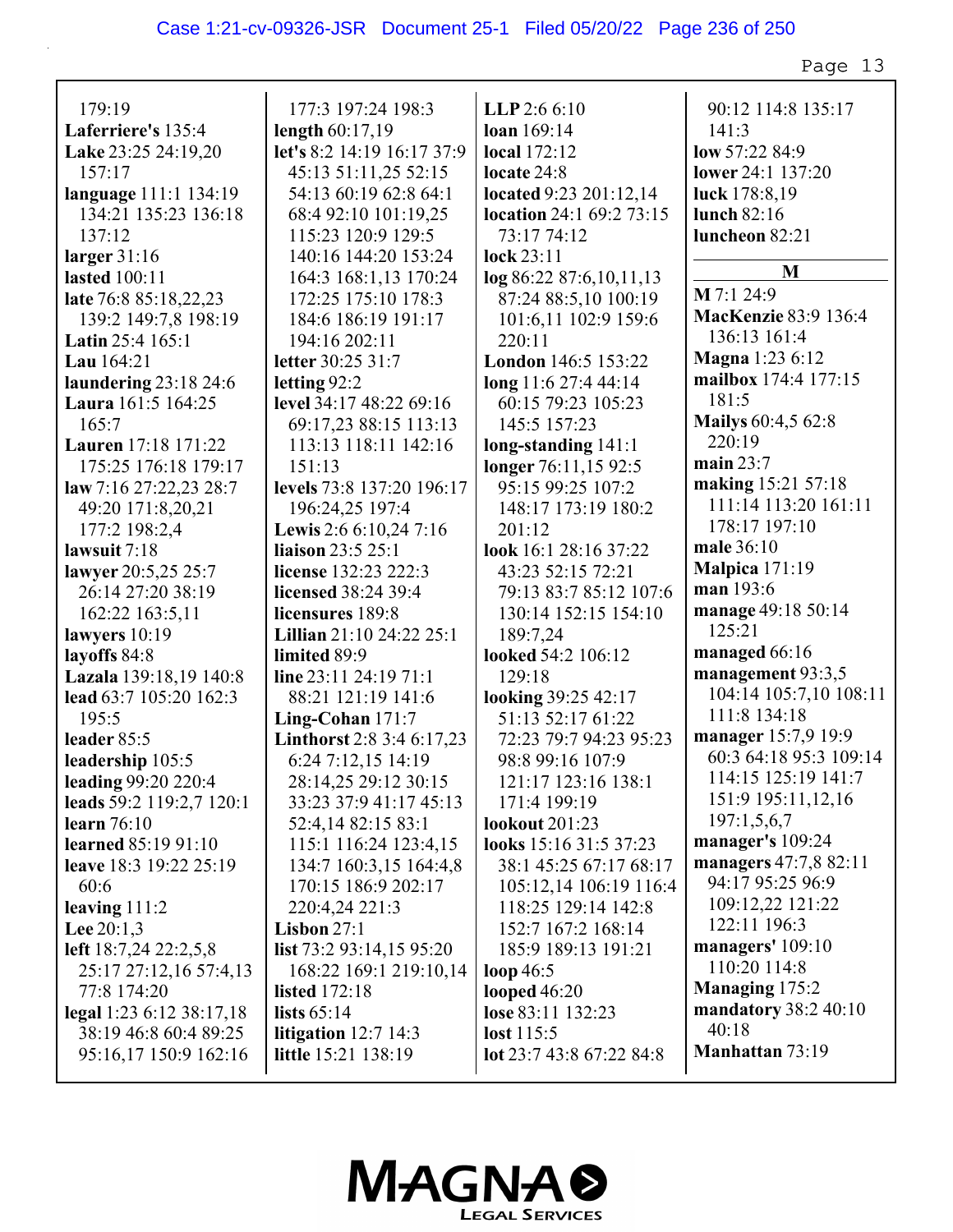| manhood 69:12           | matter 6:4 190:14           | 86:6 87:1,5,7,9 88:23       | message 42:23 45:19       |
|-------------------------|-----------------------------|-----------------------------|---------------------------|
| manipulate 146:10       | matters 24:10 92:20         | 88:25 89:2,7,21 90:2,4      | 46:1 99:11 175:12,14      |
| manuals $112:4,6$       | 148:12                      | 90:6,8,11,18,25 91:1,3      | messages 92:2             |
| March 11:12 22:13 26:2  | <b>Matthew 24:20 171:16</b> | 91:5, 10, 14, 24 93: 9      | messy 98:14               |
| 69:4 79:17 187:14       | MD 24:20                    | 100:25 117:1 118:1,3        | met 10:19 56:10 65:5      |
| 199:6                   | mean 16:2 29:4 42:1         | 119:17 136:16 219:21        | 79:19 84:5                |
| Maria 144:22 145:7,9,13 | 60:17 93:21,22 99:13        | 219:22,23 220:3,15,17       | method 157:10,12,20,22    |
| 145:14 149:7 150:15,22  | 109:24 113:9 136:8,9        | meets 194:21                | 158:13,16,24              |
| 151:1,2 161:4           | 160:21 162:8,12 197:16      | Melissa 27:2,3,5 61:5,8     | methodology 149:14        |
| Marianne 157:17         | meaning 51:2 110:11         | 63:5,6 75:25 76:12 78:8     | 150:2 156:18              |
| mark 14:19 29:12 30:15  | 128:3 146:8 149:16          | 78:11,15,22 79:6,20         | metropolitan 201:8,13     |
| 37:9 41:1,17 45:13      | means 8:18 10:24 49:19      | 96:20 97:17 98:15,20        | <b>Mexico</b> 19:16       |
| 54:13 64:1 68:4 101:19  | 70:8 106:18 145:25          | 99:5 100:12 101:8,22        | Meyer $60:2$              |
| 115:23 120:9 129:5      | 146:17,18 181:4             | 102:2,3 112:15 113:16       | <b>MFY</b> 177:3,5        |
| 140:16 144:20 164:3     | meant 97:4 110:15 114:3     | 113:22 114:12 116:1,16      | Mia 42:3,8,19 52:16       |
| 165:19 166:23 168:1     | 122:10,19,20,21,23          | 116:18 117:5,6,16,17        | 68:19,22 69:6,23 72:24    |
| 170:24 172:25 175:10    | media 103:18 218:7,9,13     | 117:25 122:2 125:2,11       | 78:13,20,25 79:2,12,19    |
| 178:3 184:6 186:19      | medicals 202:12             | 125:15,17,21 126:1,7        | 79:24,24 80:2,5,7,25      |
| 188:11 191:17 194:16    | medication 9:15             | 135:4 140:19 141:21         | 81:10 94:20 96:23         |
| 202:11                  | meet 10:20 64:21 66:16      | 143:4,13,18 144:21          | 107:18,22 136:13,23       |
| marked 14:24 29:16      | 157:12                      | 145:9,13 149:20 150:15      | 137:2,17                  |
| 30:20 37:14 40:23       | meeting 11:2,6 44:21        | 150:17 151:4,8,18           | <b>Mia's 80:7</b>         |
| 41:22 45:10 54:10       | 45:3 46:16 51:18,22,23      | 152:13 153:11,23,24         | Michael 24:18             |
| 63:23 68:1 101:16       | 51:24 52:1 53:1,14,18       | 155:7,11,19 160:25          | mid 76:9                  |
| 115:20 120:6 129:2      | 54:5 56:4,7,15 58:17        | 179:19                      | middle 19:4 115:2 135:3   |
| 140:13 144:17 164:13    | 59:17 60:20 61:20           | <b>Melissa's 79:8 155:4</b> | 143:13 147:20 155:13      |
| 165:16 166:4,20 167:23  | 66:14 68:18 69:7 74:2       | Mellon 25:24 26:14,24       | 168:23                    |
| 170:21 172:22 175:7     | 75:25 76:6,13 77:1          | 27:8,13,17                  | midtown 73:21,23          |
| 177:25 184:3 186:16     | 78:17,22 79:20,23,24        | member 39:9,19              | midyear 113:21,24 114:5   |
| 188:8 191:14 194:13     | 80:9 81:9 86:12,19 87:3     | member's 123:19             | 114:16 116:3,5 118:22     |
| 202:8,15                | 87:4,14 88:15,17,19         | members 44:24 57:3          | mind 142:7                |
| market 1:23 24:7        | 89:12 92:3 97:18,23,25      | 58:8 80:17 114:18           | mindful 115:12            |
| married 12:20,22        | 100:9 101:7 105:15          | 124:6 125:4,24 134:17       | mine 114:12               |
| Martin 136:3,13 161:4   | 108:4 113:19 115:25         | 135:21 137:3                | Minister 172:9            |
| match 87:13 138:2       | 116:4,6,8,10 117:6          | memory 91:19,21 108:21      | minutes 160:4             |
| material 156:1          | 118:6,24 119:1,5,11,13      | mental 128:3 202:1          | misconduct 81:23 95:6     |
| materials 108:9 136:19  | 119:18,22 121:14            | mention 106:24 165:9        | mistake 111:5 113:20      |
| 140:1 152:2,3 161:17    | 122:15 126:21 127:4,9       | 175:17                      | mistakes 113:14           |
| 161:19                  | 128:15,20,23 129:8,13       | mentioned 90:15             | misunderstood 127:23      |
| maternity 60:6          | 130:3,9,12,21,24            | mentor 21:15,18,21          | mitigating $77:13$        |
| matrices 146:21 156:17  | 131:11 136:12,14,15         | 56:10,11                    | mix 97:1 196:15           |
| matrix 145:18 148:25    | 138:13,22 161:2             | Merchant 142:21             | model 145:22,25 146:11    |
| 149:14,20 150:6 151:11  | meetings 11:8,15 58:9       | merger $101:9$              | 146:15,17 150:6,8         |
| 151:16 152:12 155:10    | 59:9,12,13,19,23 60:16      | merit 109:3,8 130:16        | 152:21,25 153:3,7,8,14    |
| 156:6,12 161:22         | 60:18,21 61:6,7,12          | 131:15                      | 153:16,18,20 154:19       |
| matrixes 146:22 149:10  | 81:16 85:2,20,25 86:2,4     | mess 153:22                 | 155:12, 14, 16, 21 156:14 |
|                         |                             |                             |                           |

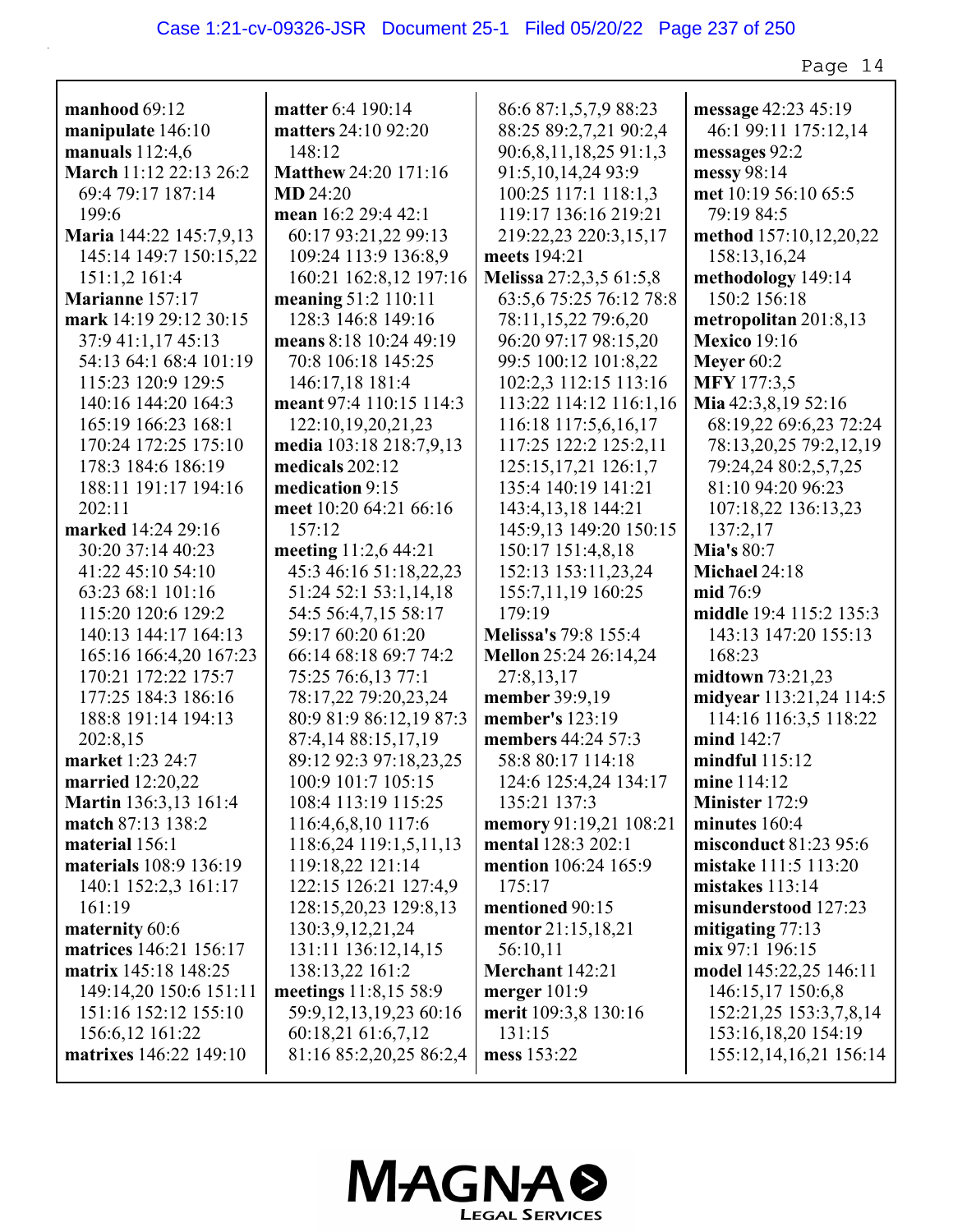| 156:20 157:1              | 136:5 146:16              | 76:19,23 77:15 81:11<br>96:22 135:5 165:1 | 59:20 65:2 84:4,5                    |
|---------------------------|---------------------------|-------------------------------------------|--------------------------------------|
| models 146:7,12           | multitude 201:16          |                                           | 100:11                               |
| <b>Modi</b> 172:9         | mute 47:25 52:21 83:4     | 166:9 168:5, 16 171:3                     | <b>NPA 149:25</b>                    |
| money 23:18 96:2 158:19   | 134:8 160:19              | 173:5 180:5 182:16,23                     | number 44:2 45:15                    |
| monitoring 22:25 62:25    | N                         | 183:9, 19 184: 11 188: 14                 | 47:19 52:18 57:3 58:12               |
| 74:19 75:12 77:3,11       | N 2:1,10 3:1 222:1        | 189:8, 9, 14, 22, 23, 25                  | 124:5 137:16 159:6                   |
| 93:10 112:18 137:24       | name 7:15 17:19 21:24     | 190:4 192:3 198:7                         | 173:25 181:18 222:3                  |
| <b>Montgomery 60:5</b>    | 27:3,4,6 60:8 81:10       | 200:3,4,5 201:3,8,12,15                   | numbered 54:19                       |
| month 38:14 43:1,8 45:7   | 87:13 91:18 102:20        | 201:17 222:4,20                           | numbers 169:1,6 181:7                |
| 112:19,19 124:12,12       | 103:8,12 144:22 151:5     | news 23:13                                | NYU 200:1,16,19                      |
| monthly 38:13 58:5,10     | 181:18 193:2,4            | <b>Nick 193:19</b>                        | $\mathbf 0$                          |
| 58:19 60:24               | names 47:6 69:21 219:11   | $\mathbf{nodes} 9:1$                      | <b>O</b> 2:10 222:1                  |
| months 141:20             |                           | noise 161:16                              |                                      |
| <b>Moore 24:20 171:16</b> | Napier 157:11 158:4       | non 177:6                                 | O'Connor 42:3,8 68:19<br>68:25 69:25 |
| morale 45:2 57:10,14,21   | neck 138:22 139:4         | non-BAU $104:3$                           |                                      |
| 84:10                     | need 7:5 12:17 49:2 50:9  | non-U.S 59:2                              | <b>O'Rourke</b> 43:13 70:14          |
| Moran 173:2,4,17          | 50:9 51:16 62:11 90:12    | nonexistent 131:6                         | 76:25 90:10 123:19                   |
| 174:12,25 175:15,24       | 95:25 99:5 103:11         | <b>Nope 25:8</b>                          | 124:7                                |
| 176:2,7,14 177:21         | 114:23 119:5 124:22       | normal 72:15                              | O'Rourke's 123:23                    |
| 178:5 179:24 181:1        | 128:15 142:17 147:4       | normally 67:3 72:12,14                    | <b>OAG</b> 178:15                    |
| 183:2,12,12               | 148:12 156:13 157:1       | <b>Norris</b> 71:5,6 99:21                | oath 8:5,11                          |
| Morgan 2:6 6:10,24 7:16   | 158:3 173:8 185:25        | 112:24                                    | object $49:13$                       |
| 17:7,11,23 18:1,4,7,9     | needed 19:13 25:4 47:2    | nos 3:8,9,11,12,15,16,19                  | objecting 134:13                     |
| 19:4 168:23 171:23        | 51:20 77:2,2 88:22        | 3:20, 22, 23, 25 4:3, 4, 6, 8             | objection 29:4,5 53:5                |
| 175:19,21 176:20 177:3    | 112:12,14 115:11          | 4:10,11,13,15,17,18,21                    | 56:25 65:21 75:3 76:21               |
| 179:5 180:17 181:18,22    | 119:19 142:15 146:19      | 4:22,24,25 5:3,4 9:1                      | 77:16 81:6 85:14 86:14               |
| 182:11,14 193:1,3         | 150:21 151:25 153:19      | 14:23 29:15 30:19                         | 95:9 97:9 106:9,16                   |
| 196:14                    | 154:24 174:12 176:2       | 37:13 41:21 45:9 63:22                    | 111:9 130:17 131:16,24               |
| morning 6:1,21,23 7:13    | 180:22                    | 67:25 101:15 115:19                       | 132:7,17 135:14 139:8                |
| 7:14 145:1                | needs 48:9 49:22,23       | 120:5 129:1 140:12                        | 149:3 154:1 155:17                   |
| mother 201:25             | 62:16 119:7 183:4         | 144:16 165:15 166:3,19                    | 158:21 167:11 169:2                  |
| motion 188:15,20 190:1    | negative 103:18 131:1,18  | 167:22 172:21 175:6                       | 180:8,9 183:21 187:20                |
| mouse 134:3               | 131:22 132:2,13,21,21     | 177:24 186:15 188:7                       | 189:17 190:5,10,16,19                |
| move 18:16 82:4 125:22    | neither 222:9             | 191:13 194:12 202:7                       | 190:25 191:9 201:10,18               |
| 153:10 159:22 173:7       | <b>Nelly</b> 147:22 163:1 | note 57:5 93:1 173:15                     | 202:17 220:4                         |
| 178:7                     | network 105:6             | 175:24                                    | observe $125:20$                     |
| moved 76:5 79:4 80:16     | neutral 178:25 180:17     | noted 137:17 177:5                        | observed 109:22 124:8                |
| 81:5 92:15 118:22         | never 16:15 37:18 70:21   | notes 10:9 87:19 112:20                   | 124:10                               |
| 125:12,15,17,23 150:13    | 114:13 133:17 172:16      | 136:16                                    | observing 72:4                       |
| 151:9                     | new 1:1,13,13 2:3,3,7 6:6 | Notice 1:15                               | obtaining $147:6,10$                 |
| moving 18:15 80:13,15     | 7:9,9 11:25 18:18 22:20   | noticed 72:20 74:3 124:5                  | obviously 199:7                      |
| 80:20 140:10 180:1        | 22:21 24:21 25:24         | 167:3                                     | occurred 89:13                       |
| 183:13                    | 26:13,24 27:8,12,16       | notified 147:15,18                        | <b>October</b> 19:5 53:15,17         |
| MRG 151:16 153:24         | 28:8 39:1,1,4,13,17       | 176:20                                    | 53:20,25 54:6 55:19                  |
| 154:18 155:8              | 40:2 58:24,25 65:7        | <b>November 30:10 34:3</b>                | 72:7 74:25,25 75:2,6                 |
| multiple 42:10 116:22     | 74:15,17,22 75:10         | 54:14,23 56:4,9,15                        | 76:20 89:19,19,21 90:6               |
|                           |                           |                                           |                                      |

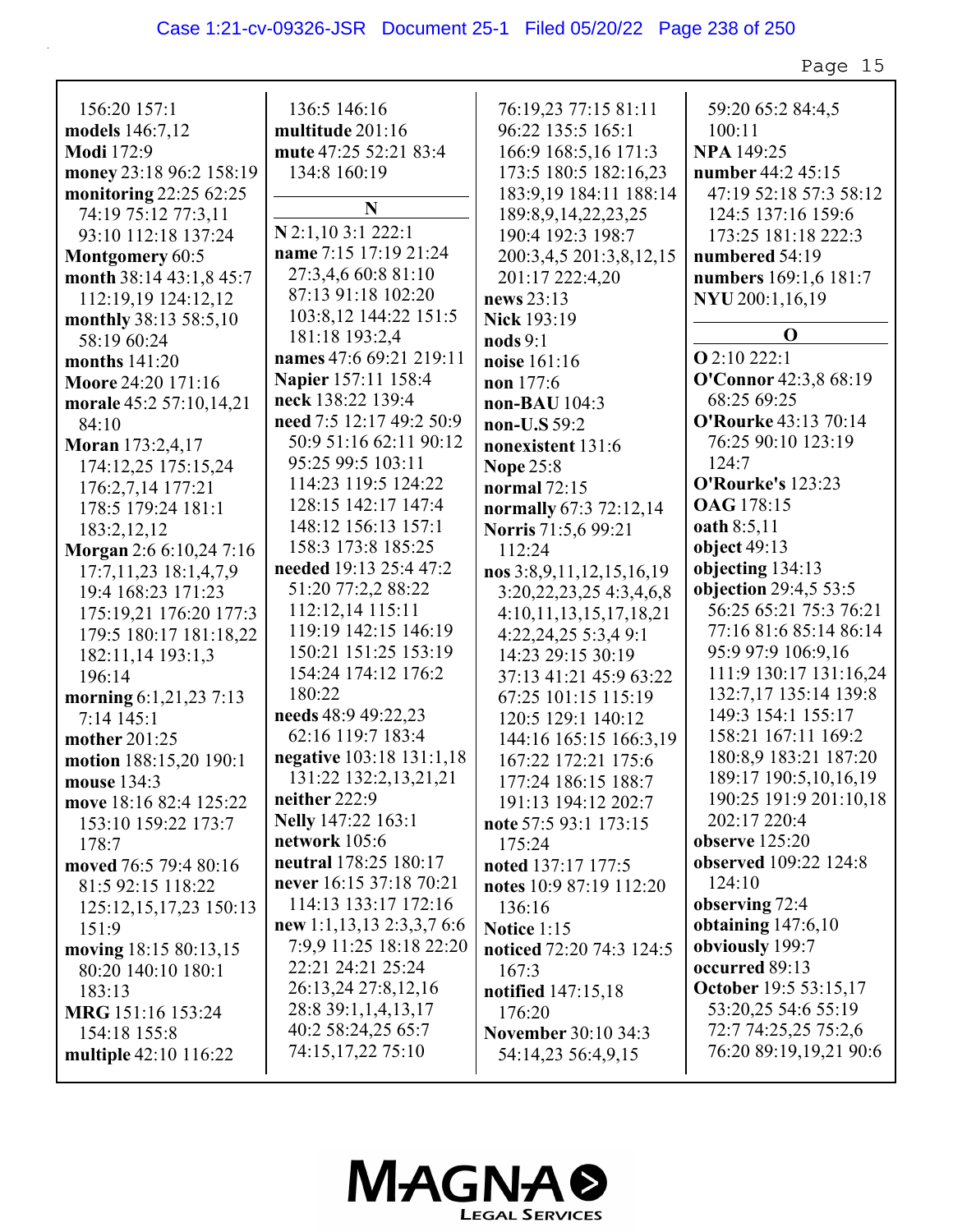| 121:15 126:17 140:19        | 118:23 123:6 129:11      | 150:15,22 151:2 161:4     | 137:4                   |
|-----------------------------|--------------------------|---------------------------|-------------------------|
| 147:19 156:21 162:18        | 134:5 135:12 140:10,24   | <b>Ouli's 151:1</b>       | parties 6:14 48:18      |
| 162:24 172:6                | 141:23 144:2 151:8       | outlined 94:20            | 187:18 222:11           |
| odd 86:18 157:15 179:1      | 160:24 164:22 169:5      | outset 81:2               | partner 21:16           |
| OFAC 26:4,7,22 159:20       | 174:8 184:23 185:6       | outside 70:11 146:22      | parts 89:4              |
| 159:21,22                   | 188:24 189:3 199:3       | overdue 169:13            | party 14:2              |
| off-line 145:18             | 218:18 219:4,8,13,20     | overlap 23:7              | passed 182:16,18        |
| offense 14:15               | 219:25                   | oversee 146:12            | passing 179:7           |
| offenses 23:19              | old 21:7 135:4           | oversees 145:23           | pasted 187:23           |
| offer 18:6 22:7 25:16       | on-boarding 26:18 172:6  | oversight 38:10 71:14,23  | paths 137:23            |
| 27:15 30:25 148:9,14        | on/or 116:8              | owners 47:6               | patient 53:10 200:15    |
| 178:18 179:7 184:14,21      | once 26:20 49:1 64:10    | ownership 112:22          | Patrol 151:20,22,24     |
| 184:24 185:2                | 72:5 89:6 150:10 156:9   |                           | 152:10                  |
| offered 18:19 19:14         | 163:14                   | P                         | <b>pattern</b> 124:8,11 |
| 31:15 81:24 177:4           | one-hour 60:21           | $P$ 2:1,1,10              | Paula 193:25            |
| offers 163:19,25 198:8      | one-on-one 44:23         | P-e-r-n $35:23,24$        | pay 110:13 157:24       |
| office 22:22 23:24 24:15    | one-on-ones 44:23        | P-u-n-e-e-t 33:24         | 169:13                  |
| 24:21 26:8 28:9 70:10       | one-page $41:2$          | P.C.2:2                   | paycheck 132:25         |
| 70:22 71:14,23 74:7,8       | one-to-one 152:1         | p.m 23:10 82:19,25        | payment 157:10,21,22    |
| 80:7,8 83:19 96:21          | ones 101:13 118:4        | 123:8,14 160:14 185:19    | 158:13,16,24            |
| 145:1 147:20,21 148:17      | 200:12                   | 186:8 221:7               | penalties 8:12          |
| 165:2,22 168:6,16           | online 38:3              | PA 1:24                   | pending 9:4 188:16,20   |
| 171:3 173:6 179:4           | online/145:17            | Pacific 23:5              | 190:1                   |
| 180:6 182:17,24 183:10      | open 23:24 111:2 157:22  | package 18:20,22 19:1     | people 24:13,14 34:19   |
| 183:20 184:12,16            | operated 89:1            | page 3:7 4:2 5:2 8:4 17:6 | 43:7 45:5 49:6 51:2,2   |
| 185:10,12 198:18            | operating 146:20,22      | 30:7 31:7,7 39:25 51:14   | 57:23 77:7 83:13,18     |
| 199:17 200:17 201:4         | opinion 110:24           | 52:18 65:12 121:17        | 84:7,9,13,20,22 90:15   |
| <b>officer</b> 25:8 36:2,11 | opportunities 59:11      | 123:17 168:21             | 103:11 114:9 123:20     |
| 38:15 84:16,19 122:19       | 60:15 61:19 66:22 67:1   | pages 15:16 16:4,12,18    | 124:18,20 125:3 136:9   |
| 184:11 192:4 193:21,22      | 87:7,9,12 98:8 99:16     | 130:12                    | 141:8 158:15 161:1,6    |
| 194:2,6 195:6 196:22        | 100:10,22,24 101:6,11    | paid 157:9,19 158:18      | perceived 46:21         |
| 196:22 197:8                | 219:22 220:14,17         | 159:22 192:11 197:9       | perform 24:3 47:8 71:16 |
| officers 38:17 59:4         | opportunity 25:11 27:10  | Pam 60:2                  | 91:8 93:23 103:11       |
| 142:14 146:13 196:25        | 130:20                   | Panasonic 187:14          | 150:3                   |
| oh 27:2 41:7 47:24 48:7     | optics 125:5             | pandemic 200:2            | performance 61:24       |
| 63:5 70:23 71:4 85:24       | options 103:17,19        | paper 148:9               | 63:16 64:12 66:10       |
| 104:13 118:16 138:17        | order 45:25,25 70:9 89:2 | paragraph 32:11           | 69:13 73:10 74:24 93:2  |
| 140:10,24 160:24 161:4      | 103:11 128:12 133:20     | part 13:13 26:18 35:16    | 113:25 118:6,21 131:14  |
| 164:19 168:2 171:16         | 151:23 153:10,20 154:9   | 44:16 49:3 73:15 74:12    | 131:23 132:6,15 134:12  |
| 188:21 193:24 219:3         | 154:24 159:12 186:2      | 80:18 86:5 87:3 89:12     | 139:6 191:23 192:12     |
| okay 13:22 15:21,22         | orders 23:15             | 90:11,19,22 122:24        | 194:22,25               |
| 29:22 31:9 41:7 42:11       | original 16:23 156:3,25  | 125:18 129:10 134:23      | performed 103:4         |
| 43:15 47:24 48:12           | originally 87:12         | 142:9 151:10,12           | performing 72:4 91:9    |
| 56:19 72:22 77:14           | Orlando 13:14            | participated 58:21        | period 23:23 32:9,12    |
| 101:24 104:16 109:2         | <b>OSHA 45:17 54:17</b>  | participating 154:11      | 34:10 39:3,12 60:22     |
| 117:3, 13, 15, 19 118: 19   | Ouli 144:23,24 149:7     | particular 43:10 91:6     | 84:23 133:9 152:5       |
|                             |                          |                           |                         |

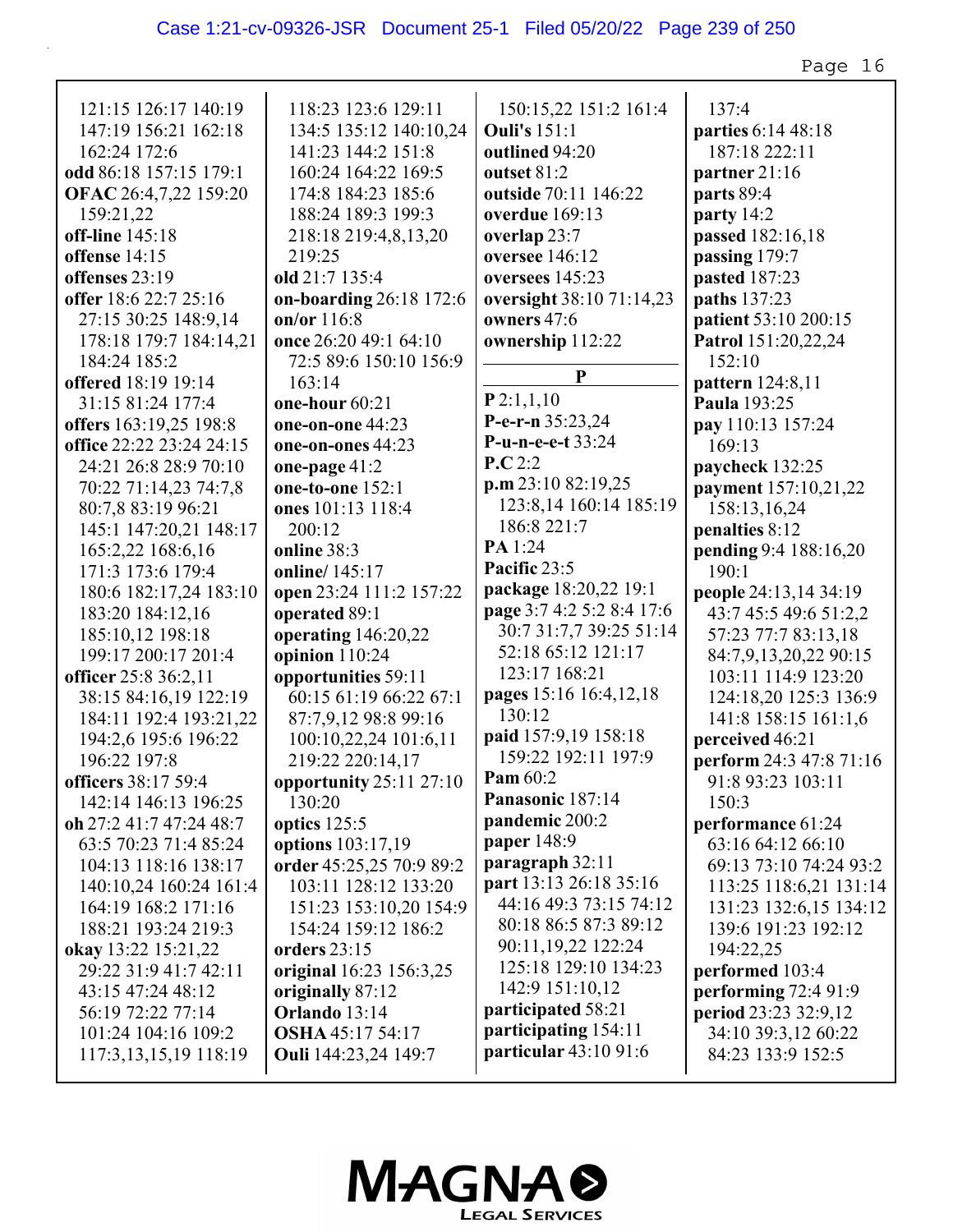| 156:21 188:19<br>perjury $8:12$<br>Pern 35:22 82:14 96:20<br>97:6,11,15 116:13<br>117:18 219:19<br>person 8:18,22 10:23<br>32:20 34:5,8 43:11<br>48:21 59:7 74:20 91:7<br>96:4 126:20 149:6<br>162:13 177:12 182:2 | 191:14 194:13 202:8,8<br>place 101:5 125:8 149:24<br>222:8<br>placed 8:5<br>plaintiff 1:4 2:5 6:21<br>7:20 178:4<br><b>Plaintiff's 29:13 41:18</b><br>41:19 42:18 52:17<br>53:12 56:3 64:2 66:13<br>68:5,17 101:20 115:24<br>117:7 120:10 123:17 | 45:16 54:18 178:18<br>186:10 197:1<br>positions 163:13,16,20<br>197:20,22<br>positive 176:19 183:12<br>possible 67:20 109:11<br>132:12 167:20<br>potential 23:18 26:20<br>49:24 50:17 65:14<br>89:25 105:22 106:7<br>184:14 | pretending 149:22<br>pretty 83:24 84:17 88:17<br>123:25<br>prevented 136:25<br>previous 58:9<br>previously 77:9 137:18<br>219:14<br>primarily $22:1924:7$<br>primary $62:12$<br><b>Prime</b> 172:9<br><b>Princeton 2:7</b> |
|--------------------------------------------------------------------------------------------------------------------------------------------------------------------------------------------------------------------|--------------------------------------------------------------------------------------------------------------------------------------------------------------------------------------------------------------------------------------------------|-----------------------------------------------------------------------------------------------------------------------------------------------------------------------------------------------------------------------------|----------------------------------------------------------------------------------------------------------------------------------------------------------------------------------------------------------------------------|
| person's 95:2<br>personal 127:24 128:2                                                                                                                                                                             | 129:5 140:17 164:16                                                                                                                                                                                                                              | Powell 84:15 146:13                                                                                                                                                                                                         | printed 62:19                                                                                                                                                                                                              |
| 176:22 200:9                                                                                                                                                                                                       | 165:19 166:8,24 168:1                                                                                                                                                                                                                            | <b>PowerPoint 32:20 86:24</b>                                                                                                                                                                                               | prior 19:3 20:7 22:10                                                                                                                                                                                                      |
| personnel 73:21 92:1                                                                                                                                                                                               | 168:2 170:25 173:1                                                                                                                                                                                                                               | 87:6 88:12,20 134:20                                                                                                                                                                                                        | 25:23 37:19 99:3                                                                                                                                                                                                           |
| 93:9 108:15 127:25                                                                                                                                                                                                 | 175:11,12 184:7 186:20                                                                                                                                                                                                                           | 135:6,24 159:7 220:11                                                                                                                                                                                                       | 121:22 142:11 189:4                                                                                                                                                                                                        |
| 128:9                                                                                                                                                                                                              | 188:12 189:24 191:18                                                                                                                                                                                                                             | practices 69:12 74:15                                                                                                                                                                                                       | 200:11                                                                                                                                                                                                                     |
| perspective 44:12 47:21                                                                                                                                                                                            | 194:17                                                                                                                                                                                                                                           | 95:18                                                                                                                                                                                                                       | priorities 101:2 102:3                                                                                                                                                                                                     |
| 48:1                                                                                                                                                                                                               | plan 58:5,11,19 65:13                                                                                                                                                                                                                            | pre-audit 43:22                                                                                                                                                                                                             | 103:22 104:2,24 105:13                                                                                                                                                                                                     |
| Pet 13:2                                                                                                                                                                                                           | 87:15 101:3,4 102:6,10                                                                                                                                                                                                                           | predicate 23:19                                                                                                                                                                                                             | 105:16 106:5 121:18,23                                                                                                                                                                                                     |
| Philadelphia 1:24 21:4                                                                                                                                                                                             | please 6:15 9:7 12:18                                                                                                                                                                                                                            | prefer 7:6                                                                                                                                                                                                                  | prioritized 87:22                                                                                                                                                                                                          |
| phone 1:24 80:8 97:19                                                                                                                                                                                              | 15:20 21:22 33:21                                                                                                                                                                                                                                | preference 179:3                                                                                                                                                                                                            | prioritizing 101:1                                                                                                                                                                                                         |
| 141:8 181:14,16 182:5                                                                                                                                                                                              | 134:1 141:24 220:20                                                                                                                                                                                                                              | preferred 113:18                                                                                                                                                                                                            | priority 104:1,13,14                                                                                                                                                                                                       |
| 200:7                                                                                                                                                                                                              | 221:3                                                                                                                                                                                                                                            | prep 90:4                                                                                                                                                                                                                   | 105:5                                                                                                                                                                                                                      |
| physical 69:1,24 70:2,8                                                                                                                                                                                            | poached 21:7                                                                                                                                                                                                                                     | prepare 10:15,21 11:9,15                                                                                                                                                                                                    | privately 113:17                                                                                                                                                                                                           |
| 71:19 73:24 80:21                                                                                                                                                                                                  | point 10:6,12 32:20,24                                                                                                                                                                                                                           | 11:19 42:11 187:4                                                                                                                                                                                                           | probably 37:18 79:22                                                                                                                                                                                                       |
| physically 70:6                                                                                                                                                                                                    | 47:11 52:22 55:25                                                                                                                                                                                                                                | prepared 16:20 29:25                                                                                                                                                                                                        | 83:11 84:4 95:3 122:6,6                                                                                                                                                                                                    |
| Piccininni 193:19                                                                                                                                                                                                  | 57:18 61:14 69:14 85:3                                                                                                                                                                                                                           | 30:2,7,13 36:22,25                                                                                                                                                                                                          | 137:24 142:1                                                                                                                                                                                                               |
| pick 175:11 184:17                                                                                                                                                                                                 | 88:2,7 94:3,5 107:16,20                                                                                                                                                                                                                          | 176:1,5 186:23,25                                                                                                                                                                                                           | problem 47:15 48:25                                                                                                                                                                                                        |
| piece 81:13                                                                                                                                                                                                        | 112:22 124:11 126:7                                                                                                                                                                                                                              | 189:4,21 190:22 191:6                                                                                                                                                                                                       | 74:10 110:8 125:18                                                                                                                                                                                                         |
| Pierotti 141:9                                                                                                                                                                                                     | 150:1 152:23 156:23                                                                                                                                                                                                                              | present 6:15 10:3 11:1                                                                                                                                                                                                      | 127:13 128:4,4 158:8                                                                                                                                                                                                       |
| <b>Pierotti's 141:16,16</b>                                                                                                                                                                                        | 173:10 183:25 190:7                                                                                                                                                                                                                              | 39:5 44:14 59:14                                                                                                                                                                                                            | 158:11 160:3                                                                                                                                                                                                               |
| P13:10,10,15,15,19,19,21                                                                                                                                                                                           | points 88:15 149:13                                                                                                                                                                                                                              | 125:19 128:19 187:8                                                                                                                                                                                                         | problematic 114:19                                                                                                                                                                                                         |
| 3:21, 22, 22, 24, 24 4: 3, 3                                                                                                                                                                                       | policies 62:20 95:12                                                                                                                                                                                                                             | presentation 159:7                                                                                                                                                                                                          | problems 20:20 50:1                                                                                                                                                                                                        |
| 4:5,5,7,9,9,10,10,12,12                                                                                                                                                                                            | 178:24 179:6,15 182:3                                                                                                                                                                                                                            | 220:11                                                                                                                                                                                                                      | 73:24 128:9 161:21                                                                                                                                                                                                         |
| 4:13,13,14,16,16,17,17                                                                                                                                                                                             | policy 17:16 37:6 51:1,1                                                                                                                                                                                                                         | presentations 161:20                                                                                                                                                                                                        | procedure 17:16 77:11                                                                                                                                                                                                      |
| 4:19, 19, 20, 21, 21, 23, 23                                                                                                                                                                                       | 51:3 87:18 112:4                                                                                                                                                                                                                                 | presenters 61:11                                                                                                                                                                                                            | procedures 95:12 103:10                                                                                                                                                                                                    |
| $4:24,25\;5:3,3,5,5\;29:16$                                                                                                                                                                                        | 146:18,22 176:23                                                                                                                                                                                                                                 | presenting 61:9<br>president 15:7 17:8,13                                                                                                                                                                                   | 112:5                                                                                                                                                                                                                      |
| 29:16 41:22,22 63:23<br>63:23 68:1,1 101:16,16                                                                                                                                                                     | 180:18 182:6 196:11<br>Political 28:3                                                                                                                                                                                                            | 32:16 34:15 151:14                                                                                                                                                                                                          | process 49:17,18 64:15<br>100:23 103:13 127:19                                                                                                                                                                             |
| 115:20,20 120:6,6                                                                                                                                                                                                  | poor 110:18                                                                                                                                                                                                                                      | 187:7, 10, 16, 19 188: 13                                                                                                                                                                                                   | 127:19 133:6 152:1                                                                                                                                                                                                         |
| 129:2,2 140:13,13                                                                                                                                                                                                  | poorly 112:24                                                                                                                                                                                                                                    | 189:16 190:9,17,23                                                                                                                                                                                                          | 178:13 182:16                                                                                                                                                                                                              |
| 164:13 165:16,16 166:4                                                                                                                                                                                             | pop 124:9                                                                                                                                                                                                                                        | 191:7 195:25 196:4                                                                                                                                                                                                          | produce 112:8                                                                                                                                                                                                              |
| 166:4, 20, 20 167: 23, 23                                                                                                                                                                                          | portion 169:19,22                                                                                                                                                                                                                                | presidents 34:19                                                                                                                                                                                                            | produced 12:7 65:13                                                                                                                                                                                                        |
| 170:21 172:22,22 175:7                                                                                                                                                                                             | 170:18 202:15,19 218:4                                                                                                                                                                                                                           | press 218:6,9,13                                                                                                                                                                                                            | 136:17,17 159:11                                                                                                                                                                                                           |
| 175:7 177:25,25 184:3                                                                                                                                                                                              | poses 48:23                                                                                                                                                                                                                                      | pressured 161:13                                                                                                                                                                                                            | 202:12                                                                                                                                                                                                                     |
| 186:16,16 188:8,8                                                                                                                                                                                                  | position 31:15 33:25                                                                                                                                                                                                                             | presumably 17:1                                                                                                                                                                                                             | product 176:9 177:8                                                                                                                                                                                                        |
|                                                                                                                                                                                                                    |                                                                                                                                                                                                                                                  |                                                                                                                                                                                                                             |                                                                                                                                                                                                                            |

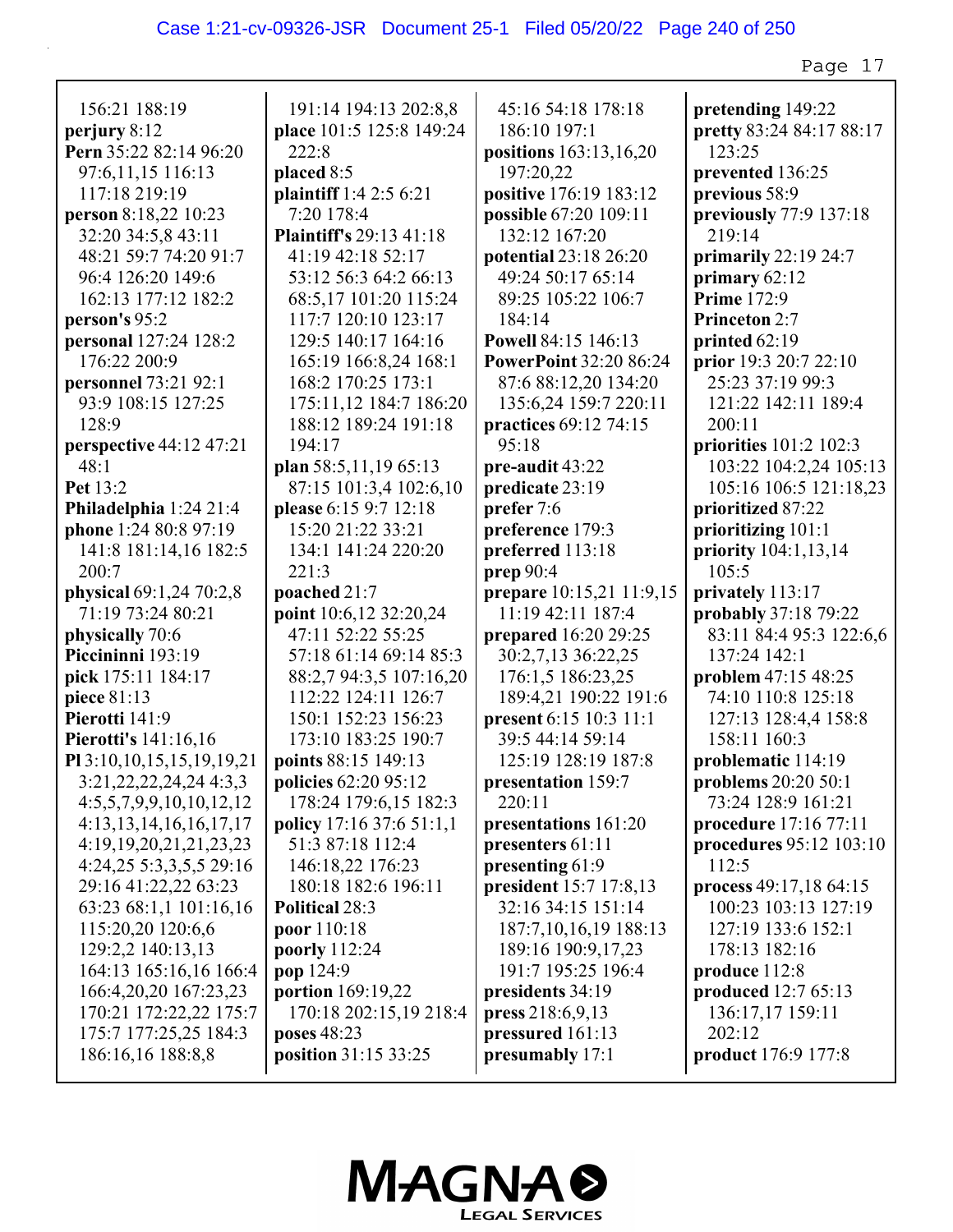| production 152:11         | protective 160:18 161:11            | quantitative 146:1                               | realize 138:25                           |
|---------------------------|-------------------------------------|--------------------------------------------------|------------------------------------------|
| 153:10,12 155:23          | proud $24:15$                       | question 8:24 9:4,5,6,9                          | really 50:8 72:18 112:5                  |
| 187:13                    | provide 54:18 114:17                | 9:10 30:24 41:3 42:1                             | 136:8 141:17 158:7                       |
| professional 95:16        | 127:20 150:5 159:9                  | 43:18 45:18 46:4 64:3                            | 180:11,15,22 183:4                       |
| 176:22 177:6              | 174:16 176:10,18 177:4              | 68:6,13 82:7 114:24                              | reason 9:19 85:10 90:14                  |
| profile 109:13,15,25      | 177:19 178:16,23,25                 | 115:1 116:16,20 128:13                           | 104:20,21 119:21                         |
| 110:15,16                 | 179:14,20 181:24                    | 129:7 130:14 134:6,10                            | 130:22 146:3 153:17,18                   |
| profiles 46:20 47:19 48:2 | 182:10,15                           | 156:4 160:20 164:17                              | 159:19 167:8 177:22                      |
| 91:6 141:4 151:21         | provided 12:13 15:17,17             | 169:17 186:22 189:19                             | reasons 136:5 159:19                     |
| program 43:24 44:7 58:3   | 38:8,16 48:11 50:5                  | 191:4 198:24 200:10                              | reassigned 44:19                         |
| 58:5, 10, 16, 19, 20, 21  | 64:18 154:23 175:1,17               | 219:1                                            | reassigning 44:11                        |
| 59:3,16 60:3 61:10        | 177:6,12,14                         | questions 15:18 46:5                             | reassignment 43:16                       |
| 62:10 65:13,14 85:21      | provides 130:13                     | 218:17,19 220:23                                 | recall 55:23 64:24 65:4                  |
| 89:1,4,5 90:22 102:4,25   |                                     | quick 102:20 103:8,12                            | 66:1 79:15 109:3                         |
| 106:8 122:23 135:1        | providing 42:19 152:2<br>176:21     | 159:25 185:16                                    | 128:23 218:23 219:11                     |
| 148:5                     |                                     |                                                  | 219:20                                   |
|                           | pull 141:14,14                      | quit 99:2 112:21                                 |                                          |
| programs 20:21 43:24      | pulled 142:7                        | quite 97:2 113:6 138:23                          | receipt 130:1 139:6                      |
| progressed 63:1           | pulling 142:4,5                     | $\bf R$                                          | receive 31:11 36:18                      |
| prohibited $220:1,7,13$   | Pulzone 1:12 6:13 222:3             | R2:1,10222:1                                     | 63:15 65:24 126:16,19                    |
| project 21:15,17 60:3     | Puneet 33:20,23 34:10               | R-a-s-m-u-s 17:20,20                             | 163:19,25 179:10<br>191:22 194:21 199:22 |
| 61:17 63:11 65:13         | 71:2,5 77:25 78:2 83:5              | R-u-g-g-i-e-r-i 120:17                           |                                          |
| 87:14 100:17 101:10       | 83:25 85:7 111:13                   | raise 50:6 57:8 61:18                            | received 14:24 27:10                     |
| 102:5,6,10,17,21,22       | 113:19                              | 93:18 96:10 116:20                               | 29:16 30:20 37:14,21                     |
| 105:20 106:3,4,5,24       | punished 179:2                      | 192:18 195:2                                     | 37:24 39:6 40:4,23                       |
| 135:7,8,9,11 138:3        | Punke 119:1 124:24,24               | raised 24:1 56:19 79:8                           | 41:22 45:10 49:5 54:10                   |
| 151:12 161:2              | 144:24,25 161:5,10                  | 96:12 108:10 159:3                               | 56:20 62:19 63:23 64:5                   |
| projects 20:17 99:25      | purple 117:14,20,22,23              | 160:23                                           | 64:6 66:7,8 68:1 101:16                  |
| 100:2,7,10 103:14         | purports 37:20                      | raising 148:5 160:18                             | 112:6 115:20 120:6                       |
| 104:3                     | purpose 13:19 149:22,23             | <b>Rajib</b> 136:13                              | 129:2,8,13 130:4                         |
| promote 95:15             | 150:4,12 152:20 158:15              | ranking $149:20$                                 | 140:13 143:23 144:11                     |
| promoted 195:8,9,14,15    | purposes 61:11                      | <b>Raskin 2:2 6:20</b>                           | 144:17 162:16 164:13                     |
| 195:18                    | pursuant 1:15 202:13                | Rasmus 17:18 171:22                              | 165:16 166:4,20,25                       |
| promotion 62:1 73:11      | pushing $46:3,10$                   | 179:17                                           | 167:23 170:21 172:22                     |
| 93:18 192:6 195:9         | put 38:18 50:15 59:14               |                                                  | 175:7 177:25 184:3,14                    |
| pronounce 144:22 151:4    | 64:24 83:22 84:3 101:3              | <b>rating</b> 191:23 194:22                      | 185:5,9 186:16 188:8                     |
| properly 133:1            | 102:7 113:19 116:22                 | <b>rationale</b> 149:11,19<br>reach $143:5$      | 191:14 194:13 198:8                      |
| proposal 100:18           | 152:4 166:15 169:9                  | reached 143:14 175:18                            | 199:24 202:8                             |
| proposals 87:16           | Q                                   | 181:3                                            | receiving 62:1 127:11,14                 |
| propose 55:19             | Q2 101:4                            | reaction 138:18                                  | 179:12                                   |
| proposed 55:23,25         |                                     |                                                  | recess 28:21 52:10 82:22                 |
| prorated 192:13,15        | Quad 159:12,16,17                   | read 62:21 130:3,19,20<br>130:23,23 131:10 134:5 | 123:11 160:11 185:22                     |
| prosecution 20:19 96:8    | <b>Quala</b> 49:13 134:16<br>170:25 |                                                  | 186:5                                    |
| prospects 118:17          |                                     | reading $129:16$                                 | recognizable 152:17                      |
| protected 131:3           | qualified $73:10$                   | ready 24:2 93:16 176:18                          | recognize $141:25$                       |
| protecting 155:1          | qualitative 146:1                   | real 13:6,25 141:11,11<br>142:24                 | recognized 106:12                        |
| <b>Protection 28:13</b>   | quality 173:9 176:3                 |                                                  | 107:13                                   |

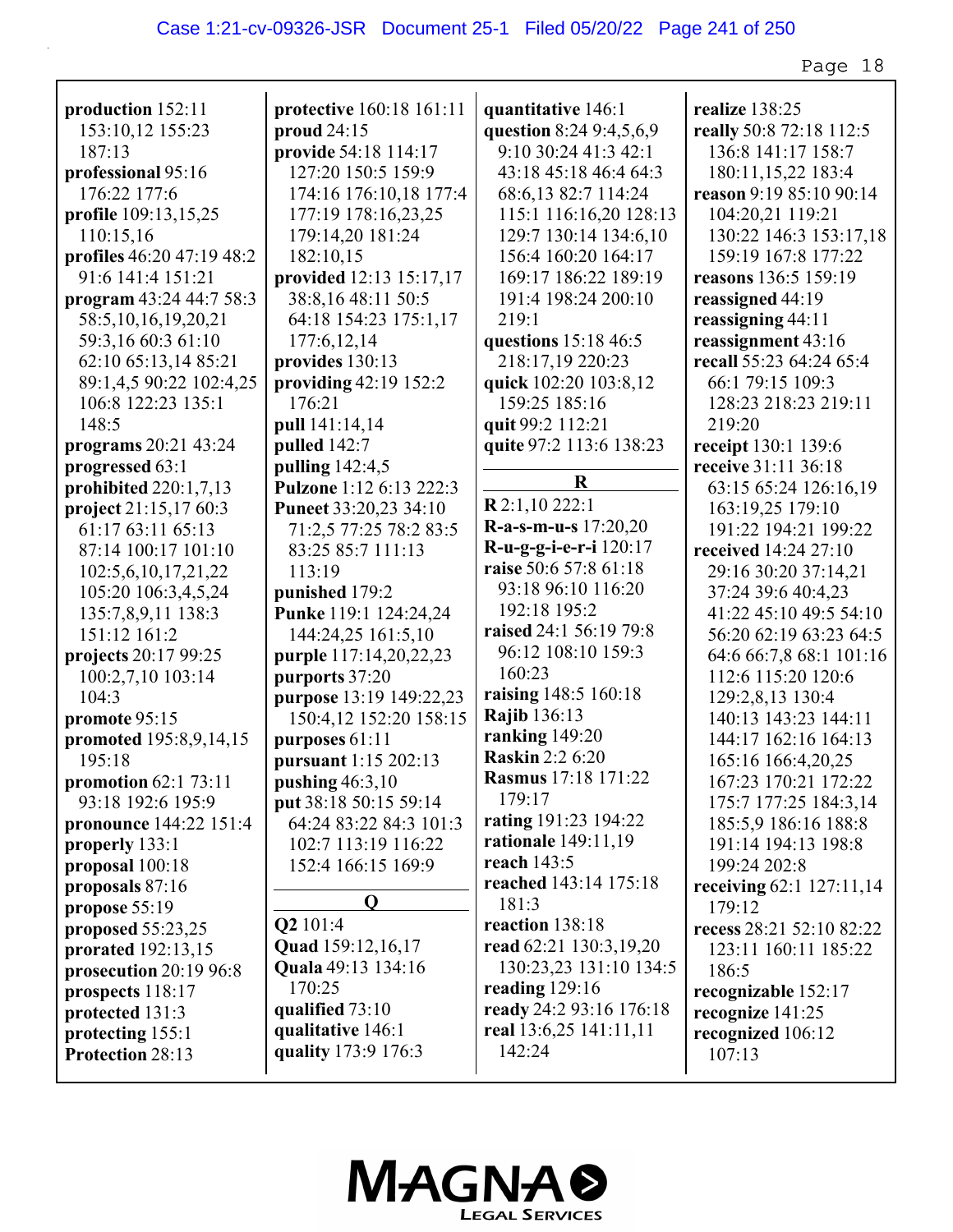Г

| recollection 167:17         | refusing 131:7 132:13,22 | remediation 58:4 61:24   | reporter 1:12 6:12 7:6,10     |
|-----------------------------|--------------------------|--------------------------|-------------------------------|
| recommendations 145:3       | reg 24:12 196:12         | 65:15 102:5 135:10       | 8:16,25 33:18 114:23          |
| record 6:2 8:17 9:9 28:18   | regard 47:3 123:18       | 136:2 137:11,13,14       | 115:3 145:11,15 147:8         |
| 28:24 52:7,13 82:19,25      | 142:18                   | 138:6 220:9              | 161:15,18 185:24 222:4        |
| 123:8,14 134:25 154:7       | regarding $89:1,7$       | remediations 87:16       | 222:20                        |
| 160:8,14 185:19 186:8       | region 23:5              | 137:10                   | reporting 75:18,21 76:3       |
| 221:2                       | regional 134:16 135:21   | remember 24:11,11 27:2   | 76:17 79:6                    |
| records 113:4 131:5         | 136:15 137:3             | 51:25 57:17 66:3,5       | reports 33:1,4,12,16          |
| 159:18,24 202:12            | regrets 178:6,6          | 69:21 79:9,13 80:6       | 56:18 103:5 192:22            |
| recounted 79:25             | regs 139:15 159:4        | 84:15 85:1,3 98:3,23     | represent 6:16 7:17 16:3      |
| recover 113:8,10            | regular 24:12 38:12      | 99:8,8,9,22 100:5        | 37:18 187:12                  |
| <b>RECROSS 3:2</b>          | 59:24 60:1 146:9         | 108:12,17,20 114:7,9     | reputation 85:8,13 98:18      |
| red 138:15 158:14           | regularly 136:17         | 118:6 119:16 120:24      | 132:24                        |
| <b>REDIRECT 3:2</b>         | <b>Regulation 24:9</b>   | 121:5 124:22,24 126:10   | request 6:9 29:19 66:25       |
| redistributing 76:2         | regulations 96:7         | 126:11 128:24 130:10     | 112:7,14 145:1,21             |
| reduced 192:17              | regulators 20:23 136:12  | 133:5, 15 137:5 138:19   | 153:8 156:10 182:13           |
| refer 121:23 142:2 174:3    | 136:17                   | 141:24 147:4 148:2,18    | requested 73:14 149:19        |
| 174:8                       | regulatory 23:12 90:24   | 148:22 150:11 161:9      | requesting 73:17              |
| reference 11:24 121:18      | 90:24 93:10 113:1,5,5    | 163:4,10 169:10 179:12   | requests 23:13 90:24          |
| 174:16 175:3,18,19          | 153:21 154:5             | 188:22 198:6 219:15      | 102:12 113:5 156:15           |
| 176:8, 19 177:6, 13, 20     | reinstating 179:7        | <b>remind</b> 142:10     | required 23:4 69:17           |
| 179:20 180:17 181:24        | relate 12:11,14 52:19    | remove 104:1 121:20      | 137:15                        |
| 182:15 189:9,23 190:8       | 106:2                    | 122:2 152:14 161:14,15   | requires 96:1                 |
| references 168:22 170:25    | related 23:17 81:1 86:2  | 161:19                   | residence 13:4                |
| 171:2 173:8 175:22          | 87:6 89:16 90:13 91:5    | removed 47:2 92:8 93:7   | resignations 44:24 45:1       |
| 176:22 177:3 178:23,25      | 93:10 106:22 108:10      | 94:5 95:21 96:14         | 57:13                         |
| 179:14                      | 112:10 122:6,15 124:3    | 104:21 124:14            | resigned 43:7 45:6            |
| referred 62:24 74:19,24     | 131:2,4,19 132:3,10,22   | removing 104:18          | resigning 84:9                |
| 75:11,12 76:19 77:3,13      | 135:18 145:24 149:17     | rent 13:23               | resolution 109:6              |
| 88:24 89:11 173:24          | 149:25 150:20 156:19     | repay 169:14             | resolved 108:15               |
| 174:4                       | 180:1 222:10             | repeat 34:6 107:19       | resource 103:8                |
| referring 11:25 51:23       | relates 116:15 148:21    | 198:24                   | resources 50:15 173:5         |
| 58:11,17 75:10 104:12       | 159:15                   | rephrase 9:7             | respect 66:10 157:6           |
| 122:14 126:5 179:16         | relating 16:9 43:4 76:19 | replace 107:4 137:6      | 162:6,8,10                    |
| reflect 9:10 19:6 31:14     | 93:6 159:12 162:10       | replacing $61:5$ 107:3   | respective 178:24 179:15      |
| 37:21 40:3 68:7 103:11      | relationship 141:7       | 220:9                    | respond 47:15 127:21          |
| 104:19 167:5 190:4          | relative 222:13          | reply 56:20 140:1        | 128:13,17,18 129:25           |
| <b>reflected</b> 56:6 68:12 | relatively 8:10          | report 23:3,4 34:23 35:3 | 130:7 133:8 143:7             |
| 112:24 131:14               | relay 86:9               | 35:9,20 36:3,12 37:20    | 173:11 184:24                 |
| reflects 17:6 40:12 42:22   | relayed 144:13           | 55:19 60:13 74:21        | <b>responded</b> 148:3 173:22 |
| 53:13 188:13,14             | relaying 143:23          | 150:18 192:24 193:13     | 178:11                        |
| refresh 91:19,20 108:21     | relevance 164:23         | 193:18,23 194:3,7        | responding 12:9               |
| refreshed 88:14             | relevant 38:21 48:18     | reported 21:16 31:23     | responds 102:11 140:20        |
| refusal 131:8 132:10        | 127:22 144:5             | 33:12 34:23 35:4,10,21   | 140:21 143:13                 |
| 135:19                      | relocated 201:1          | 36:24 37:7 56:22 75:1    | response 49:16 51:7 54:3      |
| refused 132:4 150:4,7       | remaining 44:23          | 92:5 124:12 151:3        | 131:8 133:6,9,16              |
|                             |                          |                          |                               |

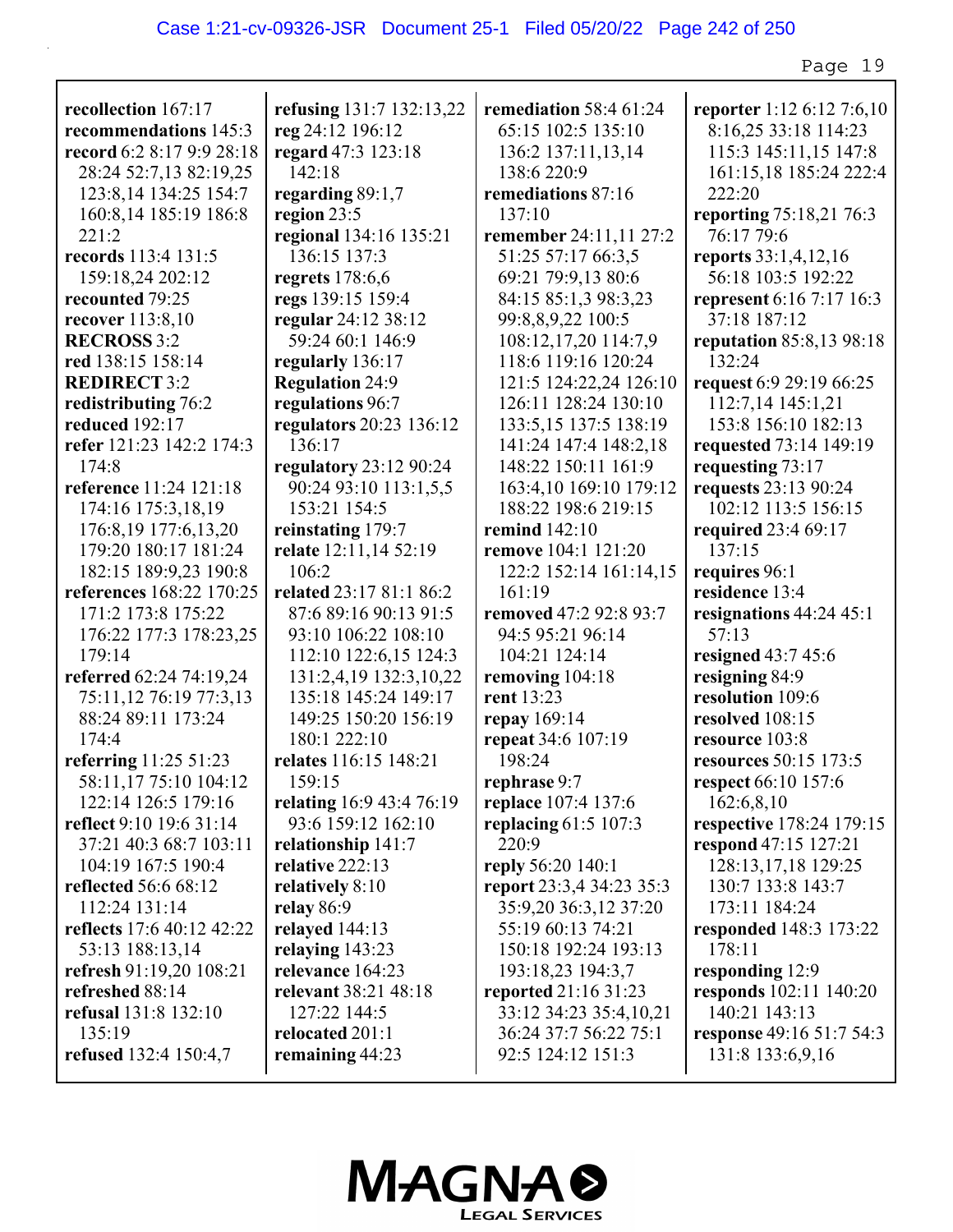| 138:10 148:13 179:10            | 32:2,5 42:21 50:3,4         | 196:14,17,18                 | sanctioned 46:18,25      |
|---------------------------------|-----------------------------|------------------------------|--------------------------|
| 181:11 199:25                   | 52:23 55:3 56:17 57:6       | roles 17:4 22:20 67:8,14     | 159:23                   |
| <b>responses</b> 9:1 174:6      | 65:17 67:19 71:16           | 67:18,22                     | sanctions 23:18 44:3     |
| responsibilities 24:5           | 73:16 78:19 86:8 93:20      | roll 161:23                  | 46:4,7,11,18 47:4 48:17  |
| 43:16 62:3 76:3 93:23           | 99:14 100:9 101:25          | rolls 141:7                  | 48:20,22,23 49:4,10,20   |
| 139:17                          | 102:14,15,20 104:25         | room $10:4$                  | 49:25 50:2,4,17,18,21    |
| responsibility 44:19 50:3       | 109:17 124:25 140:6,7       | root 137:25                  | 50:24 51:6,15,20 52:20   |
| 50:22 62:12                     | 143:4 144:12 147:2          | Rory 42:3,8,20 68:19,25      | 71:11 103:20 161:21      |
| responsible 51:9                | 150:8 153:4,17 155:16       | 69:24 72:24 79:19,24         | <b>Sandra</b> 184:8,10   |
| responsive 169:17               | 156:7,8 159:8 161:9         | 80:5,7 94:20                 | sat 50:10 71:5 73:21     |
| rest 67:14 174:2                | 165:6 172:17 173:20,21      | Rosemary 120:15              | satellite 23:24          |
| restricted 176:21               | 174:2, 10, 13, 14, 22, 23   | Ross 15:10 29:7 31:23        | Saturday 10:22           |
| result 82:5 93:5 96:15          | 175:15,22,23 176:5,6        | 33:5 34:23 35:10,21          | save 167:14              |
| 125:8                           | 176:13,15,16,24,25          | 44:6 45:20 46:16 53:8        | saw 57:10 65:9 66:4      |
| resume 15:12 16:19,23           | 177:9,10,20 178:9,10        | 53:18 59:25 63:19 64:7       | 94:19 107:10 147:22      |
| 17:2,3 29:24 98:4               | 178:14,19,20 180:6          | 64:10 65:5 70:4,16 71:9      | saying 49:17 54:2 99:8,9 |
| 186:23 187:13,17                | 184:18 185:13 188:18        | 75:1,7,18,22 76:4 81:20      | 100:5 107:8 116:21       |
| 188:13 189:3,21 190:4           | 189:9 190:1,2,9 192:20      | 85:19 86:1,7,8,12 90:10      | 141:22 143:19,20,22      |
| retain 83:25 84:7,22            | 197:16 221:5                | 90:17 91:1,3,15 92:6         | 220:12                   |
| <b>retaliated</b> 132:12 219:10 | <b>Riley</b> 2:4 6:19 11:14 | 93:6 95:21 96:14             | says 31:19 40:1 58:19    |
| 219:16                          | ripped $136:3$              | 103:15 125:9,18 152:2        | 103:25 105:19 125:1      |
| retaliation 111:24              | risk 36:11 47:19 48:23      | 160:24 220:18                | 134:15 144:25 152:7      |
| 130:25 131:19 133:11            | 49:25 50:17 51:10           | Ross' 32:15 70:5             | 166:13 167:3 168:11      |
| 148:4 180:14,21 182:21          | 77:13 96:4,5,8 109:13       | route 95:16,17               | 169:11                   |
| 183:6                           | 109:15,25 110:2,6,15        | <b>rubber</b> 112:25         | scenario 50:13           |
| retention 63:11 83:22,22        | 110:17,17 111:2 122:16      | rude 123:24                  | scheduled 44:22 127:5    |
| 84:3                            | 122:19 134:18,22            | rudeness 124:2               | school 21:20 27:23 28:8  |
| retired 112:11                  | 135:22 136:2 137:7          | <b>Ruggieri</b> 120:13,14,15 | 171:8,20,21 177:2        |
| return 148:16                   | 145:18,22 146:8,9,11        | 121:9,11 156:22              | Science 28:3             |
| returned 78:16                  | 146:21,21 147:1 148:24      | rule 67:7 110:10             | scope $107:7$            |
| <b>Reuters</b> 103:4,13         | 148:25 149:2,10,14,20       | rules $8:3$                  | scoping 89:2             |
| review 11:18,21 12:4            | 150:1,6,6,8 151:11,16       | running 21:16 24:14          | screen 15:20 41:25 48:17 |
| 58:5 61:25 63:16 64:5           | 152:12,21 153:9,14,18       | 87:14                        | 54:15 159:21             |
| 64:12,22 65:5,18 66:10          | 154:25 155:9,21 156:4       | <b>Russ</b> 193:14,14        | screened 47:5            |
| 66:19 68:11 69:6,17             | 156:5, 11, 14, 17, 20       |                              | screening 26:22 46:4,11  |
| 73:6 100:19 114:5,6             | 157:1 161:22 194:6          | S                            | 46:19 48:4,21 49:24      |
| 133:16,20 143:21 153:2          | 220:8                       | S 2:1, 10, 10 3:6 4:1 5:1    | 50:22 51:5,12,19         |
| 153:6, 11, 15, 25 154: 9        | road 183:24                 | 7:1,1                        | 102:21,22 103:17         |
| 156:14                          | Robyn 1:12 6:13 222:3       | S-i-n-g-h 33:22              | 161:21                   |
| reviewed 121:24 155:8           | role 17:11,22 18:2,23       | Sachs 27:11,16 171:12        | screenings 47:11 103:20  |
| reviewing 56:1 133:3            | 19:8,15 60:10 67:4          | 171:15,18                    | scroll 29:20 117:14      |
| 134:1 175:13                    | 74:15,17,22 75:10           | salary 31:25 157:21          | scrolled $16:4,12$       |
| reviews 69:14                   | 76:19,23 77:15 96:3         | 192:8,9 195:3 197:12         | scrolling 15:15,20 30:11 |
| revision 68:11                  | 126:25 127:2 139:17         | Salt 23:25 24:19,20          | 42:17                    |
| <b>Rich 59:6</b>                | 151:1,10 162:1 166:16       | sample 141:15,15             | search 12:10 167:18      |
| right $17:10$ 22:6,9,15,17      | 168:18 186:12 196:13        | sanction 48:4,17 50:22       | searches 103:18          |

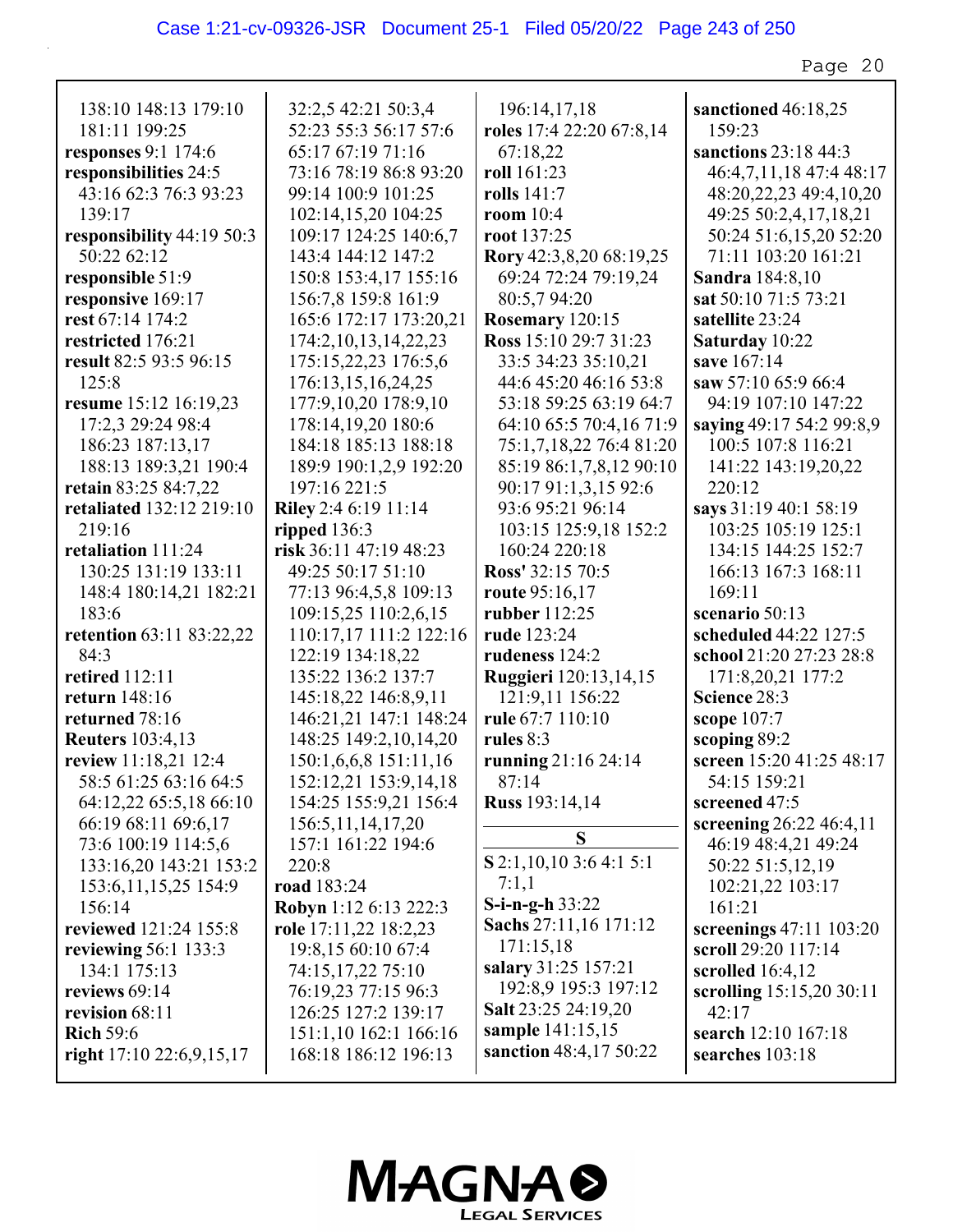| seat 70:18,19,23 71:4,7                 | 93:9 105:7,9 122:11             | short 52:5 118:7 119:13  | soon 139:3 201:23             |
|-----------------------------------------|---------------------------------|--------------------------|-------------------------------|
| 80:12,15,19                             | 134:18 177:7 188:3              | 166:14                   | sorry 20:2 30:11 33:18        |
| seated 125:3,4,7,10                     | 192:1 195:16,20,21              | shortly 53:2 196:6       | 34:6 43:18 47:22 48:7         |
| seating 125:5,12,13                     | 196:22,22 197:5,8               | show 81:14,15 88:15,21   | 52:22 82:1 83:3 104:13        |
| 126:2                                   | sense 44:14 99:17 140:1         | 93:13,15,16 96:4         | 107:19 114:23,25 121:3        |
| seats 57:19                             | 151:15                          | 112:12 122:5             | 127:12 142:4 145:11           |
| SEC 139:14 159:4,11,16                  | sensitive 113:6                 | showed 44:22 119:15      | 146:2 147:8 158:9             |
| second 31:7 39:25 51:14                 | sent 42:3,8,23 54:23            | 150:19 158:4,4           | 164:7 165:4 168:2             |
| 53:1 56:7 65:12 73:13                   | 68:22 91:23 92:1 98:4           | showing 16:18 137:22     | 193:2 197:2 198:23,24         |
| 118:11 136:6 152:14                     | 99:10 105:12,13 106:24          | shows 122:17             | 220:20                        |
| secret 44:17                            | 120:13 144:14 150:11            | shuffled 76:2            | sort 20:20 22:23 63:11        |
|                                         | 153:13 173:15 179:21            | Shulman 46:7             | 85:4 138:18 172:3             |
| secretary 172:2<br>section 28:11 165:23 | 179:24 180:5 188:5              | shut-down-the-bank       | sorts 87:19 124:9             |
| 166:12 168:21                           |                                 | 48:25                    |                               |
|                                         | separate 117:2 169:22<br>202:19 |                          | sought 162:15                 |
| securities 24:10                        |                                 | side 59:16 71:8 72:12    | sound 8:21 67:19              |
| security 69:1,24 70:2                   | separated 75:15                 | 80:17 125:11,25 180:15   | sounded 183:12                |
| 80:22                                   | separation 18:19,22 19:1        | sign 129:10,23 130:2     | <b>Southern</b> 1:1 6:5 11:25 |
| see 18:24 23:2 25:21                    | September 19:5 20:11,11         | signature 157:14         | space 107:7 197:24 198:1      |
| 32:11 37:23 43:24                       | 26:1 39:14,14 40:14             | signed 157:13 168:14     | 198:3                         |
| 48:12 49:6 50:7,8,12                    | 41:5 44:20 45:20 53:2,7         | significant 102:17       | speak 8:18 49:7 148:11        |
| 51:25 54:14 68:20 72:9                  | 74:25 75:2,5 76:20              | signs $145:4$            | 173:9,17 175:20 176:3         |
| 72:17,21 73:2 74:9                      | 102:23 116:9 117:5,6            | similar 121:21 196:11,13 | 176:5 180:11,19,22            |
| 94:22 104:4,23 105:25                   | 117:15,17 119:17 189:1          | Simon $20:1,3$           | 182:4 183:4                   |
| 107:8 117:7,15 135:17                   | 189:1,4                         | simply $181:23$          | speaking $8:2287:5$           |
| 136:6 139:3 144:3                       | September/October               | Singh 33:20 71:2 78:1    | special 86:19 158:5           |
| 156:14,19 157:1 168:13                  | 71:25                           | 83:5 85:7 99:21 111:13   | specialist 26:5 142:16        |
| 169:4 175:12 188:17                     | sequence 81:15                  | 112:24                   | specialists 69:8              |
| 189:21,24 193:24                        | seriously 96:17 97:4            | sister 13:10 50:7        | specific 87:4                 |
| 199:22                                  | service 199:18                  | sit 73:20 102:13 109:2   | specifically 110:9 136:23     |
| seeing 25:22 105:9                      | services 1:23 6:12 157:10       | 219:15                   | 151:6                         |
| seek 198:13,24,25                       | 177:3                           | sitting 58:25 70:13      | specifying 219:5              |
| seeking 67:4                            | sessions 38:7,9 92:24           | $\sin 24:12$             | spell 17:19 21:24 33:21       |
| seen 16:11,15,16 37:18                  | set 105:23 201:2,3 222:8        | skill 105:23 106:14      | 60:8 193:4                    |
| selection 47:1                          | setup $74:10$                   | skip 49:24               | spelling $120:18$             |
| self-assessment 65:12                   | seven 175:22                    | slew 44:24               | spent 11:13 58:3              |
| self-assessments 64:16                  | severance 81:24 148:9           | slide 86:24 88:20        | split 100:19                  |
| 64:25                                   | 148:14                          | slides 86:24 88:13       | spoke 56:14 69:18 80:7        |
| sell 200:8                              | <b>Shaquala</b> 1:3,5 3:3 6:3,4 | smaller $15:19$          | 102:24 177:7 181:15,17        |
| send 55:4 91:25 133:17                  | 6:21 222:6                      | Smith 64:10 69:15,18,18  | 181:22                        |
| 144:5 151:16 153:5,9                    | share 41:25 88:1,2              | 78:14 107:18,22 108:5    | spoken 218:6,9,13             |
| 153:25 154:4 179:23                     | 164:17 168:3 186:20             | 110:24 136:23            | spotlight 113:19              |
| sending 42:9 57:12 69:6                 | shared 86:23 88:1,7             | sneezed 164:5            | spotting 105:21 106:7         |
| 102:3 108:8 143:5                       | <b>Sharf</b> 194:8              | solicitor 165:23         | spreadsheet 86:22 87:11       |
| 152:20 153:1                            | she'd 44:2 105:4                | solution $48:3,12$       | 87:17 88:19 101:12            |
| sends 116:11                            | shocked 83:10                   | someone's 81:23          | 146:10                        |
| senior 19:8 20:13 93:3,5                | shocking 200:4                  | somewhat 97:4            | springtime 141:21             |

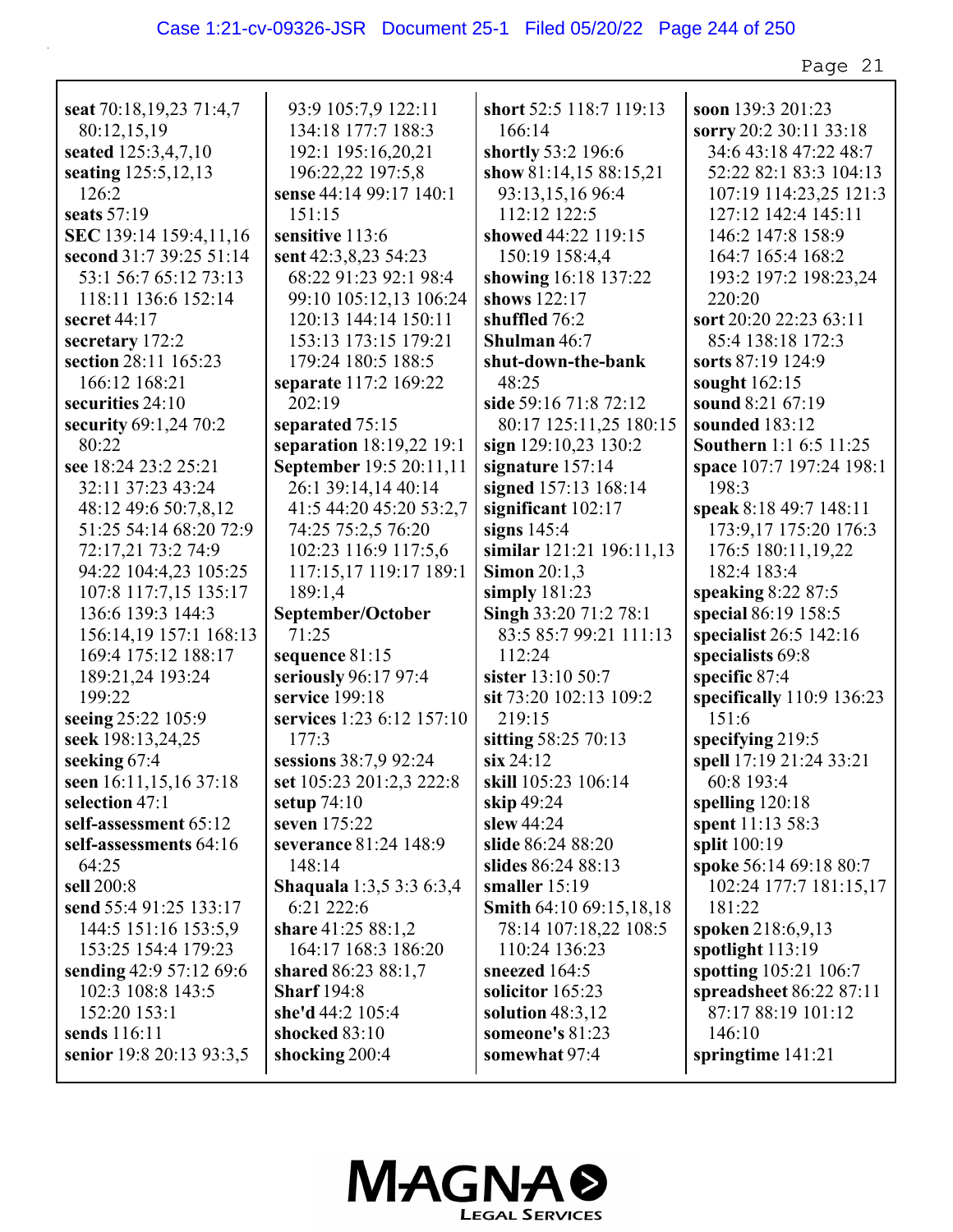| staff 50:14 192:17             | stood 89:22 146:3       | 180:10 182:12,13 183:4      | 140:4 148:25 159:25             |
|--------------------------------|-------------------------|-----------------------------|---------------------------------|
| 201:23                         | stop 61:7 70:9 139:11   | 193:8                       | 185:16 189:3 190:3              |
| staffing 20:19 50:1            | stopped 61:6 101:8      | supervisor/mentor           | taken 1:11 6:9 7:22,24          |
| stake 87:2                     | straight 158:10,12      | 171:17                      | 8:11 38:4,6 63:12 85:1          |
| stamping 112:25                | strange 45:22 86:25     | supervisors 21:13 24:17     | 96:16 97:4 106:25               |
| stamps 12:8                    | 103:6 117:13            | 169:1,6 177:2 178:23        | 110:22 145:5 180:16             |
| stand 8:13 26:7 71:9,14        | Street 1:23             | 179:14                      | 222:12                          |
| 71:16 72:16,17 135:2           | strike 172:9            | supervisory 174:16          | takes 124:10                    |
| 142:20,23 165:11               | stuck 112:9             | suppliers 157:10            | talk 61:3 74:5 97:24            |
| standard 136:1,18 137:1        | student 169:14          | support 51:16 52:2 88:20    | 118:24 181:9,13,14              |
| 176:8                          | stuff $44:9$            | 90:22                       | 182:7                           |
| standing 39:10,20 70:7         | submission $55:1856:3$  | supporting 87:18            | talked 50:5 84:5 96:21          |
| 72:1,9                         | 66:13 68:17 72:24 81:2  | supposed 43:11              | 97:22 98:24,24 102:23           |
| standpoint 154:17              | 94:20 95:21             | sure 7:7 8:3 21:22 23:10    | 118:7 122:18 135:8              |
| stands 26:10 35:19             | submissions 122:22      | 28:17 44:13 49:15 51:5      | 163:12 188:25                   |
| 120:24 121:4,6 142:12          | submit 15:12 133:7      | 52:6 71:17 82:17 96:25      | talking 45:3 46:18 47:3         |
| 159:19                         | 155:8                   | 102:18 117:24 122:4         | 47:21 51:21,24 75:5             |
| <b>Stanley</b> 17:7,12,23 18:1 | submitted 16:23 155:6   | 127:2 129:17 135:25         | 84:11 86:6 92:11 94:4           |
| 18:4,7,10 19:4 168:23          | 171:2 175:22 187:13     | 143:11 148:19 149:24        | 98:3 100:3 101:12               |
| 171:24 175:19,21               | 188:22                  | 160:3,5 162:23 170:17       | 103:9 114:10 135:21             |
| 176:20 177:4 179:5             | submitting 187:18       | 193:17                      | 148:8 161:24 183:24             |
| 180:17 181:18,23               | subpoenas 23:14         | surprised 156:23            | Tammie 143:14,15,16,24          |
| 182:11,14 196:14               | substance 9:15 202:4    | surveillance 22:22 24:7     | 144:6                           |
| start 24:3 31:20 54:21         | substantiated 108:19    | suspicious $22:24$ $23:3,4$ | target 32:4 66:4,8              |
| 60:19 67:10 101:25             | substantive 134:21      | sweat 142:2                 | task 24:3 71:16 72:4            |
| 139:11,14 188:21               | successful 199:8,10     | switched 196:6              | <b>Taylor</b> 124:17            |
| started 22:20 31:21 45:6       | suffer 201:25 202:3     | sworn 7:1 8:5 222:7         | team 23:8 24:1,3 25:3,4         |
| 60:24 61:2 163:13              | sufficient 48:6 177:18  | system 16:7,25 17:3         | 36:23 44:23,25 51:18            |
| 188:22                         | suggested 104:21 134:19 | 37:20 38:3,8 47:1,18        | 51:22 56:22 57:3 58:8           |
| starting 8:24 16:6,8           | 135:23                  | 48:9 54:25 138:12           | 58:13,25 60:4 80:17             |
| 42:18 43:2 69:9 117:4          | suggesting 48:15        | 141:4 151:20,21,22          | 89:3 112:7 114:18               |
| 138:17                         | suggestion 103:21 104:9 | 152:4 157:16 158:14         | 115:16 118:13 119:2             |
| starts 54:24 115:24            | suggestions 65:16       |                             | 120:1,23,25 123:19              |
| 140:17 173:1 178:4             | suite 199:18            | T                           | 124:6, 14, 16 125:4, 24         |
| state 1:1,13 6:15 39:1,2,4     | summarizing 109:1       | T 2:10 3:6 4:1 5:1 222:1    | 134:17 135:4,21 136:13          |
| 39:13,17 155:2 173:6           | 129:17,18               | 222:1                       | 137:3,17 141:18 143:5           |
| 188:15 189:8,22 222:4          | summary 191:19 194:17   | tackling 77:5               | 143:24 144:12,13                |
| 222:20                         | <b>SUNY 28:3</b>        | tagging $106:25$            | 145:22,23 146:3,11,14           |
| statement 45:17 54:18          | supervise 74:14         | take 7:19 8:25 9:3,5        | 150:6,8 151:2,3,25              |
| 191:19 194:18                  | supervision 176:9       | 16:22 18:24 22:2 28:15      | 153:9,19 157:11                 |
| states 39:23 151:10            | supervisor 17:17 19:24  | 28:16 31:10 38:2,20,20      | team-wide 98:20                 |
| status 189:15,16 190:4         | 21:11 26:23 86:12 93:7  | 40:14,18 43:23 52:4         | teams 73:23 96:9 101:9          |
| stay 18:18 23:9 83:14          | 94:6 95:22 96:15        | 67:21 72:8 82:15 99:17      | teamwork 105:5                  |
| 105:23                         | 125:16 168:24 171:10    | 110:7 114:4 118:10          | tech 48:9 49:9                  |
| step 23:11 34:21               | 171:23 172:16 174:20    | 123:2,4 130:6,22            | technically 32:19               |
| steps 61:16 156:6              | 175:1 176:3,19 177:5,7  | 131:21 132:5 133:25         | <b>technology</b> 60:4 99:20,22 |

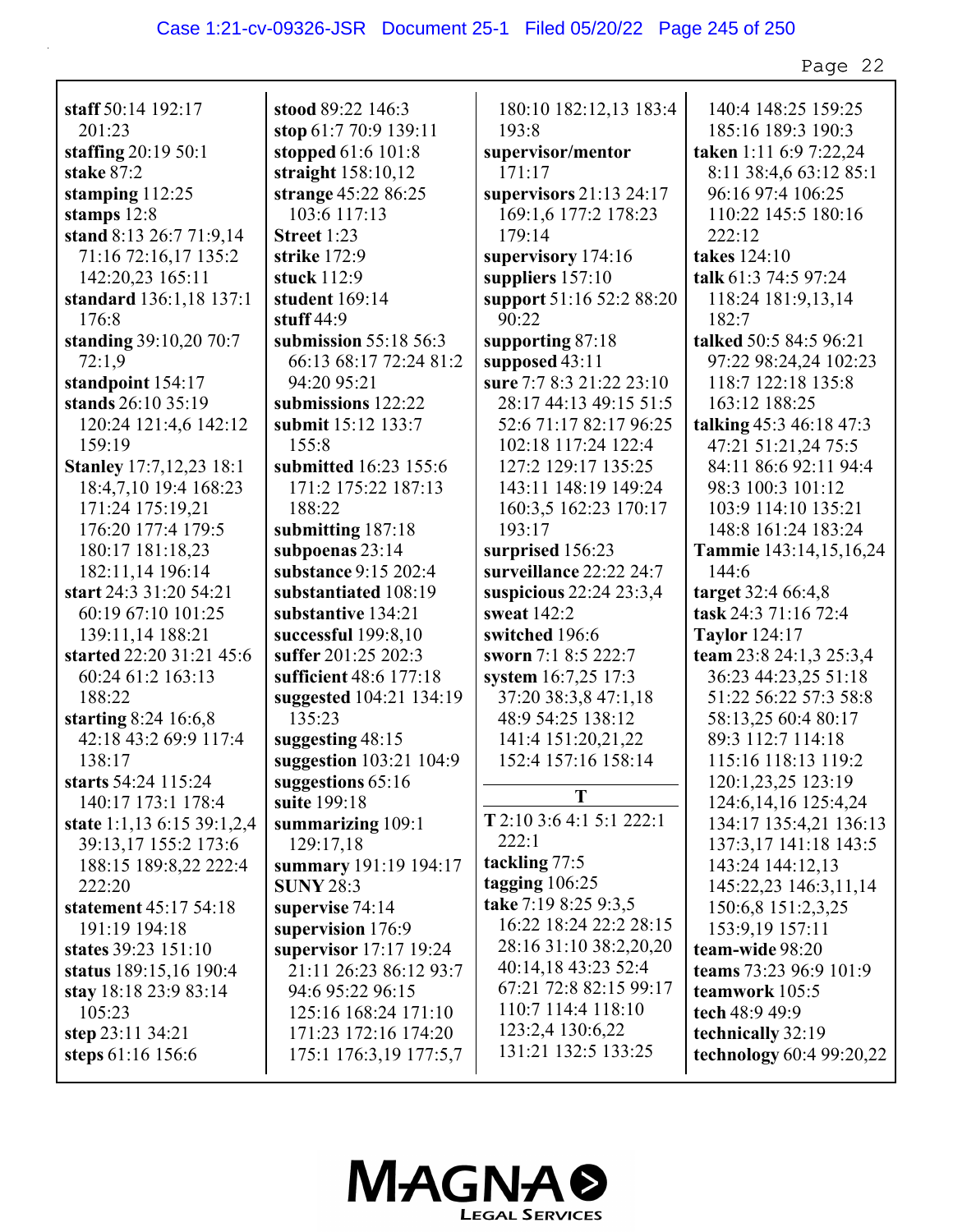| 150:18,21 151:25 152:3         | therapists $199:19,22$   | 141:2,2 192:14,17         | 10:13,16 39:10,20       |
|--------------------------------|--------------------------|---------------------------|-------------------------|
| 152:4                          | 200:6,11 201:17,22       | throat $139:2$            | 219:15                  |
| telephone 168:24 169:1,6       | they'd 20:22 155:22,24   | Tim 29:9 34:24 42:23      | today's $9:24$          |
| 174:20                         | thing 8:25 57:20 63:11   | 43:11,21 44:10,17,18      | told 44:17 57:16 62:9   |
| tell 8:6 30:14 44:10 48:24     | 90:21 110:2 114:12       | 46:8,17 48:9,15 49:9      | 74:5 75:20 76:1,18,23   |
| 51:14 66:18,21 71:18           | 138:20 158:14 165:5      | 53:2,13,15,23 54:1,6,22   | 77:14,18 78:4,9 79:2    |
| 78:15,20,25 83:6 85:7          | 196:6                    | 54:25 55:7,12,18 56:4     | 81:3 82:8 83:8,20 85:11 |
| 96:23 97:7,11,20 98:11         | things 47:2 69:9 94:21   | 58:1,8 59:13,25 60:14     | 85:16 86:17 90:7,9,17   |
| 98:17 108:6,14 116:21          | 100:20 120:3 124:9       | 60:25 61:3,4,6 62:8,14    | 92:20 94:9 98:13        |
| 120:11 139:2 176:2,7           | 135:17 147:3 150:17      | 63:6 75:14 76:10,15       | 110:20 118:9 119:1,18   |
| 180:19 181:2                   | 156:18,19                | 79:2 82:4 86:7 91:1       | 121:20 122:1 123:20     |
| telling 71:17 158:15           | think 11:23 17:20,21     | 94:12,22 96:13 97:3       | 124:19 127:10,14,18,19  |
| 182:5                          | 23:23 27:3,4 29:20,22    | 100:11 101:3 157:11       | 128:13 129:24 130:5     |
| temper 70:5                    | 40:6 43:7 49:8 50:12,12  | 158:4 160:24 165:3        | 136:22 144:1,1,2        |
| Temple 141:9 144:3             | 52:1 55:13 57:7 63:10    | 220:19                    | 147:23 148:2,4,10       |
| temporary 50:15                | 66:4,7,8 69:14,24 77:8   | Tim's 52:1 54:1 74:7      | 162:17,25 173:17 174:1  |
| tend 97:1                      | 80:2,8 81:9,10 83:17     | time 6:8 8:19,22 9:3 18:7 | 175:20 177:21 181:1     |
| tenure 84:25                   | 84:15,19,25 85:2,10,17   | 22:8 23:6,23 25:17        | 182:1,2,4 183:2 199:18  |
| term 142:22                    | 90:5 94:12,15 95:11,17   | 27:16 28:17,23 30:2       | 200:2                   |
| terminal 94:16                 | 97:15,22 98:1 99:7       | 32:14 33:3,6,12 34:4,7    | Tom 6:24 7:15 122:25    |
| terminated 18:13 29:2          | 100:12 101:4 104:1,20    | 34:9,22 35:7,10,13,21     | tomorrow 62:15 184:15   |
| 133:8 143:9,10 147:24          | 105:4,8 106:6,18 107:1   | 36:1,4,9,13,17 39:12      | tone 72:15 114:17       |
| 148:3 162:18,25 172:7          | 107:3 114:8 119:19       | 40:5,9 42:14 45:22,25     | Tony 91:7 157:8 172:8   |
| 180:13 218:25 219:5            | 120:22 122:25 126:13     | 49:8 52:6,12 60:17,20     | 172:13                  |
| termination 30:8 94:16         | 127:6 131:13 150:10      | 60:22 62:25 65:8 71:25    | tool 22:25              |
| 94:24 147:16 162:9             | 156:13,20 159:8 161:10   | 74:18 75:20 77:20 78:4    | top 24:4 30:6 50:20     |
| 182:21 198:12,22 199:2         | 162:3 167:8,15,19        | 80:6 82:18,24 84:23       | 51:13 52:18 53:12       |
| 200:13,22                      | 169:4,5 188:4,4,25       | 85:12 93:19 94:3 97:14    | 63:14 73:4 84:8 91:18   |
| terms 92:25 99:13 103:9        | 193:16,19 195:21,22      | 100:20 107:15 118:5       | 102:8,9 108:13 112:3    |
| 110:3 129:15 131:23            | 196:4,23 198:18,19       | 123:2,7,13 126:25         | 130:10 148:18,22        |
| 132:6, 15 134:11 136:1         | 219:17 220:22            | 131:13 133:25 139:1       | 158:15 159:8            |
| 136:8, 10 137:1, 2 152:8       | third 53:13,14 55:18     | 152:24 156:21 157:16      | topic 84:10 118:5       |
| 152:17 157:7 165:8             | 105:18 121:19 187:18     | 160:13 165:2 167:18       | topics $118:23$         |
| 220:8,9,13                     | third-party $38:10,11$   | 184:24 185:18 186:7,25    | total 197:13            |
| test $141:13,23$               | 50:23 71:14,23           | 188:19 190:21 191:5,25    | TPI 32:21,21 34:5,9     |
| tested 152:5,6                 | <b>Thomas</b> 2:8 124:13 | 199:24 201:2 221:6        | 43:23 44:7 46:19 47:5,7 |
| testify $9:16,20$              | <b>Thomson</b> 103:4     | times $25:264:1072:3$     | 47:9,20 48:1 58:3 59:14 |
| testimony $169:19,21$          | thoroughly 130:24        | 98:25                     | 59:17 61:10 62:11 63:1  |
| 202:18 219:11,21               | thought 11:12 24:2 46:19 | timing 189:12 190:12      | 63:2,7 65:13 77:21,23   |
| testing 93:10 141:14           | 55:11 80:2 90:16 92:7    | title 17:13 22:16 32:15   | 78:5,10 79:4 85:8,13,20 |
| 142:4,8 143:5,17 152:3         | 94:8 97:16 98:16         | 32:17 34:15,20,25 35:6    | 86:3,5,19,19 87:4 89:1  |
| text 158:14                    | 104:18 105:2 120:2       | 35:12,25 36:8 165:8       | 89:4,9,16 90:21 91:2,6  |
| thank 7:10 29:23 57:20         | 122:2 126:12 127:25      | 187:24,25 191:25 192:3    | 92:20 93:6 94:2 97:21   |
| 108:8 145:15 161:18            | 131:18 133:10 177:17     | 193:11,15,20 194:1,5      | 98:11,13,17 99:20       |
| <b>therapist</b> 198:17 200:24 | 200:4                    | 195:25                    | 100:16 101:9 102:4,25   |
| 201:8                          | three 125:24 134:16      | today 6:7 7:19 9:17,21    | 105:20 106:3,8 112:18   |
|                                |                          |                           |                         |

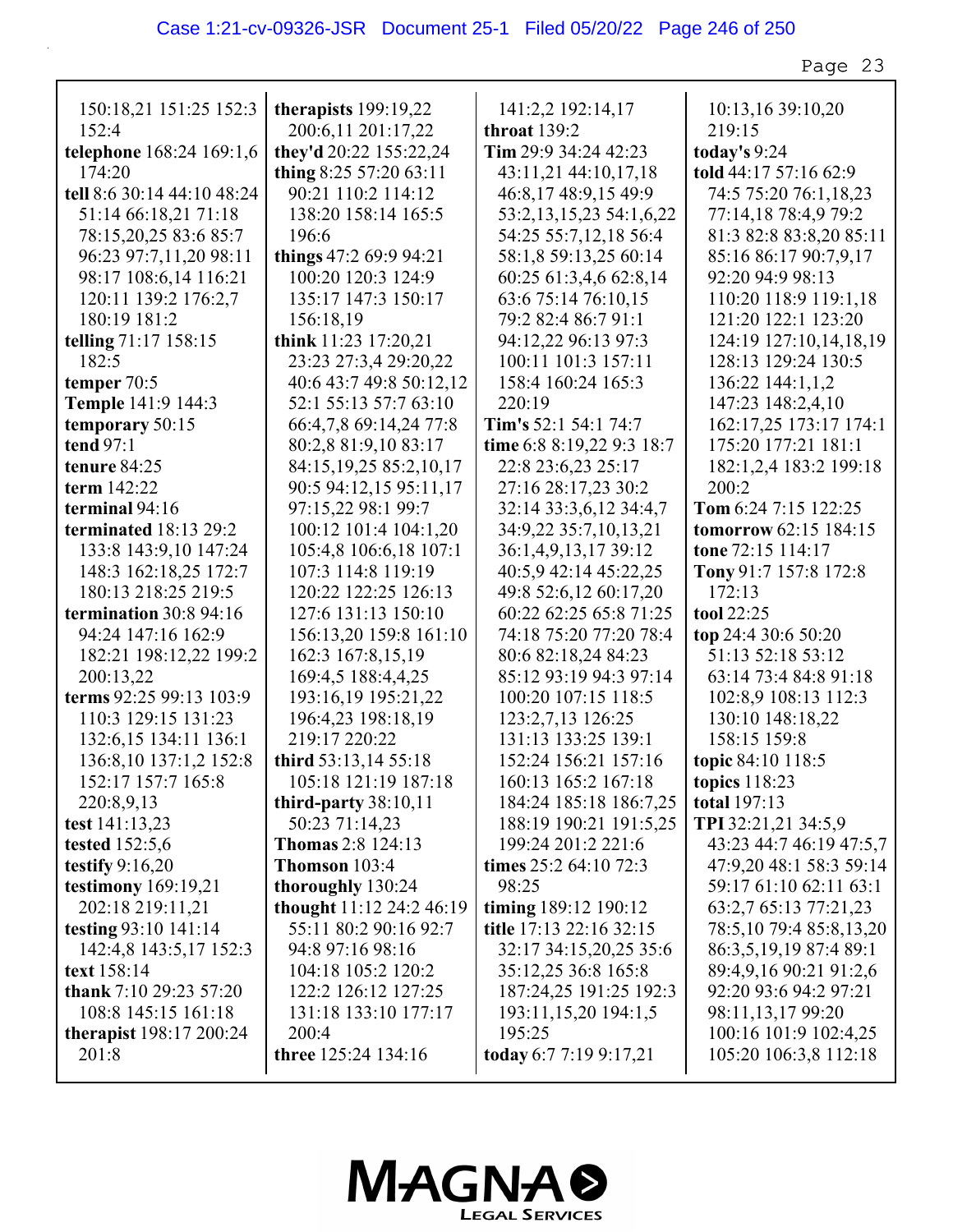| 119:6,21 135:7 137:20         | trust 120:18              | understand 8:7,14 9:6,8 | vacations 62:17               |
|-------------------------------|---------------------------|-------------------------|-------------------------------|
| 139:17 140:5 141:4            | truth 8:6 97:12           | 9:12 32:6 37:4 40:7,17  | valid 131:15,22 132:6,15      |
| 142:15 143:21 145:18          | truthfully 9:16,20        | 41:10 50:8 94:10        | various 146:21 159:18         |
| 148:25 149:20 151:12          | try 8:23 9:7 54:4         | 110:19 119:7 120:2      | verbal 9:1                    |
| 156:5 157:19,21 161:1         | trying 57:14 83:17        | 140:22 143:18 145:5     | verbally 174:2                |
| 172:5,11                      | 112:22 183:14             | 160:20 178:12 182:7,9   | version 54:19 64:11,14        |
| <b>TPI's 100:3</b>            | Tuesday 1:14              | 189:18 197:2            | 119:14 150:5,8 151:15         |
| TPIs 47:9 48:2 63:14          | turn 37:17 42:1           | understandably 113:6    | 152:10,15,18 154:16,18        |
| 103:2 137:15,16 138:1         | turned 138:3 169:12       | understanding 37:2      | 155:9, 12, 13, 13, 14, 23     |
| 142:18 151:19 172:14          | turnover 43:7 77:7        | 40:11 51:17,22 81:22    | 188:11 189:20                 |
| track 73:11 87:20             | twice 200:2               | 82:3 94:1,7 98:5 100:7  | versions 145:18 149:9         |
| trail 119:14 147:5            | two 11:7 22:20 26:25      | 103:5 104:7 136:8       | 156:5,16                      |
| trained 38:10 40:8            | 47:2 61:1 69:8,9 73:8,8   | 144:13 156:15 159:14    | versus 6:4 156:17 157:2       |
| training 17:16 36:18          | 89:17 104:1,10,13,14      | understood 9:10 123:25  | vertical 88:16,22             |
| 37:1,21,24 38:11,15           | 105:15 121:15 125:23      | unedited 119:14         | vice 15:7 17:8,13 32:16       |
| 40:4,11,13,15,18,19           | 125:24 130:12 141:2       | unemployed 185:15       | 34:15,19 151:14 187:7         |
| 41:9,13 49:4 50:5 126:4       | 156:18 178:22 179:13      | unethical 154:12        | 187:9, 16, 19 188: 13         |
| 126:4,8,12,15 196:12          | 190:13 196:17,24,25       | unhappy $97:21$         | 189:16 190:9,17,23            |
| transaction 22:22 23:4        | 197:4                     | unidentified 101:9      | 191:7 195:25 196:4            |
| transactions 22:24 32:22      | two-hour 121:14           | 137:15 172:14           | video 6:9 10:25               |
| 63:8,14 89:10                 | type 58:15,16             | United 1:1 19:21 151:10 | videographer $2:11$ 6:1       |
| transcript $1:11$ 37:24       | types $115:7$             | unlimited 158:18        | 6:11 28:17,23 52:6,12         |
| 202:15 222:6                  | typical 157:21            | unmanagement 109:7      | 82:18,24 123:7,13             |
| transfer 19:17 66:22          | typically 38:20 60:20     | unwanted 100:1          | 160:7,13 185:18 186:7         |
| 67:1,4 97:21 152:1            | 98:14                     | update 17:3 58:16,20,22 | 221:1,5                       |
| transferred 75:7 99:1         | typo 187:22               | 59:3,16 61:15 112:4     | Videotape 6:2                 |
| 112:21 135:5                  |                           | 122:23,24 187:11,24     | view 95:7 104:1 134:21        |
| transfers 197:25              | U                         | 189:25                  | Vilani 139:16,19,25           |
| transition $43:5,12,13$       | $U$ 7:1                   | updated 105:13 189:13   | 140:5,8                       |
| 103:7 139:21 140:4            | U.S 6:5 19:13,15 125:12   | 190:3                   | Viola 2:11 6:11               |
| 151:24                        | 125:17 185:10             | updates 136:16 149:25   | violated 159:17               |
| transitioned 103:1            | $uh-huhs 9:2$             | updating $103:10$       | violating 49:20 139:14        |
| transitioning 75:9            | UK 63:11 125:21           | upset 72:18 160:22      | <b>violation</b> 48:23 146:18 |
| 139:16                        | ultimately 51:4 116:13    | use 7:3 13:22 98:15     | 146:23 154:14 159:24          |
| translate 8:21                | Um-hum 48:13 73:3         | 103:18 112:15 135:25    | violations $50:17,18$         |
| transparent 98:7 99:15        | 134:2 184:9 185:8         | 136:5 137:3 146:19,25   | 159:20,21                     |
| 161:24                        | umbrella 86:20            | 147:12 154:18 156:11    | <b>virtual</b> 1:3,11 8:20    |
| transplant 24:21              | un-retire $112:16$        | 157:8,23                | virus 199:7 201:5             |
| treat 114:18 200:24           | unable 61:18 178:7        | usual 90:22,23          | visibility $105:7,9$          |
| treated 119:24,25 124:15      | unavailable 174:7         | usually 59:7 114:14     | visible 65:20                 |
| 124:16                        | unaware 44:18             | 138:24 149:11           | visit $165:1$                 |
| <b>treatment</b> 198:14 199:1 | unconfidential 170:16     | utilize 105:22 106:14   | <b>Vladeck 2:2 6:20</b>       |
| 199:4,22                      | unconscious $126:8,11,15$ |                         | volume 62:10 138:1            |
| tried 83:14 113:16            | uncooperative 155:25      | V                       | voluntarily 18:3 19:22        |
| true 41:15 97:1 134:23        | uncovered 51:10 69:16     | vacation 76:8 78:16     | 22:3 25:14 27:13              |
| 135:18 222:5                  | uncovering 61:2           | 79:16 165:2             | vs 1:5                        |
|                               |                           |                         |                               |

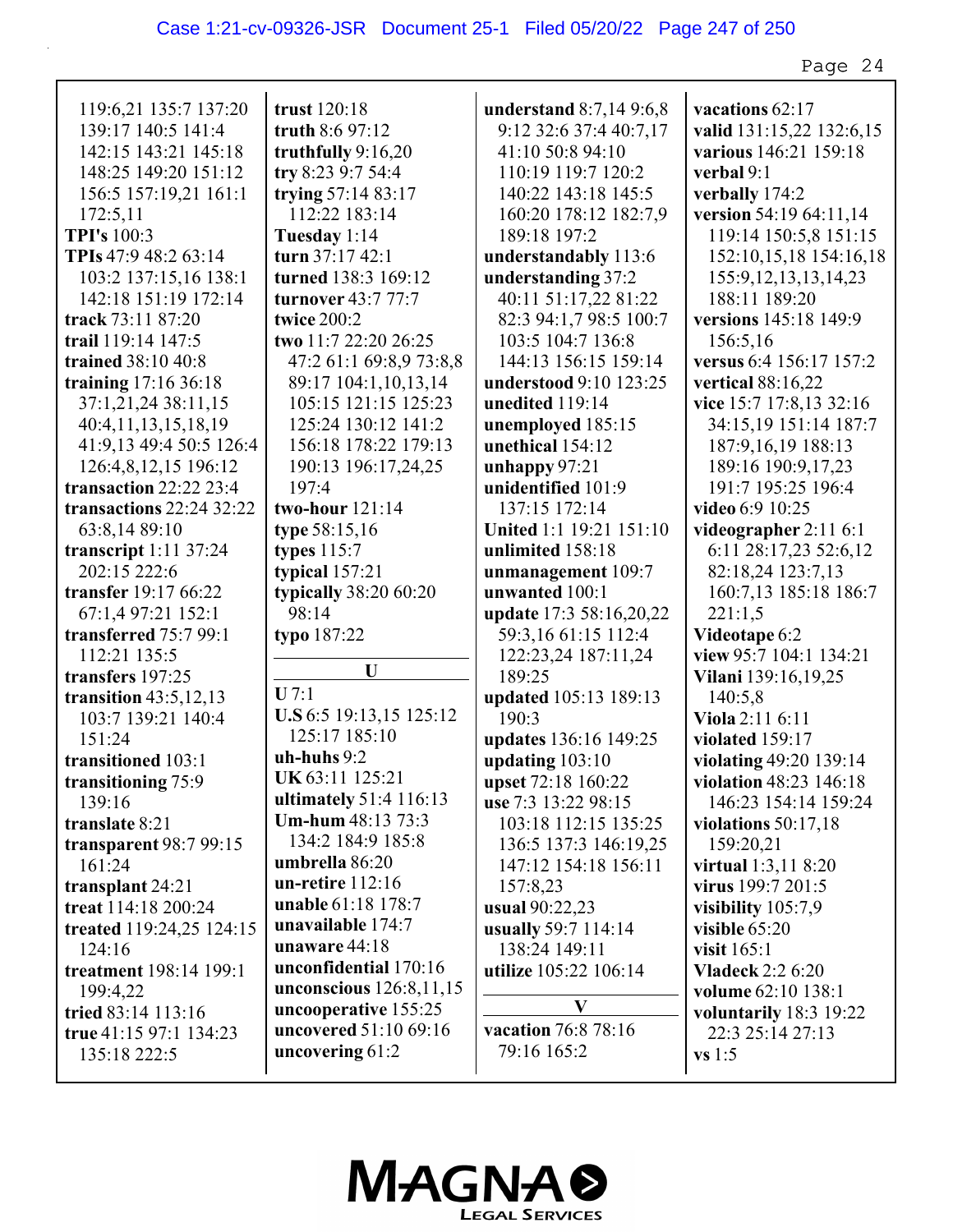| W                          | 119:25 122:10 124:7,14       | Williams 1:3,5 3:3 6:3,4                   | 86:3 88:16 121:1          |
|----------------------------|------------------------------|--------------------------------------------|---------------------------|
| W 7:1                      | 124:16 154:9 158:24          | 6:21 7:13 29:1 83:2                        | world 62:11 142:19        |
|                            | 183:15 220:2                 | 97:8 160:16 171:1                          | worlds $142:6$            |
| W-a-s-s-e-l-l 24:18        | ways 107:6 137:16            | 218:18,22 222:7                            | worst 50:13 110:4,7       |
| wait 8:23                  | we'll 29:12 30:15 41:1,17    | willing 99:12 132:23                       | wouldn't 62:16 92:20      |
| waited 107:14 199:20       | 54:18 165:19 166:23          | 179:4                                      | 95:6 106:14 150:17        |
| 201:5                      | 186:1 188:11                 | winter 198:19 199:9,11                     | 156:23 180:17 182:18      |
| waiting $146:25$           | we're 6:2 7:18 8:3,9 42:5    | 200:12,18                                  | write 68:13 128:14        |
| waiver 145:1,21 146:19     | 52:7,16 92:11 123:8          | wish $219:2$                               | writing $103:10$          |
| 146:25 147:6,10 156:10     | 160:7 185:19 186:8           | wished 178:18                              | written 75:6 108:25       |
| wake 146:5                 | 202:14                       | witness 3:2 8:13 16:1                      | 126:16 127:11,15,15,17    |
| walk 50:11                 | we've 122:25 160:1           | 47:24 49:15 134:2                          | 127:19,21 129:7,12        |
| want 28:16 54:4 59:15      | 183:17 188:25                | 145:13 161:17 162:23                       | 130:19 138:10,14 139:7    |
| 72:15 99:19 104:2,23       | website 158:5                | 163:8                                      | wrong 22:1 49:2 104:8     |
| 118:9,24 123:3 128:8       | week 65:6 66:24 73:15        | woman 124:11,15 193:6                      | 137:21                    |
| 135:25 136:6,18 137:10     | 74:12 127:20 128:13,18       | word 98:14                                 | wrote 107:13 169:4        |
| 137:11 141:21 146:7        | 129:25,25 130:6              | words 68:12 110:23                         | 176:17 179:8 184:13       |
| 151:18 154:18 155:11       | weekends 56:24               | 136:1                                      |                           |
| 161:20                     | weekly 116:4,6,10            | work 15:16 17:7 19:17                      | X                         |
| wanted 23:25 46:11         | weeks 61:1 192:14,17         | 19:18 23:9 24:6,7,22,24                    | X 1:8 3:1,6 4:1 5:1 110:4 |
| 57:21 61:1,19 71:15,18     | welcome 80:23                | 38:21 43:12,13 44:10                       | XI01494 222:3             |
| 72:12 94:21 95:15          | Wells 184:22 185:14          | 44:15 47:20 49:21                          |                           |
| 97:21 99:18 102:18         |                              | 51:12,19 65:19 73:14                       | Y                         |
| 106:20 136:19 153:6,24     | 186:11 187:7,16,19           | 73:18 74:11 86:13 93:5                     | yeah 11:23 16:3 17:14     |
| 155:12 157:25,25           | 188:14 189:15 190:9,18       |                                            | 31:17 33:7 35:18 43:20    |
| 158:20 176:2 181:13        | 190:24 191:8,20 192:22       | 93:14,20,23 94:2 98:21                     | 45:7 47:22 48:11 52:1     |
| wanting $180:11$           | 192:24 193:9 194:18          | 99:4 102:17 104:19                         | 53:21 55:11 64:8 66:8     |
| wants 105:22 175:25        | 196:9 197:10,20,25<br>198:10 | 106:22 107:7 111:22,25                     | 68:14 76:24 78:2 81:8     |
| 182:4,6,6                  | went 53:19 113:16            | 115:15 120:25 173:9<br>176:3,9 177:8 187:6 | 81:17 83:16 84:20 87:9    |
| warning 126:16 127:11      | 114:11 119:10 127:17         | workday 147:21                             | 99:8 100:4 101:24         |
| 127:15,16,17,19,21         | 147:21 201:2 219:17,17       | worked 19:4 21:14 22:10                    | 105:1 107:3 116:10,10     |
| 129:7, 12 130:1, 3, 13, 20 | weren't 51:10 59:8 95:18     | 22:13 25:3,23 26:1                         | 117:20 121:13 123:4       |
| 131:15 133:3,4,13,19       | 119:22 137:25                | 70:21,22 150:15                            | 125:23 127:16 134:7       |
| 138:10,14 139:7            | Werner 171:9 174:25          | workflow 24:12 89:11                       | 138:19,21 140:25 157:1    |
| wasn't 71:4 75:7 81:20     | 175:18                       | 98:25 122:9,13                             | 163:23 165:8 167:2,13     |
| 86:5 90:16 94:9 101:13     | West 124:15                  | workflows 86:5                             | 170:17 171:20 182:8       |
| 128:16 130:5 140:5         | wet 157:13                   | working 31:4 34:5,9                        | 185:17 186:1 187:15,15    |
| 143:25 149:5,6 152:16      | <b>Whale</b> 146:5 153:22    | 44:17 76:16 77:21,23                       | 187:22 188:18,18          |
| 155:19,20 180:7,10         | <b>WhatsApp</b> 164:19,20    | 78:3,5,10 89:9 100:8,18                    | 189:10 196:20,23,23,24    |
| 181:20 192:14,17 199:6     | whichever 21:16              | 103:16 134:20 149:6                        | 197:17 198:25 220:16      |
| 199:8 220:7                | whistleblower 121:2          | 150:22 169:9 172:3                         | year 12:17 13:16 23:23    |
| Wassell 24:18              | 133:11 180:14,21             | workload 62:23                             | 27:25 40:19 67:4 73:11    |
| watch 71:16 74:6           | 182:20 183:5                 | workloads 62:21                            | 93:17 188:14 189:1,2,4    |
| way 48:20 52:3 55:10,12    | <b>White 2:4 6:19</b>        | works 149:12 167:16                        | 192:12 194:25 198:19      |
| 74:7 86:25 89:23 97:14     | wide 157:22                  | 173:19                                     | 198:20,21 199:9,11        |
| 103:2 110:18 114:5,18      |                              |                                            | 200:12,18                 |
|                            | William $171:19$             | workstream 60:12 77:4                      |                           |

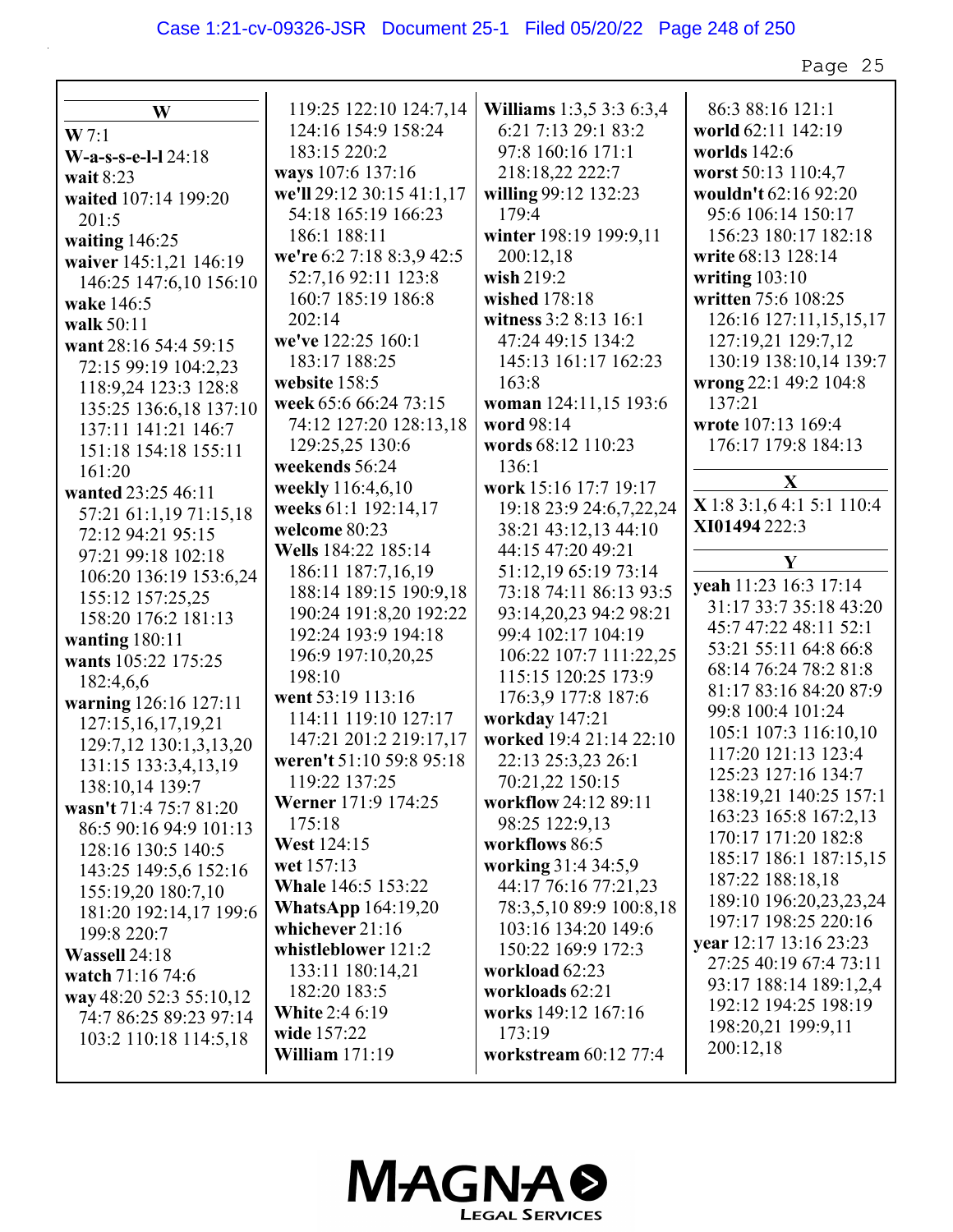| <b>Year's 65:7</b>        | 11:47 52:13                          | 1674:13                  | 72:7 75:6 76:20 83:15                    |
|---------------------------|--------------------------------------|--------------------------|------------------------------------------|
| years 146:16              | 115 3:24                             | 174:19 177:25 178:4      | 85:8,22 89:19,21 90:6                    |
| yell 71:10,21             | 1193 4:5 140:13,17                   | 1704:14                  | 102:23 177:9                             |
| yelled 71:12              | 1194 4:5 140:13,17                   | 1701 3:17 45:10          | 2019 40:14 41:5,14 42:4                  |
| yelling 70:7 72:10        | 121:14                               | 1702 3:17 45:10          | 52:16 66:15 67:11 75:2                   |
| yeses 9:1                 | 12:50 82:19                          | 1717 3:18 54:10          | 75:16 78:18 79:18                        |
| York 1:1 2:3,3 6:6 7:9,9  | 1294:3                               | 1724:16                  | 85:19,23 89:19 90:2                      |
| 11:25 18:18 22:20,22      | 12th 6:7 168:14                      | 1754:17                  | 92:10 98:21 101:23                       |
| 24:21 25:24 26:14,24      | 13 4:20 40:14 45:20                  | 1774:19                  | 108:1 113:22 115:25                      |
| 27:8, 12, 16 28:8 39:1, 4 | 56:15 102:1 123:16                   | 1841:5 66:13,15          | 121:15 126:17 140:19                     |
| 58:25,25 135:5 165:2      | 184:3,7                              | 18,600 192:11,15         | 156:21 163:15 165:25                     |
| 166:10 168:5,16 171:3     | 132-page 16:2                        | 1835 4:24 191:14,18      | 166:16 167:1 173:3                       |
| 173:6 180:5 182:16,23     | 1342 3:15 41:19,22                   | 1836 4:25 194:13,17      | 177:9                                    |
| 183:9,19 184:12 189:8     | 1345 68:17                           | 1844:20                  | 202 5:3                                  |
| 189:22 200:3,4,5 201:8    | 1346 42:18 72:24                     | 1864:21                  | 2020 187:8 191:23                        |
| 201:13                    | 1347 42:22 72:25 73:5                | 1884:23                  | 192:10,12 199:6 201:2                    |
|                           | 1348 52:17                           | 1891 5:5                 | 201:4                                    |
| $\mathbf{Z}$              | 1350 53:13 58:1                      | 1914:24                  | 2021 13:17 39:15 187:14                  |
| zero 110:10               | 1351 56:3                            | 19103 1:24               | 192:18 194:19,24                         |
| ZipRecruiter 166:25       | 1353 56:6                            | 1926 5:3 202:8           | 2022 1:14 6:7                            |
| 167:16                    | 1354 66:13                           | 1931 5:3 202:8           | 206 5:5                                  |
| zone 23:6                 | 1359 3:15 41:19,22                   | 1936 5:5                 | 2084 3:8 14:21,24                        |
| Zoom 6:9 8:10             | 1377 4:6 144:17,20                   | 1944:25                  | 2087 17:6                                |
|                           | 1384 3:19 4:6 63:23 64:2             | 1944 3:14 40:23 41:2     | 2092 16:4                                |
| $\boldsymbol{0}$          | 144:17,21                            | 1983 12:19               | 2093 16:6                                |
| 085402:7                  | 1386 3:19 63:23 64:2                 | 19th 53:2                | 2106 16:8                                |
|                           | 1398 3:21 68:1,5                     | 1st 53:15 54:14,23 55:19 | 2134 4:12 166:20,24                      |
| 1                         | 13th 117:6,17                        |                          | 21364:12 166:20                          |
| 16:3 14:20 30:7 52:19     | 14 3:8 102:12                        | $\overline{2}$           | 215-207-9460 1:24                        |
| 1,000 110:12              | 1404:5                               | 2 2 9:13                 | 215-207-9461 1:25                        |
| 1:21-cv-09326 1:2 6:6     | 1401 3:21 68:1,5,10,12               | 2:54 123:7               | 218 3:4                                  |
| 1:37 82:24                | 1444:6                               | 20 123:18 173:2 201:1    | 21st 53:7 98:21 173:12                   |
| 10 12:5,5 42:4 68:4       | 145,000 32:1                         | 2005 28:5                | 2213 16:18                               |
| 117:17 160:4 185:7        | 1454 4:21 186:16,20                  | 2008 26:2 28:1           | 2215 3:8 14:21,24 16:19                  |
| 10:03 1:14 6:8            | 1455 4:21 186:16,20                  | 2009 39:5                | 2231 3:11 30:17,20                       |
| 10:38 28:18               | 189:6,22                             | 2010 22:13 26:2          | 2243 3:11 30:17,20                       |
| 10:41 48:6 49:17          | 14th 56:16                           | 2013 20:11 22:14         | 22nd 31:12                               |
| 10:4251:14                | 15 140:16                            | 2014 19:5 20:11 37:25    | 2390 3:13 37:10,14                       |
| 10:50 28:24 45:24         |                                      | 174:17 182:14            |                                          |
| 100172:37:9               | 150,000 192:9<br>164:19 177:25 178:4 | 2016 19:5 175:1          | 2391 3:13 37:11,14<br>23rd 117:15 173:17 |
| 1013:22                   |                                      | 2017 17:8                |                                          |
| 10K 122:17 136:14         | 160,000 192:19                       | 2018 17:8 31:12,20 32:4  | 24 126:17                                |
| 10th 42:6                 | 163,200 195:2                        | 34:3 40:2 41:15 42:23    | 25,000 32:4 66:5                         |
| 11:0023:10                | 1635 1:23                            | 44:20 45:21 53:3,7,15    | 25th 134:16 140:19                       |
| 11:1745:23                | 1644:7                               | 53:17 54:6,23 63:16      | 26th 54:6 134:16                         |
| 11:3652:7                 | 1654:9                               | 64:4,12 65:24 66:9 69:6  | 2742:23                                  |
|                           | 1664:10,12                           |                          | 27th 174:11                              |